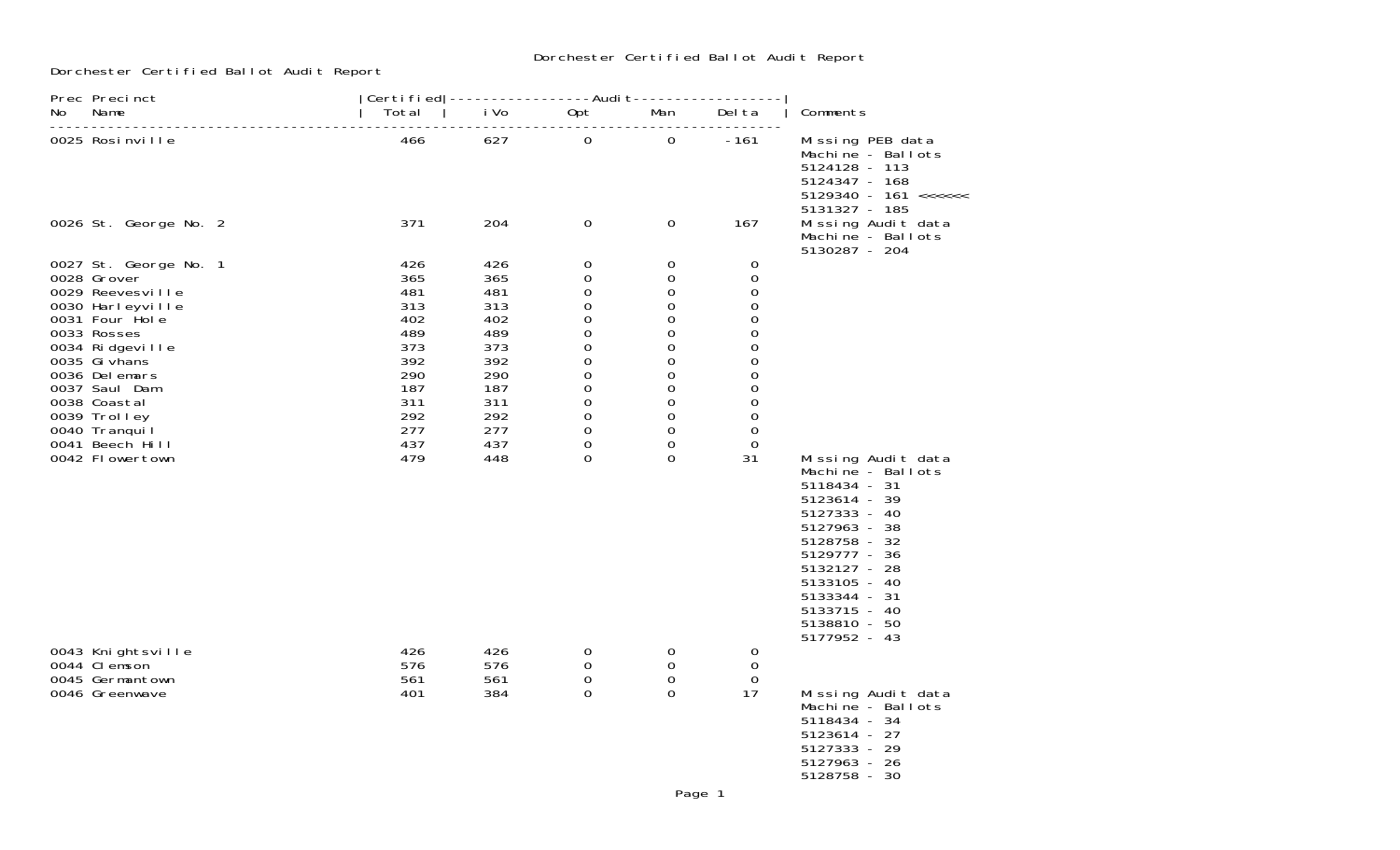Dorchester Certified Ballot Audit Report 5129777 - 36 $5132127 - 43$  $5133105 - 27$  5133344 - 41 $5133715 - 36$  5138810 - 34 $5177952 - 21$ 0047 Newington 553 553 0 0 0 0048 Carolina 251 251 0 0 0 $\Omega$ 0049 Dorchester 461 461 0 0 0 $\mathbf 0$ 0050 Archdale 541 541 0 0 0 $\overline{0}$ 0052 Stallsville 494 494 0 0 0 $\overline{0}$ 0054 Indian Field 238 238 0 0 0631 0055 Spann 631 0 0 0 631 Missing Audit data Machine - Ballots Spann WARNING: No iVo audit data found for this precinct. 0056 North Summerville 507 507 0 0 0 $31$ 0057 Tupperway 341 310 0 0 31 Missing Audit data Machine - Ballots 5118434 - 24 5123614 - 27 5127333 - 23 $5127963 - 33$  5128758 - 27 $5129777 - 33$  5132127 - 27 5133105 - 35 5133344 - 26 5133715 - 27 5138810 - 15 $5177952 - 13$ 0058 Irongate 342 342 0 0 0 0060 Greenhurst  $\Omega$ 0061 Ashborough E 174 174 0 0 0 0062 Ashborough W 233 233 0 0 0 Missing Audit data Machine - Ballots Ashley River WARNING: No iVo audit data found for this precinct. 0064 Windsor **658** 579 0 0 79 Missing Audit data Machine - Ballots 5120133 - 88 $5124703 - 83$  5128470 - 77 5128625 - 78 5130489 - 80 5138014 - 86 5177385 - 870066 Bacons Bridge 636 636 0 0 0

0067 Brandymill 330 330 0 0 0

0068 Briarwood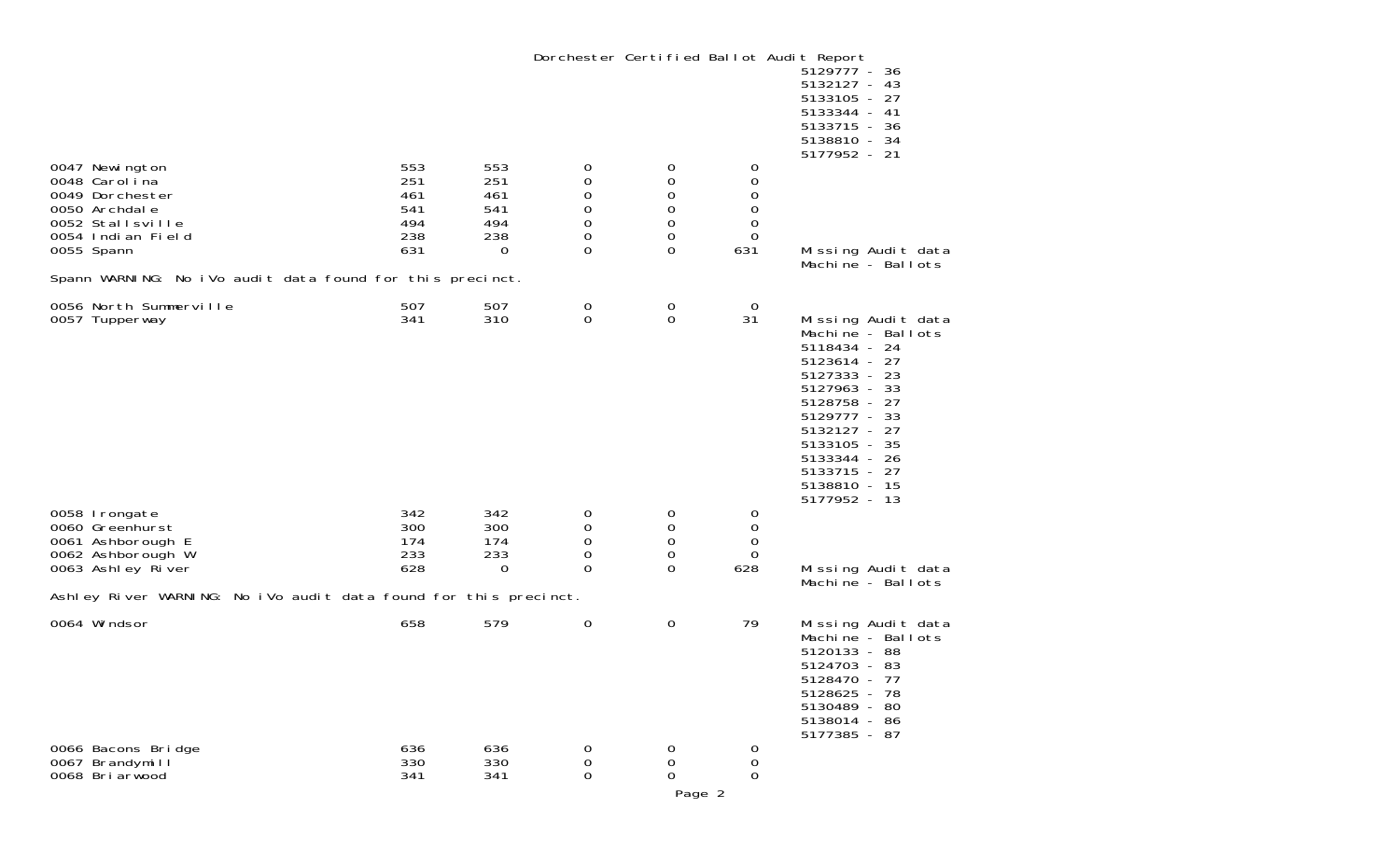|                                                                                                      |                                 |                                 |                       |                                                         |                                                                              | Dorchester Certified Ballot Audit Report                                                                                                                                                                          |
|------------------------------------------------------------------------------------------------------|---------------------------------|---------------------------------|-----------------------|---------------------------------------------------------|------------------------------------------------------------------------------|-------------------------------------------------------------------------------------------------------------------------------------------------------------------------------------------------------------------|
| 0069 Butternut<br>0070 Central<br>0071 Coosaw<br>0072 Cypress<br>0073 Kings Grant                    | 659<br>575<br>499<br>760<br>705 | 659<br>575<br>499<br>760<br>705 | 0<br>0<br>0<br>0<br>0 | 0<br>0<br>0<br>0<br>0                                   | 0<br>0<br>0<br>0<br>0                                                        |                                                                                                                                                                                                                   |
| 0074 Li ncol n                                                                                       | 413                             | 355                             | 0                     | $\Omega$                                                | 58                                                                           | Missing Audit data<br>Machine - Ballots<br>5120133 - 47<br>5124703 - 54<br>5128470 - 57<br>5128625 - 44<br>5130489 - 60<br>5138014 - 48<br>5177385 - 45                                                           |
| 0075 Miles/Jamison<br>0076 0akbrook<br>0077 Patriot<br>0078 Sawmill Branch<br>0079 Coastal 2         | 727<br>812<br>435<br>575<br>546 | 727<br>812<br>435<br>575<br>546 | 0<br>0<br>0<br>0<br>0 | 0<br>0<br>0<br>0<br>0                                   | 0<br>0<br>0<br>$\mathbf 0$<br>0                                              |                                                                                                                                                                                                                   |
| 0080 Coastal 3<br>0081 Archdale 2<br>0082 Ashborough E 2<br>0083 Ashborough W 2<br>0084 Beech Hill 2 | 214<br>560<br>459<br>475<br>531 | 214<br>560<br>459<br>475<br>531 | 0<br>0<br>0<br>0      | $\mathbf 0$<br>0<br>0<br>$\mathbf 0$                    | 0<br>$\mathbf 0$<br>0<br>$\mathbf 0$                                         |                                                                                                                                                                                                                   |
| 0085 Brandymill 2<br>0086 Briarwood 2<br>0087 Briarwood 3<br>0088 Central 2                          | 392<br>390<br>331<br>305        | 392<br>390<br>331<br>305        | 0<br>0<br>0<br>0<br>0 | 0<br>0<br>$\mathbf 0$<br>0<br>0                         | 0<br>$\mathbf 0$<br>0<br>0<br>$\mathbf 0$                                    |                                                                                                                                                                                                                   |
| 0089 Clemson 2<br>0090 Clemson 3<br>0091 Coosaw 2<br>0092 Dorchester 2<br>0093 Flowertown 2          | 486<br>409<br>938<br>507<br>406 | 486<br>409<br>938<br>507<br>379 | 0<br>0<br>0<br>0<br>0 | $\mathbf 0$<br>0<br>0<br>$\mathbf 0$<br>0               | $\boldsymbol{0}$<br>$\mathbf 0$<br>$\mathbf 0$<br>0<br>27                    | Missing Audit data                                                                                                                                                                                                |
|                                                                                                      |                                 |                                 |                       |                                                         |                                                                              | Machine - Ballots<br>5118434 - 35<br>5123614 - 21<br>5127333 - 34<br>5127963 - 38<br>5128758 - 37<br>5129777 - 25<br>5132127 - 35<br>5133105 - 34<br>5133344 - 26<br>5133715 - 30<br>5138810 - 42<br>5177952 - 22 |
| 0094 Gi vhans 2<br>0095 Indian Field 2<br>0096 Irongate 2<br>0097 Irongate 3<br>0098 Kings Grant 2   | 319<br>390<br>201<br>250<br>446 | 319<br>390<br>201<br>250<br>446 | 0<br>0<br>0<br>0<br>0 | 0<br>$\mathbf 0$<br>0<br>$\mbox{O}$<br>$\boldsymbol{0}$ | 0<br>$\boldsymbol{0}$<br>$\boldsymbol{0}$<br>$\mathbf 0$<br>$\boldsymbol{0}$ |                                                                                                                                                                                                                   |
| 0099 Newington 2                                                                                     | 302                             | 302                             | 0                     | 0                                                       | $\mathbf 0$                                                                  |                                                                                                                                                                                                                   |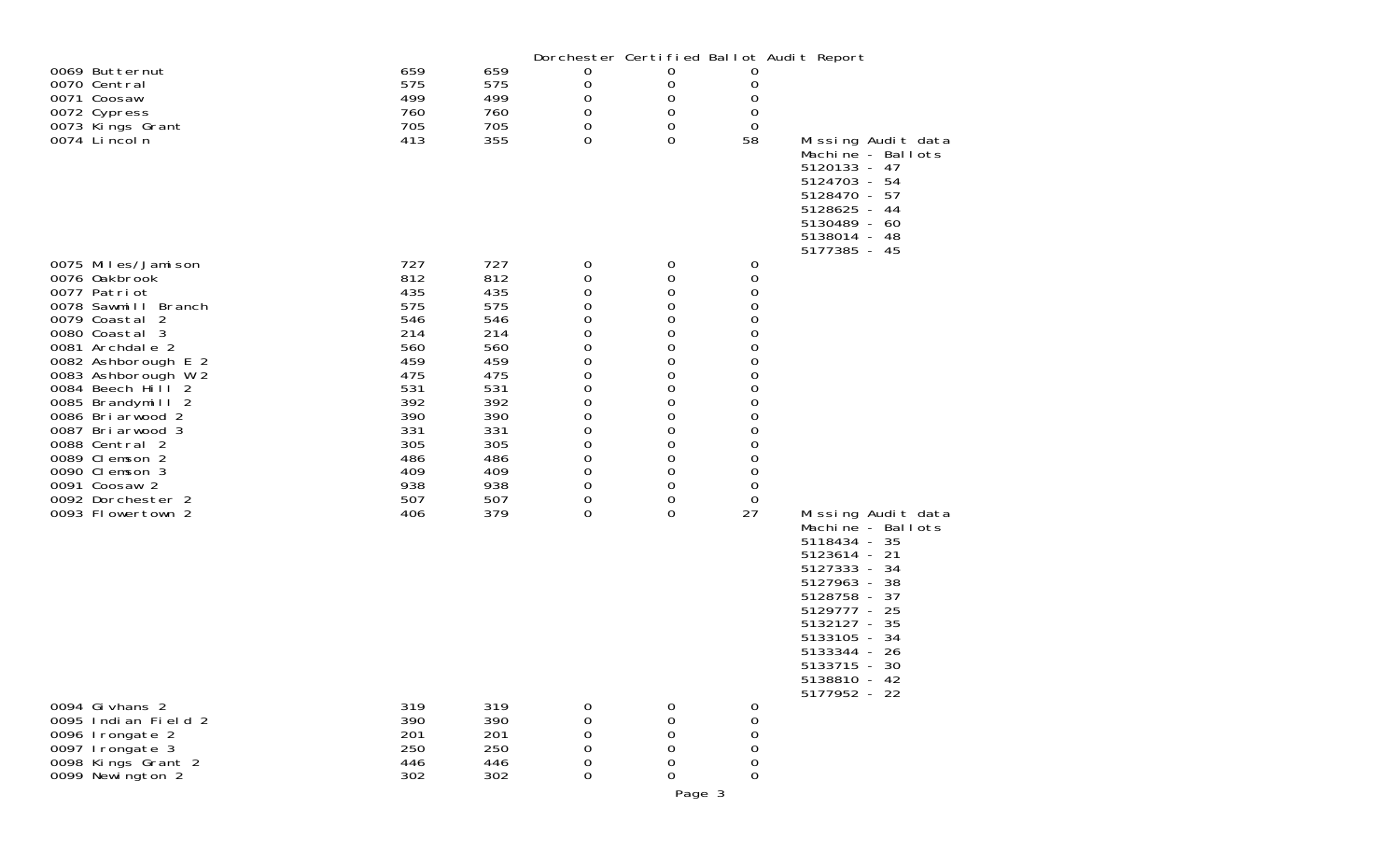|                                                                  |                   |                   |                |             |                   | Dorchester Certified Ballot Audit Report                                                                                                                                                                                                |
|------------------------------------------------------------------|-------------------|-------------------|----------------|-------------|-------------------|-----------------------------------------------------------------------------------------------------------------------------------------------------------------------------------------------------------------------------------------|
| 0100 North Summerville 2<br>0101 Ridgeville 2<br>0102 Tranquil 2 | 516<br>313<br>573 | 516<br>313<br>573 | 0<br>0<br>0    | U<br>0<br>0 | O<br>0<br>0       |                                                                                                                                                                                                                                         |
| 0103 Tupperway 2                                                 | 301               | 268               | $\Omega$       | 0           | 33                | Missing Audit data<br>Machine - Ballots<br>5118434 - 32<br>5123614 - 20<br>5127333 - 21<br>5127963 - 19<br>5128758 - 24<br>5129777 - 15<br>5132127 - 24<br>5133105 - 19<br>5133344 - 25<br>5133715 - 26<br>5138810 - 19<br>5177952 - 24 |
| Precincts Total:                                                 | 32694             | 31153             | 0              | $\mathbf 0$ | 1541              |                                                                                                                                                                                                                                         |
| 0750 Absentee                                                    | 3539              | $\mathbf 0$       | 2020           | 0           | 1519              | Missing Audit data<br>Machine - Ballots                                                                                                                                                                                                 |
| Absentee WARNING: No iVo audit data found for this precinct.     |                   |                   |                |             |                   |                                                                                                                                                                                                                                         |
| 0800 Emergency<br>0850 Fail safe                                 | 74<br>38          | 0<br>$\Omega$     | $\Omega$<br>32 | 74<br>0     | $\mathbf{O}$<br>6 | Missing Audit data<br>Machine - Ballots                                                                                                                                                                                                 |
| Failsafe WARNING: No iVo audit data found for this precinct.     |                   |                   |                |             |                   |                                                                                                                                                                                                                                         |
| 0950 Failsafe/Provisional<br>Virtual Prec Total:                 | 48<br>3699        | 0<br>$\Omega$     | 48<br>$\Omega$ | 0<br>74     | $\Omega$<br>1525  |                                                                                                                                                                                                                                         |
| Grand Total:                                                     | 36393             | 31153             | 2100           | 74          | 3066              |                                                                                                                                                                                                                                         |

NOTE: This report was used because the EL30A data was either not available or did not match the certified totals for this election. The Certified Totals shown above were obtained from the detail.xml file available on the results by county page on the SCVotes.org web site. On the web page: Results & Statistics > Election Results > Primaries & General Elections > 2010 General Elections

Any manual entries shown on this report are supported by the Manual Entry log (EL68).

WARNING: This audit indicates that PEB data is missing.

Auditor's Comments: Votes cast on Machine 5129340 in Rosinville Precinct were not certified.

WARNING: This audit indicates that audit data is missing.

Auditor's Comments: Multiple Precincts missing Audit data including all of the Virtual Precincts.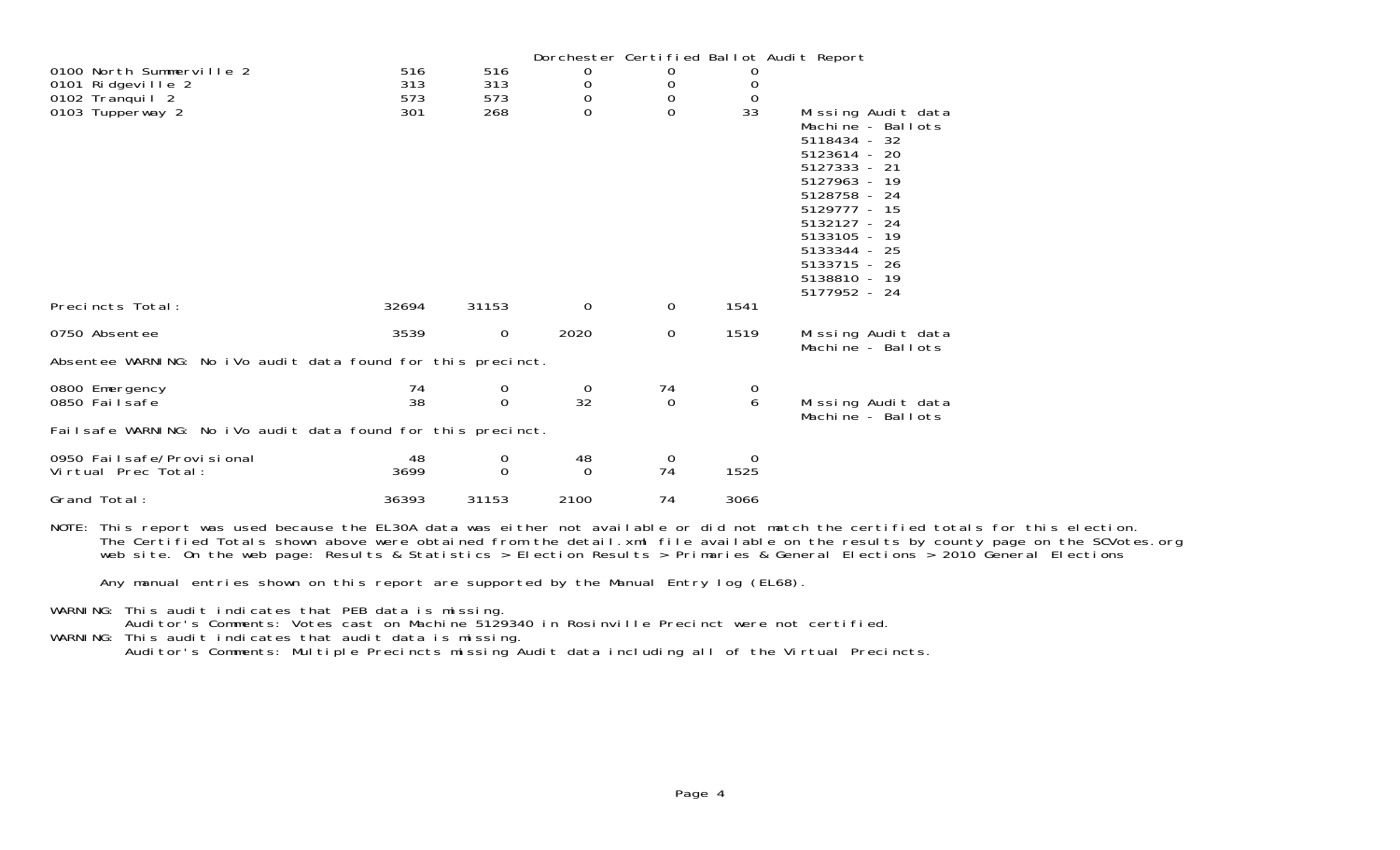Dorchester Certified Vote Level Audit Report

| Precinct Number / Name                   |                     |            | --Certified- -----Audit------- |                                     |              |          |
|------------------------------------------|---------------------|------------|--------------------------------|-------------------------------------|--------------|----------|
| Office                                   | Candidate           | Party      | Total                          | iVo                                 | Deltal       | Comments |
| 0025 Rosinville                          |                     |            |                                |                                     |              |          |
| STRAIGHT PARTY                           | Green               | GRN        | -5                             | - 6                                 | -1 PEB Data  |          |
| STRAIGHT PARTY                           | Republican          | <b>REP</b> | 84                             | 113                                 | -29 PEB Data |          |
| STRAIGHT PARTY                           | Libertarian         | LIB        | 1                              | 1                                   | $\bf{0}$     |          |
| STRAIGHT PARTY                           | Democratic          | <b>DEM</b> | 217                            | 290                                 | -73 PEB Data |          |
| STRAIGHT PARTY                           | Working Families    | <b>WFM</b> |                                | 0 * No Audit Data expected or found |              |          |
| STRAIGHT PARTY                           | United Citizens     | <b>UNC</b> | 4                              | $\overline{4}$                      | $\Omega$     |          |
| STRAIGHT PARTY                           | Independence        | <b>IND</b> | $\overline{\mathbf{3}}$        | $\overline{4}$                      | -1 PEB Data  |          |
| Governor                                 | Morgan Bruce Reeves | <b>GRN</b> | 9                              | 10                                  | -1 PEB Data  |          |
| Governor                                 | Nikki R Haley       | <b>REP</b> | 171                            | 237                                 | -66 PEB Data |          |
| Governor                                 | Vincent A Sheheen   | <b>DEM</b> | 268                            | 359                                 | -91 PEB Data |          |
| Governor                                 | Morgan Bruce Reeves | <b>UNC</b> | -5                             | -5                                  | $\mathbf 0$  |          |
| Governor                                 | WRITE-IN            | <b>NON</b> |                                | 0 * No Audit Data expected or found |              |          |
| Lieutenant Governor                      | Ken Ard             | <b>REP</b> | 177                            | 238                                 | -61 PEB Data |          |
| Lieutenant Governor                      | Ashley Cooper       | <b>DEM</b> | 275                            | 372                                 | -97 PEB Data |          |
| Lieutenant Governor                      | WRITE-IN            | <b>NON</b> |                                | 0 * No Audit Data expected or found |              |          |
| Secretary of State                       | Mark Hammond        | <b>REP</b> | 190                            | 263                                 | -73 PEB Data |          |
| Secretary of State                       | Marjorie L Johnson  | DEM        | 257                            | 341                                 | -84 PEB Data |          |
| Secretary of State                       | WRITE-IN            | <b>NON</b> |                                | 0 * No Audit Data expected or found |              |          |
| State Treasurer                          | Curtis Loftis       | <b>REP</b> | 215                            | 291                                 | -76 PEB Data |          |
| State Treasurer                          | WRITE-IN            | <b>NON</b> | $\overline{2}$                 | $\overline{\phantom{0}}$            | $\Omega$     |          |
| Attorney General                         | Leslie Minerd       | <b>GRN</b> | $\overline{7}$                 | 10                                  | -3 PEB Data  |          |
| Attorney General                         | Alan Wilson         | <b>REP</b> | 179                            | 244                                 | -65 PEB Data |          |
| Attorney General                         | Matthew Richardson  | <b>DEM</b> | 270                            | 360                                 | -90 PEB Data |          |
| Attorney General                         | WRITE-IN            | <b>NON</b> |                                | 0 * No Audit Data expected or found |              |          |
| Comptroller General                      | Richard A Eckstrom  | <b>REP</b> | 173                            | 236                                 | -63 PEB Data |          |
| Comptroller General                      | Robert Barber       | <b>DEM</b> | 277                            | 372                                 | -95 PEB Data |          |
| Comptroller General                      | WRITE-IN            | <b>NON</b> |                                | 0 * No Audit Data expected or found |              |          |
| State Superintendent of Education        | Doretha A Bull      | <b>GRN</b> | $\overline{7}$                 | 9                                   | -2 PEB Data  |          |
| State Superintendent of Education        | Mick Zais           | <b>REP</b> | 170                            | 232                                 | -62 PEB Data |          |
| State Superintendent of Education        | Tim Moultrie        | <b>LIB</b> | 8                              | 10                                  | -2 PEB Data  |          |
| State Superintendent of Education        | Frank Holleman      | DEM        | 261                            | 352                                 | -91 PEB Data |          |
| State Superintendent of Education        | Tony Fayyazi        | IND        | 4                              | - 5                                 | -1 PEB Data  |          |
| State Superintendent of Education        | WRITE-IN            | <b>NON</b> |                                | 0 * No Audit Data expected or found |              |          |
| Adjutant General                         | Bob Livingston      | <b>REP</b> | 216                            | 292                                 | -76 PEB Data |          |
| Adjutant General                         | WRITE-IN            | <b>NON</b> | 1                              | $\mathbf{1}$                        | $\bf{0}$     |          |
| Commissioner of Agriculture              | Hugh Weathers       | <b>REP</b> | 208                            | 282                                 | -74 PEB Data |          |
| Commissioner of Agriculture              | Tom E Elliott       | <b>DEM</b> | 242                            | 327                                 | -85 PEB Data |          |
| Commissioner of Agriculture              | WRITE-IN            | <b>NON</b> | $\Omega$                       | * No Audit Data expected or found   |              |          |
| U.S. Senate                              | Tom Clements        | <b>GRN</b> | 27                             | 32                                  | -5 PEB Data  |          |
| U.S. Senate                              | Jim DeMint          | <b>REP</b> | 198                            | 268                                 | -70 PEB Data |          |
| U.S. Senate                              | Alvin M Greene      | DEM        | 222                            | 302                                 | -80 PEB Data |          |
| U.S. Senate                              | WRITE-IN            | <b>NON</b> |                                | 0 * No Audit Data expected or found |              |          |
| U.S. House of Representatives District 6 | Nammu Y Muhammad    | <b>GRN</b> | 4                              | 6                                   | -2 PEB Data  |          |
| U.S. House of Representatives District 6 | Jim Pratt           | <b>REP</b> | 174                            | 237                                 | -63 PEB Data |          |
| U.S. House of Representatives District 6 | James E Jim Clyburn | <b>DEM</b> | 275                            | 369                                 | -94 PEB Data |          |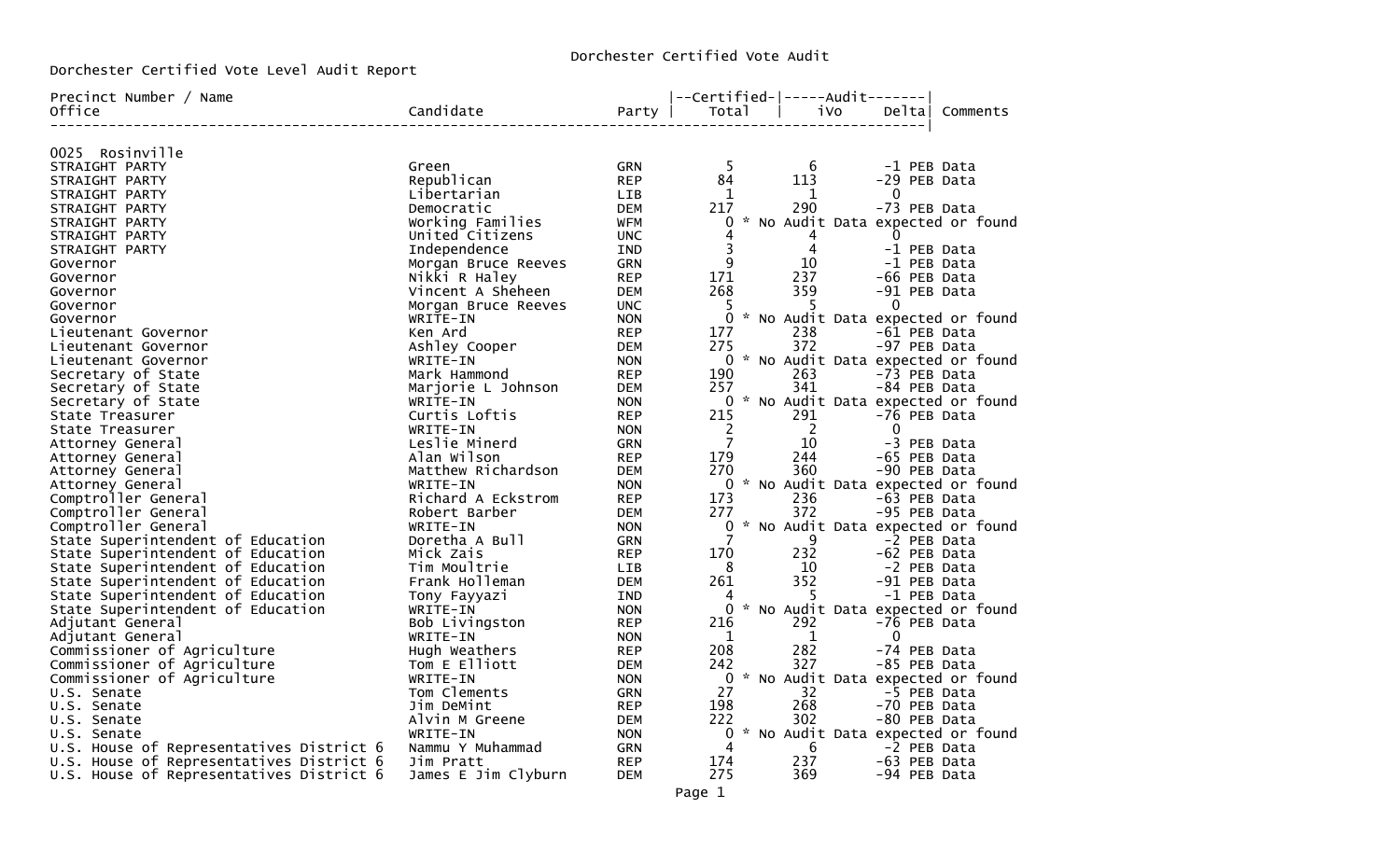|                                                           |                              |            | Dorchester Certified Vote Audit |     |                                     |
|-----------------------------------------------------------|------------------------------|------------|---------------------------------|-----|-------------------------------------|
| U.S. House of Representatives District 6                  | WRITE-IN                     | <b>NON</b> |                                 |     | 0 * No Audit Data expected or found |
| State House of Representatives District 97 Patsy G Knight |                              | <b>DEM</b> | 364                             | 492 | -128 PEB Data                       |
| State House of Representatives District 97 WRITE-IN       |                              | <b>NON</b> | 2                               | 5   | -3 PEB Data                         |
| County Council District 1                                 | Willie R Davis               | <b>DEM</b> | 351                             | 480 | -129 PEB Data                       |
| County Council District 1                                 | WRITE-IN                     | <b>NON</b> | $\overline{2}$                  | 4   | -2 PEB Data                         |
| Soil and Water District Commission                        | Marie S Dantzler             | <b>NON</b> | 130                             | 173 | -43 PEB Data                        |
| Soil and Water District Commission                        | James E Jimmy Fender         | <b>NON</b> | 127                             | 178 | -51 PEB Data                        |
| Soil and Water District Commission                        | WRITE-IN                     | <b>NON</b> |                                 |     | 0 * No Audit Data expected or found |
| Amendment 1                                               | Yes.                         | <b>NON</b> | 362                             | 498 | -136 PEB Data                       |
| Amendment 1                                               | No                           | <b>NON</b> | 45                              | 57  | -12 PEB Data                        |
| Amendment 2                                               | Yes.                         | <b>NON</b> | 352                             | 477 | -125 PEB Data                       |
| Amendment 2                                               | NO.                          | <b>NON</b> | 51                              | 70  | -19 PEB Data                        |
| Amendment 3                                               | Yes                          | <b>NON</b> | 278                             | 383 | -105 PEB Data                       |
| Amendment 3                                               | NO.                          | <b>NON</b> | 122                             | 162 | -40 PEB Data                        |
| Amendment 4                                               | Yes                          | <b>NON</b> | 294                             | 405 | -111 PEB Data                       |
| Amendment 4                                               | NO.                          | <b>NON</b> | 107                             | 143 | -36 PEB Data                        |
| Local Question                                            | In favor of the question NON |            | 173                             | 241 | -68 PEB Data                        |
| Local Question                                            | Opposed to the question      | <b>NON</b> | 210                             | 289 | -79 PEB Data                        |
|                                                           |                              |            |                                 |     |                                     |
| 0026 St. George No. 2                                     |                              |            |                                 |     |                                     |
| State Superintendent of Education                         | Tony Fayyazi                 | <b>IND</b> | 5.                              | 1   | 4 Aud Data                          |
| STRAIGHT PARTY                                            | Green                        | <b>GRN</b> | 3                               | 3   | 0                                   |
| State Superintendent of Education                         | WRITE-IN                     | <b>NON</b> |                                 |     | 0 * No Audit Data expected or found |
| Secretary of State                                        | Marjorie L Johnson           | <b>DEM</b> | 146                             | 74  | 72 Aud Data                         |
| Adjutant General                                          | Bob Livingston               | <b>REP</b> | 246                             | 137 | 109 Aud Data                        |
| Governor                                                  | Nikki R Haley                | <b>REP</b> | 182                             | 108 | 74 Aud Data                         |
| Adjutant General                                          | WRITE-IN                     | <b>NON</b> |                                 |     | 0 * No Audit Data expected or found |
| Secretary of State                                        | WRITE-IN                     | <b>NON</b> |                                 |     | 0 * No Audit Data expected or found |
| Commissioner of Agriculture                               | Hugh Weathers                | <b>REP</b> | 231                             | 131 | 100 Aud Data                        |
| STRAIGHT PARTY                                            | Working Families             | <b>WFM</b> |                                 |     | 0 * No Audit Data expected or found |
| Commissioner of Agriculture                               | Tom E Elliott                | DEM        | 133                             | 68  | 65 Aud Data                         |
| State Treasurer                                           | Curtis Loftis                | <b>REP</b> | 242                             | 134 | 108 Aud Data                        |
| Commissioner of Agriculture                               | WRITE-IN                     | <b>NON</b> |                                 |     | 0 * No Audit Data expected or found |
| Governor                                                  | Vincent A Sheheen            | <b>DEM</b> | 182                             | 92  | 90 Aud Data                         |
| U.S. Senate                                               | Tom Clements                 | GRN        | 16                              | 9   | 7 Aud Data                          |
| State Treasurer                                           | WRITE-IN                     | <b>NON</b> |                                 |     | 1 * No Audit Data found             |
| U.S. Senate                                               | Jim DeMint                   | <b>REP</b> | 222                             | 126 | 96 Aud Data                         |
| STRAIGHT PARTY                                            | Libertarian                  | <b>LIB</b> | 0                               |     | * No Audit Data expected or found   |
| U.S. Senate                                               | Alvin M Greene               | <b>DEM</b> | 113                             | 59  | 54 Aud Data                         |
| Attorney General                                          | Leslie Minerd                | GRN        | 6                               | 5   | 1 Aud Data                          |
| U.S. Senate                                               | WRITE-IN                     | <b>NON</b> |                                 |     | 5 Aud Data                          |
| Governor                                                  | Morgan Bruce Reeves          | UNC.       |                                 |     | * No Audit Data expected or found   |
| U.S. House of Representatives District 6                  | Nammu Y Muhammad             | <b>GRN</b> | 5.                              | 3   | 2 Aud Data                          |
| Attorney General                                          | Alan Wilson                  | <b>REP</b> | 192                             | 112 | 80 Aud Data                         |
| U.S. House of Representatives District 6                  | Jim Pratt                    | <b>REP</b> | 200                             | 115 | 85 Aud Data                         |
| STRAIGHT PARTY                                            | United Citizens              | <b>UNC</b> | 1                               | 1   | 0                                   |
| U.S. House of Representatives District 6                  | James E Jim Clyburn          | <b>DEM</b> | 162                             | 84  | 78 Aud Data                         |
| Attorney General                                          | Matthew Richardson           | <b>DEM</b> | 170                             | 85  | 85 Aud Data                         |
| U.S. House of Representatives District 6                  | WRITE-IN                     | <b>NON</b> | 1                               | 1   | $\Omega$                            |
| Governor                                                  | WRITE-IN                     | <b>NON</b> |                                 |     | 2 * No Audit Data found             |
| State House of Representatives District 97 Patsy G Knight |                              | <b>DEM</b> | 263                             | 138 | 125 Aud Data                        |
| Attorney General                                          | WRITE-IN                     | <b>NON</b> |                                 |     | 0 * No Audit Data expected or found |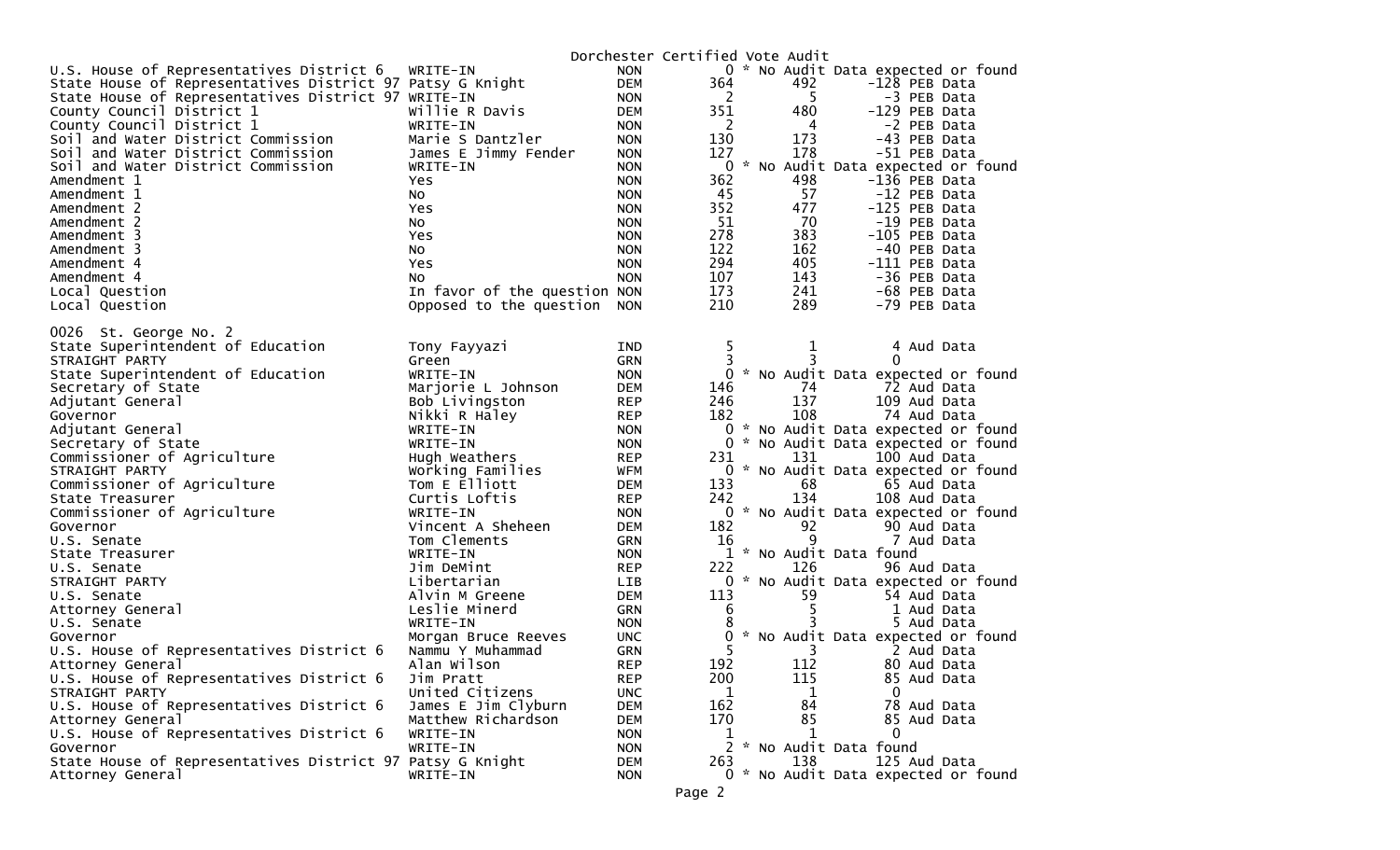|                                                           |                              |            | Dorchester Certified Vote Audit |                       |                                     |
|-----------------------------------------------------------|------------------------------|------------|---------------------------------|-----------------------|-------------------------------------|
| State House of Representatives District 97 WRITE-IN       |                              | <b>NON</b> | 9                               | 6                     | 3 Aud Data                          |
| STRAIGHT PARTY                                            | Republican                   | <b>REP</b> | 94                              | 60                    | 34 Aud Data                         |
| County Council District 1                                 | Willie R Davis               | DEM        | 86                              | 45                    | 41 Aud Data                         |
| Comptroller General                                       | Richard A Eckstrom           | <b>REP</b> | 191                             | 109                   | 82 Aud Data                         |
| County Council District 1                                 | WRITE-IN                     | <b>NON</b> |                                 |                       | 0 * No Audit Data expected or found |
| County Council District 3                                 | George Bailey                | <b>REP</b> | 201                             | 116                   | 85 Aud Data                         |
| County Council District 3                                 | Kenny Waggoner               | DEM        | 73                              | 38                    | 35 Aud Data                         |
| County Council District 3                                 | WRITE-IN                     | <b>NON</b> | 1                               | * No Audit Data found |                                     |
| Lieutenant Governor                                       | Ken Ard                      | <b>REP</b> | 180                             | 106                   | 74 Aud Data                         |
| Soil and Water District Commission                        | Marie S Dantzler             | <b>NON</b> | 137                             | 69                    | 68 Aud Data                         |
| Comptroller General                                       | Robert Barber                | DEM        | 171                             | 89                    | 82 Aud Data                         |
| Soil and Water District Commission                        | James E Jimmy Fender         | <b>NON</b> | 190                             | 99                    | 91 Aud Data                         |
| STRAIGHT PARTY                                            | Independence                 | IND        | 4                               | 1                     | 3 Aud Data                          |
| Soil and Water District Commission                        | WRITE-IN                     | <b>NON</b> |                                 | 1                     | 0                                   |
| Comptroller General                                       | WRITE-IN                     | <b>NON</b> | 0                               |                       | * No Audit Data expected or found   |
| Amendment 1                                               | Yes.                         | <b>NON</b> | 310                             | 173                   | 137 Aud Data                        |
| Lieutenant Governor                                       | Ashley Cooper                | DEM        | 184                             | 94                    | 90 Aud Data                         |
| Amendment 1                                               | NO.                          | <b>NON</b> | 43                              | 19                    | 24 Aud Data                         |
| State Superintendent of Education                         | Doretha A Bull               | <b>GRN</b> | $\overline{7}$                  | 6                     | 1 Aud Data                          |
| Amendment 2                                               | Yes.                         | <b>NON</b> | 288                             | 157                   | 131 Aud Data                        |
| STRAIGHT PARTY                                            | Democratic                   | <b>DEM</b> | 104                             | 56                    | 48 Aud Data                         |
| Amendment 2                                               | NO.                          | <b>NON</b> | 61                              | 33                    | 28 Aud Data                         |
| State Superintendent of Education                         | Mick Zais                    | <b>REP</b> | 192                             | 109                   | 83 Aud Data                         |
| Amendment 3                                               | Yes                          | <b>NON</b> | 250                             | 139                   | 111 Aud Data                        |
| Lieutenant Governor                                       | WRITE-IN                     | <b>NON</b> | 0                               |                       | * No Audit Data expected or found   |
| Amendment 3                                               | NO.                          | <b>NON</b> | 97                              | 51                    | 46 Aud Data                         |
| State Superintendent of Education                         | Tim Moultrie                 | LIB        | $\overline{7}$                  | 4                     | 3 Aud Data                          |
| Amendment 4                                               | Yes                          | <b>NON</b> | 249                             | 139                   | 110 Aud Data                        |
| Governor                                                  | Morgan Bruce Reeves          | <b>GRN</b> | $\overline{\mathbf{3}}$         | 2                     | 1 Aud Data                          |
| Amendment 4                                               | NO.                          | <b>NON</b> | 100                             | 53                    | 47 Aud Data                         |
| State Superintendent of Education                         | Frank Holleman               | <b>DEM</b> | 156                             | 82                    | 74 Aud Data                         |
| Local Question                                            | In favor of the question NON |            | 180                             | 93                    | 87 Aud Data                         |
| Secretary of State                                        | Mark Hammond                 | <b>REP</b> | 218                             | 126                   | 92 Aud Data                         |
| Local Question                                            | Opposed to the question      | <b>NON</b> | 154                             | 89                    | 65 Aud Data                         |
|                                                           |                              |            |                                 |                       |                                     |
| 0027 St. George No. 1                                     |                              |            |                                 |                       |                                     |
| State Superintendent of Education                         | Mick Zais                    | <b>REP</b> | 175                             | 175                   | 0                                   |
| Governor                                                  | Nikki R Haley                | <b>REP</b> | 169                             | 169                   | 0                                   |
| U.S. House of Representatives District 6                  | Jim Pratt                    | <b>REP</b> | 188                             | 188                   | 0                                   |
| State Treasurer                                           | WRITE-IN                     | <b>NON</b> | 1                               | 1                     | 0                                   |
| State Superintendent of Education                         | Tim Moultrie                 | LIB        | $\overline{7}$                  | $\overline{7}$        | 0                                   |
| U.S. House of Representatives District 6                  | James E Jim Clyburn          | DEM        | 222                             | 222                   | 0                                   |
| STRAIGHT PARTY                                            | Libertarian                  | LIB        |                                 |                       | 0 * No Audit Data expected or found |
| Lieutenant Governor                                       | Ashley Cooper                | <b>DEM</b> | 236                             | 236                   | $\Omega$                            |
| U.S. House of Representatives District 6                  | WRITE-IN                     | <b>NON</b> |                                 |                       | 0 * No Audit Data expected or found |
| State Superintendent of Education                         | Frank Holleman               | <b>DEM</b> | 217                             | 217                   |                                     |
| Attorney General                                          | Leslie Minerd                | GRN        | 11                              | 11                    | $\Omega$                            |
| State House of Representatives District 97 Patsy G Knight |                              | <b>DEM</b> | 325                             | 325                   |                                     |
| STRAIGHT PARTY                                            | Green                        | <b>GRN</b> | 8                               | 11                    | -3 PEB Data                         |
| State Superintendent of Education                         | Tony Fayyazi                 | IND        | 4                               | 4                     | $\Omega$                            |
| State House of Representatives District 97 WRITE-IN       |                              | <b>NON</b> | 10                              | 10                    | $\mathbf 0$                         |
| Governor                                                  | Vincent A Sheheen            | <b>DEM</b> | 233                             | 233                   | 0                                   |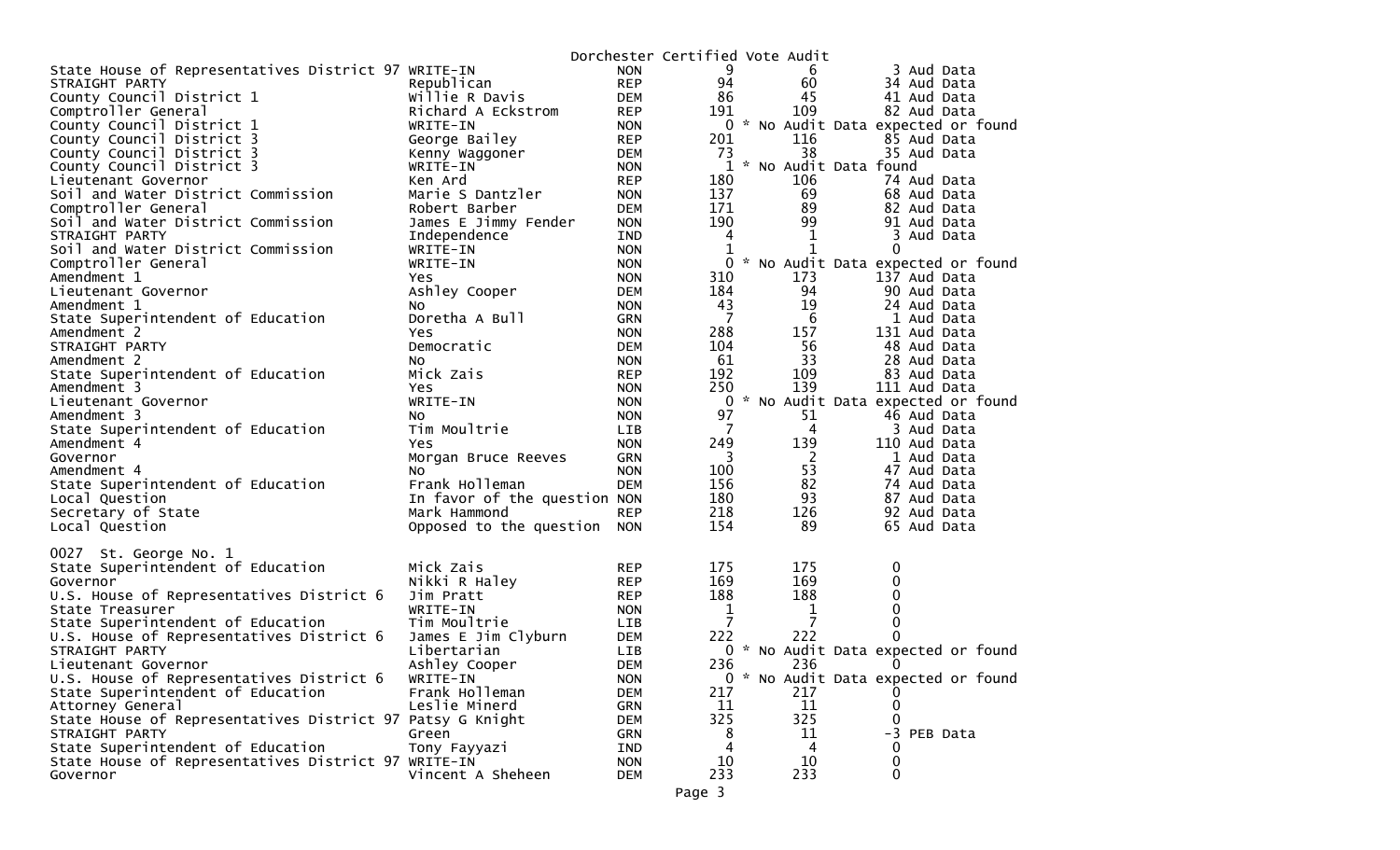|                                          |                              |            | Dorchester Certified Vote Audit |     |                                     |
|------------------------------------------|------------------------------|------------|---------------------------------|-----|-------------------------------------|
| Attorney General                         | Alan Wilson                  | <b>REP</b> | 171                             | 171 | 0                                   |
| County Council District 1                | Willie R Davis               | <b>DEM</b> | 259                             | 259 | 0                                   |
| State Superintendent of Education        | WRITE-IN                     | <b>NON</b> | $\mathbf{0}$                    |     | * No Audit Data expected or found   |
| Lieutenant Governor                      | WRITE-IN                     | <b>NON</b> | 1                               | 1   |                                     |
| County Council District 1                | WRITE-IN                     | <b>NON</b> | 4                               | 4   |                                     |
| STRAIGHT PARTY                           | Independence                 | <b>IND</b> | $\Omega$                        | 2   | -2 PEB Data                         |
| County Council District 3                | George Bailey                | <b>REP</b> | 57                              | 57  |                                     |
| Adjutant General                         | Bob Livingston               | <b>REP</b> | 213                             | 213 | 0                                   |
| County Council District 3                | Kenny Waggoner               | <b>DEM</b> | 18                              | 18  | $\Omega$                            |
| Attorney General                         | Matthew Richardson           | <b>DEM</b> | 227                             | 227 | ∩                                   |
| County Council District 3                | WRITE-IN                     | <b>NON</b> |                                 |     | 0 * No Audit Data expected or found |
| STRAIGHT PARTY                           | Working Families             | WFM        | $\Omega$                        |     | * No Audit Data expected or found   |
| Adjutant General                         | WRITE-IN                     | <b>NON</b> | 0                               |     | * No Audit Data expected or found   |
| Soil and Water District Commission       | Marie S Dantzler             | <b>NON</b> | 124                             | 124 |                                     |
| Secretary of State                       | Mark Hammond                 | <b>REP</b> | 193                             | 193 | 0                                   |
| Attorney General                         | WRITE-IN                     | <b>NON</b> |                                 |     | 0 * No Audit Data expected or found |
| Soil and Water District Commission       | James E Jimmy Fender         | <b>NON</b> | 150                             | 150 |                                     |
| Commissioner of Agriculture              | Hugh Weathers                | <b>REP</b> | 196                             | 196 | 0                                   |
| Governor                                 | Morgan Bruce Reeves          | <b>UNC</b> | 4                               |     | O                                   |
| Soil and Water District Commission       | WRITE-IN                     | <b>NON</b> | $\mathbf{0}$                    |     | * No Audit Data expected or found   |
| STRAIGHT PARTY                           | Republican                   | <b>REP</b> | 39                              | 67  | -28 PEB Data                        |
| Commissioner of Agriculture              | Tom E Elliott                | <b>DEM</b> | 211                             | 211 | 0                                   |
| Amendment 1                              | Yes                          | <b>NON</b> | 317                             | 317 | 0                                   |
| Comptroller General                      | Richard A Eckstrom           | <b>REP</b> | 177                             | 177 | 0                                   |
| Secretary of State                       | Marjorie L Johnson           | <b>DEM</b> | 213                             | 213 | 0                                   |
| Amendment 1                              | NO.                          | <b>NON</b> | 33                              | 33  | 0                                   |
| Commissioner of Agriculture              | WRITE-IN                     | <b>NON</b> | $\mathbf 0$                     |     | * No Audit Data expected or found   |
| Governor                                 |                              | <b>GRN</b> | 11                              | 11  |                                     |
| Amendment 2                              | Morgan Bruce Reeves<br>Yes.  | <b>NON</b> | 287                             | 287 | 0                                   |
| Comptroller General                      | Robert Barber                |            | 227                             | 227 | 0                                   |
|                                          | Tom Clements                 | <b>DEM</b> | 27                              | 27  | $\Omega$                            |
| U.S. Senate                              |                              | GRN        | 56                              | 56  | 0                                   |
| Amendment 2                              | NO.                          | <b>NON</b> |                                 |     |                                     |
| Governor                                 | WRITE-IN                     | <b>NON</b> | 0                               |     | * No Audit Data expected or found   |
| Secretary of State                       | WRITE-IN                     | <b>NON</b> | $\Omega$                        |     | * No Audit Data expected or found   |
| Amendment 3                              | Yes.                         | <b>NON</b> | 235                             | 235 | $\Omega$                            |
| U.S. Senate                              | Jim DeMint                   | <b>REP</b> | 196                             | 196 | 0                                   |
| Comptroller General                      | WRITE-IN                     | <b>NON</b> |                                 |     | 0 * No Audit Data expected or found |
| Amendment 3                              | NO.                          | <b>NON</b> | 110                             | 110 |                                     |
| STRAIGHT PARTY                           | Democratic                   | <b>DEM</b> | 141                             | 181 | -40 PEB Data                        |
| U.S. Senate                              | Alvin M Greene               | DEM        | 192                             | 192 | 0                                   |
| Amendment 4                              | Yes                          | <b>NON</b> | 250                             | 250 | 0                                   |
| STRAIGHT PARTY                           | United Citizens              | <b>UNC</b> | 0                               |     | * No Audit Data expected or found   |
| State Superintendent of Education        | Doretha A Bull               | GRN        | 9                               | 9   |                                     |
| Amendment 4                              | NO.                          | <b>NON</b> | 89                              | 89  | 0                                   |
| U.S. Senate                              | WRITE-IN                     | <b>NON</b> | 1                               | 1   | 0                                   |
| State Treasurer                          | Curtis Loftis                | <b>REP</b> | 213                             | 213 | 0                                   |
| Local Question                           | In favor of the question NON |            | 191                             | 191 | 0                                   |
| Lieutenant Governor                      | Ken Ard                      | <b>REP</b> | 167                             | 167 | 0                                   |
| U.S. House of Representatives District 6 | Nammu Y Muhammad             | <b>GRN</b> | 8                               | 8   | 0                                   |
| Local Question                           | Opposed to the question      | <b>NON</b> | 125                             | 125 | $\Omega$                            |

0028 Grover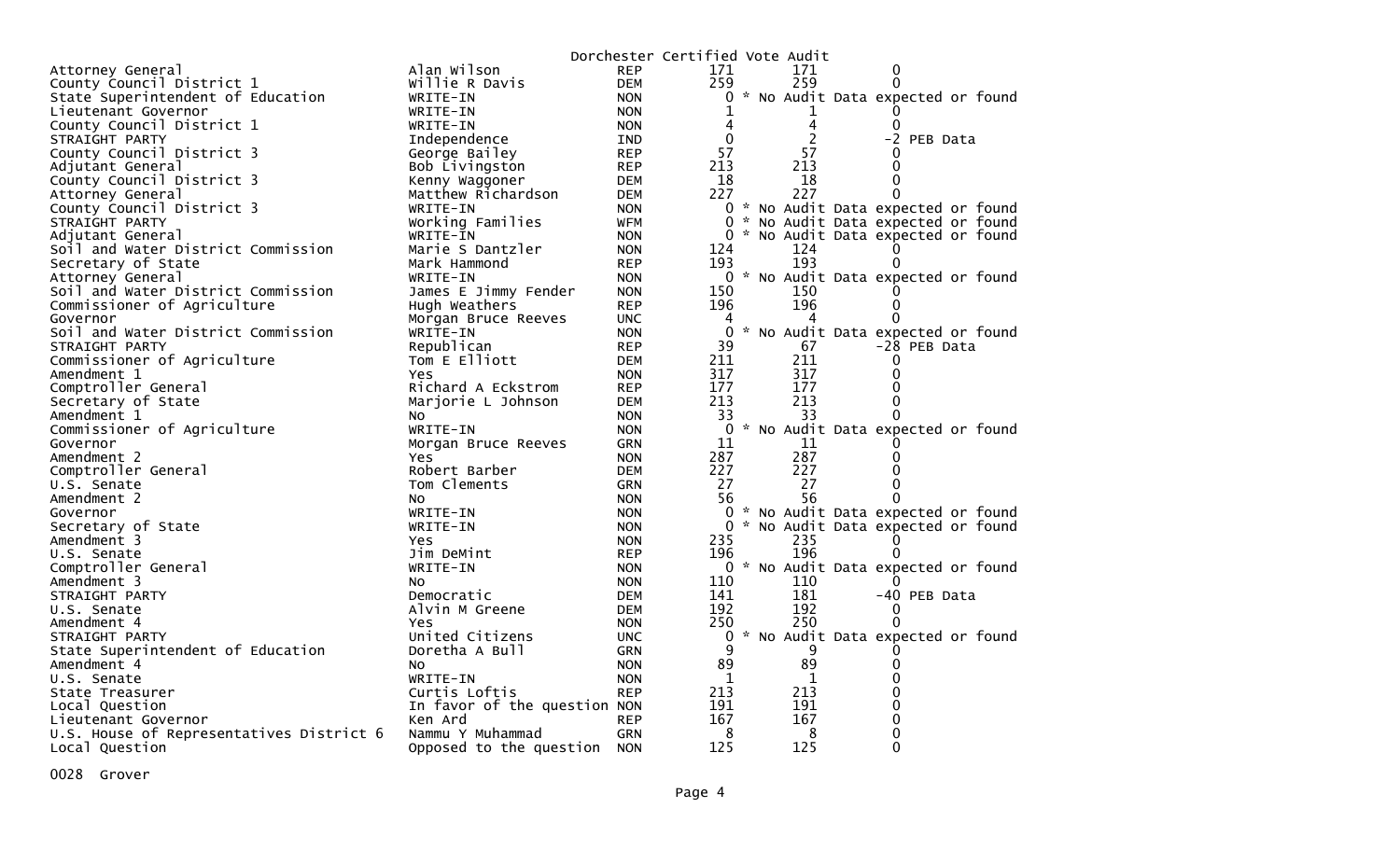|                                          |                      |            | Dorchester Certified Vote Audit |     |                                     |  |
|------------------------------------------|----------------------|------------|---------------------------------|-----|-------------------------------------|--|
| County Council District 1                | Willie R Davis       | <b>DEM</b> | 158                             | 158 | 0                                   |  |
| Commissioner of Agriculture              | Tom E Elliott        | <b>DEM</b> | 171                             | 171 | 0                                   |  |
| State Superintendent of Education        | Doretha A Bull       | GRN        | 6                               | 6   | 0                                   |  |
| Secretary of State                       | Mark Hammond         | <b>REP</b> | 174                             | 174 | $\Omega$                            |  |
| County Council District 1                | WRITE-IN             | <b>NON</b> | 0                               |     | * No Audit Data expected or found   |  |
| STRAIGHT PARTY                           | Independence         | IND        |                                 |     |                                     |  |
| Commissioner of Agriculture              | WRITE-IN             | <b>NON</b> |                                 |     | * No Audit Data expected or found   |  |
| County Council District 3                | George Bailey        | <b>REP</b> | 103                             | 103 |                                     |  |
| STRAIGHT PARTY                           | Republican           | <b>REP</b> | 65                              | 65  |                                     |  |
| State Superintendent of Education        | Mick Zais            | <b>REP</b> | 150                             | 150 |                                     |  |
| County Council District 3                | Kenny Waggoner       | <b>DEM</b> | 56                              | 56  |                                     |  |
| Attorney General                         | Alan Wilson          | <b>REP</b> | 155                             | 155 |                                     |  |
| U.S. Senate                              | Tom Clements         | GRN        | 19                              | 19  |                                     |  |
| County Council District 3                | WRITE-IN             | <b>NON</b> | 0                               |     | * No Audit Data expected or found   |  |
| STRAIGHT PARTY                           | Green                | GRN        |                                 |     |                                     |  |
| Secretary of State                       | Marjorie L Johnson   | DEM        | 176                             | 176 |                                     |  |
| State Superintendent of Education        | Tim Moultrie         | LIB        | 4                               | 4   | 0                                   |  |
| Soil and Water District Commission       | Marie S Dantzler     | <b>NON</b> | 106                             | 106 |                                     |  |
| U.S. Senate                              | Jim DeMint           | <b>REP</b> | 181                             | 181 | 0                                   |  |
| Lieutenant Governor                      | Ken Ard              | <b>REP</b> | 153                             | 153 | 0                                   |  |
| Attorney General                         | Matthew Richardson   | <b>DEM</b> | 189                             | 189 |                                     |  |
| Soil and Water District Commission       | James E Jimmy Fender | <b>NON</b> | 126                             | 126 |                                     |  |
| Governor                                 | Vincent A Sheheen    | DEM        | 187                             | 187 |                                     |  |
| U.S. Senate                              | Alvin M Greene       | <b>DEM</b> | 153                             | 153 |                                     |  |
| State Superintendent of Education        | Frank Holleman       | <b>DEM</b> | 185                             | 185 |                                     |  |
| Soil and Water District Commission       | WRITE-IN             | <b>NON</b> | 1                               | 1   | $\Omega$                            |  |
| STRAIGHT PARTY                           | United Citizens      | UNC.       | 0                               |     | * No Audit Data expected or found   |  |
| Secretary of State                       | WRITE-IN             | <b>NON</b> | 0                               |     | * No Audit Data expected or found   |  |
| U.S. Senate                              | WRITE-IN             | <b>NON</b> |                                 |     | 0 * No Audit Data expected or found |  |
| Amendment 1                              | <b>Yes</b>           | <b>NON</b> | 296                             | 296 |                                     |  |
| Attorney General                         | WRITE-IN             | <b>NON</b> | 0                               |     | * No Audit Data expected or found   |  |
| State Superintendent of Education        | Tony Fayyazi         | IND        | 5.                              | 5   |                                     |  |
| Governor                                 | Morgan Bruce Reeves  | GRN        | 4                               | 4   |                                     |  |
| Amendment 1                              | NO.                  | <b>NON</b> | 32                              | 32  |                                     |  |
| U.S. House of Representatives District 6 | Nammu Y Muhammad     | <b>GRN</b> | 4                               | 4   | $\Omega$                            |  |
| Lieutenant Governor                      | Ashley Cooper        | <b>DEM</b> | 197                             | 197 |                                     |  |
| STRAIGHT PARTY                           | Libertarian          | LIB        |                                 |     | 0 * No Audit Data expected or found |  |
| Amendment 2                              | <b>Yes</b>           | <b>NON</b> | 266                             | 266 |                                     |  |
| State Superintendent of Education        | WRITE-IN             | <b>NON</b> |                                 |     | 0 * No Audit Data expected or found |  |
| U.S. House of Representatives District 6 | Jim Pratt            | <b>REP</b> | 171                             | 171 |                                     |  |
| Comptroller General                      | Richard A Eckstrom   | <b>REP</b> | 165                             | 165 |                                     |  |
| Amendment 2                              | NO.                  | <b>NON</b> | 55                              | 55  |                                     |  |
| State Treasurer                          | Curtis Loftis        | <b>REP</b> | 195                             | 195 |                                     |  |
| Governor                                 | Morgan Bruce Reeves  | <b>UNC</b> | 2                               | 2   | 0                                   |  |
| U.S. House of Representatives District 6 | James E Jim Clyburn  | <b>DEM</b> | 180                             | 180 | 0                                   |  |
| Amendment 3                              | Yes                  | <b>NON</b> | 211                             | 211 | 0                                   |  |
| Adjutant General                         | Bob Livingston       | <b>REP</b> | 196                             | 196 | 0                                   |  |
| STRAIGHT PARTY                           | Working Families     | <b>WFM</b> |                                 |     | 0 * No Audit Data expected or found |  |
| Comptroller General                      | Robert Barber        | <b>DEM</b> | 187                             | 187 |                                     |  |
| Amendment 3                              | No                   | <b>NON</b> | 107                             | 107 | $\Omega$                            |  |
| U.S. House of Representatives District 6 | WRITE-IN             | <b>NON</b> |                                 |     | 0 * No Audit Data expected or found |  |
| Lieutenant Governor                      | WRITE-IN             | <b>NON</b> |                                 |     | 0 * No Audit Data expected or found |  |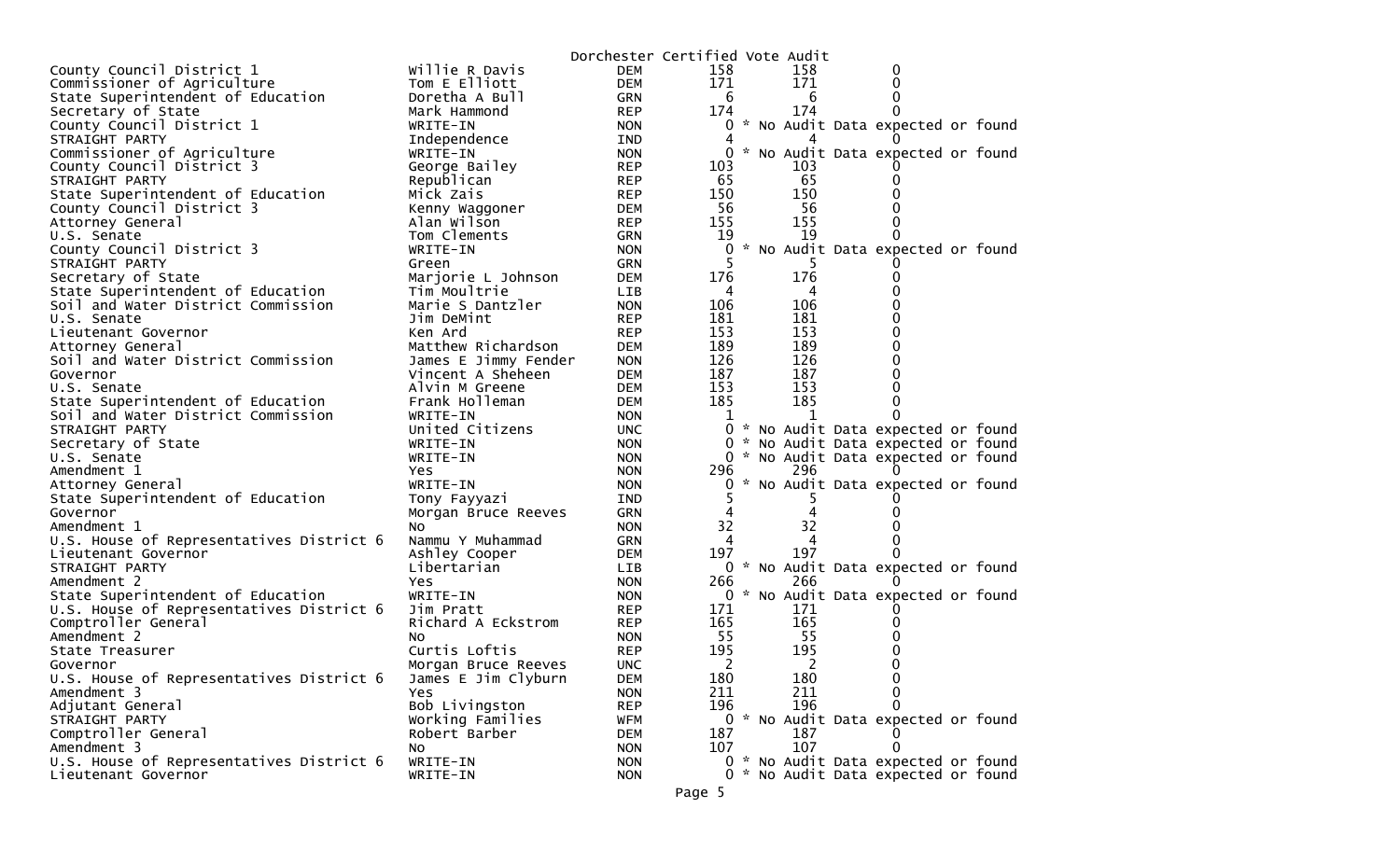|                                                           |                                |                          | Dorchester Certified Vote Audit |               |                   |                                     |  |
|-----------------------------------------------------------|--------------------------------|--------------------------|---------------------------------|---------------|-------------------|-------------------------------------|--|
| Adjutant General                                          | WRITE-IN                       | <b>NON</b>               | 1                               |               |                   | 0                                   |  |
| Amendment 4                                               | Yes.                           | <b>NON</b>               | 223                             |               | 223               | $\Omega$                            |  |
| State Treasurer                                           | WRITE-IN                       | <b>NON</b>               |                                 |               |                   | 0 * No Audit Data expected or found |  |
| State House of Representatives District 97 Patsy G Knight |                                | <b>DEM</b>               | 276                             |               | 276               |                                     |  |
| STRAIGHT PARTY                                            | Democratic                     | <b>DEM</b>               | 144                             |               | 144               | 0                                   |  |
| Amendment 4                                               | NO.                            | <b>NON</b>               | 93                              |               | 93                |                                     |  |
| Comptroller General                                       | WRITE-IN                       | <b>NON</b>               | 0                               |               |                   | * No Audit Data expected or found   |  |
| Commissioner of Agriculture                               | Hugh Weathers                  | <b>REP</b>               | 184                             |               | 184               |                                     |  |
| State House of Representatives District 97 WRITE-IN       |                                | <b>NON</b>               | 1                               |               | 1                 |                                     |  |
| Local Question                                            | In favor of the question NON   |                          | 176                             |               | 176               | 0                                   |  |
| Governor                                                  | Nikki R Haley                  | <b>REP</b>               | 164                             |               | 164               | $\Omega$                            |  |
| Governor                                                  | WRITE-IN                       | <b>NON</b>               | 0                               | $\mathcal{H}$ |                   | No Audit Data expected or found     |  |
| Attorney General                                          | Leslie Minerd                  | <b>GRN</b>               | 11                              |               | 11                |                                     |  |
| Local Question                                            | Opposed to the question        | <b>NON</b>               | 130                             |               | 130               | 0                                   |  |
|                                                           |                                |                          |                                 |               |                   |                                     |  |
| Reevesville<br>0029                                       |                                |                          |                                 |               |                   |                                     |  |
| Adjutant General                                          | Bob Livingston                 | <b>REP</b>               | 265                             |               | 265               | 0                                   |  |
| Attorney General                                          | Alan Wilson                    | <b>REP</b>               | 208                             |               | 208               | 0                                   |  |
| Soil and Water District Commission                        | Marie S Dantzler               | <b>NON</b>               | 140                             |               | 140               |                                     |  |
| STRAIGHT PARTY                                            | Working Families               | <b>WFM</b>               | 0                               |               |                   | * No Audit Data expected or found   |  |
| U.S. House of Representatives District 6                  | Nammu Y Muhammad               | <b>GRN</b>               |                                 |               |                   |                                     |  |
| Secretary of State                                        | WRITE-IN                       | <b>NON</b>               | 0                               |               |                   | * No Audit Data expected or found   |  |
| State Superintendent of Education                         | Doretha A Bull                 | <b>GRN</b>               | 8                               |               | 8                 |                                     |  |
| Soil and Water District Commission                        | James E Jimmy Fender           | <b>NON</b>               | 214                             |               | 214               | 0<br>U                              |  |
| Adjutant General                                          | WRITE-IN                       | <b>NON</b>               | 1                               |               | 1                 |                                     |  |
| STRAIGHT PARTY                                            | Republican                     | <b>REP</b>               | 98                              |               | 98                | O                                   |  |
| U.S. House of Representatives District 6                  | Jim Pratt                      | <b>REP</b>               | 230                             |               | 230               | 0                                   |  |
| Governor                                                  | WRITE-IN                       | <b>NON</b>               | 1<br>$\mathbf 1$                |               | 1<br>$\mathbf{1}$ | 0                                   |  |
| Soil and Water District Commission                        | WRITE-IN<br>Matthew Richardson | <b>NON</b>               | 246                             |               | 246               |                                     |  |
| Attorney General                                          | WRITE-IN                       | <b>DEM</b><br><b>NON</b> | 0                               |               |                   | No Audit Data expected or found     |  |
| Lieutenant Governor<br>Commissioner of Agriculture        | Hugh Weathers                  | <b>REP</b>               | 246                             |               | 246               |                                     |  |
| U.S. House of Representatives District 6                  | James E Jim Clyburn            | <b>DEM</b>               | 234                             |               | 234               |                                     |  |
| Amendment 1                                               | Yes.                           | <b>NON</b>               | 384                             |               | 384               | 0                                   |  |
| State Superintendent of Education                         | Mick Zais                      | <b>REP</b>               | 196                             |               | 196               | 0                                   |  |
| Governor                                                  | Morgan Bruce Reeves            | <b>GRN</b>               | 7                               |               | $\overline{7}$    | 0                                   |  |
| State Treasurer                                           | Curtis Loftis                  | <b>REP</b>               | 267                             |               | 267               | 0                                   |  |
| Governor                                                  | Vincent A Sheheen              | <b>DEM</b>               | 237                             |               | 237               | 0                                   |  |
| Amendment 1                                               | No.                            | <b>NON</b>               | 51                              |               | 51                | 0                                   |  |
| U.S. House of Representatives District 6                  | WRITE-IN                       | <b>NON</b>               | $\mathbf 1$                     |               | 1                 | 0                                   |  |
| Commissioner of Agriculture                               | Tom E Elliott                  | <b>DEM</b>               | 221                             |               | 221               | <sup>0</sup>                        |  |
| Attorney General                                          | WRITE-IN                       | <b>NON</b>               | 0                               |               |                   | No Audit Data expected or found     |  |
| State Superintendent of Education                         | Tim Moultrie                   | LIB                      | 12                              |               | 12                |                                     |  |
| Amendment 2                                               | Yes                            | <b>NON</b>               | 343                             |               | 343               | 0                                   |  |
| STRAIGHT PARTY                                            | Libertarian                    | LIB                      | 3                               |               |                   | $\mathbf 0$                         |  |
| State House of Representatives District 97 Patsy G Knight |                                | <b>DEM</b>               | 358                             |               | 358               | 0                                   |  |
| STRAIGHT PARTY                                            | Green                          | <b>GRN</b>               |                                 |               |                   | 0                                   |  |
| Commissioner of Agriculture                               | WRITE-IN                       | <b>NON</b>               | 0                               |               |                   | * No Audit Data expected or found   |  |
| Amendment 2                                               | No                             | <b>NON</b>               | 90                              |               | 90                |                                     |  |
| Secretary of State                                        | Mark Hammond                   | <b>REP</b>               | 230                             |               | 230               | 0                                   |  |
| State Treasurer                                           | WRITE-IN                       | <b>NON</b>               | 2                               |               |                   | 0                                   |  |
| State House of Representatives District 97 WRITE-IN       |                                | <b>NON</b>               | 9                               |               | 9                 | 0                                   |  |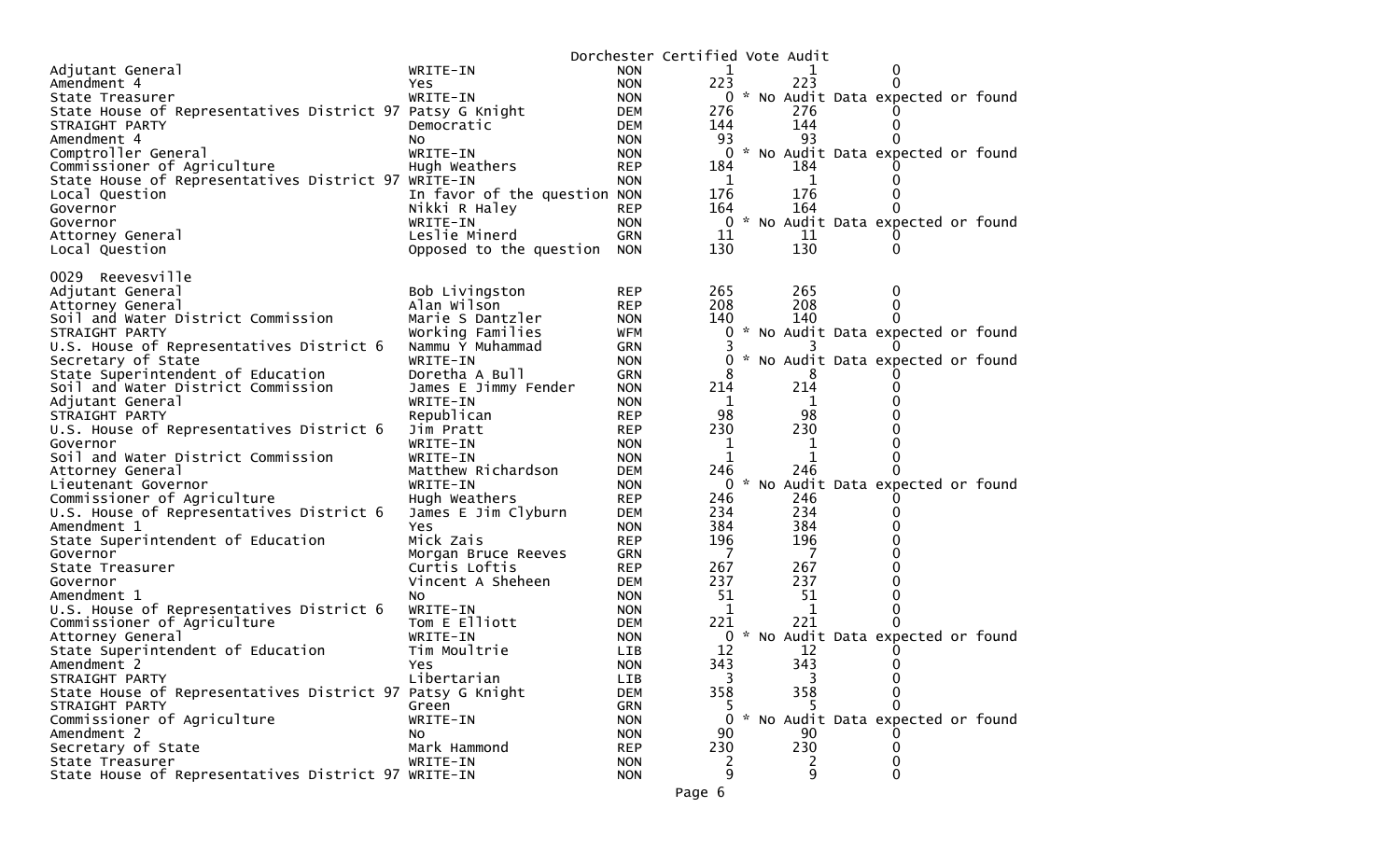|                                                           |                              |            | Dorchester Certified Vote Audit |     |                                     |  |
|-----------------------------------------------------------|------------------------------|------------|---------------------------------|-----|-------------------------------------|--|
| State Superintendent of Education                         | Frank Holleman               | <b>DEM</b> | 244                             | 244 | 0                                   |  |
| Amendment 3                                               | Yes                          | <b>NON</b> | 277                             | 277 | 0                                   |  |
| Comptroller General                                       | Richard A Eckstrom           | <b>REP</b> | 218                             | 218 | $\mathbf 0$                         |  |
| U.S. Senate                                               | Tom Clements                 | <b>GRN</b> | 17                              | 17  | 0                                   |  |
| Lieutenant Governor                                       | Ken Ard                      | <b>REP</b> | 206                             | 206 | 0                                   |  |
| County Council District 1                                 | Willie R Davis               | DEM        | 328                             | 328 | 0                                   |  |
| Amendment 3                                               | NO.                          | <b>NON</b> | 155                             | 155 | $\mathbf 0$                         |  |
| STRAIGHT PARTY                                            | Independence                 | IND        | 3                               | 3   | 0                                   |  |
| STRAIGHT PARTY                                            | Democratic                   | <b>DEM</b> | 191                             | 191 | 0                                   |  |
| State Superintendent of Education                         | Tony Fayyazi                 | IND.       | 3                               | 3   | 0                                   |  |
| U.S. Senate                                               | Jim DeMint                   | <b>REP</b> | 245                             | 245 | 0                                   |  |
| Amendment 4                                               | Yes                          | <b>NON</b> | 280                             | 280 | 0                                   |  |
| County Council District 1                                 | WRITE-IN                     | <b>NON</b> | 15                              | 15  | 0                                   |  |
| Governor                                                  | Morgan Bruce Reeves          | <b>UNC</b> | 4                               | 4   | 0                                   |  |
| Comptroller General                                       | Robert Barber                | <b>DEM</b> | 245                             | 245 | 0                                   |  |
| Attorney General                                          | Leslie Minerd                | <b>GRN</b> | 10                              | -10 | 0                                   |  |
| Amendment 4                                               | No.                          | <b>NON</b> | 147                             | 147 | 0                                   |  |
| Secretary of State                                        | Marjorie L Johnson           | <b>DEM</b> | 232                             | 232 | 0                                   |  |
| U.S. Senate                                               | Alvin M Greene               | <b>DEM</b> | 199                             | 199 |                                     |  |
| State Superintendent of Education                         | WRITE-IN                     | <b>NON</b> |                                 |     | 0 * No Audit Data expected or found |  |
| Governor                                                  | Nikki R Haley                | <b>REP</b> | 219                             | 219 |                                     |  |
| Local Question                                            | In favor of the question NON |            | 221                             | 221 |                                     |  |
| Lieutenant Governor                                       | Ashley Cooper                | <b>DEM</b> | 258                             | 258 |                                     |  |
| Comptroller General                                       | WRITE-IN                     | <b>NON</b> | 0                               |     | * No Audit Data expected or found   |  |
| U.S. Senate                                               | WRITE-IN                     | <b>NON</b> | 4                               | 4   |                                     |  |
| STRAIGHT PARTY                                            | United Citizens              | <b>UNC</b> | 4                               | 4   | 0                                   |  |
| Local Question                                            | Opposed to the question      | <b>NON</b> | 198                             | 198 | $\Omega$                            |  |
| 0030 Harleyville                                          |                              |            |                                 |     |                                     |  |
| U.S. House of Representatives District 6                  | James E Jim Clyburn          | <b>DEM</b> | 135                             | 135 | 0                                   |  |
| Attorney General                                          | Alan Wilson                  | <b>REP</b> | 149                             | 149 | 0                                   |  |
| Lieutenant Governor                                       | Ken Ard                      | <b>REP</b> | 143                             | 143 |                                     |  |
| Commissioner of Agriculture                               | WRITE-IN                     | <b>NON</b> |                                 |     | 0 * No Audit Data expected or found |  |
| Governor                                                  | Morgan Bruce Reeves          | <b>UNC</b> |                                 |     |                                     |  |
| Soil and Water District Commission                        | WRITE-IN                     | <b>NON</b> |                                 |     | 0 * No Audit Data expected or found |  |
| School Board District 4 Seat 5                            | Shirley Smith Goodwine       | <b>NON</b> | 92                              | 92  |                                     |  |
| School Board District 4 Seat 5                            | Cheryl Mushrush              | <b>NON</b> | 132                             | 132 |                                     |  |
| School Board District 4 Seat 5                            | WRITE-IN                     | <b>NON</b> | 0                               |     | * No Audit Data expected or found   |  |
| State Superintendent of Education                         | Tony Fayyazi                 | IND        | 8                               | 8   |                                     |  |
| U.S. House of Representatives District 6                  | WRITE-IN                     | <b>NON</b> | 1                               |     |                                     |  |
| STRAIGHT PARTY                                            | Libertarian                  | <b>LIB</b> |                                 |     |                                     |  |
| Comptroller General                                       | WRITE-IN                     | <b>NON</b> | $\mathbf{0}$                    |     | * No Audit Data expected or found   |  |
| State Treasurer                                           | Curtis Loftis                | <b>REP</b> | 203                             | 203 |                                     |  |
| Amendment 1                                               | Yes                          | <b>NON</b> | 256                             | 256 | 0                                   |  |
| U.S. Senate                                               | Tom Clements                 | GRN        | 13                              | 13  | 0                                   |  |
| Secretary of State                                        | Mark Hammond                 | <b>REP</b> | 176                             | 176 | 0                                   |  |
| State House of Representatives District 97 Patsy G Knight |                              | <b>DEM</b> | 234                             | 234 |                                     |  |
| Attorney General                                          | Matthew Richardson           | <b>DEM</b> | 136                             | 136 | 0                                   |  |
| State Superintendent of Education                         | WRITE-IN                     | <b>NON</b> |                                 |     | 0 * No Audit Data expected or found |  |
| Amendment 1                                               | No                           | <b>NON</b> | 31                              | 31  |                                     |  |
| Governor                                                  | Morgan Bruce Reeves          | GRN        | 2                               | 2   |                                     |  |
| STRAIGHT PARTY                                            | Working Families             | <b>WFM</b> |                                 |     | 0 * No Audit Data expected or found |  |
|                                                           |                              |            |                                 |     |                                     |  |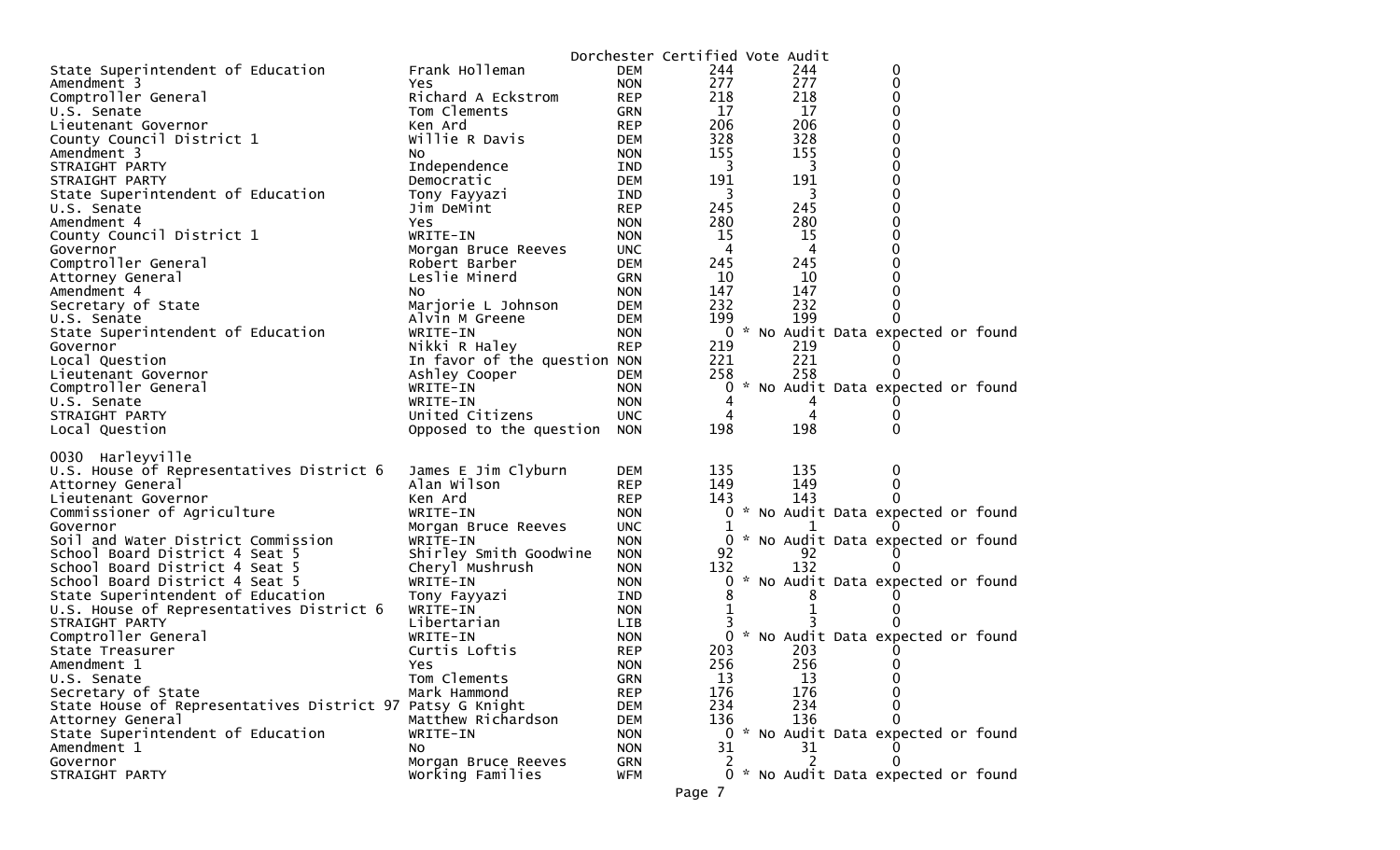|                                                     |                              |            | Dorchester Certified Vote Audit |     |                                     |  |
|-----------------------------------------------------|------------------------------|------------|---------------------------------|-----|-------------------------------------|--|
| U.S. Senate                                         | Jim DeMint                   | <b>REP</b> | 177                             | 177 | 0                                   |  |
| State House of Representatives District 97 WRITE-IN |                              | <b>NON</b> | 2                               | 2   | 0                                   |  |
| State Superintendent of Education                   | Doretha A Bull               | <b>GRN</b> | 6                               | 6   | 0                                   |  |
| Amendment 2                                         | Yes                          | <b>NON</b> | 235                             | 235 | 0                                   |  |
| STRAIGHT PARTY                                      | Independence                 | IND        | -2                              | 2   | 0                                   |  |
| Lieutenant Governor                                 | Ashley Cooper                | <b>DEM</b> | 151                             | 151 | 0                                   |  |
| Adjutant General                                    | Bob Livingston               | <b>REP</b> | 199                             | 199 | 0                                   |  |
| State Treasurer                                     | WRITE-IN                     | <b>NON</b> | 0                               |     | * No Audit Data expected or found   |  |
| County Council District 1                           | Willie R Davis               | <b>DEM</b> | 48                              | 48  | $\Omega$                            |  |
| Amendment 2                                         | NO.                          | <b>NON</b> | 46                              | 46  | 0                                   |  |
| U.S. Senate                                         | Alvin M Greene               | <b>DEM</b> | 104                             | 104 | 0                                   |  |
| Attorney General                                    | WRITE-IN                     | <b>NON</b> | 0                               |     | * No Audit Data expected or found   |  |
| Governor                                            | Vincent A Sheheen            | <b>DEM</b> | 125                             | 125 |                                     |  |
| State Superintendent of Education                   | Mick Zais                    | <b>REP</b> | 152                             | 152 | 0                                   |  |
| Secretary of State                                  | Marjorie L Johnson           | <b>DEM</b> | 117                             | 117 | 0                                   |  |
| Amendment 3                                         | Yes.                         | <b>NON</b> | 195                             | 195 | $\Omega$                            |  |
| County Council District 1                           | WRITE-IN                     | <b>NON</b> |                                 |     | 0 * No Audit Data expected or found |  |
| Adjutant General                                    | WRITE-IN                     | <b>NON</b> |                                 |     | 0 * No Audit Data expected or found |  |
| U.S. Senate                                         | WRITE-IN                     | <b>NON</b> | 0                               |     | * No Audit Data expected or found   |  |
| Governor                                            | WRITE-IN                     | <b>NON</b> |                                 |     | 0 * No Audit Data expected or found |  |
| County Council District 3                           | George Bailey                | <b>REP</b> | 138                             | 138 | U                                   |  |
| Amendment 3                                         | NO.                          | <b>NON</b> | 89                              | 89  | 0                                   |  |
| STRAIGHT PARTY                                      | United Citizens              | <b>UNC</b> | 2                               | 2   | 0                                   |  |
| STRAIGHT PARTY                                      | Republican                   | <b>REP</b> | 64                              | 64  | 0                                   |  |
| Comptroller General                                 | Richard A Eckstrom           | <b>REP</b> | 157                             | 157 | 0                                   |  |
| County Council District 3                           | Kenny Waggoner               | <b>DEM</b> | 103                             | 103 | 0                                   |  |
| State Superintendent of Education                   | Tim Moultrie                 | LIB        | 1                               | 1   | 0                                   |  |
| Amendment 4                                         | Yes.                         | <b>NON</b> | 203                             | 203 | 0                                   |  |
| U.S. House of Representatives District 6            | Nammu Y Muhammad             | <b>GRN</b> | 1                               | 1   | 0                                   |  |
| Commissioner of Agriculture                         | Hugh Weathers                | <b>REP</b> | 180                             | 180 | 0                                   |  |
| County Council District 3                           | WRITE-IN                     | <b>NON</b> |                                 |     | * No Audit Data expected or found   |  |
| Attorney General                                    | Leslie Minerd                | <b>GRN</b> |                                 |     | $\Omega$                            |  |
| STRAIGHT PARTY                                      | Green                        | <b>GRN</b> |                                 |     | 0 * No Audit Data expected or found |  |
| Amendment 4                                         | NO.                          | <b>NON</b> | 73                              | 73  | $\Omega$                            |  |
| Lieutenant Governor                                 | WRITE-IN                     | <b>NON</b> | 0                               |     | * No Audit Data expected or found   |  |
| Secretary of State                                  | WRITE-IN                     | <b>NON</b> | 0                               |     | * No Audit Data expected or found   |  |
| U.S. House of Representatives District 6            | Jim Pratt                    | <b>REP</b> | 162                             | 162 | 0                                   |  |
| Soil and Water District Commission                  | Marie S Dantzler             | <b>NON</b> | 182                             | 182 | 0                                   |  |
| Governor                                            | Nikki R Haley                | <b>REP</b> | 163                             | 163 | 0                                   |  |
| Local Question                                      | In favor of the question NON |            | 177                             | 177 | 0                                   |  |
| Commissioner of Agriculture                         | Tom E Elliott                | <b>DEM</b> | 113                             | 113 | 0                                   |  |
| State Superintendent of Education                   | Frank Holleman               | <b>DEM</b> | 124                             | 124 | 0                                   |  |
|                                                     |                              |            | 135                             | 135 | 0                                   |  |
| Comptroller General                                 | Robert Barber                | <b>DEM</b> |                                 |     | 0                                   |  |
| STRAIGHT PARTY                                      | Democratic                   | <b>DEM</b> | 89                              | 89  |                                     |  |
| Soil and Water District Commission                  | James E Jimmy Fender         | <b>NON</b> | 102                             | 102 | 0                                   |  |
| Local Question                                      | Opposed to the question      | <b>NON</b> | 95                              | 95  | $\mathbf{0}$                        |  |
| 0031 Four Hole                                      |                              |            |                                 |     |                                     |  |
|                                                     |                              |            |                                 |     |                                     |  |
| School Board District 4 Seat 5                      | WRITE-IN                     | <b>NON</b> |                                 |     | 0 * No Audit Data expected or found |  |
| U.S. Senate                                         | Alvin M Greene               | DEM        | 162                             | 162 | 0                                   |  |
| Comptroller General                                 | Robert Barber                | <b>DEM</b> | 206                             | 206 | 0                                   |  |
| State House of Representatives District 97 WRITE-IN |                              | <b>NON</b> | 5.                              | 5   | $\Omega$                            |  |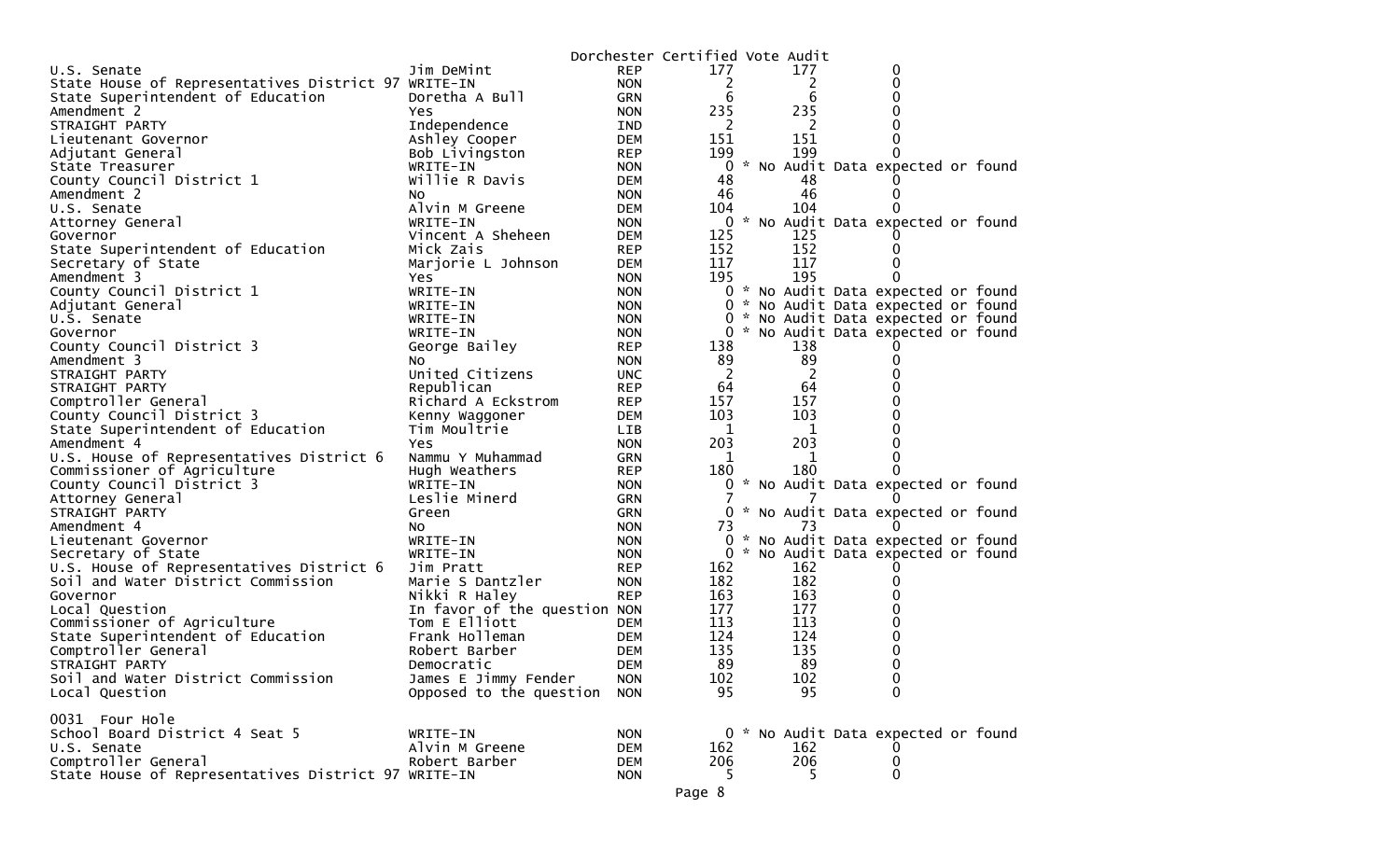|                                          |                      | Dorchester Certified Vote Audit |                |     |                                     |  |
|------------------------------------------|----------------------|---------------------------------|----------------|-----|-------------------------------------|--|
| STRAIGHT PARTY                           | United Citizens      | <b>UNC</b>                      |                |     | 0                                   |  |
| Governor                                 | Morgan Bruce Reeves  | <b>GRN</b>                      | 5.             | 5   |                                     |  |
| STRAIGHT PARTY                           | Independence         | <b>IND</b>                      | 4              | 4   |                                     |  |
| Amendment 1                              | Yes                  | <b>NON</b>                      | 314            | 314 |                                     |  |
| Secretary of State                       | Marjorie L Johnson   | <b>DEM</b>                      | 181            | 181 |                                     |  |
| Commissioner of Agriculture              | Hugh Weathers        | <b>REP</b>                      | 212            | 212 |                                     |  |
| U.S. Senate                              | WRITE-IN             | <b>NON</b>                      | $\mathbf{0}$   |     | * No Audit Data expected or found   |  |
| County Council District 1                | Willie R Davis       | DEM                             | 233            | 233 |                                     |  |
| State Superintendent of Education        | Frank Holleman       | <b>DEM</b>                      | 188            | 188 |                                     |  |
| Attorney General                         | Matthew Richardson   | <b>DEM</b>                      | 202            | 202 |                                     |  |
| Amendment 1                              | NO.                  | <b>NON</b>                      | 37             | 37  |                                     |  |
| Governor                                 | Morgan Bruce Reeves  | <b>UNC</b>                      | 2              | 2   |                                     |  |
| Comptroller General                      | WRITE-IN             | <b>NON</b>                      | 0              |     | * No Audit Data expected or found   |  |
| State Treasurer                          | WRITE-IN             | <b>NON</b>                      |                |     | 0 * No Audit Data expected or found |  |
| STRAIGHT PARTY                           | Democratic           | <b>DEM</b>                      | 145            | 145 |                                     |  |
| County Council District 1                | WRITE-IN             | <b>NON</b>                      |                |     |                                     |  |
| U.S. House of Representatives District 6 | Nammu Y Muhammad     | GRN                             | 4              |     |                                     |  |
| Amendment 2                              | Yes                  | <b>NON</b>                      | 295            | 295 |                                     |  |
| Commissioner of Agriculture              | Tom E Elliott        | <b>DEM</b>                      | 184            | 184 |                                     |  |
| Lieutenant Governor                      | WRITE-IN             | <b>NON</b>                      | 0              |     | * No Audit Data expected or found   |  |
| State Superintendent of Education        | Tony Fayyazi         | IND                             | 2              | 2   |                                     |  |
| County Council District 3                | George Bailey        | <b>REP</b>                      | 47             | 47  |                                     |  |
| Lieutenant Governor                      | Ken Ard              | <b>REP</b>                      | 194            | 194 |                                     |  |
| STRAIGHT PARTY                           | Green                | <b>GRN</b>                      | 4              | 4   |                                     |  |
| Amendment 2                              | NO.                  | <b>NON</b>                      | 53             | 53  |                                     |  |
| Attorney General                         | WRITE-IN             | <b>NON</b>                      | $\overline{0}$ |     | * No Audit Data expected or found   |  |
| U.S. House of Representatives District 6 | Jim Pratt            | <b>REP</b>                      | 206            | 206 |                                     |  |
| County Council District 3                | Kenny Waggoner       | <b>DEM</b>                      | 35             | 35  |                                     |  |
| State Superintendent of Education        | Doretha A Bull       | GRN                             | 9              | q   |                                     |  |
| Commissioner of Agriculture              | WRITE-IN             | <b>NON</b>                      | 0              |     | * No Audit Data expected or found   |  |
| STRAIGHT PARTY                           | Republican           | <b>REP</b>                      | 100            | 100 |                                     |  |
| Amendment 3                              | Yes                  | <b>NON</b>                      | 210            | 210 |                                     |  |
| Secretary of State                       | WRITE-IN             | <b>NON</b>                      |                |     | 0 * No Audit Data expected or found |  |
| County Council District 3                | WRITE-IN             | <b>NON</b>                      | 0              |     | * No Audit Data expected or found   |  |
| State Superintendent of Education        | WRITE-IN             | <b>NON</b>                      |                |     | 0 * No Audit Data expected or found |  |
| Attorney General                         | Leslie Minerd        | GRN                             | 11             | 11  |                                     |  |
| U.S. House of Representatives District 6 | James E Jim Clyburn  | <b>DEM</b>                      | 188            | 188 |                                     |  |
| Governor                                 | Vincent A Sheheen    | <b>DEM</b>                      | 189            | 189 |                                     |  |
| Amendment 3                              | NO.                  | <b>NON</b>                      | 125            | 125 |                                     |  |
| STRAIGHT PARTY                           | Working Families     | WFM                             |                |     | 0 * No Audit Data expected or found |  |
| U.S. Senate                              | Tom Clements         | <b>GRN</b>                      | 18             | 18  |                                     |  |
| Soil and Water District Commission       | Marie S Dantzler     | <b>NON</b>                      | 217            | 217 |                                     |  |
| STRAIGHT PARTY                           | Libertarian          | <b>LIB</b>                      | 2              | 2   |                                     |  |
| State Superintendent of Education        | Mick Zais            | <b>REP</b>                      | 188            | 188 | 0                                   |  |
| Comptroller General                      | Richard A Eckstrom   | <b>REP</b>                      | 192            | 192 | 0                                   |  |
| Amendment 4                              | Yes                  | <b>NON</b>                      | 245            | 245 | 0                                   |  |
| U.S. House of Representatives District 6 | WRITE-IN             | <b>NON</b>                      |                |     | 0 * No Audit Data expected or found |  |
| Adjutant General                         | Bob Livingston       | <b>REP</b>                      | 237            | 237 |                                     |  |
| Secretary of State                       | Mark Hammond         | <b>REP</b>                      | 215            | 215 | 0                                   |  |
| Soil and Water District Commission       | James E Jimmy Fender | <b>NON</b>                      | 107            | 107 | 0                                   |  |
| Governor                                 | WRITE-IN             | <b>NON</b>                      | 1              | 1   | 0                                   |  |
| U.S. Senate                              | Jim DeMint           | <b>REP</b>                      | 214            | 214 | 0                                   |  |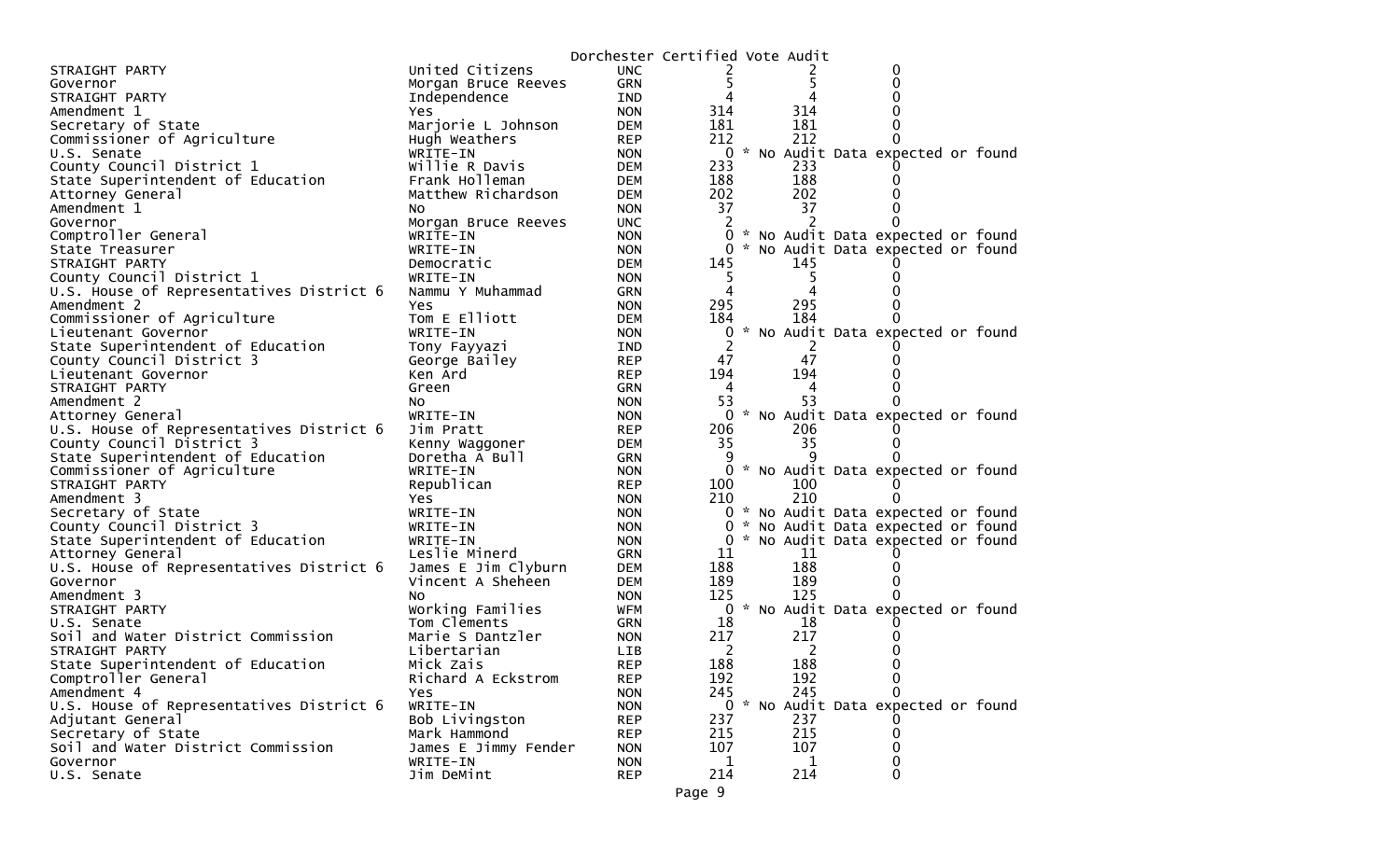|                                                           |                               |                          | Dorchester Certified Vote Audit |     |                                     |  |
|-----------------------------------------------------------|-------------------------------|--------------------------|---------------------------------|-----|-------------------------------------|--|
| Amendment 4                                               | No.                           | <b>NON</b>               | 84                              | 84  | 0                                   |  |
| Lieutenant Governor                                       | Ashley Cooper                 | <b>DEM</b>               | 205                             | 205 | 0                                   |  |
| Attorney General                                          | Alan Wilson                   | <b>REP</b>               | 186                             | 186 | 0                                   |  |
| State House of Representatives District 97 Patsy G Knight |                               | <b>DEM</b>               | 309                             | 309 | 0                                   |  |
| State Treasurer                                           | Curtis Loftis                 | <b>REP</b>               | 242                             | 242 | $\Omega$                            |  |
| Soil and Water District Commission                        | WRITE-IN                      | <b>NON</b>               |                                 |     | 0 * No Audit Data expected or found |  |
| School Board District 4 Seat 4                            | Angie L Crum                  | <b>NON</b>               | 174                             | 174 | Ü                                   |  |
| Local Question                                            | In favor of the question NON  |                          | 196                             | 196 | 0                                   |  |
| School Board District 4 Seat 4                            | WRITE-IN                      | <b>NON</b>               | 0                               |     | * No Audit Data expected or found   |  |
| State Superintendent of Education                         | Tim Moultrie                  | LIB                      | 9                               | 9   |                                     |  |
| School Board District 4 Seat 5                            | Shirley Smith Goodwine        | <b>NON</b>               | 20                              | 20  | 0                                   |  |
| Adjutant General                                          | WRITE-IN                      | <b>NON</b>               | $\mathbf{1}$                    | 1   | 0                                   |  |
| School Board District 4 Seat 5                            | Cheryl Mushrush               | <b>NON</b>               | 33                              | 33  | 0                                   |  |
| Governor                                                  | Nikki R Haley                 | <b>REP</b>               | 202                             | 202 | 0                                   |  |
| Local Question                                            | Opposed to the question NON   |                          | 129                             | 129 | $\mathbf 0$                         |  |
|                                                           |                               |                          |                                 |     |                                     |  |
| 0033<br>Rosses                                            |                               |                          |                                 |     |                                     |  |
| STRAIGHT PARTY                                            | Working Families              | <b>WFM</b>               |                                 |     | 0 * No Audit Data expected or found |  |
| STRAIGHT PARTY                                            | Democratic                    | <b>DEM</b>               | 150                             | 150 |                                     |  |
| Amendment 1                                               | NO.                           | <b>NON</b>               | 36                              | -36 | 0                                   |  |
| U.S. House of Representatives District 6                  | James E Jim Clyburn           | <b>DEM</b>               | 208                             | 208 | 0                                   |  |
| County Council District 3                                 | Kenny Waggoner                | <b>DEM</b>               | 230                             | 230 | 0                                   |  |
| Secretary of State<br>Lieutenant Governor                 | WRITE-IN                      | <b>NON</b><br><b>DEM</b> | 224                             | 224 | 0 * No Audit Data expected or found |  |
|                                                           | Ashley Cooper<br>Mark Hammond |                          | 277                             | 277 | 0                                   |  |
| Secretary of State                                        |                               | <b>REP</b>               | 2                               | 2   | 0                                   |  |
| Adjutant General<br>U.S. Senate                           | WRITE-IN<br>Jim DeMint        | <b>NON</b>               | 289                             | 289 | 0                                   |  |
| Amendment 2                                               | Yes                           | <b>REP</b><br><b>NON</b> | 362                             | 362 | 0                                   |  |
| County Council District 3                                 | WRITE-IN                      | <b>NON</b>               |                                 | 1   | 0                                   |  |
| Comptroller General                                       | WRITE-IN                      | <b>NON</b>               | 0                               |     | * No Audit Data expected or found   |  |
| STRAIGHT PARTY                                            | Green                         | <b>GRN</b>               |                                 |     |                                     |  |
| U.S. House of Representatives District 6                  | WRITE-IN                      | <b>NON</b>               | 0                               |     | * No Audit Data expected or found   |  |
| State Superintendent of Education                         | Frank Holleman                | <b>DEM</b>               | 209                             | 209 | 0                                   |  |
| Attorney General                                          | Leslie Minerd                 | <b>GRN</b>               | b                               | 6   | 0                                   |  |
| Attorney General                                          | WRITE-IN                      | <b>NON</b>               | $\Omega$                        |     | * No Audit Data expected or found   |  |
| Amendment 2                                               | NO.                           | <b>NON</b>               | 60                              | 60  |                                     |  |
| Governor                                                  | Morgan Bruce Reeves           | <b>UNC</b>               | 7                               |     | 0                                   |  |
| Soil and Water District Commission                        | Marie S Dantzler              | <b>NON</b>               | 226                             | 226 |                                     |  |
| STRAIGHT PARTY                                            | United Citizens               | <b>UNC</b>               | 3                               | 3   | Ω                                   |  |
| U.S. Senate                                               | Alvin M Greene                | <b>DEM</b>               | 159                             | 159 | 0                                   |  |
| Commissioner of Agriculture                               | Hugh Weathers                 | <b>REP</b>               | 282                             | 282 | 0                                   |  |
| State House of Representatives District 97 Patsy G Knight |                               | DEM                      | 372                             | 372 | 0                                   |  |
| STRAIGHT PARTY                                            | Libertarian                   | LIB.                     | 0                               |     | * No Audit Data expected or found   |  |
| Amendment 3                                               | Yes                           | <b>NON</b>               | 283                             | 283 | 0                                   |  |
| Governor                                                  | Vincent A Sheheen             | <b>DEM</b>               | 214                             | 214 | 0                                   |  |
| State Superintendent of Education                         | Doretha A Bull                | <b>GRN</b>               | 6                               | 6   | 0                                   |  |
| Soil and Water District Commission                        | James E Jimmy Fender          | <b>NON</b>               | 191                             | 191 | 0                                   |  |
| State Superintendent of Education                         | Tony Fayyazi                  | IND                      | 6                               | 6   | 0                                   |  |
| State Treasurer                                           | Curtis Loftis                 | <b>REP</b>               | 305                             | 305 | 0                                   |  |
| Lieutenant Governor                                       | Ken Ard                       | <b>REP</b>               | 249                             | 249 | 0                                   |  |
| U.S. Senate                                               | WRITE-IN                      | <b>NON</b>               | 2                               | 2   | 0                                   |  |
| Amendment 3                                               | NO.                           | <b>NON</b>               | 140                             | 140 | 0                                   |  |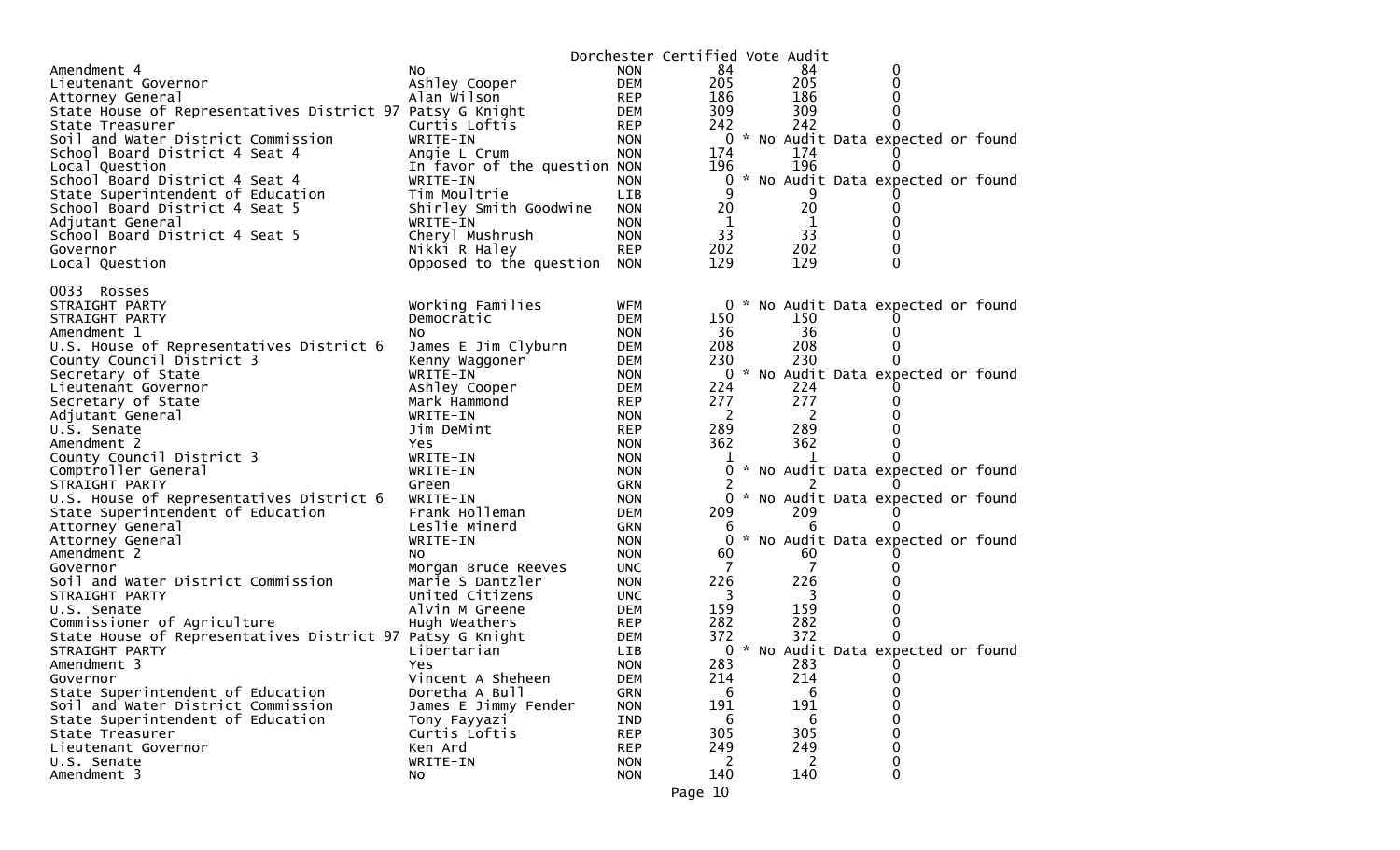|                                                           |                              |            | Dorchester Certified Vote Audit |                |                                     |  |
|-----------------------------------------------------------|------------------------------|------------|---------------------------------|----------------|-------------------------------------|--|
| State House of Representatives District 97 WRITE-IN       |                              | <b>NON</b> | 6                               | b              | 0                                   |  |
| STRAIGHT PARTY                                            | Independence                 | <b>IND</b> | 5                               | 5              | $\mathbf{0}$                        |  |
| Commissioner of Agriculture                               | Tom E Elliott                | <b>DEM</b> | 193                             | 193            | 0                                   |  |
| Soil and Water District Commission                        | WRITE-IN                     | <b>NON</b> | 1                               | 1              | 0                                   |  |
| Comptroller General                                       | Richard A Eckstrom           | <b>REP</b> | 252                             | 252            | $\Omega$                            |  |
| Attorney General                                          | Alan Wilson                  | <b>REP</b> | 256                             | 256            | 0                                   |  |
| Secretary of State                                        | Marjorie L Johnson           | DEM        | 194                             | 194            | 0                                   |  |
| Amendment 4                                               | Yes                          | <b>NON</b> | 299                             | 299            | $\Omega$                            |  |
| Lieutenant Governor                                       | WRITE-IN                     | <b>NON</b> |                                 |                | 0 * No Audit Data expected or found |  |
| School Board District 4 Seat 5                            | Shirley Smith Goodwine       | <b>NON</b> | 172                             | 172            |                                     |  |
| State Superintendent of Education                         | WRITE-IN                     | <b>NON</b> | 0                               |                | * No Audit Data expected or found   |  |
| U.S. House of Representatives District 6                  | Nammu Y Muhammad             | GRN        | 3                               |                |                                     |  |
| School Board District 4 Seat 5                            | Cheryl Mushrush              | <b>NON</b> | 177                             | 177            | 0                                   |  |
| State Superintendent of Education                         | Mick Zais                    | <b>REP</b> | 246                             | 246            | 0                                   |  |
| Governor                                                  | Nikki R Haley                | REP        | 254                             | 254            | 0                                   |  |
| Amendment 4                                               | NO.                          | <b>NON</b> | 112                             | 112            | 0                                   |  |
| School Board District 4 Seat 5                            | WRITE-IN                     | <b>NON</b> | 2                               | 2              | $\Omega$                            |  |
| Commissioner of Agriculture                               | WRITE-IN                     | <b>NON</b> | 0                               |                | * No Audit Data expected or found   |  |
| Governor                                                  | Morgan Bruce Reeves          | GRN        | 6                               | 6              |                                     |  |
| STRAIGHT PARTY                                            | Republican                   | <b>REP</b> | 107                             | 107            | 0                                   |  |
| State Treasurer                                           | WRITE-IN                     | <b>NON</b> | 3                               | 3              | 0                                   |  |
| Comptroller General                                       | Robert Barber                | <b>DEM</b> | 220                             | 220            | 0                                   |  |
| U.S. House of Representatives District 6                  | Jim Pratt                    | <b>REP</b> | 266                             | 266            | 0                                   |  |
| Local Question                                            | In favor of the question NON |            | 257                             | 257            | 0                                   |  |
| Governor                                                  | WRITE-IN                     | <b>NON</b> | $\overline{\phantom{0}}$        | $\overline{2}$ | 0                                   |  |
| Amendment 1                                               | Yes                          | <b>NON</b> | 395                             | 395            | 0                                   |  |
| Adjutant General                                          | Bob Livingston               | REP        | 304                             | 304            | 0                                   |  |
| Attorney General                                          | Matthew Richardson           | <b>DEM</b> | 216                             | 216            | 0                                   |  |
| County Council District 3                                 | George Bailey                | REP        | 248                             | 248            | 0                                   |  |
| U.S. Senate                                               | Tom Clements                 | GRN        | 21<br>$\overline{7}$            | 21<br>7        | 0                                   |  |
| State Superintendent of Education                         | Tim Moultrie                 | LIB        | 153                             | 153            | 0<br>$\Omega$                       |  |
| Local Question                                            | Opposed to the question NON  |            |                                 |                |                                     |  |
| 0034 Ridgeville                                           |                              |            |                                 |                |                                     |  |
| County Council District 3                                 | WRITE-IN                     | <b>NON</b> | 1                               | 1              | $\bf{0}$                            |  |
| Lieutenant Governor                                       | Ken Ard                      | <b>REP</b> | 169                             | 169            | 0                                   |  |
| Comptroller General                                       | Robert Barber                | DEM        | 192                             | 192            | 0                                   |  |
| STRAIGHT PARTY                                            | United Citizens              | <b>UNC</b> | 2                               | -2             | $\mathbf 0$                         |  |
| Commissioner of Agriculture                               | Tom E Elliott                | DEM        | 185                             | 185            | $\Omega$                            |  |
| State Superintendent of Education                         | WRITE-IN                     | <b>NON</b> | 0                               |                | * No Audit Data expected or found   |  |
| STRAIGHT PARTY                                            | Democratic                   | DEM        | 142                             | 142            | 0                                   |  |
| Amendment 2                                               | Yes                          | <b>NON</b> | 268                             | 268            | 0                                   |  |
| State House of Representatives District 97 Patsy G Knight |                              | <b>DEM</b> | 291                             | 291            | 0                                   |  |
| STRAIGHT PARTY                                            | Working Families             | <b>WFM</b> |                                 |                | 0 * No Audit Data expected or found |  |
| Soil and Water District Commission                        | Marie S Dantzler             | <b>NON</b> | 152                             | 152            | 0                                   |  |
| U.S. Senate                                               | WRITE-IN                     | <b>NON</b> | 1                               |                | $\Omega$                            |  |
| Attorney General                                          | Leslie Minerd                | <b>GRN</b> | 9                               | 9              | 0                                   |  |
| Lieutenant Governor                                       | WRITE-IN                     | <b>NON</b> | 1                               |                | 0                                   |  |
| Governor                                                  | WRITE-IN                     | <b>NON</b> | 0                               |                | No Audit Data expected or found     |  |
| State Superintendent of Education                         | Tim Moultrie                 | LIB        | 9                               | 9              |                                     |  |
| Amendment 2                                               | No                           | <b>NON</b> | 67                              | 67             | 0                                   |  |
| State Treasurer                                           | Curtis Loftis                | <b>REP</b> | 216                             | 216            | $\Omega$                            |  |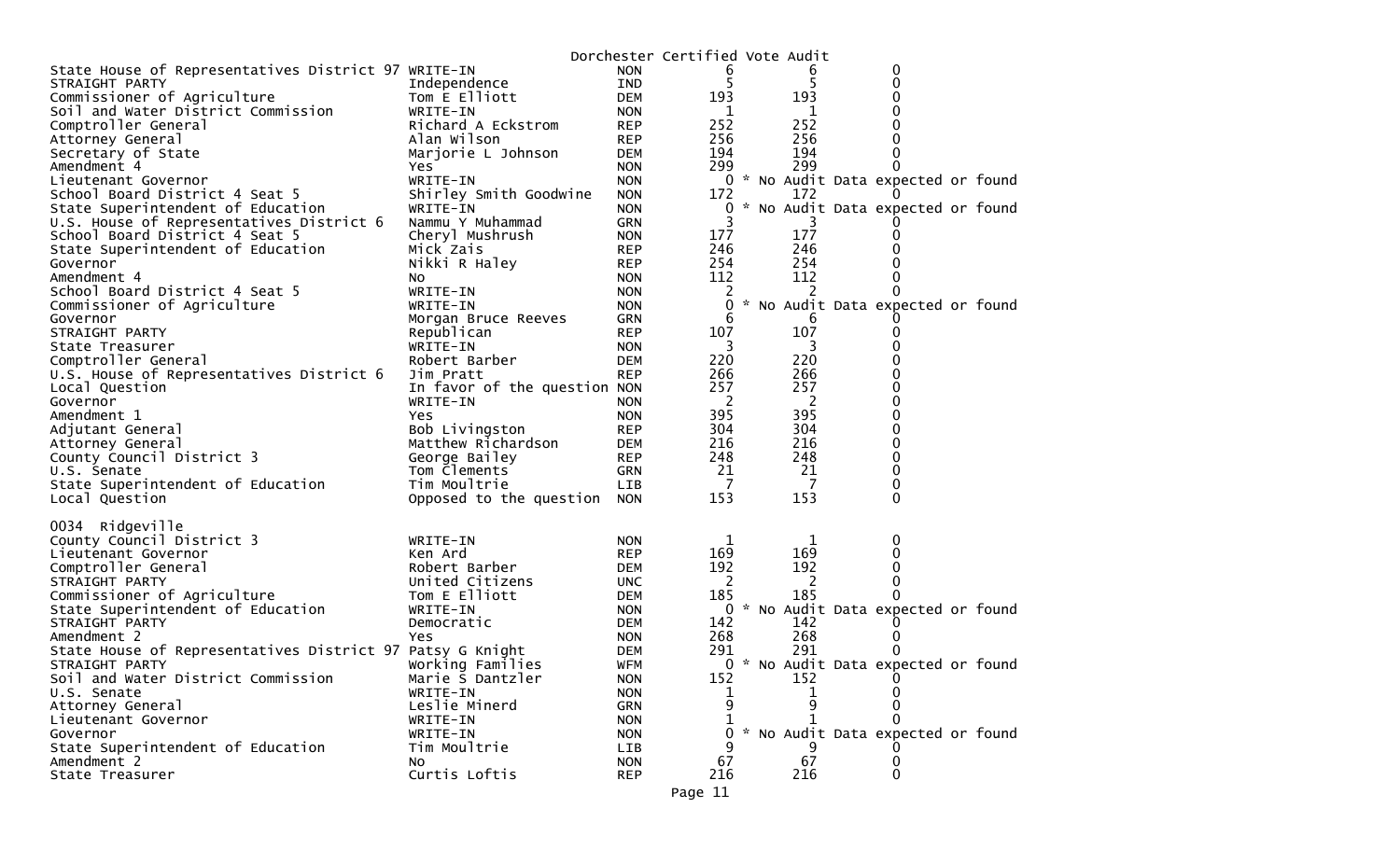|                                                     |                                |            | Dorchester Certified Vote Audit |  |              |                                     |  |
|-----------------------------------------------------|--------------------------------|------------|---------------------------------|--|--------------|-------------------------------------|--|
| Commissioner of Agriculture                         | WRITE-IN                       | <b>NON</b> |                                 |  |              | 0 * No Audit Data expected or found |  |
| State House of Representatives District 97 WRITE-IN |                                | <b>NON</b> |                                 |  | 2            |                                     |  |
| Soil and Water District Commission                  | James E Jimmy Fender           | <b>NON</b> | 101                             |  | 101          | $\mathbf{0}$                        |  |
| Attorney General                                    | WRITE-IN                       | <b>NON</b> | 0                               |  |              | * No Audit Data expected or found   |  |
| Adjutant General                                    | Bob Livingston                 | <b>REP</b> | 214                             |  | 214          |                                     |  |
| U.S. House of Representatives District 6            | Nammu Y Muhammad               | <b>GRN</b> | 3                               |  | 3            | $\Omega$                            |  |
| Comptroller General                                 | WRITE-IN                       | <b>NON</b> | 0                               |  |              | * No Audit Data expected or found   |  |
| Amendment 3                                         | Yes.                           | <b>NON</b> | 211                             |  | 211          |                                     |  |
| Secretary of State                                  | Marjorie L Johnson             | <b>DEM</b> | 180                             |  | 180          | $\Omega$                            |  |
| STRAIGHT PARTY                                      | Independence                   | IND        |                                 |  |              | 0 * No Audit Data expected or found |  |
| STRAIGHT PARTY                                      | Libertarian                    | LIB        | 0                               |  |              | * No Audit Data expected or found   |  |
| County Council District 1                           | Willie R Davis                 | <b>DEM</b> | 35                              |  | 35           |                                     |  |
| Soil and Water District Commission                  | WRITE-IN                       | <b>NON</b> | 0                               |  |              | * No Audit Data expected or found   |  |
| Governor                                            | Morgan Bruce Reeves            | <b>UNC</b> |                                 |  |              |                                     |  |
| School Board District 4 Seat 4                      | Angie L Crum                   | <b>NON</b> | 84                              |  | 84           |                                     |  |
| Governor                                            | Morgan Bruce Reeves            | <b>GRN</b> | 4                               |  | 4            |                                     |  |
| Amendment 3                                         | NO.                            | <b>NON</b> | 126                             |  | 126          |                                     |  |
| School Board District 4 Seat 4                      | WRITE-IN                       | <b>NON</b> | 2                               |  | <sup>2</sup> |                                     |  |
| U.S. Senate                                         | Tom Clements                   | <b>GRN</b> | 34                              |  | 34           |                                     |  |
| State Superintendent of Education                   | Frank Holleman                 | <b>DEM</b> | 188                             |  | 188          |                                     |  |
| U.S. House of Representatives District 6            | Jim Pratt                      | <b>REP</b> | 173                             |  | 173          |                                     |  |
| School Board District 4 Seat 5                      | Shirley Smith Goodwine         | <b>NON</b> | 89                              |  | 89           | 0                                   |  |
| Attorney General                                    | Alan Wilson                    | <b>REP</b> | 166                             |  | 166          |                                     |  |
| Adjutant General                                    | WRITE-IN                       | <b>NON</b> | 2                               |  |              |                                     |  |
| County Council District 1                           | WRITE-IN                       | <b>NON</b> | 0                               |  |              | * No Audit Data expected or found   |  |
| Amendment 4                                         | Yes                            | <b>NON</b> | 224                             |  | 224          |                                     |  |
| School Board District 4 Seat 5                      | Cheryl Mushrush                | <b>NON</b> | 63                              |  | 63           |                                     |  |
| Lieutenant Governor                                 | Ashley Cooper                  | <b>DEM</b> | 196                             |  | 196          |                                     |  |
| Governor                                            | Vincent A Sheheen              | <b>DEM</b> | 198                             |  | 198          |                                     |  |
| State Superintendent of Education                   | Doretha A Bull                 | <b>GRN</b> | 9                               |  | q            |                                     |  |
| School Board District 4 Seat 5                      | WRITE-IN                       | <b>NON</b> | 0                               |  |              | * No Audit Data expected or found   |  |
| Comptroller General                                 | Richard A Eckstrom             | <b>REP</b> | 171                             |  | 171          |                                     |  |
| Governor                                            | Nikki R Haley                  | <b>REP</b> | 166                             |  | 166          |                                     |  |
| U.S. Senate                                         | Jim DeMint                     | <b>REP</b> | 187                             |  | 187          |                                     |  |
| Amendment 4                                         | NO.                            | <b>NON</b> | 114                             |  | 114          |                                     |  |
| County Council District 3                           | George Bailey                  | <b>REP</b> | 196                             |  | 196          |                                     |  |
| U.S. House of Representatives District 6            | James E Jim Clyburn            | <b>DEM</b> | 193                             |  | 193          |                                     |  |
| State Treasurer                                     | WRITE-IN                       | <b>NON</b> | 1                               |  | 1            |                                     |  |
| Secretary of State                                  | Mark Hammond                   | <b>REP</b> | 181                             |  | 181          |                                     |  |
| State Superintendent of Education                   | Tony Fayyazi                   | IND        | -5                              |  | -5           |                                     |  |
| Amendment 1                                         | Yes.                           | <b>NON</b> | 287                             |  | 287          | 0                                   |  |
| Commissioner of Agriculture                         | Hugh Weathers                  | <b>REP</b> | 183                             |  | 183          |                                     |  |
| Secretary of State                                  | WRITE-IN                       | <b>NON</b> |                                 |  |              | 0 * No Audit Data expected or found |  |
| Local Question<br>County Council District 3         | In favor of the question NON   |            | 202                             |  | 202          | $\Omega$                            |  |
|                                                     | Kenny Waggoner                 | <b>DEM</b> | 137                             |  | 137          | 0                                   |  |
| STRAIGHT PARTY                                      | Green                          | <b>GRN</b> | 5<br>93                         |  | 93           | 0<br>0                              |  |
| STRAIGHT PARTY                                      | Republican                     | <b>REP</b> |                                 |  |              | 0                                   |  |
| Attorney General                                    | Matthew Richardson<br>WRITE-IN | <b>DEM</b> | 191                             |  | 191          |                                     |  |
| U.S. House of Representatives District 6            | Alvin M Greene                 | <b>NON</b> | 0                               |  | 145          | * No Audit Data expected or found   |  |
| U.S. Senate<br>Amendment 1                          |                                | <b>DEM</b> | 145                             |  |              |                                     |  |
|                                                     | No                             | <b>NON</b> | 52                              |  | 52           | 0                                   |  |
| State Superintendent of Education                   | Mick Zais                      | <b>REP</b> | 155                             |  | 155          | 0                                   |  |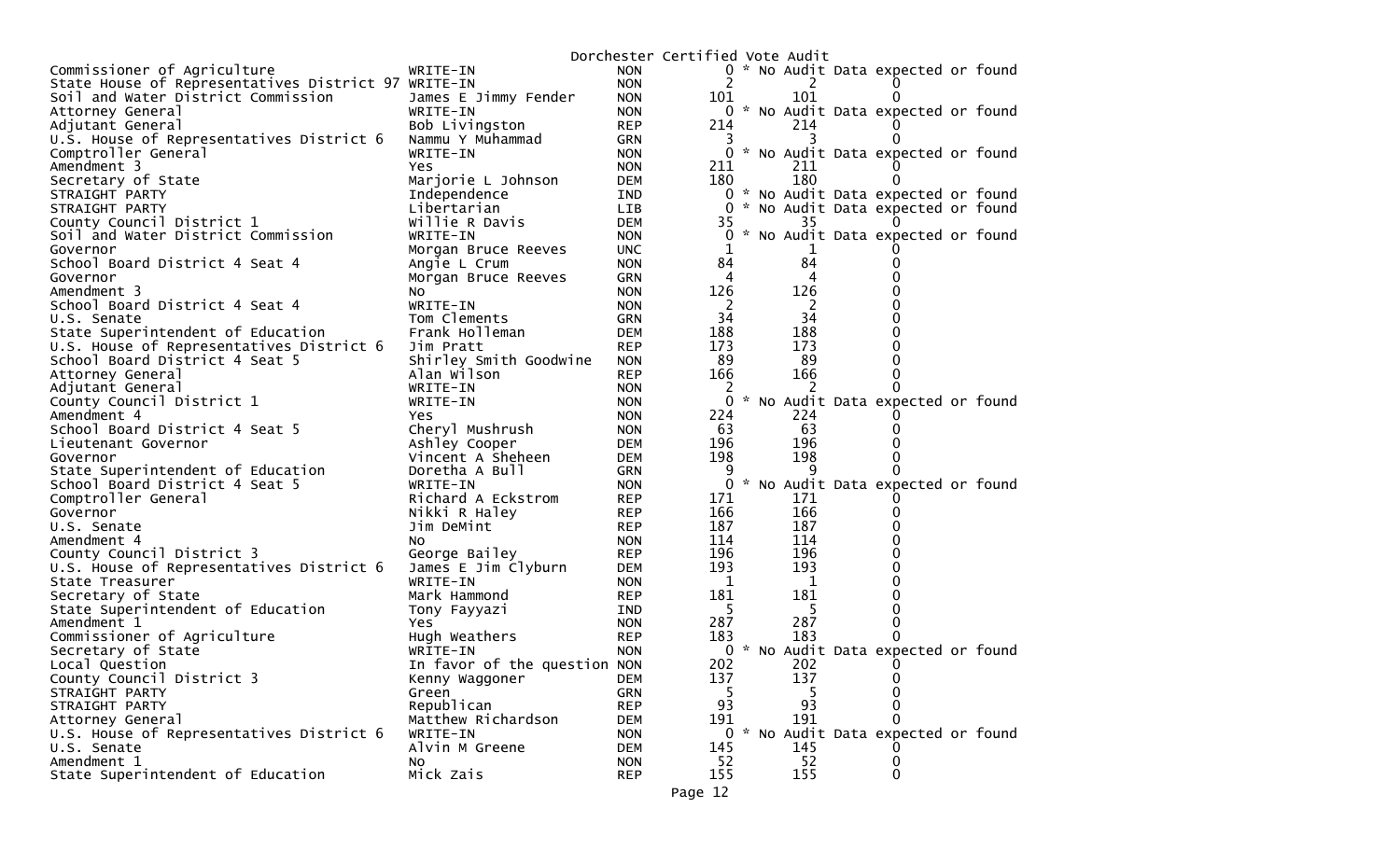|                                                           |                             |            |              | Dorchester Certified Vote Audit |                                   |
|-----------------------------------------------------------|-----------------------------|------------|--------------|---------------------------------|-----------------------------------|
| Local Question                                            | Opposed to the question NON |            | 129          | 129                             | 0                                 |
| 0035 Givhans                                              |                             |            |              |                                 |                                   |
| Soil and Water District Commission                        | James E Jimmy Fender        | <b>NON</b> | 145          | 145                             | 0                                 |
| U.S. House of Representatives District 6                  | Jim Pratt                   | <b>REP</b> | 217          | 217                             | 0                                 |
| STRAIGHT PARTY                                            | Independence                | IND        | 5            | 5                               | 0                                 |
| STRAIGHT PARTY                                            | Democratic                  | DEM        | 114          | 114                             | 0                                 |
| Commissioner of Agriculture                               | Hugh Weathers               | <b>REP</b> | 220          | 220                             | 0                                 |
| U.S. Senate                                               | Jim DeMint                  | <b>REP</b> | 224          | 224                             | 0                                 |
| STRAIGHT PARTY                                            | Republican                  | <b>REP</b> | 98           | 98                              | 0                                 |
| Lieutenant Governor                                       | Ken Ard                     | <b>REP</b> | 198          | 198                             | 0                                 |
|                                                           | WRITE-IN                    | <b>NON</b> | 0            |                                 | * No Audit Data expected or found |
| Attorney General<br>Amendment 2                           |                             |            | 63           | 63                              |                                   |
|                                                           | NO.                         | <b>NON</b> |              | 220                             |                                   |
| Secretary of State                                        | Mark Hammond                | <b>REP</b> | 220<br>-5    | -5                              | 0<br>0                            |
| Soil and Water District Commission                        | WRITE-IN                    | <b>NON</b> |              |                                 |                                   |
| School Board District 2 At Large                          | Harry Blake                 | <b>NON</b> | 216          | 216                             | 0                                 |
| School Board District 2 At Large                          | Gail Hughes                 | <b>NON</b> | 181          | 181                             | 0                                 |
| School Board District 2 At Large                          | Tanya Robinson              | <b>NON</b> | 152          | 152                             | 0                                 |
| School Board District 2 At Large                          | Charlie Stoudenmire         | <b>NON</b> | 180          | 180                             | 0                                 |
| School Board District 2 At Large                          | Frances Townsend            | <b>NON</b> | 168          | 168                             | 0                                 |
| School Board District 2 At Large                          | WRITE-IN                    | <b>NON</b> | 10           | 10                              | 0                                 |
| Governor                                                  | Morgan Bruce Reeves         | <b>GRN</b> | 6            | 6                               | 0                                 |
| Amendment 3                                               | Yes                         | <b>NON</b> | 227          | 227                             | 0                                 |
| U.S. House of Representatives District 6                  | James E Jim Clyburn         | <b>DEM</b> | 162          | 162                             | 0                                 |
| State Superintendent of Education                         | WRITE-IN                    | <b>NON</b> |              |                                 | * No Audit Data expected or found |
| STRAIGHT PARTY                                            | United Citizens             | <b>UNC</b> | 2            | 2                               | $_{0}$                            |
| Comptroller General                                       | WRITE-IN                    | <b>NON</b> | 0            |                                 | * No Audit Data expected or found |
| State Superintendent of Education                         | Tim Moultrie                | LIB        |              |                                 |                                   |
| U.S. Senate                                               | Alvin M Greene              | <b>DEM</b> | 126          | 126                             | 0                                 |
| County Council District 3                                 | George Bailey               | <b>REP</b> | 217          | 217                             |                                   |
| Commissioner of Agriculture                               | Tom E Elliott               | <b>DEM</b> | 163          | 163                             | 0                                 |
| Attorney General                                          | Alan Wilson                 | <b>REP</b> | 201          | 201                             | 0                                 |
| Amendment 3                                               | No.                         | <b>NON</b> | 132          | 132                             | 0                                 |
| Secretary of State                                        | WRITE-IN                    | <b>NON</b> | 0            |                                 | * No Audit Data expected or found |
| State Treasurer                                           | WRITE-IN                    | <b>NON</b> |              |                                 |                                   |
| U.S. House of Representatives District 6                  | WRITE-IN                    | <b>NON</b> | 0            |                                 | * No Audit Data expected or found |
| Governor                                                  | WRITE-IN                    | <b>NON</b> |              |                                 |                                   |
| Governor                                                  | Nikki R Haley               | <b>REP</b> | 208          | 208                             | 0                                 |
| County Council District 3                                 | Kenny Waggoner              | <b>DEM</b> | 165          | 165                             |                                   |
| Governor                                                  | Morgan Bruce Reeves         | <b>UNC</b> | 0            |                                 | * No Audit Data expected or found |
| Adjutant General                                          | Bob Livingston              | <b>REP</b> | 252          | 252                             |                                   |
| Comptroller General                                       | Richard A Eckstrom          | <b>REP</b> | 199          | 199                             | 0                                 |
| Amendment 4                                               | Yes                         | <b>NON</b> | 257          | 257                             | 0                                 |
| U.S. Senate                                               | WRITE-IN                    | <b>NON</b> | 3            | 3                               | 0                                 |
| Lieutenant Governor                                       | WRITE-IN                    | <b>NON</b> | T.           |                                 | 0                                 |
| Commissioner of Agriculture                               | WRITE-IN                    | <b>NON</b> | $\Omega$     |                                 | * No Audit Data expected or found |
| Governor                                                  | Vincent A Sheheen           | <b>DEM</b> | 170          | 170                             |                                   |
| County Council District 3                                 | WRITE-IN                    | <b>NON</b> | <sup>2</sup> | 2                               | 0                                 |
| State House of Representatives District 97 Patsy G Knight |                             | DEM        | 280          | 280                             | 0                                 |
| Amendment 1                                               | <b>Yes</b>                  | <b>NON</b> | 323          | 323                             | 0                                 |
| State Superintendent of Education                         | Frank Holleman              | DEM        | 160          | 160                             | 0                                 |
| State Superintendent of Education                         | Doretha A Bull              | <b>GRN</b> | 9            | 9                               | 0                                 |
|                                                           |                             |            |              |                                 |                                   |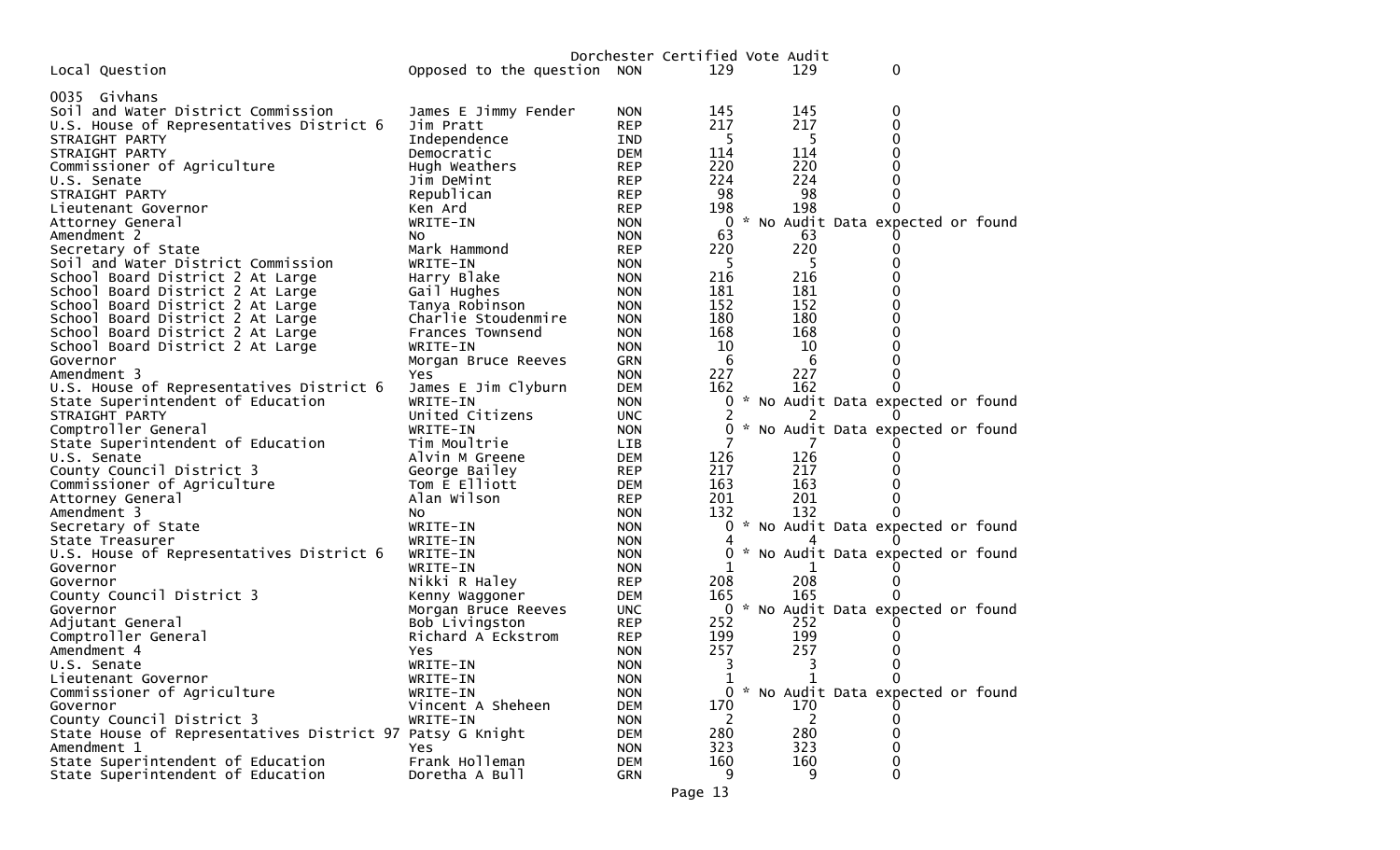|                                                           |                              |                          | Dorchester Certified Vote Audit |          |                                     |  |
|-----------------------------------------------------------|------------------------------|--------------------------|---------------------------------|----------|-------------------------------------|--|
| Amendment 4                                               | NO.                          | <b>NON</b>               | 101                             | 101      |                                     |  |
| STRAIGHT PARTY                                            | Working Families             | <b>WFM</b>               |                                 |          | 0 * No Audit Data expected or found |  |
| STRAIGHT PARTY                                            | Green                        | GRN                      | 3                               | 3        |                                     |  |
| Attorney General                                          | Matthew Richardson           | <b>DEM</b>               | 173                             | 173      | 0                                   |  |
| Secretary of State                                        | Marjorie L Johnson           | <b>DEM</b>               | 159                             | 159      | 0                                   |  |
| U.S. House of Representatives District 6                  | Nammu Y Muhammad             | GRN                      | 2                               | 2        |                                     |  |
| Adjutant General                                          | WRITE-IN                     | <b>NON</b>               | 1                               | 1        |                                     |  |
| Soil and Water District Commission                        | Marie S Dantzler             | <b>NON</b>               | 163                             | 163      | 0                                   |  |
| Amendment 1                                               | NO.                          | <b>NON</b>               | 36                              | 36       | $\Omega$                            |  |
| STRAIGHT PARTY                                            | Libertarian                  | LIB                      |                                 |          | 0 * No Audit Data expected or found |  |
| Local Question                                            | In favor of the question NON |                          | 222                             | 222      |                                     |  |
| State House of Representatives District 97 WRITE-IN       |                              |                          | 12                              | 12       | 0                                   |  |
| U.S. Senate                                               | Tom Clements                 | <b>NON</b><br><b>GRN</b> | 22                              | 22       | 0                                   |  |
|                                                           |                              |                          | 8                               |          |                                     |  |
| Attorney General                                          | Leslie Minerd                | <b>GRN</b>               | 246                             | 8<br>246 | 0<br>0                              |  |
| State Treasurer                                           | Curtis Loftis                | <b>REP</b>               |                                 |          |                                     |  |
| Comptroller General                                       | Robert Barber                | <b>DEM</b>               | 182                             | 182      | $\Omega$                            |  |
| State Superintendent of Education                         | Tony Fayyazi                 | IND                      | 15                              | 15       | 0                                   |  |
| Lieutenant Governor                                       | Ashley Cooper                | <b>DEM</b>               | 187                             | 187      | 0                                   |  |
| State Superintendent of Education                         | Mick Zais                    | <b>REP</b>               | 190                             | 190      | $\mathbf 0$                         |  |
| Amendment 2                                               | <b>Yes</b>                   | <b>NON</b>               | 299                             | 299      | 0                                   |  |
| Local Question                                            | Opposed to the question      | <b>NON</b>               | 116                             | 116      | 0                                   |  |
|                                                           |                              |                          |                                 |          |                                     |  |
| 0036 Delemars                                             |                              |                          |                                 |          |                                     |  |
| School Board District 2 At Large                          | Harry Blake                  | <b>NON</b>               | 206                             | 206      | 0                                   |  |
| Comptroller General                                       | Robert Barber                | <b>DEM</b>               | 252                             | 252      | 0                                   |  |
| School Board District 2 At Large                          | Gail Hughes                  | <b>NON</b>               | 40                              | 40       | $\Omega$                            |  |
| Secretary of State                                        | WRITE-IN                     | <b>NON</b>               |                                 |          | 0 * No Audit Data expected or found |  |
| School Board District 2 At Large                          | Tanya Robinson               | <b>NON</b>               | 46                              | 46       |                                     |  |
| Amendment 2                                               | NO.                          | <b>NON</b>               | 24                              | 24       |                                     |  |
| Commissioner of Agriculture                               | WRITE-IN                     | <b>NON</b>               |                                 |          | 0 * No Audit Data expected or found |  |
| School Board District 2 At Large                          | Charlie Stoudenmire          | <b>NON</b>               | 41                              | 41       |                                     |  |
| County Council District 3                                 | George Bailey                | <b>REP</b>               | 40                              | 40       | 0                                   |  |
| School Board District 2 At Large                          | Frances Townsend             | <b>NON</b>               | 231                             | 231      | $\Omega$                            |  |
| Lieutenant Governor                                       | WRITE-IN                     | <b>NON</b>               |                                 |          | 0 * No Audit Data expected or found |  |
| School Board District 2 At Large                          | WRITE-IN                     | <b>NON</b>               |                                 |          | 0 * No Audit Data expected or found |  |
| U.S. House of Representatives District 6                  | WRITE-IN                     | <b>NON</b>               |                                 |          | 0 * No Audit Data expected or found |  |
| Governor                                                  | Morgan Bruce Reeves          | <b>GRN</b>               |                                 |          | 0 * No Audit Data expected or found |  |
| U.S. Senate                                               | WRITE-IN                     | <b>NON</b>               |                                 |          | 0 * No Audit Data expected or found |  |
| Attorney General                                          | WRITE-IN                     | <b>NON</b>               |                                 |          | 0 * No Audit Data expected or found |  |
| Amendment 3                                               | Yes                          | <b>NON</b>               | 248                             | 248      |                                     |  |
| State Superintendent of Education                         | Mick Zais                    | <b>REP</b>               | 33                              | 33       |                                     |  |
| Adjutant General                                          | WRITE-IN                     | <b>NON</b>               |                                 |          | 0 * No Audit Data expected or found |  |
| State Treasurer                                           | WRITE-IN                     | <b>NON</b>               |                                 |          | 0 * No Audit Data expected or found |  |
| County Council District 3                                 | Kenny Waggoner               | DEM                      | 248                             | 248      | 0                                   |  |
| State Superintendent of Education                         | Tony Fayyazi                 | IND                      | 3                               | 3        | 0                                   |  |
| Attorney General                                          | Alan Wilson                  | <b>REP</b>               | 34                              | 34       | 0                                   |  |
| STRAIGHT PARTY                                            | Democratic                   | <b>DEM</b>               | 238                             | 238      | 0                                   |  |
| STRAIGHT PARTY                                            | Republican                   |                          | 24                              | 24       | 0                                   |  |
|                                                           |                              | <b>REP</b>               | 258                             | 258      | 0                                   |  |
| State House of Representatives District 97 Patsy G Knight |                              | DEM                      |                                 |          |                                     |  |
| U.S. Senate                                               | Tom Clements                 | <b>GRN</b>               | 13                              | 13       | 0                                   |  |
| Amendment 3                                               | NO.                          | <b>NON</b>               | 36                              | 36       | 0                                   |  |
| Lieutenant Governor                                       | Ashley Cooper                | <b>DEM</b>               | 253                             | 253      | 0                                   |  |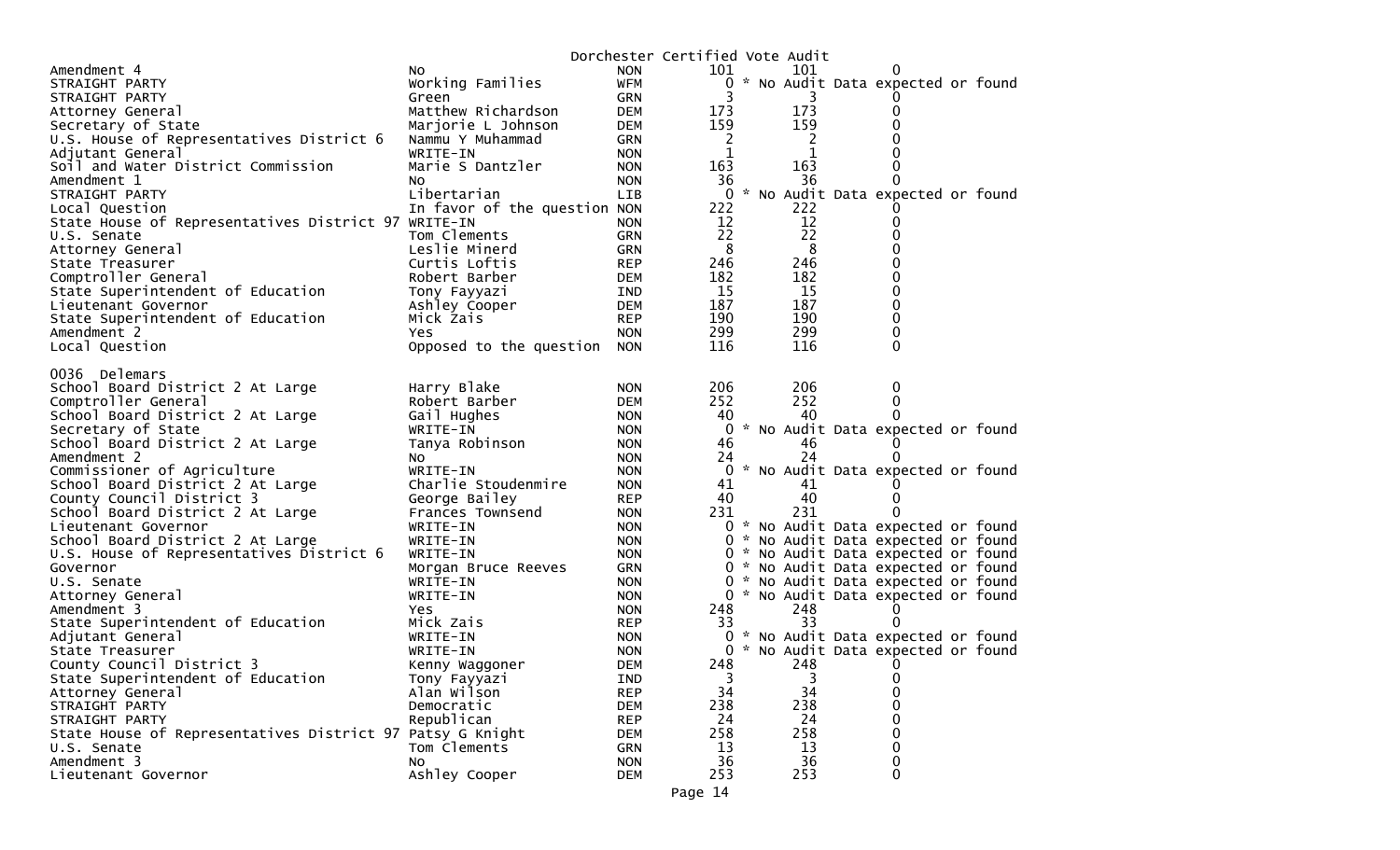|                                                          |                              |            | Dorchester Certified Vote Audit                   |  |
|----------------------------------------------------------|------------------------------|------------|---------------------------------------------------|--|
| U.S. House of Representatives District 6                 | Nammu Y Muhammad             | <b>GRN</b> | 0 * No Audit Data expected or found               |  |
| County Council District 3                                | WRITE-IN                     | <b>NON</b> | 0 * No Audit Data expected or found               |  |
| Governor                                                 | Nikki R Haley                | <b>REP</b> | 37<br>37                                          |  |
| Comptroller General                                      | WRITE-IN                     | <b>NON</b> | 0 * No Audit Data expected or found               |  |
| Secretary of State                                       | Marjorie L Johnson           | <b>DEM</b> | 254<br>254                                        |  |
| STRAIGHT PARTY                                           | Libertarian                  | LIB.       | * No Audit Data expected or found<br>0            |  |
| Commissioner of Agriculture                              | Hugh Weathers                | <b>REP</b> | 38<br>38                                          |  |
| Lieutenant Governor                                      | Ken Ard                      | <b>REP</b> | 35<br>35                                          |  |
| State Superintendent of Education                        | Tim Moultrie                 | LIB        | 2                                                 |  |
| Amendment 4                                              | <b>Yes</b>                   | <b>NON</b> | 229<br>229                                        |  |
| State House of Representatives District 97 WRITE-IN      |                              | <b>NON</b> | * No Audit Data expected or found<br>0            |  |
| State House of Representatives District 114Bobby Harrell |                              | <b>REP</b> | 9                                                 |  |
| Amendment 1                                              | Yes                          | <b>NON</b> | 272<br>272                                        |  |
| State House of Representatives District 114WRITE-IN      |                              | <b>NON</b> | 0 * No Audit Data expected or found               |  |
| Soil and Water District Commission                       | Marie S Dantzler             | <b>NON</b> | 125<br>125                                        |  |
| State Superintendent of Education                        | WRITE-IN                     | <b>NON</b> | 0 * No Audit Data expected or found               |  |
| Governor                                                 | Vincent A Sheheen            | <b>DEM</b> | 252<br>252                                        |  |
| U.S. Senate                                              | Jim DeMint                   | <b>REP</b> | 40<br>40                                          |  |
| U.S. House of Representatives District 6                 | Jim Pratt                    | <b>REP</b> | 35<br>35                                          |  |
| Comptroller General                                      | Richard A Eckstrom           | <b>REP</b> | 37<br>37                                          |  |
| Amendment 4                                              | NO.                          | <b>NON</b> | 52<br>52                                          |  |
| State Treasurer                                          | Curtis Loftis                | <b>REP</b> | 43<br>43                                          |  |
| Governor                                                 | WRITE-IN                     | <b>NON</b> | 0 * No Audit Data expected or found               |  |
| Attorney General                                         | Matthew Richardson           | DEM        | 254<br>254                                        |  |
| Amendment 1                                              | NO.                          | <b>NON</b> | 7                                                 |  |
| Attorney General                                         | Leslie Minerd                | <b>GRN</b> |                                                   |  |
| Governor                                                 | Morgan Bruce Reeves          | <b>UNC</b> | No Audit Data expected or found<br>0<br>*         |  |
| Soil and Water District Commission                       | James E Jimmy Fender         | <b>NON</b> | 46<br>46                                          |  |
| Commissioner of Agriculture                              | Tom E Elliott                | <b>DEM</b> | 250<br>250                                        |  |
| State Superintendent of Education                        | Doretha A Bull               | <b>GRN</b> | * No Audit Data expected or found<br>$\Omega$     |  |
| Secretary of State                                       | Mark Hammond                 | <b>REP</b> | 33<br>33                                          |  |
| Local Question                                           | In favor of the question NON |            | 226<br>226                                        |  |
| STRAIGHT PARTY                                           | Independence                 | <b>IND</b> | 1<br>1                                            |  |
| U.S. House of Representatives District 6                 | James E Jim Clyburn          | <b>DEM</b> | 255<br>255                                        |  |
| U.S. Senate                                              | Alvin M Greene               | <b>DEM</b> | 232<br>232                                        |  |
| Adjutant General                                         | Bob Livingston               | <b>REP</b> | 39<br>-39                                         |  |
| Amendment 2                                              | Yes                          | <b>NON</b> | 262<br>262<br>0                                   |  |
| State Superintendent of Education                        | Frank Holleman               | <b>DEM</b> | 251<br>251<br>0                                   |  |
| STRAIGHT PARTY                                           | Working Families             | WFM        | 0 * No Audit Data expected or found               |  |
| STRAIGHT PARTY                                           | United Citizens              | UNC.       | 0 * No Audit Data expected or found               |  |
| Soil and Water District Commission                       | WRITE-IN                     | <b>NON</b> | 0 * No Audit Data expected or found               |  |
| STRAIGHT PARTY                                           | Green                        | GRN        | * No Audit Data expected or found<br>0            |  |
| Local Question                                           | Opposed to the question      | <b>NON</b> | 49<br>49<br>O                                     |  |
| 0037 Saul Dam                                            |                              |            |                                                   |  |
| Governor                                                 | Nikki R Haley                | <b>REP</b> | 143<br>143<br>0                                   |  |
| STRAIGHT PARTY                                           | United Citizens              | <b>UNC</b> | 0<br>1                                            |  |
| STRAIGHT PARTY                                           | Libertarian                  | LIB        | $\mathbf{0}$<br>* No Audit Data expected or found |  |
| U.S. House of Representatives District 6                 | James E Jim Clyburn          | <b>DEM</b> | 22<br>22                                          |  |
| Soil and Water District Commission                       | WRITE-IN                     | <b>NON</b> | 1<br>$\mathbf 1$<br>0                             |  |
| State Superintendent of Education                        | Tony Fayyazi                 | IND        | 3<br>3                                            |  |
| Commissioner of Agriculture                              | WRITE-IN                     | <b>NON</b> | 0 * No Audit Data expected or found               |  |
|                                                          |                              |            |                                                   |  |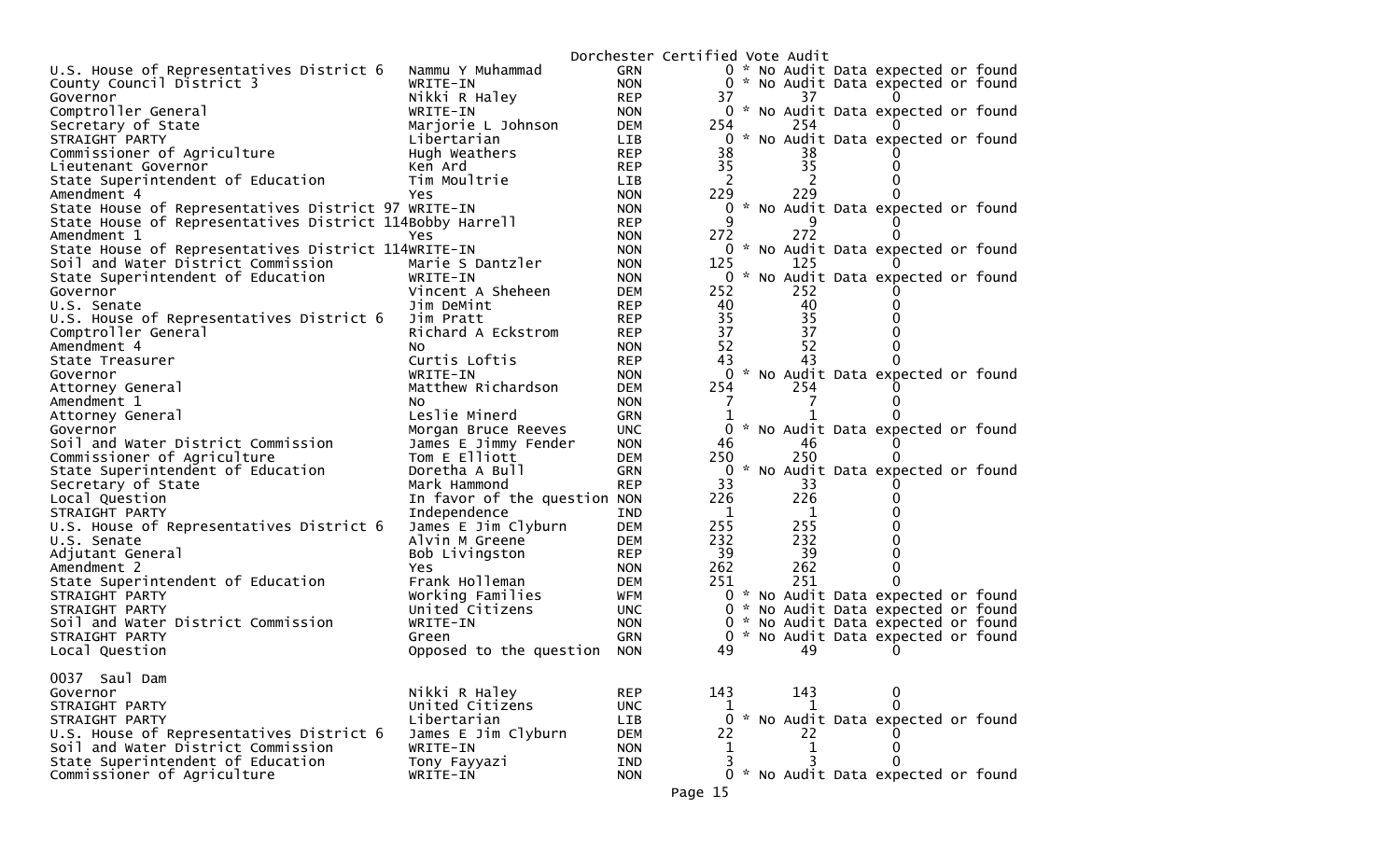|                                                                                      |                              | Dorchester Certified Vote Audit |                      |     |                                     |  |
|--------------------------------------------------------------------------------------|------------------------------|---------------------------------|----------------------|-----|-------------------------------------|--|
| School Board District 2 At Large                                                     | Harry Blake                  | <b>NON</b>                      | 84                   | 84  |                                     |  |
| Comptroller General                                                                  | WRITE-IN                     | <b>NON</b>                      |                      |     | 0 * No Audit Data expected or found |  |
| Adjutant General                                                                     | WRITE-IN                     | <b>NON</b>                      |                      |     | 0 * No Audit Data expected or found |  |
| Amendment 2                                                                          | NO.                          | <b>NON</b>                      | 20                   | 20  |                                     |  |
| School Board District 2 At Large                                                     | Gail Hughes                  | <b>NON</b>                      | 101                  | 101 |                                     |  |
| Attorney General                                                                     | Leslie Minerd                | <b>GRN</b>                      | 1                    | 1   |                                     |  |
| Lieutenant Governor                                                                  | WRITE-IN                     | <b>NON</b>                      | 1                    | 1   |                                     |  |
| School Board District 2 At Large                                                     | Tanya Robinson               | <b>NON</b>                      | 73                   | 73  |                                     |  |
| Comptroller General                                                                  | Richard A Eckstrom           | <b>REP</b>                      | 137                  | 137 | 0                                   |  |
| County Council District 3                                                            | George Bailey                | <b>REP</b>                      | 137                  | 137 | 0                                   |  |
| School Board District 2 At Large                                                     | Charlie Stoudenmire          | <b>NON</b>                      | 93                   | 93  |                                     |  |
| Attorney General                                                                     | Matthew Richardson           | <b>DEM</b>                      | 44                   | 44  |                                     |  |
| U.S. Senate                                                                          | WRITE-IN                     | <b>NON</b>                      | 3                    | 3   | 0                                   |  |
| School Board District 2 At Large                                                     | Frances Townsend             | <b>NON</b>                      | 117                  | 117 |                                     |  |
| U.S. House of Representatives District 1                                             | Robert Dobbs                 | <b>GRN</b>                      | 0                    |     | * No Audit Data expected or found   |  |
| Amendment 3                                                                          | Yes                          | <b>NON</b>                      | 116                  | 116 |                                     |  |
| U.S. House of Representatives District 1                                             | Tim Scott                    | <b>REP</b>                      | 105                  | 105 | 0                                   |  |
| School Board District 2 At Large                                                     | WRITE-IN                     | <b>NON</b>                      |                      |     |                                     |  |
| U.S. House of Representatives District 6                                             | WRITE-IN                     | <b>NON</b>                      |                      |     | * No Audit Data expected or found   |  |
| U.S. House of Representatives District 1                                             | Keith Blandford              | LIB.                            |                      |     |                                     |  |
| U.S. House of Representatives District 1                                             | Ben Frasier                  | <b>DEM</b>                      | 9                    |     |                                     |  |
| U.S. House of Representatives District 1<br>U.S. House of Representatives District 1 | Rob Groce                    | WFM                             | 2                    |     | * No Audit Data expected or found   |  |
| County Council District 3                                                            | M E Mac McCullough           | <b>UNC</b><br><b>DEM</b>        | $\overline{0}$<br>40 | 40  |                                     |  |
| U.S. House of Representatives District 1                                             | Kenny Waggoner<br>Jimmy Wood | IND                             | 3                    |     |                                     |  |
| U.S. House of Representatives District 1                                             | WRITE-IN                     | <b>NON</b>                      | 0                    |     | * No Audit Data expected or found   |  |
| Governor                                                                             | Vincent A Sheheen            | <b>DEM</b>                      | 40                   | 40  |                                     |  |
| Amendment 3                                                                          | NO.                          | <b>NON</b>                      | 57                   | 57  |                                     |  |
| STRAIGHT PARTY                                                                       | Republican                   | <b>REP</b>                      | 61                   | 61  |                                     |  |
| State Superintendent of Education                                                    | Tim Moultrie                 | LIB.                            |                      |     |                                     |  |
| Secretary of State                                                                   | WRITE-IN                     | <b>NON</b>                      | 0                    |     | * No Audit Data expected or found   |  |
| Lieutenant Governor                                                                  | Ashley Cooper                | <b>DEM</b>                      | 54                   | 54  |                                     |  |
| State House of Representatives District 97 Patsy G Knight                            |                              | DEM                             | 1                    | 1   |                                     |  |
| U.S. Senate                                                                          | Tom Clements                 | <b>GRN</b>                      | 17                   | 17  |                                     |  |
| County Council District 3                                                            | WRITE-IN                     | <b>NON</b>                      | 1                    |     |                                     |  |
| County Council District 7                                                            | Jay Byars                    | <b>REP</b>                      |                      |     |                                     |  |
| County Council District 7                                                            | Timothy Patrick              | <b>PET</b>                      |                      |     | 0 * No Audit Data expected or found |  |
| County Council District 7                                                            | WRITE-IN                     | <b>NON</b>                      |                      |     |                                     |  |
| Governor                                                                             | Morgan Bruce Reeves          | <b>UNC</b>                      |                      |     |                                     |  |
| Amendment 4                                                                          | Yes.                         | <b>NON</b>                      | 123                  | 123 |                                     |  |
| State Superintendent of Education                                                    | WRITE-IN                     | <b>NON</b>                      |                      |     | 0 * No Audit Data expected or found |  |
| Commissioner of Agriculture                                                          | Hugh Weathers                | <b>REP</b>                      | 150                  | 150 |                                     |  |
| Lieutenant Governor                                                                  | Ken Ard                      | <b>REP</b>                      | 131                  | 131 |                                     |  |
| Governor                                                                             | WRITE-IN                     | <b>NON</b>                      |                      |     | 0 * No Audit Data expected or found |  |
| U.S. House of Representatives District 6                                             | Nammu Y Muhammad             | <b>GRN</b>                      | 0                    |     | * No Audit Data expected or found   |  |
| State Superintendent of Education                                                    | Doretha A Bull               | <b>GRN</b>                      |                      | 1   |                                     |  |
| State Treasurer                                                                      | WRITE-IN                     | <b>NON</b>                      |                      |     | 0                                   |  |
| Amendment 1                                                                          | Yes.                         | <b>NON</b>                      | 155                  | 155 | 0                                   |  |
| STRAIGHT PARTY                                                                       | Green                        | <b>GRN</b>                      | 1                    | ı   | 0                                   |  |
| Secretary of State                                                                   | Marjorie L Johnson           | <b>DEM</b>                      | 34                   | 34  | 0                                   |  |
| State House of Representatives District 97 WRITE-IN                                  |                              | <b>NON</b>                      | 49                   | 49  | 0 * No Audit Data expected or found |  |
| Amendment 4                                                                          | No                           | <b>NON</b>                      |                      |     |                                     |  |
|                                                                                      |                              |                                 | Page 16              |     |                                     |  |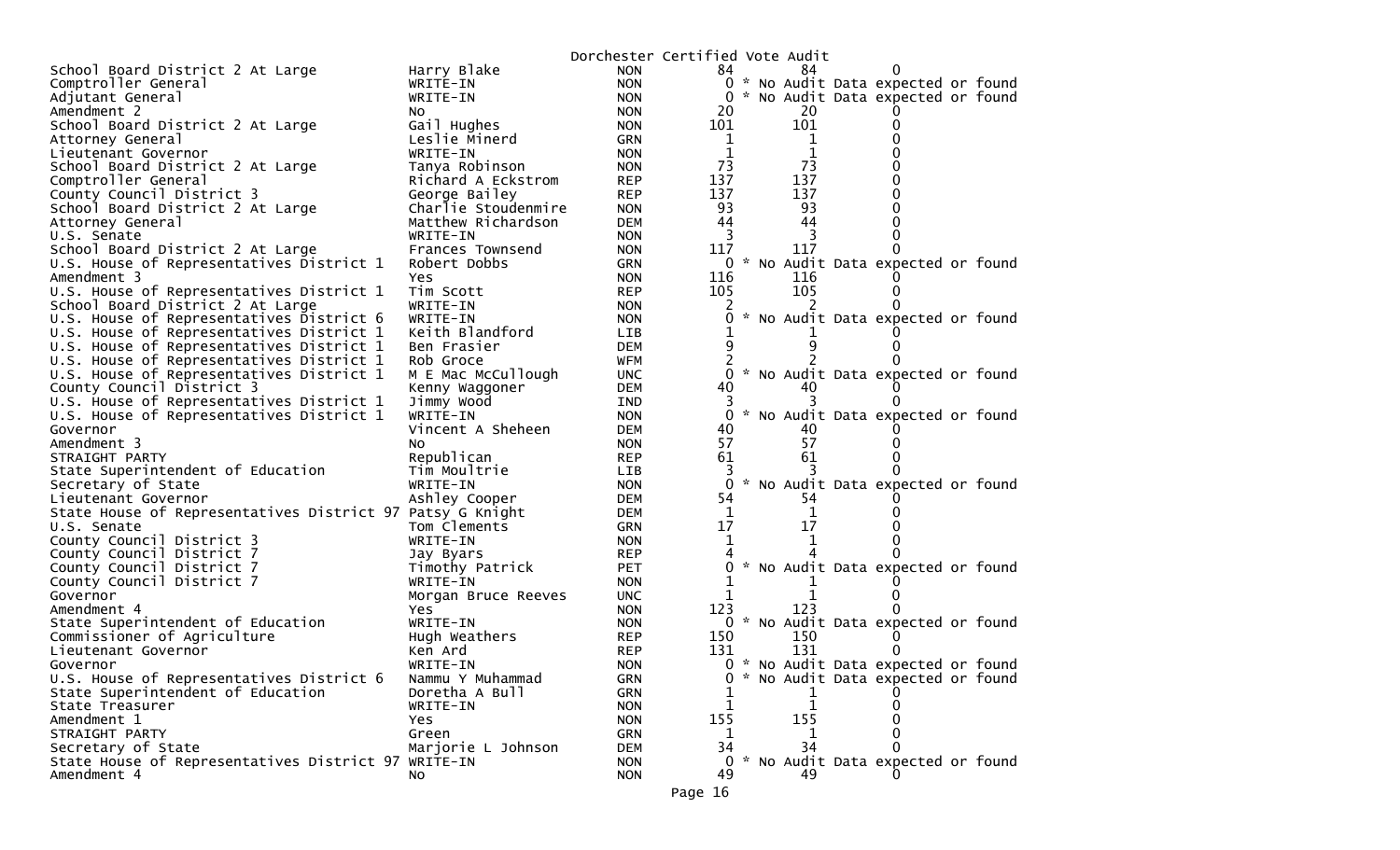|                                                           |                                   |                          | Dorchester Certified Vote Audit |                     |                                     |
|-----------------------------------------------------------|-----------------------------------|--------------------------|---------------------------------|---------------------|-------------------------------------|
| Soil and Water District Commission                        | Marie S Dantzler                  | <b>NON</b>               | 108                             | 108                 | 0                                   |
| Comptroller General                                       | Robert Barber                     | <b>DEM</b>               | 46                              | 46                  | 0                                   |
| State House of Representatives District 114Bobby Harrell  |                                   | <b>REP</b>               | 148                             | 148                 | 0                                   |
| Attorney General                                          | Alan Wilson                       | <b>REP</b>               | 138                             | 138                 | 0                                   |
| State House of Representatives District 114WRITE-IN       |                                   | <b>NON</b>               | 4                               | 4                   | 0                                   |
| U.S. Senate                                               | Jim DeMint                        | <b>REP</b>               | 147                             | 147                 | 0                                   |
| State Superintendent of Education                         | Frank Holleman                    | <b>DEM</b>               | 46                              | 46                  | $\Omega$                            |
| Attorney General                                          | WRITE-IN                          | <b>NON</b>               | 0                               |                     | * No Audit Data expected or found   |
| Amendment 1                                               | NO.                               | <b>NON</b>               | 20                              | 20                  |                                     |
| Governor                                                  | Morgan Bruce Reeves               | <b>GRN</b>               | 1                               | 1                   | 0                                   |
| Commissioner of Agriculture                               | Tom E Elliott                     | <b>DEM</b>               | 33                              | 33                  | 0                                   |
| Local Question                                            | In favor of the question NON      |                          | 125                             | 125                 |                                     |
| U.S. House of Representatives District 6                  | Jim Pratt                         | <b>REP</b>               | 42                              | 42                  | 0                                   |
| Adjutant General                                          | Bob Livingston                    | <b>REP</b>               | 157                             | 157                 | 0                                   |
| Soil and Water District Commission                        | James E Jimmy Fender              | <b>NON</b>               | 96                              | 96                  | 0                                   |
| STRAIGHT PARTY                                            | Working Families                  | <b>WFM</b>               | $\Omega$                        |                     | * No Audit Data expected or found   |
| STRAIGHT PARTY                                            | Democratic                        | <b>DEM</b>               | 22                              | 22                  |                                     |
| STRAIGHT PARTY                                            | Independence                      | IND                      | 0                               |                     | * No Audit Data expected or found   |
| Secretary of State                                        | Mark Hammond                      | <b>REP</b>               | 151                             | 151                 |                                     |
| State Superintendent of Education                         | Mick Zais                         | <b>REP</b>               | 130                             | 130                 | 0                                   |
| State Treasurer                                           | Curtis Loftis                     | <b>REP</b>               | 159                             | 159                 | 0                                   |
| Amendment 2                                               | Yes                               | <b>NON</b>               | 155                             | 155                 | 0                                   |
| U.S. Senate                                               | Alvin M Greene                    | <b>DEM</b>               | 16                              | 16                  | 0                                   |
| Local Question                                            | Opposed to the question           | <b>NON</b>               | 49                              | 49                  | $\Omega$                            |
| 0038 Coastal                                              |                                   |                          | 181                             | 181                 |                                     |
| Comptroller General                                       | Robert Barber                     | <b>DEM</b>               |                                 |                     | O                                   |
| State Superintendent of Education                         | WRITE-IN<br>Curtis Loftis         | <b>NON</b>               |                                 | 176                 | 0 * No Audit Data expected or found |
| State Treasurer                                           |                                   | <b>REP</b>               | 176                             |                     |                                     |
| Governor<br>U.S. Senate                                   | WRITE-IN<br>WRITE-IN              | <b>NON</b>               | 1<br>2                          | 1<br>$\overline{2}$ | 0<br>$\Omega$                       |
|                                                           |                                   | <b>NON</b>               | 179                             | 179                 | 0                                   |
| Lieutenant Governor<br>Soil and Water District Commission | Ashley Cooper<br>Marie S Dantzler | <b>DEM</b><br><b>NON</b> | 162                             | 162                 | 0                                   |
| Amendment 3                                               | Yes                               |                          | 191                             | 191                 | $\Omega$                            |
| U.S. House of Representatives District 1                  | Robert Dobbs                      | <b>NON</b><br><b>GRN</b> | 4                               | 4                   | 0                                   |
| Commissioner of Agriculture                               | Hugh Weathers                     | <b>REP</b>               | 132                             | 132                 | 0                                   |
| U.S. House of Representatives District 1                  | Tim Scott                         | <b>REP</b>               | 135                             | 135                 | 0                                   |
| U.S. Senate                                               | Tom Clements                      | <b>GRN</b>               | 51                              | 51                  | 0                                   |
| U.S. House of Representatives District 1                  | Keith Blandford                   | <b>LIB</b>               | 3                               | 3                   | 0                                   |
| Lieutenant Governor                                       | Ken Ard                           | <b>REP</b>               | 124                             | 124                 | 0                                   |
| U.S. House of Representatives District 1                  | Ben Frasier                       | <b>DEM</b>               | 154                             | 154                 | 0                                   |
| County Council District 2                                 | David Chinnis                     | <b>REP</b>               | 177                             | 177                 | 0                                   |
| County Council District 2                                 | WRITE-IN                          | <b>NON</b>               | 4                               | 4                   | 0                                   |
| STRAIGHT PARTY                                            | Libertarian                       | <b>LIB</b>               | 1                               | $\mathbf{1}$        | 0                                   |
| U.S. House of Representatives District 1                  | Rob Groce                         | <b>WFM</b>               | 3                               | 3                   | 0                                   |
| STRAIGHT PARTY                                            | Democratic                        | <b>DEM</b>               | 112                             | 112                 | 0                                   |
| Amendment 3                                               | NO.                               | <b>NON</b>               | 112                             | 112                 | 0                                   |
| Soil and Water District Commission                        | James E Jimmy Fender              | <b>NON</b>               | 125                             | 125                 | 0                                   |
| U.S. House of Representatives District 1                  | M E Mac McCullough                | <b>UNC</b>               | 3                               | 3                   | 0                                   |
| State Superintendent of Education                         | Frank Holleman                    | <b>DEM</b>               | 168                             | 168                 | 0                                   |
| Amendment 1                                               | Yes                               | <b>NON</b>               | 271                             | 271                 | 0                                   |
| U.S. House of Representatives District 1                  | Jimmy Wood                        | <b>IND</b>               | 5.                              | 5                   | 0                                   |
|                                                           |                                   |                          |                                 |                     |                                     |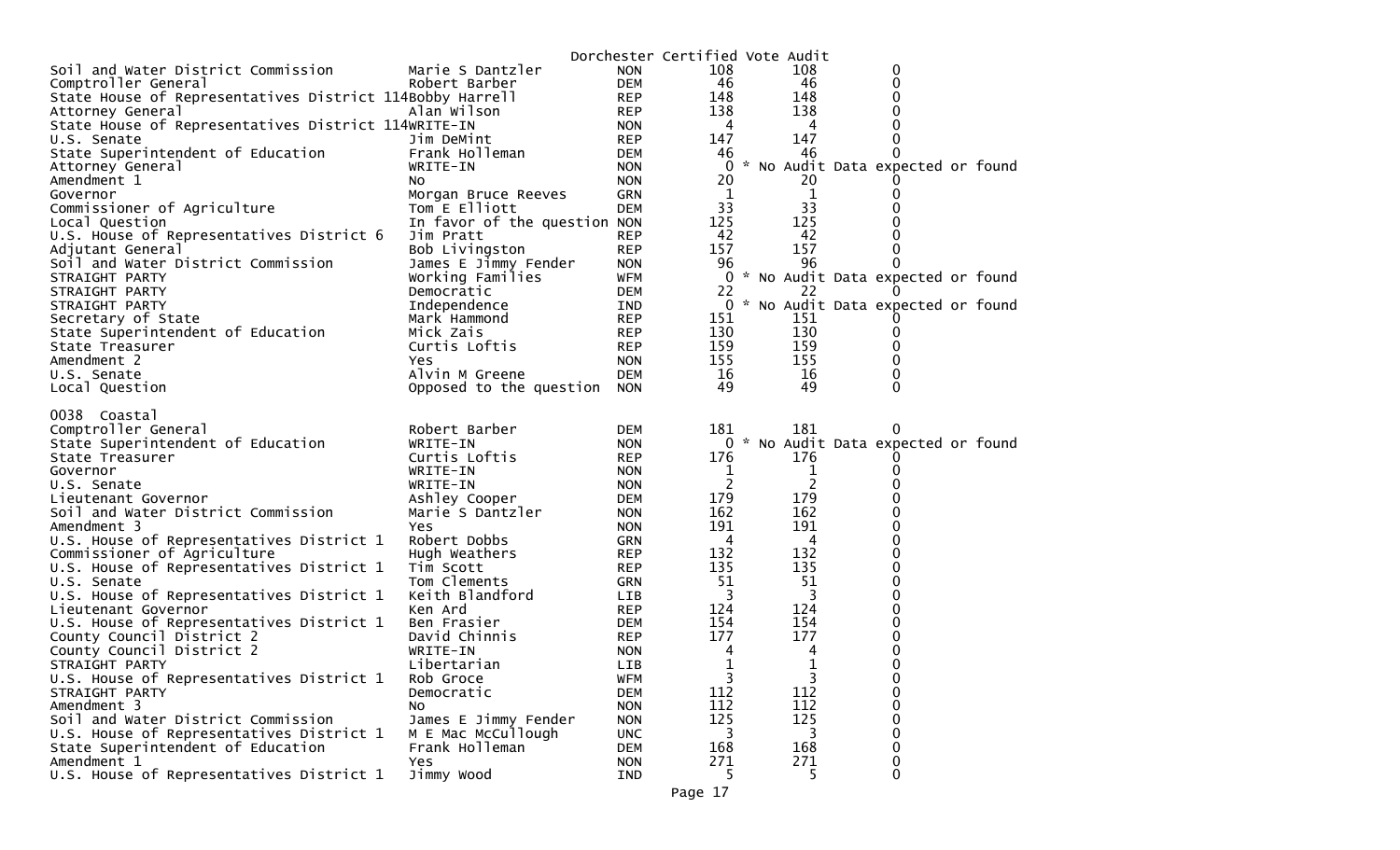|                                                        |                              |            | Dorchester Certified Vote Audit |                |                                     |
|--------------------------------------------------------|------------------------------|------------|---------------------------------|----------------|-------------------------------------|
| State House of Representatives District 94 Jenny Horne |                              | <b>REP</b> | 184                             | 184            | 0                                   |
| State House of Representatives District 94 WRITE-IN    |                              | <b>NON</b> | 5                               |                | 0                                   |
| Attorney General                                       | Leslie Minerd                | <b>GRN</b> | 16                              | 16             | 0                                   |
| U.S. House of Representatives District 1               | WRITE-IN                     | <b>NON</b> |                                 |                | 0 * No Audit Data expected or found |
| Secretary of State                                     | WRITE-IN                     | <b>NON</b> | 0                               |                | * No Audit Data expected or found   |
| Governor                                               | Nikki R Haley                | <b>REP</b> | 124                             | 124            |                                     |
| STRAIGHT PARTY                                         | Working Families             | <b>WFM</b> | 2                               | $\overline{2}$ | 0                                   |
| Amendment 4                                            | Yes.                         | <b>NON</b> | 196                             | 196            | 0                                   |
| State Superintendent of Education                      | Mick Zais                    | <b>REP</b> | 112                             | 112            | 0                                   |
| Adjutant General                                       | Bob Livingston               | <b>REP</b> | 179                             | 179            | 0                                   |
| Soil and Water District Commission                     | WRITE-IN                     | <b>NON</b> | $\overline{2}$                  | $\overline{2}$ | 0                                   |
| Attorney General                                       | Matthew Richardson           | <b>DEM</b> | 172                             | 172            | 0                                   |
| Amendment 1                                            | No.                          | <b>NON</b> | 30                              | 30             | 0                                   |
| STRAIGHT PARTY                                         | Green                        | <b>GRN</b> | 5                               | 5              | 0                                   |
| U.S. Senate                                            | Jim DeMint                   | <b>REP</b> | 137                             | 137            | 0                                   |
| School Board District 2 At Large                       | Harry Blake                  | <b>NON</b> | 139                             | 139            | 0                                   |
| Commissioner of Agriculture                            | Tom E Elliott                | DEM        | 171                             | 171            | 0                                   |
| Comptroller General                                    | WRITE-IN                     | <b>NON</b> | $\mathbf 0$                     |                | * No Audit Data expected or found   |
| Comptroller General                                    | Richard A Eckstrom           | <b>REP</b> | 122                             | 122            |                                     |
| School Board District 2 At Large                       |                              | <b>NON</b> | 136                             | 136            | 0                                   |
|                                                        | Gail Hughes                  |            | 98                              | 98             |                                     |
| Amendment 4                                            | NO.                          | <b>NON</b> | 62                              | 62             | 0                                   |
| STRAIGHT PARTY                                         | Republican                   | <b>REP</b> |                                 |                |                                     |
| Secretary of State                                     | Marjorie L Johnson           | DEM        | 170                             | 170            | 0<br>0                              |
| Governor                                               | Vincent A Sheheen            | DEM        | 171                             | 171            |                                     |
| School Board District 2 At Large                       | Tanya Robinson               | <b>NON</b> | 151                             | 151            | 0                                   |
| State Superintendent of Education                      | Tony Fayyazi                 | IND        | 5                               | 5.             | 0                                   |
| Amendment 2                                            | Yes                          | <b>NON</b> | 257                             | 257            | 0                                   |
| State Treasurer                                        | WRITE-IN                     | <b>NON</b> | 4                               | 4              | 0                                   |
| Governor                                               | Morgan Bruce Reeves          | <b>GRN</b> | 7                               | 7              | 0                                   |
| School Board District 2 At Large                       | Charlie Stoudenmire          | <b>NON</b> | 103                             | 103            | 0                                   |
| STRAIGHT PARTY                                         | United Citizens              | <b>UNC</b> | 0                               |                | No Audit Data expected or found     |
| Secretary of State                                     | Mark Hammond                 | <b>REP</b> | 131                             | 131            |                                     |
| Adjutant General                                       | WRITE-IN                     | <b>NON</b> | 5                               | 5.             | $_{0}$                              |
| Local Question                                         | In favor of the question NON |            | 209                             | 209            |                                     |
| School Board District 2 At Large                       | Frances Townsend             | <b>NON</b> | 128                             | 128            | 0                                   |
| U.S. Senate                                            | Alvin M Greene               | <b>DEM</b> | 114                             | 114            | 0                                   |
| Governor                                               | Morgan Bruce Reeves          | <b>UNC</b> | 2                               | 2              |                                     |
| Commissioner of Agriculture                            | WRITE-IN                     | <b>NON</b> | 0                               |                | * No Audit Data expected or found   |
| School Board District 2 At Large                       | WRITE-IN                     | <b>NON</b> | 2                               | 2              |                                     |
| State Superintendent of Education                      | Tim Moultrie                 | LIB        | 11                              | 11             |                                     |
| Amendment 2                                            | NO.                          | <b>NON</b> | 48                              | 48             |                                     |
| Attorney General                                       | Alan Wilson                  | <b>REP</b> | 118                             | 118            | 0                                   |
| STRAIGHT PARTY                                         | Independence                 | <b>IND</b> | 2                               | 2              |                                     |
| Lieutenant Governor                                    | WRITE-IN                     | <b>NON</b> |                                 |                | 0 * No Audit Data expected or found |
| State Superintendent of Education                      | Doretha A Bull               | <b>GRN</b> | 11                              | 11             | 0                                   |
| Attorney General                                       | WRITE-IN                     | <b>NON</b> | $\Omega$                        |                | * No Audit Data expected or found   |
| Local Question                                         | Opposed to the question      | <b>NON</b> | 84                              | 84             |                                     |
|                                                        |                              |            |                                 |                |                                     |
| 0039 Trolley                                           |                              |            |                                 |                |                                     |
| Soil and Water District Commission                     | Marie S Dantzler             | <b>NON</b> | 154                             | 154            | 0                                   |
| STRAIGHT PARTY                                         | Republican                   | <b>REP</b> | 83                              | 83             | 0                                   |
| U.S. House of Representatives District 1               | Rob Groce                    | <b>WFM</b> | 5                               | 5              | $\mathbf{0}$                        |
|                                                        |                              |            |                                 |                |                                     |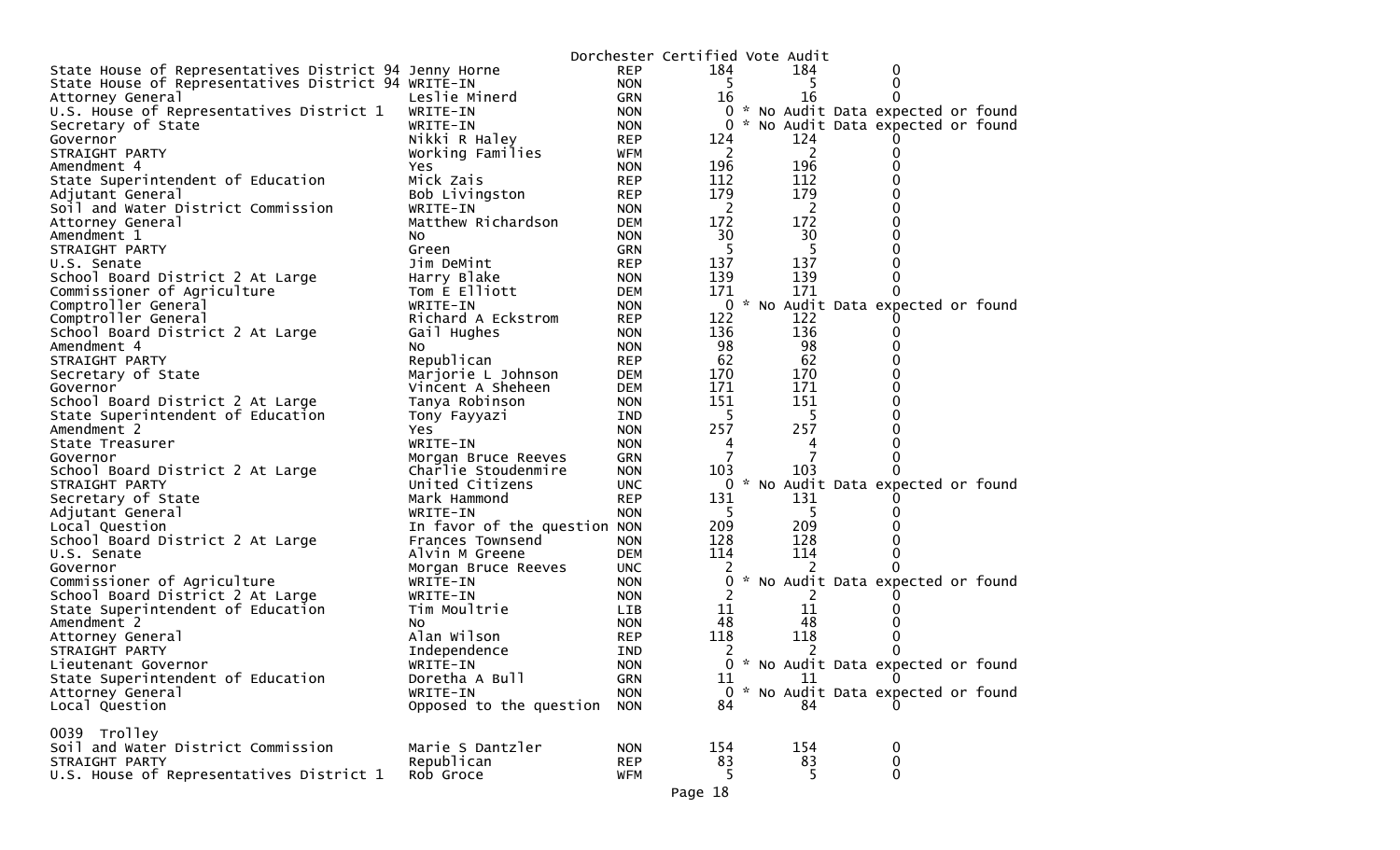|                                                              |                              | Dorchester Certified Vote Audit |                |    |                |                                          |  |
|--------------------------------------------------------------|------------------------------|---------------------------------|----------------|----|----------------|------------------------------------------|--|
| Commissioner of Agriculture                                  | Tom E Elliott                | <b>DEM</b>                      | 105            |    | 105            | 0                                        |  |
| State Superintendent of Education                            | Tony Fayyazi                 | IND                             | 8              |    | 8              |                                          |  |
| U.S. House of Representatives District 1                     | M E Mac McCullough           | <b>UNC</b>                      |                |    |                | 0 * No Audit Data expected or found      |  |
| Amendment 3                                                  | <b>Yes</b>                   | <b>NON</b>                      | 188            |    | 188            |                                          |  |
| Attorney General                                             | WRITE-IN                     | <b>NON</b>                      |                |    |                | 0 * No Audit Data expected or found      |  |
| County Council District 2                                    | David Chinnis                | <b>REP</b>                      | 109            |    | 109            |                                          |  |
| U.S. Senate                                                  | Jim DeMint                   | <b>REP</b>                      | 184            |    | 184            |                                          |  |
| County Council District 2                                    | WRITE-IN                     | <b>NON</b>                      | 2              |    | 2              |                                          |  |
| U.S. House of Representatives District 1                     | Jimmy Wood                   | IND                             |                |    |                |                                          |  |
| Secretary of State                                           | WRITE-IN                     | <b>NON</b>                      |                |    |                |                                          |  |
| Governor                                                     | Morgan Bruce Reeves          | <b>UNC</b>                      | 2              |    |                |                                          |  |
| U.S. House of Representatives District 1                     | WRITE-IN                     | <b>NON</b>                      | 0              |    |                | * No Audit Data expected or found        |  |
| Soil and Water District Commission                           | James E Jimmy Fender         | <b>NON</b>                      | 134            |    | 134            |                                          |  |
| State Superintendent of Education                            | Tim Moultrie                 | LIB                             | 8              |    | 8              |                                          |  |
| Comptroller General                                          | Robert Barber                | <b>DEM</b>                      | 122            |    | 122            |                                          |  |
| State Superintendent of Education                            | Doretha A Bull               | <b>GRN</b>                      | 2              |    | 2              |                                          |  |
| STRAIGHT PARTY                                               | Democratic                   | <b>DEM</b>                      | 64             |    | 64             | ი                                        |  |
| Amendment 3                                                  | NO.                          | <b>NON</b>                      | 92             |    | 92             |                                          |  |
| Adjutant General                                             | WRITE-IN                     | <b>NON</b>                      | 2              |    | $\overline{2}$ |                                          |  |
| Attorney General                                             | Leslie Minerd                | <b>GRN</b>                      | 8              |    | 8              |                                          |  |
| Amendment 1                                                  | Yes                          | <b>NON</b>                      | 251            |    | 251            |                                          |  |
| Governor                                                     | Nikki R Haley                | <b>REP</b>                      | 161            |    | 161            |                                          |  |
| Secretary of State                                           | Marjorie L Johnson           | <b>DEM</b>                      | 109            |    | 109            |                                          |  |
| Governor                                                     | WRITE-IN                     | <b>NON</b>                      |                |    |                | 0 * No Audit Data expected or found      |  |
| Commissioner of Agriculture                                  | WRITE-IN                     | <b>NON</b>                      | 0              | ×. |                | No Audit Data expected or found          |  |
| STRAIGHT PARTY                                               | United Citizens              | <b>UNC</b>                      |                |    |                | 0 * No Audit Data expected or found      |  |
| U.S. Senate                                                  | Alvin M Greene               | DEM                             | 73             |    | 73             |                                          |  |
| Secretary of State                                           | Mark Hammond                 | <b>REP</b>                      | 175            |    | 175            |                                          |  |
| Soil and Water District Commission                           | WRITE-IN                     | <b>NON</b>                      |                |    |                | 0 * No Audit Data expected or found      |  |
| State Superintendent of Education                            | WRITE-IN                     | <b>NON</b>                      | $\overline{0}$ |    |                | * No Audit Data expected or found        |  |
| Attorney General                                             | Matthew Richardson           | <b>DEM</b>                      | 118            |    | 118            |                                          |  |
| Amendment 4                                                  | <b>Yes</b>                   | <b>NON</b>                      | 190            |    | 190            |                                          |  |
| Lieutenant Governor                                          | Ken Ard                      | <b>REP</b>                      | 155            |    | 155            |                                          |  |
| State Treasurer                                              | WRITE-IN                     | <b>NON</b>                      | 3              |    | 3              |                                          |  |
| School Board District 2 At Large                             | Harry Blake                  | <b>NON</b>                      | 130            |    | 130            |                                          |  |
| Amendment 1                                                  | NO.                          | <b>NON</b>                      | 26             |    | 26             | n                                        |  |
| Lieutenant Governor                                          | WRITE-IN                     | <b>NON</b>                      | 1              |    | 1              | 0                                        |  |
| State Superintendent of Education                            | Frank Holleman               | <b>DEM</b>                      | 105            |    | 105            |                                          |  |
| Comptroller General                                          | Richard A Eckstrom           | <b>REP</b>                      | 161<br>179     |    | 161<br>179     | 0                                        |  |
| Commissioner of Agriculture                                  | Hugh Weathers                | <b>REP</b>                      | 139            |    | 139            | 0                                        |  |
| School Board District 2 At Large<br>Lieutenant Governor      | Gail Hughes<br>Ashley Cooper | <b>NON</b><br><b>DEM</b>        | 133            |    | 133            |                                          |  |
| State Superintendent of Education                            |                              |                                 | 160            |    | 160            |                                          |  |
|                                                              | Mick Zais                    | <b>REP</b><br><b>NON</b>        |                |    |                |                                          |  |
| Comptroller General                                          | WRITE-IN                     |                                 | 175            |    | 175            | 0 * No Audit Data expected or found<br>0 |  |
| State House of Representatives District 98 Chris Murphy      |                              | <b>REP</b>                      | 88             |    | 88             | 0                                        |  |
| Amendment 4<br>School Board District 2 At Large              | NO.<br>Tanya Robinson        | <b>NON</b><br><b>NON</b>        | 145            |    | 145            | 0                                        |  |
| State House of Representatives District 98 Christine Jackson |                              |                                 | 109            |    | 109            | 0                                        |  |
| State House of Representatives District 98 WRITE-IN          |                              | <b>DEM</b><br><b>NON</b>        | $\mathbf{0}$   |    |                | * No Audit Data expected or found        |  |
| County Council District 7                                    | Jay Byars                    | <b>REP</b>                      | 89             |    | 89             |                                          |  |
| Amendment 2                                                  | Yes                          | <b>NON</b>                      | 244            |    | 244            | 0                                        |  |
| U.S. Senate                                                  | Tom Clements                 | GRN                             | 21             |    | 21             | 0                                        |  |
|                                                              |                              |                                 |                |    |                |                                          |  |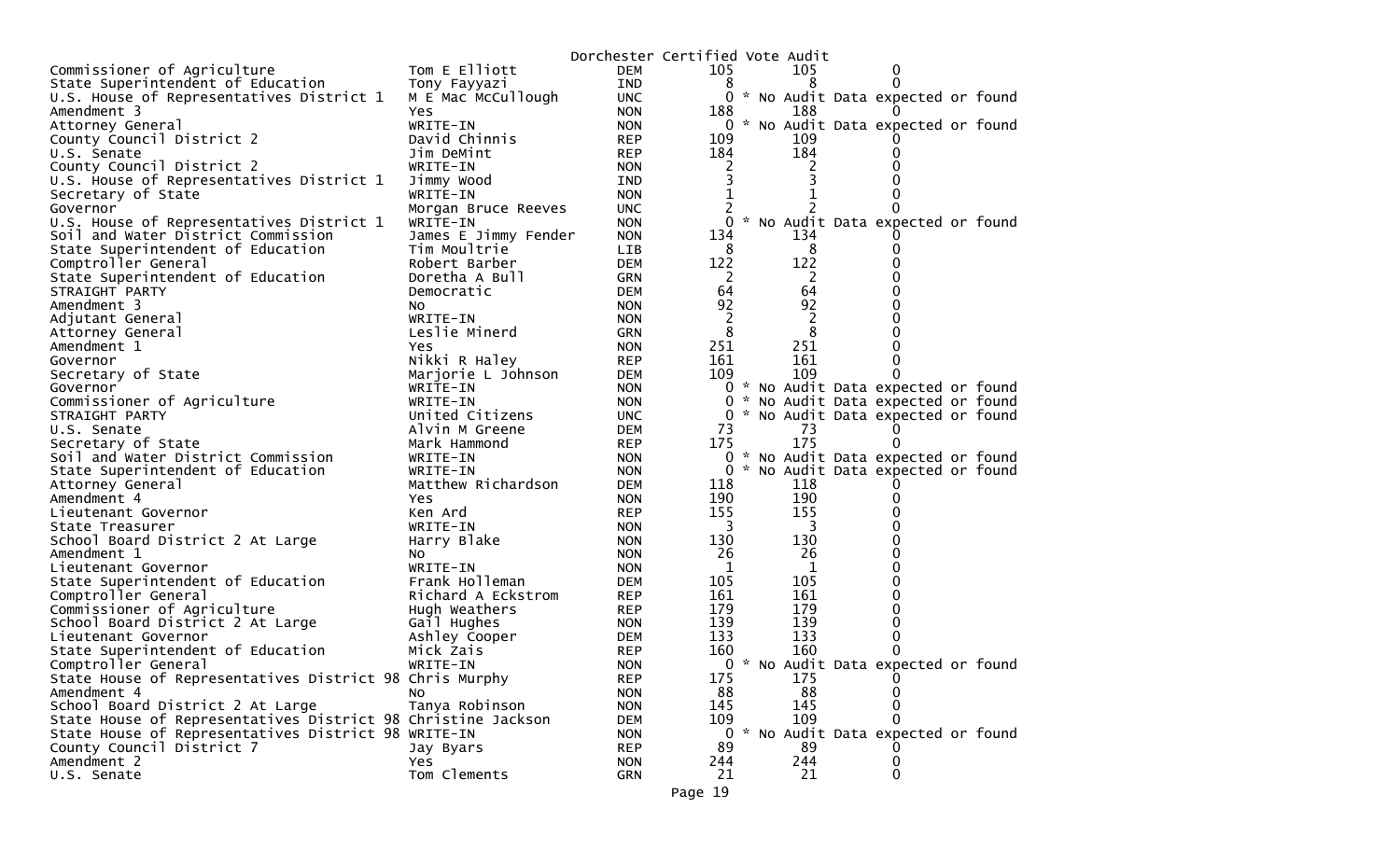|                                                              |                              |            | Dorchester Certified Vote Audit |                |                                     |  |
|--------------------------------------------------------------|------------------------------|------------|---------------------------------|----------------|-------------------------------------|--|
| School Board District 2 At Large                             | Charlie Stoudenmire          | <b>NON</b> | 123                             | 123            | 0                                   |  |
| County Council District 7                                    | Timothy Patrick              | <b>PET</b> | 28                              | 28             | 0                                   |  |
| U.S. Senate                                                  | WRITE-IN                     | <b>NON</b> | 4                               | 4              | 0                                   |  |
| County Council District 7                                    | WRITE-IN                     | <b>NON</b> |                                 |                | $\Omega$                            |  |
| STRAIGHT PARTY                                               | Green                        | <b>GRN</b> | 0                               |                | * No Audit Data expected or found   |  |
| School Board District 2 At Large                             | Frances Townsend             | <b>NON</b> | 126                             | 126            |                                     |  |
| Governor                                                     | Morgan Bruce Reeves          | <b>GRN</b> | 4                               | 4              | $\Omega$                            |  |
| Local Question                                               | In favor of the question NON |            | 209                             | 209            | O                                   |  |
| U.S. House of Representatives District 1                     | Robert Dobbs                 | <b>GRN</b> | 4                               | 4              |                                     |  |
| STRAIGHT PARTY                                               | Independence                 | IND        | 4                               | 4              |                                     |  |
| State Treasurer                                              | Curtis Loftis                | <b>REP</b> | 208                             | 208            | 0                                   |  |
| School Board District 2 At Large                             | WRITE-IN                     | <b>NON</b> | 4                               | 4              |                                     |  |
| U.S. House of Representatives District 1                     | Tim Scott                    | <b>REP</b> | 186                             | 186            | 0                                   |  |
| Amendment 2                                                  | NO.                          | <b>NON</b> | 36                              | 36             | 0                                   |  |
| Adjutant General                                             | Bob Livingston               | <b>REP</b> | 206                             | 206            |                                     |  |
| Attorney General                                             | Alan Wilson                  | <b>REP</b> | 160                             | 160            | O                                   |  |
| U.S. House of Representatives District 1                     | Keith Blandford              | LIB        | - 3                             | 3              | 0                                   |  |
| Governor                                                     | Vincent A Sheheen            | <b>DEM</b> | 121                             | 121            |                                     |  |
| STRAIGHT PARTY                                               | Working Families             | WFM        | 1                               | 1              | 0                                   |  |
| U.S. House of Representatives District 1                     | Ben Frasier                  | <b>DEM</b> | 84                              | 84             | 0                                   |  |
| STRAIGHT PARTY                                               | Libertarian                  | LIB        | 0                               |                | * No Audit Data expected or found   |  |
| Local Question                                               | Opposed to the question NON  |            | 66                              | 66             |                                     |  |
|                                                              |                              |            |                                 |                |                                     |  |
| 0040 Tranquil                                                |                              |            |                                 |                |                                     |  |
| State Superintendent of Education                            | Doretha A Bull               | <b>GRN</b> | 4                               | 4              | 0                                   |  |
| State Superintendent of Education                            | Tim Moultrie                 | LIB        | 8                               | 8              | 0                                   |  |
| U.S. House of Representatives District 1                     | Robert Dobbs                 | <b>GRN</b> | $\overline{c}$                  | $\overline{c}$ |                                     |  |
| State Treasurer                                              | WRITE-IN                     | <b>NON</b> | 1                               | $\mathbf 1$    |                                     |  |
| Governor                                                     | Morgan Bruce Reeves          | <b>UNC</b> | 3                               | 3              |                                     |  |
| Commissioner of Agriculture                                  | Tom E Elliott                | <b>DEM</b> | 73                              | 73             | 0                                   |  |
| State House of Representatives District 98 Chris Murphy      |                              | <b>REP</b> | 204                             | 204            |                                     |  |
| Soil and Water District Commission                           | WRITE-IN                     | <b>NON</b> |                                 |                | 0 * No Audit Data expected or found |  |
| U.S. House of Representatives District 1                     | Tim Scott                    | <b>REP</b> | 202                             | 202            |                                     |  |
| Amendment 1                                                  | Yes                          | <b>NON</b> | 237                             | 237            |                                     |  |
| State House of Representatives District 98 Christine Jackson |                              | <b>DEM</b> | 68                              | 68             |                                     |  |
| Attorney General                                             | Matthew Richardson           | <b>DEM</b> | 79                              | 79             | $\Omega$                            |  |
| State House of Representatives District 98 WRITE-IN          |                              | <b>NON</b> | 0                               |                | * No Audit Data expected or found   |  |
| STRAIGHT PARTY                                               | Independence                 | IND        | 4                               | 4              |                                     |  |
| Amendment 3                                                  | NO.                          | <b>NON</b> | 80                              | 80             |                                     |  |
| School Board District 2 At Large                             | Harry Blake                  | <b>NON</b> | 112                             | 112            |                                     |  |
| Governor                                                     | Morgan Bruce Reeves          | GRN        | 3                               | 3              |                                     |  |
| U.S. House of Representatives District 1                     | Keith Blandford              | LIB        | -5                              | 5              |                                     |  |
| County Council District 7                                    | Jay Byars                    | <b>REP</b> | 199                             | 199            |                                     |  |
| STRAIGHT PARTY                                               | Democratic                   | <b>DEM</b> | 40                              | 40             | 0                                   |  |
| State Treasurer                                              | Curtis Loftis                | <b>REP</b> | 220                             | 220            | $\bf{0}$                            |  |
| School Board District 2 At Large                             | Gail Hughes                  | <b>NON</b> | 149                             | 149            | $\mathbf 0$                         |  |
| County Council District 7                                    | Timothy Patrick              | PET        | 42                              | 42             | $\Omega$                            |  |
| U.S. Senate                                                  | Jim DeMint                   | <b>REP</b> | 203                             | 203            | $\Omega$                            |  |
| U.S. House of Representatives District 1                     | Ben Frasier                  | <b>DEM</b> | 48                              | 48             | $\Omega$                            |  |
| Amendment 1                                                  | No                           | <b>NON</b> | 27                              | 27             | $\Omega$                            |  |
| County Council District 7                                    | WRITE-IN                     | <b>NON</b> |                                 |                | 0                                   |  |
| Governor                                                     | WRITE-IN                     | <b>NON</b> |                                 |                | 0 * No Audit Data expected or found |  |
|                                                              |                              |            |                                 |                |                                     |  |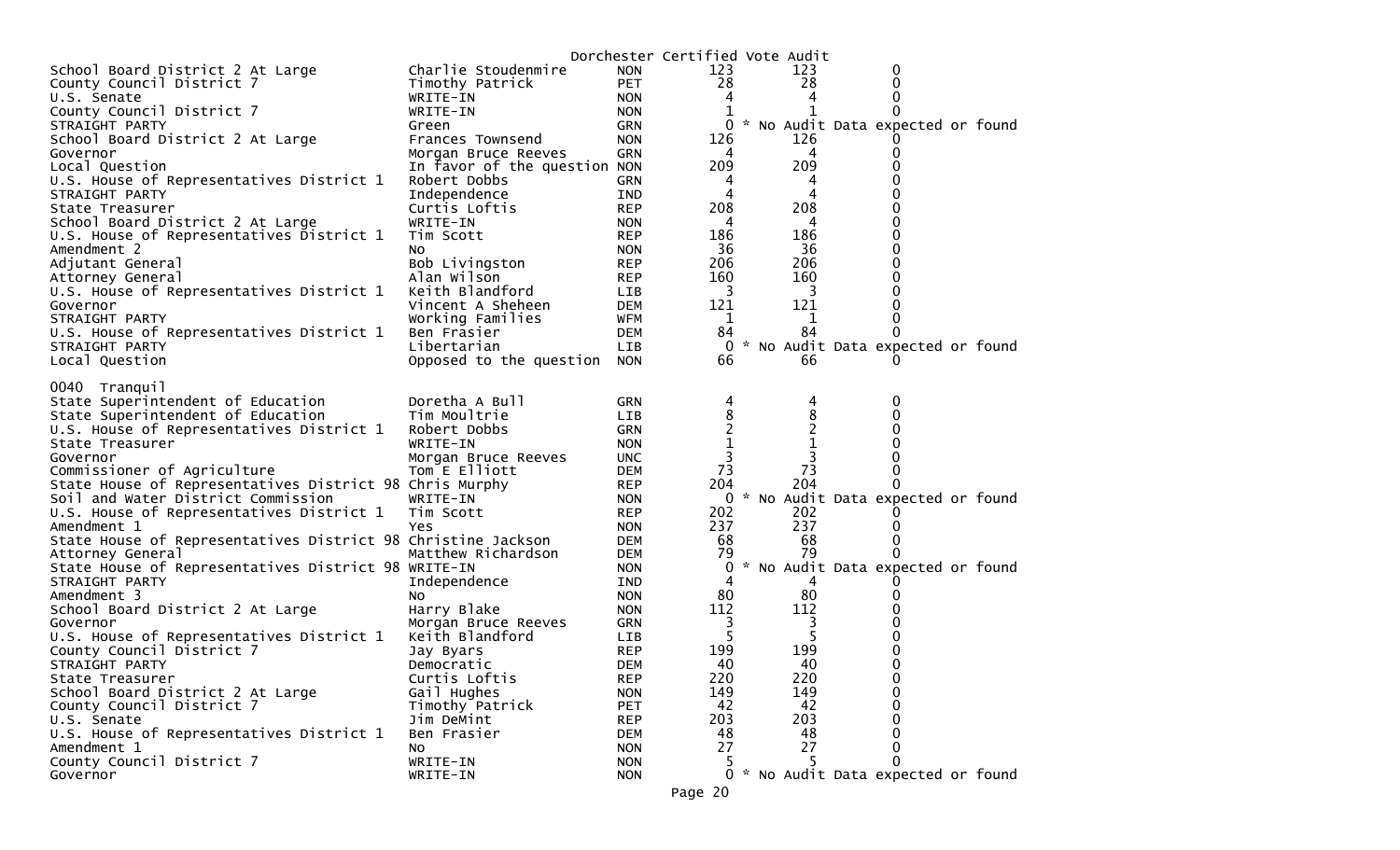|                                          |                                     |                          | Dorchester Certified Vote Audit |  |     |                                     |  |
|------------------------------------------|-------------------------------------|--------------------------|---------------------------------|--|-----|-------------------------------------|--|
| School Board District 2 At Large         | Tanya Robinson                      | <b>NON</b>               | 126                             |  | 126 | 0                                   |  |
| Amendment 4                              | Yes                                 | <b>NON</b>               | 196                             |  | 196 | 0                                   |  |
| Adjutant General                         | WRITE-IN                            | <b>NON</b>               |                                 |  |     | 0 * No Audit Data expected or found |  |
| Comptroller General                      | Richard A Eckstrom                  | <b>REP</b>               | 191                             |  | 191 |                                     |  |
| U.S. House of Representatives District 1 | Rob Groce                           | WFM                      |                                 |  | 4   |                                     |  |
| STRAIGHT PARTY                           | Libertarian                         | <b>LIB</b>               | 0                               |  |     | * No Audit Data expected or found   |  |
| STRAIGHT PARTY                           | Green                               | <b>GRN</b>               |                                 |  |     |                                     |  |
| School Board District 2 At Large         | Charlie Stoudenmire                 | <b>NON</b>               | 133                             |  | 133 |                                     |  |
| Attorney General                         | Alan Wilson                         | <b>REP</b>               | 182                             |  | 182 |                                     |  |
| U.S. House of Representatives District 1 | M E Mac McCullough                  | <b>UNC</b>               | 1                               |  |     |                                     |  |
| State Superintendent of Education        | WRITE-IN                            | <b>NON</b>               |                                 |  |     | 0 * No Audit Data expected or found |  |
| Comptroller General                      | WRITE-IN                            | <b>NON</b>               | $\mathbf{0}$                    |  |     | * No Audit Data expected or found   |  |
| Secretary of State                       | WRITE-IN                            | <b>NON</b>               | $\Omega$                        |  |     | * No Audit Data expected or found   |  |
| Amendment 2                              | <b>Yes</b>                          | <b>NON</b>               | 230                             |  | 230 |                                     |  |
| School Board District 2 At Large         | Frances Townsend                    | <b>NON</b>               | 140                             |  | 140 | 0                                   |  |
| U.S. House of Representatives District 1 | Jimmy Wood                          | <b>IND</b>               | 11                              |  | 11  |                                     |  |
| Amendment 4                              | NO.                                 | <b>NON</b>               | 71                              |  | 71  | 0                                   |  |
| Commissioner of Agriculture              | WRITE-IN                            | <b>NON</b>               | 0                               |  |     | * No Audit Data expected or found   |  |
| State Superintendent of Education        | Frank Holleman                      | <b>DEM</b>               | 71                              |  | 71  |                                     |  |
| Soil and Water District Commission       | Marie S Dantzler                    | <b>NON</b>               | 156                             |  | 156 | 0                                   |  |
| State Superintendent of Education        | Mick Zais                           | <b>REP</b>               | 178                             |  | 178 | 0                                   |  |
| School Board District 2 At Large         | WRITE-IN                            | <b>NON</b>               | 0                               |  |     | * No Audit Data expected or found   |  |
| U.S. House of Representatives District 1 | WRITE-IN                            | <b>NON</b>               | 0                               |  | 191 | * No Audit Data expected or found   |  |
| Lieutenant Governor                      | Ken Ard                             | <b>REP</b>               | 191<br>77                       |  | 77  |                                     |  |
| Governor                                 | Vincent A Sheheen<br>Alvin M Greene | <b>DEM</b>               | 47                              |  | 47  | 0                                   |  |
| U.S. Senate<br>Secretary of State        | Marjorie L Johnson                  | <b>DEM</b><br><b>DEM</b> | 69                              |  | 69  |                                     |  |
| Lieutenant Governor                      | Ashley Cooper                       | <b>DEM</b>               | 84                              |  | 84  |                                     |  |
| Secretary of State                       | Mark Hammond                        | <b>REP</b>               | 203                             |  | 203 |                                     |  |
| Amendment 2                              | No.                                 | <b>NON</b>               | 39                              |  | -39 |                                     |  |
| Commissioner of Agriculture              | Hugh Weathers                       | <b>REP</b>               | 197                             |  | 197 | 0                                   |  |
| Local Question                           | In favor of the question NON        |                          | 192                             |  | 192 | 0                                   |  |
| Attorney General                         | WRITE-IN                            | <b>NON</b>               |                                 |  |     | 0 * No Audit Data expected or found |  |
| Attorney General                         | Leslie Minerd                       | <b>GRN</b>               | 11                              |  | 11  |                                     |  |
| Lieutenant Governor                      | WRITE-IN                            | <b>NON</b>               | 0                               |  |     | * No Audit Data expected or found   |  |
| STRAIGHT PARTY                           | United Citizens                     | <b>UNC</b>               | T                               |  |     |                                     |  |
| STRAIGHT PARTY                           | Working Families                    | WFM                      | 2                               |  | 2   |                                     |  |
| Soil and Water District Commission       | James E Jimmy Fender                | <b>NON</b>               | 116                             |  | 116 |                                     |  |
| Adjutant General                         | Bob Livingston                      | <b>REP</b>               | 221                             |  | 221 |                                     |  |
| U.S. Senate                              | Tom Clements                        | GRN                      | 18                              |  | 18  | 0                                   |  |
| Comptroller General                      | Robert Barber                       | DEM                      | 79                              |  | 79  | 0                                   |  |
| STRAIGHT PARTY                           | Republican                          | <b>REP</b>               | 111                             |  | 111 | 0                                   |  |
| Governor                                 | Nikki R Haley                       | <b>REP</b>               | 193                             |  | 193 | 0                                   |  |
| U.S. Senate                              | WRITE-IN                            | <b>NON</b>               | 3                               |  | 3   | 0                                   |  |
| State Superintendent of Education        | Tony Fayyazi                        | IND                      | 7                               |  | 7   | 0                                   |  |
| Amendment 3                              | Yes                                 | <b>NON</b>               | 189                             |  | 189 | 0                                   |  |
| Local Question                           | Opposed to the question             | <b>NON</b>               | 72                              |  | 72  | $\Omega$                            |  |
|                                          |                                     |                          |                                 |  |     |                                     |  |
| 0041 Beech Hill                          |                                     |                          |                                 |  |     |                                     |  |
| County Council District 7                | WRITE-IN                            | <b>NON</b>               | 59                              |  | 59  | 0                                   |  |
| U.S. Senate                              | Alvin M Greene                      | <b>DEM</b>               | 47                              |  | 47  | $\mathbf 0$                         |  |
| Secretary of State                       | WRITE-IN                            | <b>NON</b>               |                                 |  |     | 0 * No Audit Data expected or found |  |
|                                          |                                     |                          | Page 21                         |  |     |                                     |  |
|                                          |                                     |                          |                                 |  |     |                                     |  |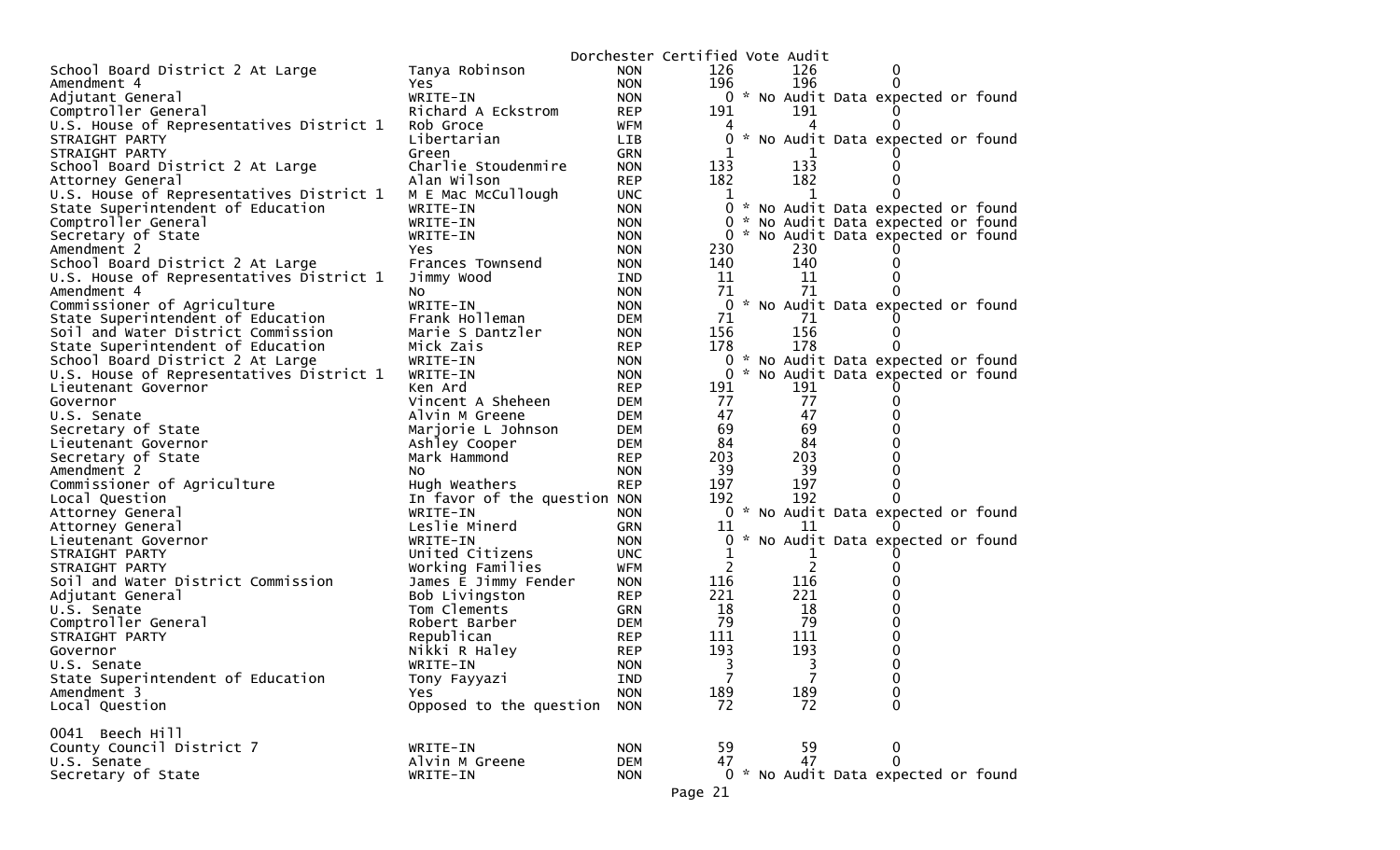|                                                  |                       | Dorchester Certified Vote Audit |                |                |                                     |  |
|--------------------------------------------------|-----------------------|---------------------------------|----------------|----------------|-------------------------------------|--|
| School Board District 2 At Large                 | Gail Hughes           | <b>NON</b>                      | 217            | 217            |                                     |  |
| Lieutenant Governor                              | WRITE-IN              | <b>NON</b>                      | 0              |                | * No Audit Data expected or found   |  |
| U.S. House of Representatives District 1         | Jimmy Wood            | IND                             | 3              | 3              |                                     |  |
| Adjutant General                                 | Bob Livingston        | <b>REP</b>                      | 360            | 360            |                                     |  |
| State Superintendent of Education                | Tim Moultrie          | LIB                             | 16             | 16             |                                     |  |
| State Superintendent of Education                | Tony Fayyazi          | IND                             | 9              | 9              |                                     |  |
| Amendment 3                                      | No                    | <b>NON</b>                      | 122            | 122            |                                     |  |
| Secretary of State                               | Marjorie L Johnson    | <b>DEM</b>                      | 89             | 89             |                                     |  |
| School Board District 2 At Large                 | Tanya Robinson        | <b>NON</b>                      | 199            | 199            |                                     |  |
| U.S. House of Representatives District 1         | WRITE-IN              | <b>NON</b>                      | 0              |                | * No Audit Data expected or found   |  |
| Secretary of State                               | Mark Hammond          | <b>REP</b>                      | 336            | 336            |                                     |  |
| Attorney General                                 | Alan Wilson           | <b>REP</b>                      | 299            | 299            |                                     |  |
| Amendment 1                                      | No                    | <b>NON</b>                      | 62             | 62             |                                     |  |
| U.S. Senate                                      | Tom Clements          | <b>GRN</b>                      | 34             | 34             |                                     |  |
| Comptroller General                              | Richard A Eckstrom    | <b>REP</b>                      | 320            | 320            |                                     |  |
| Governor                                         | Morgan Bruce Reeves   | <b>UNC</b>                      | 2              | 2              |                                     |  |
| School Board District 2 At Large                 | Charlie Stoudenmire   | <b>NON</b>                      | 219            | 219            |                                     |  |
| STRAIGHT PARTY                                   | United Citizens       | <b>UNC</b>                      | 2              | 2              |                                     |  |
| Soil and Water District Commission               | Marie S Dantzler      | <b>NON</b>                      | 235            | 235            |                                     |  |
| STRAIGHT PARTY                                   | Democratic            | <b>DEM</b>                      | 31             | 31             |                                     |  |
| STRAIGHT PARTY                                   | Republican            | <b>REP</b>                      | 134            | 134            |                                     |  |
| STRAIGHT PARTY                                   | Green                 | GRN                             | 2              | 2              |                                     |  |
| Amendment 4                                      | Yes.                  | <b>NON</b>                      | 305            | 305            |                                     |  |
| U.S. Senate                                      | WRITE-IN              | <b>NON</b>                      | 10             | 10             |                                     |  |
| School Board District 2 At Large                 | Frances Townsend      | <b>NON</b>                      | 211            | 211            |                                     |  |
| Commissioner of Agriculture                      | Tom E Elliott         | <b>DEM</b>                      | 96             | 96             |                                     |  |
| Comptroller General                              | WRITE-IN              | <b>NON</b>                      | 0              |                | * No Audit Data expected or found   |  |
| Attorney General                                 | Leslie Minerd         | GRN                             |                |                |                                     |  |
| Governor                                         | WRITE-IN              | <b>NON</b>                      | $\Omega$       |                | * No Audit Data expected or found   |  |
| Amendment 2                                      | Yes                   | <b>NON</b>                      | 379            | 379            |                                     |  |
| U.S. House of Representatives District 1         | Robert Dobbs          | <b>GRN</b>                      | 2              | 2              |                                     |  |
| Governor                                         | Vincent A Sheheen     | <b>DEM</b>                      | 134            | 134            |                                     |  |
| School Board District 2 At Large                 | WRITE-IN              | <b>NON</b>                      | 0              |                | * No Audit Data expected or found   |  |
| Adjutant General                                 | WRITE-IN              | <b>NON</b>                      |                |                | 0 * No Audit Data expected or found |  |
| State Superintendent of Education                | Mick Zais             | <b>REP</b>                      | 291            | 291            |                                     |  |
| Attorney General                                 | WRITE-IN              | <b>NON</b>                      |                | 340            | 0 * No Audit Data expected or found |  |
| U.S. House of Representatives District 1         | Tim Scott<br>WRITE-IN | <b>REP</b><br><b>NON</b>        | 340<br>0       |                | * No Audit Data expected or found   |  |
| State Superintendent of Education<br>Amendment 4 | No.                   |                                 | 115            | 115            |                                     |  |
| Soil and Water District Commission               | James E Jimmy Fender  | <b>NON</b><br><b>NON</b>        | 209            | 209            |                                     |  |
| U.S. Senate                                      | Jim DeMint            | <b>REP</b>                      | 333            | 333            |                                     |  |
| State Superintendent of Education                | Frank Holleman        | DEM                             | 103            | 103            |                                     |  |
| STRAIGHT PARTY                                   | Independence          | IND                             | 2              | 2              |                                     |  |
| U.S. House of Representatives District 1         | Keith Blandford       | LIB                             |                |                |                                     |  |
| STRAIGHT PARTY                                   | Libertarian           | <b>LIB</b>                      | $\overline{c}$ | $\overline{2}$ | 0                                   |  |
| State Treasurer                                  | WRITE-IN              | <b>NON</b>                      | 1              | 1              |                                     |  |
| Amendment 2                                      | No                    | <b>NON</b>                      | 48             | 48             | 0                                   |  |
| Lieutenant Governor                              | Ken Ard               | <b>REP</b>                      | 298            | 298            |                                     |  |
| Governor                                         | Nikki R Haley         | <b>REP</b>                      | 298            | 298            |                                     |  |
| U.S. House of Representatives District 1         | Ben Frasier           | <b>DEM</b>                      | 81             | 81             | 0                                   |  |
| Governor                                         | Morgan Bruce Reeves   | <b>GRN</b>                      |                |                | 0 * No Audit Data expected or found |  |
| Commissioner of Agriculture                      | WRITE-IN              | <b>NON</b>                      |                |                | 0 * No Audit Data expected or found |  |
|                                                  |                       |                                 |                |                |                                     |  |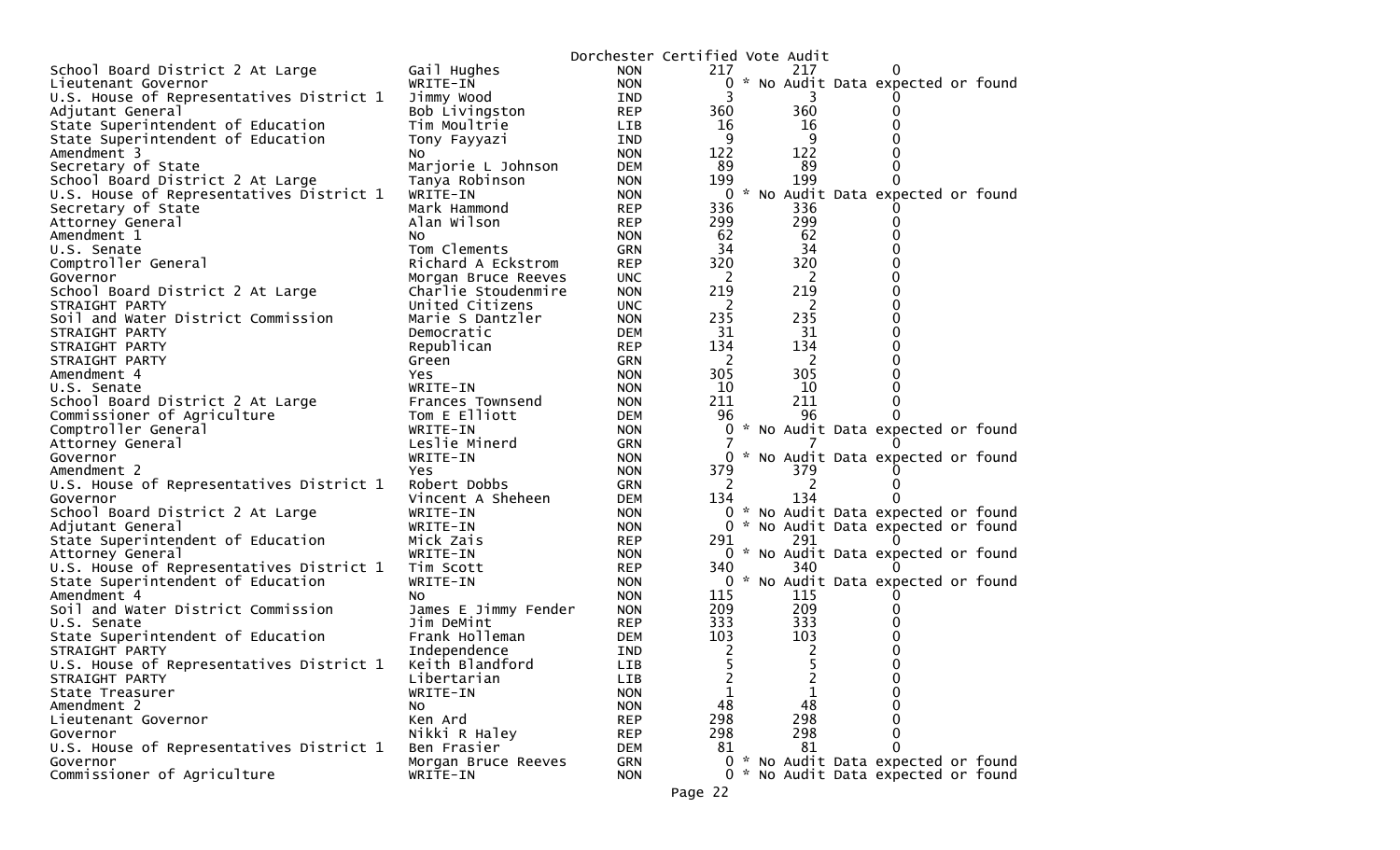|                                                           |                              |            | Dorchester Certified Vote Audit |   |     |                                     |  |
|-----------------------------------------------------------|------------------------------|------------|---------------------------------|---|-----|-------------------------------------|--|
| State House of Representatives District 114Bobby Harrell  |                              | <b>REP</b> | 351                             |   | 351 | 0                                   |  |
| Comptroller General                                       | Robert Barber                | <b>DEM</b> | 104                             |   | 104 | 0                                   |  |
| Local Question                                            | In favor of the question NON |            | 315                             |   | 315 | 0                                   |  |
| State Treasurer                                           | Curtis Loftis                | <b>REP</b> | 363                             |   | 363 | 0                                   |  |
| State House of Representatives District 114WRITE-IN       |                              | <b>NON</b> |                                 |   |     | 0 * No Audit Data expected or found |  |
| Soil and Water District Commission                        | WRITE-IN                     | <b>NON</b> |                                 |   |     |                                     |  |
| U.S. House of Representatives District 1                  | Rob Groce                    | <b>WFM</b> | 0                               |   |     | * No Audit Data expected or found   |  |
| County Council District 7                                 | Jay Byars                    | <b>REP</b> | 292                             |   | 292 |                                     |  |
| Attorney General                                          | Matthew Richardson           | <b>DEM</b> | 122                             |   | 122 |                                     |  |
| Lieutenant Governor                                       | Ashley Cooper                | <b>DEM</b> | 134                             |   | 134 |                                     |  |
| STRAIGHT PARTY                                            | Working Families             | <b>WFM</b> | 0                               |   |     | * No Audit Data expected or found   |  |
| Amendment 3                                               | Yes.                         | <b>NON</b> | 298                             |   | 298 |                                     |  |
| County Council District 7                                 | Timothy Patrick              | <b>PET</b> | 45                              |   | 45  | 0                                   |  |
| School Board District 2 At Large                          | Harry Blake                  | <b>NON</b> | 195                             |   | 195 |                                     |  |
| Commissioner of Agriculture                               | Hugh Weathers                | <b>REP</b> | 327                             |   | 327 |                                     |  |
| U.S. House of Representatives District 1                  | M E Mac McCullough           | <b>UNC</b> |                                 |   |     | 0 * No Audit Data expected or found |  |
| Amendment 1                                               | Yes.                         | <b>NON</b> | 360                             |   | 360 |                                     |  |
| State Superintendent of Education                         | Doretha A Bull               | <b>GRN</b> | 4                               |   | 4   | 0                                   |  |
| Local Question                                            | Opposed to the question NON  |            | 104                             |   | 104 | $\Omega$                            |  |
|                                                           |                              |            |                                 |   |     |                                     |  |
| 0042 Flowertown                                           |                              |            |                                 |   |     |                                     |  |
| Soil and Water District Commission                        | Marie S Dantzler             | <b>NON</b> | 268                             |   | 246 | 22 Aud Data                         |  |
| State House of Representatives District 97 Patsy G Knight |                              | <b>DEM</b> | 328                             |   | 307 | 21 Aud Data                         |  |
| STRAIGHT PARTY                                            | Working Families             | <b>WFM</b> | 3                               |   | - 2 | 1 Aud Data                          |  |
| U.S. House of Representatives District 1                  | Tim Scott                    | <b>REP</b> | 307                             |   | 287 | 20 Aud Data                         |  |
| Governor                                                  | Morgan Bruce Reeves          | <b>UNC</b> | -5                              |   | 5   | 0                                   |  |
| Amendment 3                                               | NO.                          | <b>NON</b> | 162                             |   | 153 | 9 Aud Data                          |  |
| School Board District 2 At Large                          | Charlie Stoudenmire          | <b>NON</b> | 223                             |   | 209 | 14 Aud Data                         |  |
| Amendment 1                                               | NO.                          | <b>NON</b> | 48                              |   | 44  | 4 Aud Data                          |  |
| County Council District 3                                 | George Bailey                | <b>REP</b> | 271                             |   | 253 | 18 Aud Data                         |  |
| Comptroller General                                       | Richard A Eckstrom           | <b>REP</b> | 283                             |   | 262 | 21 Aud Data                         |  |
| STRAIGHT PARTY                                            | Independence                 | IND        | 0                               | * |     | No Audit Data expected or found     |  |
| Commissioner of Agriculture                               | WRITE-IN                     | <b>NON</b> | 0                               |   |     | * No Audit Data expected or found   |  |
| State Superintendent of Education                         | Tim Moultrie                 | <b>LIB</b> | 13                              |   | 12  | 1 Aud Data                          |  |
| U.S. House of Representatives District 1                  | Keith Blandford              | <b>LIB</b> | 5                               |   | 5   | 0                                   |  |
| Attorney General                                          | Leslie Minerd                | <b>GRN</b> | 11                              |   | 11  | 0                                   |  |
| School Board District 2 At Large                          | Frances Townsend             | <b>NON</b> | 214                             |   | 201 | 13 Aud Data                         |  |
| Lieutenant Governor                                       | Ashley Cooper                | <b>DEM</b> | 197                             |   | 183 | 14 Aud Data                         |  |
| Commissioner of Agriculture                               | Hugh Weathers                | <b>REP</b> | 298                             |   | 279 | 19 Aud Data                         |  |
| State Superintendent of Education                         | Tony Fayyazi                 | IND        | 9                               |   | 8   | 1 Aud Data                          |  |
| State House of Representatives District 97 WRITE-IN       |                              | <b>NON</b> | 6                               |   | 6   | $\Omega$                            |  |
| County Council District 3                                 | Kenny Waggoner               | <b>DEM</b> | 182                             |   | 169 | 13 Aud Data                         |  |
| Soil and Water District Commission                        | James E Jimmy Fender         | <b>NON</b> | 203                             |   | 187 | 16 Aud Data                         |  |
| Amendment 4                                               | Yes                          | <b>NON</b> | 301                             |   | 280 | 21 Aud Data                         |  |
| Adjutant General                                          | Bob Livingston               | <b>REP</b> | 346                             |   | 324 | 22 Aud Data                         |  |
| School Board District 2 At Large                          | WRITE-IN                     | <b>NON</b> | 1                               |   | 1   | 0                                   |  |
| Amendment 2                                               | Yes                          | <b>NON</b> | 374                             |   | 349 | 25 Aud Data                         |  |
| U.S. House of Representatives District 1                  | Ben Frasier                  | <b>DEM</b> | 129                             |   | 120 | 9 Aud Data                          |  |
| STRAIGHT PARTY                                            | Republican                   | <b>REP</b> | 146                             |   | 135 | 11 Aud Data                         |  |
| STRAIGHT PARTY                                            | United Citizens              | <b>UNC</b> |                                 |   |     | $\Omega$                            |  |
| State Treasurer                                           | WRITE-IN                     | <b>NON</b> |                                 |   |     | $\Omega$                            |  |
| Lieutenant Governor                                       | WRITE-IN                     | <b>NON</b> |                                 |   |     | 0 * No Audit Data expected or found |  |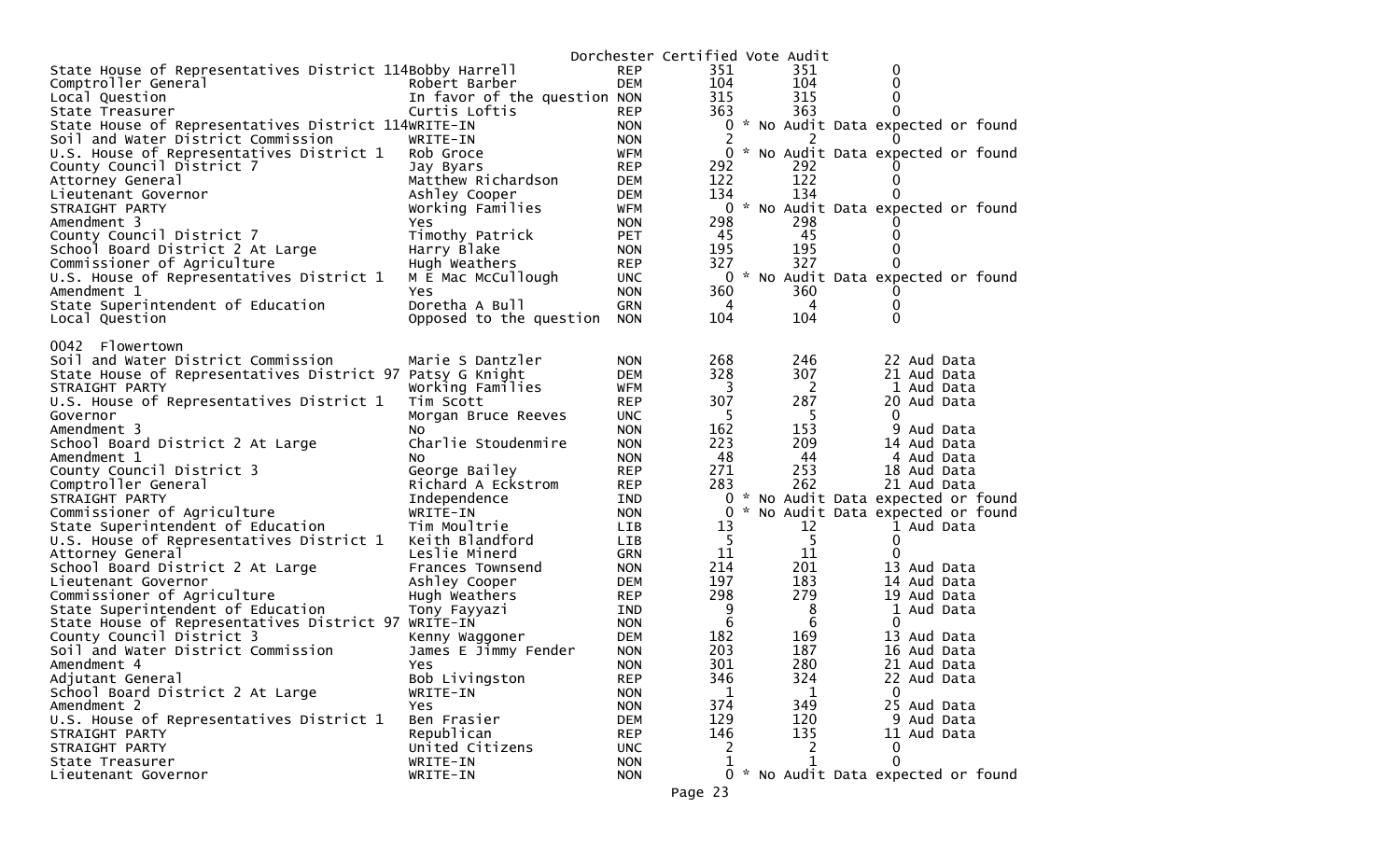|                                          |                              |                          | Dorchester Certified Vote Audit |     |                                     |
|------------------------------------------|------------------------------|--------------------------|---------------------------------|-----|-------------------------------------|
| U.S. Senate                              | Alvin M Greene               | DEM                      | 109                             | 101 | 8 Aud Data                          |
| U.S. House of Representatives District 1 | Rob Groce                    | <b>WFM</b>               | 13                              | 12  | 1 Aud Data                          |
| Comptroller General                      | WRITE-IN                     | <b>NON</b>               | 1                               | 1   | 0                                   |
| Attorney General                         | WRITE-IN                     | <b>NON</b>               | 0                               |     | * No Audit Data expected or found   |
| County Council District 3                | WRITE-IN                     | <b>NON</b>               | 1                               | 1   |                                     |
| Governor                                 | Vincent A Sheheen            | <b>DEM</b>               | 178                             | 167 | 11 Aud Data                         |
| State Treasurer                          | Curtis Loftis                | <b>REP</b>               | 347                             | 324 | 23 Aud Data                         |
| Secretary of State                       | Mark Hammond                 | <b>REP</b>               | 302                             | 283 | 19 Aud Data                         |
| Amendment 4                              | No.                          | <b>NON</b>               | 151                             | 141 | 10 Aud Data                         |
| U.S. House of Representatives District 1 | M E Mac McCullough           | <b>UNC</b>               | 4                               | 4   | 0                                   |
| Secretary of State                       | WRITE-IN                     | <b>NON</b>               |                                 |     | 0 * No Audit Data expected or found |
| Soil and Water District Commission       | WRITE-IN                     | <b>NON</b>               | $\Omega$                        |     | * No Audit Data expected or found   |
| Amendment 2                              | NO.                          | <b>NON</b>               | 90                              | 84  | 6 Aud Data                          |
| U.S. Senate                              | Tom Clements                 | <b>GRN</b>               | 36                              | 35  | 1 Aud Data                          |
| State Superintendent of Education        | Mick Zais                    | <b>REP</b>               | 260                             | 242 | 18 Aud Data                         |
| Secretary of State                       | Marjorie L Johnson           | <b>DEM</b>               | 158                             | 146 | 12 Aud Data                         |
| Governor                                 | Morgan Bruce Reeves          | <b>GRN</b>               | $\overline{7}$                  | 7   | $\mathbf{0}$                        |
| U.S. House of Representatives District 1 | Jimmy Wood                   | <b>IND</b>               | 5                               | 4   | 1 Aud Data                          |
| Attorney General                         | Matthew Richardson           | <b>DEM</b>               | 183                             | 171 | 12 Aud Data                         |
| Commissioner of Agriculture              | Tom E Elliott                | <b>DEM</b>               | 155                             | 143 | 12 Aud Data                         |
| School Board District 2 At Large         | Harry Blake                  | <b>NON</b>               | 254                             | 237 | 17 Aud Data                         |
| State Superintendent of Education        | Frank Holleman               | DEM                      | 170                             | 160 | 10 Aud Data                         |
| Governor                                 | WRITE-IN                     | <b>NON</b>               |                                 |     | 0 * No Audit Data expected or found |
| Adjutant General                         | WRITE-IN                     | <b>NON</b>               |                                 |     | 0 * No Audit Data expected or found |
| U.S. House of Representatives District 1 | WRITE-IN                     | <b>NON</b>               | 0                               |     | * No Audit Data expected or found   |
| Local Question                           | In favor of the question NON |                          | 308                             | 287 | 21 Aud Data                         |
| State Superintendent of Education        | WRITE-IN                     | <b>NON</b>               |                                 |     | 0 * No Audit Data expected or found |
| U.S. Senate                              | WRITE-IN                     | <b>NON</b>               | 9                               | 9   | 0                                   |
| Comptroller General                      | Robert Barber                | <b>DEM</b>               | 176                             | 166 | 10 Aud Data                         |
| School Board District 2 At Large         | Gail Hughes                  | <b>NON</b>               | 226                             | 210 | 16 Aud Data                         |
| Amendment 3                              | Yes                          | <b>NON</b>               | 299                             | 277 | 22 Aud Data                         |
| Amendment 1                              | Yes                          | <b>NON</b>               | 412                             | 385 | 27 Aud Data                         |
| Governor                                 | Nikki R Haley                | <b>REP</b>               | 283                             | 263 | 20 Aud Data                         |
| STRAIGHT PARTY                           | Libertarian                  | LIB                      | 0                               |     | * No Audit Data expected or found   |
| STRAIGHT PARTY                           | Green                        | GRN                      | 3                               | 2   | 1 Aud Data                          |
| STRAIGHT PARTY                           | Democratic                   | <b>DEM</b>               | 99                              | 93  | 6 Aud Data                          |
| U.S. House of Representatives District 1 | Robert Dobbs                 | <b>GRN</b>               | 7                               | 7   | 0                                   |
| Attorney General                         | Alan Wilson                  | <b>REP</b>               | 268                             | 249 | 19 Aud Data                         |
| Lieutenant Governor                      | Ken Ard                      | <b>REP</b>               | 265                             | 248 | 17 Aud Data                         |
| School Board District 2 At Large         | Tanya Robinson               | <b>NON</b>               | 239                             | 224 | 15 Aud Data                         |
| U.S. Senate                              | Jim DeMint                   | <b>REP</b>               | 311                             | 289 | 22 Aud Data                         |
| State Superintendent of Education        | Doretha A Bull               | <b>GRN</b>               | -5                              | 4   | 1 Aud Data                          |
| Local Question                           | Opposed to the question      | <b>NON</b>               | 146                             | 136 | 10 Aud Data                         |
|                                          |                              |                          |                                 |     |                                     |
| 0043 Knightsville                        |                              |                          |                                 |     |                                     |
| Governor                                 | Morgan Bruce Reeves          | <b>UNC</b>               |                                 |     | 0                                   |
| U.S. Senate                              | WRITE-IN                     | <b>NON</b>               | 5                               |     | 0                                   |
| U.S. House of Representatives District 1 | Jimmy Wood                   | IND                      | 5                               |     | 0                                   |
| State Superintendent of Education        | Tim Moultrie                 | LIB                      | 22                              | 22  | $\Omega$                            |
| School Board District 2 At Large         | WRITE-IN                     | <b>NON</b>               | 6                               | 6   |                                     |
| Attorney General                         | WRITE-IN                     |                          | 0                               |     | * No Audit Data expected or found   |
| Lieutenant Governor                      | Ken Ard                      | <b>NON</b><br><b>REP</b> | 283                             | 283 |                                     |
|                                          |                              |                          |                                 |     |                                     |
|                                          |                              |                          | Page 24                         |     |                                     |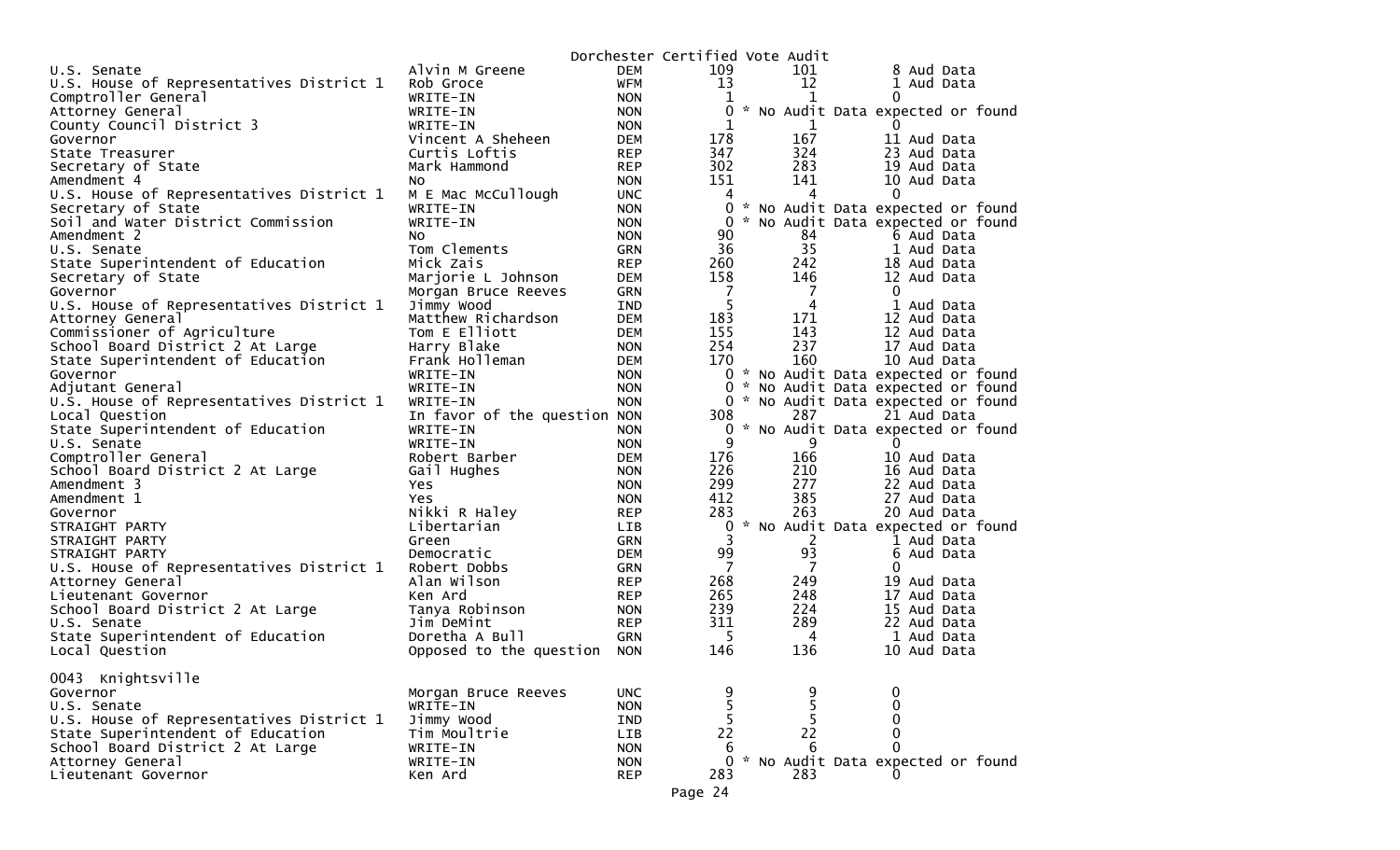|                                                           |                              | Dorchester Certified Vote Audit |                |     |                                     |  |  |
|-----------------------------------------------------------|------------------------------|---------------------------------|----------------|-----|-------------------------------------|--|--|
| Governor                                                  | Morgan Bruce Reeves          | <b>GRN</b>                      | 12             | 12  |                                     |  |  |
| Comptroller General                                       | WRITE-IN                     | <b>NON</b>                      |                |     | 0 * No Audit Data expected or found |  |  |
| U.S. Senate                                               | Jim DeMint                   | <b>REP</b>                      | 303            | 303 |                                     |  |  |
| U.S. House of Representatives District 1                  | WRITE-IN                     | <b>NON</b>                      | $\overline{0}$ |     | * No Audit Data expected or found   |  |  |
| Amendment 2                                               | Yes.                         | <b>NON</b>                      | 344            | 344 |                                     |  |  |
| Soil and Water District Commission                        | WRITE-IN                     | <b>NON</b>                      | 4              | 4   | 0                                   |  |  |
| U.S. House of Representatives District 1                  | Robert Dobbs                 | <b>GRN</b>                      | 6              | 6   |                                     |  |  |
| State Superintendent of Education                         | Tony Fayyazi                 | IND                             | 10             | 10  |                                     |  |  |
| STRAIGHT PARTY                                            |                              | <b>WFM</b>                      | 3              | 3   |                                     |  |  |
|                                                           | Working Families             |                                 |                |     |                                     |  |  |
| Amendment 4                                               | Yes.                         | <b>NON</b>                      | 301            | 301 |                                     |  |  |
| Governor                                                  | Vincent A Sheheen            | <b>DEM</b>                      | 118            | 118 | 0                                   |  |  |
| Commissioner of Agriculture                               | WRITE-IN                     | <b>NON</b>                      | $\mathbf 0$    |     | * No Audit Data expected or found   |  |  |
| Adjutant General                                          | Bob Livingston               | <b>REP</b>                      | 331            | 331 |                                     |  |  |
| Commissioner of Agriculture                               | Hugh Weathers                | <b>REP</b>                      | 303            | 303 | 0                                   |  |  |
| U.S. House of Representatives District 1                  | Tim Scott                    | <b>REP</b>                      | 296            | 296 | 0                                   |  |  |
| School Board District 2 At Large                          | Harry Blake                  | <b>NON</b>                      | 196            | 196 | 0                                   |  |  |
| Governor                                                  | Nikki R Haley                | <b>REP</b>                      | 281            | 281 | 0                                   |  |  |
| Attorney General                                          | Matthew Richardson           | <b>DEM</b>                      | 123            | 123 | 0                                   |  |  |
| Lieutenant Governor                                       | Ashley Cooper                | <b>DEM</b>                      | 136            | 136 | 0                                   |  |  |
| STRAIGHT PARTY                                            | Republican                   | <b>REP</b>                      | 156            | 156 | 0                                   |  |  |
| STRAIGHT PARTY                                            | Green                        | <b>GRN</b>                      | 3              | 3   | 0                                   |  |  |
| State House of Representatives District 97 Patsy G Knight |                              | <b>DEM</b>                      | 283            | 283 | 0                                   |  |  |
| State Superintendent of Education                         | Mick Zais                    | <b>REP</b>                      | 265            | 265 | 0                                   |  |  |
| Amendment 2                                               |                              | <b>NON</b>                      | 63             | 63  | 0                                   |  |  |
|                                                           | NO.                          |                                 |                |     | 0                                   |  |  |
| U.S. House of Representatives District 1                  | Keith Blandford              | <b>LIB</b>                      | 5              | 5   |                                     |  |  |
| School Board District 2 At Large                          | Gail Hughes                  | <b>NON</b>                      | 214            | 214 | 0                                   |  |  |
| Governor                                                  | WRITE-IN                     | <b>NON</b>                      | 1              | 1   |                                     |  |  |
| Amendment 4                                               | NO.                          | <b>NON</b>                      | 100            | 100 | 0                                   |  |  |
| Comptroller General                                       | Robert Barber                | <b>DEM</b>                      | 132            | 132 | 0                                   |  |  |
| Soil and Water District Commission                        | Marie S Dantzler             | <b>NON</b>                      | 210            | 210 | 0                                   |  |  |
| Attorney General                                          | Alan Wilson                  | <b>REP</b>                      | 281            | 281 |                                     |  |  |
| Lieutenant Governor                                       | WRITE-IN                     | <b>NON</b>                      | 0              |     | * No Audit Data expected or found   |  |  |
| STRAIGHT PARTY                                            | Independence                 | IND                             | 4              | 4   |                                     |  |  |
| U.S. Senate                                               | Alvin M Greene               | <b>DEM</b>                      | 81             | 81  | $\Omega$                            |  |  |
| U.S. House of Representatives District 1                  | Ben Frasier                  | <b>DEM</b>                      | 96             | 96  | 0                                   |  |  |
| Amendment 1                                               | <b>Yes</b>                   | <b>NON</b>                      | 367            | 367 |                                     |  |  |
| School Board District 2 At Large                          | Tanya Robinson               | <b>NON</b>                      | 161            | 161 | 0                                   |  |  |
| State Superintendent of Education                         | Frank Holleman               | <b>DEM</b>                      | 114            | 114 | 0                                   |  |  |
| STRAIGHT PARTY                                            | United Citizens              | <b>UNC</b>                      | 1              | 1   | 0                                   |  |  |
|                                                           | Leslie Minerd                | <b>GRN</b>                      | 15             | 15  | 0                                   |  |  |
| Attorney General                                          |                              |                                 |                |     |                                     |  |  |
| Secretary of State                                        | Mark Hammond                 | <b>REP</b>                      | 309            | 309 | 0                                   |  |  |
| State House of Representatives District 97 WRITE-IN       |                              | <b>NON</b>                      | 9              | 9   | 0                                   |  |  |
| Amendment 3                                               | Yes.                         | <b>NON</b>                      | 303            | 303 | 0                                   |  |  |
| U.S. Senate                                               | Tom Clements                 | <b>GRN</b>                      | 30             | 30  | 0                                   |  |  |
| State Superintendent of Education                         | WRITE-IN                     | <b>NON</b>                      |                |     | 0 * No Audit Data expected or found |  |  |
| Local Question                                            | In favor of the question NON |                                 | 263            | 263 |                                     |  |  |
| U.S. House of Representatives District 1                  | Rob Groce                    | <b>WFM</b>                      | 8              | 8   | 0                                   |  |  |
| School Board District 2 At Large                          | Charlie Stoudenmire          | <b>NON</b>                      | 208            | 208 | 0                                   |  |  |
| STRAIGHT PARTY                                            | Democratic                   | <b>DEM</b>                      | 68             | 68  | 0                                   |  |  |
| Commissioner of Agriculture                               | Tom E Elliott                | <b>DEM</b>                      | 108            | 108 | 0                                   |  |  |
| Adjutant General                                          | WRITE-IN                     | <b>NON</b>                      | 3              |     | 0                                   |  |  |
| Comptroller General                                       | Richard A Eckstrom           | <b>REP</b>                      | 282            | 282 | 0                                   |  |  |
|                                                           |                              |                                 |                |     |                                     |  |  |
|                                                           |                              |                                 | Page 25        |     |                                     |  |  |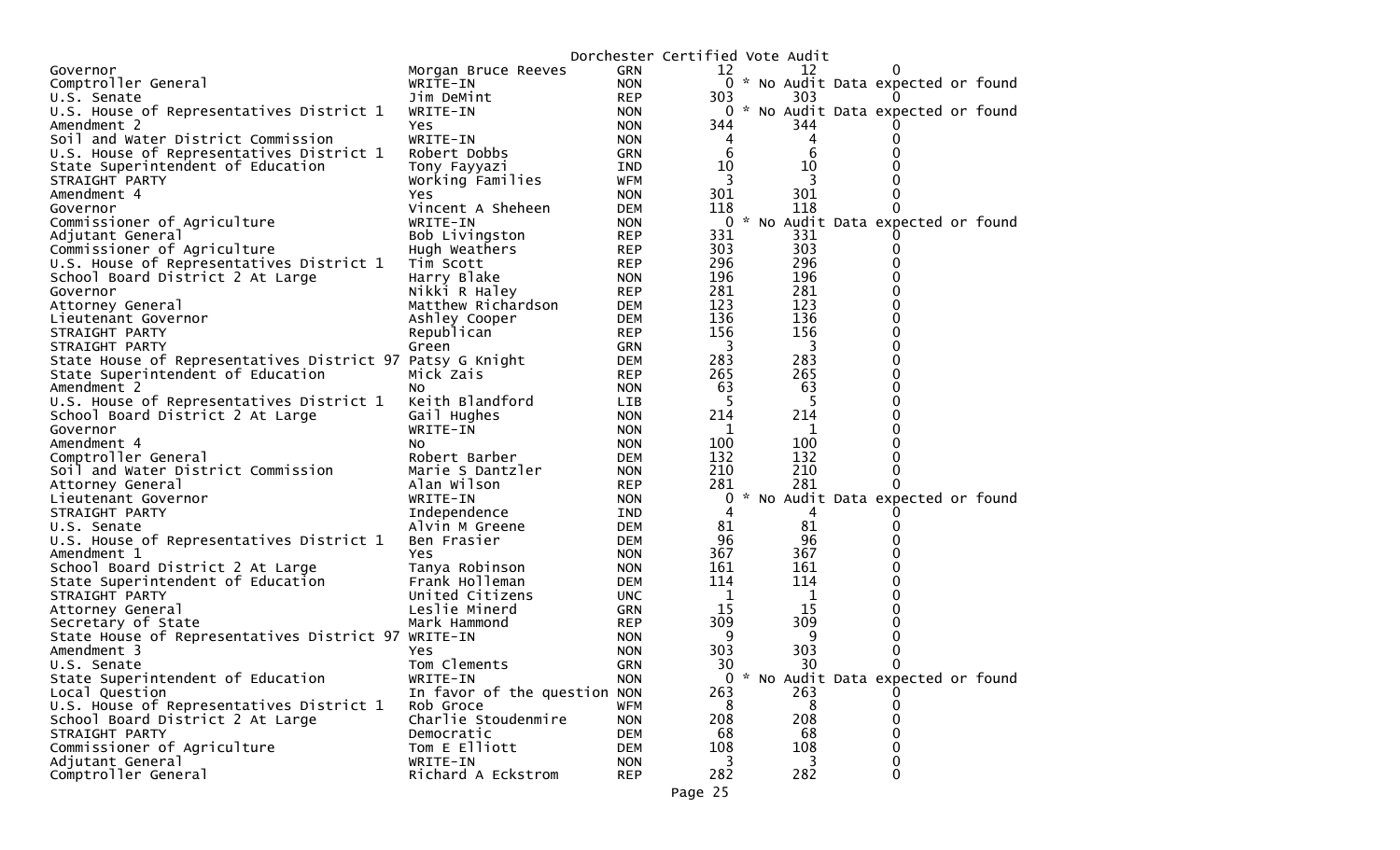|                                                           |                             |            | Dorchester Certified Vote Audit |     |                                     |  |
|-----------------------------------------------------------|-----------------------------|------------|---------------------------------|-----|-------------------------------------|--|
| Soil and Water District Commission                        | James E Jimmy Fender        | <b>NON</b> | 185                             | 185 | 0                                   |  |
| State Superintendent of Education                         | Doretha A Bull              | <b>GRN</b> | 8                               | 8   | 0                                   |  |
| State Treasurer                                           | WRITE-IN                    | <b>NON</b> | 3                               | 3   | 0                                   |  |
| Amendment 1                                               | NO.                         | <b>NON</b> | 39                              | 39  | 0                                   |  |
| U.S. House of Representatives District 1                  | M E Mac McCullough          | <b>UNC</b> | 4                               | 4   |                                     |  |
| School Board District 2 At Large                          | Frances Townsend            | <b>NON</b> | 181                             | 181 | 0                                   |  |
| Secretary of State                                        | Marjorie L Johnson          | <b>DEM</b> | 108                             | 108 | 0                                   |  |
| State Treasurer                                           | Curtis Loftis               | <b>REP</b> | 331                             | 331 | 0                                   |  |
| Secretary of State                                        | WRITE-IN                    | <b>NON</b> |                                 |     | 0 * No Audit Data expected or found |  |
| Amendment 3                                               | NO.                         | <b>NON</b> | 106                             | 106 |                                     |  |
| STRAIGHT PARTY                                            | Libertarian                 | LIB        | 2                               | 2   | 0                                   |  |
| Local Question                                            | Opposed to the question NON |            | 134                             | 134 | 0                                   |  |
| 0044 Clemson                                              |                             |            |                                 |     |                                     |  |
| U.S. House of Representatives District 1                  | Keith Blandford             | <b>LIB</b> | 1                               | 1   | 0                                   |  |
| Governor                                                  | Morgan Bruce Reeves         | <b>UNC</b> | 3                               | 3   | 0                                   |  |
| U.S. Senate                                               | Alvin M Greene              | <b>DEM</b> | 45                              | 45  | 0                                   |  |
| Adjutant General                                          | WRITE-IN                    | <b>NON</b> | 0                               |     | * No Audit Data expected or found   |  |
| Amendment 2                                               | Yes                         | <b>NON</b> | 485                             | 485 |                                     |  |
| Governor                                                  | Nikki R Haley               | <b>REP</b> | 417                             | 417 | 0                                   |  |
| School Board District 2 At Large                          | Harry Blake                 | <b>NON</b> | 256                             | 256 |                                     |  |
| State House of Representatives District 97 Patsy G Knight |                             | <b>DEM</b> | 369                             | 369 |                                     |  |
| U.S. Senate                                               | Tom Clements                | GRN        | 41                              | 41  | 0                                   |  |
| Commissioner of Agriculture                               | Tom E Elliott               | <b>DEM</b> | 105                             | 105 | 0                                   |  |
| Governor                                                  | Vincent A Sheheen           | <b>DEM</b> | 138                             | 138 |                                     |  |
| U.S. House of Representatives District 1                  | Ben Frasier                 | DEM        | 70                              | 70  | 0                                   |  |
| Attorney General                                          | Matthew Richardson          | <b>DEM</b> | 135                             | 135 | 0                                   |  |
| Amendment 4                                               | <b>Yes</b>                  | <b>NON</b> | 438                             | 438 | 0                                   |  |
| State Superintendent of Education                         | Tim Moultrie                | LIB        | 22                              | 22  | 0                                   |  |
| Soil and Water District Commission                        | Marie S Dantzler            | <b>NON</b> | 307                             | 307 | 0                                   |  |
| Comptroller General                                       | WRITE-IN                    | <b>NON</b> | 0                               |     | * No Audit Data expected or found   |  |
| School Board District 2 At Large                          | Gail Hughes                 | <b>NON</b> | 292                             | 292 |                                     |  |
| Secretary of State                                        | Mark Hammond                | <b>REP</b> | 463                             | 463 | 0                                   |  |
| Lieutenant Governor                                       | Ken Ard                     | <b>REP</b> | 413                             | 413 | 0                                   |  |
| STRAIGHT PARTY                                            | Independence                | IND        | 6                               | 6   |                                     |  |
| Attorney General                                          | Alan Wilson                 | <b>REP</b> | 418                             | 418 |                                     |  |
| U.S. House of Representatives District 1                  | Rob Groce                   | WFM        | 9                               | 9   |                                     |  |
| Secretary of State                                        | Marjorie L Johnson          | DEM        | 102                             | 102 | 0                                   |  |
| Amendment 2                                               | NO.                         | <b>NON</b> | 80                              | 80  | 0                                   |  |
| State Superintendent of Education                         | Tony Fayyazi                | IND        | 8                               | 8   | 0                                   |  |
| State House of Representatives District 97 WRITE-IN       |                             | <b>NON</b> | 17                              | 17  | 0                                   |  |
| STRAIGHT PARTY                                            | Republican                  | <b>REP</b> | 187                             | 187 | 0                                   |  |
| School Board District 2 At Large                          | Tanya Robinson              | <b>NON</b> | 289                             | 289 | 0                                   |  |
| Attorney General                                          | Leslie Minerd               | <b>GRN</b> | 13                              | 13  | 0                                   |  |
| Comptroller General                                       | Robert Barber               | <b>DEM</b> | 130                             | 130 | $\mathbf 0$                         |  |
| Secretary of State                                        | WRITE-IN                    | <b>NON</b> |                                 |     | 0 * No Audit Data expected or found |  |
| Amendment 4                                               | No                          | <b>NON</b> | 119                             | 119 |                                     |  |
| Amendment 1                                               | Yes                         | <b>NON</b> | 498                             | 498 | 0                                   |  |
| U.S. Senate                                               | WRITE-IN                    | <b>NON</b> | 20                              | 20  | 0                                   |  |
| U.S. House of Representatives District 1                  | M E Mac McCullough          | <b>UNC</b> | 1                               | 1   | 0                                   |  |
| Adjutant General                                          | Bob Livingston              | <b>REP</b> | 497                             | 497 | 0                                   |  |
| State Superintendent of Education                         | Mick Zais                   | <b>REP</b> | 409                             | 409 | 0                                   |  |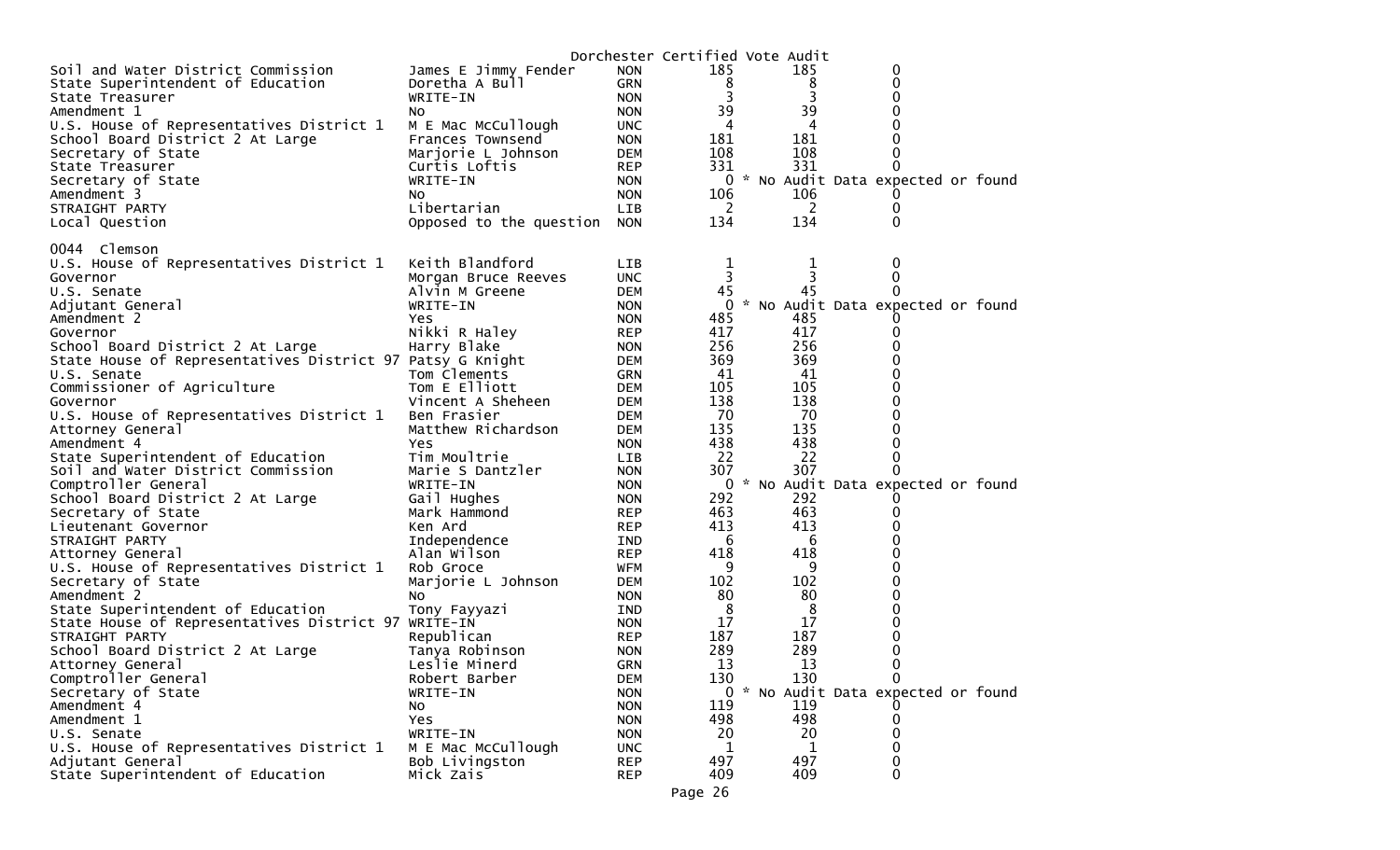|                                          |                              |            | Dorchester Certified Vote Audit |     |                                     |  |
|------------------------------------------|------------------------------|------------|---------------------------------|-----|-------------------------------------|--|
| State Treasurer                          | WRITE-IN                     | <b>NON</b> | 4                               | 4   | 0                                   |  |
| Soil and Water District Commission       | James E Jimmy Fender         | <b>NON</b> | 261                             | 261 |                                     |  |
| School Board District 2 At Large         | Charlie Stoudenmire          | <b>NON</b> | 282                             | 282 |                                     |  |
| U.S. Senate                              | Jim DeMint                   | <b>REP</b> | 459                             | 459 |                                     |  |
| Commissioner of Agriculture              | Hugh Weathers                | <b>REP</b> | 456                             | 456 |                                     |  |
| Commissioner of Agriculture              | WRITE-IN                     | <b>NON</b> | 0                               |     | * No Audit Data expected or found   |  |
| Amendment 3                              | Yes.                         | <b>NON</b> | 418                             | 418 |                                     |  |
| State Treasurer                          | Curtis Loftis                | <b>REP</b> | 495                             | 495 |                                     |  |
| U.S. House of Representatives District 1 | Jimmy Wood                   | IND        | 11                              | 11  |                                     |  |
| U.S. House of Representatives District 1 | Robert Dobbs                 | <b>GRN</b> | 11                              | 11  |                                     |  |
| STRAIGHT PARTY                           | Working Families             | <b>WFM</b> | 4                               | 4   |                                     |  |
| STRAIGHT PARTY                           | Libertarian                  | <b>LIB</b> | 0                               |     | * No Audit Data expected or found   |  |
| STRAIGHT PARTY                           | Democratic                   | <b>DEM</b> | 34                              | 34  |                                     |  |
| Local Question                           | In favor of the question NON |            | 404                             | 404 |                                     |  |
| School Board District 2 At Large         | Frances Townsend             | <b>NON</b> | 294                             | 294 |                                     |  |
| Comptroller General                      | Richard A Eckstrom           | <b>REP</b> | 432                             | 432 |                                     |  |
| Amendment 1                              | NO.                          | <b>NON</b> | 60                              | 60  |                                     |  |
| Lieutenant Governor                      | Ashley Cooper                | <b>DEM</b> | 156                             | 156 |                                     |  |
| State Superintendent of Education        | Frank Holleman               | <b>DEM</b> | 116                             | 116 |                                     |  |
| U.S. House of Representatives District 1 | WRITE-IN                     | <b>NON</b> | 0                               |     | * No Audit Data expected or found   |  |
| Governor                                 | WRITE-IN                     | <b>NON</b> | 0                               |     | * No Audit Data expected or found   |  |
| U.S. House of Representatives District 1 | Tim Scott                    | <b>REP</b> | 469                             | 469 |                                     |  |
| Governor                                 | Morgan Bruce Reeves          | <b>GRN</b> | 12                              | 12  |                                     |  |
| State Superintendent of Education        | Doretha A Bull               | <b>GRN</b> | 13                              | 13  |                                     |  |
| STRAIGHT PARTY                           | Green                        | <b>GRN</b> | 6                               | 6   |                                     |  |
| School Board District 2 At Large         | WRITE-IN                     | <b>NON</b> | 5                               |     |                                     |  |
| Amendment 3                              | NO.                          | <b>NON</b> | 144                             | 144 |                                     |  |
| Soil and Water District Commission       | WRITE-IN                     | <b>NON</b> |                                 |     |                                     |  |
| STRAIGHT PARTY                           | United Citizens              | <b>UNC</b> |                                 |     | 0 * No Audit Data expected or found |  |
| State Superintendent of Education        | WRITE-IN                     | <b>NON</b> | $\mathbf{0}$                    |     | * No Audit Data expected or found   |  |
| Attorney General                         | WRITE-IN                     | <b>NON</b> | 0                               |     | * No Audit Data expected or found   |  |
| Lieutenant Governor                      | WRITE-IN                     | <b>NON</b> |                                 |     | 0 * No Audit Data expected or found |  |
| Local Question                           | Opposed to the question      | <b>NON</b> | 148                             | 148 |                                     |  |
|                                          |                              |            |                                 |     |                                     |  |
| 0045 Germantown                          |                              |            |                                 |     |                                     |  |
| Commissioner of Agriculture              | WRITE-IN                     | <b>NON</b> | 0                               |     | * No Audit Data expected or found   |  |
| U.S. Senate                              | Jim DeMint                   | <b>REP</b> | 371                             | 371 |                                     |  |
| School Board District 2 At Large         | Gail Hughes                  | <b>NON</b> | 264                             | 264 |                                     |  |
| Governor                                 | Nikki R Haley                | <b>REP</b> | 334                             | 334 |                                     |  |
| Lieutenant Governor                      | Ashley Cooper                | <b>DEM</b> | 236                             | 236 |                                     |  |
| Attorney General                         | Matthew Richardson           | <b>DEM</b> | 206                             | 206 |                                     |  |
| Secretary of State                       | WRITE-IN                     | <b>NON</b> | 0                               |     | * No Audit Data expected or found   |  |
| U.S. House of Representatives District 1 | M E Mac McCullough           | <b>UNC</b> | 2                               |     |                                     |  |
| STRAIGHT PARTY                           | Green                        | <b>GRN</b> | 2                               | 2   | $\Omega$                            |  |
| Attorney General                         | Alan Wilson                  | <b>REP</b> | 325                             | 325 | 0                                   |  |
| Amendment 4                              | Yes.                         | <b>NON</b> | 391                             | 391 |                                     |  |
| U.S. House of Representatives District 1 | Robert Dobbs                 | <b>GRN</b> | 5                               | 5   |                                     |  |
| State Treasurer                          | Curtis Loftis                | <b>REP</b> | 412                             | 412 | 0                                   |  |
| State Superintendent of Education        | WRITE-IN                     | <b>NON</b> |                                 |     | 0 * No Audit Data expected or found |  |
| School Board District 2 At Large         | Tanya Robinson               | <b>NON</b> | 268                             | 268 |                                     |  |
| Comptroller General                      | WRITE-IN                     | <b>NON</b> | 1                               | 1   | 0                                   |  |
| Attorney General                         | Leslie Minerd                | <b>GRN</b> | 14                              | 14  | 0                                   |  |
|                                          |                              |            |                                 |     |                                     |  |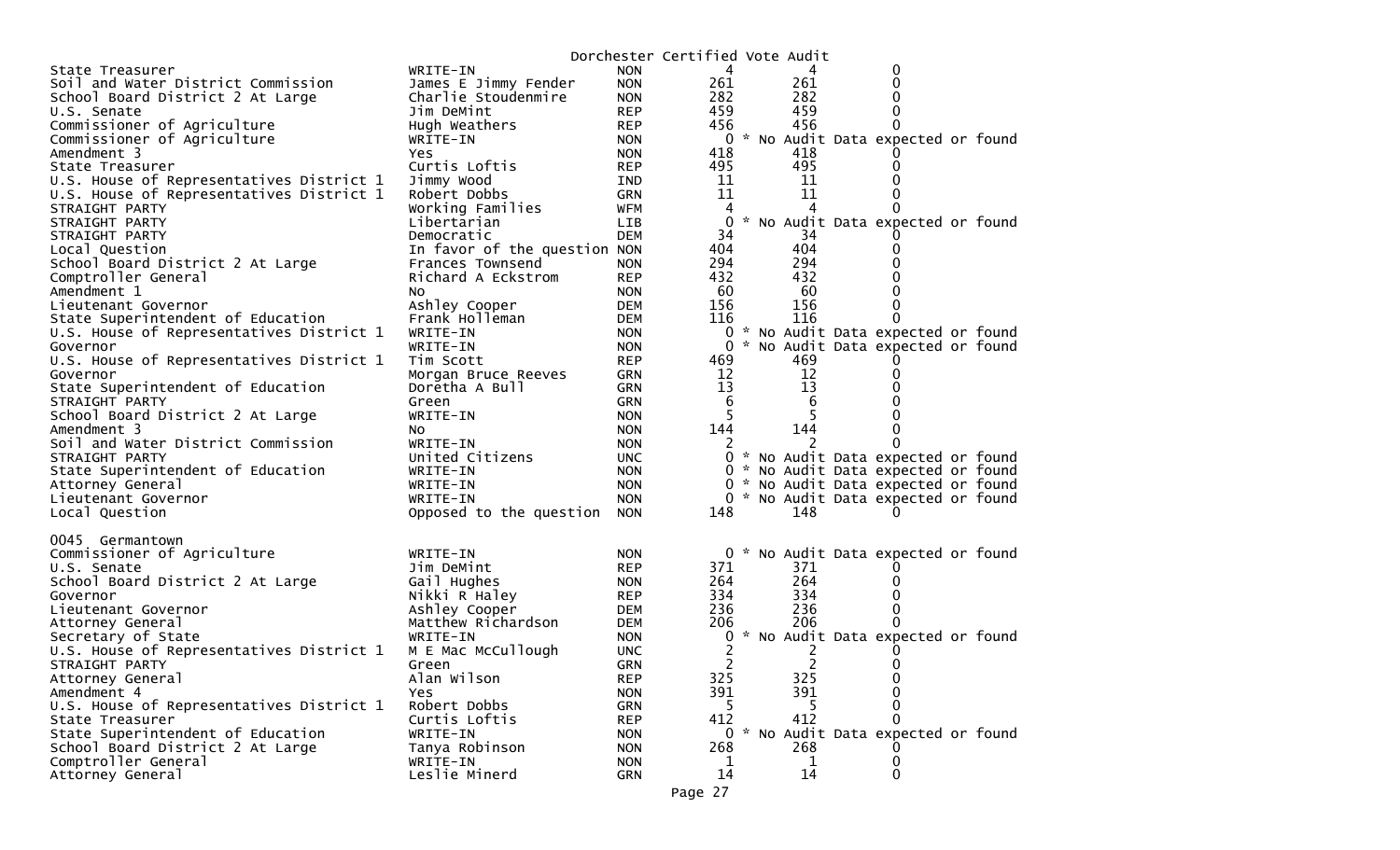|                                                        |                              |            | Dorchester Certified Vote Audit |     |                                     |
|--------------------------------------------------------|------------------------------|------------|---------------------------------|-----|-------------------------------------|
| State Treasurer                                        | WRITE-IN                     | <b>NON</b> | 5                               | 5   | 0                                   |
| Amendment 2                                            | NO.                          | <b>NON</b> | 47                              | 47  | 0                                   |
| U.S. House of Representatives District 1               | Jimmy Wood                   | <b>IND</b> | 13                              | 13  | 0                                   |
| Soil and Water District Commission                     | James E Jimmy Fender         | <b>NON</b> | 271                             | 271 | 0                                   |
| State Superintendent of Education                      | Tim Moultrie                 | LIB        | 20                              | 20  | 0                                   |
| Governor                                               | Morgan Bruce Reeves          | <b>UNC</b> | 2                               | 2   | 0                                   |
| Amendment 1                                            | Yes                          | <b>NON</b> | 500                             | 500 | 0                                   |
| Adjutant General                                       | WRITE-IN                     | <b>NON</b> | 2                               | 2   | 0                                   |
| U.S. House of Representatives District 1               | Tim Scott                    | <b>REP</b> | 372                             | 372 | 0                                   |
| Governor                                               | Vincent A Sheheen            | <b>DEM</b> | 207                             | 207 | 0                                   |
| School Board District 2 At Large                       | Charlie Stoudenmire          | <b>NON</b> | 286                             | 286 | 0                                   |
| STRAIGHT PARTY                                         | Libertarian                  | <b>LIB</b> | 1                               | 1   | 0                                   |
| STRAIGHT PARTY                                         | Republican                   | <b>REP</b> | 135                             | 135 | 0                                   |
| Amendment 4                                            | No.                          | <b>NON</b> | 135                             | 135 | 0                                   |
| Commissioner of Agriculture                            | Tom E Elliott                | <b>DEM</b> | 175                             | 175 | 0                                   |
| State House of Representatives District 94 Jenny Horne |                              | <b>REP</b> | 408                             | 408 | 0                                   |
| U.S. House of Representatives District 1               | WRITE-IN                     | <b>NON</b> | 0                               |     | * No Audit Data expected or found   |
| State House of Representatives District 94 WRITE-IN    |                              | <b>NON</b> | 4                               | 4   |                                     |
| Comptroller General                                    | Robert Barber                | <b>DEM</b> | 204                             | 204 | 0                                   |
| U.S. Senate                                            | Alvin M Greene               | <b>DEM</b> | 115                             | 115 | 0                                   |
| U.S. Senate                                            | Tom Clements                 | GRN        | 55                              | 55  | 0                                   |
| Lieutenant Governor                                    | WRITE-IN                     | <b>NON</b> | 1                               | 1   | 0                                   |
| Amendment 3                                            | Yes                          | <b>NON</b> | 368                             | 368 | 0                                   |
| School Board District 2 At Large                       | Frances Townsend             | <b>NON</b> | 320                             | 320 |                                     |
| U.S. House of Representatives District 1               | Keith Blandford              | LIB.       | 5                               | 5   | 0                                   |
| STRAIGHT PARTY                                         | United Citizens              | <b>UNC</b> | 3                               | 3   |                                     |
| Lieutenant Governor                                    | Ken Ard                      | <b>REP</b> | 313                             | 313 | 0                                   |
| State Superintendent of Education                      | Tony Fayyazi                 | <b>IND</b> | 13                              | 13  | 0                                   |
| Amendment 1                                            | NO.                          | <b>NON</b> | 35                              | 35  | 0                                   |
| Soil and Water District Commission                     | WRITE-IN                     | <b>NON</b> | 0                               |     | * No Audit Data expected or found   |
| Governor                                               | Morgan Bruce Reeves          | GRN        | 11                              | 11  |                                     |
| State Superintendent of Education                      | Mick Zais                    | <b>REP</b> | 324                             | 324 | 0                                   |
| STRAIGHT PARTY                                         | Working Families             | <b>WFM</b> | -1                              | 1   |                                     |
| Local Question                                         | In favor of the question NON |            | 376                             | 376 | 0                                   |
| Comptroller General                                    | Richard A Eckstrom           | <b>REP</b> | 336                             | 336 | 0                                   |
| Secretary of State                                     | Mark Hammond                 | <b>REP</b> | 368                             | 368 | 0                                   |
| School Board District 2 At Large                       | WRITE-IN                     | <b>NON</b> | 1                               | 1   | 0                                   |
| U.S. House of Representatives District 1               | Ben Frasier                  | <b>DEM</b> | 145                             | 145 | 0                                   |
| STRAIGHT PARTY                                         | Independence                 | IND        | 5                               | 5   | 0                                   |
| Adjutant General                                       | Bob Livingston               | <b>REP</b> | 414                             | 414 | 0                                   |
| STRAIGHT PARTY                                         | Democratic                   | <b>DEM</b> | 99                              | 99  | 0                                   |
| Governor                                               | WRITE-IN                     | <b>NON</b> | 0                               |     | * No Audit Data expected or found   |
| School Board District 2 At Large                       | Harry Blake                  | <b>NON</b> | 291                             | 291 |                                     |
| Amendment 3                                            | NO.                          | <b>NON</b> | 163                             | 163 | 0                                   |
| Attorney General                                       | WRITE-IN                     | <b>NON</b> |                                 |     | 0 * No Audit Data expected or found |
| Secretary of State                                     | Marjorie L Johnson           | <b>DEM</b> | 174                             | 174 |                                     |
| Commissioner of Agriculture                            | Hugh Weathers                | <b>REP</b> | 371                             | 371 |                                     |
| State Superintendent of Education                      | Doretha A Bull               | <b>GRN</b> | 12                              | 12  | 0                                   |
| Soil and Water District Commission                     | Marie S Dantzler             | <b>NON</b> | 304                             | 304 | 0                                   |
| U.S. House of Representatives District 1               | Rob Groce                    | <b>WFM</b> | 11                              | 11  | 0                                   |
| Amendment 2                                            | Yes                          | <b>NON</b> | 487                             | 487 | 0                                   |
| State Superintendent of Education                      | Frank Holleman               | <b>DEM</b> | 181                             | 181 | 0                                   |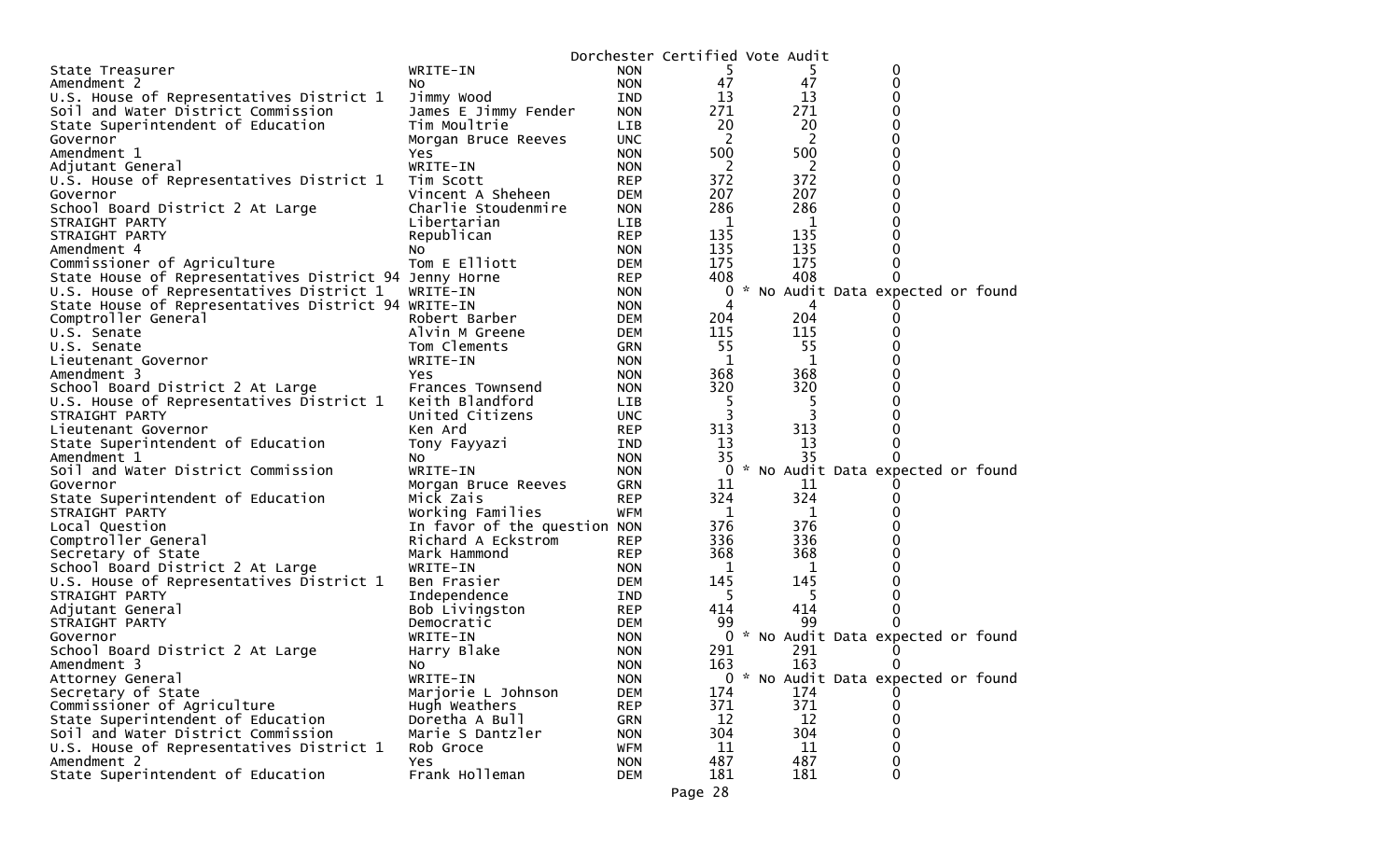|                                                              |                             |            |         | Dorchester Certified Vote Audit |                                     |  |
|--------------------------------------------------------------|-----------------------------|------------|---------|---------------------------------|-------------------------------------|--|
| U.S. Senate                                                  | WRITE-IN                    | <b>NON</b> | 3       | 3                               | 0                                   |  |
| Local Question                                               | Opposed to the question NON |            | 147     | 147                             | $\Omega$                            |  |
|                                                              |                             |            |         |                                 |                                     |  |
| 0046 Greenwave                                               |                             |            |         |                                 |                                     |  |
| School Board District 2 At Large                             | Gail Hughes                 | <b>NON</b> | 188     | 178                             | 10 Aud Data                         |  |
| STRAIGHT PARTY                                               | Working Families            | <b>WFM</b> | 0       |                                 | * No Audit Data expected or found   |  |
| U.S. House of Representatives District 1                     | M E Mac McCullough          | <b>UNC</b> | 4       | 4                               | $\Omega$                            |  |
| State Superintendent of Education                            | Mick Zais                   | <b>REP</b> | 203     | 196                             | 7 Aud Data                          |  |
| Lieutenant Governor                                          | Ken Ard                     | <b>REP</b> | 212     | 202                             | 10 Aud Data                         |  |
| State Superintendent of Education                            | Tony Fayyazi                | <b>IND</b> | 9       | 7                               | 2 Aud Data                          |  |
| Commissioner of Agriculture                                  | Tom E Elliott               | <b>DEM</b> | 143     | 139                             | 4 Aud Data                          |  |
| State House of Representatives District 98 Chris Murphy      |                             | <b>REP</b> | 134     | 128                             | 6 Aud Data                          |  |
| Attorney General                                             | WRITE-IN                    | <b>NON</b> | 2       | 1                               | 1 Aud Data                          |  |
| State Treasurer                                              | Curtis Loftis               | <b>REP</b> | 285     | 272                             | 13 Aud Data                         |  |
| Amendment 4                                                  | Yes                         | <b>NON</b> | 266     | 254                             | 12 Aud Data                         |  |
| State House of Representatives District 98 Christine Jackson |                             | <b>DEM</b> | 75      | 73                              | 2 Aud Data                          |  |
| Lieutenant Governor                                          | WRITE-IN                    | <b>NON</b> | 4       | 3                               | Aud Data<br>ı.                      |  |
| School Board District 2 At Large                             | Tanya Robinson              | <b>NON</b> | 194     | 188                             | 6 Aud Data                          |  |
| U.S. House of Representatives District 1                     | Tim Scott                   | <b>REP</b> | 247     | 235                             | 12 Aud Data                         |  |
| State House of Representatives District 98 WRITE-IN          |                             | <b>NON</b> |         |                                 | 0 * No Audit Data expected or found |  |
| U.S. Senate                                                  | Tom Clements                | <b>GRN</b> | 40      | 38                              | 2 Aud Data                          |  |
| Soil and Water District Commission                           | James E Jimmy Fender        | <b>NON</b> | 172     | 166                             | 6 Aud Data                          |  |
| Amendment 2                                                  | NO.                         | <b>NON</b> | 53      | 52                              | 1 Aud Data                          |  |
| U.S. House of Representatives District 1                     | Jimmy Wood                  | <b>IND</b> | 6       | 5                               | 1 Aud Data                          |  |
| Attorney General                                             | Matthew Richardson          | <b>DEM</b> | 162     | 156                             | 6 Aud Data                          |  |
| U.S. Senate                                                  | Alvin M Greene              | <b>DEM</b> | 93      | 92                              | Aud Data                            |  |
| State Treasurer                                              | WRITE-IN                    | <b>NON</b> | 7       | 6                               | 1 Aud Data                          |  |
| Amendment 1                                                  | Yes                         | <b>NON</b> | 342     | 329                             | 13 Aud Data                         |  |
| Attorney General                                             | Alan Wilson                 | <b>REP</b> | 215     | 206                             | Aud Data<br>9                       |  |
| State Superintendent of Education                            | Doretha A Bull              | <b>GRN</b> | 9       | 9                               | 0                                   |  |
| Attorney General                                             | Leslie Minerd               | <b>GRN</b> | 15      | 15                              | 0                                   |  |
| School Board District 2 At Large                             | Charlie Stoudenmire         | <b>NON</b> | 170     | 164                             | 6<br>Aud Data                       |  |
| Adjutant General                                             | Bob Livingston              | <b>REP</b> | 283     | 271                             | 12 Aud Data                         |  |
| Governor                                                     | Nikki R Haley               | <b>REP</b> | 229     | 217                             | 12 Aud Data                         |  |
| U.S. House of Representatives District 1                     | Keith Blandford             | <b>LIB</b> | 3       | 3                               | 0                                   |  |
| Amendment 4                                                  | No.                         | <b>NON</b> | 109     | 105                             | Aud Data<br>4                       |  |
| U.S. House of Representatives District 1                     | WRITE-IN                    | <b>NON</b> | 1       | 1                               | 0                                   |  |
| State House of Representatives District 94 Jenny Horne       |                             | <b>REP</b> | 126     | 119                             | 7<br>Aud Data                       |  |
| STRAIGHT PARTY                                               | United Citizens             | <b>UNC</b> | 1       | 1                               | 0                                   |  |
| State Superintendent of Education                            | Frank Holleman              | <b>DEM</b> | 152     | 146                             | 6<br>Aud Data                       |  |
| State House of Representatives District 94 WRITE-IN          |                             | <b>NON</b> | 4       | 3                               | 1<br>Aud Data                       |  |
| STRAIGHT PARTY                                               | Libertarian                 | <b>LIB</b> | 2       | $\overline{c}$                  | 0                                   |  |
| Governor                                                     | WRITE-IN                    | <b>NON</b> | 1       | 1                               | 0                                   |  |
| Governor                                                     | Vincent A Sheheen           | <b>DEM</b> | 149     | 144                             | 5 Aud Data                          |  |
| Amendment 3                                                  | Yes                         | <b>NON</b> | 257     | 246                             | 11 Aud Data                         |  |
| School Board District 2 At Large                             | Frances Townsend            | <b>NON</b> | 182     | 176                             | 6 Aud Data                          |  |
| Commissioner of Agriculture                                  | Hugh Weathers               | <b>REP</b> | 244     | 233                             | 11 Aud Data                         |  |
| Comptroller General                                          | WRITE-IN                    | <b>NON</b> | 2       | 1                               | 1 Aud Data                          |  |
| Soil and Water District Commission                           | WRITE-IN                    | <b>NON</b> | 2       | 2                               | 0                                   |  |
| Secretary of State                                           | Mark Hammond                | <b>REP</b> | 244     | 234                             | 10 Aud Data                         |  |
| Amendment 1                                                  | No                          | <b>NON</b> | 34      | 32                              | 2 Aud Data                          |  |
| Governor                                                     | Morgan Bruce Reeves         | <b>UNC</b> | 9       | 9                               | 0                                   |  |
|                                                              |                             |            | Page 29 |                                 |                                     |  |
|                                                              |                             |            |         |                                 |                                     |  |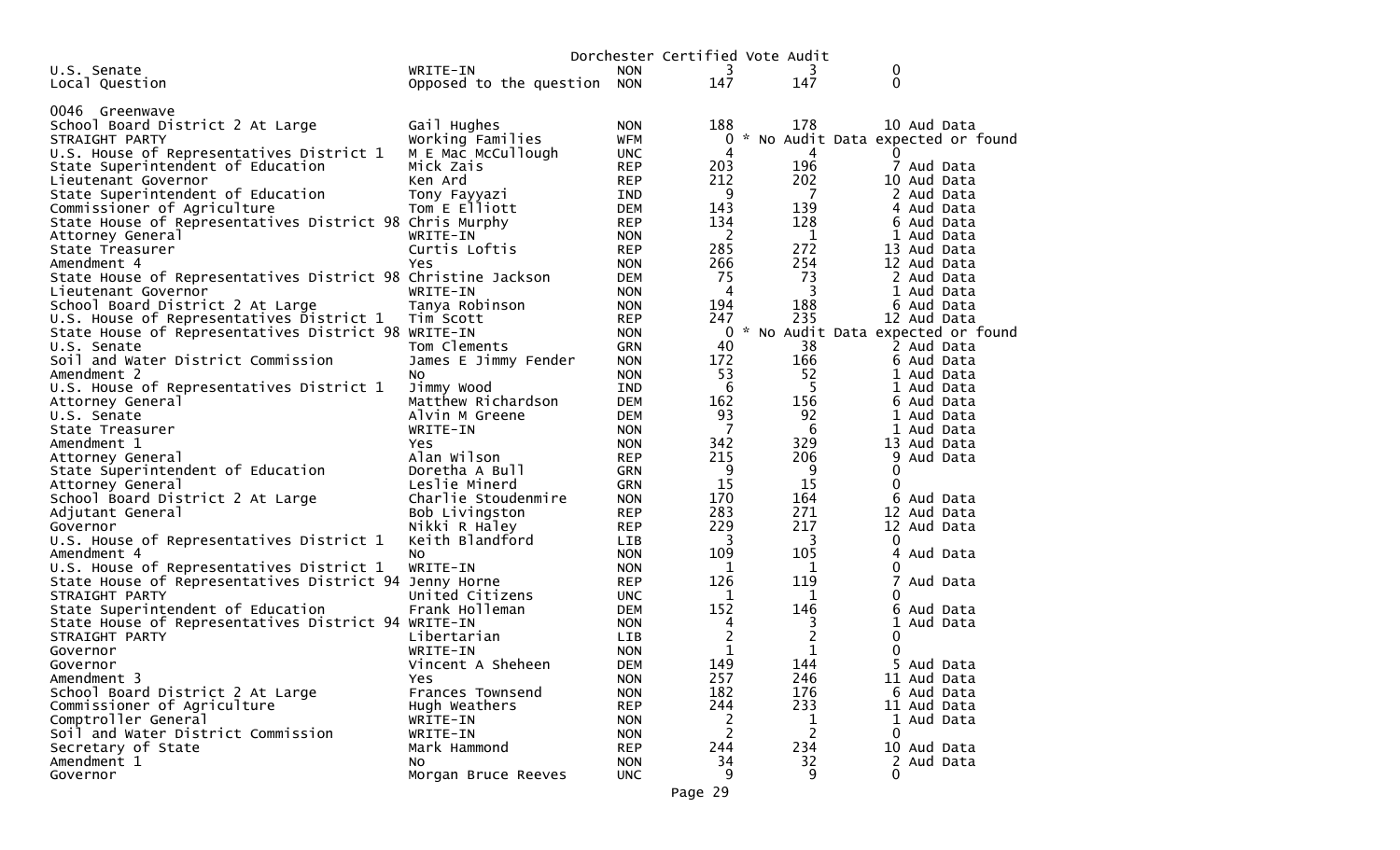|                                                                                                                                                                                                                                                                                                                                                                                                                                                                                                                                                                     |                                                                                                                                                                                                                                                                                                                 |                                                                                                                                                                                                                                                                        |                                                                                                                                 | Dorchester Certified Vote Audit                                                                                      |                                                                                                                                            |
|---------------------------------------------------------------------------------------------------------------------------------------------------------------------------------------------------------------------------------------------------------------------------------------------------------------------------------------------------------------------------------------------------------------------------------------------------------------------------------------------------------------------------------------------------------------------|-----------------------------------------------------------------------------------------------------------------------------------------------------------------------------------------------------------------------------------------------------------------------------------------------------------------|------------------------------------------------------------------------------------------------------------------------------------------------------------------------------------------------------------------------------------------------------------------------|---------------------------------------------------------------------------------------------------------------------------------|----------------------------------------------------------------------------------------------------------------------|--------------------------------------------------------------------------------------------------------------------------------------------|
| U.S. House of Representatives District 1                                                                                                                                                                                                                                                                                                                                                                                                                                                                                                                            | Ben Frasier                                                                                                                                                                                                                                                                                                     | DEM                                                                                                                                                                                                                                                                    | 114                                                                                                                             | 112                                                                                                                  | 2 Aud Data                                                                                                                                 |
| STRAIGHT PARTY                                                                                                                                                                                                                                                                                                                                                                                                                                                                                                                                                      | Green                                                                                                                                                                                                                                                                                                           | GRN                                                                                                                                                                                                                                                                    | 4                                                                                                                               | 4                                                                                                                    | 0                                                                                                                                          |
| Commissioner of Agriculture                                                                                                                                                                                                                                                                                                                                                                                                                                                                                                                                         | WRITE-IN                                                                                                                                                                                                                                                                                                        | <b>NON</b>                                                                                                                                                                                                                                                             |                                                                                                                                 |                                                                                                                      | 1 * No Audit Data found                                                                                                                    |
| Lieutenant Governor                                                                                                                                                                                                                                                                                                                                                                                                                                                                                                                                                 | Ashley Cooper                                                                                                                                                                                                                                                                                                   | <b>DEM</b>                                                                                                                                                                                                                                                             | 172                                                                                                                             | 168                                                                                                                  | 4 Aud Data                                                                                                                                 |
| Local Question                                                                                                                                                                                                                                                                                                                                                                                                                                                                                                                                                      | In favor of the question NON                                                                                                                                                                                                                                                                                    |                                                                                                                                                                                                                                                                        | 261                                                                                                                             | 251                                                                                                                  | 10 Aud Data                                                                                                                                |
| Governor                                                                                                                                                                                                                                                                                                                                                                                                                                                                                                                                                            | Morgan Bruce Reeves                                                                                                                                                                                                                                                                                             | GRN                                                                                                                                                                                                                                                                    | 8                                                                                                                               | 8                                                                                                                    | $\mathbf 0$                                                                                                                                |
| U.S. Senate                                                                                                                                                                                                                                                                                                                                                                                                                                                                                                                                                         | Jim DeMint                                                                                                                                                                                                                                                                                                      | <b>REP</b>                                                                                                                                                                                                                                                             | 247                                                                                                                             | 234                                                                                                                  | 13 Aud Data                                                                                                                                |
| School Board District 2 At Large                                                                                                                                                                                                                                                                                                                                                                                                                                                                                                                                    | WRITE-IN                                                                                                                                                                                                                                                                                                        | <b>NON</b>                                                                                                                                                                                                                                                             | 4                                                                                                                               | 4                                                                                                                    | 0                                                                                                                                          |
| U.S. Senate                                                                                                                                                                                                                                                                                                                                                                                                                                                                                                                                                         | WRITE-IN                                                                                                                                                                                                                                                                                                        | <b>NON</b>                                                                                                                                                                                                                                                             | 9                                                                                                                               | 9                                                                                                                    | 0                                                                                                                                          |
| State Superintendent of Education                                                                                                                                                                                                                                                                                                                                                                                                                                                                                                                                   | WRITE-IN                                                                                                                                                                                                                                                                                                        | <b>NON</b>                                                                                                                                                                                                                                                             | 0                                                                                                                               |                                                                                                                      | * No Audit Data expected or found                                                                                                          |
| State Superintendent of Education                                                                                                                                                                                                                                                                                                                                                                                                                                                                                                                                   | Tim Moultrie                                                                                                                                                                                                                                                                                                    | <b>LIB</b>                                                                                                                                                                                                                                                             | 19                                                                                                                              | 17                                                                                                                   | 2 Aud Data                                                                                                                                 |
| School Board District 2 At Large                                                                                                                                                                                                                                                                                                                                                                                                                                                                                                                                    | Harry Blake                                                                                                                                                                                                                                                                                                     | <b>NON</b>                                                                                                                                                                                                                                                             | 183                                                                                                                             | 173                                                                                                                  | 10 Aud Data                                                                                                                                |
| Comptroller General                                                                                                                                                                                                                                                                                                                                                                                                                                                                                                                                                 | Robert Barber                                                                                                                                                                                                                                                                                                   | <b>DEM</b>                                                                                                                                                                                                                                                             | 158                                                                                                                             | 155                                                                                                                  | 3<br>Aud Data                                                                                                                              |
| U.S. House of Representatives District 1                                                                                                                                                                                                                                                                                                                                                                                                                                                                                                                            | Rob Groce                                                                                                                                                                                                                                                                                                       | WFM                                                                                                                                                                                                                                                                    | 10                                                                                                                              | 10 <sup>°</sup>                                                                                                      | 0                                                                                                                                          |
| Amendment 3                                                                                                                                                                                                                                                                                                                                                                                                                                                                                                                                                         | No                                                                                                                                                                                                                                                                                                              | <b>NON</b>                                                                                                                                                                                                                                                             | 119                                                                                                                             | 114                                                                                                                  | 5 Aud Data                                                                                                                                 |
| Secretary of State                                                                                                                                                                                                                                                                                                                                                                                                                                                                                                                                                  | Marjorie L Johnson                                                                                                                                                                                                                                                                                              | <b>DEM</b>                                                                                                                                                                                                                                                             | 139                                                                                                                             | 135                                                                                                                  | 4 Aud Data                                                                                                                                 |
| STRAIGHT PARTY                                                                                                                                                                                                                                                                                                                                                                                                                                                                                                                                                      | Independence                                                                                                                                                                                                                                                                                                    | IND                                                                                                                                                                                                                                                                    | 5                                                                                                                               | 3                                                                                                                    | 2 Aud Data                                                                                                                                 |
| Soil and Water District Commission                                                                                                                                                                                                                                                                                                                                                                                                                                                                                                                                  | Marie S Dantzler                                                                                                                                                                                                                                                                                                | <b>NON</b>                                                                                                                                                                                                                                                             | 217                                                                                                                             | 208                                                                                                                  | 9 Aud Data                                                                                                                                 |
| STRAIGHT PARTY                                                                                                                                                                                                                                                                                                                                                                                                                                                                                                                                                      | Republican                                                                                                                                                                                                                                                                                                      | <b>REP</b>                                                                                                                                                                                                                                                             | 113                                                                                                                             | 110                                                                                                                  | 3<br>Aud Data                                                                                                                              |
| STRAIGHT PARTY                                                                                                                                                                                                                                                                                                                                                                                                                                                                                                                                                      | Democratic                                                                                                                                                                                                                                                                                                      | <b>DEM</b>                                                                                                                                                                                                                                                             | 89                                                                                                                              | 87                                                                                                                   | 2 Aud Data                                                                                                                                 |
| Comptroller General                                                                                                                                                                                                                                                                                                                                                                                                                                                                                                                                                 | Richard A Eckstrom                                                                                                                                                                                                                                                                                              | <b>REP</b>                                                                                                                                                                                                                                                             | 228                                                                                                                             | 216                                                                                                                  | 12 Aud Data                                                                                                                                |
| Amendment 2                                                                                                                                                                                                                                                                                                                                                                                                                                                                                                                                                         | Yes.                                                                                                                                                                                                                                                                                                            | <b>NON</b>                                                                                                                                                                                                                                                             | 328                                                                                                                             | 312                                                                                                                  | 16 Aud Data                                                                                                                                |
| Adjutant General                                                                                                                                                                                                                                                                                                                                                                                                                                                                                                                                                    | WRITE-IN                                                                                                                                                                                                                                                                                                        | <b>NON</b>                                                                                                                                                                                                                                                             | 5                                                                                                                               | 4                                                                                                                    | 1 Aud Data                                                                                                                                 |
| U.S. House of Representatives District 1                                                                                                                                                                                                                                                                                                                                                                                                                                                                                                                            | Robert Dobbs                                                                                                                                                                                                                                                                                                    | GRN                                                                                                                                                                                                                                                                    |                                                                                                                                 | 6                                                                                                                    | 2 Aud Data                                                                                                                                 |
| Secretary of State                                                                                                                                                                                                                                                                                                                                                                                                                                                                                                                                                  | WRITE-IN                                                                                                                                                                                                                                                                                                        | <b>NON</b>                                                                                                                                                                                                                                                             |                                                                                                                                 |                                                                                                                      | 1 * No Audit Data found                                                                                                                    |
| Local Question                                                                                                                                                                                                                                                                                                                                                                                                                                                                                                                                                      | Opposed to the question                                                                                                                                                                                                                                                                                         | <b>NON</b>                                                                                                                                                                                                                                                             | 104                                                                                                                             | 99                                                                                                                   | 5 Aud Data                                                                                                                                 |
| 0047 Newington<br>School Board District 2 At Large<br>Secretary of State<br>U.S. House of Representatives District 1<br>Amendment 1<br>Amendment 4<br>Lieutenant Governor<br>Amendment 2<br>Commissioner of Agriculture<br>U.S. House of Representatives District 1<br>Governor<br>Soil and Water District Commission<br>STRAIGHT PARTY<br>Lieutenant Governor<br>Comptroller General<br>State Superintendent of Education<br>U.S. Senate<br>School Board District 2 At Large<br>Adjutant General<br>U.S. House of Representatives District 1<br>Secretary of State | Charlie Stoudenmire<br>Marjorie L Johnson<br>Rob Groce<br>Yes<br>Yes.<br>Ken Ard<br>No.<br>Tom E Elliott<br>Robert Dobbs<br>Vincent A Sheheen<br>WRITE-IN<br>Working Families<br>WRITE-IN<br>WRITE-IN<br>Frank Holleman<br>Tom Clements<br>Frances Townsend<br>Bob Livingston<br>M E Mac McCullough<br>WRITE-IN | <b>NON</b><br><b>DEM</b><br>WFM<br><b>NON</b><br><b>NON</b><br><b>REP</b><br><b>NON</b><br><b>DEM</b><br><b>GRN</b><br><b>DEM</b><br><b>NON</b><br>WFM<br><b>NON</b><br><b>NON</b><br><b>DEM</b><br><b>GRN</b><br><b>NON</b><br><b>REP</b><br><b>UNC</b><br><b>NON</b> | 298<br>95<br>9<br>480<br>407<br>396<br>70<br>92<br>6<br>149<br>1<br>3<br>$\mathbf{1}$<br>1<br>120<br>53<br>279<br>470<br>ı<br>0 | 298<br>95<br>9<br>480<br>407<br>396<br>70<br>92<br>6<br>149<br>1<br>3<br>$\mathbf 1$<br>1<br>120<br>53<br>279<br>470 | 0<br>0<br>0<br>0<br>0<br>0<br>0<br>0<br>0<br>0<br>0<br>0<br>0<br>0<br>0<br>$\mathbf 0$<br>0<br>0<br>0<br>* No Audit Data expected or found |
| Governor<br>U.S. Senate                                                                                                                                                                                                                                                                                                                                                                                                                                                                                                                                             | WRITE-IN<br>Alvin M Greene                                                                                                                                                                                                                                                                                      | <b>NON</b><br><b>DEM</b>                                                                                                                                                                                                                                               | 38                                                                                                                              | 38                                                                                                                   | 0 * No Audit Data expected or found                                                                                                        |
| Soil and Water District Commission                                                                                                                                                                                                                                                                                                                                                                                                                                                                                                                                  | Marie S Dantzler                                                                                                                                                                                                                                                                                                | <b>NON</b>                                                                                                                                                                                                                                                             | 320                                                                                                                             | 320                                                                                                                  | 0                                                                                                                                          |
| U.S. House of Representatives District 1                                                                                                                                                                                                                                                                                                                                                                                                                                                                                                                            | Tim Scott                                                                                                                                                                                                                                                                                                       | <b>REP</b>                                                                                                                                                                                                                                                             | 439                                                                                                                             | 439                                                                                                                  | 0                                                                                                                                          |
|                                                                                                                                                                                                                                                                                                                                                                                                                                                                                                                                                                     |                                                                                                                                                                                                                                                                                                                 |                                                                                                                                                                                                                                                                        | Page 30                                                                                                                         |                                                                                                                      |                                                                                                                                            |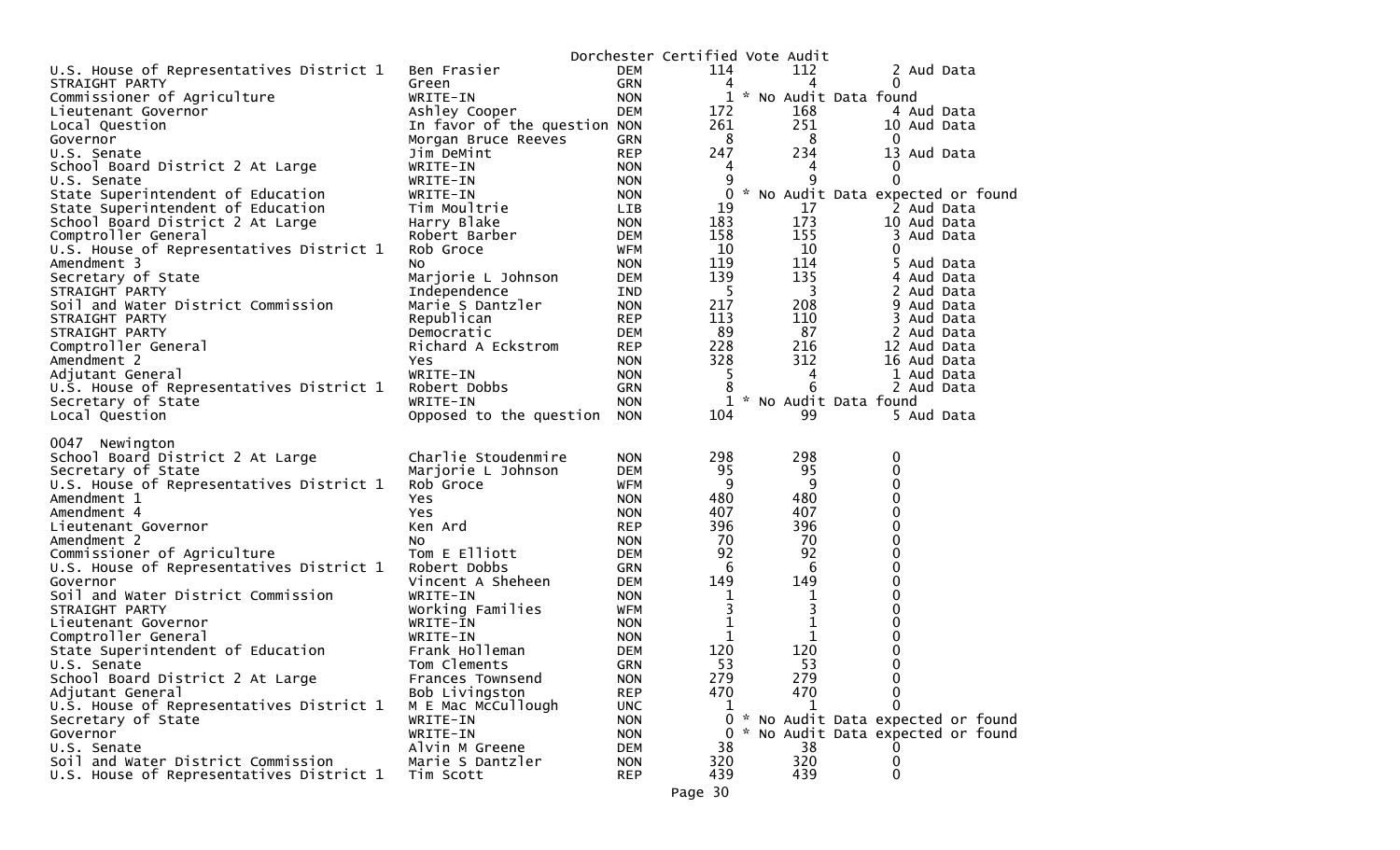| School Board District 2 At Large<br>Harry Blake<br>246<br>246<br><b>NON</b><br>0<br>0<br><b>UNC</b><br>4<br>Governor<br>Morgan Bruce Reeves<br>4<br>$\Omega$<br>Amendment 4<br>114<br>114<br><b>NON</b><br>NO.<br>0<br>STRAIGHT PARTY<br>Green<br><b>GRN</b><br>4<br>4<br>57<br>57<br><b>NON</b><br>0<br>Amendment 1<br>NO.<br>385<br>385<br>0<br>Amendment 3<br><b>NON</b><br>Yes.<br>126<br>126<br>Comptroller General<br>0<br>Robert Barber<br><b>DEM</b><br>476<br>476<br>Curtis Loftis<br><b>REP</b><br>0<br>State Treasurer<br>School Board District 2 At Large<br>WRITE-IN<br><b>NON</b><br>4<br>0<br>United Citizens<br>0<br><b>UNC</b><br>* No Audit Data expected or found<br>STRAIGHT PARTY<br>2<br>STRAIGHT PARTY<br>Libertarian<br><b>LIB</b><br>11<br>11<br>U.S. House of Representatives District 1<br>Jimmy Wood<br><b>IND</b><br>0<br>440<br>440<br>Commissioner of Agriculture<br><b>REP</b><br>Hugh Weathers<br>16<br>16<br>State Superintendent of Education<br>Tim Moultrie<br><b>LIB</b><br>409<br>409<br>Comptroller General<br>Richard A Eckstrom<br><b>REP</b><br>WRITE-IN<br><b>NON</b><br>4<br>4<br>State Treasurer<br>Keith Blandford<br>U.S. House of Representatives District 1<br>11<br>11<br><b>LIB</b><br>0<br>293<br>293<br>School Board District 2 At Large<br><b>NON</b><br>Gail Hughes<br>0<br>State Superintendent of Education<br>0<br>* No Audit Data expected or found<br>WRITE-IN<br><b>NON</b><br>31<br>31<br>STRAIGHT PARTY<br>Democratic<br><b>DEM</b><br>Attorney General<br>WRITE-IN<br><b>NON</b><br>1<br>1<br>$\Omega$<br>Commissioner of Agriculture<br>0<br>* No Audit Data expected or found<br>WRITE-IN<br><b>NON</b><br>Leslie Minerd<br>13<br>13<br>Attorney General<br><b>GRN</b><br>* No Audit Data expected or found<br>U.S. House of Representatives District 1<br>WRITE-IN<br><b>NON</b><br>0<br>Local Question<br>In favor of the question NON<br>393<br>393<br>128<br>128<br>Matthew Richardson<br>Attorney General<br><b>DEM</b><br>478<br>State House of Representatives District 94 Jenny Horne<br>478<br><b>REP</b><br>268<br>268<br>Soil and Water District Commission<br>James E Jimmy Fender<br><b>NON</b><br>143<br>143<br><b>NON</b><br>Amendment 3<br>NO.<br>470<br>470<br>0<br>Amendment 2<br><b>Yes</b><br><b>NON</b><br>396<br>396<br>$\Omega$<br>Alan Wilson<br>Attorney General<br><b>REP</b><br>375<br>375<br>State Superintendent of Education<br>0<br>Mick Zais<br><b>REP</b><br>437<br>437<br>Jim DeMint<br><b>REP</b><br>0<br>U.S. Senate<br>304<br>304<br>$\Omega$<br>School Board District 2 At Large<br>Tanya Robinson<br><b>NON</b><br>State House of Representatives District 94 WRITE-IN<br>4<br>4<br>0<br><b>NON</b><br>Secretary of State<br>0<br><b>REP</b><br>444<br>444<br>Mark Hammond<br>66<br>66<br>$\Omega$<br>U.S. House of Representatives District 1<br>Ben Frasier<br><b>DEM</b><br>145<br>Ashley Cooper<br>145<br>0<br>Lieutenant Governor<br>DEM<br>14<br>14<br>0<br>U.S. Senate<br>WRITE-IN<br><b>NON</b><br>390<br>390<br>$\Omega$<br>Nikki R Haley<br><b>REP</b><br>Governor<br>0<br>4<br>4<br>Adjutant General<br>WRITE-IN<br><b>NON</b><br>174<br>Republican<br>174<br>0<br><b>REP</b><br>STRAIGHT PARTY<br>17<br>17<br>State Superintendent of Education<br>0<br>Tony Fayyazi<br>IND<br>3<br>3<br>0<br>STRAIGHT PARTY<br>Independence<br><b>IND</b><br>3<br>3<br>Morgan Bruce Reeves<br>Governor<br><b>GRN</b><br>$\mathbf 0$<br>10<br>10<br>State Superintendent of Education<br>Doretha A Bull<br>0<br><b>GRN</b><br>$\mathbf{0}$<br>Opposed to the question<br>132<br>132<br>Local Question<br><b>NON</b><br>0048 Carolina<br>0 * No Audit Data expected or found<br>Attorney General<br>WRITE-IN<br><b>NON</b><br>Attorney General<br>Matthew Richardson<br><b>DEM</b><br>182<br>182<br>U.S. House of Representatives District 1<br>$\mathbf 0$<br>Robert Dobbs<br>GRN<br>4<br>4 |  | Dorchester Certified Vote Audit |  |  |  |
|---------------------------------------------------------------------------------------------------------------------------------------------------------------------------------------------------------------------------------------------------------------------------------------------------------------------------------------------------------------------------------------------------------------------------------------------------------------------------------------------------------------------------------------------------------------------------------------------------------------------------------------------------------------------------------------------------------------------------------------------------------------------------------------------------------------------------------------------------------------------------------------------------------------------------------------------------------------------------------------------------------------------------------------------------------------------------------------------------------------------------------------------------------------------------------------------------------------------------------------------------------------------------------------------------------------------------------------------------------------------------------------------------------------------------------------------------------------------------------------------------------------------------------------------------------------------------------------------------------------------------------------------------------------------------------------------------------------------------------------------------------------------------------------------------------------------------------------------------------------------------------------------------------------------------------------------------------------------------------------------------------------------------------------------------------------------------------------------------------------------------------------------------------------------------------------------------------------------------------------------------------------------------------------------------------------------------------------------------------------------------------------------------------------------------------------------------------------------------------------------------------------------------------------------------------------------------------------------------------------------------------------------------------------------------------------------------------------------------------------------------------------------------------------------------------------------------------------------------------------------------------------------------------------------------------------------------------------------------------------------------------------------------------------------------------------------------------------------------------------------------------------------------------------------------------------------------------------------------------------------------------------------------------------------------------------------------------------------------------------------------------------------------------------------------------------------------------------------------------------------------------------------------------------------------------------------------------------------------------------------------------------------------------------------------------------------------------------------------------------------------------------------------------------------------------------------------------------------------------------------------------------------------|--|---------------------------------|--|--|--|
|                                                                                                                                                                                                                                                                                                                                                                                                                                                                                                                                                                                                                                                                                                                                                                                                                                                                                                                                                                                                                                                                                                                                                                                                                                                                                                                                                                                                                                                                                                                                                                                                                                                                                                                                                                                                                                                                                                                                                                                                                                                                                                                                                                                                                                                                                                                                                                                                                                                                                                                                                                                                                                                                                                                                                                                                                                                                                                                                                                                                                                                                                                                                                                                                                                                                                                                                                                                                                                                                                                                                                                                                                                                                                                                                                                                                                                                                                                   |  |                                 |  |  |  |
|                                                                                                                                                                                                                                                                                                                                                                                                                                                                                                                                                                                                                                                                                                                                                                                                                                                                                                                                                                                                                                                                                                                                                                                                                                                                                                                                                                                                                                                                                                                                                                                                                                                                                                                                                                                                                                                                                                                                                                                                                                                                                                                                                                                                                                                                                                                                                                                                                                                                                                                                                                                                                                                                                                                                                                                                                                                                                                                                                                                                                                                                                                                                                                                                                                                                                                                                                                                                                                                                                                                                                                                                                                                                                                                                                                                                                                                                                                   |  |                                 |  |  |  |
|                                                                                                                                                                                                                                                                                                                                                                                                                                                                                                                                                                                                                                                                                                                                                                                                                                                                                                                                                                                                                                                                                                                                                                                                                                                                                                                                                                                                                                                                                                                                                                                                                                                                                                                                                                                                                                                                                                                                                                                                                                                                                                                                                                                                                                                                                                                                                                                                                                                                                                                                                                                                                                                                                                                                                                                                                                                                                                                                                                                                                                                                                                                                                                                                                                                                                                                                                                                                                                                                                                                                                                                                                                                                                                                                                                                                                                                                                                   |  |                                 |  |  |  |
|                                                                                                                                                                                                                                                                                                                                                                                                                                                                                                                                                                                                                                                                                                                                                                                                                                                                                                                                                                                                                                                                                                                                                                                                                                                                                                                                                                                                                                                                                                                                                                                                                                                                                                                                                                                                                                                                                                                                                                                                                                                                                                                                                                                                                                                                                                                                                                                                                                                                                                                                                                                                                                                                                                                                                                                                                                                                                                                                                                                                                                                                                                                                                                                                                                                                                                                                                                                                                                                                                                                                                                                                                                                                                                                                                                                                                                                                                                   |  |                                 |  |  |  |
|                                                                                                                                                                                                                                                                                                                                                                                                                                                                                                                                                                                                                                                                                                                                                                                                                                                                                                                                                                                                                                                                                                                                                                                                                                                                                                                                                                                                                                                                                                                                                                                                                                                                                                                                                                                                                                                                                                                                                                                                                                                                                                                                                                                                                                                                                                                                                                                                                                                                                                                                                                                                                                                                                                                                                                                                                                                                                                                                                                                                                                                                                                                                                                                                                                                                                                                                                                                                                                                                                                                                                                                                                                                                                                                                                                                                                                                                                                   |  |                                 |  |  |  |
|                                                                                                                                                                                                                                                                                                                                                                                                                                                                                                                                                                                                                                                                                                                                                                                                                                                                                                                                                                                                                                                                                                                                                                                                                                                                                                                                                                                                                                                                                                                                                                                                                                                                                                                                                                                                                                                                                                                                                                                                                                                                                                                                                                                                                                                                                                                                                                                                                                                                                                                                                                                                                                                                                                                                                                                                                                                                                                                                                                                                                                                                                                                                                                                                                                                                                                                                                                                                                                                                                                                                                                                                                                                                                                                                                                                                                                                                                                   |  |                                 |  |  |  |
|                                                                                                                                                                                                                                                                                                                                                                                                                                                                                                                                                                                                                                                                                                                                                                                                                                                                                                                                                                                                                                                                                                                                                                                                                                                                                                                                                                                                                                                                                                                                                                                                                                                                                                                                                                                                                                                                                                                                                                                                                                                                                                                                                                                                                                                                                                                                                                                                                                                                                                                                                                                                                                                                                                                                                                                                                                                                                                                                                                                                                                                                                                                                                                                                                                                                                                                                                                                                                                                                                                                                                                                                                                                                                                                                                                                                                                                                                                   |  |                                 |  |  |  |
|                                                                                                                                                                                                                                                                                                                                                                                                                                                                                                                                                                                                                                                                                                                                                                                                                                                                                                                                                                                                                                                                                                                                                                                                                                                                                                                                                                                                                                                                                                                                                                                                                                                                                                                                                                                                                                                                                                                                                                                                                                                                                                                                                                                                                                                                                                                                                                                                                                                                                                                                                                                                                                                                                                                                                                                                                                                                                                                                                                                                                                                                                                                                                                                                                                                                                                                                                                                                                                                                                                                                                                                                                                                                                                                                                                                                                                                                                                   |  |                                 |  |  |  |
|                                                                                                                                                                                                                                                                                                                                                                                                                                                                                                                                                                                                                                                                                                                                                                                                                                                                                                                                                                                                                                                                                                                                                                                                                                                                                                                                                                                                                                                                                                                                                                                                                                                                                                                                                                                                                                                                                                                                                                                                                                                                                                                                                                                                                                                                                                                                                                                                                                                                                                                                                                                                                                                                                                                                                                                                                                                                                                                                                                                                                                                                                                                                                                                                                                                                                                                                                                                                                                                                                                                                                                                                                                                                                                                                                                                                                                                                                                   |  |                                 |  |  |  |
|                                                                                                                                                                                                                                                                                                                                                                                                                                                                                                                                                                                                                                                                                                                                                                                                                                                                                                                                                                                                                                                                                                                                                                                                                                                                                                                                                                                                                                                                                                                                                                                                                                                                                                                                                                                                                                                                                                                                                                                                                                                                                                                                                                                                                                                                                                                                                                                                                                                                                                                                                                                                                                                                                                                                                                                                                                                                                                                                                                                                                                                                                                                                                                                                                                                                                                                                                                                                                                                                                                                                                                                                                                                                                                                                                                                                                                                                                                   |  |                                 |  |  |  |
|                                                                                                                                                                                                                                                                                                                                                                                                                                                                                                                                                                                                                                                                                                                                                                                                                                                                                                                                                                                                                                                                                                                                                                                                                                                                                                                                                                                                                                                                                                                                                                                                                                                                                                                                                                                                                                                                                                                                                                                                                                                                                                                                                                                                                                                                                                                                                                                                                                                                                                                                                                                                                                                                                                                                                                                                                                                                                                                                                                                                                                                                                                                                                                                                                                                                                                                                                                                                                                                                                                                                                                                                                                                                                                                                                                                                                                                                                                   |  |                                 |  |  |  |
|                                                                                                                                                                                                                                                                                                                                                                                                                                                                                                                                                                                                                                                                                                                                                                                                                                                                                                                                                                                                                                                                                                                                                                                                                                                                                                                                                                                                                                                                                                                                                                                                                                                                                                                                                                                                                                                                                                                                                                                                                                                                                                                                                                                                                                                                                                                                                                                                                                                                                                                                                                                                                                                                                                                                                                                                                                                                                                                                                                                                                                                                                                                                                                                                                                                                                                                                                                                                                                                                                                                                                                                                                                                                                                                                                                                                                                                                                                   |  |                                 |  |  |  |
|                                                                                                                                                                                                                                                                                                                                                                                                                                                                                                                                                                                                                                                                                                                                                                                                                                                                                                                                                                                                                                                                                                                                                                                                                                                                                                                                                                                                                                                                                                                                                                                                                                                                                                                                                                                                                                                                                                                                                                                                                                                                                                                                                                                                                                                                                                                                                                                                                                                                                                                                                                                                                                                                                                                                                                                                                                                                                                                                                                                                                                                                                                                                                                                                                                                                                                                                                                                                                                                                                                                                                                                                                                                                                                                                                                                                                                                                                                   |  |                                 |  |  |  |
|                                                                                                                                                                                                                                                                                                                                                                                                                                                                                                                                                                                                                                                                                                                                                                                                                                                                                                                                                                                                                                                                                                                                                                                                                                                                                                                                                                                                                                                                                                                                                                                                                                                                                                                                                                                                                                                                                                                                                                                                                                                                                                                                                                                                                                                                                                                                                                                                                                                                                                                                                                                                                                                                                                                                                                                                                                                                                                                                                                                                                                                                                                                                                                                                                                                                                                                                                                                                                                                                                                                                                                                                                                                                                                                                                                                                                                                                                                   |  |                                 |  |  |  |
|                                                                                                                                                                                                                                                                                                                                                                                                                                                                                                                                                                                                                                                                                                                                                                                                                                                                                                                                                                                                                                                                                                                                                                                                                                                                                                                                                                                                                                                                                                                                                                                                                                                                                                                                                                                                                                                                                                                                                                                                                                                                                                                                                                                                                                                                                                                                                                                                                                                                                                                                                                                                                                                                                                                                                                                                                                                                                                                                                                                                                                                                                                                                                                                                                                                                                                                                                                                                                                                                                                                                                                                                                                                                                                                                                                                                                                                                                                   |  |                                 |  |  |  |
|                                                                                                                                                                                                                                                                                                                                                                                                                                                                                                                                                                                                                                                                                                                                                                                                                                                                                                                                                                                                                                                                                                                                                                                                                                                                                                                                                                                                                                                                                                                                                                                                                                                                                                                                                                                                                                                                                                                                                                                                                                                                                                                                                                                                                                                                                                                                                                                                                                                                                                                                                                                                                                                                                                                                                                                                                                                                                                                                                                                                                                                                                                                                                                                                                                                                                                                                                                                                                                                                                                                                                                                                                                                                                                                                                                                                                                                                                                   |  |                                 |  |  |  |
|                                                                                                                                                                                                                                                                                                                                                                                                                                                                                                                                                                                                                                                                                                                                                                                                                                                                                                                                                                                                                                                                                                                                                                                                                                                                                                                                                                                                                                                                                                                                                                                                                                                                                                                                                                                                                                                                                                                                                                                                                                                                                                                                                                                                                                                                                                                                                                                                                                                                                                                                                                                                                                                                                                                                                                                                                                                                                                                                                                                                                                                                                                                                                                                                                                                                                                                                                                                                                                                                                                                                                                                                                                                                                                                                                                                                                                                                                                   |  |                                 |  |  |  |
|                                                                                                                                                                                                                                                                                                                                                                                                                                                                                                                                                                                                                                                                                                                                                                                                                                                                                                                                                                                                                                                                                                                                                                                                                                                                                                                                                                                                                                                                                                                                                                                                                                                                                                                                                                                                                                                                                                                                                                                                                                                                                                                                                                                                                                                                                                                                                                                                                                                                                                                                                                                                                                                                                                                                                                                                                                                                                                                                                                                                                                                                                                                                                                                                                                                                                                                                                                                                                                                                                                                                                                                                                                                                                                                                                                                                                                                                                                   |  |                                 |  |  |  |
|                                                                                                                                                                                                                                                                                                                                                                                                                                                                                                                                                                                                                                                                                                                                                                                                                                                                                                                                                                                                                                                                                                                                                                                                                                                                                                                                                                                                                                                                                                                                                                                                                                                                                                                                                                                                                                                                                                                                                                                                                                                                                                                                                                                                                                                                                                                                                                                                                                                                                                                                                                                                                                                                                                                                                                                                                                                                                                                                                                                                                                                                                                                                                                                                                                                                                                                                                                                                                                                                                                                                                                                                                                                                                                                                                                                                                                                                                                   |  |                                 |  |  |  |
|                                                                                                                                                                                                                                                                                                                                                                                                                                                                                                                                                                                                                                                                                                                                                                                                                                                                                                                                                                                                                                                                                                                                                                                                                                                                                                                                                                                                                                                                                                                                                                                                                                                                                                                                                                                                                                                                                                                                                                                                                                                                                                                                                                                                                                                                                                                                                                                                                                                                                                                                                                                                                                                                                                                                                                                                                                                                                                                                                                                                                                                                                                                                                                                                                                                                                                                                                                                                                                                                                                                                                                                                                                                                                                                                                                                                                                                                                                   |  |                                 |  |  |  |
|                                                                                                                                                                                                                                                                                                                                                                                                                                                                                                                                                                                                                                                                                                                                                                                                                                                                                                                                                                                                                                                                                                                                                                                                                                                                                                                                                                                                                                                                                                                                                                                                                                                                                                                                                                                                                                                                                                                                                                                                                                                                                                                                                                                                                                                                                                                                                                                                                                                                                                                                                                                                                                                                                                                                                                                                                                                                                                                                                                                                                                                                                                                                                                                                                                                                                                                                                                                                                                                                                                                                                                                                                                                                                                                                                                                                                                                                                                   |  |                                 |  |  |  |
|                                                                                                                                                                                                                                                                                                                                                                                                                                                                                                                                                                                                                                                                                                                                                                                                                                                                                                                                                                                                                                                                                                                                                                                                                                                                                                                                                                                                                                                                                                                                                                                                                                                                                                                                                                                                                                                                                                                                                                                                                                                                                                                                                                                                                                                                                                                                                                                                                                                                                                                                                                                                                                                                                                                                                                                                                                                                                                                                                                                                                                                                                                                                                                                                                                                                                                                                                                                                                                                                                                                                                                                                                                                                                                                                                                                                                                                                                                   |  |                                 |  |  |  |
|                                                                                                                                                                                                                                                                                                                                                                                                                                                                                                                                                                                                                                                                                                                                                                                                                                                                                                                                                                                                                                                                                                                                                                                                                                                                                                                                                                                                                                                                                                                                                                                                                                                                                                                                                                                                                                                                                                                                                                                                                                                                                                                                                                                                                                                                                                                                                                                                                                                                                                                                                                                                                                                                                                                                                                                                                                                                                                                                                                                                                                                                                                                                                                                                                                                                                                                                                                                                                                                                                                                                                                                                                                                                                                                                                                                                                                                                                                   |  |                                 |  |  |  |
|                                                                                                                                                                                                                                                                                                                                                                                                                                                                                                                                                                                                                                                                                                                                                                                                                                                                                                                                                                                                                                                                                                                                                                                                                                                                                                                                                                                                                                                                                                                                                                                                                                                                                                                                                                                                                                                                                                                                                                                                                                                                                                                                                                                                                                                                                                                                                                                                                                                                                                                                                                                                                                                                                                                                                                                                                                                                                                                                                                                                                                                                                                                                                                                                                                                                                                                                                                                                                                                                                                                                                                                                                                                                                                                                                                                                                                                                                                   |  |                                 |  |  |  |
|                                                                                                                                                                                                                                                                                                                                                                                                                                                                                                                                                                                                                                                                                                                                                                                                                                                                                                                                                                                                                                                                                                                                                                                                                                                                                                                                                                                                                                                                                                                                                                                                                                                                                                                                                                                                                                                                                                                                                                                                                                                                                                                                                                                                                                                                                                                                                                                                                                                                                                                                                                                                                                                                                                                                                                                                                                                                                                                                                                                                                                                                                                                                                                                                                                                                                                                                                                                                                                                                                                                                                                                                                                                                                                                                                                                                                                                                                                   |  |                                 |  |  |  |
|                                                                                                                                                                                                                                                                                                                                                                                                                                                                                                                                                                                                                                                                                                                                                                                                                                                                                                                                                                                                                                                                                                                                                                                                                                                                                                                                                                                                                                                                                                                                                                                                                                                                                                                                                                                                                                                                                                                                                                                                                                                                                                                                                                                                                                                                                                                                                                                                                                                                                                                                                                                                                                                                                                                                                                                                                                                                                                                                                                                                                                                                                                                                                                                                                                                                                                                                                                                                                                                                                                                                                                                                                                                                                                                                                                                                                                                                                                   |  |                                 |  |  |  |
|                                                                                                                                                                                                                                                                                                                                                                                                                                                                                                                                                                                                                                                                                                                                                                                                                                                                                                                                                                                                                                                                                                                                                                                                                                                                                                                                                                                                                                                                                                                                                                                                                                                                                                                                                                                                                                                                                                                                                                                                                                                                                                                                                                                                                                                                                                                                                                                                                                                                                                                                                                                                                                                                                                                                                                                                                                                                                                                                                                                                                                                                                                                                                                                                                                                                                                                                                                                                                                                                                                                                                                                                                                                                                                                                                                                                                                                                                                   |  |                                 |  |  |  |
|                                                                                                                                                                                                                                                                                                                                                                                                                                                                                                                                                                                                                                                                                                                                                                                                                                                                                                                                                                                                                                                                                                                                                                                                                                                                                                                                                                                                                                                                                                                                                                                                                                                                                                                                                                                                                                                                                                                                                                                                                                                                                                                                                                                                                                                                                                                                                                                                                                                                                                                                                                                                                                                                                                                                                                                                                                                                                                                                                                                                                                                                                                                                                                                                                                                                                                                                                                                                                                                                                                                                                                                                                                                                                                                                                                                                                                                                                                   |  |                                 |  |  |  |
|                                                                                                                                                                                                                                                                                                                                                                                                                                                                                                                                                                                                                                                                                                                                                                                                                                                                                                                                                                                                                                                                                                                                                                                                                                                                                                                                                                                                                                                                                                                                                                                                                                                                                                                                                                                                                                                                                                                                                                                                                                                                                                                                                                                                                                                                                                                                                                                                                                                                                                                                                                                                                                                                                                                                                                                                                                                                                                                                                                                                                                                                                                                                                                                                                                                                                                                                                                                                                                                                                                                                                                                                                                                                                                                                                                                                                                                                                                   |  |                                 |  |  |  |
|                                                                                                                                                                                                                                                                                                                                                                                                                                                                                                                                                                                                                                                                                                                                                                                                                                                                                                                                                                                                                                                                                                                                                                                                                                                                                                                                                                                                                                                                                                                                                                                                                                                                                                                                                                                                                                                                                                                                                                                                                                                                                                                                                                                                                                                                                                                                                                                                                                                                                                                                                                                                                                                                                                                                                                                                                                                                                                                                                                                                                                                                                                                                                                                                                                                                                                                                                                                                                                                                                                                                                                                                                                                                                                                                                                                                                                                                                                   |  |                                 |  |  |  |
|                                                                                                                                                                                                                                                                                                                                                                                                                                                                                                                                                                                                                                                                                                                                                                                                                                                                                                                                                                                                                                                                                                                                                                                                                                                                                                                                                                                                                                                                                                                                                                                                                                                                                                                                                                                                                                                                                                                                                                                                                                                                                                                                                                                                                                                                                                                                                                                                                                                                                                                                                                                                                                                                                                                                                                                                                                                                                                                                                                                                                                                                                                                                                                                                                                                                                                                                                                                                                                                                                                                                                                                                                                                                                                                                                                                                                                                                                                   |  |                                 |  |  |  |
|                                                                                                                                                                                                                                                                                                                                                                                                                                                                                                                                                                                                                                                                                                                                                                                                                                                                                                                                                                                                                                                                                                                                                                                                                                                                                                                                                                                                                                                                                                                                                                                                                                                                                                                                                                                                                                                                                                                                                                                                                                                                                                                                                                                                                                                                                                                                                                                                                                                                                                                                                                                                                                                                                                                                                                                                                                                                                                                                                                                                                                                                                                                                                                                                                                                                                                                                                                                                                                                                                                                                                                                                                                                                                                                                                                                                                                                                                                   |  |                                 |  |  |  |
|                                                                                                                                                                                                                                                                                                                                                                                                                                                                                                                                                                                                                                                                                                                                                                                                                                                                                                                                                                                                                                                                                                                                                                                                                                                                                                                                                                                                                                                                                                                                                                                                                                                                                                                                                                                                                                                                                                                                                                                                                                                                                                                                                                                                                                                                                                                                                                                                                                                                                                                                                                                                                                                                                                                                                                                                                                                                                                                                                                                                                                                                                                                                                                                                                                                                                                                                                                                                                                                                                                                                                                                                                                                                                                                                                                                                                                                                                                   |  |                                 |  |  |  |
|                                                                                                                                                                                                                                                                                                                                                                                                                                                                                                                                                                                                                                                                                                                                                                                                                                                                                                                                                                                                                                                                                                                                                                                                                                                                                                                                                                                                                                                                                                                                                                                                                                                                                                                                                                                                                                                                                                                                                                                                                                                                                                                                                                                                                                                                                                                                                                                                                                                                                                                                                                                                                                                                                                                                                                                                                                                                                                                                                                                                                                                                                                                                                                                                                                                                                                                                                                                                                                                                                                                                                                                                                                                                                                                                                                                                                                                                                                   |  |                                 |  |  |  |
|                                                                                                                                                                                                                                                                                                                                                                                                                                                                                                                                                                                                                                                                                                                                                                                                                                                                                                                                                                                                                                                                                                                                                                                                                                                                                                                                                                                                                                                                                                                                                                                                                                                                                                                                                                                                                                                                                                                                                                                                                                                                                                                                                                                                                                                                                                                                                                                                                                                                                                                                                                                                                                                                                                                                                                                                                                                                                                                                                                                                                                                                                                                                                                                                                                                                                                                                                                                                                                                                                                                                                                                                                                                                                                                                                                                                                                                                                                   |  |                                 |  |  |  |
|                                                                                                                                                                                                                                                                                                                                                                                                                                                                                                                                                                                                                                                                                                                                                                                                                                                                                                                                                                                                                                                                                                                                                                                                                                                                                                                                                                                                                                                                                                                                                                                                                                                                                                                                                                                                                                                                                                                                                                                                                                                                                                                                                                                                                                                                                                                                                                                                                                                                                                                                                                                                                                                                                                                                                                                                                                                                                                                                                                                                                                                                                                                                                                                                                                                                                                                                                                                                                                                                                                                                                                                                                                                                                                                                                                                                                                                                                                   |  |                                 |  |  |  |
|                                                                                                                                                                                                                                                                                                                                                                                                                                                                                                                                                                                                                                                                                                                                                                                                                                                                                                                                                                                                                                                                                                                                                                                                                                                                                                                                                                                                                                                                                                                                                                                                                                                                                                                                                                                                                                                                                                                                                                                                                                                                                                                                                                                                                                                                                                                                                                                                                                                                                                                                                                                                                                                                                                                                                                                                                                                                                                                                                                                                                                                                                                                                                                                                                                                                                                                                                                                                                                                                                                                                                                                                                                                                                                                                                                                                                                                                                                   |  |                                 |  |  |  |
|                                                                                                                                                                                                                                                                                                                                                                                                                                                                                                                                                                                                                                                                                                                                                                                                                                                                                                                                                                                                                                                                                                                                                                                                                                                                                                                                                                                                                                                                                                                                                                                                                                                                                                                                                                                                                                                                                                                                                                                                                                                                                                                                                                                                                                                                                                                                                                                                                                                                                                                                                                                                                                                                                                                                                                                                                                                                                                                                                                                                                                                                                                                                                                                                                                                                                                                                                                                                                                                                                                                                                                                                                                                                                                                                                                                                                                                                                                   |  |                                 |  |  |  |
|                                                                                                                                                                                                                                                                                                                                                                                                                                                                                                                                                                                                                                                                                                                                                                                                                                                                                                                                                                                                                                                                                                                                                                                                                                                                                                                                                                                                                                                                                                                                                                                                                                                                                                                                                                                                                                                                                                                                                                                                                                                                                                                                                                                                                                                                                                                                                                                                                                                                                                                                                                                                                                                                                                                                                                                                                                                                                                                                                                                                                                                                                                                                                                                                                                                                                                                                                                                                                                                                                                                                                                                                                                                                                                                                                                                                                                                                                                   |  |                                 |  |  |  |
|                                                                                                                                                                                                                                                                                                                                                                                                                                                                                                                                                                                                                                                                                                                                                                                                                                                                                                                                                                                                                                                                                                                                                                                                                                                                                                                                                                                                                                                                                                                                                                                                                                                                                                                                                                                                                                                                                                                                                                                                                                                                                                                                                                                                                                                                                                                                                                                                                                                                                                                                                                                                                                                                                                                                                                                                                                                                                                                                                                                                                                                                                                                                                                                                                                                                                                                                                                                                                                                                                                                                                                                                                                                                                                                                                                                                                                                                                                   |  |                                 |  |  |  |
|                                                                                                                                                                                                                                                                                                                                                                                                                                                                                                                                                                                                                                                                                                                                                                                                                                                                                                                                                                                                                                                                                                                                                                                                                                                                                                                                                                                                                                                                                                                                                                                                                                                                                                                                                                                                                                                                                                                                                                                                                                                                                                                                                                                                                                                                                                                                                                                                                                                                                                                                                                                                                                                                                                                                                                                                                                                                                                                                                                                                                                                                                                                                                                                                                                                                                                                                                                                                                                                                                                                                                                                                                                                                                                                                                                                                                                                                                                   |  |                                 |  |  |  |
|                                                                                                                                                                                                                                                                                                                                                                                                                                                                                                                                                                                                                                                                                                                                                                                                                                                                                                                                                                                                                                                                                                                                                                                                                                                                                                                                                                                                                                                                                                                                                                                                                                                                                                                                                                                                                                                                                                                                                                                                                                                                                                                                                                                                                                                                                                                                                                                                                                                                                                                                                                                                                                                                                                                                                                                                                                                                                                                                                                                                                                                                                                                                                                                                                                                                                                                                                                                                                                                                                                                                                                                                                                                                                                                                                                                                                                                                                                   |  |                                 |  |  |  |
|                                                                                                                                                                                                                                                                                                                                                                                                                                                                                                                                                                                                                                                                                                                                                                                                                                                                                                                                                                                                                                                                                                                                                                                                                                                                                                                                                                                                                                                                                                                                                                                                                                                                                                                                                                                                                                                                                                                                                                                                                                                                                                                                                                                                                                                                                                                                                                                                                                                                                                                                                                                                                                                                                                                                                                                                                                                                                                                                                                                                                                                                                                                                                                                                                                                                                                                                                                                                                                                                                                                                                                                                                                                                                                                                                                                                                                                                                                   |  |                                 |  |  |  |
|                                                                                                                                                                                                                                                                                                                                                                                                                                                                                                                                                                                                                                                                                                                                                                                                                                                                                                                                                                                                                                                                                                                                                                                                                                                                                                                                                                                                                                                                                                                                                                                                                                                                                                                                                                                                                                                                                                                                                                                                                                                                                                                                                                                                                                                                                                                                                                                                                                                                                                                                                                                                                                                                                                                                                                                                                                                                                                                                                                                                                                                                                                                                                                                                                                                                                                                                                                                                                                                                                                                                                                                                                                                                                                                                                                                                                                                                                                   |  |                                 |  |  |  |
|                                                                                                                                                                                                                                                                                                                                                                                                                                                                                                                                                                                                                                                                                                                                                                                                                                                                                                                                                                                                                                                                                                                                                                                                                                                                                                                                                                                                                                                                                                                                                                                                                                                                                                                                                                                                                                                                                                                                                                                                                                                                                                                                                                                                                                                                                                                                                                                                                                                                                                                                                                                                                                                                                                                                                                                                                                                                                                                                                                                                                                                                                                                                                                                                                                                                                                                                                                                                                                                                                                                                                                                                                                                                                                                                                                                                                                                                                                   |  |                                 |  |  |  |
|                                                                                                                                                                                                                                                                                                                                                                                                                                                                                                                                                                                                                                                                                                                                                                                                                                                                                                                                                                                                                                                                                                                                                                                                                                                                                                                                                                                                                                                                                                                                                                                                                                                                                                                                                                                                                                                                                                                                                                                                                                                                                                                                                                                                                                                                                                                                                                                                                                                                                                                                                                                                                                                                                                                                                                                                                                                                                                                                                                                                                                                                                                                                                                                                                                                                                                                                                                                                                                                                                                                                                                                                                                                                                                                                                                                                                                                                                                   |  |                                 |  |  |  |
|                                                                                                                                                                                                                                                                                                                                                                                                                                                                                                                                                                                                                                                                                                                                                                                                                                                                                                                                                                                                                                                                                                                                                                                                                                                                                                                                                                                                                                                                                                                                                                                                                                                                                                                                                                                                                                                                                                                                                                                                                                                                                                                                                                                                                                                                                                                                                                                                                                                                                                                                                                                                                                                                                                                                                                                                                                                                                                                                                                                                                                                                                                                                                                                                                                                                                                                                                                                                                                                                                                                                                                                                                                                                                                                                                                                                                                                                                                   |  |                                 |  |  |  |
|                                                                                                                                                                                                                                                                                                                                                                                                                                                                                                                                                                                                                                                                                                                                                                                                                                                                                                                                                                                                                                                                                                                                                                                                                                                                                                                                                                                                                                                                                                                                                                                                                                                                                                                                                                                                                                                                                                                                                                                                                                                                                                                                                                                                                                                                                                                                                                                                                                                                                                                                                                                                                                                                                                                                                                                                                                                                                                                                                                                                                                                                                                                                                                                                                                                                                                                                                                                                                                                                                                                                                                                                                                                                                                                                                                                                                                                                                                   |  |                                 |  |  |  |
|                                                                                                                                                                                                                                                                                                                                                                                                                                                                                                                                                                                                                                                                                                                                                                                                                                                                                                                                                                                                                                                                                                                                                                                                                                                                                                                                                                                                                                                                                                                                                                                                                                                                                                                                                                                                                                                                                                                                                                                                                                                                                                                                                                                                                                                                                                                                                                                                                                                                                                                                                                                                                                                                                                                                                                                                                                                                                                                                                                                                                                                                                                                                                                                                                                                                                                                                                                                                                                                                                                                                                                                                                                                                                                                                                                                                                                                                                                   |  |                                 |  |  |  |
|                                                                                                                                                                                                                                                                                                                                                                                                                                                                                                                                                                                                                                                                                                                                                                                                                                                                                                                                                                                                                                                                                                                                                                                                                                                                                                                                                                                                                                                                                                                                                                                                                                                                                                                                                                                                                                                                                                                                                                                                                                                                                                                                                                                                                                                                                                                                                                                                                                                                                                                                                                                                                                                                                                                                                                                                                                                                                                                                                                                                                                                                                                                                                                                                                                                                                                                                                                                                                                                                                                                                                                                                                                                                                                                                                                                                                                                                                                   |  |                                 |  |  |  |
|                                                                                                                                                                                                                                                                                                                                                                                                                                                                                                                                                                                                                                                                                                                                                                                                                                                                                                                                                                                                                                                                                                                                                                                                                                                                                                                                                                                                                                                                                                                                                                                                                                                                                                                                                                                                                                                                                                                                                                                                                                                                                                                                                                                                                                                                                                                                                                                                                                                                                                                                                                                                                                                                                                                                                                                                                                                                                                                                                                                                                                                                                                                                                                                                                                                                                                                                                                                                                                                                                                                                                                                                                                                                                                                                                                                                                                                                                                   |  |                                 |  |  |  |
|                                                                                                                                                                                                                                                                                                                                                                                                                                                                                                                                                                                                                                                                                                                                                                                                                                                                                                                                                                                                                                                                                                                                                                                                                                                                                                                                                                                                                                                                                                                                                                                                                                                                                                                                                                                                                                                                                                                                                                                                                                                                                                                                                                                                                                                                                                                                                                                                                                                                                                                                                                                                                                                                                                                                                                                                                                                                                                                                                                                                                                                                                                                                                                                                                                                                                                                                                                                                                                                                                                                                                                                                                                                                                                                                                                                                                                                                                                   |  |                                 |  |  |  |
|                                                                                                                                                                                                                                                                                                                                                                                                                                                                                                                                                                                                                                                                                                                                                                                                                                                                                                                                                                                                                                                                                                                                                                                                                                                                                                                                                                                                                                                                                                                                                                                                                                                                                                                                                                                                                                                                                                                                                                                                                                                                                                                                                                                                                                                                                                                                                                                                                                                                                                                                                                                                                                                                                                                                                                                                                                                                                                                                                                                                                                                                                                                                                                                                                                                                                                                                                                                                                                                                                                                                                                                                                                                                                                                                                                                                                                                                                                   |  | Page 31                         |  |  |  |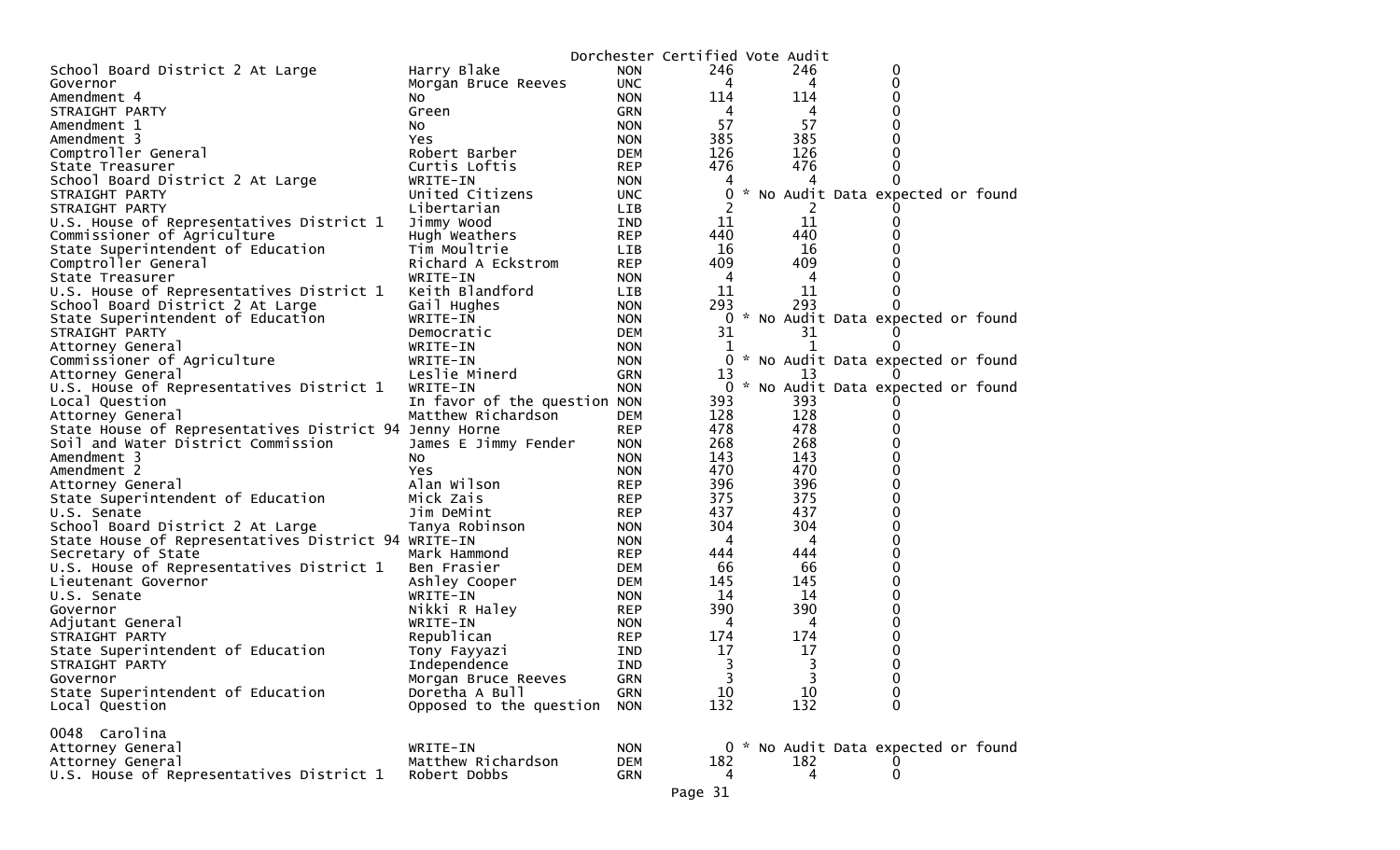|                                                                                      |                                          |                   | Dorchester Certified Vote Audit |     |                                     |  |
|--------------------------------------------------------------------------------------|------------------------------------------|-------------------|---------------------------------|-----|-------------------------------------|--|
| STRAIGHT PARTY                                                                       | Green                                    | <b>GRN</b>        | 5                               |     | 0                                   |  |
| School Board District 2 At Large                                                     | Charlie Stoudenmire                      | <b>NON</b>        | 84                              | 84  | 0                                   |  |
| Amendment 4                                                                          | Yes                                      | <b>NON</b>        | 138                             | 138 |                                     |  |
| U.S. House of Representatives District 1                                             | Rob Groce                                | <b>WFM</b>        |                                 | 1   | O                                   |  |
| Amendment 1                                                                          | Yes                                      | <b>NON</b>        | 170                             | 170 |                                     |  |
| Amendment 2                                                                          | NO.                                      | <b>NON</b>        | 24                              | 24  |                                     |  |
| U.S. Senate                                                                          | Tom Clements                             | GRN               | 27                              | 27  |                                     |  |
| County Council District 1                                                            | WRITE-IN                                 | <b>NON</b>        | 0                               |     | * No Audit Data expected or found   |  |
| State Superintendent of Education                                                    | Tim Moultrie                             | <b>LIB</b>        |                                 |     |                                     |  |
| Secretary of State                                                                   | Marjorie L Johnson                       | <b>DEM</b>        | 176                             | 176 | $\Omega$                            |  |
| STRAIGHT PARTY                                                                       | Independence                             | IND               |                                 |     | 0 * No Audit Data expected or found |  |
| Soil and Water District Commission                                                   | WRITE-IN                                 | <b>NON</b>        | 0                               |     | * No Audit Data expected or found   |  |
| Lieutenant Governor                                                                  | WRITE-IN                                 | <b>NON</b>        | 0                               |     | * No Audit Data expected or found   |  |
| Governor                                                                             | Nikki R Haley                            | <b>REP</b>        | 53                              | 53  |                                     |  |
| U.S. Senate                                                                          | Alvin M Greene                           | <b>DEM</b>        | 144                             | 144 | 0                                   |  |
| State House of Representatives District 97 Patsy G Knight                            |                                          | <b>DEM</b>        | 207                             | 207 |                                     |  |
| STRAIGHT PARTY                                                                       | Democratic                               | <b>DEM</b>        | 143                             | 143 |                                     |  |
| Commissioner of Agriculture                                                          | Hugh Weathers                            | <b>REP</b>        | 63                              | 63  |                                     |  |
| School Board District 2 At Large                                                     | Frances Townsend                         | <b>NON</b>        | 106                             | 106 |                                     |  |
| State Superintendent of Education                                                    | WRITE-IN                                 | <b>NON</b>        |                                 |     | 0 * No Audit Data expected or found |  |
| U.S. House of Representatives District 1                                             | Tim Scott                                | <b>REP</b>        | 64                              | 64  |                                     |  |
| U.S. House of Representatives District 1                                             | M E Mac McCullough                       | <b>UNC</b>        | 1                               |     |                                     |  |
| Governor                                                                             | Morgan Bruce Reeves                      | GRN               | 5                               |     |                                     |  |
| State Superintendent of Education                                                    | Mick Zais                                | <b>REP</b>        | 47                              | 47  |                                     |  |
| Secretary of State                                                                   | WRITE-IN                                 | <b>NON</b>        | 0                               |     | * No Audit Data expected or found   |  |
| Amendment 4                                                                          | NO.                                      | <b>NON</b>        | 62                              | 62  |                                     |  |
| Soil and Water District Commission                                                   | Marie S Dantzler                         | <b>NON</b>        | 92                              | 92  |                                     |  |
| School Board District 2 At Large                                                     | Harry Blake                              | <b>NON</b>        | 181                             | 181 |                                     |  |
| STRAIGHT PARTY                                                                       | United Citizens                          | <b>UNC</b>        | 0                               |     | * No Audit Data expected or found   |  |
| Amendment 3                                                                          | Yes                                      | <b>NON</b>        | 125                             | 125 |                                     |  |
| Amendment 1                                                                          | NO.                                      | <b>NON</b>        | 34                              | 34  |                                     |  |
| STRAIGHT PARTY                                                                       | Republican                               | <b>REP</b>        | 29                              | 29  |                                     |  |
| Lieutenant Governor                                                                  | Ashley Cooper                            | <b>DEM</b>        | 180                             | 180 |                                     |  |
| Governor                                                                             | Vincent A Sheheen                        | <b>DEM</b>        | 185                             | 185 | 0                                   |  |
| Commissioner of Agriculture                                                          | WRITE-IN                                 | <b>NON</b>        | 0                               |     | * No Audit Data expected or found   |  |
| School Board District 2 At Large                                                     | WRITE-IN                                 | <b>NON</b>        | 1                               |     |                                     |  |
| State Superintendent of Education                                                    | Doretha A Bull                           | GRN               | 6                               | 6   |                                     |  |
| State Treasurer                                                                      | Curtis Loftis                            | <b>REP</b>        | 82                              | 82  |                                     |  |
| State House of Representatives District 97 WRITE-IN                                  |                                          | <b>NON</b>        | 4                               |     |                                     |  |
| State Superintendent of Education                                                    | Tony Fayyazi                             | <b>IND</b>        |                                 |     |                                     |  |
| U.S. House of Representatives District 1<br>U.S. House of Representatives District 1 | Jimmy Wood<br>Keith Blandford            | IND<br><b>LIB</b> |                                 |     | * No Audit Data expected or found   |  |
|                                                                                      | Mark Hammond                             | <b>REP</b>        | 64                              | 64  |                                     |  |
| Secretary of State<br>Adjutant General                                               |                                          |                   | 2                               | 2   |                                     |  |
|                                                                                      | WRITE-IN                                 | <b>NON</b>        |                                 | 77  | 0<br>0                              |  |
| School Board District 2 At Large<br>STRAIGHT PARTY                                   | Gail Hughes<br>Libertarian               | <b>NON</b><br>LIB | 77                              |     | 0 * No Audit Data expected or found |  |
| U.S. Senate                                                                          | Jim DeMint                               | <b>REP</b>        | 68                              | 68  |                                     |  |
| STRAIGHT PARTY                                                                       | Working Families                         |                   |                                 |     |                                     |  |
|                                                                                      |                                          | <b>WFM</b>        | 1<br>121                        | 121 |                                     |  |
| Local Question<br>Comptroller General                                                | In favor of the question NON<br>WRITE-IN | <b>NON</b>        | 0                               |     | * No Audit Data expected or found   |  |
| State Treasurer                                                                      |                                          |                   |                                 |     |                                     |  |
|                                                                                      | WRITE-IN                                 | <b>NON</b>        |                                 | 60  |                                     |  |
| Lieutenant Governor                                                                  | Ken Ard                                  | <b>REP</b>        | 60                              |     | 0                                   |  |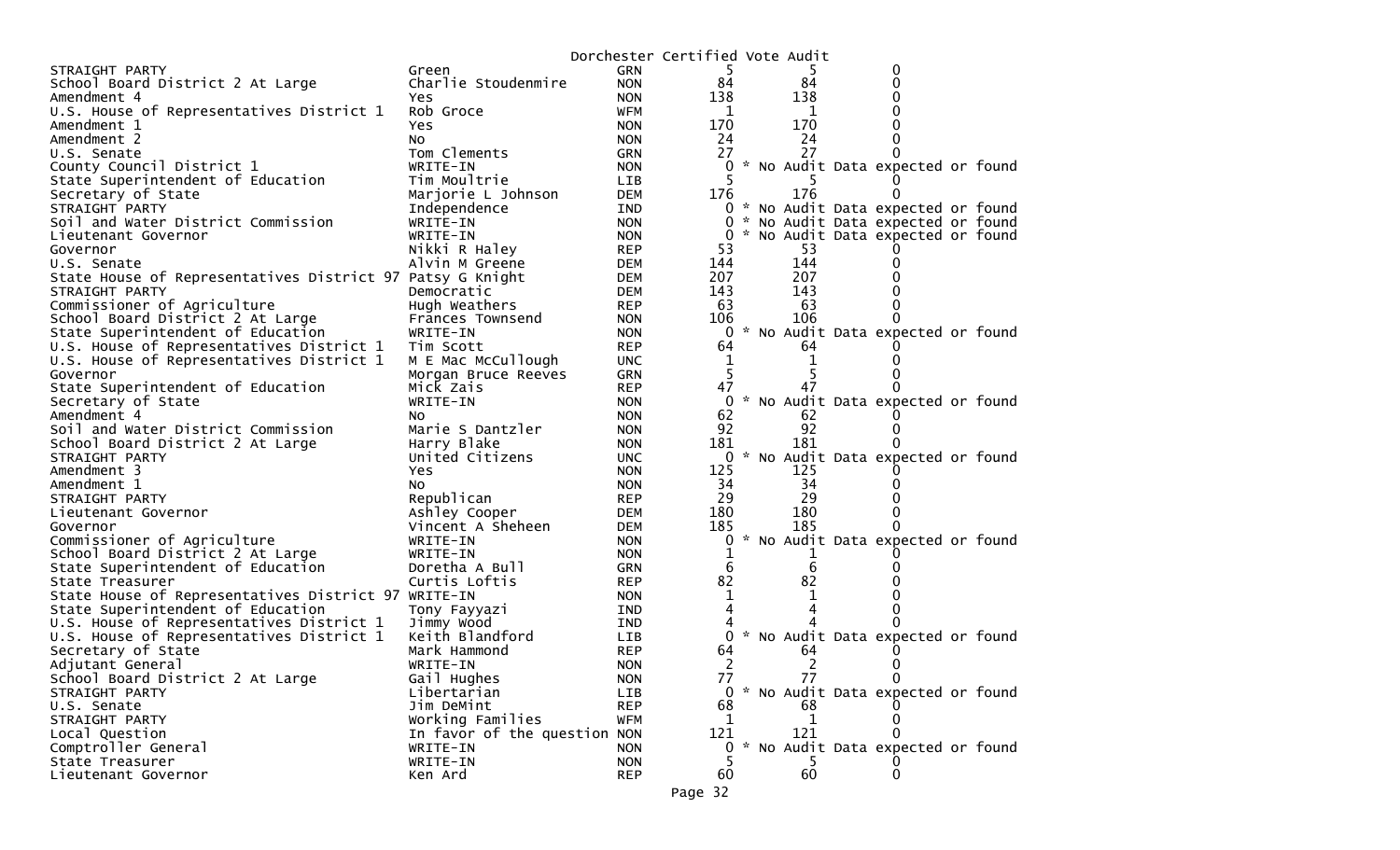|                                                        |                             |            | Dorchester Certified Vote Audit |             |                                     |  |
|--------------------------------------------------------|-----------------------------|------------|---------------------------------|-------------|-------------------------------------|--|
| U.S. Senate                                            | WRITE-IN                    | <b>NON</b> | 3                               |             | 0                                   |  |
| Amendment 3                                            | NO.                         | <b>NON</b> | 72                              | 72          | 0                                   |  |
| Governor                                               | Morgan Bruce Reeves         | <b>UNC</b> |                                 |             | 0 * No Audit Data expected or found |  |
| Amendment 2                                            | Yes.                        | <b>NON</b> | 184                             | 184         |                                     |  |
| U.S. House of Representatives District 1               | WRITE-IN                    | <b>NON</b> | $\overline{0}$                  |             | * No Audit Data expected or found   |  |
| Soil and Water District Commission                     | James E Jimmy Fender        | <b>NON</b> | 70                              | 70          |                                     |  |
| Comptroller General                                    | Robert Barber               | <b>DEM</b> | 185                             | 185         | 0                                   |  |
| U.S. House of Representatives District 1               | Ben Frasier                 | <b>DEM</b> | 171                             | 171         | 0                                   |  |
| State House of Representatives District 94 Jenny Horne |                             | <b>REP</b> | 15                              | 15          | 0                                   |  |
| School Board District 2 At Large                       | Tanya Robinson              | <b>NON</b> | 92                              | 92          |                                     |  |
| State Superintendent of Education                      | Frank Holleman              | DEM        | 181                             | 181         | 0                                   |  |
| Attorney General                                       | Leslie Minerd               | GRN        | 6                               | 6           | 0                                   |  |
| Commissioner of Agriculture                            | Tom E Elliott               | <b>DEM</b> | 178                             | 178         | 0                                   |  |
| Governor                                               | WRITE-IN                    | <b>NON</b> | 1                               | 1           | 0                                   |  |
| State House of Representatives District 94 WRITE-IN    |                             | <b>NON</b> | $\mathbf 0$                     |             | * No Audit Data expected or found   |  |
| Comptroller General                                    | Richard A Eckstrom          | <b>REP</b> | 55                              | 55          |                                     |  |
| County Council District 1                              | Willie R Davis              | <b>DEM</b> | 167                             | 167         | 0                                   |  |
| Adjutant General                                       | Bob Livingston              | <b>REP</b> | 86                              | 86          | 0                                   |  |
| Attorney General                                       | Alan Wilson                 | <b>REP</b> | 54                              | 54          | 0                                   |  |
| Local Question                                         | Opposed to the question NON |            | 66                              | 66          | 0                                   |  |
|                                                        |                             |            |                                 |             |                                     |  |
| Dorchester<br>0049                                     |                             |            |                                 |             |                                     |  |
| State House of Representatives District 94 Jenny Horne |                             | <b>REP</b> | 366                             | 366         | 0                                   |  |
| Secretary of State                                     | Marjorie L Johnson          | <b>DEM</b> | 106                             | 106         | 0                                   |  |
| U.S. House of Representatives District 1               | Robert Dobbs                | GRN        | 5                               | 5           | 0                                   |  |
| Governor                                               | Vincent A Sheheen           | <b>DEM</b> | 177                             | 177         | 0                                   |  |
| Commissioner of Agriculture                            | Hugh Weathers               | <b>REP</b> | 346                             | 346         | 0                                   |  |
| State Superintendent of Education                      | Doretha A Bull              | <b>GRN</b> | 5                               | 5           | 0                                   |  |
| State House of Representatives District 94 WRITE-IN    |                             | <b>NON</b> | 3                               | 3           | 0                                   |  |
| Attorney General                                       | Leslie Minerd               | <b>GRN</b> |                                 |             | 0                                   |  |
| STRAIGHT PARTY                                         | Independence                | IND        | 5                               | 5           | 0                                   |  |
| School Board District 2 At Large                       | WRITE-IN                    | <b>NON</b> | 1                               | $\mathbf 1$ | 0                                   |  |
| School Board District 2 At Large                       | Gail Hughes                 | <b>NON</b> | 212                             | 212         | 0                                   |  |
| Amendment 1                                            | NO.                         | <b>NON</b> | 46                              | 46          | 0                                   |  |
| U.S. House of Representatives District 1               | Rob Groce                   | WFM        | 3                               | 3           | 0                                   |  |
| U.S. Senate                                            | Alvin M Greene              | <b>DEM</b> | 59                              | 59          | 0                                   |  |
| Soil and Water District Commission                     | James E Jimmy Fender        | <b>NON</b> | 211                             | 211         | 0                                   |  |
| STRAIGHT PARTY                                         | United Citizens             | <b>UNC</b> | 0                               |             | * No Audit Data expected or found   |  |
| Comptroller General                                    | WRITE-IN                    | <b>NON</b> | 1                               | 1           | 0                                   |  |
| Attorney General                                       | Alan Wilson                 | <b>REP</b> | 289                             | 289         | 0                                   |  |
| Amendment 3                                            | Yes.                        | <b>NON</b> | 321                             | 321         | 0                                   |  |
| State Superintendent of Education                      | Tony Fayyazi                | IND        | 5                               | 5           | 0                                   |  |
| STRAIGHT PARTY                                         | Green                       | <b>GRN</b> |                                 | 4           | 0                                   |  |
| Comptroller General                                    | Robert Barber               | <b>DEM</b> | 148                             | 148         | 0                                   |  |
| Amendment 4                                            | No.                         | <b>NON</b> | 114                             | 114         | 0                                   |  |
| U.S. House of Representatives District 1               | Tim Scott                   | <b>REP</b> | 350                             | 350         | 0                                   |  |
| Attorney General                                       | Matthew Richardson          | <b>DEM</b> | 153                             | 153         | 0                                   |  |
| Commissioner of Agriculture                            | WRITE-IN                    | <b>NON</b> | 1                               | 1           | 0                                   |  |
| Comptroller General                                    | Richard A Eckstrom          | <b>REP</b> | 299                             | 299         | 0                                   |  |
| Adjutant General                                       | WRITE-IN                    | <b>NON</b> | 2                               | 2           | 0                                   |  |
| School Board District 2 At Large                       | Tanya Robinson              | <b>NON</b> | 233                             | 233         | 0                                   |  |
| U.S. House of Representatives District 1               | M E Mac McCullough          | <b>UNC</b> | 1                               | 1           | 0                                   |  |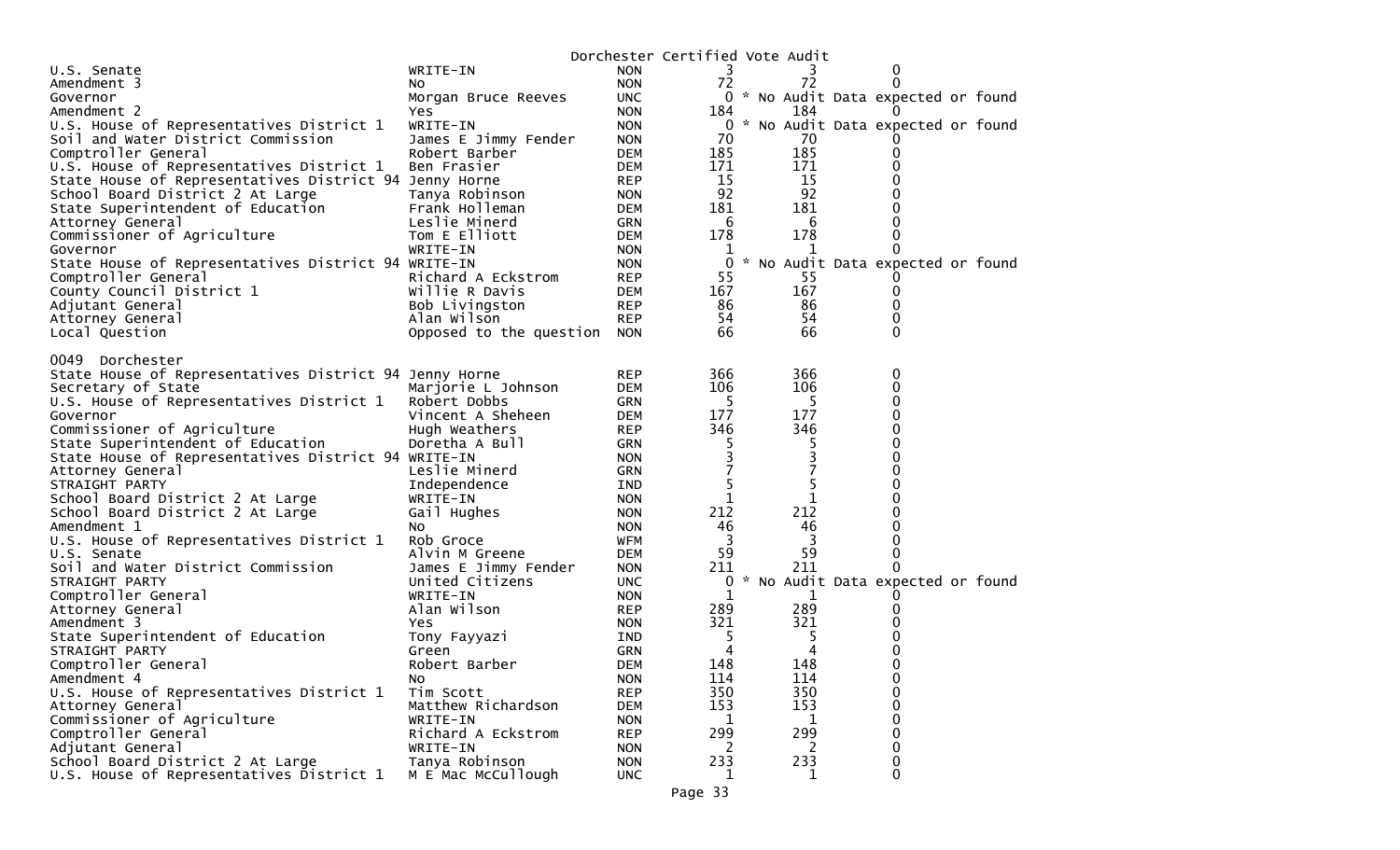|                                          |                                 |            | Dorchester Certified Vote Audit |  |     |                                     |  |
|------------------------------------------|---------------------------------|------------|---------------------------------|--|-----|-------------------------------------|--|
| Attorney General                         | WRITE-IN                        | <b>NON</b> |                                 |  |     | 0 * No Audit Data expected or found |  |
| Lieutenant Governor                      | Ashley Cooper                   | <b>DEM</b> | 164                             |  | 164 |                                     |  |
| Governor                                 | Morgan Bruce Reeves             | <b>UNC</b> | 2                               |  | 2   |                                     |  |
| State Superintendent of Education        | Frank Holleman                  | DEM        | 131                             |  | 131 |                                     |  |
| Secretary of State                       | WRITE-IN                        | <b>NON</b> |                                 |  |     | 0 * No Audit Data expected or found |  |
| Governor                                 | Nikki R Haley                   | <b>REP</b> | 272                             |  | 272 |                                     |  |
| U.S. Senate                              | Jim DeMint                      | <b>REP</b> | 342                             |  | 342 |                                     |  |
| Amendment 2                              | Yes                             | <b>NON</b> | 398                             |  | 398 |                                     |  |
| Lieutenant Governor                      | Ken Ard                         | <b>REP</b> | 290                             |  | 290 |                                     |  |
| U.S. House of Representatives District 1 | Keith Blandford                 | LIB        | 4                               |  | 4   |                                     |  |
| Secretary of State                       | Mark Hammond                    | <b>REP</b> | 341                             |  | 341 |                                     |  |
| Governor                                 | WRITE-IN                        | <b>NON</b> | 0                               |  |     | * No Audit Data expected or found   |  |
| Soil and Water District Commission       | WRITE-IN                        | <b>NON</b> |                                 |  |     |                                     |  |
| Amendment 3                              | NO.                             | <b>NON</b> | 118                             |  | 118 |                                     |  |
| Governor                                 | Morgan Bruce Reeves             | <b>GRN</b> | -5                              |  | 5   |                                     |  |
| School Board District 2 At Large         | Charlie Stoudenmire             | <b>NON</b> | 233                             |  | 233 |                                     |  |
| Local Question                           | In favor of the question NON    |            | 282                             |  | 282 |                                     |  |
| U.S. House of Representatives District 1 | Jimmy Wood                      | IND        | 3                               |  | 3   |                                     |  |
|                                          |                                 |            | 359                             |  | 359 |                                     |  |
| Adjutant General                         | Bob Livingston<br>Tom E Elliott | <b>REP</b> | 96                              |  | 96  |                                     |  |
| Commissioner of Agriculture              |                                 | <b>DEM</b> |                                 |  |     |                                     |  |
| U.S. Senate                              | WRITE-IN                        | <b>NON</b> | 17<br>- 7                       |  | 17  |                                     |  |
| State Superintendent of Education        | Tim Moultrie                    | LIB        |                                 |  | -7  |                                     |  |
| Soil and Water District Commission       | Marie S Dantzler                | <b>NON</b> | 261                             |  | 261 |                                     |  |
| State Treasurer                          | Curtis Loftis                   | <b>REP</b> | 356                             |  | 356 |                                     |  |
| STRAIGHT PARTY                           | Working Families                | <b>WFM</b> | -1                              |  | - 1 |                                     |  |
| Amendment 1                              | Yes.                            | <b>NON</b> | 399                             |  | 399 |                                     |  |
| STRAIGHT PARTY                           | Democratic                      | <b>DEM</b> | 53                              |  | 53  |                                     |  |
| STRAIGHT PARTY                           | Libertarian                     | LIB        | 0                               |  |     | * No Audit Data expected or found   |  |
| STRAIGHT PARTY                           | Republican                      | <b>REP</b> | 114                             |  | 114 |                                     |  |
| U.S. House of Representatives District 1 | Ben Frasier                     | <b>DEM</b> | 85                              |  | 85  |                                     |  |
| State Superintendent of Education        | Mick Zais                       | <b>REP</b> | 300                             |  | 300 |                                     |  |
| School Board District 2 At Large         | Harry Blake                     | <b>NON</b> | 235                             |  | 235 |                                     |  |
| School Board District 2 At Large         | Frances Townsend                | <b>NON</b> | 305                             |  | 305 |                                     |  |
| Amendment 2                              | NO.                             | <b>NON</b> | 47                              |  | 47  |                                     |  |
| State Treasurer                          | WRITE-IN                        | <b>NON</b> | 8                               |  | 8   |                                     |  |
| U.S. House of Representatives District 1 | WRITE-IN                        | <b>NON</b> | 0                               |  |     | * No Audit Data expected or found   |  |
| Lieutenant Governor                      | WRITE-IN                        | <b>NON</b> | 0                               |  |     | * No Audit Data expected or found   |  |
| U.S. Senate                              | Tom Clements                    | GRN        | 33                              |  | 33  |                                     |  |
| Amendment 4                              | Yes.                            | <b>NON</b> | 320                             |  | 320 |                                     |  |
| State Superintendent of Education        | WRITE-IN                        | <b>NON</b> |                                 |  |     | 0 * No Audit Data expected or found |  |
| Local Question                           | Opposed to the question         | <b>NON</b> | 154                             |  | 154 |                                     |  |
|                                          |                                 |            |                                 |  |     |                                     |  |
| 0050 Archdale                            |                                 |            |                                 |  |     |                                     |  |
| School Board District 2 At Large         | Gail Hughes                     | <b>NON</b> | 244                             |  | 244 | 0                                   |  |
| Soil and Water District Commission       | James E Jimmy Fender            | <b>NON</b> | 244                             |  | 244 |                                     |  |
| STRAIGHT PARTY                           | Green                           | <b>GRN</b> | 3                               |  | 3   | $\Omega$                            |  |
| School Board District 2 At Large         | WRITE-IN                        | <b>NON</b> | 11                              |  | 11  |                                     |  |
| Adjutant General                         | Bob Livingston                  | <b>REP</b> | 376                             |  | 376 |                                     |  |
| Secretary of State                       | WRITE-IN                        | <b>NON</b> | 0                               |  |     | * No Audit Data expected or found   |  |
| Amendment 1                              | No                              | <b>NON</b> | 66                              |  | 66  |                                     |  |
| U.S. Senate                              | Jim DeMint                      | <b>REP</b> | 330                             |  | 330 | 0                                   |  |
| State Superintendent of Education        | Mick Zais                       | <b>REP</b> | 287                             |  | 287 | 0                                   |  |
|                                          |                                 |            |                                 |  |     |                                     |  |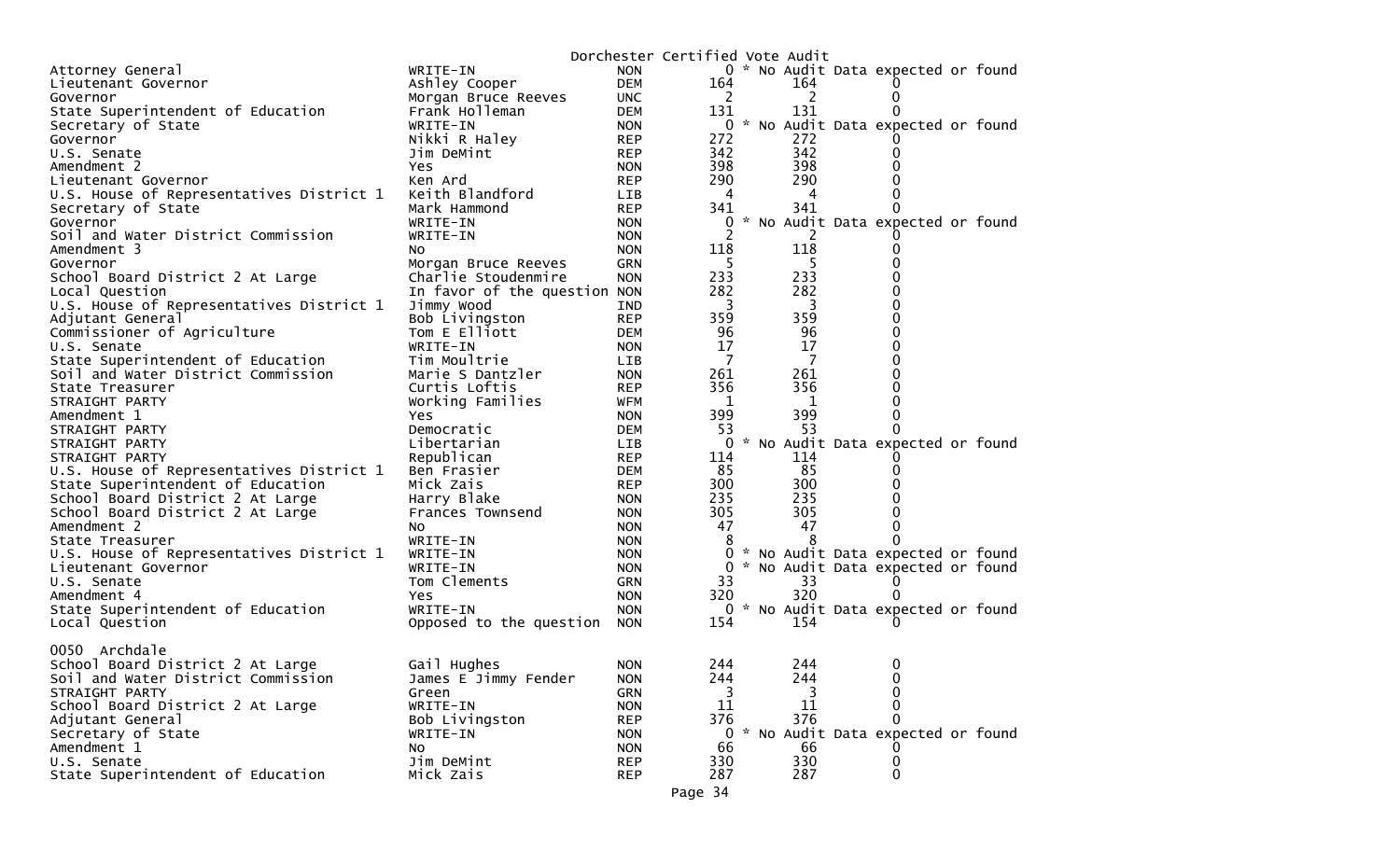|                                                              |                              |            | Dorchester Certified Vote Audit |     |                                     |  |
|--------------------------------------------------------------|------------------------------|------------|---------------------------------|-----|-------------------------------------|--|
| U.S. House of Representatives District 1                     | M E Mac McCullough           | <b>UNC</b> | 3                               | 3   | 0                                   |  |
| Attorney General                                             | Alan Wilson                  | <b>REP</b> | 292                             | 292 | 0                                   |  |
| Commissioner of Agriculture                                  | Tom E Elliott                | DEM        | 202                             | 202 | 0                                   |  |
| Secretary of State                                           | Mark Hammond                 | <b>REP</b> | 321                             | 321 | 0                                   |  |
| Governor                                                     | Vincent A Sheheen            | DEM        | 219                             | 219 | $\Omega$                            |  |
| State Superintendent of Education                            | Doretha A Bull               | <b>GRN</b> | 14                              | 14  | 0                                   |  |
| Amendment 3                                                  | Yes                          | <b>NON</b> | 354                             | 354 | 0                                   |  |
| U.S. House of Representatives District 1                     | Keith Blandford              | LIB.       | 11                              | 11  | 0                                   |  |
| Attorney General                                             | Matthew Richardson           | DEM        | 219                             | 219 | 0                                   |  |
| STRAIGHT PARTY                                               | Republican                   | <b>REP</b> | 163                             | 163 | 0                                   |  |
| School Board District 2 At Large                             | Tanya Robinson               | <b>NON</b> | 237                             | 237 | 0                                   |  |
| U.S. Senate                                                  | WRITE-IN                     | <b>NON</b> | -7                              | 7   | 0                                   |  |
| Amendment 4                                                  | NO.                          | <b>NON</b> | 151                             | 151 | 0                                   |  |
| State Superintendent of Education                            | WRITE-IN                     | NON.       |                                 |     | 0 * No Audit Data expected or found |  |
| Comptroller General                                          | WRITE-IN                     | <b>NON</b> |                                 |     | 0 * No Audit Data expected or found |  |
| Attorney General                                             | WRITE-IN                     | <b>NON</b> |                                 |     | 0 * No Audit Data expected or found |  |
| Comptroller General                                          | Robert Barber                | DEM        | 222                             | 222 |                                     |  |
| U.S. House of Representatives District 1                     | Jimmy Wood                   | IND        | 6                               | 6   | 0                                   |  |
| Comptroller General                                          | Richard A Eckstrom           | <b>REP</b> | 305                             | 305 | 0                                   |  |
| Governor                                                     | Morgan Bruce Reeves          | GRN        | 8                               | 8   | 0                                   |  |
| U.S. Senate                                                  | Tom Clements                 | GRN        | 58                              | 58  | 0                                   |  |
| Commissioner of Agriculture                                  | Hugh Weathers                | <b>REP</b> | 318                             | 318 | 0                                   |  |
| Soil and Water District Commission                           | WRITE-IN                     | <b>NON</b> | 4                               | 4   | 0                                   |  |
| Governor                                                     | Nikki R Haley                | <b>REP</b> | 310                             | 310 | 0                                   |  |
| Amendment 2                                                  | <b>Yes</b>                   | <b>NON</b> | 457                             | 457 | 0                                   |  |
| STRAIGHT PARTY                                               | Libertarian                  | LIB        | 1                               | 1   | 0                                   |  |
| U.S. House of Representatives District 1                     | Ben Frasier                  | <b>DEM</b> | 175                             | 175 | 0                                   |  |
| State Superintendent of Education                            | Tony Fayyazi                 | IND        | 8                               | 8   | 0                                   |  |
| School Board District 2 At Large                             | Charlie Stoudenmire          | <b>NON</b> | 220                             | 220 | 0                                   |  |
| State Treasurer                                              | Curtis Loftis                | <b>REP</b> | 390                             | 390 | 0                                   |  |
| Soil and Water District Commission                           | Marie S Dantzler             | <b>NON</b> | 284                             | 284 | 0                                   |  |
| State House of Representatives District 98 Chris Murphy      |                              | REP        | 316                             | 316 | 0                                   |  |
| Amendment 3                                                  | No.                          | <b>NON</b> | 167                             | 167 | 0                                   |  |
| Lieutenant Governor                                          | WRITE-IN                     | <b>NON</b> |                                 |     | 0 * No Audit Data expected or found |  |
| U.S. House of Representatives District 1                     | Robert Dobbs                 | <b>GRN</b> | 8                               | 8   |                                     |  |
| Governor                                                     | Morgan Bruce Reeves          | <b>UNC</b> | $\overline{c}$                  | 2   | 0                                   |  |
| State House of Representatives District 98 Christine Jackson |                              | <b>DEM</b> | 212                             | 212 |                                     |  |
| Local Question                                               | In favor of the question NON |            | 382                             | 382 | 0                                   |  |
| STRAIGHT PARTY                                               | Democratic                   | DEM        | 121                             | 121 | $\Omega$                            |  |
| U.S. House of Representatives District 1                     | WRITE-IN                     | <b>NON</b> |                                 |     | 0 * No Audit Data expected or found |  |
| Secretary of State                                           | Marjorie L Johnson           | DEM        | 206                             | 206 |                                     |  |
| Amendment 1                                                  | Yes                          | <b>NON</b> | 454                             | 454 |                                     |  |
| State House of Representatives District 98 WRITE-IN          |                              | <b>NON</b> |                                 |     | 0 * No Audit Data expected or found |  |
| School Board District 2 At Large                             | Harry Blake                  | <b>NON</b> | 196                             | 196 | $\Omega$                            |  |
| U.S. Senate                                                  | Alvin M Greene               | <b>DEM</b> | 126                             | 126 | 0                                   |  |
| STRAIGHT PARTY                                               | United Citizens              | <b>UNC</b> | 1                               | 1   |                                     |  |
| State Superintendent of Education                            | Frank Holleman               | <b>DEM</b> | 208                             | 208 |                                     |  |
| School Board District 2 At Large                             | Frances Townsend             | <b>NON</b> | 250                             | 250 |                                     |  |
| Adjutant General                                             | WRITE-IN                     | <b>NON</b> | 5                               |     | 0                                   |  |
| State Treasurer                                              | WRITE-IN                     | <b>NON</b> | 10                              | 10  | 0                                   |  |
| Commissioner of Agriculture                                  | WRITE-IN                     | <b>NON</b> | $\mathbf{0}$                    |     | * No Audit Data expected or found   |  |
| Amendment 2                                                  | No                           | <b>NON</b> | 67                              | 67  |                                     |  |
|                                                              |                              |            |                                 |     |                                     |  |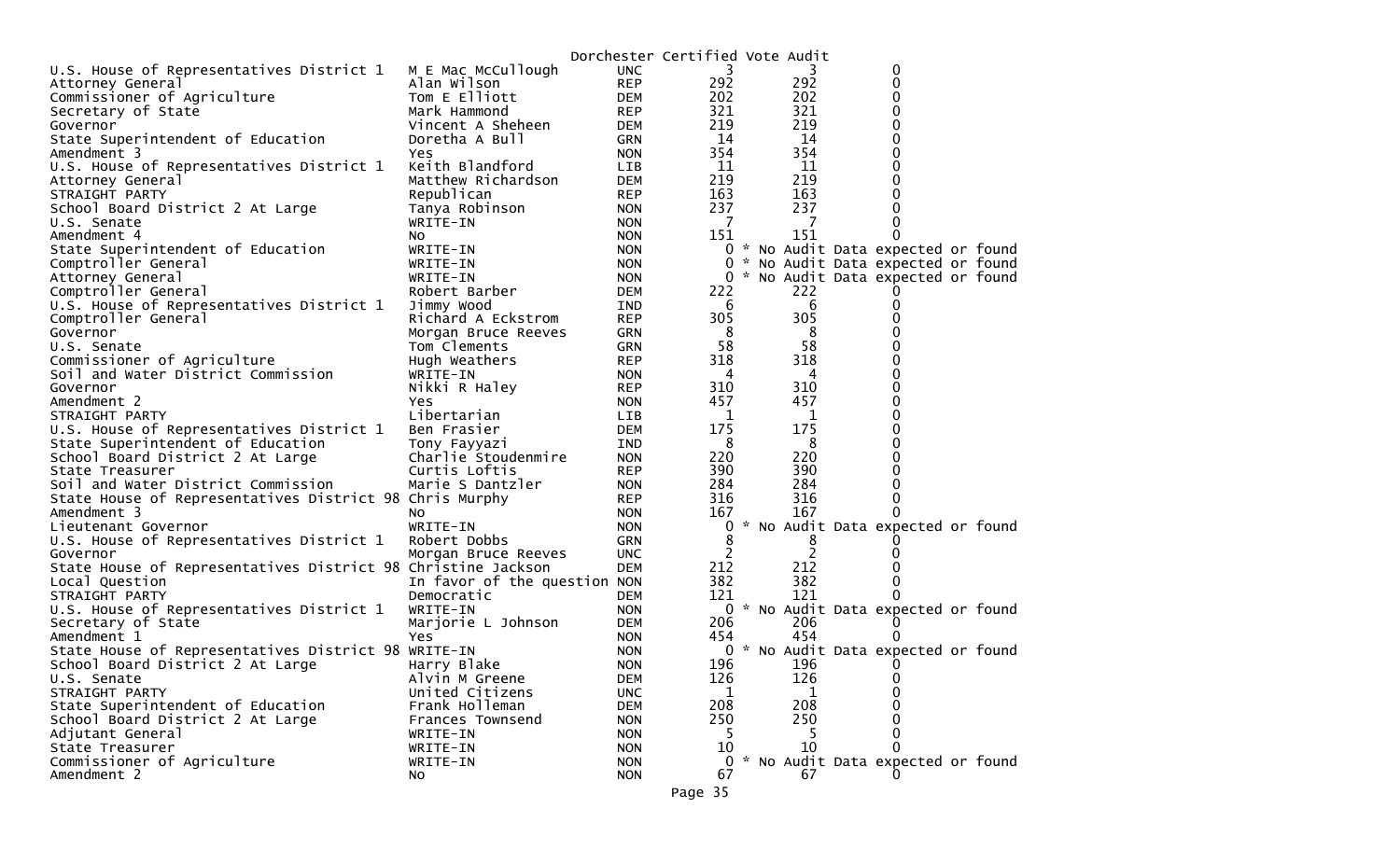|                                                                                                    |                         |                          | Dorchester Certified Vote Audit |                |                                     |
|----------------------------------------------------------------------------------------------------|-------------------------|--------------------------|---------------------------------|----------------|-------------------------------------|
| U.S. House of Representatives District 1                                                           | Rob Groce               | WFM                      | 8                               | 8              | 0                                   |
| Lieutenant Governor                                                                                | Ashley Cooper           | <b>DEM</b>               | 250                             | 250            | $\Omega$                            |
| Governor                                                                                           | WRITE-IN                | <b>NON</b>               |                                 |                | 0 * No Audit Data expected or found |
| Lieutenant Governor                                                                                | Ken Ard                 | <b>REP</b>               | 283                             | 283            |                                     |
| STRAIGHT PARTY                                                                                     | Independence            | IND                      | 4                               | 4              |                                     |
| U.S. House of Representatives District 1                                                           | Tim Scott               | <b>REP</b>               | 328                             | 328            | 0                                   |
| Amendment 4                                                                                        | Yes                     | <b>NON</b>               | 363                             | 363            | 0                                   |
| State Superintendent of Education                                                                  | Tim Moultrie            | LIB.                     | 12                              | 12             |                                     |
| Attorney General                                                                                   | Leslie Minerd           | <b>GRN</b>               | 21                              | 21             | $\Omega$                            |
| STRAIGHT PARTY                                                                                     | Working Families        | WFM                      | 1                               | 1              | 0                                   |
| Local Question                                                                                     | Opposed to the question | <b>NON</b>               | 128                             | 128            | 0                                   |
|                                                                                                    |                         |                          |                                 |                |                                     |
| 0052 Stallsville                                                                                   |                         |                          |                                 |                |                                     |
| STRAIGHT PARTY                                                                                     | Working Families        | WFM                      | 1                               | 1              | 0                                   |
| Amendment 1                                                                                        | NO                      | <b>NON</b>               | 34                              | 34             | 0                                   |
| County Council District 2                                                                          | David Chinnis           | <b>REP</b>               | 226                             | 226            |                                     |
| Lieutenant Governor                                                                                | WRITE-IN                | <b>NON</b>               |                                 |                | 0 * No Audit Data expected or found |
| State Superintendent of Education                                                                  | Frank Holleman          | <b>DEM</b>               | 114                             | 114            |                                     |
| County Council District 2                                                                          | WRITE-IN                | <b>NON</b>               | 2                               | 2              | $\Omega$                            |
| Attorney General                                                                                   | Alan Wilson             | <b>REP</b>               | 325                             | 325            |                                     |
| Governor                                                                                           | WRITE-IN                | <b>NON</b>               | 0<br>*                          |                | No Audit Data expected or found     |
| Governor                                                                                           | Morgan Bruce Reeves     | <b>GRN</b>               | 3                               | 3              |                                     |
| Lieutenant Governor                                                                                | Ashley Cooper           | <b>DEM</b>               | 162                             | 162            | 0<br>0                              |
| School Board District 2 At Large                                                                   | Tanya Robinson          | <b>NON</b>               | 247<br>6                        | 247            | 0                                   |
| U.S. House of Representatives District 1<br>Amendment 3                                            | Jimmy Wood<br>Yes       | IND                      | 346                             | 6<br>346       |                                     |
| Adjutant General                                                                                   | WRITE-IN                | <b>NON</b><br><b>NON</b> | 2                               | $\overline{2}$ | 0                                   |
| State Superintendent of Education                                                                  | Tim Moultrie            | <b>LIB</b>               | 25                              | 25             | 0                                   |
| Attorney General                                                                                   | Matthew Richardson      | <b>DEM</b>               | 137                             | 137            | 0                                   |
| U.S. House of Representatives District 1                                                           | Ben Frasier             | <b>DEM</b>               | 86                              | 86             | 0                                   |
| U.S. House of Representatives District 1                                                           | Robert Dobbs            | <b>GRN</b>               | 6                               | 6              | 0                                   |
| State Treasurer                                                                                    | Curtis Loftis           | <b>REP</b>               | 394                             | 394            | 0                                   |
| U.S. Senate                                                                                        | Alvin M Greene          | DEM                      | 64                              | 64             | $\Omega$                            |
| Amendment 4                                                                                        | NO.                     | <b>NON</b>               | 110                             | 110            | 0                                   |
| Soil and Water District Commission                                                                 | WRITE-IN                | <b>NON</b>               | 3                               | 3              | 0                                   |
| Lieutenant Governor                                                                                | Ken Ard                 | <b>REP</b>               | 323                             | 323            | 0                                   |
| Commissioner of Agriculture                                                                        | WRITE-IN                | <b>NON</b>               | 1                               | 1              | 0                                   |
| State Superintendent of Education                                                                  | Mick Zais               | <b>REP</b>               | 311                             | 311            | 0                                   |
| Attorney General                                                                                   | WRITE-IN                | <b>NON</b>               | 1                               | 1              | 0                                   |
| Soil and Water District Commission                                                                 | Marie S Dantzler        | <b>NON</b>               | 263                             | 263            | 0                                   |
| Secretary of State                                                                                 | Marjorie L Johnson      | <b>DEM</b>               | 107                             | 107            | 0                                   |
| State Superintendent of Education                                                                  | Doretha A Bull          | <b>GRN</b>               | 11                              | 11             | 0                                   |
| Amendment 2                                                                                        | Yes.                    | <b>NON</b>               | 413                             | 413            | 0                                   |
| School Board District 2 At Large                                                                   | Charlie Stoudenmire     | <b>NON</b>               | 262                             | 262            | ∩                                   |
| Adjutant General                                                                                   | Bob Livingston          | <b>REP</b>               | 385                             | 385            | 0                                   |
| U.S. House of Representatives District 1                                                           | WRITE-IN                | <b>NON</b>               | 1                               | 1              | 0                                   |
| Comptroller General                                                                                | Richard A Eckstrom      | <b>REP</b>               | 328                             | 328            | 0                                   |
| Comptroller General                                                                                | WRITE-IN                | <b>NON</b>               | $\mathbf 1$                     | 1              | $\Omega$                            |
| Comptroller General                                                                                | Robert Barber           | <b>DEM</b>               | 144                             | 144            |                                     |
| Governor                                                                                           | Vincent A Sheheen       | <b>DEM</b>               | 132<br>390                      | 132<br>390     | $\Omega$                            |
| State House of Representatives District 94 Jenny Horne<br>U.S. House of Representatives District 1 | Rob Groce               | <b>REP</b><br>WFM        | 8                               | 8              | 0<br>0                              |
|                                                                                                    |                         |                          |                                 |                |                                     |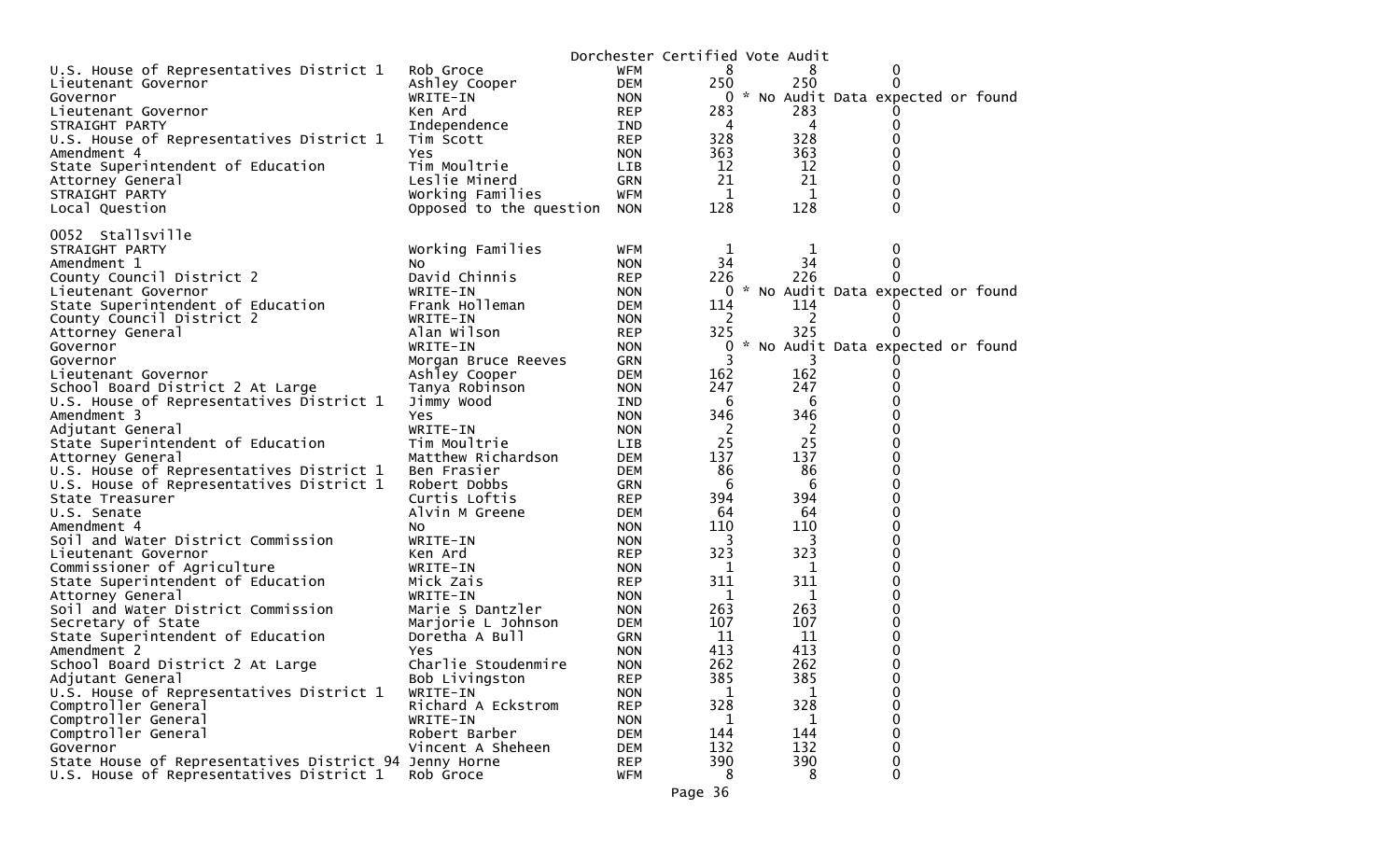|                                                        |                                |                   | Dorchester Certified Vote Audit |           |                                     |  |
|--------------------------------------------------------|--------------------------------|-------------------|---------------------------------|-----------|-------------------------------------|--|
| Amendment 3                                            | NO.                            | <b>NON</b>        | 123                             | 123       |                                     |  |
| STRAIGHT PARTY                                         | United Citizens                | <b>UNC</b>        |                                 |           | 0 * No Audit Data expected or found |  |
| School Board District 2 At Large                       | Harry Blake                    | <b>NON</b>        | 239                             | 239       |                                     |  |
| U.S. House of Representatives District 1               | Tim Scott                      | <b>REP</b>        | 372                             | 372       |                                     |  |
| Governor                                               | Nikki R Haley                  | <b>REP</b>        | 350                             | 350       |                                     |  |
| Amendment 1                                            | Yes                            | <b>NON</b>        | 434                             | 434       |                                     |  |
| Commissioner of Agriculture                            | Tom E Elliott                  | <b>DEM</b>        | 118                             | 118       |                                     |  |
| Local Question                                         | In favor of the question NON   |                   | 346                             | 346       |                                     |  |
| U.S. Senate                                            | Jim DeMint                     | <b>REP</b>        | 366                             | 366       |                                     |  |
| State House of Representatives District 94 WRITE-IN    |                                | <b>NON</b>        |                                 | -5        |                                     |  |
| STRAIGHT PARTY                                         | Libertarian                    | <b>LIB</b>        | 1                               | 1         |                                     |  |
| School Board District 2 At Large                       | Frances Townsend               | <b>NON</b>        | 255                             | 255       |                                     |  |
| State Superintendent of Education                      | WRITE-IN                       | <b>NON</b>        | 1                               | 1         |                                     |  |
| State Treasurer                                        | WRITE-IN                       | <b>NON</b>        | 4                               | 4         |                                     |  |
| STRAIGHT PARTY                                         | Independence                   | IND               | 3                               | 3         |                                     |  |
| STRAIGHT PARTY                                         | Republican                     | <b>REP</b>        | 171                             | 171       |                                     |  |
| Secretary of State                                     | Mark Hammond                   | <b>REP</b>        | 366                             | 366       |                                     |  |
| Governor                                               | Morgan Bruce Reeves            | <b>UNC</b>        | 2                               | 2         |                                     |  |
| Amendment 2                                            | No.                            | <b>NON</b>        | 60                              | 60        |                                     |  |
| Secretary of State                                     | WRITE-IN                       | <b>NON</b>        | 1                               | 1         |                                     |  |
| State Superintendent of Education                      | Tony Fayyazi                   | IND               | 8                               | 8         |                                     |  |
| Soil and Water District Commission                     | James E Jimmy Fender           | <b>NON</b>        | 236                             | 236       |                                     |  |
| U.S. House of Representatives District 1               | M E Mac McCullough             | <b>UNC</b>        | 0                               |           | * No Audit Data expected or found   |  |
| School Board District 2 At Large                       | Gail Hughes                    | <b>NON</b>        | 259                             | 259       |                                     |  |
| Attorney General                                       | Leslie Minerd                  | GRN               | 16                              | 16        |                                     |  |
| U.S. Senate                                            | WRITE-IN                       | <b>NON</b>        | 9                               | 9         |                                     |  |
| U.S. House of Representatives District 1               | Keith Blandford                | <b>LIB</b>        | 5                               | 5         |                                     |  |
| Amendment 4                                            | Yes                            | <b>NON</b>        | 354                             | 354       |                                     |  |
| Commissioner of Agriculture                            | Hugh Weathers                  | <b>REP</b>        | 351                             | 351       |                                     |  |
| STRAIGHT PARTY                                         | Democratic                     | <b>DEM</b>        | 58                              | 58        |                                     |  |
| School Board District 2 At Large                       | WRITE-IN                       | <b>NON</b>        | 0                               |           | * No Audit Data expected or found   |  |
| STRAIGHT PARTY                                         | Green                          | GRN               | 1                               | 1         |                                     |  |
| U.S. Senate                                            | Tom Clements                   | GRN               | 41                              | 41        |                                     |  |
| Local Question                                         | Opposed to the question        | <b>NON</b>        | 114                             | 114       | 0                                   |  |
|                                                        |                                |                   |                                 |           |                                     |  |
| 0054 Indian Field                                      |                                |                   |                                 |           |                                     |  |
| Secretary of State                                     | WRITE-IN                       | <b>NON</b>        |                                 |           | 0 * No Audit Data expected or found |  |
| Lieutenant Governor                                    | WRITE-IN                       | <b>NON</b>        |                                 |           | 0 * No Audit Data expected or found |  |
| Lieutenant Governor                                    | Ken Ard                        | <b>REP</b>        | 51                              | 51        |                                     |  |
| Lieutenant Governor                                    | Ashley Cooper                  | DEM               | 178                             | 178       |                                     |  |
| Commissioner of Agriculture                            | WRITE-IN                       | <b>NON</b>        | 0                               |           | * No Audit Data expected or found   |  |
| Adjutant General<br>Soil and Water District Commission | Bob Livingston                 | <b>REP</b>        | 65<br>44                        | 65<br>44  |                                     |  |
|                                                        | Marie S Dantzler               | <b>NON</b>        |                                 |           |                                     |  |
| U.S. Senate                                            | Alvin M Greene                 | <b>DEM</b>        | 166                             | 166<br>54 | 0                                   |  |
| Amendment 4                                            | NO.                            | <b>NON</b>        | 54.                             |           |                                     |  |
| Soil and Water District Commission                     | WRITE-IN<br>Leslie Minerd      | <b>NON</b>        |                                 |           | 0 * No Audit Data expected or found |  |
| Attorney General<br>STRAIGHT PARTY                     |                                | GRN               |                                 |           | * No Audit Data expected or found   |  |
|                                                        | Working Families<br>Republican | WFM<br><b>REP</b> | 28                              |           |                                     |  |
| STRAIGHT PARTY                                         | Jim Pratt                      | <b>REP</b>        | 53                              | 28<br>53  |                                     |  |
| U.S. House of Representatives District 6               |                                |                   | 0                               |           | * No Audit Data expected or found   |  |
| STRAIGHT PARTY<br>Amendment 3                          | United Citizens                | <b>UNC</b>        |                                 | 54        |                                     |  |
|                                                        | No.                            | <b>NON</b>        | 54                              |           |                                     |  |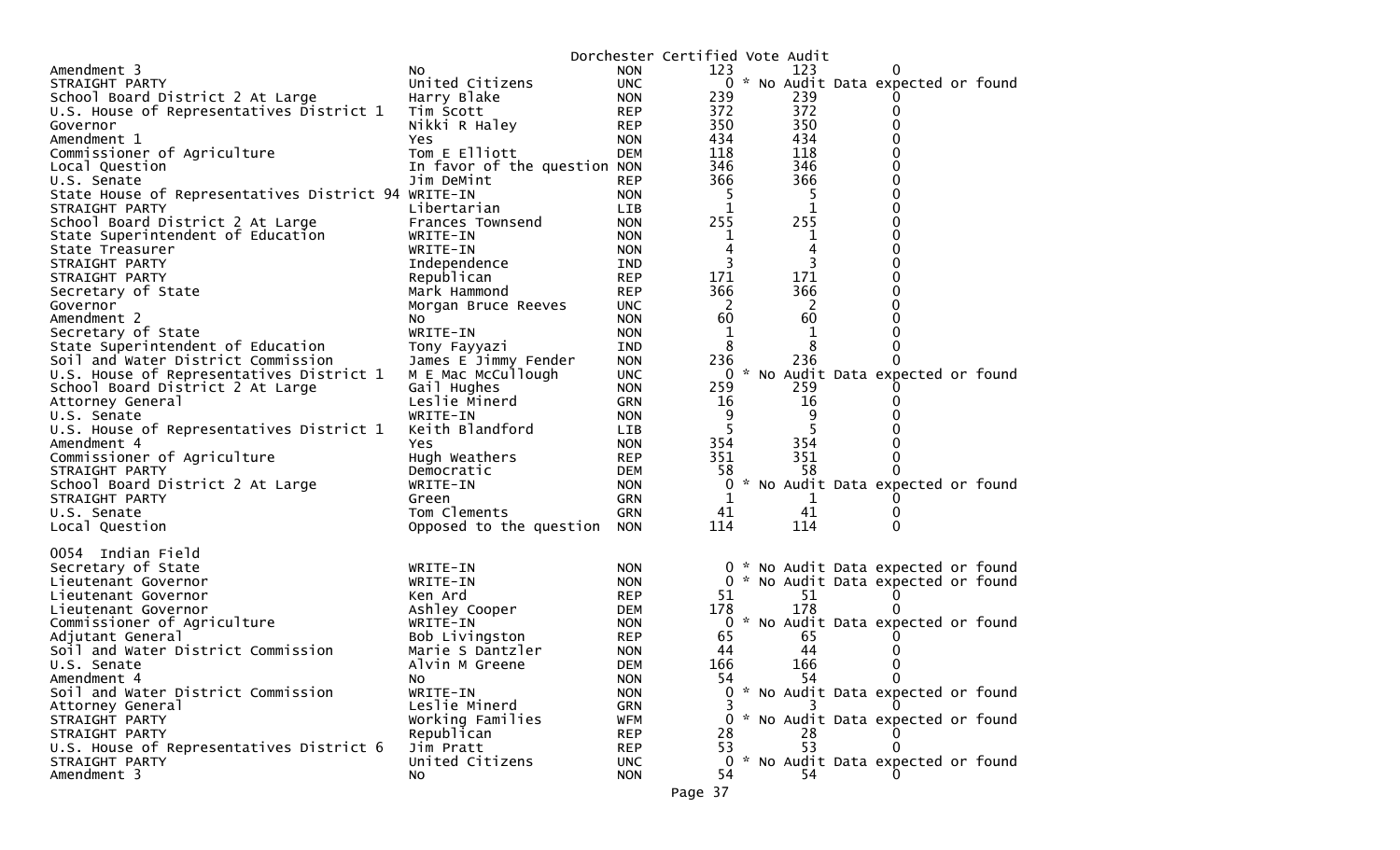|                                                           |                              |            | Dorchester Certified Vote Audit |  |                           |                                     |  |
|-----------------------------------------------------------|------------------------------|------------|---------------------------------|--|---------------------------|-------------------------------------|--|
| STRAIGHT PARTY                                            | Democratic                   | <b>DEM</b> | 167                             |  | 167                       |                                     |  |
| Secretary of State                                        | Marjorie L Johnson           | <b>DEM</b> | 173                             |  | 173                       |                                     |  |
| State Superintendent of Education                         | WRITE-IN                     | <b>NON</b> |                                 |  |                           | 0 * No Audit Data expected or found |  |
| Attorney General                                          | Alan Wilson                  | <b>REP</b> | 50                              |  | 50                        |                                     |  |
| Amendment 2                                               | <b>NO</b>                    | <b>NON</b> | 20                              |  | 20                        |                                     |  |
| State Treasurer                                           | Curtis Loftis                | <b>REP</b> | 68                              |  | 68                        |                                     |  |
| Commissioner of Agriculture                               | Tom E Elliott                | <b>DEM</b> | 172                             |  | 172                       |                                     |  |
| Amendment 1                                               | NO.                          | <b>NON</b> | 18                              |  | 18                        |                                     |  |
| County Council District 1                                 | Willie R Davis               | <b>DEM</b> | 200                             |  | 200                       |                                     |  |
| Governor                                                  | Morgan Bruce Reeves          | <b>UNC</b> | 1                               |  |                           |                                     |  |
| Governor                                                  | Morgan Bruce Reeves          | GRN        | 5                               |  |                           |                                     |  |
| STRAIGHT PARTY                                            | Libertarian                  | LIB        | 0                               |  |                           | * No Audit Data expected or found   |  |
| State House of Representatives District 97 Patsy G Knight |                              | <b>DEM</b> | 207                             |  | 207                       |                                     |  |
| U.S. Senate                                               | Jim DeMint                   | <b>REP</b> | 57                              |  | 57                        |                                     |  |
| State Superintendent of Education                         | Tony Fayyazi                 | IND        | 3                               |  | 3                         |                                     |  |
| U.S. House of Representatives District 6                  | James E Jim Clyburn          | <b>DEM</b> | 175                             |  | 175                       |                                     |  |
| Attorney General                                          | Matthew Richardson           | <b>DEM</b> | 179                             |  | 179                       |                                     |  |
| STRAIGHT PARTY                                            | Independence                 | IND        | 2                               |  | 2                         |                                     |  |
| County Council District 1                                 | WRITE-IN                     | <b>NON</b> | 0                               |  |                           | * No Audit Data expected or found   |  |
| Local Question                                            | In favor of the question NON |            | 93                              |  | 93                        |                                     |  |
|                                                           | Vincent A Sheheen            | <b>DEM</b> | 174                             |  | 174                       |                                     |  |
| Governor                                                  | Mark Hammond                 | <b>REP</b> | 56                              |  | 56                        |                                     |  |
| Secretary of State<br>State Superintendent of Education   | Frank Holleman               | <b>DEM</b> | 173                             |  | 173                       |                                     |  |
| Soil and Water District Commission                        |                              |            | 53                              |  | 53                        |                                     |  |
|                                                           | James E Jimmy Fender         | <b>NON</b> | 56                              |  | 56                        |                                     |  |
| Commissioner of Agriculture                               | Hugh Weathers                | <b>REP</b> |                                 |  |                           |                                     |  |
| Attorney General                                          | WRITE-IN                     | <b>NON</b> | 0                               |  |                           | * No Audit Data expected or found   |  |
| Governor                                                  | WRITE-IN                     | <b>NON</b> |                                 |  |                           | 0 * No Audit Data expected or found |  |
| Amendment 4                                               | <b>Yes</b>                   | <b>NON</b> | 121                             |  | 121                       |                                     |  |
| State Treasurer                                           | WRITE-IN                     | <b>NON</b> | 0                               |  |                           | * No Audit Data expected or found   |  |
| State Superintendent of Education                         | Tim Moultrie                 | LIB        | 2                               |  | 2                         |                                     |  |
| Comptroller General                                       | Richard A Eckstrom           | <b>REP</b> | 50                              |  | 50                        |                                     |  |
| U.S. Senate                                               | WRITE-IN                     | <b>NON</b> |                                 |  |                           |                                     |  |
| U.S. House of Representatives District 6                  | WRITE-IN                     | <b>NON</b> |                                 |  |                           | 0 * No Audit Data expected or found |  |
| Amendment 3                                               | Yes                          | <b>NON</b> | 116                             |  | 116                       |                                     |  |
| State House of Representatives District 97 WRITE-IN       |                              | <b>NON</b> | 0                               |  |                           | * No Audit Data expected or found   |  |
| U.S. Senate                                               | Tom Clements                 | <b>GRN</b> |                                 |  |                           |                                     |  |
| Governor                                                  | Nikki R Haley                | <b>REP</b> | 52                              |  | 52                        |                                     |  |
| Amendment 2                                               | Yes                          | <b>NON</b> | 149                             |  | 149                       |                                     |  |
| State Superintendent of Education                         | Mick Zais                    | <b>REP</b> | 51                              |  | -51                       |                                     |  |
| Amendment 1                                               | Yes.                         | <b>NON</b> | 155                             |  | 155                       |                                     |  |
| Comptroller General                                       | Robert Barber                | <b>DEM</b> | 180                             |  | 180                       |                                     |  |
| Adjutant General                                          | WRITE-IN                     | <b>NON</b> | 0                               |  |                           | * No Audit Data expected or found   |  |
| State Superintendent of Education                         | Doretha A Bull               | <b>GRN</b> |                                 |  |                           |                                     |  |
| U.S. House of Representatives District 6                  | Nammu Y Muhammad             | <b>GRN</b> | 1                               |  | 1                         |                                     |  |
| Comptroller General                                       | WRITE-IN                     | <b>NON</b> |                                 |  |                           | 0 * No Audit Data expected or found |  |
| STRAIGHT PARTY                                            | Green                        | <b>GRN</b> | 1                               |  | $\mathbf 1$               | $\Omega$                            |  |
| Local Question                                            | Opposed to the question      | <b>NON</b> | 75                              |  | 75                        | $\Omega$                            |  |
|                                                           |                              |            |                                 |  |                           |                                     |  |
| 0055 Spann                                                |                              |            |                                 |  |                           |                                     |  |
| STRAIGHT PARTY                                            | Independence                 | IND        |                                 |  | 1 * No Audit Data found   |                                     |  |
| Lieutenant Governor                                       | WRITE-IN                     | <b>NON</b> |                                 |  |                           | 0 * No Audit Data expected or found |  |
| Amendment 3                                               | Yes                          | <b>NON</b> |                                 |  | 434 * No Audit Data found |                                     |  |
|                                                           |                              |            | Page 38                         |  |                           |                                     |  |
|                                                           |                              |            |                                 |  |                           |                                     |  |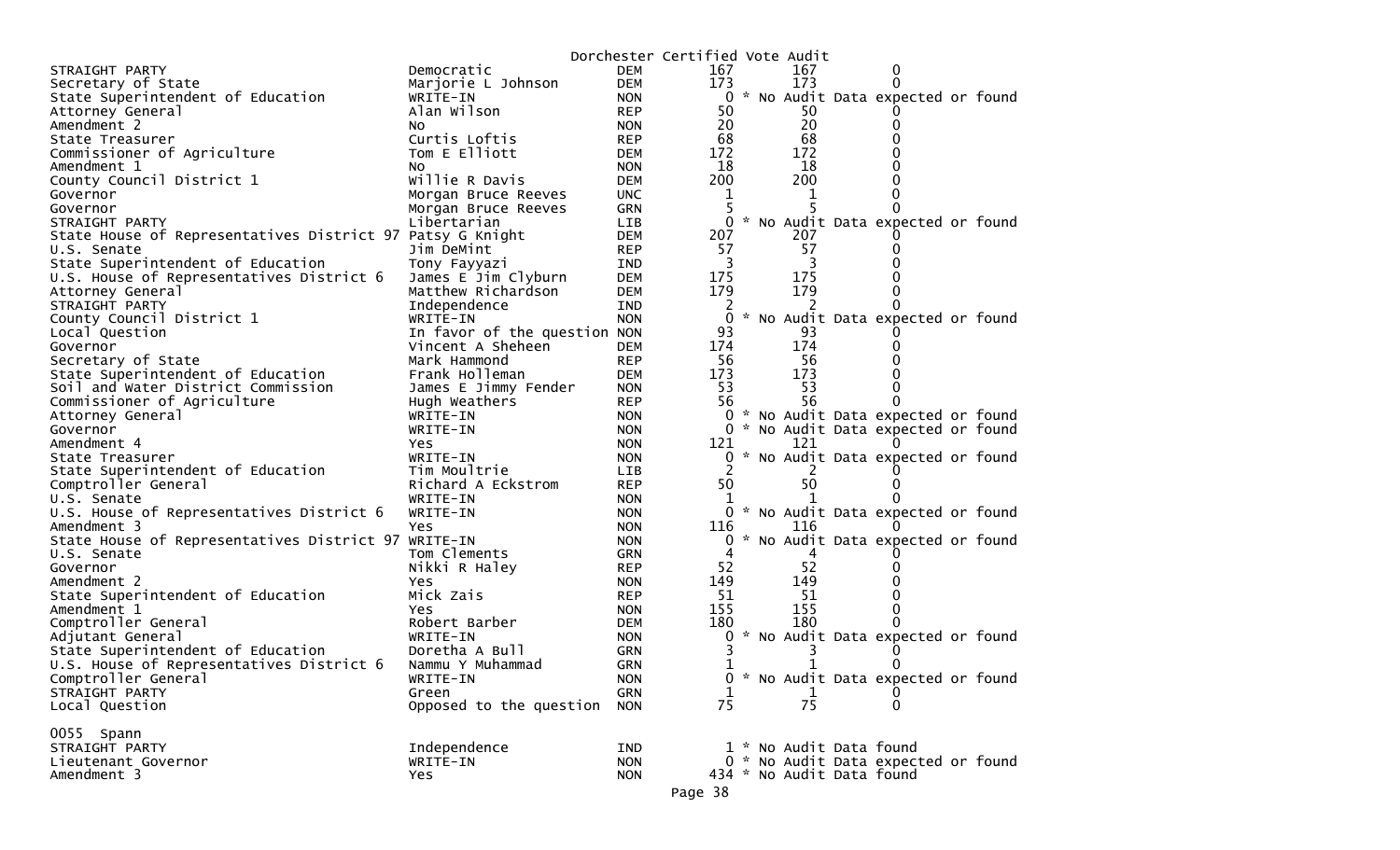|                                                     |                              |            | Dorchester Certified Vote Audit |  |                           |                                     |  |
|-----------------------------------------------------|------------------------------|------------|---------------------------------|--|---------------------------|-------------------------------------|--|
| State House of Representatives District 94 WRITE-IN |                              | <b>NON</b> |                                 |  | 2 * No Audit Data found   |                                     |  |
| U.S. House of Representatives District 1            | Keith Blandford              | LIB        |                                 |  | 6 * No Audit Data found   |                                     |  |
| U.S. House of Representatives District 1            | M E Mac McCullough           | <b>UNC</b> |                                 |  | 3 * No Audit Data found   |                                     |  |
| School Board District 2 At Large                    | Charlie Stoudenmire          | <b>NON</b> |                                 |  | 368 * No Audit Data found |                                     |  |
| Lieutenant Governor                                 | Ashley Cooper                | DEM        |                                 |  | 177 * No Audit Data found |                                     |  |
| Adjutant General                                    | Bob Livingston               | <b>REP</b> |                                 |  | 535 * No Audit Data found |                                     |  |
| Attorney General                                    | Matthew Richardson           | <b>DEM</b> |                                 |  | 152 * No Audit Data found |                                     |  |
| STRAIGHT PARTY                                      | Democratic                   | DEM        |                                 |  | 39 * No Audit Data found  |                                     |  |
| State Treasurer                                     | WRITE-IN                     | <b>NON</b> |                                 |  | 4 * No Audit Data found   |                                     |  |
| Commissioner of Agriculture                         | WRITE-IN                     | <b>NON</b> |                                 |  |                           | 0 * No Audit Data expected or found |  |
| School Board District 2 At Large                    | Harry Blake                  | <b>NON</b> |                                 |  | 293 * No Audit Data found |                                     |  |
| Amendment 2                                         | Yes                          | <b>NON</b> |                                 |  | 546 * No Audit Data found |                                     |  |
| Secretary of State                                  | WRITE-IN                     | <b>NON</b> |                                 |  |                           | 0 * No Audit Data expected or found |  |
| Amendment 4                                         | NO.                          | <b>NON</b> |                                 |  | 148 * No Audit Data found |                                     |  |
| Governor                                            | Morgan Bruce Reeves          | <b>UNC</b> |                                 |  | 1 * No Audit Data found   |                                     |  |
| State Superintendent of Education                   | WRITE-IN                     | <b>NON</b> |                                 |  |                           | 0 * No Audit Data expected or found |  |
| Attorney General                                    | WRITE-IN                     | <b>NON</b> |                                 |  |                           | 0 * No Audit Data expected or found |  |
| U.S. Senate                                         | Alvin M Greene               | <b>DEM</b> |                                 |  | 45 * No Audit Data found  |                                     |  |
| STRAIGHT PARTY                                      | Republican                   | <b>REP</b> |                                 |  | 221 * No Audit Data found |                                     |  |
| U.S. House of Representatives District 1            | Robert Dobbs                 | GRN        |                                 |  | 8 * No Audit Data found   |                                     |  |
| Governor                                            | Nikki R Haley                | <b>REP</b> |                                 |  | 440 * No Audit Data found |                                     |  |
| Governor                                            | Vincent A Sheheen            | <b>DEM</b> |                                 |  | 172 * No Audit Data found |                                     |  |
| Amendment 1                                         | Yes                          | <b>NON</b> |                                 |  | 550 * No Audit Data found |                                     |  |
| U.S. House of Representatives District 1            | Jimmy Wood                   | <b>IND</b> |                                 |  | 6 * No Audit Data found   |                                     |  |
| School Board District 2 At Large                    | Frances Townsend             | <b>NON</b> |                                 |  | 373 * No Audit Data found |                                     |  |
| U.S. House of Representatives District 1            | Ben Frasier                  | <b>DEM</b> |                                 |  | 91 * No Audit Data found  |                                     |  |
| Soil and Water District Commission                  | James E Jimmy Fender         | <b>NON</b> |                                 |  | 315 * No Audit Data found |                                     |  |
| State Superintendent of Education                   | Tony Fayyazi                 | IND        |                                 |  | 6 * No Audit Data found   |                                     |  |
| Amendment 3                                         | NO.                          | <b>NON</b> |                                 |  | 180 * No Audit Data found |                                     |  |
| Comptroller General                                 | Richard A Eckstrom           | <b>REP</b> |                                 |  | 444 * No Audit Data found |                                     |  |
| Commissioner of Agriculture                         | Tom E Elliott                | DEM        |                                 |  | 115 * No Audit Data found |                                     |  |
| STRAIGHT PARTY                                      | United Citizens              | <b>UNC</b> |                                 |  |                           | 0 * No Audit Data expected or found |  |
| County Council District 2                           | David Chinnis                | <b>REP</b> |                                 |  | 257 * No Audit Data found |                                     |  |
| School Board District 2 At Large                    | Gail Hughes                  | <b>NON</b> |                                 |  | 329 * No Audit Data found |                                     |  |
| STRAIGHT PARTY                                      | Green                        | GRN        |                                 |  | 4 * No Audit Data found   |                                     |  |
| State Superintendent of Education                   | Frank Holleman               | <b>DEM</b> |                                 |  | 144 * No Audit Data found |                                     |  |
| Comptroller General                                 | Robert Barber                | DEM        |                                 |  | 166 * No Audit Data found |                                     |  |
| County Council District 2                           | WRITE-IN                     | <b>NON</b> |                                 |  | 2 * No Audit Data found   |                                     |  |
| Attorney General                                    | Leslie Minerd                | GRN        |                                 |  | 15 * No Audit Data found  |                                     |  |
| State Superintendent of Education                   | Tim Moultrie                 | LIB        |                                 |  | 30 * No Audit Data found  |                                     |  |
| U.S. Senate                                         | Jim DeMint                   | <b>REP</b> |                                 |  | 493 * No Audit Data found |                                     |  |
| Local Question                                      | In favor of the question NON |            |                                 |  | 434 * No Audit Data found |                                     |  |
| Amendment 2                                         | No                           | <b>NON</b> |                                 |  | 70 * No Audit Data found  |                                     |  |
| Comptroller General                                 | WRITE-IN                     | <b>NON</b> |                                 |  |                           | 0 * No Audit Data expected or found |  |
| State Superintendent of Education                   | Mick Zais                    | <b>REP</b> |                                 |  | 428 * No Audit Data found |                                     |  |
| School Board District 2 At Large                    | WRITE-IN                     | <b>NON</b> |                                 |  |                           | 0 * No Audit Data expected or found |  |
| Commissioner of Agriculture                         | Hugh Weathers                | <b>REP</b> |                                 |  | 495 * No Audit Data found |                                     |  |
| U.S. House of Representatives District 1            | Tim Scott                    | <b>REP</b> |                                 |  | 499 * No Audit Data found |                                     |  |
| U.S. House of Representatives District 1            | WRITE-IN                     | <b>NON</b> |                                 |  |                           | 0 * No Audit Data expected or found |  |
| State Superintendent of Education                   | Doretha A Bull               | <b>GRN</b> |                                 |  | 8 * No Audit Data found   |                                     |  |
| U.S. House of Representatives District 1            | Rob Groce                    | <b>WFM</b> |                                 |  | 7 * No Audit Data found   |                                     |  |
| Secretary of State                                  | Marjorie L Johnson           | <b>DEM</b> |                                 |  | 119 * No Audit Data found |                                     |  |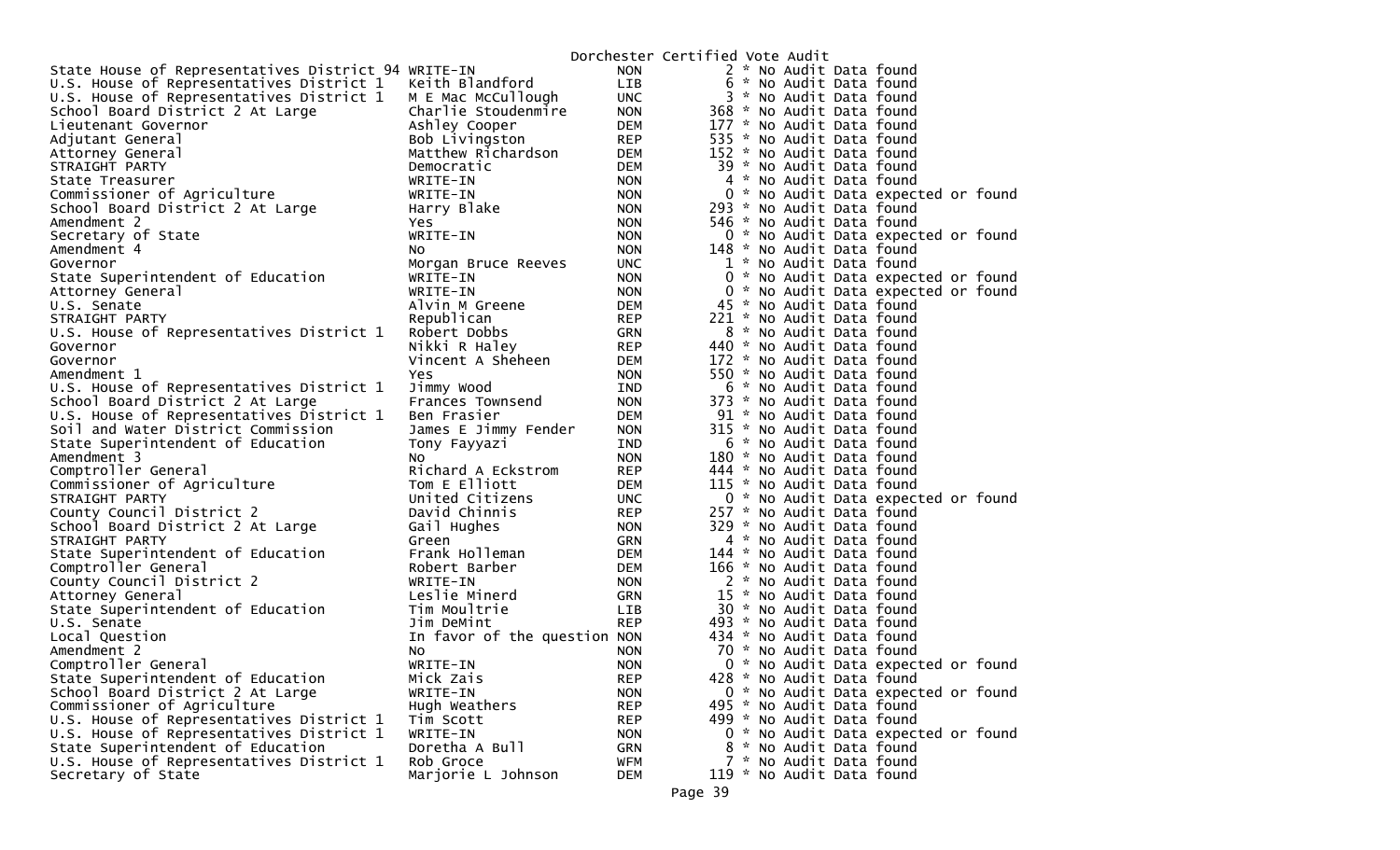| 1 * No Audit Data found<br>WRITE-IN<br><b>NON</b><br>Governor<br>64 * No Audit Data found<br><b>NON</b><br>Amendment 1<br>NO.<br>Libertarian<br>3 * No Audit Data found<br>STRAIGHT PARTY<br>LIB<br>311 * No Audit Data found<br>School Board District 2 At Large<br>Tanya Robinson<br><b>NON</b><br>533 * No Audit Data found<br>Curtis Loftis<br><b>REP</b><br>State Treasurer<br>457 * No Audit Data found<br>Amendment 4<br><b>Yes</b><br><b>NON</b><br>Working Families<br>1 * No Audit Data found<br>STRAIGHT PARTY<br>WFM<br>GRN<br>12 * No Audit Data found<br>Morgan Bruce Reeves<br>Governor<br>WRITE-IN<br>2 * No Audit Data found<br>Adjutant General<br><b>NON</b><br>539 * No Audit Data found<br>State House of Representatives District 94 Jenny Horne<br><b>REP</b><br>Soil and Water District Commission<br>WRITE-IN<br><b>NON</b><br>3 * No Audit Data found<br>Soil and Water District Commission<br>Marie S Dantzler<br>354 * No Audit Data found<br><b>NON</b><br>Tom Clements<br>66 * No Audit Data found<br><b>GRN</b><br>U.S. Senate<br>Alan Wilson<br><b>REP</b><br>448 * No Audit Data found<br>Attorney General<br>Secretary of State<br>Mark Hammond<br>498 * No Audit Data found<br>REP<br>10 * No Audit Data found<br>U.S. Senate<br>WRITE-IN<br><b>NON</b><br><b>REP</b><br>447 * No Audit Data found<br>Lieutenant Governor<br>Ken Ard<br>167 * No Audit Data found<br>Local Question<br>Opposed to the question<br><b>NON</b><br>0056 North Summerville<br>Secretary of State<br>Mark Hammond<br>313<br><b>REP</b><br>313<br>0<br>413<br>413<br>Amendment 2<br>0<br><b>NON</b><br>Yes<br>0 * No Audit Data expected or found<br>U.S. House of Representatives District 1<br>WRITE-IN<br><b>NON</b><br>351<br>351<br>Adjutant General<br>Bob Livingston<br><b>REP</b><br>251<br>251<br>School Board District 2 At Large<br>Frances Townsend<br><b>NON</b><br>293<br>293<br>Comptroller General<br>Richard A Eckstrom<br><b>REP</b><br>356<br>356<br>0<br>Curtis Loftis<br>State Treasurer<br><b>REP</b><br>0<br>403<br>403<br><b>NON</b><br>Amendment 1<br>Yes<br>0<br>223<br>223<br>Gail Hughes<br>School Board District 2 At Large<br><b>NON</b><br>0<br>211<br>211<br>Ashley Cooper<br><b>DEM</b><br>Lieutenant Governor<br>0<br>WRITE-IN<br>5.<br>5.<br>U.S. Senate<br><b>NON</b><br>1<br>1<br>Lieutenant Governor<br>WRITE-IN<br><b>NON</b><br>137<br>137<br>0<br>Amendment 4<br><b>NON</b><br>NO.<br>0<br>State Superintendent of Education<br>WRITE-IN<br><b>NON</b><br>1<br>1<br>Comptroller General<br>198<br>198<br>0<br>Robert Barber<br><b>DEM</b><br>200<br>200<br>0<br>Governor<br>Vincent A Sheheen<br><b>DEM</b><br>Commissioner of Agriculture<br>0 * No Audit Data expected or found<br>WRITE-IN<br><b>NON</b><br>353<br>353<br>State House of Representatives District 94 Jenny Horne<br><b>REP</b><br>STRAIGHT PARTY<br>Libertarian<br><b>LIB</b><br>1<br>1<br>4<br>U.S. House of Representatives District 1<br>Keith Blandford<br>LIB<br>4<br>8<br>State Superintendent of Education<br>IND<br>Tony Fayyazi<br>0<br>* No Audit Data expected or found<br>Comptroller General<br>WRITE-IN<br>0<br><b>NON</b><br>STRAIGHT PARTY<br>Independence<br>IND<br>6<br>6<br>169<br>169<br>0<br><b>NON</b><br>Amendment 3<br>No<br>U.S. House of Representatives District 1<br>M E Mac McCullough<br><b>UNC</b><br>1<br>$\bf{0}$<br>T<br>242<br>242<br>Soil and Water District Commission<br>Marie S Dantzler<br>0<br><b>NON</b><br>0 * No Audit Data expected or found<br>School Board District 2 At Large<br>WRITE-IN<br><b>NON</b><br>Frank Holleman<br>186<br>State Superintendent of Education<br>DEM<br>186<br>17<br>17<br>State Superintendent of Education<br>Doretha A Bull<br>GRN<br>0<br>State House of Representatives District 94 WRITE-IN<br><b>NON</b><br>1<br>1<br>0<br>212<br>School Board District 2 At Large<br>Tanya Robinson<br><b>NON</b><br>212<br>0<br>Soil and Water District Commission<br><b>NON</b><br>WRITE-IN<br>1<br>1 |  | Dorchester Certified Vote Audit |  |  |  |
|--------------------------------------------------------------------------------------------------------------------------------------------------------------------------------------------------------------------------------------------------------------------------------------------------------------------------------------------------------------------------------------------------------------------------------------------------------------------------------------------------------------------------------------------------------------------------------------------------------------------------------------------------------------------------------------------------------------------------------------------------------------------------------------------------------------------------------------------------------------------------------------------------------------------------------------------------------------------------------------------------------------------------------------------------------------------------------------------------------------------------------------------------------------------------------------------------------------------------------------------------------------------------------------------------------------------------------------------------------------------------------------------------------------------------------------------------------------------------------------------------------------------------------------------------------------------------------------------------------------------------------------------------------------------------------------------------------------------------------------------------------------------------------------------------------------------------------------------------------------------------------------------------------------------------------------------------------------------------------------------------------------------------------------------------------------------------------------------------------------------------------------------------------------------------------------------------------------------------------------------------------------------------------------------------------------------------------------------------------------------------------------------------------------------------------------------------------------------------------------------------------------------------------------------------------------------------------------------------------------------------------------------------------------------------------------------------------------------------------------------------------------------------------------------------------------------------------------------------------------------------------------------------------------------------------------------------------------------------------------------------------------------------------------------------------------------------------------------------------------------------------------------------------------------------------------------------------------------------------------------------------------------------------------------------------------------------------------------------------------------------------------------------------------------------------------------------------------------------------------------------------------------------------------------------------------------------------------------------------------------------------------------------------------------------------------------------------------------------------------------------------------------------------------------------------------------------------------------------------------------------------------------------------------------------------------------------------------------------------------------------|--|---------------------------------|--|--|--|
|                                                                                                                                                                                                                                                                                                                                                                                                                                                                                                                                                                                                                                                                                                                                                                                                                                                                                                                                                                                                                                                                                                                                                                                                                                                                                                                                                                                                                                                                                                                                                                                                                                                                                                                                                                                                                                                                                                                                                                                                                                                                                                                                                                                                                                                                                                                                                                                                                                                                                                                                                                                                                                                                                                                                                                                                                                                                                                                                                                                                                                                                                                                                                                                                                                                                                                                                                                                                                                                                                                                                                                                                                                                                                                                                                                                                                                                                                                                                                                                                  |  |                                 |  |  |  |
|                                                                                                                                                                                                                                                                                                                                                                                                                                                                                                                                                                                                                                                                                                                                                                                                                                                                                                                                                                                                                                                                                                                                                                                                                                                                                                                                                                                                                                                                                                                                                                                                                                                                                                                                                                                                                                                                                                                                                                                                                                                                                                                                                                                                                                                                                                                                                                                                                                                                                                                                                                                                                                                                                                                                                                                                                                                                                                                                                                                                                                                                                                                                                                                                                                                                                                                                                                                                                                                                                                                                                                                                                                                                                                                                                                                                                                                                                                                                                                                                  |  |                                 |  |  |  |
|                                                                                                                                                                                                                                                                                                                                                                                                                                                                                                                                                                                                                                                                                                                                                                                                                                                                                                                                                                                                                                                                                                                                                                                                                                                                                                                                                                                                                                                                                                                                                                                                                                                                                                                                                                                                                                                                                                                                                                                                                                                                                                                                                                                                                                                                                                                                                                                                                                                                                                                                                                                                                                                                                                                                                                                                                                                                                                                                                                                                                                                                                                                                                                                                                                                                                                                                                                                                                                                                                                                                                                                                                                                                                                                                                                                                                                                                                                                                                                                                  |  |                                 |  |  |  |
|                                                                                                                                                                                                                                                                                                                                                                                                                                                                                                                                                                                                                                                                                                                                                                                                                                                                                                                                                                                                                                                                                                                                                                                                                                                                                                                                                                                                                                                                                                                                                                                                                                                                                                                                                                                                                                                                                                                                                                                                                                                                                                                                                                                                                                                                                                                                                                                                                                                                                                                                                                                                                                                                                                                                                                                                                                                                                                                                                                                                                                                                                                                                                                                                                                                                                                                                                                                                                                                                                                                                                                                                                                                                                                                                                                                                                                                                                                                                                                                                  |  |                                 |  |  |  |
|                                                                                                                                                                                                                                                                                                                                                                                                                                                                                                                                                                                                                                                                                                                                                                                                                                                                                                                                                                                                                                                                                                                                                                                                                                                                                                                                                                                                                                                                                                                                                                                                                                                                                                                                                                                                                                                                                                                                                                                                                                                                                                                                                                                                                                                                                                                                                                                                                                                                                                                                                                                                                                                                                                                                                                                                                                                                                                                                                                                                                                                                                                                                                                                                                                                                                                                                                                                                                                                                                                                                                                                                                                                                                                                                                                                                                                                                                                                                                                                                  |  |                                 |  |  |  |
|                                                                                                                                                                                                                                                                                                                                                                                                                                                                                                                                                                                                                                                                                                                                                                                                                                                                                                                                                                                                                                                                                                                                                                                                                                                                                                                                                                                                                                                                                                                                                                                                                                                                                                                                                                                                                                                                                                                                                                                                                                                                                                                                                                                                                                                                                                                                                                                                                                                                                                                                                                                                                                                                                                                                                                                                                                                                                                                                                                                                                                                                                                                                                                                                                                                                                                                                                                                                                                                                                                                                                                                                                                                                                                                                                                                                                                                                                                                                                                                                  |  |                                 |  |  |  |
|                                                                                                                                                                                                                                                                                                                                                                                                                                                                                                                                                                                                                                                                                                                                                                                                                                                                                                                                                                                                                                                                                                                                                                                                                                                                                                                                                                                                                                                                                                                                                                                                                                                                                                                                                                                                                                                                                                                                                                                                                                                                                                                                                                                                                                                                                                                                                                                                                                                                                                                                                                                                                                                                                                                                                                                                                                                                                                                                                                                                                                                                                                                                                                                                                                                                                                                                                                                                                                                                                                                                                                                                                                                                                                                                                                                                                                                                                                                                                                                                  |  |                                 |  |  |  |
|                                                                                                                                                                                                                                                                                                                                                                                                                                                                                                                                                                                                                                                                                                                                                                                                                                                                                                                                                                                                                                                                                                                                                                                                                                                                                                                                                                                                                                                                                                                                                                                                                                                                                                                                                                                                                                                                                                                                                                                                                                                                                                                                                                                                                                                                                                                                                                                                                                                                                                                                                                                                                                                                                                                                                                                                                                                                                                                                                                                                                                                                                                                                                                                                                                                                                                                                                                                                                                                                                                                                                                                                                                                                                                                                                                                                                                                                                                                                                                                                  |  |                                 |  |  |  |
|                                                                                                                                                                                                                                                                                                                                                                                                                                                                                                                                                                                                                                                                                                                                                                                                                                                                                                                                                                                                                                                                                                                                                                                                                                                                                                                                                                                                                                                                                                                                                                                                                                                                                                                                                                                                                                                                                                                                                                                                                                                                                                                                                                                                                                                                                                                                                                                                                                                                                                                                                                                                                                                                                                                                                                                                                                                                                                                                                                                                                                                                                                                                                                                                                                                                                                                                                                                                                                                                                                                                                                                                                                                                                                                                                                                                                                                                                                                                                                                                  |  |                                 |  |  |  |
|                                                                                                                                                                                                                                                                                                                                                                                                                                                                                                                                                                                                                                                                                                                                                                                                                                                                                                                                                                                                                                                                                                                                                                                                                                                                                                                                                                                                                                                                                                                                                                                                                                                                                                                                                                                                                                                                                                                                                                                                                                                                                                                                                                                                                                                                                                                                                                                                                                                                                                                                                                                                                                                                                                                                                                                                                                                                                                                                                                                                                                                                                                                                                                                                                                                                                                                                                                                                                                                                                                                                                                                                                                                                                                                                                                                                                                                                                                                                                                                                  |  |                                 |  |  |  |
|                                                                                                                                                                                                                                                                                                                                                                                                                                                                                                                                                                                                                                                                                                                                                                                                                                                                                                                                                                                                                                                                                                                                                                                                                                                                                                                                                                                                                                                                                                                                                                                                                                                                                                                                                                                                                                                                                                                                                                                                                                                                                                                                                                                                                                                                                                                                                                                                                                                                                                                                                                                                                                                                                                                                                                                                                                                                                                                                                                                                                                                                                                                                                                                                                                                                                                                                                                                                                                                                                                                                                                                                                                                                                                                                                                                                                                                                                                                                                                                                  |  |                                 |  |  |  |
|                                                                                                                                                                                                                                                                                                                                                                                                                                                                                                                                                                                                                                                                                                                                                                                                                                                                                                                                                                                                                                                                                                                                                                                                                                                                                                                                                                                                                                                                                                                                                                                                                                                                                                                                                                                                                                                                                                                                                                                                                                                                                                                                                                                                                                                                                                                                                                                                                                                                                                                                                                                                                                                                                                                                                                                                                                                                                                                                                                                                                                                                                                                                                                                                                                                                                                                                                                                                                                                                                                                                                                                                                                                                                                                                                                                                                                                                                                                                                                                                  |  |                                 |  |  |  |
|                                                                                                                                                                                                                                                                                                                                                                                                                                                                                                                                                                                                                                                                                                                                                                                                                                                                                                                                                                                                                                                                                                                                                                                                                                                                                                                                                                                                                                                                                                                                                                                                                                                                                                                                                                                                                                                                                                                                                                                                                                                                                                                                                                                                                                                                                                                                                                                                                                                                                                                                                                                                                                                                                                                                                                                                                                                                                                                                                                                                                                                                                                                                                                                                                                                                                                                                                                                                                                                                                                                                                                                                                                                                                                                                                                                                                                                                                                                                                                                                  |  |                                 |  |  |  |
|                                                                                                                                                                                                                                                                                                                                                                                                                                                                                                                                                                                                                                                                                                                                                                                                                                                                                                                                                                                                                                                                                                                                                                                                                                                                                                                                                                                                                                                                                                                                                                                                                                                                                                                                                                                                                                                                                                                                                                                                                                                                                                                                                                                                                                                                                                                                                                                                                                                                                                                                                                                                                                                                                                                                                                                                                                                                                                                                                                                                                                                                                                                                                                                                                                                                                                                                                                                                                                                                                                                                                                                                                                                                                                                                                                                                                                                                                                                                                                                                  |  |                                 |  |  |  |
|                                                                                                                                                                                                                                                                                                                                                                                                                                                                                                                                                                                                                                                                                                                                                                                                                                                                                                                                                                                                                                                                                                                                                                                                                                                                                                                                                                                                                                                                                                                                                                                                                                                                                                                                                                                                                                                                                                                                                                                                                                                                                                                                                                                                                                                                                                                                                                                                                                                                                                                                                                                                                                                                                                                                                                                                                                                                                                                                                                                                                                                                                                                                                                                                                                                                                                                                                                                                                                                                                                                                                                                                                                                                                                                                                                                                                                                                                                                                                                                                  |  |                                 |  |  |  |
|                                                                                                                                                                                                                                                                                                                                                                                                                                                                                                                                                                                                                                                                                                                                                                                                                                                                                                                                                                                                                                                                                                                                                                                                                                                                                                                                                                                                                                                                                                                                                                                                                                                                                                                                                                                                                                                                                                                                                                                                                                                                                                                                                                                                                                                                                                                                                                                                                                                                                                                                                                                                                                                                                                                                                                                                                                                                                                                                                                                                                                                                                                                                                                                                                                                                                                                                                                                                                                                                                                                                                                                                                                                                                                                                                                                                                                                                                                                                                                                                  |  |                                 |  |  |  |
|                                                                                                                                                                                                                                                                                                                                                                                                                                                                                                                                                                                                                                                                                                                                                                                                                                                                                                                                                                                                                                                                                                                                                                                                                                                                                                                                                                                                                                                                                                                                                                                                                                                                                                                                                                                                                                                                                                                                                                                                                                                                                                                                                                                                                                                                                                                                                                                                                                                                                                                                                                                                                                                                                                                                                                                                                                                                                                                                                                                                                                                                                                                                                                                                                                                                                                                                                                                                                                                                                                                                                                                                                                                                                                                                                                                                                                                                                                                                                                                                  |  |                                 |  |  |  |
|                                                                                                                                                                                                                                                                                                                                                                                                                                                                                                                                                                                                                                                                                                                                                                                                                                                                                                                                                                                                                                                                                                                                                                                                                                                                                                                                                                                                                                                                                                                                                                                                                                                                                                                                                                                                                                                                                                                                                                                                                                                                                                                                                                                                                                                                                                                                                                                                                                                                                                                                                                                                                                                                                                                                                                                                                                                                                                                                                                                                                                                                                                                                                                                                                                                                                                                                                                                                                                                                                                                                                                                                                                                                                                                                                                                                                                                                                                                                                                                                  |  |                                 |  |  |  |
|                                                                                                                                                                                                                                                                                                                                                                                                                                                                                                                                                                                                                                                                                                                                                                                                                                                                                                                                                                                                                                                                                                                                                                                                                                                                                                                                                                                                                                                                                                                                                                                                                                                                                                                                                                                                                                                                                                                                                                                                                                                                                                                                                                                                                                                                                                                                                                                                                                                                                                                                                                                                                                                                                                                                                                                                                                                                                                                                                                                                                                                                                                                                                                                                                                                                                                                                                                                                                                                                                                                                                                                                                                                                                                                                                                                                                                                                                                                                                                                                  |  |                                 |  |  |  |
|                                                                                                                                                                                                                                                                                                                                                                                                                                                                                                                                                                                                                                                                                                                                                                                                                                                                                                                                                                                                                                                                                                                                                                                                                                                                                                                                                                                                                                                                                                                                                                                                                                                                                                                                                                                                                                                                                                                                                                                                                                                                                                                                                                                                                                                                                                                                                                                                                                                                                                                                                                                                                                                                                                                                                                                                                                                                                                                                                                                                                                                                                                                                                                                                                                                                                                                                                                                                                                                                                                                                                                                                                                                                                                                                                                                                                                                                                                                                                                                                  |  |                                 |  |  |  |
|                                                                                                                                                                                                                                                                                                                                                                                                                                                                                                                                                                                                                                                                                                                                                                                                                                                                                                                                                                                                                                                                                                                                                                                                                                                                                                                                                                                                                                                                                                                                                                                                                                                                                                                                                                                                                                                                                                                                                                                                                                                                                                                                                                                                                                                                                                                                                                                                                                                                                                                                                                                                                                                                                                                                                                                                                                                                                                                                                                                                                                                                                                                                                                                                                                                                                                                                                                                                                                                                                                                                                                                                                                                                                                                                                                                                                                                                                                                                                                                                  |  |                                 |  |  |  |
|                                                                                                                                                                                                                                                                                                                                                                                                                                                                                                                                                                                                                                                                                                                                                                                                                                                                                                                                                                                                                                                                                                                                                                                                                                                                                                                                                                                                                                                                                                                                                                                                                                                                                                                                                                                                                                                                                                                                                                                                                                                                                                                                                                                                                                                                                                                                                                                                                                                                                                                                                                                                                                                                                                                                                                                                                                                                                                                                                                                                                                                                                                                                                                                                                                                                                                                                                                                                                                                                                                                                                                                                                                                                                                                                                                                                                                                                                                                                                                                                  |  |                                 |  |  |  |
|                                                                                                                                                                                                                                                                                                                                                                                                                                                                                                                                                                                                                                                                                                                                                                                                                                                                                                                                                                                                                                                                                                                                                                                                                                                                                                                                                                                                                                                                                                                                                                                                                                                                                                                                                                                                                                                                                                                                                                                                                                                                                                                                                                                                                                                                                                                                                                                                                                                                                                                                                                                                                                                                                                                                                                                                                                                                                                                                                                                                                                                                                                                                                                                                                                                                                                                                                                                                                                                                                                                                                                                                                                                                                                                                                                                                                                                                                                                                                                                                  |  |                                 |  |  |  |
|                                                                                                                                                                                                                                                                                                                                                                                                                                                                                                                                                                                                                                                                                                                                                                                                                                                                                                                                                                                                                                                                                                                                                                                                                                                                                                                                                                                                                                                                                                                                                                                                                                                                                                                                                                                                                                                                                                                                                                                                                                                                                                                                                                                                                                                                                                                                                                                                                                                                                                                                                                                                                                                                                                                                                                                                                                                                                                                                                                                                                                                                                                                                                                                                                                                                                                                                                                                                                                                                                                                                                                                                                                                                                                                                                                                                                                                                                                                                                                                                  |  |                                 |  |  |  |
|                                                                                                                                                                                                                                                                                                                                                                                                                                                                                                                                                                                                                                                                                                                                                                                                                                                                                                                                                                                                                                                                                                                                                                                                                                                                                                                                                                                                                                                                                                                                                                                                                                                                                                                                                                                                                                                                                                                                                                                                                                                                                                                                                                                                                                                                                                                                                                                                                                                                                                                                                                                                                                                                                                                                                                                                                                                                                                                                                                                                                                                                                                                                                                                                                                                                                                                                                                                                                                                                                                                                                                                                                                                                                                                                                                                                                                                                                                                                                                                                  |  |                                 |  |  |  |
|                                                                                                                                                                                                                                                                                                                                                                                                                                                                                                                                                                                                                                                                                                                                                                                                                                                                                                                                                                                                                                                                                                                                                                                                                                                                                                                                                                                                                                                                                                                                                                                                                                                                                                                                                                                                                                                                                                                                                                                                                                                                                                                                                                                                                                                                                                                                                                                                                                                                                                                                                                                                                                                                                                                                                                                                                                                                                                                                                                                                                                                                                                                                                                                                                                                                                                                                                                                                                                                                                                                                                                                                                                                                                                                                                                                                                                                                                                                                                                                                  |  |                                 |  |  |  |
|                                                                                                                                                                                                                                                                                                                                                                                                                                                                                                                                                                                                                                                                                                                                                                                                                                                                                                                                                                                                                                                                                                                                                                                                                                                                                                                                                                                                                                                                                                                                                                                                                                                                                                                                                                                                                                                                                                                                                                                                                                                                                                                                                                                                                                                                                                                                                                                                                                                                                                                                                                                                                                                                                                                                                                                                                                                                                                                                                                                                                                                                                                                                                                                                                                                                                                                                                                                                                                                                                                                                                                                                                                                                                                                                                                                                                                                                                                                                                                                                  |  |                                 |  |  |  |
|                                                                                                                                                                                                                                                                                                                                                                                                                                                                                                                                                                                                                                                                                                                                                                                                                                                                                                                                                                                                                                                                                                                                                                                                                                                                                                                                                                                                                                                                                                                                                                                                                                                                                                                                                                                                                                                                                                                                                                                                                                                                                                                                                                                                                                                                                                                                                                                                                                                                                                                                                                                                                                                                                                                                                                                                                                                                                                                                                                                                                                                                                                                                                                                                                                                                                                                                                                                                                                                                                                                                                                                                                                                                                                                                                                                                                                                                                                                                                                                                  |  |                                 |  |  |  |
|                                                                                                                                                                                                                                                                                                                                                                                                                                                                                                                                                                                                                                                                                                                                                                                                                                                                                                                                                                                                                                                                                                                                                                                                                                                                                                                                                                                                                                                                                                                                                                                                                                                                                                                                                                                                                                                                                                                                                                                                                                                                                                                                                                                                                                                                                                                                                                                                                                                                                                                                                                                                                                                                                                                                                                                                                                                                                                                                                                                                                                                                                                                                                                                                                                                                                                                                                                                                                                                                                                                                                                                                                                                                                                                                                                                                                                                                                                                                                                                                  |  |                                 |  |  |  |
|                                                                                                                                                                                                                                                                                                                                                                                                                                                                                                                                                                                                                                                                                                                                                                                                                                                                                                                                                                                                                                                                                                                                                                                                                                                                                                                                                                                                                                                                                                                                                                                                                                                                                                                                                                                                                                                                                                                                                                                                                                                                                                                                                                                                                                                                                                                                                                                                                                                                                                                                                                                                                                                                                                                                                                                                                                                                                                                                                                                                                                                                                                                                                                                                                                                                                                                                                                                                                                                                                                                                                                                                                                                                                                                                                                                                                                                                                                                                                                                                  |  |                                 |  |  |  |
|                                                                                                                                                                                                                                                                                                                                                                                                                                                                                                                                                                                                                                                                                                                                                                                                                                                                                                                                                                                                                                                                                                                                                                                                                                                                                                                                                                                                                                                                                                                                                                                                                                                                                                                                                                                                                                                                                                                                                                                                                                                                                                                                                                                                                                                                                                                                                                                                                                                                                                                                                                                                                                                                                                                                                                                                                                                                                                                                                                                                                                                                                                                                                                                                                                                                                                                                                                                                                                                                                                                                                                                                                                                                                                                                                                                                                                                                                                                                                                                                  |  |                                 |  |  |  |
|                                                                                                                                                                                                                                                                                                                                                                                                                                                                                                                                                                                                                                                                                                                                                                                                                                                                                                                                                                                                                                                                                                                                                                                                                                                                                                                                                                                                                                                                                                                                                                                                                                                                                                                                                                                                                                                                                                                                                                                                                                                                                                                                                                                                                                                                                                                                                                                                                                                                                                                                                                                                                                                                                                                                                                                                                                                                                                                                                                                                                                                                                                                                                                                                                                                                                                                                                                                                                                                                                                                                                                                                                                                                                                                                                                                                                                                                                                                                                                                                  |  |                                 |  |  |  |
|                                                                                                                                                                                                                                                                                                                                                                                                                                                                                                                                                                                                                                                                                                                                                                                                                                                                                                                                                                                                                                                                                                                                                                                                                                                                                                                                                                                                                                                                                                                                                                                                                                                                                                                                                                                                                                                                                                                                                                                                                                                                                                                                                                                                                                                                                                                                                                                                                                                                                                                                                                                                                                                                                                                                                                                                                                                                                                                                                                                                                                                                                                                                                                                                                                                                                                                                                                                                                                                                                                                                                                                                                                                                                                                                                                                                                                                                                                                                                                                                  |  |                                 |  |  |  |
|                                                                                                                                                                                                                                                                                                                                                                                                                                                                                                                                                                                                                                                                                                                                                                                                                                                                                                                                                                                                                                                                                                                                                                                                                                                                                                                                                                                                                                                                                                                                                                                                                                                                                                                                                                                                                                                                                                                                                                                                                                                                                                                                                                                                                                                                                                                                                                                                                                                                                                                                                                                                                                                                                                                                                                                                                                                                                                                                                                                                                                                                                                                                                                                                                                                                                                                                                                                                                                                                                                                                                                                                                                                                                                                                                                                                                                                                                                                                                                                                  |  |                                 |  |  |  |
|                                                                                                                                                                                                                                                                                                                                                                                                                                                                                                                                                                                                                                                                                                                                                                                                                                                                                                                                                                                                                                                                                                                                                                                                                                                                                                                                                                                                                                                                                                                                                                                                                                                                                                                                                                                                                                                                                                                                                                                                                                                                                                                                                                                                                                                                                                                                                                                                                                                                                                                                                                                                                                                                                                                                                                                                                                                                                                                                                                                                                                                                                                                                                                                                                                                                                                                                                                                                                                                                                                                                                                                                                                                                                                                                                                                                                                                                                                                                                                                                  |  |                                 |  |  |  |
|                                                                                                                                                                                                                                                                                                                                                                                                                                                                                                                                                                                                                                                                                                                                                                                                                                                                                                                                                                                                                                                                                                                                                                                                                                                                                                                                                                                                                                                                                                                                                                                                                                                                                                                                                                                                                                                                                                                                                                                                                                                                                                                                                                                                                                                                                                                                                                                                                                                                                                                                                                                                                                                                                                                                                                                                                                                                                                                                                                                                                                                                                                                                                                                                                                                                                                                                                                                                                                                                                                                                                                                                                                                                                                                                                                                                                                                                                                                                                                                                  |  |                                 |  |  |  |
|                                                                                                                                                                                                                                                                                                                                                                                                                                                                                                                                                                                                                                                                                                                                                                                                                                                                                                                                                                                                                                                                                                                                                                                                                                                                                                                                                                                                                                                                                                                                                                                                                                                                                                                                                                                                                                                                                                                                                                                                                                                                                                                                                                                                                                                                                                                                                                                                                                                                                                                                                                                                                                                                                                                                                                                                                                                                                                                                                                                                                                                                                                                                                                                                                                                                                                                                                                                                                                                                                                                                                                                                                                                                                                                                                                                                                                                                                                                                                                                                  |  |                                 |  |  |  |
|                                                                                                                                                                                                                                                                                                                                                                                                                                                                                                                                                                                                                                                                                                                                                                                                                                                                                                                                                                                                                                                                                                                                                                                                                                                                                                                                                                                                                                                                                                                                                                                                                                                                                                                                                                                                                                                                                                                                                                                                                                                                                                                                                                                                                                                                                                                                                                                                                                                                                                                                                                                                                                                                                                                                                                                                                                                                                                                                                                                                                                                                                                                                                                                                                                                                                                                                                                                                                                                                                                                                                                                                                                                                                                                                                                                                                                                                                                                                                                                                  |  |                                 |  |  |  |
|                                                                                                                                                                                                                                                                                                                                                                                                                                                                                                                                                                                                                                                                                                                                                                                                                                                                                                                                                                                                                                                                                                                                                                                                                                                                                                                                                                                                                                                                                                                                                                                                                                                                                                                                                                                                                                                                                                                                                                                                                                                                                                                                                                                                                                                                                                                                                                                                                                                                                                                                                                                                                                                                                                                                                                                                                                                                                                                                                                                                                                                                                                                                                                                                                                                                                                                                                                                                                                                                                                                                                                                                                                                                                                                                                                                                                                                                                                                                                                                                  |  |                                 |  |  |  |
|                                                                                                                                                                                                                                                                                                                                                                                                                                                                                                                                                                                                                                                                                                                                                                                                                                                                                                                                                                                                                                                                                                                                                                                                                                                                                                                                                                                                                                                                                                                                                                                                                                                                                                                                                                                                                                                                                                                                                                                                                                                                                                                                                                                                                                                                                                                                                                                                                                                                                                                                                                                                                                                                                                                                                                                                                                                                                                                                                                                                                                                                                                                                                                                                                                                                                                                                                                                                                                                                                                                                                                                                                                                                                                                                                                                                                                                                                                                                                                                                  |  |                                 |  |  |  |
|                                                                                                                                                                                                                                                                                                                                                                                                                                                                                                                                                                                                                                                                                                                                                                                                                                                                                                                                                                                                                                                                                                                                                                                                                                                                                                                                                                                                                                                                                                                                                                                                                                                                                                                                                                                                                                                                                                                                                                                                                                                                                                                                                                                                                                                                                                                                                                                                                                                                                                                                                                                                                                                                                                                                                                                                                                                                                                                                                                                                                                                                                                                                                                                                                                                                                                                                                                                                                                                                                                                                                                                                                                                                                                                                                                                                                                                                                                                                                                                                  |  |                                 |  |  |  |
|                                                                                                                                                                                                                                                                                                                                                                                                                                                                                                                                                                                                                                                                                                                                                                                                                                                                                                                                                                                                                                                                                                                                                                                                                                                                                                                                                                                                                                                                                                                                                                                                                                                                                                                                                                                                                                                                                                                                                                                                                                                                                                                                                                                                                                                                                                                                                                                                                                                                                                                                                                                                                                                                                                                                                                                                                                                                                                                                                                                                                                                                                                                                                                                                                                                                                                                                                                                                                                                                                                                                                                                                                                                                                                                                                                                                                                                                                                                                                                                                  |  |                                 |  |  |  |
|                                                                                                                                                                                                                                                                                                                                                                                                                                                                                                                                                                                                                                                                                                                                                                                                                                                                                                                                                                                                                                                                                                                                                                                                                                                                                                                                                                                                                                                                                                                                                                                                                                                                                                                                                                                                                                                                                                                                                                                                                                                                                                                                                                                                                                                                                                                                                                                                                                                                                                                                                                                                                                                                                                                                                                                                                                                                                                                                                                                                                                                                                                                                                                                                                                                                                                                                                                                                                                                                                                                                                                                                                                                                                                                                                                                                                                                                                                                                                                                                  |  |                                 |  |  |  |
|                                                                                                                                                                                                                                                                                                                                                                                                                                                                                                                                                                                                                                                                                                                                                                                                                                                                                                                                                                                                                                                                                                                                                                                                                                                                                                                                                                                                                                                                                                                                                                                                                                                                                                                                                                                                                                                                                                                                                                                                                                                                                                                                                                                                                                                                                                                                                                                                                                                                                                                                                                                                                                                                                                                                                                                                                                                                                                                                                                                                                                                                                                                                                                                                                                                                                                                                                                                                                                                                                                                                                                                                                                                                                                                                                                                                                                                                                                                                                                                                  |  |                                 |  |  |  |
|                                                                                                                                                                                                                                                                                                                                                                                                                                                                                                                                                                                                                                                                                                                                                                                                                                                                                                                                                                                                                                                                                                                                                                                                                                                                                                                                                                                                                                                                                                                                                                                                                                                                                                                                                                                                                                                                                                                                                                                                                                                                                                                                                                                                                                                                                                                                                                                                                                                                                                                                                                                                                                                                                                                                                                                                                                                                                                                                                                                                                                                                                                                                                                                                                                                                                                                                                                                                                                                                                                                                                                                                                                                                                                                                                                                                                                                                                                                                                                                                  |  |                                 |  |  |  |
|                                                                                                                                                                                                                                                                                                                                                                                                                                                                                                                                                                                                                                                                                                                                                                                                                                                                                                                                                                                                                                                                                                                                                                                                                                                                                                                                                                                                                                                                                                                                                                                                                                                                                                                                                                                                                                                                                                                                                                                                                                                                                                                                                                                                                                                                                                                                                                                                                                                                                                                                                                                                                                                                                                                                                                                                                                                                                                                                                                                                                                                                                                                                                                                                                                                                                                                                                                                                                                                                                                                                                                                                                                                                                                                                                                                                                                                                                                                                                                                                  |  |                                 |  |  |  |
|                                                                                                                                                                                                                                                                                                                                                                                                                                                                                                                                                                                                                                                                                                                                                                                                                                                                                                                                                                                                                                                                                                                                                                                                                                                                                                                                                                                                                                                                                                                                                                                                                                                                                                                                                                                                                                                                                                                                                                                                                                                                                                                                                                                                                                                                                                                                                                                                                                                                                                                                                                                                                                                                                                                                                                                                                                                                                                                                                                                                                                                                                                                                                                                                                                                                                                                                                                                                                                                                                                                                                                                                                                                                                                                                                                                                                                                                                                                                                                                                  |  |                                 |  |  |  |
|                                                                                                                                                                                                                                                                                                                                                                                                                                                                                                                                                                                                                                                                                                                                                                                                                                                                                                                                                                                                                                                                                                                                                                                                                                                                                                                                                                                                                                                                                                                                                                                                                                                                                                                                                                                                                                                                                                                                                                                                                                                                                                                                                                                                                                                                                                                                                                                                                                                                                                                                                                                                                                                                                                                                                                                                                                                                                                                                                                                                                                                                                                                                                                                                                                                                                                                                                                                                                                                                                                                                                                                                                                                                                                                                                                                                                                                                                                                                                                                                  |  |                                 |  |  |  |
|                                                                                                                                                                                                                                                                                                                                                                                                                                                                                                                                                                                                                                                                                                                                                                                                                                                                                                                                                                                                                                                                                                                                                                                                                                                                                                                                                                                                                                                                                                                                                                                                                                                                                                                                                                                                                                                                                                                                                                                                                                                                                                                                                                                                                                                                                                                                                                                                                                                                                                                                                                                                                                                                                                                                                                                                                                                                                                                                                                                                                                                                                                                                                                                                                                                                                                                                                                                                                                                                                                                                                                                                                                                                                                                                                                                                                                                                                                                                                                                                  |  |                                 |  |  |  |
|                                                                                                                                                                                                                                                                                                                                                                                                                                                                                                                                                                                                                                                                                                                                                                                                                                                                                                                                                                                                                                                                                                                                                                                                                                                                                                                                                                                                                                                                                                                                                                                                                                                                                                                                                                                                                                                                                                                                                                                                                                                                                                                                                                                                                                                                                                                                                                                                                                                                                                                                                                                                                                                                                                                                                                                                                                                                                                                                                                                                                                                                                                                                                                                                                                                                                                                                                                                                                                                                                                                                                                                                                                                                                                                                                                                                                                                                                                                                                                                                  |  |                                 |  |  |  |
|                                                                                                                                                                                                                                                                                                                                                                                                                                                                                                                                                                                                                                                                                                                                                                                                                                                                                                                                                                                                                                                                                                                                                                                                                                                                                                                                                                                                                                                                                                                                                                                                                                                                                                                                                                                                                                                                                                                                                                                                                                                                                                                                                                                                                                                                                                                                                                                                                                                                                                                                                                                                                                                                                                                                                                                                                                                                                                                                                                                                                                                                                                                                                                                                                                                                                                                                                                                                                                                                                                                                                                                                                                                                                                                                                                                                                                                                                                                                                                                                  |  |                                 |  |  |  |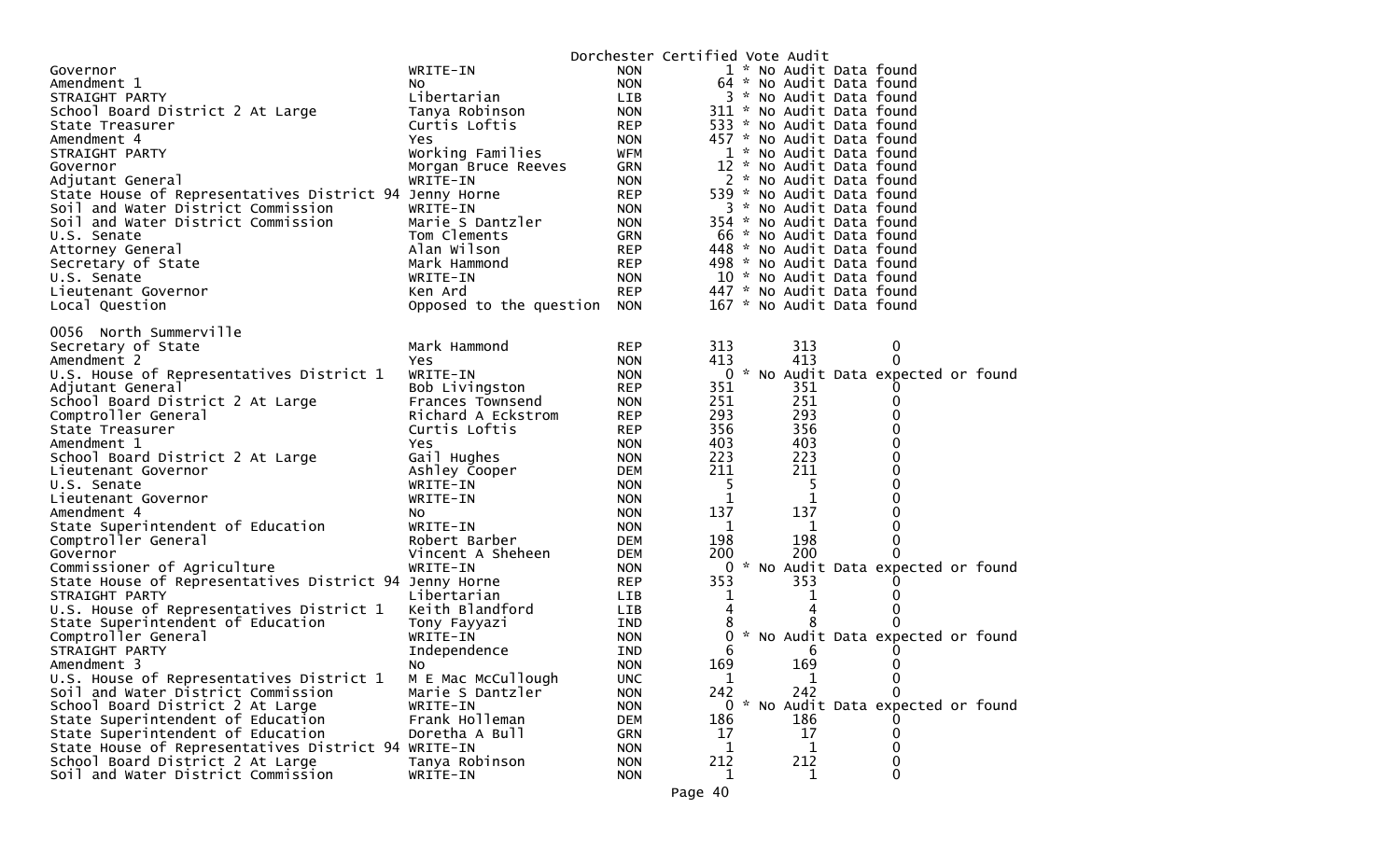|                                                     |                              |            | Dorchester Certified Vote Audit |          |                                   |  |
|-----------------------------------------------------|------------------------------|------------|---------------------------------|----------|-----------------------------------|--|
| Amendment 2                                         | NO.                          | <b>NON</b> | 68                              | 68       | 0                                 |  |
| State Superintendent of Education                   | Tim Moultrie                 | LIB        | 16                              | 16       | 0                                 |  |
| U.S. Senate                                         | Alvin M Greene               | <b>DEM</b> | 126                             | 126      | 0                                 |  |
| State Superintendent of Education                   | Mick Zais                    | <b>REP</b> | 270                             | 270      | 0                                 |  |
| Commissioner of Agriculture                         | Tom E Elliott                | <b>DEM</b> | 178                             | 178      | 0                                 |  |
| Attorney General                                    | Alan Wilson                  | <b>REP</b> | 291                             | 291      | 0                                 |  |
| U.S. House of Representatives District 1            | Robert Dobbs                 | <b>GRN</b> | 8                               | 8        | 0                                 |  |
| Amendment 1                                         | NO.                          | <b>NON</b> | 57                              | 57       | 0                                 |  |
| Governor                                            | Morgan Bruce Reeves          | GRN        | 8                               | 8        | 0                                 |  |
| Local Question                                      | In favor of the question NON |            | 321                             | 321      | 0                                 |  |
| STRAIGHT PARTY                                      | Green                        | <b>GRN</b> | 6                               | 6        | 0                                 |  |
| Secretary of State                                  | WRITE-IN                     | <b>NON</b> | 0                               |          | * No Audit Data expected or found |  |
| Governor                                            | WRITE-IN                     | <b>NON</b> | 0                               |          | * No Audit Data expected or found |  |
| State Treasurer                                     |                              | <b>NON</b> | 4                               | 4        |                                   |  |
|                                                     | WRITE-IN<br>Ben Frasier      | <b>DEM</b> | 148                             | 148      | 0                                 |  |
| U.S. House of Representatives District 1            | United Citizens              |            |                                 |          | 0                                 |  |
| STRAIGHT PARTY                                      |                              | <b>UNC</b> | -2<br>307                       | 2<br>307 |                                   |  |
| Commissioner of Agriculture                         | Hugh Weathers                | REP        |                                 |          | 0                                 |  |
| U.S. House of Representatives District 1            | Jimmy Wood                   | IND        | 9                               | 9        | 0                                 |  |
| Attorney General                                    | Matthew Richardson           | <b>DEM</b> | 189                             | 189      | 0                                 |  |
| U.S. Senate                                         | Jim DeMint                   | <b>REP</b> | 314                             | 314      | 0                                 |  |
| School Board District 2 At Large                    | Charlie Stoudenmire          | <b>NON</b> | 241                             | 241      | 0                                 |  |
| Amendment 4                                         | Yes.                         | <b>NON</b> | 327                             | 327      | 0                                 |  |
| STRAIGHT PARTY                                      | Democratic                   | <b>DEM</b> | 107                             | 107      | 0                                 |  |
| School Board District 2 At Large                    | Harry Blake                  | <b>NON</b> | 260                             | 260      | 0                                 |  |
| STRAIGHT PARTY                                      | Working Families             | WFM        | -6                              | 6        | 0                                 |  |
| Governor                                            | Nikki R Haley                | <b>REP</b> | 288                             | 288      | 0                                 |  |
| Secretary of State                                  | Marjorie L Johnson           | DEM        | 180                             | 180      | 0                                 |  |
| Lieutenant Governor                                 | Ken Ard                      | <b>REP</b> | 285                             | 285      | 0                                 |  |
| Adjutant General                                    | WRITE-IN                     | <b>NON</b> | 2                               | 2        | $\Omega$                          |  |
| Attorney General                                    | WRITE-IN                     | <b>NON</b> | 0                               |          | * No Audit Data expected or found |  |
| U.S. House of Representatives District 1            | Tim Scott                    | <b>REP</b> | 319                             | 319      |                                   |  |
| Amendment 3                                         | <b>Yes</b>                   | <b>NON</b> | 299                             | 299      | 0                                 |  |
| Soil and Water District Commission                  | James E Jimmy Fender         | <b>NON</b> | 207                             | 207      | 0                                 |  |
| Governor                                            | Morgan Bruce Reeves          | <b>UNC</b> | -6                              | 6        | 0                                 |  |
| STRAIGHT PARTY                                      | Republican                   | <b>REP</b> | 170                             | 170      | 0                                 |  |
| Attorney General                                    | Leslie Minerd                | <b>GRN</b> | 16                              | 16       | 0                                 |  |
| U.S. Senate                                         | Tom Clements                 | <b>GRN</b> | 50                              | 50       | 0                                 |  |
| U.S. House of Representatives District 1            | Rob Groce                    | <b>WFM</b> | 13                              | 13       | 0                                 |  |
| Local Question                                      | Opposed to the question NON  |            | 133                             | 133      | $\mathbf 0$                       |  |
|                                                     |                              |            |                                 |          |                                   |  |
| 0057 Tupperway                                      |                              |            |                                 |          |                                   |  |
| Governor                                            | Morgan Bruce Reeves          | <b>UNC</b> | 3                               | 3        | $\Omega$                          |  |
| Commissioner of Agriculture                         | Hugh Weathers                | <b>REP</b> | 235                             | 214      | 21 Aud Data                       |  |
| U.S. House of Representatives District 1            | Robert Dobbs                 | <b>GRN</b> | 7                               | 6        | 1 Aud Data                        |  |
| Comptroller General                                 | Richard A Eckstrom           | <b>REP</b> | 226                             | 204      | 22 Aud Data                       |  |
| Governor                                            | Vincent A Sheheen            | <b>DEM</b> | 92                              | 84       | 8 Aud Data                        |  |
| Soil and Water District Commission                  | Marie S Dantzler             | <b>NON</b> | 178                             | 162      | 16 Aud Data                       |  |
| Secretary of State                                  | WRITE-IN                     | <b>NON</b> | 0                               |          | * No Audit Data expected or found |  |
| State House of Representatives District 94 WRITE-IN |                              | <b>NON</b> | 1                               | 1        | 0                                 |  |
| Lieutenant Governor                                 | Ken Ard                      | <b>REP</b> | 226                             | 208      | 18 Aud Data                       |  |
| Attorney General                                    | Alan Wilson                  | <b>REP</b> | 228                             | 207      | 21 Aud Data                       |  |
| Amendment 4                                         | No.                          | <b>NON</b> | 90                              | 82       | 8 Aud Data                        |  |
|                                                     |                              |            |                                 |          |                                   |  |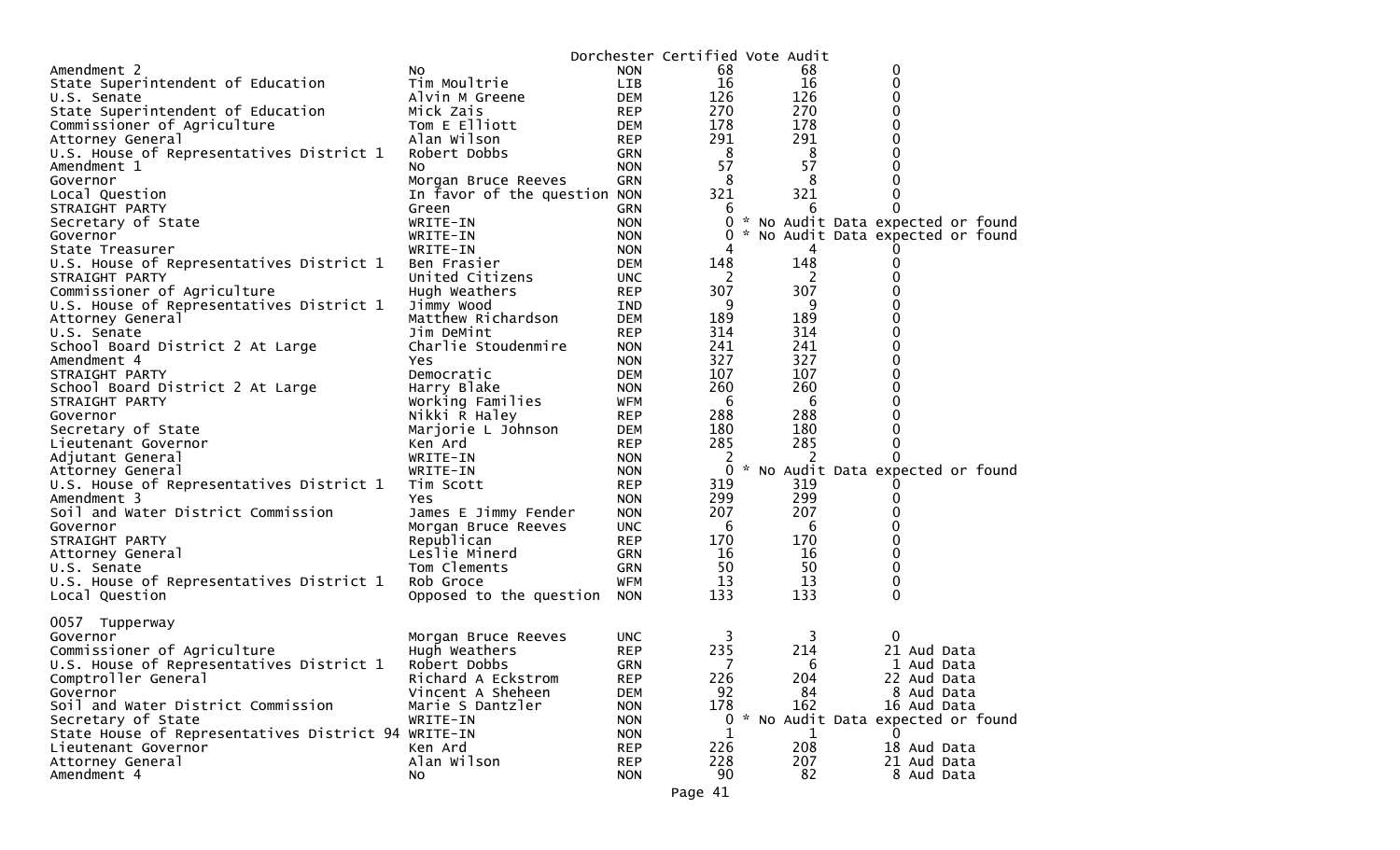|                                          |                              |            | Dorchester Certified Vote Audit |             |                                     |
|------------------------------------------|------------------------------|------------|---------------------------------|-------------|-------------------------------------|
| U.S. Senate                              | Jim DeMint                   | <b>REP</b> | 252                             | 226         | 26 Aud Data                         |
| Soil and Water District Commission       | WRITE-IN                     | <b>NON</b> | $\mathbf{1}$                    | 1           | 0                                   |
| Adjutant General                         | WRITE-IN                     | <b>NON</b> | 2                               | 2           | 0                                   |
| Comptroller General                      | Robert Barber                | DEM        | 103                             | 96          | 7<br>Aud Data                       |
| School Board District 2 At Large         | WRITE-IN                     | <b>NON</b> | 2                               | 2           | 0                                   |
| School Board District 2 At Large         | Tanya Robinson               | <b>NON</b> | 173                             | 159         | 14 Aud Data                         |
| U.S. House of Representatives District 1 | Ben Frasier                  | DEM        | 61                              | 59          | 2 Aud Data                          |
| Governor                                 | Morgan Bruce Reeves          | GRN        | 6                               | 6           | $\Omega$                            |
| Amendment 3                              | No.                          | <b>NON</b> | 106                             | 94          | 12 Aud Data                         |
| STRAIGHT PARTY                           | Working Families             | <b>WFM</b> | 0                               |             | * No Audit Data expected or found   |
| State Treasurer                          | WRITE-IN                     | <b>NON</b> |                                 |             | $\Omega$                            |
| Adjutant General                         | Bob Livingston               | <b>REP</b> | 265                             | 240         | 25 Aud Data                         |
| Comptroller General                      | WRITE-IN                     | <b>NON</b> | 0                               |             | * No Audit Data expected or found   |
| U.S. House of Representatives District 1 | Jimmy Wood                   | <b>IND</b> | 6                               | 6           | $\Omega$                            |
| STRAIGHT PARTY                           | Republican                   | <b>REP</b> | 126                             | 115         | 11 Aud Data                         |
| Amendment 2                              | NO.                          | <b>NON</b> | 33                              | 29          | 4 Aud Data                          |
| Secretary of State                       | Marjorie L Johnson           | <b>DEM</b> | 81                              | 74          | 7 Aud Data                          |
| U.S. Senate                              | Tom Clements                 | <b>GRN</b> | 35                              | 32          | 3 Aud Data                          |
| State Superintendent of Education        | WRITE-IN                     | <b>NON</b> |                                 |             | 0 * No Audit Data expected or found |
| U.S. House of Representatives District 1 | Tim Scott                    | <b>REP</b> | 255                             | 229         | 26 Aud Data                         |
| Amendment 1                              | NO.                          | <b>NON</b> | 29                              | 26          | 3 Aud Data                          |
| State Superintendent of Education        | Doretha A Bull               | <b>GRN</b> | 8                               | 7           | 1 Aud Data                          |
| Lieutenant Governor                      | Ashley Cooper                | <b>DEM</b> | 105                             | 94          | 11 Aud Data                         |
| State Superintendent of Education        | Tony Fayyazi                 | IND        | 11                              | 11          | 0                                   |
| State Superintendent of Education        | Mick Zais                    | <b>REP</b> | 216                             | 196         | 20 Aud Data                         |
| State Superintendent of Education        | Frank Holleman               | <b>DEM</b> | 83                              | 76          | 7 Aud Data                          |
| School Board District 2 At Large         | Harry Blake                  | <b>NON</b> | 139                             | 127         | 12 Aud Data                         |
| State Superintendent of Education        | Tim Moultrie                 | LIB.       | 9                               | 8           | 1 Aud Data                          |
| School Board District 2 At Large         | Charlie Stoudenmire          | <b>NON</b> | 167                             | 153         | 14 Aud Data                         |
| Local Question                           | In favor of the question NON |            | 211                             | 195         | 16 Aud Data                         |
| STRAIGHT PARTY                           | Green                        | <b>GRN</b> | 3                               | 2           | 1 Aud Data                          |
| U.S. House of Representatives District 1 | Rob Groce                    | <b>WFM</b> | 4                               | 3           | 1 Aud Data                          |
| U.S. Senate                              | WRITE-IN                     | <b>NON</b> |                                 |             | 0                                   |
| Commissioner of Agriculture              | WRITE-IN                     | <b>NON</b> |                                 |             | 0 * No Audit Data expected or found |
| Soil and Water District Commission       | James E Jimmy Fender         | <b>NON</b> | 156                             | 143         | 13 Aud Data                         |
| Attorney General                         | Matthew Richardson           | <b>DEM</b> | 96                              | 88          | 8 Aud Data                          |
| Secretary of State                       | Mark Hammond                 | <b>REP</b> | 248                             | 226         | 22 Aud Data                         |
| U.S. House of Representatives District 1 | WRITE-IN                     | <b>NON</b> | 0                               |             | * No Audit Data expected or found   |
| Lieutenant Governor                      | WRITE-IN                     | <b>NON</b> | 1                               | $\mathbf 1$ | 0                                   |
| Amendment 4                              | Yes.                         | <b>NON</b> | 225                             | 205         | 20 Aud Data                         |
| STRAIGHT PARTY                           | Democratic                   | <b>DEM</b> | 40                              | 38          | 2 Aud Data                          |
| STRAIGHT PARTY                           | Libertarian                  | LIB        | 1                               | 1           | 0                                   |
| State Treasurer                          | Curtis Loftis                | <b>REP</b> | 267                             | 242         | 25 Aud Data                         |
| Attorney General                         | Leslie Minerd                | GRN        | 10                              | q           | 1 Aud Data                          |
| Commissioner of Agriculture              | Tom E Elliott                | <b>DEM</b> | 87                              | 80          | 7 Aud Data                          |
| U.S. House of Representatives District 1 | Keith Blandford              | LIB        | 1                               | 1           | $\mathbf{0}$                        |
| Attorney General                         | WRITE-IN                     | <b>NON</b> |                                 |             | 0 * No Audit Data expected or found |
| Amendment 3                              | Yes                          | <b>NON</b> | 212                             | 196         | 16 Aud Data                         |
| Governor                                 | WRITE-IN                     | <b>NON</b> | $0 *$                           |             | No Audit Data expected or found     |
| U.S. Senate                              | Alvin M Greene               | DEM        | 39                              | 38          | 1 Aud Data                          |
| School Board District 2 At Large         | Gail Hughes                  | <b>NON</b> | 168                             | 157         | 11 Aud Data                         |
| School Board District 2 At Large         | Frances Townsend             | <b>NON</b> | 164                             | 151         | 13 Aud Data                         |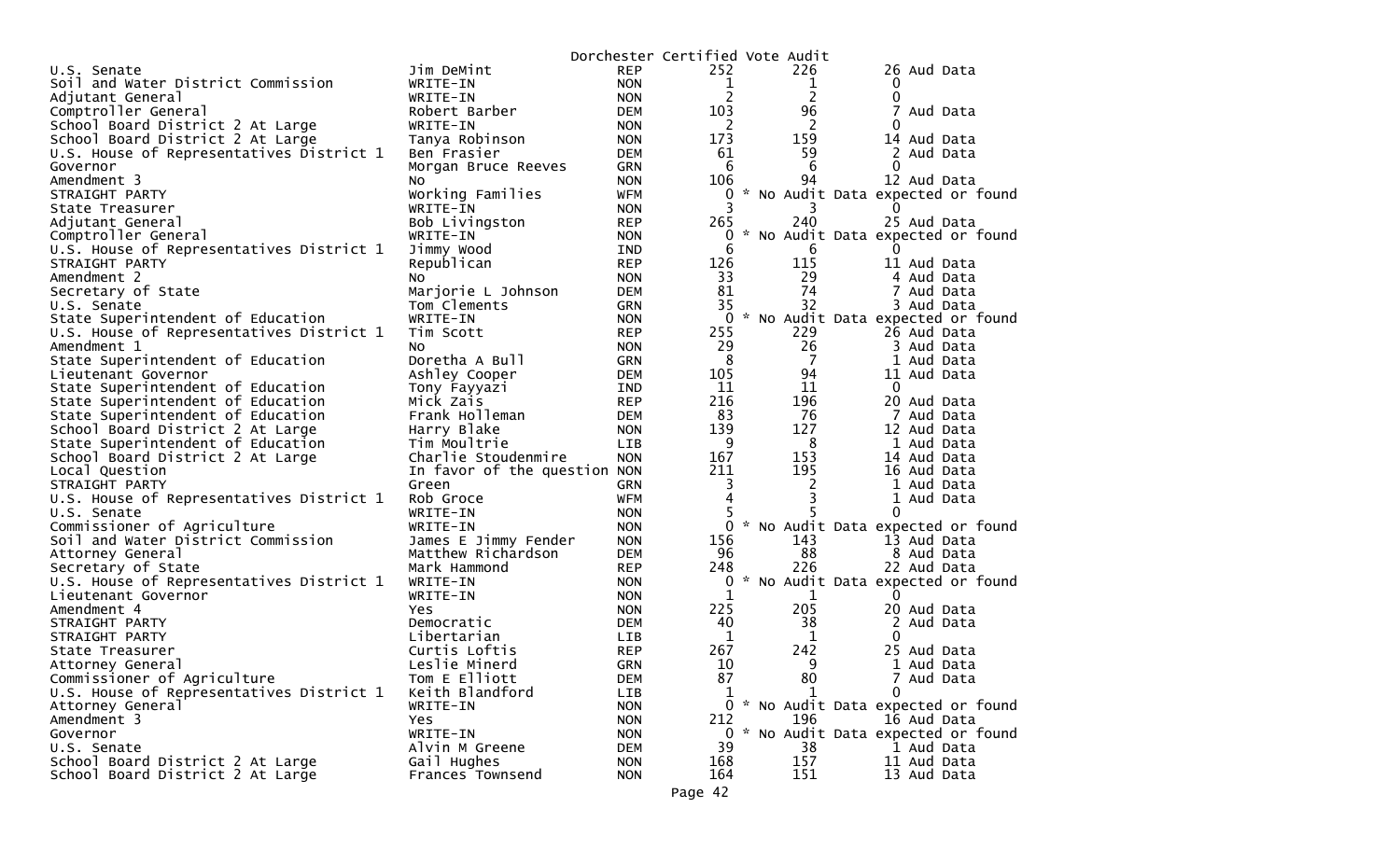|                                                              |                         |            |             | Dorchester Certified Vote Audit |                                     |
|--------------------------------------------------------------|-------------------------|------------|-------------|---------------------------------|-------------------------------------|
| Governor                                                     | Nikki R Haley           | <b>REP</b> | 234         | 211                             | 23 Aud Data                         |
| Amendment 2                                                  | Yes                     | <b>NON</b> | 289         | 264                             | 25 Aud Data                         |
| State House of Representatives District 94 Jenny Horne       |                         | <b>REP</b> | 268         | 243                             | 25 Aud Data                         |
| STRAIGHT PARTY                                               | Independence            | IND        | 2           | 2                               | $\bf{0}$                            |
| STRAIGHT PARTY                                               | United Citizens         | <b>UNC</b> | 1           | 1                               | 0                                   |
| Amendment 1                                                  | Yes                     | <b>NON</b> | 294         | 267                             | 27 Aud Data                         |
| U.S. House of Representatives District 1                     | M E Mac McCullough      | <b>UNC</b> | 2           | 2                               | 0                                   |
| Local Question                                               | Opposed to the question | <b>NON</b> | 99          | 86                              | 13 Aud Data                         |
|                                                              |                         |            |             |                                 |                                     |
| 0058 Irongate                                                |                         |            |             |                                 |                                     |
| Commissioner of Agriculture                                  | Tom E Elliott           | <b>DEM</b> | 58          | 58                              | 0                                   |
| U.S. House of Representatives District 1                     | Rob Groce               | <b>WFM</b> | 5           | 5                               | 0                                   |
| Soil and Water District Commission                           | James E Jimmy Fender    | <b>NON</b> | 172         | 172                             | 0                                   |
| Comptroller General                                          | Robert Barber           | <b>DEM</b> | 66          | 66                              | 0                                   |
| Governor                                                     | Morgan Bruce Reeves     | <b>UNC</b> | 3           | 3                               | 0                                   |
| Amendment 2                                                  |                         |            | 294         | 294                             | 0                                   |
|                                                              | Yes<br>Republican       | <b>NON</b> | 110         | 110                             | 0                                   |
| STRAIGHT PARTY                                               |                         | <b>REP</b> |             |                                 |                                     |
| STRAIGHT PARTY                                               | Working Families        | WFM        | 2           | 2                               |                                     |
| STRAIGHT PARTY                                               | United Citizens         | <b>UNC</b> | 0           |                                 | * No Audit Data expected or found   |
| Commissioner of Agriculture                                  | Hugh Weathers           | <b>REP</b> | 265         | 265                             |                                     |
| U.S. Senate                                                  | Alvin M Greene          | <b>DEM</b> | 24          | 24                              |                                     |
| U.S. House of Representatives District 1                     | WRITE-IN                | <b>NON</b> |             |                                 | 0 * No Audit Data expected or found |
| School Board District 2 At Large                             | Frances Townsend        | <b>NON</b> | 176         | 176                             |                                     |
| Amendment 1                                                  | Yes                     | <b>NON</b> | 303         | 303                             | 0                                   |
| Amendment 4                                                  | No.                     | <b>NON</b> | 74          | 74                              |                                     |
| Comptroller General                                          | WRITE-IN                | <b>NON</b> | 0           |                                 | * No Audit Data expected or found   |
| U.S. House of Representatives District 1                     | Keith Blandford         | <b>LIB</b> | 6           | 6                               |                                     |
| School Board District 2 At Large                             | Gail Hughes             | <b>NON</b> | 182         | 182                             | 0                                   |
| Attorney General                                             | Matthew Richardson      | <b>DEM</b> | 69          | 69                              | 0                                   |
| State Treasurer                                              | Curtis Loftis           | <b>REP</b> | 298         | 298                             | 0                                   |
| Lieutenant Governor                                          | Ken Ard                 | <b>REP</b> | 249         | 249                             | 0                                   |
| Adjutant General                                             | WRITE-IN                | <b>NON</b> | 3           | 3                               | 0                                   |
| State Superintendent of Education                            | Doretha A Bull          | <b>GRN</b> | 7           | 7                               | 0                                   |
| STRAIGHT PARTY                                               | Independence            | IND        | 5           | 5                               | 0                                   |
| U.S. House of Representatives District 1                     | Robert Dobbs            | <b>GRN</b> | 3           | 3                               | 0                                   |
| Attorney General                                             | Leslie Minerd           | <b>GRN</b> | 10          | 10                              | 0                                   |
| State House of Representatives District 98 Chris Murphy      |                         | <b>REP</b> | 257         | 257                             | 0                                   |
| Amendment 3                                                  | NO.                     | <b>NON</b> | 106         | 106                             | 0                                   |
| Adjutant General                                             | Bob Livingston          | <b>REP</b> | 291         | 291                             | 0                                   |
| U.S. House of Representatives District 1                     | M E Mac McCullough      | <b>UNC</b> | $\mathbf 1$ | $\mathbf 1$                     | 0                                   |
| State House of Representatives District 94 Jenny Horne       |                         | <b>REP</b> | 13          | 13                              | 0                                   |
| U.S. Senate                                                  | Jim DeMint              | <b>REP</b> | 276         | 276                             | 0                                   |
| State House of Representatives District 98 Christine Jackson |                         | <b>DEM</b> | 59          | 59                              | 0                                   |
| State Superintendent of Education                            | Mick Zais               | <b>REP</b> | 243         | 243                             | $\Omega$                            |
| STRAIGHT PARTY                                               | Libertarian             | LIB        |             |                                 | * No Audit Data expected or found   |
| State Superintendent of Education                            | WRITE-IN                | <b>NON</b> | 0           |                                 | * No Audit Data expected or found   |
| School Board District 2 At Large                             | WRITE-IN                | <b>NON</b> | 6           | 6                               |                                     |
| State Superintendent of Education                            | Tim Moultrie            | <b>LIB</b> | 16          | 16                              |                                     |
| Amendment 2                                                  | No                      | <b>NON</b> | 37          | 37                              | 0                                   |
| Soil and Water District Commission                           | Marie S Dantzler        | <b>NON</b> | 203         | 203                             |                                     |
| State House of Representatives District 98 WRITE-IN          |                         | <b>NON</b> |             |                                 | 0 * No Audit Data expected or found |
| School Board District 2 At Large                             | Tanya Robinson          | <b>NON</b> | 163         | 163                             |                                     |
|                                                              |                         |            |             |                                 |                                     |
|                                                              |                         |            | Page 43     |                                 |                                     |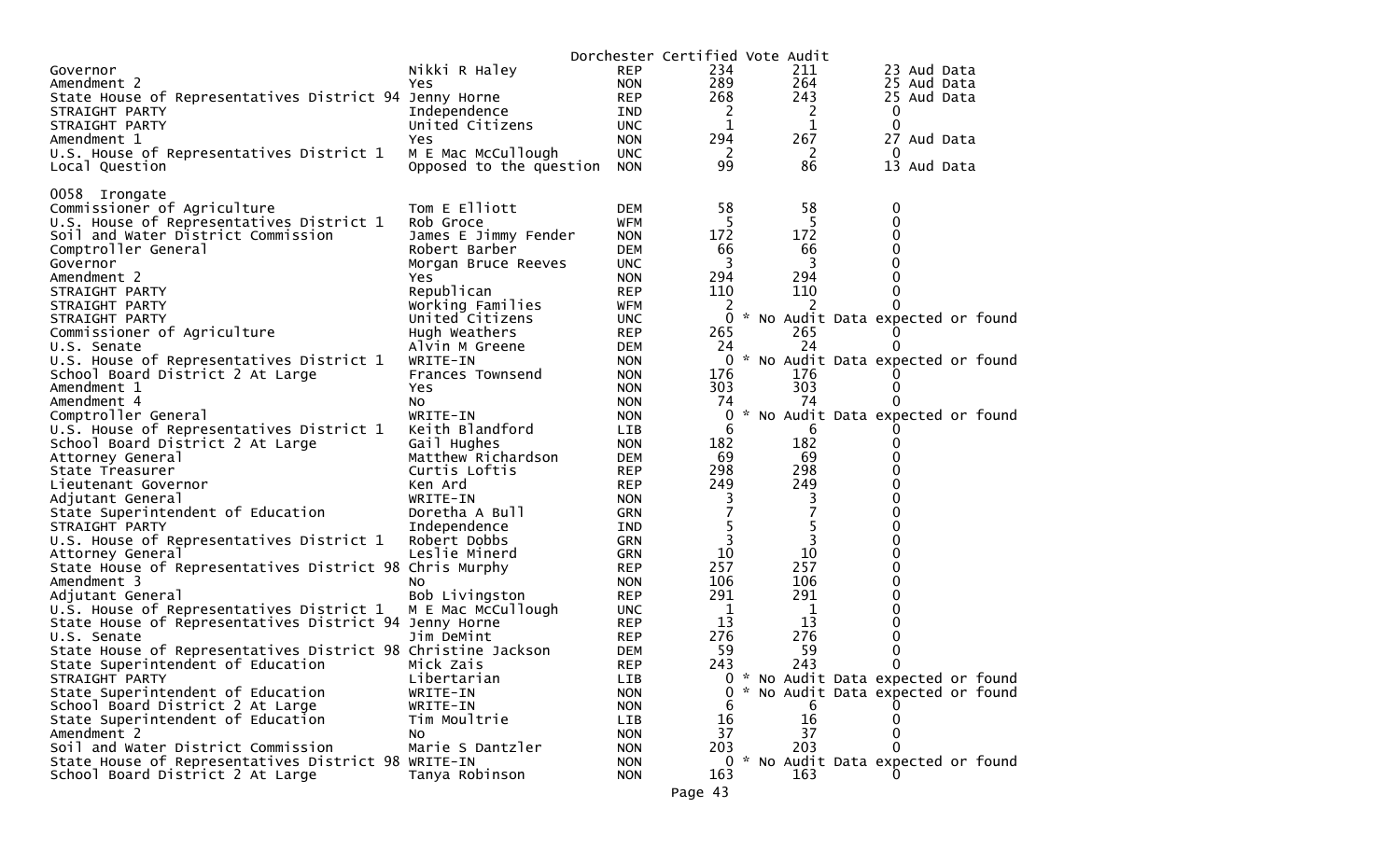|                                                                 |                              |            | Dorchester Certified Vote Audit |                     |                                     |  |
|-----------------------------------------------------------------|------------------------------|------------|---------------------------------|---------------------|-------------------------------------|--|
| Soil and Water District Commission                              | WRITE-IN                     | <b>NON</b> | 2                               | 2                   | 0                                   |  |
| State Superintendent of Education                               | Tony Fayyazi                 | IND        | 11                              | 11                  | 0                                   |  |
| State Superintendent of Education                               | Frank Holleman               | DEM        | 55                              | 55                  | 0                                   |  |
| Local Question                                                  | In favor of the question NON |            | 225                             | 225                 | 0                                   |  |
| Governor                                                        | Nikki R Haley                | <b>REP</b> | 256                             | 256                 | 0                                   |  |
| STRAIGHT PARTY                                                  | Democratic                   | DEM        | 20                              | 20                  | 0                                   |  |
| Amendment 1                                                     | NO.                          | <b>NON</b> | 23                              | 23                  | 0                                   |  |
| U.S. House of Representatives District 1                        | Ben Frasier                  | DEM        | 41                              | 41                  | 0                                   |  |
| State House of Representatives District 94 WRITE-IN             |                              | <b>NON</b> |                                 |                     | 0 * No Audit Data expected or found |  |
| U.S. Senate                                                     | Tom Clements                 | <b>GRN</b> | 31                              | 31                  |                                     |  |
| Attorney General                                                | WRITE-IN                     | <b>NON</b> |                                 |                     | 0 * No Audit Data expected or found |  |
| Secretary of State                                              | WRITE-IN                     | <b>NON</b> | 0                               |                     | * No Audit Data expected or found   |  |
| Lieutenant Governor                                             | Ashley Cooper                | DEM        | 83                              | 83                  |                                     |  |
| Governor                                                        | Morgan Bruce Reeves          | GRN        | $\overline{2}$                  | $\overline{c}$      | 0                                   |  |
| Governor                                                        | WRITE-IN                     | <b>NON</b> | 1                               | 1                   |                                     |  |
| Secretary of State                                              | Marjorie L Johnson           | DEM        | 56                              | 56                  |                                     |  |
| U.S. House of Representatives District 1                        | Tim Scott                    | <b>REP</b> | 280                             | 280                 | 0                                   |  |
| Amendment 4                                                     | Yes                          | <b>NON</b> | 247                             | 247                 | 0                                   |  |
|                                                                 |                              |            | 4                               |                     | 0                                   |  |
| U.S. House of Representatives District 1<br>Lieutenant Governor | Jimmy Wood<br>WRITE-IN       | IND        | 2                               | 4<br>$\overline{2}$ | 0                                   |  |
|                                                                 |                              | <b>NON</b> |                                 |                     | 0                                   |  |
| County Council District 7                                       | Jay Byars                    | <b>REP</b> | 272                             | 272                 |                                     |  |
| Commissioner of Agriculture                                     | WRITE-IN                     | <b>NON</b> | 1                               | 1                   | 0                                   |  |
| Comptroller General                                             | Richard A Eckstrom           | <b>REP</b> | 262                             | 262                 | 0                                   |  |
| School Board District 2 At Large                                | Charlie Stoudenmire          | <b>NON</b> | 191                             | 191                 | 0                                   |  |
| Attorney General                                                | Alan Wilson                  | <b>REP</b> | 250                             | 250                 | 0                                   |  |
| School Board District 2 At Large                                | Harry Blake                  | <b>NON</b> | 174                             | 174                 | 0                                   |  |
| State Treasurer                                                 | WRITE-IN                     | <b>NON</b> | <sup>2</sup>                    | 2                   | 0                                   |  |
| County Council District 7                                       | Timothy Patrick              | <b>PET</b> | 30                              | 30                  | 0                                   |  |
| U.S. Senate                                                     | WRITE-IN                     | <b>NON</b> | 6                               | 6                   | 0                                   |  |
| Amendment 3                                                     | <b>Yes</b>                   | <b>NON</b> | 218                             | 218                 | 0                                   |  |
| Secretary of State                                              | Mark Hammond                 | <b>REP</b> | 273                             | 273                 | 0                                   |  |
| STRAIGHT PARTY                                                  | Green                        | GRN        | 1                               | $\mathbf 1$         | 0                                   |  |
| Governor                                                        | Vincent A Sheheen            | DEM        | 78                              | 78                  | 0                                   |  |
| County Council District 7                                       | WRITE-IN                     | <b>NON</b> | 10                              | 10                  | 0                                   |  |
| Local Question                                                  | Opposed to the question      | <b>NON</b> | 90                              | 90                  | 0                                   |  |
|                                                                 |                              |            |                                 |                     |                                     |  |
| 0060 Greenhurst                                                 |                              |            |                                 |                     |                                     |  |
| School Board District 2 At Large                                | Tanya Robinson               | <b>NON</b> | 119                             | 119                 | 0                                   |  |
| Adjutant General                                                | Bob Livingston               | <b>REP</b> | 205                             | 205                 | 0                                   |  |
| State Superintendent of Education                               | Frank Holleman               | DEM        | 112                             | 112                 | 0                                   |  |
| State Superintendent of Education                               | WRITE-IN                     | <b>NON</b> | 1                               | 1                   | 0                                   |  |
| School Board District 2 At Large                                | WRITE-IN                     | <b>NON</b> | $\overline{2}$                  | 2                   | 0                                   |  |
| State Superintendent of Education                               | Tony Fayyazi                 | IND        | 7                               | 7                   | 0                                   |  |
| U.S. House of Representatives District 1                        | Keith Blandford              | LIB        | $\mathbf 1$                     | 1                   | 0                                   |  |
| Attorney General                                                | Alan Wilson                  | <b>REP</b> | 171                             | 171                 | 0                                   |  |
| Amendment 4                                                     | NO.                          | <b>NON</b> | 67                              | 67                  | 0                                   |  |
| STRAIGHT PARTY                                                  | Democratic                   | DEM        | 81                              | 81                  | 0                                   |  |
| STRAIGHT PARTY                                                  | United Citizens              | <b>UNC</b> | 1                               | 1                   |                                     |  |
| U.S. House of Representatives District 1                        | WRITE-IN                     | <b>NON</b> |                                 |                     | 0 * No Audit Data expected or found |  |
| U.S. Senate                                                     | Jim DeMint                   | <b>REP</b> | 192                             | 192                 |                                     |  |
| County Council District 2                                       | David Chinnis                | <b>REP</b> | 211                             | 211                 | 0                                   |  |
| U.S. House of Representatives District 1                        | Robert Dobbs                 | <b>GRN</b> | 1                               | 1                   | 0                                   |  |
|                                                                 |                              |            |                                 |                     |                                     |  |
|                                                                 |                              |            | Page 44                         |                     |                                     |  |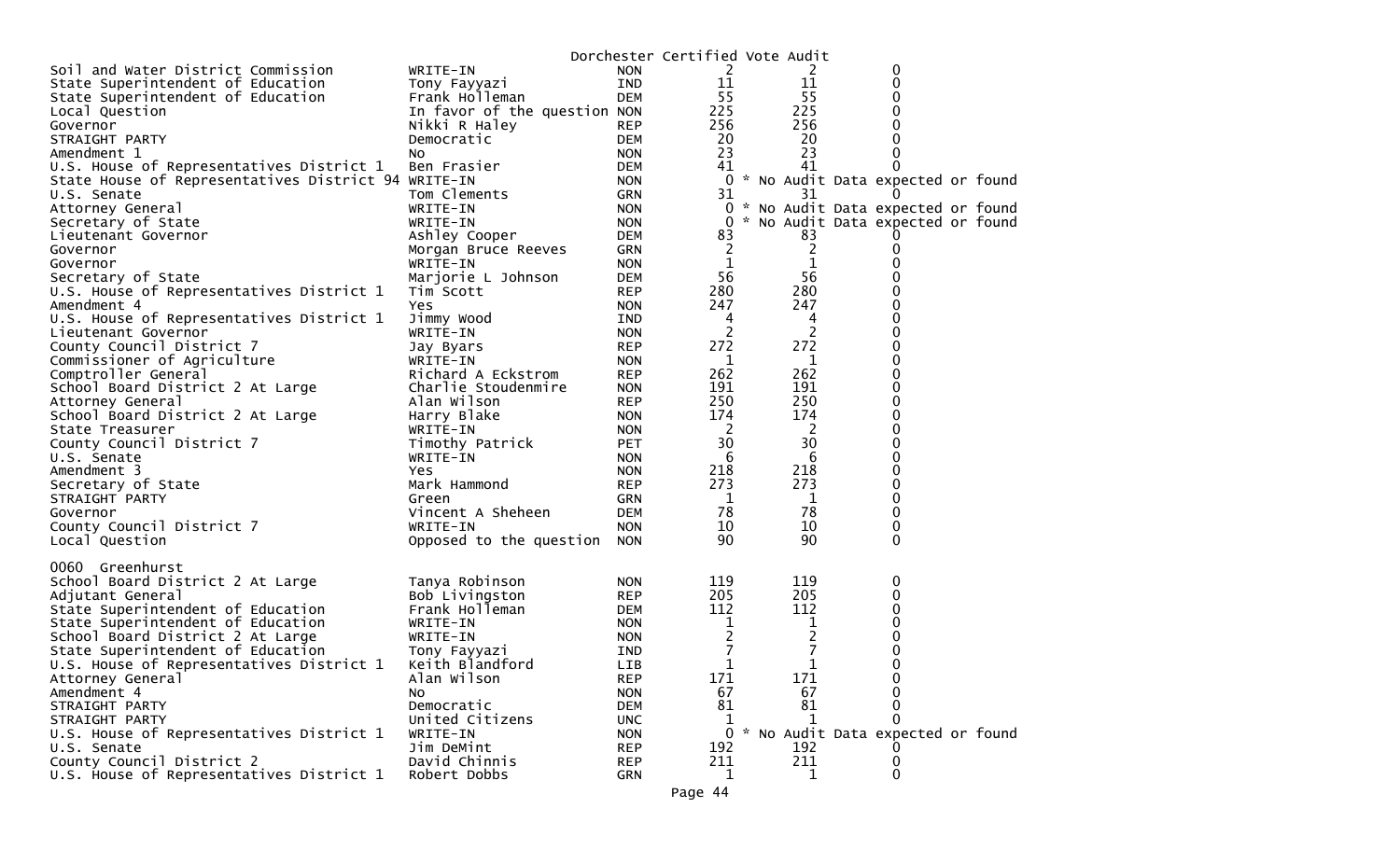|                                                        |                              |            | Dorchester Certified Vote Audit |  |     |                                     |  |
|--------------------------------------------------------|------------------------------|------------|---------------------------------|--|-----|-------------------------------------|--|
| Amendment 3                                            | NO.                          | <b>NON</b> | 88                              |  | 88  | 0                                   |  |
| Comptroller General                                    | Richard A Eckstrom           | <b>REP</b> | 173                             |  | 173 | 0                                   |  |
| STRAIGHT PARTY                                         | Green                        | GRN        | <sup>2</sup>                    |  | 2   | 0                                   |  |
| Governor                                               | Vincent A Sheheen            | DEM        | 127                             |  | 127 | 0                                   |  |
| School Board District 2 At Large                       | Harry Blake                  | <b>NON</b> | 121                             |  | 121 |                                     |  |
| Amendment 2                                            | NO.                          | <b>NON</b> | 45                              |  | 45  |                                     |  |
| County Council District 2                              | WRITE-IN                     | <b>NON</b> |                                 |  |     |                                     |  |
| Governor                                               | WRITE-IN                     | <b>NON</b> | $\overline{0}$                  |  |     | * No Audit Data expected or found   |  |
| Amendment 1                                            | NO.                          | <b>NON</b> | 25                              |  | 25  |                                     |  |
| State Treasurer                                        | Curtis Loftis                | <b>REP</b> | 210                             |  | 210 |                                     |  |
| Soil and Water District Commission                     | James E Jimmy Fender         | <b>NON</b> | 129                             |  | 129 |                                     |  |
| Lieutenant Governor                                    | Ashley Cooper                | <b>DEM</b> | 125                             |  | 125 |                                     |  |
| School Board District 2 At Large                       | Charlie Stoudenmire          | <b>NON</b> | 143                             |  | 143 |                                     |  |
| STRAIGHT PARTY                                         | Independence                 | IND        | 2                               |  |     |                                     |  |
| U.S. House of Representatives District 1               | M E Mac McCullough           | <b>UNC</b> | 0                               |  |     | * No Audit Data expected or found   |  |
| U.S. Senate                                            | Tom Clements                 | <b>GRN</b> | 27                              |  | 27  |                                     |  |
| Comptroller General                                    | Robert Barber                | <b>DEM</b> | 123                             |  | 123 | 0                                   |  |
| Governor                                               | Morgan Bruce Reeves          | <b>UNC</b> |                                 |  |     | 0 * No Audit Data expected or found |  |
| State House of Representatives District 94 Jenny Horne |                              | <b>REP</b> | 211                             |  | 211 |                                     |  |
| Attorney General                                       | Matthew Richardson           | <b>DEM</b> | 118                             |  | 118 | $\Omega$                            |  |
| STRAIGHT PARTY                                         | Libertarian                  | <b>LIB</b> |                                 |  |     | 0 * No Audit Data expected or found |  |
| Attorney General                                       | Leslie Minerd                | <b>GRN</b> |                                 |  |     |                                     |  |
| Secretary of State                                     | WRITE-IN                     | <b>NON</b> |                                 |  |     | 0 * No Audit Data expected or found |  |
| U.S. House of Representatives District 1               | Ben Frasier                  | <b>DEM</b> | 96                              |  | 96  |                                     |  |
| Commissioner of Agriculture                            | WRITE-IN                     | <b>NON</b> |                                 |  |     | 0 * No Audit Data expected or found |  |
| Local Question                                         | In favor of the question NON |            | 226                             |  | 226 | $\Omega$                            |  |
| Comptroller General                                    | WRITE-IN                     | <b>NON</b> |                                 |  |     | 0 * No Audit Data expected or found |  |
| Lieutenant Governor                                    | WRITE-IN                     | <b>NON</b> | $\Omega$                        |  |     | * No Audit Data expected or found   |  |
| STRAIGHT PARTY                                         | Republican                   | <b>REP</b> | 83                              |  | 83  |                                     |  |
| Secretary of State                                     | Marjorie L Johnson           | <b>DEM</b> | 104                             |  | 104 | 0                                   |  |
| School Board District 2 At Large                       |                              | <b>NON</b> | 132                             |  | 132 |                                     |  |
| U.S. House of Representatives District 1               | Gail Hughes<br>Tim Scott     | <b>REP</b> | 191                             |  | 191 |                                     |  |
|                                                        |                              |            | 1                               |  | 1   |                                     |  |
| State House of Representatives District 94 WRITE-IN    |                              | <b>NON</b> | 223                             |  | 223 |                                     |  |
| Amendment 4                                            | Yes                          | <b>NON</b> | 188                             |  | 188 |                                     |  |
| Secretary of State                                     | Mark Hammond                 | <b>REP</b> | 108                             |  | 108 |                                     |  |
| Commissioner of Agriculture                            | Tom E Elliott                | <b>DEM</b> | 117                             |  |     |                                     |  |
| School Board District 2 At Large                       | Frances Townsend             | <b>NON</b> |                                 |  | 117 | 0                                   |  |
| State Superintendent of Education                      | Doretha A Bull               | GRN        | 4                               |  | 4   |                                     |  |
| U.S. Senate                                            | WRITE-IN                     | <b>NON</b> | 3                               |  | 3   |                                     |  |
| Amendment 3                                            | Yes                          | <b>NON</b> | 204                             |  | 204 | 0                                   |  |
| Soil and Water District Commission                     | Marie S Dantzler             | <b>NON</b> | 158                             |  | 158 | 0                                   |  |
| STRAIGHT PARTY                                         | Working Families             | <b>WFM</b> | 0                               |  |     | * No Audit Data expected or found   |  |
| U.S. House of Representatives District 1               | Jimmy Wood                   | IND        | 6                               |  | 6   |                                     |  |
| Amendment 2                                            | Yes                          | <b>NON</b> | 249                             |  | 249 | 0                                   |  |
| Attorney General                                       | WRITE-IN                     | <b>NON</b> |                                 |  |     | 0 * No Audit Data expected or found |  |
| Amendment 1                                            | <b>Yes</b>                   | <b>NON</b> | 262                             |  | 262 |                                     |  |
| Governor                                               | Nikki R Haley                | <b>REP</b> | 170                             |  | 170 |                                     |  |
| Commissioner of Agriculture                            | Hugh Weathers                | <b>REP</b> | 187                             |  | 187 |                                     |  |
| State Superintendent of Education                      | Mick Zais                    | <b>REP</b> | 158                             |  | 158 |                                     |  |
| Governor                                               | Morgan Bruce Reeves          | GRN        |                                 |  | 1   | 0                                   |  |
| Soil and Water District Commission                     | WRITE-IN                     | <b>NON</b> |                                 |  |     | * No Audit Data expected or found   |  |
| State Treasurer                                        | WRITE-IN                     | <b>NON</b> |                                 |  |     |                                     |  |
|                                                        |                              |            | Page 45                         |  |     |                                     |  |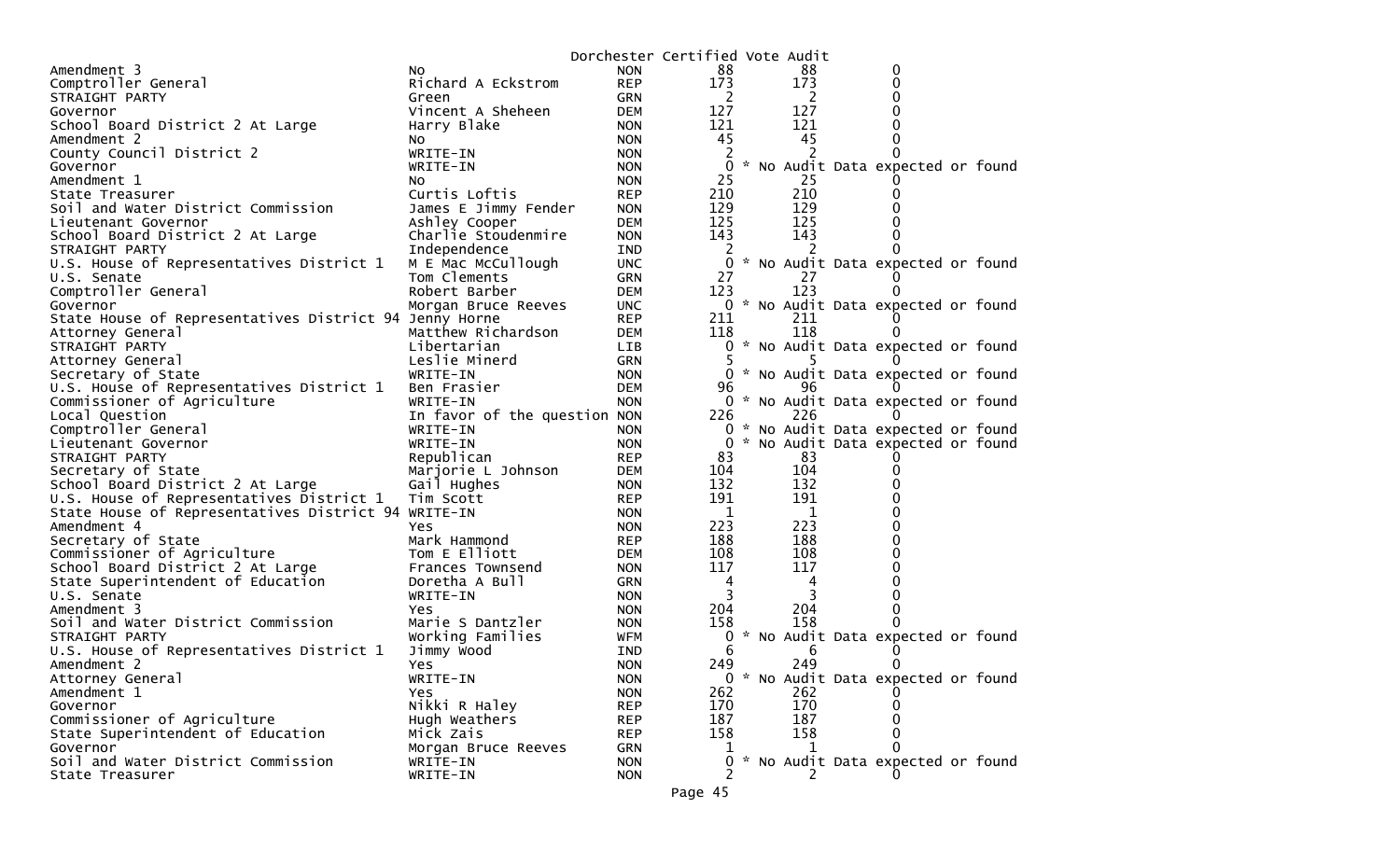|                                                               |                              |             | Dorchester Certified Vote Audit |   |                |                                     |  |
|---------------------------------------------------------------|------------------------------|-------------|---------------------------------|---|----------------|-------------------------------------|--|
| Adjutant General                                              | WRITE-IN                     | <b>NON</b>  | 1                               |   | T              | 0                                   |  |
| State Superintendent of Education                             | Tim Moultrie                 | <b>LIB</b>  | 13                              |   | 13             | 0                                   |  |
| U.S. House of Representatives District 1                      | Rob Groce                    | WFM         | 4                               |   | 4              | 0                                   |  |
| U.S. Senate                                                   | Alvin M Greene               | DEM         | 71                              |   | 71             | 0                                   |  |
| Lieutenant Governor                                           | Ken Ard                      | <b>REP</b>  | 170                             |   | 170            | 0                                   |  |
| Local Question                                                | Opposed to the question      | NON         | 60                              |   | 60             | 0                                   |  |
|                                                               |                              |             |                                 |   |                |                                     |  |
| 0061 Ashborough E                                             |                              |             |                                 |   |                |                                     |  |
| State Superintendent of Education                             | Doretha A Bull               | <b>GRN</b>  |                                 |   | 5              |                                     |  |
| U.S. House of Representatives District 1                      | WRITE-IN                     | <b>NON</b>  |                                 |   |                | 0 * No Audit Data expected or found |  |
| Attorney General                                              | Alan Wilson                  | <b>REP</b>  | 89                              |   | 89<br>30       |                                     |  |
| County Council District 7<br>School Board District 2 At Large | Timothy Patrick<br>WRITE-IN  | <b>PET</b>  | 30<br>3                         |   | 3              | 0                                   |  |
|                                                               |                              | <b>NON</b>  | 49                              |   | 49             |                                     |  |
| STRAIGHT PARTY<br>STRAIGHT PARTY                              | Democratic<br>Independence   | DEM.<br>IND | 4                               |   | 4              |                                     |  |
| State Treasurer                                               | Curtis Loftis                | <b>REP</b>  | 117                             |   | 117            |                                     |  |
| Amendment 4                                                   | No.                          | <b>NON</b>  | 47                              |   | 47             | 0                                   |  |
| Commissioner of Agriculture                                   | WRITE-IN                     | <b>NON</b>  |                                 | 0 |                | * No Audit Data expected or found   |  |
| State Superintendent of Education                             | Mick Zais                    | <b>REP</b>  | 82                              |   | 82             |                                     |  |
| County Council District 7                                     | WRITE-IN                     | <b>NON</b>  | 6                               |   | 6              |                                     |  |
| Lieutenant Governor                                           | WRITE-IN                     | <b>NON</b>  |                                 | 0 |                | * No Audit Data expected or found   |  |
| U.S. House of Representatives District 1                      | M E Mac McCullough           | UNC.        |                                 |   | $\angle$       |                                     |  |
| STRAIGHT PARTY                                                | Working Families             | WFM         | 1                               |   | 1              |                                     |  |
| Amendment 3                                                   | No                           | <b>NON</b>  | 51                              |   | 51             |                                     |  |
| Comptroller General                                           | Richard A Eckstrom           | <b>REP</b>  | 94                              |   | 94             |                                     |  |
| Commissioner of Agriculture                                   | Tom E Elliott                | <b>DEM</b>  | 71                              |   | 71             |                                     |  |
| School Board District 2 At Large                              | Harry Blake                  | <b>NON</b>  | 87                              |   | 87             |                                     |  |
| State Superintendent of Education                             | Tim Moultrie                 | LIB.        | 9                               |   | 9              | 0                                   |  |
| Amendment 2                                                   | No.                          | <b>NON</b>  | 21                              |   | 21             | 0                                   |  |
| STRAIGHT PARTY                                                | Libertarian                  | <b>LIB</b>  |                                 | 0 |                | * No Audit Data expected or found   |  |
| U.S. House of Representatives District 1                      | Ben Frasier                  | <b>DEM</b>  | 60                              |   | 60             |                                     |  |
| Amendment 1                                                   | NO                           | <b>NON</b>  | 14                              |   | 14             |                                     |  |
| Soil and Water District Commission                            | James E Jimmy Fender         | <b>NON</b>  | 71                              |   | 71             |                                     |  |
| Secretary of State                                            | WRITE-IN                     | <b>NON</b>  |                                 | 0 |                | * No Audit Data expected or found   |  |
| State House of Representatives District 98 Chris Murphy       |                              | <b>REP</b>  | 93                              |   | 93             |                                     |  |
| School Board District 2 At Large                              | Charlie Stoudenmire          | <b>NON</b>  | 72                              |   | 72             |                                     |  |
| Commissioner of Agriculture                                   | Hugh Weathers                | <b>REP</b>  | 94                              |   | 94             |                                     |  |
| State Superintendent of Education                             | Frank Holleman               | <b>DEM</b>  | 71                              |   | 71             |                                     |  |
| U.S. House of Representatives District 1                      | Tim Scott                    | <b>REP</b>  | 94                              |   | 94             | 0                                   |  |
| Secretary of State                                            | Mark Hammond                 | <b>REP</b>  | 100                             |   | 100            |                                     |  |
| U.S. Senate                                                   | WRITE-IN                     | <b>NON</b>  |                                 |   |                | 0 * No Audit Data expected or found |  |
| State House of Representatives District 98 Christine Jackson  |                              | <b>DEM</b>  | 72                              |   | 72             |                                     |  |
| Adjutant General                                              | WRITE-IN                     | <b>NON</b>  | 2                               |   | $\overline{c}$ |                                     |  |
| State Superintendent of Education                             | Tony Fayyazi                 | <b>IND</b>  |                                 | 5 | 5              | 0                                   |  |
| Adjutant General                                              | Bob Livingston               | <b>REP</b>  | 112                             |   | 112            | 0                                   |  |
| State Superintendent of Education                             | WRITE-IN                     | <b>NON</b>  |                                 |   |                | 0 * No Audit Data expected or found |  |
| Secretary of State                                            | Marjorie L Johnson           | DEM         | 65                              |   | 65             |                                     |  |
| State House of Representatives District 98 WRITE-IN           |                              | <b>NON</b>  |                                 |   |                | 0 * No Audit Data expected or found |  |
| Attorney General                                              | Leslie Minerd                | GRN         | 6                               |   | b              |                                     |  |
| Local Question                                                | In favor of the question NON |             | 111                             |   | 111            | 0                                   |  |
| Attorney General                                              | Matthew Richardson           | <b>DEM</b>  | 73                              |   | 73             | 0                                   |  |
| Lieutenant Governor                                           | Ken Ard                      | <b>REP</b>  | 85                              |   | 85             | 0                                   |  |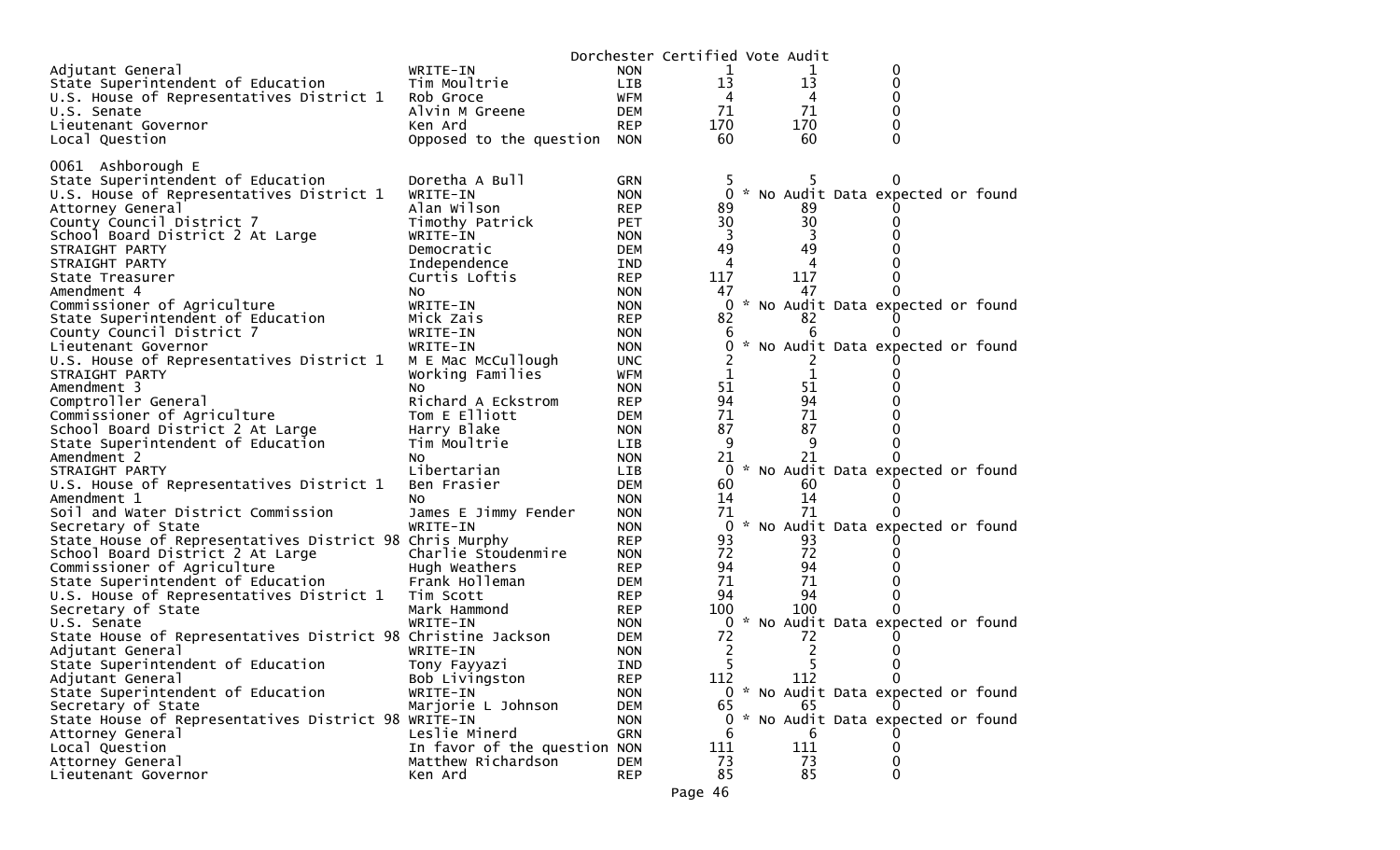|                                                              |                         |            | Dorchester Certified Vote Audit |     |                                     |  |
|--------------------------------------------------------------|-------------------------|------------|---------------------------------|-----|-------------------------------------|--|
| U.S. House of Representatives District 1                     | Jimmy Wood              | <b>IND</b> | 7                               |     | 0                                   |  |
| School Board District 2 At Large                             | Gail Hughes             | <b>NON</b> | 83                              | 83  | 0                                   |  |
| U.S. Senate                                                  | Alvin M Greene          | <b>DEM</b> | 54                              | 54  | 0                                   |  |
| Comptroller General                                          | Robert Barber           | <b>DEM</b> | 71                              | 71  | 0                                   |  |
| Governor                                                     | Vincent A Sheheen       | <b>DEM</b> | 77                              | 77  | 0                                   |  |
| Amendment 4                                                  | Yes                     | <b>NON</b> | 113                             | 113 | 0                                   |  |
| STRAIGHT PARTY                                               | Green                   | <b>GRN</b> |                                 |     |                                     |  |
| STRAIGHT PARTY                                               | United Citizens         | <b>UNC</b> | $\overline{0}$                  |     | * No Audit Data expected or found   |  |
| School Board District 2 At Large                             | Frances Townsend        | <b>NON</b> | 76                              | 76  |                                     |  |
| Governor                                                     | WRITE-IN                | <b>NON</b> |                                 |     | 0 * No Audit Data expected or found |  |
| Soil and Water District Commission                           | Marie S Dantzler        | <b>NON</b> | 86                              | 86  |                                     |  |
| Amendment 3                                                  | Yes                     | <b>NON</b> | 111                             | 111 | 0                                   |  |
| U.S. House of Representatives District 1                     | Rob Groce               | <b>WFM</b> | ı                               |     |                                     |  |
| Governor                                                     | Morgan Bruce Reeves     | <b>UNC</b> | 0                               |     | * No Audit Data expected or found   |  |
| Governor                                                     | Morgan Bruce Reeves     | GRN        | 2                               |     |                                     |  |
| Amendment 2                                                  | Yes                     | <b>NON</b> | 144                             | 144 |                                     |  |
| U.S. Senate                                                  | Jim DeMint              | <b>REP</b> | 104                             | 104 |                                     |  |
| Amendment 1                                                  | Yes                     | <b>NON</b> | 150                             | 150 |                                     |  |
| Comptroller General                                          | WRITE-IN                | <b>NON</b> | 0                               |     | No Audit Data expected or found     |  |
| U.S. House of Representatives District 1                     | Keith Blandford         | LIB        |                                 |     |                                     |  |
| State Treasurer                                              | WRITE-IN                | <b>NON</b> | 2                               | 2   |                                     |  |
| Soil and Water District Commission                           | WRITE-IN                | <b>NON</b> | 2                               |     |                                     |  |
| Lieutenant Governor                                          | Ashley Cooper           | <b>DEM</b> | 84                              | 84  |                                     |  |
| U.S. House of Representatives District 1                     | Robert Dobbs            | <b>GRN</b> | 3                               |     |                                     |  |
| Attorney General                                             | WRITE-IN                | <b>NON</b> | $\Omega$                        |     | No Audit Data expected or found     |  |
| Governor                                                     | Nikki R Haley           | <b>REP</b> | 89                              | 89  |                                     |  |
| County Council District 7                                    | Jay Byars               | <b>REP</b> | 107                             | 107 | 0                                   |  |
| STRAIGHT PARTY                                               | Republican              | <b>REP</b> | 40                              | 40  | 0                                   |  |
| U.S. Senate                                                  | Tom Clements            | GRN        | 14                              | 14  | 0                                   |  |
| School Board District 2 At Large                             | Tanya Robinson          | <b>NON</b> | 67                              | 67  | 0                                   |  |
| Local Question                                               | Opposed to the question | <b>NON</b> | 48                              | 48  | $\Omega$                            |  |
|                                                              |                         |            |                                 |     |                                     |  |
| 0062<br>Ashborough W                                         |                         |            |                                 |     |                                     |  |
| U.S. Senate                                                  | Alvin M Greene          | <b>DEM</b> | 17                              | 17  |                                     |  |
| School Board District 2 At Large                             | Harry Blake             | <b>NON</b> | 99                              | 99  | 0                                   |  |
| State Superintendent of Education                            | Doretha A Bull          | GRN        | 1                               | 1   | 0                                   |  |
| Soil and Water District Commission                           | James E Jimmy Fender    | <b>NON</b> | 118                             | 118 |                                     |  |
| STRAIGHT PARTY                                               | Libertarian             | LIB        | $\overline{0}$                  |     | * No Audit Data expected or found   |  |
| State House of Representatives District 98 Christine Jackson |                         | <b>DEM</b> | 60                              | 60  |                                     |  |
| Amendment 4                                                  | NO.                     | <b>NON</b> | 52                              | 52  |                                     |  |
| STRAIGHT PARTY                                               | Democratic              | <b>DEM</b> | 19                              | 19  |                                     |  |
| STRAIGHT PARTY                                               | United Citizens         | <b>UNC</b> | $\overline{0}$                  |     | * No Audit Data expected or found   |  |
| Comptroller General                                          | Richard A Eckstrom      | <b>REP</b> | 163                             | 163 |                                     |  |
| Attorney General                                             | Leslie Minerd           | <b>GRN</b> | 5                               | 5   | 0                                   |  |
| Amendment 3                                                  | No.                     | <b>NON</b> | 60                              | 60  | 0                                   |  |
| U.S. Senate                                                  | Jim DeMint              | <b>REP</b> | 179                             | 179 | 0                                   |  |
| School Board District 2 At Large                             | Charlie Stoudenmire     | <b>NON</b> | 116                             | 116 | 0                                   |  |
| Amendment 2                                                  | No                      | <b>NON</b> | 25                              | 25  | 0                                   |  |
| Amendment 1                                                  | No                      | <b>NON</b> | 17                              | 17  | 0                                   |  |
| U.S. House of Representatives District 1                     | Jimmy Wood              | IND        | $\mathbf 1$                     | 1   | 0                                   |  |
| State House of Representatives District 98 WRITE-IN          |                         | <b>NON</b> | 1                               | 1   | 0                                   |  |
| State Superintendent of Education                            | Mick Zais               | <b>REP</b> | 148                             | 148 | 0                                   |  |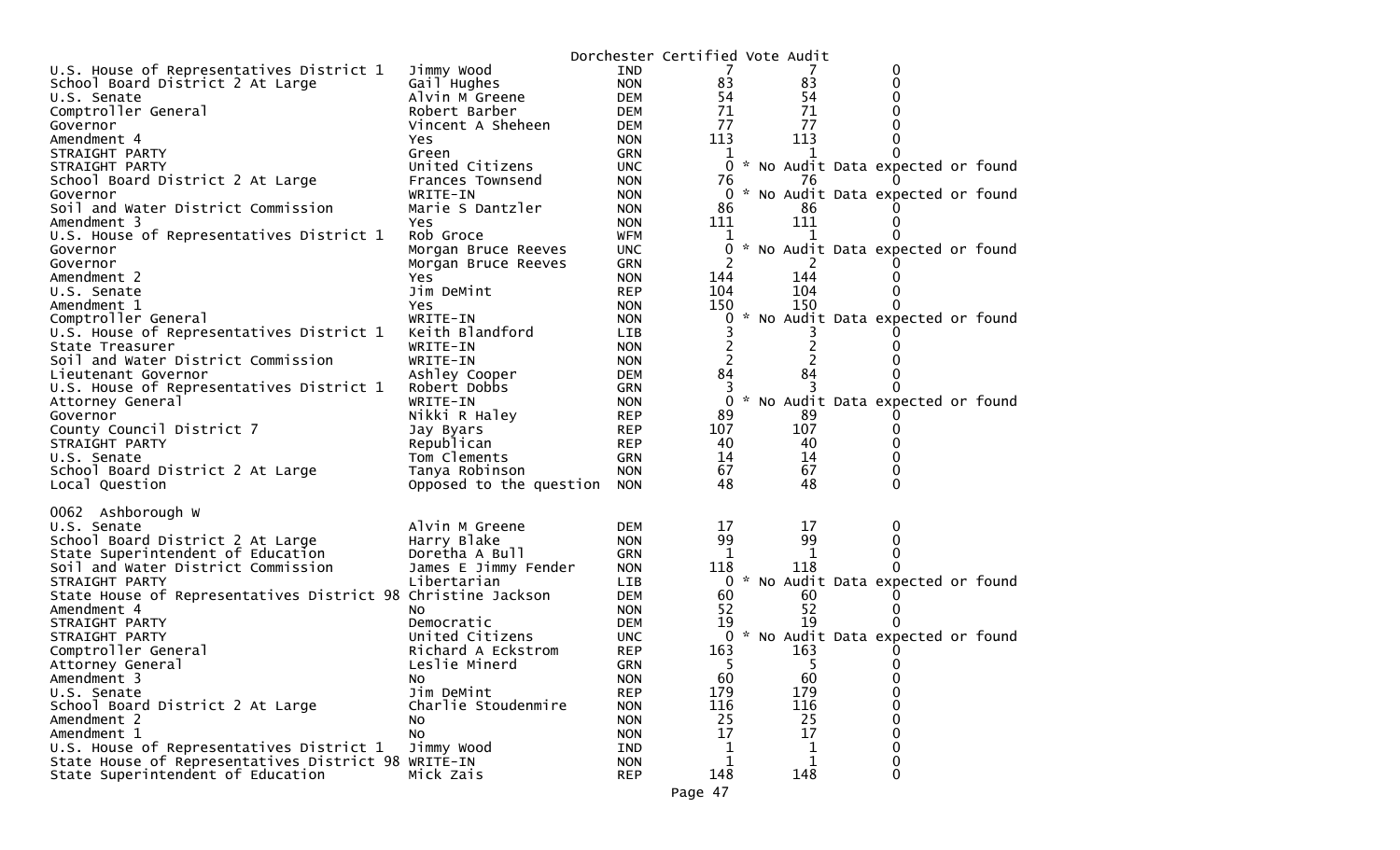|                                                         |                              |                          | Dorchester Certified Vote Audit |             |                                     |  |
|---------------------------------------------------------|------------------------------|--------------------------|---------------------------------|-------------|-------------------------------------|--|
| Lieutenant Governor                                     | Ashley Cooper                | <b>DEM</b>               | 78                              | 78          | 0                                   |  |
| STRAIGHT PARTY                                          | Republican                   | <b>REP</b>               | 57                              | 57          | 0                                   |  |
| Attorney General                                        | Matthew Richardson           | <b>DEM</b>               | 73                              | 73          | 0                                   |  |
| U.S. House of Representatives District 1                | Rob Groce                    | WFM                      | 8                               | 8           | 0                                   |  |
| STRAIGHT PARTY                                          | Working Families             | WFM                      | $\mathbf 1$                     | $\mathbf 1$ | 0                                   |  |
| U.S. Senate                                             | Tom Clements                 | <b>GRN</b>               | 24                              | 24          | 0                                   |  |
| U.S. House of Representatives District 1                | Keith Blandford              | <b>LIB</b>               | 3                               | 3           | 0                                   |  |
| U.S. House of Representatives District 1                | Robert Dobbs                 | GRN                      | $\mathbf 1$                     | 1           | 0                                   |  |
| State Superintendent of Education                       | Tim Moultrie                 | LIB                      | 10                              | 10          | 0                                   |  |
| Governor                                                | Vincent A Sheheen            | <b>DEM</b>               | 76                              | 76          | 0                                   |  |
| Governor                                                | Morgan Bruce Reeves          | GRN                      | 1                               | 1           | 0                                   |  |
| School Board District 2 At Large                        | Gail Hughes                  | <b>NON</b>               | 127                             | 127         | 0                                   |  |
| STRAIGHT PARTY                                          | Green                        | GRN                      | 0                               |             | No Audit Data expected or found     |  |
| Commissioner of Agriculture                             | WRITE-IN                     | <b>NON</b>               | 1                               | 1           |                                     |  |
| Soil and Water District Commission                      | Marie S Dantzler             | <b>NON</b>               | 119                             | 119         | 0                                   |  |
| State Superintendent of Education                       | Frank Holleman               | <b>DEM</b>               | 60                              | 60          | 0                                   |  |
| Comptroller General                                     | Robert Barber                | <b>DEM</b>               | 57                              | 57          | 0                                   |  |
| State Treasurer                                         | WRITE-IN                     | <b>NON</b>               | 2                               | 2           |                                     |  |
| Commissioner of Agriculture                             | Tom E Elliott                | <b>DEM</b>               | 50                              | 50          | 0                                   |  |
| State Superintendent of Education                       | Tony Fayyazi                 | <b>IND</b>               | 7                               | 7           |                                     |  |
| School Board District 2 At Large                        | Frances Townsend             | <b>NON</b>               | 123                             | 123         | 0                                   |  |
| Local Question                                          | In favor of the question NON |                          | 160                             | 160         | 0                                   |  |
| Lieutenant Governor<br>Commissioner of Agriculture      | WRITE-IN                     | <b>NON</b><br><b>REP</b> |                                 | 168         | 0 * No Audit Data expected or found |  |
| U.S. House of Representatives District 1                | Hugh Weathers<br>WRITE-IN    | <b>NON</b>               | 168                             |             | 0 * No Audit Data expected or found |  |
| County Council District 7                               | Jay Byars                    | <b>REP</b>               | 133                             | 133         |                                     |  |
| Soil and Water District Commission                      | WRITE-IN                     | <b>NON</b>               | 0                               |             | * No Audit Data expected or found   |  |
| Amendment 4                                             | Yes.                         | <b>NON</b>               | 172                             | 172         | $\Omega$                            |  |
| State Superintendent of Education                       | WRITE-IN                     | <b>NON</b>               | $\overline{0}$                  |             | * No Audit Data expected or found   |  |
| Adjutant General                                        | WRITE-IN                     | <b>NON</b>               | $\Omega$                        |             | * No Audit Data expected or found   |  |
| Adjutant General                                        | Bob Livingston               | <b>REP</b>               | 183                             | 183         |                                     |  |
| Amendment 3                                             | Yes                          | <b>NON</b>               | 166                             | 166         | 0                                   |  |
| Amendment 1                                             | <b>Yes</b>                   | <b>NON</b>               | 210                             | 210         | 0                                   |  |
| Amendment 2                                             | Yes.                         | <b>NON</b>               | 202                             | 202         | 0                                   |  |
| Lieutenant Governor                                     | Ken Ard                      | <b>REP</b>               | 149                             | 149         | 0                                   |  |
| Governor                                                | Nikki R Haley                | <b>REP</b>               | 151                             | 151         | 0                                   |  |
| U.S. House of Representatives District 1                | M E Mac McCullough           | <b>UNC</b>               |                                 |             | 0 * No Audit Data expected or found |  |
| County Council District 7                               | Timothy Patrick              | <b>PET</b>               | 27                              | 27          |                                     |  |
| Governor                                                | Morgan Bruce Reeves          | <b>UNC</b>               |                                 |             | 0 * No Audit Data expected or found |  |
| State Treasurer                                         | Curtis Loftis                | <b>REP</b>               | 191                             | 191         |                                     |  |
| Attorney General                                        | WRITE-IN                     | <b>NON</b>               |                                 |             | 0 * No Audit Data expected or found |  |
| School Board District 2 At Large                        | Tanya Robinson               | <b>NON</b>               | 110                             | 110         |                                     |  |
| U.S. House of Representatives District 1                | Ben Frasier                  | <b>DEM</b>               | 41                              | 41          |                                     |  |
| U.S. Senate                                             | WRITE-IN                     | <b>NON</b>               | 5                               |             | 0                                   |  |
| U.S. House of Representatives District 1                | Tim Scott                    | <b>REP</b>               | 173<br>53                       | 173<br>53   | 0                                   |  |
| County Council District 7<br>Comptroller General        | WRITE-IN<br>WRITE-IN         | <b>NON</b><br><b>NON</b> | 0                               |             | * No Audit Data expected or found   |  |
| Attorney General                                        | Alan Wilson                  | <b>REP</b>               | 145                             | 145         |                                     |  |
| Secretary of State                                      | Mark Hammond                 | REP                      | 174                             | 174         | 0                                   |  |
| School Board District 2 At Large                        | WRITE-IN                     | <b>NON</b>               | 4                               | 4           | 0                                   |  |
| Governor                                                | WRITE-IN                     | <b>NON</b>               | 2                               | 2           | 0                                   |  |
| State House of Representatives District 98 Chris Murphy |                              | <b>REP</b>               | 163                             | 163         | $\Omega$                            |  |
|                                                         |                              |                          | Page 48                         |             |                                     |  |
|                                                         |                              |                          |                                 |             |                                     |  |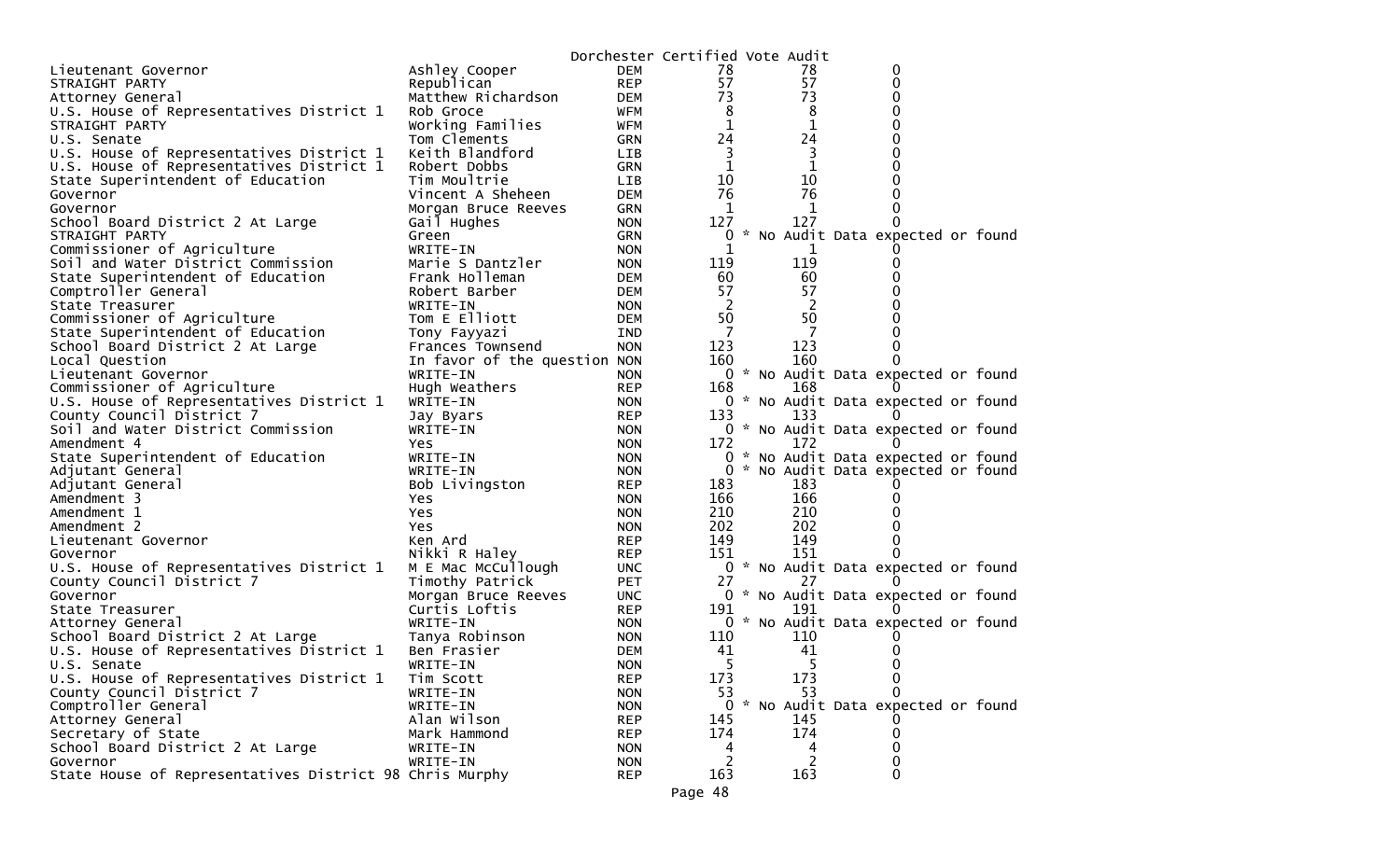|                                                                                      |                                 |                          | Dorchester Certified Vote Audit |                           |                                     |  |
|--------------------------------------------------------------------------------------|---------------------------------|--------------------------|---------------------------------|---------------------------|-------------------------------------|--|
| Secretary of State                                                                   | WRITE-IN                        | <b>NON</b>               |                                 |                           | 0 * No Audit Data expected or found |  |
| Secretary of State                                                                   | Marjorie L Johnson              | DEM                      | 52                              | 52                        | 0                                   |  |
| STRAIGHT PARTY                                                                       | Independence                    | IND                      | 3                               | 3                         | 0                                   |  |
| Local Question                                                                       | Opposed to the question         | <b>NON</b>               | 63                              | 63                        | $\mathbf 0$                         |  |
|                                                                                      |                                 |                          |                                 |                           |                                     |  |
| 0063 Ashley River                                                                    |                                 |                          |                                 |                           |                                     |  |
| STRAIGHT PARTY                                                                       | Green                           | <b>GRN</b>               |                                 |                           | 4 * No Audit Data found             |  |
| Attorney General                                                                     | Leslie Minerd                   | <b>GRN</b>               |                                 |                           | 16 * No Audit Data found            |  |
| Lieutenant Governor                                                                  | WRITE-IN                        | <b>NON</b>               |                                 |                           | 0 * No Audit Data expected or found |  |
| Governor                                                                             | WRITE-IN                        | <b>NON</b>               |                                 |                           | 0 * No Audit Data expected or found |  |
| Amendment 4                                                                          | NO.                             | <b>NON</b>               |                                 |                           | 185 * No Audit Data found           |  |
| Amendment 1                                                                          | NO.                             | <b>NON</b>               |                                 | 77 * No Audit Data found  |                                     |  |
| STRAIGHT PARTY                                                                       | Democratic                      | <b>DEM</b>               |                                 | 102 * No Audit Data found |                                     |  |
| Amendment 3                                                                          | NO.                             | <b>NON</b>               |                                 |                           | 220 * No Audit Data found           |  |
| Amendment 2                                                                          | NO.                             | <b>NON</b>               |                                 | 104 * No Audit Data found |                                     |  |
| State Superintendent of Education                                                    | Doretha A Bull                  | <b>GRN</b>               |                                 | 15 * No Audit Data found  |                                     |  |
| Comptroller General                                                                  | Richard A Eckstrom              | <b>REP</b>               |                                 |                           | 352 * No Audit Data found           |  |
| STRAIGHT PARTY                                                                       | Republican                      | <b>REP</b>               |                                 | 158 * No Audit Data found |                                     |  |
| Attorney General                                                                     | Matthew Richardson              | DEM                      |                                 |                           | 250 * No Audit Data found           |  |
| Governor                                                                             | Morgan Bruce Reeves             | GRN                      |                                 |                           | 5 * No Audit Data found             |  |
| Soil and Water District Commission                                                   | Marie S Dantzler                | <b>NON</b>               |                                 | 346 * No Audit Data found |                                     |  |
| County Council District 3                                                            | WRITE-IN                        | <b>NON</b>               |                                 | 1 * No Audit Data found   |                                     |  |
| School Board District 2 At Large                                                     | Gail Hughes                     | <b>NON</b>               |                                 |                           | 305 * No Audit Data found           |  |
| State Treasurer                                                                      | WRITE-IN                        | <b>NON</b>               |                                 |                           | 9 * No Audit Data found             |  |
| Secretary of State                                                                   | Mark Hammond                    | <b>REP</b>               |                                 | 384 * No Audit Data found |                                     |  |
| U.S. House of Representatives District 1                                             | WRITE-IN                        | <b>NON</b>               |                                 |                           | 0 * No Audit Data expected or found |  |
| U.S. Senate                                                                          | WRITE-IN                        | <b>NON</b>               |                                 | 11 * No Audit Data found  |                                     |  |
| State Superintendent of Education                                                    | Mick Zais                       | <b>REP</b>               |                                 | 333 * No Audit Data found |                                     |  |
| STRAIGHT PARTY                                                                       | Independence                    | IND                      |                                 |                           | 5 * No Audit Data found             |  |
| U.S. House of Representatives District 1<br>U.S. House of Representatives District 1 | M E Mac McCullough<br>Tim Scott | <b>UNC</b><br><b>REP</b> |                                 | 396 * No Audit Data found | 3 * No Audit Data found             |  |
| U.S. House of Representatives District 1                                             | Ben Frasier                     | DEM                      |                                 |                           | 186 * No Audit Data found           |  |
| Governor                                                                             | Vincent A Sheheen               | DEM                      |                                 |                           | 250 * No Audit Data found           |  |
| Soil and Water District Commission                                                   | WRITE-IN                        | <b>NON</b>               |                                 | 6 * No Audit Data found   |                                     |  |
| School Board District 2 At Large                                                     | Frances Townsend                | <b>NON</b>               |                                 |                           | 287 * No Audit Data found           |  |
| State Treasurer                                                                      | Curtis Loftis                   | <b>REP</b>               |                                 |                           | 445 * No Audit Data found           |  |
| Secretary of State                                                                   | Marjorie L Johnson              | DEM                      |                                 |                           | 232 * No Audit Data found           |  |
| Comptroller General                                                                  | Robert Barber                   | DEM                      |                                 |                           | 255 * No Audit Data found           |  |
| U.S. Senate                                                                          | Alvin M Greene                  | DEM                      |                                 |                           | 123 * No Audit Data found           |  |
| State Superintendent of Education                                                    | Tim Moultrie                    | LIB                      |                                 | 21 * No Audit Data found  |                                     |  |
| Secretary of State                                                                   | WRITE-IN                        | <b>NON</b>               |                                 |                           | 0 * No Audit Data expected or found |  |
| STRAIGHT PARTY                                                                       | Libertarian                     | LIB.                     |                                 | 1 * No Audit Data found   |                                     |  |
| Attorney General                                                                     | Alan Wilson                     | <b>REP</b>               |                                 | 354 * No Audit Data found |                                     |  |
| Lieutenant Governor                                                                  | Ashley Cooper                   | <b>DEM</b>               |                                 |                           | 266 * No Audit Data found           |  |
| U.S. Senate                                                                          | Jim DeMint                      | <b>REP</b>               |                                 | 407 * No Audit Data found |                                     |  |
| Local Question                                                                       | In favor of the question NON    |                          |                                 | 448 * No Audit Data found |                                     |  |
| Amendment 1                                                                          | Yes                             | <b>NON</b>               |                                 | 532 * No Audit Data found |                                     |  |
| State House of Representatives District 98 Chris Murphy                              |                                 | <b>REP</b>               |                                 | 373 * No Audit Data found |                                     |  |
| State Superintendent of Education                                                    | Frank Holleman                  | DEM                      |                                 | 233 * No Audit Data found |                                     |  |
| Amendment 4                                                                          | Yes                             | <b>NON</b>               |                                 | 419 * No Audit Data found |                                     |  |
| Amendment 2                                                                          | Yes                             | <b>NON</b>               |                                 |                           | 511 * No Audit Data found           |  |
| Amendment 3                                                                          | Yes                             | <b>NON</b>               |                                 |                           | 390 * No Audit Data found           |  |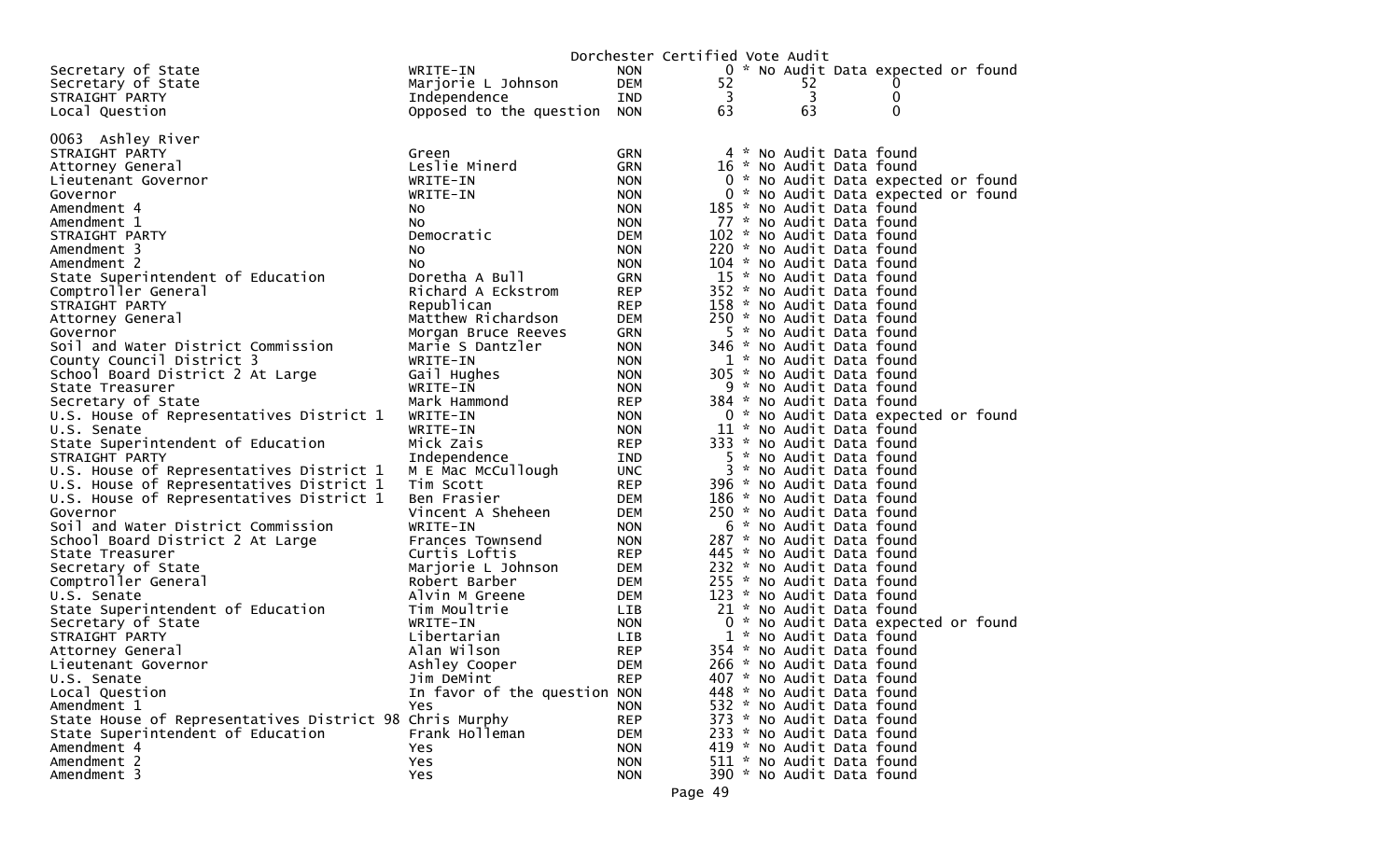| Attorney General<br>WRITE-IN<br><b>NON</b><br><b>NON</b><br>299 * No Audit Data found<br>School Board District 2 At Large<br>Tanya Robinson<br>Nikki R Haley<br><b>REP</b><br>365 * No Audit Data found<br>Governor<br>1 * No Audit Data found<br>STRAIGHT PARTY<br>United Citizens<br><b>UNC</b><br>66 * No Audit Data found<br>Tom Clements<br>GRN<br>U.S. Senate<br>State Superintendent of Education<br>10 * No Audit Data found<br>Tony Fayyazi<br>IND<br>2 * No Audit Data found<br>STRAIGHT PARTY<br>Working Families<br>WFM<br>State House of Representatives District 98 Christine Jackson<br><b>DEM</b><br>235 * No Audit Data found<br>Comptroller General<br>WRITE-IN<br><b>NON</b><br>Commissioner of Agriculture<br>WRITE-IN<br><b>NON</b><br>County Council District 3<br><b>REP</b><br>342 * No Audit Data found<br>George Bailey<br>U.S. House of Representatives District 1<br>5 * No Audit Data found<br>Jimmy Wood<br>IND<br>5 * No Audit Data found<br>School Board District 2 At Large<br>WRITE-IN<br><b>NON</b><br>Soil and Water District Commission<br><b>NON</b><br>290 * No Audit Data found<br>James E Jimmy Fender<br>School Board District 2 At Large<br>250 * No Audit Data found<br>Harry Blake<br><b>NON</b><br>U.S. House of Representatives District 1<br>9 * No Audit Data found<br>Robert Dobbs<br><b>GRN</b><br>State Superintendent of Education<br>WRITE-IN<br><b>NON</b><br>U.S. House of Representatives District 1<br>Rob Groce<br><b>WFM</b><br>13 * No Audit Data found<br>Keith Blandford<br>U.S. House of Representatives District 1<br>4 * No Audit Data found<br><b>LIB</b><br>State House of Representatives District 98 WRITE-IN<br><b>NON</b><br>2 * No Audit Data found<br>Morgan Bruce Reeves<br><b>UNC</b><br>Governor<br>Commissioner of Agriculture<br><b>DEM</b><br>230 * No Audit Data found<br>Tom E Elliott<br>Bob Livingston<br><b>REP</b><br>438 * No Audit Data found<br>Adjutant General<br>Commissioner of Agriculture<br><b>REP</b><br>371 * No Audit Data found<br>Hugh Weathers<br>WRITE-IN<br><b>NON</b><br>6 * No Audit Data found<br>Adjutant General<br>County Council District 3<br>266 * No Audit Data found<br>DEM<br>Kenny Waggoner<br><b>REP</b><br>350 * No Audit Data found<br>Lieutenant Governor<br>Ken Ard<br>School Board District 2 At Large<br>Charlie Stoudenmire<br><b>NON</b><br>258 * No Audit Data found<br>154 * No Audit Data found<br>Local Question<br>Opposed to the question<br><b>NON</b><br>0064 Windsor<br>Vincent A Sheheen<br>355<br>313<br>Governor<br>DEM<br>42 Aud Data<br>290<br>253<br>37 Aud Data<br>Nikki R Haley<br><b>REP</b><br>Governor<br>0 * No Audit Data expected or found<br>WRITE-IN<br><b>NON</b><br>Attorney General<br>State House of Representatives District 98 WRITE-IN<br>$\overline{0}$<br>* No Audit Data expected or found<br><b>NON</b><br>155<br>135<br>20 Aud Data<br>STRAIGHT PARTY<br>Republican<br><b>REP</b><br>20<br>18<br>State Superintendent of Education<br>Tim Moultrie<br>LIB<br>2 Aud Data<br>5<br>5<br>0<br>STRAIGHT PARTY<br>GRN<br>Green<br>Working Families<br><b>WFM</b><br>4<br>4<br>0<br>STRAIGHT PARTY<br>330<br>287<br>School Board District 2 At Large<br>Tanya Robinson<br><b>NON</b><br>43 Aud Data<br>279<br>249<br>30 Aud Data<br>Soil and Water District Commission<br>James E Jimmy Fender<br><b>NON</b><br>19<br>Leslie Minerd<br>14<br>Attorney General<br>GRN<br>5 Aud Data<br>306<br>266<br>Mark Hammond<br>Secretary of State<br><b>REP</b><br>40 Aud Data<br>5<br>5<br>0<br>STRAIGHT PARTY<br>Independence<br><b>IND</b><br>U.S. Senate<br>WRITE-IN<br><b>NON</b><br>6<br>0<br>6 |                                                     | Dorchester Certified Vote Audit     |
|--------------------------------------------------------------------------------------------------------------------------------------------------------------------------------------------------------------------------------------------------------------------------------------------------------------------------------------------------------------------------------------------------------------------------------------------------------------------------------------------------------------------------------------------------------------------------------------------------------------------------------------------------------------------------------------------------------------------------------------------------------------------------------------------------------------------------------------------------------------------------------------------------------------------------------------------------------------------------------------------------------------------------------------------------------------------------------------------------------------------------------------------------------------------------------------------------------------------------------------------------------------------------------------------------------------------------------------------------------------------------------------------------------------------------------------------------------------------------------------------------------------------------------------------------------------------------------------------------------------------------------------------------------------------------------------------------------------------------------------------------------------------------------------------------------------------------------------------------------------------------------------------------------------------------------------------------------------------------------------------------------------------------------------------------------------------------------------------------------------------------------------------------------------------------------------------------------------------------------------------------------------------------------------------------------------------------------------------------------------------------------------------------------------------------------------------------------------------------------------------------------------------------------------------------------------------------------------------------------------------------------------------------------------------------------------------------------------------------------------------------------------------------------------------------------------------------------------------------------------------------------------------------------------------------------------------------------------------------------------------------------------------------------------------------------------------------------------------------------------------------------------------------------------------------------------------------------------------------------------------------------------------------------------------------------------------------------------------------------------------------------------------------------------------------------------------------------------------------------------------------------------------------------------------------------------------------------------------------------------------------------------------------------|-----------------------------------------------------|-------------------------------------|
|                                                                                                                                                                                                                                                                                                                                                                                                                                                                                                                                                                                                                                                                                                                                                                                                                                                                                                                                                                                                                                                                                                                                                                                                                                                                                                                                                                                                                                                                                                                                                                                                                                                                                                                                                                                                                                                                                                                                                                                                                                                                                                                                                                                                                                                                                                                                                                                                                                                                                                                                                                                                                                                                                                                                                                                                                                                                                                                                                                                                                                                                                                                                                                                                                                                                                                                                                                                                                                                                                                                                                                                                                                                        |                                                     | 0 * No Audit Data expected or found |
|                                                                                                                                                                                                                                                                                                                                                                                                                                                                                                                                                                                                                                                                                                                                                                                                                                                                                                                                                                                                                                                                                                                                                                                                                                                                                                                                                                                                                                                                                                                                                                                                                                                                                                                                                                                                                                                                                                                                                                                                                                                                                                                                                                                                                                                                                                                                                                                                                                                                                                                                                                                                                                                                                                                                                                                                                                                                                                                                                                                                                                                                                                                                                                                                                                                                                                                                                                                                                                                                                                                                                                                                                                                        |                                                     |                                     |
|                                                                                                                                                                                                                                                                                                                                                                                                                                                                                                                                                                                                                                                                                                                                                                                                                                                                                                                                                                                                                                                                                                                                                                                                                                                                                                                                                                                                                                                                                                                                                                                                                                                                                                                                                                                                                                                                                                                                                                                                                                                                                                                                                                                                                                                                                                                                                                                                                                                                                                                                                                                                                                                                                                                                                                                                                                                                                                                                                                                                                                                                                                                                                                                                                                                                                                                                                                                                                                                                                                                                                                                                                                                        |                                                     |                                     |
|                                                                                                                                                                                                                                                                                                                                                                                                                                                                                                                                                                                                                                                                                                                                                                                                                                                                                                                                                                                                                                                                                                                                                                                                                                                                                                                                                                                                                                                                                                                                                                                                                                                                                                                                                                                                                                                                                                                                                                                                                                                                                                                                                                                                                                                                                                                                                                                                                                                                                                                                                                                                                                                                                                                                                                                                                                                                                                                                                                                                                                                                                                                                                                                                                                                                                                                                                                                                                                                                                                                                                                                                                                                        |                                                     |                                     |
|                                                                                                                                                                                                                                                                                                                                                                                                                                                                                                                                                                                                                                                                                                                                                                                                                                                                                                                                                                                                                                                                                                                                                                                                                                                                                                                                                                                                                                                                                                                                                                                                                                                                                                                                                                                                                                                                                                                                                                                                                                                                                                                                                                                                                                                                                                                                                                                                                                                                                                                                                                                                                                                                                                                                                                                                                                                                                                                                                                                                                                                                                                                                                                                                                                                                                                                                                                                                                                                                                                                                                                                                                                                        |                                                     |                                     |
|                                                                                                                                                                                                                                                                                                                                                                                                                                                                                                                                                                                                                                                                                                                                                                                                                                                                                                                                                                                                                                                                                                                                                                                                                                                                                                                                                                                                                                                                                                                                                                                                                                                                                                                                                                                                                                                                                                                                                                                                                                                                                                                                                                                                                                                                                                                                                                                                                                                                                                                                                                                                                                                                                                                                                                                                                                                                                                                                                                                                                                                                                                                                                                                                                                                                                                                                                                                                                                                                                                                                                                                                                                                        |                                                     |                                     |
|                                                                                                                                                                                                                                                                                                                                                                                                                                                                                                                                                                                                                                                                                                                                                                                                                                                                                                                                                                                                                                                                                                                                                                                                                                                                                                                                                                                                                                                                                                                                                                                                                                                                                                                                                                                                                                                                                                                                                                                                                                                                                                                                                                                                                                                                                                                                                                                                                                                                                                                                                                                                                                                                                                                                                                                                                                                                                                                                                                                                                                                                                                                                                                                                                                                                                                                                                                                                                                                                                                                                                                                                                                                        |                                                     |                                     |
|                                                                                                                                                                                                                                                                                                                                                                                                                                                                                                                                                                                                                                                                                                                                                                                                                                                                                                                                                                                                                                                                                                                                                                                                                                                                                                                                                                                                                                                                                                                                                                                                                                                                                                                                                                                                                                                                                                                                                                                                                                                                                                                                                                                                                                                                                                                                                                                                                                                                                                                                                                                                                                                                                                                                                                                                                                                                                                                                                                                                                                                                                                                                                                                                                                                                                                                                                                                                                                                                                                                                                                                                                                                        |                                                     |                                     |
|                                                                                                                                                                                                                                                                                                                                                                                                                                                                                                                                                                                                                                                                                                                                                                                                                                                                                                                                                                                                                                                                                                                                                                                                                                                                                                                                                                                                                                                                                                                                                                                                                                                                                                                                                                                                                                                                                                                                                                                                                                                                                                                                                                                                                                                                                                                                                                                                                                                                                                                                                                                                                                                                                                                                                                                                                                                                                                                                                                                                                                                                                                                                                                                                                                                                                                                                                                                                                                                                                                                                                                                                                                                        |                                                     | 0 * No Audit Data expected or found |
|                                                                                                                                                                                                                                                                                                                                                                                                                                                                                                                                                                                                                                                                                                                                                                                                                                                                                                                                                                                                                                                                                                                                                                                                                                                                                                                                                                                                                                                                                                                                                                                                                                                                                                                                                                                                                                                                                                                                                                                                                                                                                                                                                                                                                                                                                                                                                                                                                                                                                                                                                                                                                                                                                                                                                                                                                                                                                                                                                                                                                                                                                                                                                                                                                                                                                                                                                                                                                                                                                                                                                                                                                                                        |                                                     | 0 * No Audit Data expected or found |
|                                                                                                                                                                                                                                                                                                                                                                                                                                                                                                                                                                                                                                                                                                                                                                                                                                                                                                                                                                                                                                                                                                                                                                                                                                                                                                                                                                                                                                                                                                                                                                                                                                                                                                                                                                                                                                                                                                                                                                                                                                                                                                                                                                                                                                                                                                                                                                                                                                                                                                                                                                                                                                                                                                                                                                                                                                                                                                                                                                                                                                                                                                                                                                                                                                                                                                                                                                                                                                                                                                                                                                                                                                                        |                                                     |                                     |
|                                                                                                                                                                                                                                                                                                                                                                                                                                                                                                                                                                                                                                                                                                                                                                                                                                                                                                                                                                                                                                                                                                                                                                                                                                                                                                                                                                                                                                                                                                                                                                                                                                                                                                                                                                                                                                                                                                                                                                                                                                                                                                                                                                                                                                                                                                                                                                                                                                                                                                                                                                                                                                                                                                                                                                                                                                                                                                                                                                                                                                                                                                                                                                                                                                                                                                                                                                                                                                                                                                                                                                                                                                                        |                                                     |                                     |
|                                                                                                                                                                                                                                                                                                                                                                                                                                                                                                                                                                                                                                                                                                                                                                                                                                                                                                                                                                                                                                                                                                                                                                                                                                                                                                                                                                                                                                                                                                                                                                                                                                                                                                                                                                                                                                                                                                                                                                                                                                                                                                                                                                                                                                                                                                                                                                                                                                                                                                                                                                                                                                                                                                                                                                                                                                                                                                                                                                                                                                                                                                                                                                                                                                                                                                                                                                                                                                                                                                                                                                                                                                                        |                                                     |                                     |
|                                                                                                                                                                                                                                                                                                                                                                                                                                                                                                                                                                                                                                                                                                                                                                                                                                                                                                                                                                                                                                                                                                                                                                                                                                                                                                                                                                                                                                                                                                                                                                                                                                                                                                                                                                                                                                                                                                                                                                                                                                                                                                                                                                                                                                                                                                                                                                                                                                                                                                                                                                                                                                                                                                                                                                                                                                                                                                                                                                                                                                                                                                                                                                                                                                                                                                                                                                                                                                                                                                                                                                                                                                                        |                                                     |                                     |
|                                                                                                                                                                                                                                                                                                                                                                                                                                                                                                                                                                                                                                                                                                                                                                                                                                                                                                                                                                                                                                                                                                                                                                                                                                                                                                                                                                                                                                                                                                                                                                                                                                                                                                                                                                                                                                                                                                                                                                                                                                                                                                                                                                                                                                                                                                                                                                                                                                                                                                                                                                                                                                                                                                                                                                                                                                                                                                                                                                                                                                                                                                                                                                                                                                                                                                                                                                                                                                                                                                                                                                                                                                                        |                                                     |                                     |
|                                                                                                                                                                                                                                                                                                                                                                                                                                                                                                                                                                                                                                                                                                                                                                                                                                                                                                                                                                                                                                                                                                                                                                                                                                                                                                                                                                                                                                                                                                                                                                                                                                                                                                                                                                                                                                                                                                                                                                                                                                                                                                                                                                                                                                                                                                                                                                                                                                                                                                                                                                                                                                                                                                                                                                                                                                                                                                                                                                                                                                                                                                                                                                                                                                                                                                                                                                                                                                                                                                                                                                                                                                                        |                                                     |                                     |
|                                                                                                                                                                                                                                                                                                                                                                                                                                                                                                                                                                                                                                                                                                                                                                                                                                                                                                                                                                                                                                                                                                                                                                                                                                                                                                                                                                                                                                                                                                                                                                                                                                                                                                                                                                                                                                                                                                                                                                                                                                                                                                                                                                                                                                                                                                                                                                                                                                                                                                                                                                                                                                                                                                                                                                                                                                                                                                                                                                                                                                                                                                                                                                                                                                                                                                                                                                                                                                                                                                                                                                                                                                                        |                                                     | 0 * No Audit Data expected or found |
|                                                                                                                                                                                                                                                                                                                                                                                                                                                                                                                                                                                                                                                                                                                                                                                                                                                                                                                                                                                                                                                                                                                                                                                                                                                                                                                                                                                                                                                                                                                                                                                                                                                                                                                                                                                                                                                                                                                                                                                                                                                                                                                                                                                                                                                                                                                                                                                                                                                                                                                                                                                                                                                                                                                                                                                                                                                                                                                                                                                                                                                                                                                                                                                                                                                                                                                                                                                                                                                                                                                                                                                                                                                        |                                                     |                                     |
|                                                                                                                                                                                                                                                                                                                                                                                                                                                                                                                                                                                                                                                                                                                                                                                                                                                                                                                                                                                                                                                                                                                                                                                                                                                                                                                                                                                                                                                                                                                                                                                                                                                                                                                                                                                                                                                                                                                                                                                                                                                                                                                                                                                                                                                                                                                                                                                                                                                                                                                                                                                                                                                                                                                                                                                                                                                                                                                                                                                                                                                                                                                                                                                                                                                                                                                                                                                                                                                                                                                                                                                                                                                        |                                                     |                                     |
|                                                                                                                                                                                                                                                                                                                                                                                                                                                                                                                                                                                                                                                                                                                                                                                                                                                                                                                                                                                                                                                                                                                                                                                                                                                                                                                                                                                                                                                                                                                                                                                                                                                                                                                                                                                                                                                                                                                                                                                                                                                                                                                                                                                                                                                                                                                                                                                                                                                                                                                                                                                                                                                                                                                                                                                                                                                                                                                                                                                                                                                                                                                                                                                                                                                                                                                                                                                                                                                                                                                                                                                                                                                        |                                                     | 0 * No Audit Data expected or found |
|                                                                                                                                                                                                                                                                                                                                                                                                                                                                                                                                                                                                                                                                                                                                                                                                                                                                                                                                                                                                                                                                                                                                                                                                                                                                                                                                                                                                                                                                                                                                                                                                                                                                                                                                                                                                                                                                                                                                                                                                                                                                                                                                                                                                                                                                                                                                                                                                                                                                                                                                                                                                                                                                                                                                                                                                                                                                                                                                                                                                                                                                                                                                                                                                                                                                                                                                                                                                                                                                                                                                                                                                                                                        |                                                     |                                     |
|                                                                                                                                                                                                                                                                                                                                                                                                                                                                                                                                                                                                                                                                                                                                                                                                                                                                                                                                                                                                                                                                                                                                                                                                                                                                                                                                                                                                                                                                                                                                                                                                                                                                                                                                                                                                                                                                                                                                                                                                                                                                                                                                                                                                                                                                                                                                                                                                                                                                                                                                                                                                                                                                                                                                                                                                                                                                                                                                                                                                                                                                                                                                                                                                                                                                                                                                                                                                                                                                                                                                                                                                                                                        |                                                     |                                     |
|                                                                                                                                                                                                                                                                                                                                                                                                                                                                                                                                                                                                                                                                                                                                                                                                                                                                                                                                                                                                                                                                                                                                                                                                                                                                                                                                                                                                                                                                                                                                                                                                                                                                                                                                                                                                                                                                                                                                                                                                                                                                                                                                                                                                                                                                                                                                                                                                                                                                                                                                                                                                                                                                                                                                                                                                                                                                                                                                                                                                                                                                                                                                                                                                                                                                                                                                                                                                                                                                                                                                                                                                                                                        |                                                     |                                     |
|                                                                                                                                                                                                                                                                                                                                                                                                                                                                                                                                                                                                                                                                                                                                                                                                                                                                                                                                                                                                                                                                                                                                                                                                                                                                                                                                                                                                                                                                                                                                                                                                                                                                                                                                                                                                                                                                                                                                                                                                                                                                                                                                                                                                                                                                                                                                                                                                                                                                                                                                                                                                                                                                                                                                                                                                                                                                                                                                                                                                                                                                                                                                                                                                                                                                                                                                                                                                                                                                                                                                                                                                                                                        |                                                     |                                     |
|                                                                                                                                                                                                                                                                                                                                                                                                                                                                                                                                                                                                                                                                                                                                                                                                                                                                                                                                                                                                                                                                                                                                                                                                                                                                                                                                                                                                                                                                                                                                                                                                                                                                                                                                                                                                                                                                                                                                                                                                                                                                                                                                                                                                                                                                                                                                                                                                                                                                                                                                                                                                                                                                                                                                                                                                                                                                                                                                                                                                                                                                                                                                                                                                                                                                                                                                                                                                                                                                                                                                                                                                                                                        |                                                     |                                     |
|                                                                                                                                                                                                                                                                                                                                                                                                                                                                                                                                                                                                                                                                                                                                                                                                                                                                                                                                                                                                                                                                                                                                                                                                                                                                                                                                                                                                                                                                                                                                                                                                                                                                                                                                                                                                                                                                                                                                                                                                                                                                                                                                                                                                                                                                                                                                                                                                                                                                                                                                                                                                                                                                                                                                                                                                                                                                                                                                                                                                                                                                                                                                                                                                                                                                                                                                                                                                                                                                                                                                                                                                                                                        |                                                     |                                     |
|                                                                                                                                                                                                                                                                                                                                                                                                                                                                                                                                                                                                                                                                                                                                                                                                                                                                                                                                                                                                                                                                                                                                                                                                                                                                                                                                                                                                                                                                                                                                                                                                                                                                                                                                                                                                                                                                                                                                                                                                                                                                                                                                                                                                                                                                                                                                                                                                                                                                                                                                                                                                                                                                                                                                                                                                                                                                                                                                                                                                                                                                                                                                                                                                                                                                                                                                                                                                                                                                                                                                                                                                                                                        |                                                     |                                     |
|                                                                                                                                                                                                                                                                                                                                                                                                                                                                                                                                                                                                                                                                                                                                                                                                                                                                                                                                                                                                                                                                                                                                                                                                                                                                                                                                                                                                                                                                                                                                                                                                                                                                                                                                                                                                                                                                                                                                                                                                                                                                                                                                                                                                                                                                                                                                                                                                                                                                                                                                                                                                                                                                                                                                                                                                                                                                                                                                                                                                                                                                                                                                                                                                                                                                                                                                                                                                                                                                                                                                                                                                                                                        |                                                     |                                     |
|                                                                                                                                                                                                                                                                                                                                                                                                                                                                                                                                                                                                                                                                                                                                                                                                                                                                                                                                                                                                                                                                                                                                                                                                                                                                                                                                                                                                                                                                                                                                                                                                                                                                                                                                                                                                                                                                                                                                                                                                                                                                                                                                                                                                                                                                                                                                                                                                                                                                                                                                                                                                                                                                                                                                                                                                                                                                                                                                                                                                                                                                                                                                                                                                                                                                                                                                                                                                                                                                                                                                                                                                                                                        |                                                     |                                     |
|                                                                                                                                                                                                                                                                                                                                                                                                                                                                                                                                                                                                                                                                                                                                                                                                                                                                                                                                                                                                                                                                                                                                                                                                                                                                                                                                                                                                                                                                                                                                                                                                                                                                                                                                                                                                                                                                                                                                                                                                                                                                                                                                                                                                                                                                                                                                                                                                                                                                                                                                                                                                                                                                                                                                                                                                                                                                                                                                                                                                                                                                                                                                                                                                                                                                                                                                                                                                                                                                                                                                                                                                                                                        |                                                     |                                     |
|                                                                                                                                                                                                                                                                                                                                                                                                                                                                                                                                                                                                                                                                                                                                                                                                                                                                                                                                                                                                                                                                                                                                                                                                                                                                                                                                                                                                                                                                                                                                                                                                                                                                                                                                                                                                                                                                                                                                                                                                                                                                                                                                                                                                                                                                                                                                                                                                                                                                                                                                                                                                                                                                                                                                                                                                                                                                                                                                                                                                                                                                                                                                                                                                                                                                                                                                                                                                                                                                                                                                                                                                                                                        |                                                     |                                     |
|                                                                                                                                                                                                                                                                                                                                                                                                                                                                                                                                                                                                                                                                                                                                                                                                                                                                                                                                                                                                                                                                                                                                                                                                                                                                                                                                                                                                                                                                                                                                                                                                                                                                                                                                                                                                                                                                                                                                                                                                                                                                                                                                                                                                                                                                                                                                                                                                                                                                                                                                                                                                                                                                                                                                                                                                                                                                                                                                                                                                                                                                                                                                                                                                                                                                                                                                                                                                                                                                                                                                                                                                                                                        |                                                     |                                     |
|                                                                                                                                                                                                                                                                                                                                                                                                                                                                                                                                                                                                                                                                                                                                                                                                                                                                                                                                                                                                                                                                                                                                                                                                                                                                                                                                                                                                                                                                                                                                                                                                                                                                                                                                                                                                                                                                                                                                                                                                                                                                                                                                                                                                                                                                                                                                                                                                                                                                                                                                                                                                                                                                                                                                                                                                                                                                                                                                                                                                                                                                                                                                                                                                                                                                                                                                                                                                                                                                                                                                                                                                                                                        |                                                     |                                     |
|                                                                                                                                                                                                                                                                                                                                                                                                                                                                                                                                                                                                                                                                                                                                                                                                                                                                                                                                                                                                                                                                                                                                                                                                                                                                                                                                                                                                                                                                                                                                                                                                                                                                                                                                                                                                                                                                                                                                                                                                                                                                                                                                                                                                                                                                                                                                                                                                                                                                                                                                                                                                                                                                                                                                                                                                                                                                                                                                                                                                                                                                                                                                                                                                                                                                                                                                                                                                                                                                                                                                                                                                                                                        |                                                     |                                     |
|                                                                                                                                                                                                                                                                                                                                                                                                                                                                                                                                                                                                                                                                                                                                                                                                                                                                                                                                                                                                                                                                                                                                                                                                                                                                                                                                                                                                                                                                                                                                                                                                                                                                                                                                                                                                                                                                                                                                                                                                                                                                                                                                                                                                                                                                                                                                                                                                                                                                                                                                                                                                                                                                                                                                                                                                                                                                                                                                                                                                                                                                                                                                                                                                                                                                                                                                                                                                                                                                                                                                                                                                                                                        |                                                     |                                     |
|                                                                                                                                                                                                                                                                                                                                                                                                                                                                                                                                                                                                                                                                                                                                                                                                                                                                                                                                                                                                                                                                                                                                                                                                                                                                                                                                                                                                                                                                                                                                                                                                                                                                                                                                                                                                                                                                                                                                                                                                                                                                                                                                                                                                                                                                                                                                                                                                                                                                                                                                                                                                                                                                                                                                                                                                                                                                                                                                                                                                                                                                                                                                                                                                                                                                                                                                                                                                                                                                                                                                                                                                                                                        |                                                     |                                     |
|                                                                                                                                                                                                                                                                                                                                                                                                                                                                                                                                                                                                                                                                                                                                                                                                                                                                                                                                                                                                                                                                                                                                                                                                                                                                                                                                                                                                                                                                                                                                                                                                                                                                                                                                                                                                                                                                                                                                                                                                                                                                                                                                                                                                                                                                                                                                                                                                                                                                                                                                                                                                                                                                                                                                                                                                                                                                                                                                                                                                                                                                                                                                                                                                                                                                                                                                                                                                                                                                                                                                                                                                                                                        |                                                     |                                     |
|                                                                                                                                                                                                                                                                                                                                                                                                                                                                                                                                                                                                                                                                                                                                                                                                                                                                                                                                                                                                                                                                                                                                                                                                                                                                                                                                                                                                                                                                                                                                                                                                                                                                                                                                                                                                                                                                                                                                                                                                                                                                                                                                                                                                                                                                                                                                                                                                                                                                                                                                                                                                                                                                                                                                                                                                                                                                                                                                                                                                                                                                                                                                                                                                                                                                                                                                                                                                                                                                                                                                                                                                                                                        |                                                     |                                     |
|                                                                                                                                                                                                                                                                                                                                                                                                                                                                                                                                                                                                                                                                                                                                                                                                                                                                                                                                                                                                                                                                                                                                                                                                                                                                                                                                                                                                                                                                                                                                                                                                                                                                                                                                                                                                                                                                                                                                                                                                                                                                                                                                                                                                                                                                                                                                                                                                                                                                                                                                                                                                                                                                                                                                                                                                                                                                                                                                                                                                                                                                                                                                                                                                                                                                                                                                                                                                                                                                                                                                                                                                                                                        |                                                     |                                     |
|                                                                                                                                                                                                                                                                                                                                                                                                                                                                                                                                                                                                                                                                                                                                                                                                                                                                                                                                                                                                                                                                                                                                                                                                                                                                                                                                                                                                                                                                                                                                                                                                                                                                                                                                                                                                                                                                                                                                                                                                                                                                                                                                                                                                                                                                                                                                                                                                                                                                                                                                                                                                                                                                                                                                                                                                                                                                                                                                                                                                                                                                                                                                                                                                                                                                                                                                                                                                                                                                                                                                                                                                                                                        |                                                     |                                     |
|                                                                                                                                                                                                                                                                                                                                                                                                                                                                                                                                                                                                                                                                                                                                                                                                                                                                                                                                                                                                                                                                                                                                                                                                                                                                                                                                                                                                                                                                                                                                                                                                                                                                                                                                                                                                                                                                                                                                                                                                                                                                                                                                                                                                                                                                                                                                                                                                                                                                                                                                                                                                                                                                                                                                                                                                                                                                                                                                                                                                                                                                                                                                                                                                                                                                                                                                                                                                                                                                                                                                                                                                                                                        |                                                     |                                     |
|                                                                                                                                                                                                                                                                                                                                                                                                                                                                                                                                                                                                                                                                                                                                                                                                                                                                                                                                                                                                                                                                                                                                                                                                                                                                                                                                                                                                                                                                                                                                                                                                                                                                                                                                                                                                                                                                                                                                                                                                                                                                                                                                                                                                                                                                                                                                                                                                                                                                                                                                                                                                                                                                                                                                                                                                                                                                                                                                                                                                                                                                                                                                                                                                                                                                                                                                                                                                                                                                                                                                                                                                                                                        |                                                     |                                     |
|                                                                                                                                                                                                                                                                                                                                                                                                                                                                                                                                                                                                                                                                                                                                                                                                                                                                                                                                                                                                                                                                                                                                                                                                                                                                                                                                                                                                                                                                                                                                                                                                                                                                                                                                                                                                                                                                                                                                                                                                                                                                                                                                                                                                                                                                                                                                                                                                                                                                                                                                                                                                                                                                                                                                                                                                                                                                                                                                                                                                                                                                                                                                                                                                                                                                                                                                                                                                                                                                                                                                                                                                                                                        |                                                     |                                     |
|                                                                                                                                                                                                                                                                                                                                                                                                                                                                                                                                                                                                                                                                                                                                                                                                                                                                                                                                                                                                                                                                                                                                                                                                                                                                                                                                                                                                                                                                                                                                                                                                                                                                                                                                                                                                                                                                                                                                                                                                                                                                                                                                                                                                                                                                                                                                                                                                                                                                                                                                                                                                                                                                                                                                                                                                                                                                                                                                                                                                                                                                                                                                                                                                                                                                                                                                                                                                                                                                                                                                                                                                                                                        |                                                     |                                     |
| <b>DEM</b>                                                                                                                                                                                                                                                                                                                                                                                                                                                                                                                                                                                                                                                                                                                                                                                                                                                                                                                                                                                                                                                                                                                                                                                                                                                                                                                                                                                                                                                                                                                                                                                                                                                                                                                                                                                                                                                                                                                                                                                                                                                                                                                                                                                                                                                                                                                                                                                                                                                                                                                                                                                                                                                                                                                                                                                                                                                                                                                                                                                                                                                                                                                                                                                                                                                                                                                                                                                                                                                                                                                                                                                                                                             | State Superintendent of Education<br>Frank Holleman | 333<br>296<br>37 Aud Data           |
| 551<br>483<br>Amendment 1<br><b>NON</b><br>Yes<br>68 Aud Data                                                                                                                                                                                                                                                                                                                                                                                                                                                                                                                                                                                                                                                                                                                                                                                                                                                                                                                                                                                                                                                                                                                                                                                                                                                                                                                                                                                                                                                                                                                                                                                                                                                                                                                                                                                                                                                                                                                                                                                                                                                                                                                                                                                                                                                                                                                                                                                                                                                                                                                                                                                                                                                                                                                                                                                                                                                                                                                                                                                                                                                                                                                                                                                                                                                                                                                                                                                                                                                                                                                                                                                          |                                                     |                                     |
| School Board District 2 At Large<br>226<br>Harry Blake<br>254<br>28 Aud Data<br><b>NON</b>                                                                                                                                                                                                                                                                                                                                                                                                                                                                                                                                                                                                                                                                                                                                                                                                                                                                                                                                                                                                                                                                                                                                                                                                                                                                                                                                                                                                                                                                                                                                                                                                                                                                                                                                                                                                                                                                                                                                                                                                                                                                                                                                                                                                                                                                                                                                                                                                                                                                                                                                                                                                                                                                                                                                                                                                                                                                                                                                                                                                                                                                                                                                                                                                                                                                                                                                                                                                                                                                                                                                                             |                                                     |                                     |
| Comptroller General<br>WRITE-IN<br><b>NON</b><br>0                                                                                                                                                                                                                                                                                                                                                                                                                                                                                                                                                                                                                                                                                                                                                                                                                                                                                                                                                                                                                                                                                                                                                                                                                                                                                                                                                                                                                                                                                                                                                                                                                                                                                                                                                                                                                                                                                                                                                                                                                                                                                                                                                                                                                                                                                                                                                                                                                                                                                                                                                                                                                                                                                                                                                                                                                                                                                                                                                                                                                                                                                                                                                                                                                                                                                                                                                                                                                                                                                                                                                                                                     |                                                     | * No Audit Data expected or found   |
| Ashley Cooper<br>373<br>329<br>Lieutenant Governor<br>44 Aud Data<br><b>DEM</b>                                                                                                                                                                                                                                                                                                                                                                                                                                                                                                                                                                                                                                                                                                                                                                                                                                                                                                                                                                                                                                                                                                                                                                                                                                                                                                                                                                                                                                                                                                                                                                                                                                                                                                                                                                                                                                                                                                                                                                                                                                                                                                                                                                                                                                                                                                                                                                                                                                                                                                                                                                                                                                                                                                                                                                                                                                                                                                                                                                                                                                                                                                                                                                                                                                                                                                                                                                                                                                                                                                                                                                        |                                                     |                                     |
| Governor<br>Morgan Bruce Reeves<br>0<br><b>UNC</b><br>4                                                                                                                                                                                                                                                                                                                                                                                                                                                                                                                                                                                                                                                                                                                                                                                                                                                                                                                                                                                                                                                                                                                                                                                                                                                                                                                                                                                                                                                                                                                                                                                                                                                                                                                                                                                                                                                                                                                                                                                                                                                                                                                                                                                                                                                                                                                                                                                                                                                                                                                                                                                                                                                                                                                                                                                                                                                                                                                                                                                                                                                                                                                                                                                                                                                                                                                                                                                                                                                                                                                                                                                                |                                                     |                                     |
| U.S. House of Representatives District 1<br>323<br>285<br>38 Aud Data<br>Tim Scott<br><b>REP</b>                                                                                                                                                                                                                                                                                                                                                                                                                                                                                                                                                                                                                                                                                                                                                                                                                                                                                                                                                                                                                                                                                                                                                                                                                                                                                                                                                                                                                                                                                                                                                                                                                                                                                                                                                                                                                                                                                                                                                                                                                                                                                                                                                                                                                                                                                                                                                                                                                                                                                                                                                                                                                                                                                                                                                                                                                                                                                                                                                                                                                                                                                                                                                                                                                                                                                                                                                                                                                                                                                                                                                       |                                                     |                                     |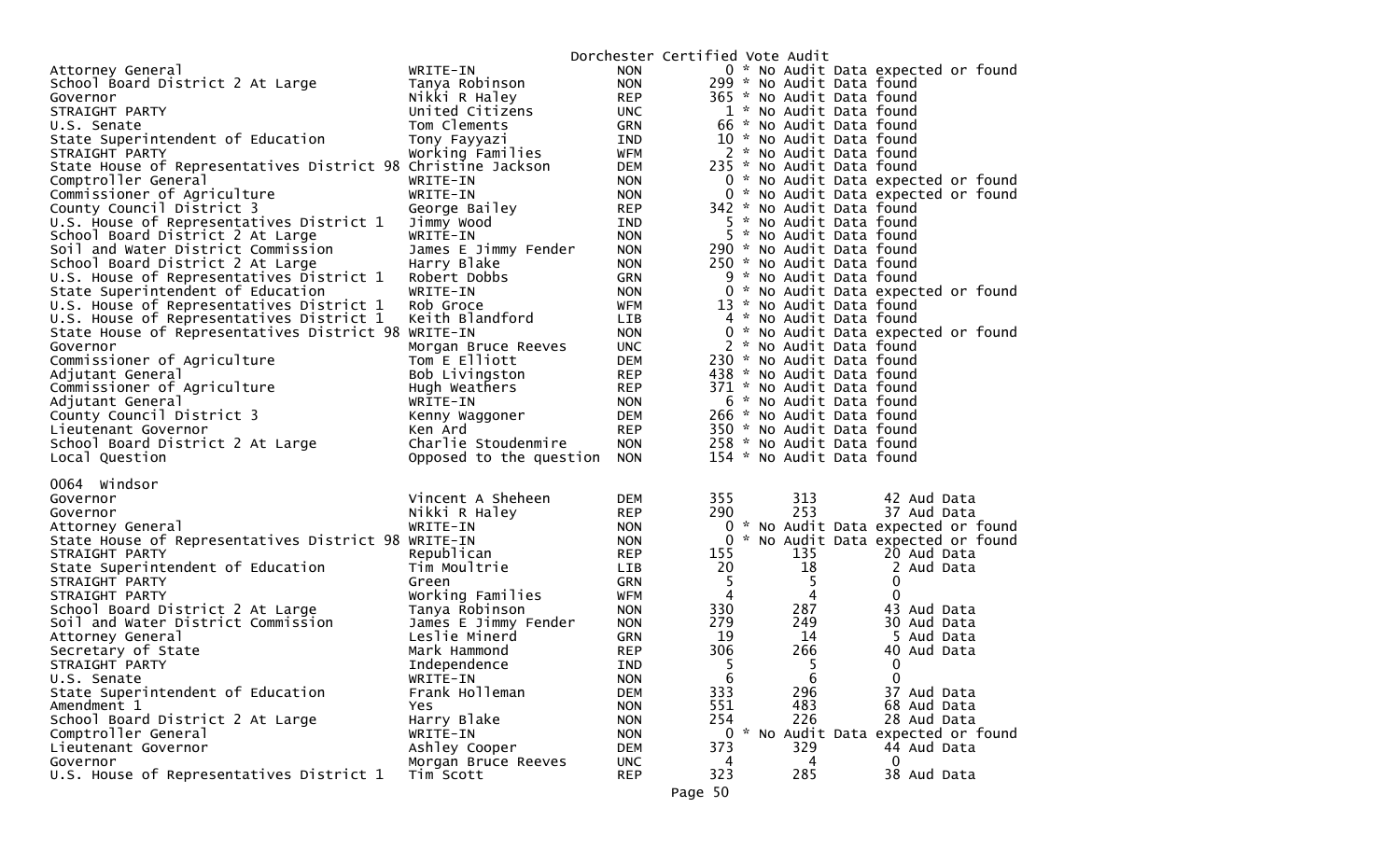|                                                              |                              |            | Dorchester Certified Vote Audit |                |                                     |
|--------------------------------------------------------------|------------------------------|------------|---------------------------------|----------------|-------------------------------------|
| State Treasurer                                              | WRITE-IN                     | <b>NON</b> | 6                               | 6              | 0                                   |
| U.S. Senate                                                  | Alvin M Greene               | <b>DEM</b> | 217                             | 193            | 24 Aud Data                         |
| Amendment 2                                                  | Yes                          | <b>NON</b> | 550                             | 482            | 68 Aud Data                         |
| U.S. House of Representatives District 1                     | WRITE-IN                     | <b>NON</b> |                                 |                | 0 * No Audit Data expected or found |
| U.S. House of Representatives District 1                     | Ben Frasier                  | <b>DEM</b> | 283                             | 248            | 35 Aud Data                         |
| U.S. House of Representatives District 1                     | M E Mac McCullough           | <b>UNC</b> | 3                               | 1              | 2 Aud Data                          |
| School Board District 2 At Large                             | WRITE-IN                     | <b>NON</b> | 6                               | 6              | $\mathbf{0}$                        |
| State Superintendent of Education                            | Tony Fayyazi                 | IND        | q                               | 8              | 1 Aud Data                          |
| Amendment 3                                                  | Yes                          | <b>NON</b> | 398                             | 351            | 47 Aud Data                         |
| Secretary of State                                           | Marjorie L Johnson           | <b>DEM</b> | 344                             | 305            | 39 Aud Data                         |
| Attorney General                                             | Matthew Richardson           | <b>DEM</b> | 358                             | 319            | 39 Aud Data                         |
| Comptroller General                                          | Richard A Eckstrom           | <b>REP</b> | 284                             | 250            | 34 Aud Data                         |
| Amendment 4                                                  | Yes.                         | <b>NON</b> | 418                             | 369            | 49 Aud Data                         |
| Soil and Water District Commission                           | Marie S Dantzler             | <b>NON</b> | 364                             | 318            | 46 Aud Data                         |
| Local Question                                               | In favor of the question NON |            | 453                             | 401            | 52 Aud Data                         |
| U.S. Senate                                                  | Jim DeMint                   | <b>REP</b> | 325                             | 285            | 40 Aud Data                         |
| State Superintendent of Education                            | WRITE-IN                     | <b>NON</b> | 1                               | 1              | 0                                   |
| Governor                                                     | Morgan Bruce Reeves          | <b>GRN</b> | 8                               | 8              | $\Omega$                            |
| State Treasurer                                              | Curtis Loftis                | <b>REP</b> | 398                             | 349            | 49 Aud Data                         |
| School Board District 2 At Large                             | Charlie Stoudenmire          | <b>NON</b> | 245                             | 215            | 30 Aud Data                         |
| U.S. Senate                                                  | Tom Clements                 | GRN        | 77                              | 64             | 13 Aud Data                         |
| Adjutant General                                             | Bob Livingston               | <b>REP</b> | 392                             | 343            | 49 Aud Data                         |
| State Superintendent of Education                            | Doretha A Bull               | <b>GRN</b> | 17                              | 16             | 1 Aud Data                          |
| Commissioner of Agriculture                                  | WRITE-IN                     | <b>NON</b> | $\Omega$                        |                | * No Audit Data expected or found   |
| Adjutant General                                             | WRITE-IN                     | <b>NON</b> | $\overline{2}$                  | $\overline{c}$ | $\Omega$                            |
| Commissioner of Agriculture                                  | Tom E Elliott                | <b>DEM</b> | 345                             | 308            | 37 Aud Data                         |
| Commissioner of Agriculture                                  | Hugh Weathers                | <b>REP</b> | 299                             | 258            | 41 Aud Data                         |
| School Board District 2 At Large                             | Gail Hughes                  | <b>NON</b> | 307                             | 265            | 42 Aud Data                         |
| Secretary of State                                           | WRITE-IN                     | <b>NON</b> | 1                               | 1              | $\mathbf{0}$                        |
| State House of Representatives District 98 Chris Murphy      |                              | <b>REP</b> | 290                             | 253            | 37 Aud Data                         |
| STRAIGHT PARTY                                               | United Citizens              | <b>UNC</b> | 4                               | 3              | 1 Aud Data                          |
| U.S. House of Representatives District 1                     | Robert Dobbs                 | <b>GRN</b> | 10                              | 9              | 1 Aud Data                          |
| Lieutenant Governor                                          | Ken Ard                      | <b>REP</b> | 280                             | 245            | 35 Aud Data                         |
| Soil and Water District Commission                           | WRITE-IN                     | <b>NON</b> | $\overline{c}$                  | $\overline{2}$ | 0                                   |
| Amendment 1                                                  | No.                          | <b>NON</b> | 74                              | 67             | 7 Aud Data                          |
| Governor                                                     | WRITE-IN                     | <b>NON</b> | $\Omega$                        |                | No Audit Data expected or found     |
| STRAIGHT PARTY                                               | Democratic                   | <b>DEM</b> | 212                             | 186            | 26 Aud Data                         |
| U.S. House of Representatives District 1                     | Keith Blandford              | LIB        | 6                               | 5              | 1 Aud Data                          |
| STRAIGHT PARTY                                               | Libertarian                  | <b>LIB</b> | $\mathbf{1}$                    | $\mathbf 1$    | $\mathbf{0}$                        |
| U.S. House of Representatives District 1                     | Jimmy Wood                   | IND        | $\overline{7}$                  | 6              | 1<br>Aud Data                       |
| State House of Representatives District 98 Christine Jackson |                              | <b>DEM</b> | 361                             | 319            | 42 Aud Data                         |
| Amendment 2                                                  | NO.                          | <b>NON</b> | 84                              | 76             | 8 Aud Data                          |
| U.S. House of Representatives District 1                     | Rob Groce                    | <b>WFM</b> | 20                              | 19             | 1 Aud Data                          |
| Attorney General                                             | Alan Wilson                  | <b>REP</b> | 271                             | 236            | 35 Aud Data                         |
| State Superintendent of Education                            | Mick Zais                    | <b>REP</b> | 268                             | 231            | 37 Aud Data                         |
| Lieutenant Governor                                          | WRITE-IN                     | <b>NON</b> | $\Omega$                        |                | * No Audit Data expected or found   |
| Amendment 3                                                  | NO.                          | <b>NON</b> | 228                             | 200            | 28 Aud Data                         |
| Comptroller General                                          | Robert Barber                | <b>DEM</b> | 363                             | 318            | 45 Aud Data                         |
| School Board District 2 At Large                             | Frances Townsend             | <b>NON</b> | 285                             | 250            | 35 Aud Data                         |
| Amendment 4                                                  | NO.                          | <b>NON</b> | 202                             | 176            | 26 Aud Data                         |
| Local Question                                               | Opposed to the question      | <b>NON</b> | 169                             | 146            | 23 Aud Data                         |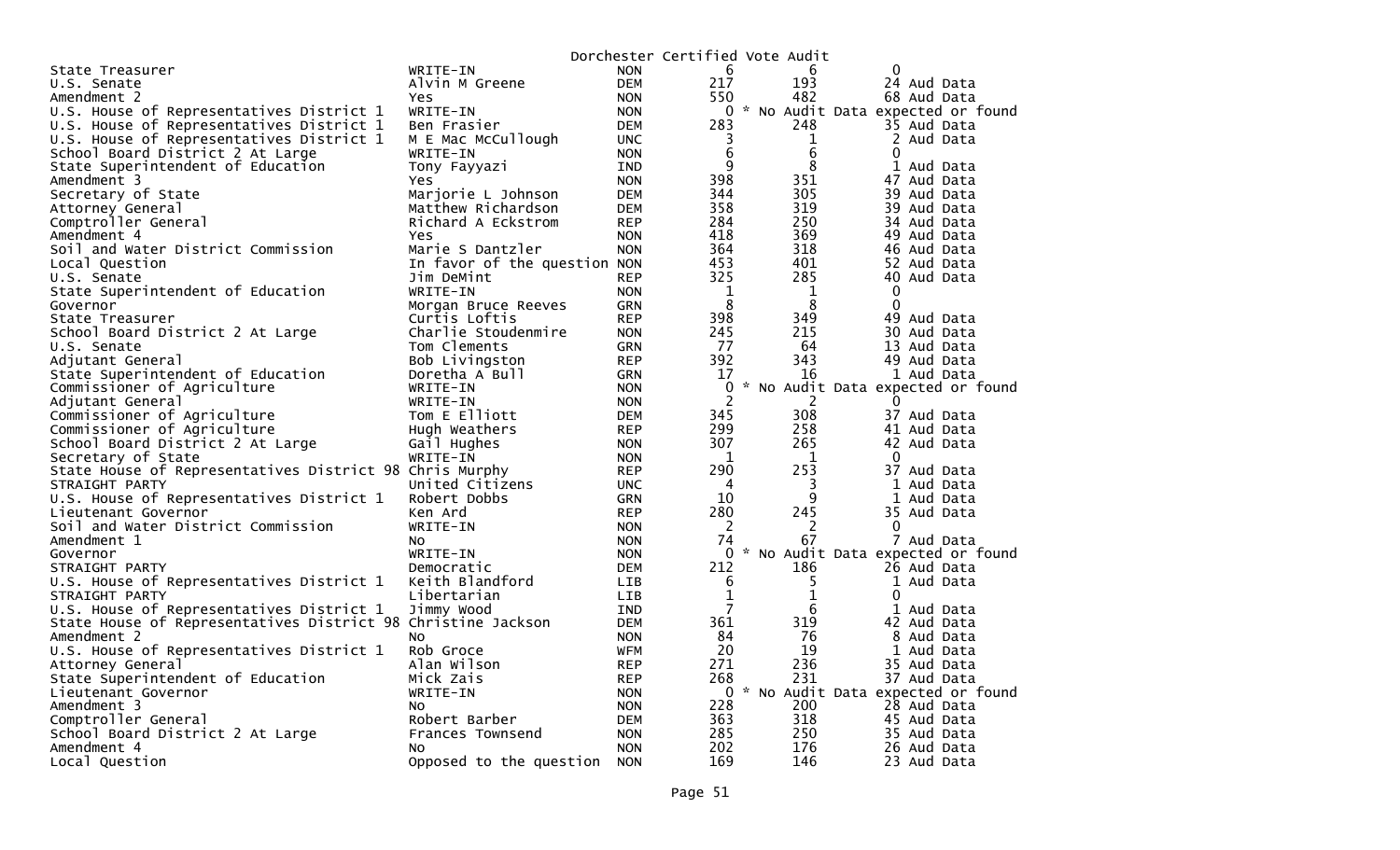## Dorchester Certified Vote Audit

|                                                              |                              |            |        | DUICHESCEI CEICIITEU VUCE AUUIC |                                     |  |
|--------------------------------------------------------------|------------------------------|------------|--------|---------------------------------|-------------------------------------|--|
| 0066 Bacons Bridge                                           |                              |            |        |                                 |                                     |  |
| Amendment 1                                                  | NO.                          | <b>NON</b> | 80     | 80                              | 0                                   |  |
| STRAIGHT PARTY                                               | United Citizens              | <b>UNC</b> | 1      | 1                               | 0                                   |  |
| Soil and Water District Commission                           | Marie S Dantzler             | <b>NON</b> | 319    | 319                             | $\Omega$                            |  |
| Amendment 4                                                  | NO.                          | <b>NON</b> | 157    | 157                             | 0                                   |  |
| Amendment 2                                                  | No.                          | <b>NON</b> | 89     | 89                              |                                     |  |
| Amendment 3                                                  | NO.                          | <b>NON</b> | 182    | 182                             | 0                                   |  |
| STRAIGHT PARTY                                               | Independence                 | IND        | 2      | 2                               | 0                                   |  |
| State Treasurer                                              | WRITE-IN                     | <b>NON</b> | 4      | 4                               | 0                                   |  |
| Secretary of State                                           | WRITE-IN                     | <b>NON</b> | 0      |                                 | * No Audit Data expected or found   |  |
| School Board District 2 At Large                             | Gail Hughes                  | <b>NON</b> | 295    | 295                             |                                     |  |
| State Treasurer                                              | Curtis Loftis                | <b>REP</b> | 477    | 477                             | $\mathbf{0}$                        |  |
| State Superintendent of Education                            | Tim Moultrie                 | <b>LIB</b> | 22     | 22                              |                                     |  |
| U.S. House of Representatives District 1                     | Robert Dobbs                 | GRN        | 10     | 10                              |                                     |  |
| County Council District 7                                    | Jay Byars                    | <b>REP</b> | 284    | 284                             |                                     |  |
| STRAIGHT PARTY                                               | Republican                   | <b>REP</b> | 187    | 187                             | 0                                   |  |
| Governor                                                     | Morgan Bruce Reeves          | <b>GRN</b> | 4      | 4                               | 0                                   |  |
| Comptroller General                                          | WRITE-IN                     | <b>NON</b> | 0      |                                 | * No Audit Data expected or found   |  |
| Attorney General                                             | Matthew Richardson           | <b>DEM</b> | 230    | 230                             |                                     |  |
| Lieutenant Governor                                          | WRITE-IN                     | <b>NON</b> | 0      |                                 | * No Audit Data expected or found   |  |
|                                                              |                              |            |        |                                 |                                     |  |
| Soil and Water District Commission                           | WRITE-IN                     | <b>NON</b> | 4<br>7 | 7                               |                                     |  |
| U.S. House of Representatives District 1                     | Keith Blandford              | LIB.       |        |                                 |                                     |  |
| State House of Representatives District 98 Chris Murphy      |                              | <b>REP</b> | 417    | 417                             |                                     |  |
| County Council District 7                                    | Timothy Patrick              | <b>PET</b> | 55     | 55                              |                                     |  |
| STRAIGHT PARTY                                               | Libertarian                  | LIB        | 1      | 1                               | 0                                   |  |
| School Board District 2 At Large                             | Frances Townsend             | <b>NON</b> | 298    | 298                             | 0                                   |  |
| State Superintendent of Education                            | Frank Holleman               | <b>DEM</b> | 201    | 201                             | $\Omega$                            |  |
| Comptroller General                                          | Richard A Eckstrom           | <b>REP</b> | 395    | 395                             | $\Omega$                            |  |
| U.S. House of Representatives District 1                     | Rob Groce                    | <b>WFM</b> | 6      | 6                               | $\Omega$                            |  |
| STRAIGHT PARTY                                               | Democratic                   | <b>DEM</b> | 109    | 109                             | 0                                   |  |
| U.S. House of Representatives District 1                     | Jimmy Wood                   | IND        | 10     | 10                              | $\Omega$                            |  |
| Governor                                                     | Morgan Bruce Reeves          | <b>UNC</b> | 1      | 1                               | 0                                   |  |
| County Council District 7                                    | WRITE-IN                     | <b>NON</b> | 29     | 29                              | 0                                   |  |
| STRAIGHT PARTY                                               | Working Families             | <b>WFM</b> | 4      | 4                               | $\Omega$                            |  |
| STRAIGHT PARTY                                               | Green                        | <b>GRN</b> | 5      | 5                               | U                                   |  |
| State House of Representatives District 98 Christine Jackson |                              | <b>DEM</b> | 207    | 207                             | 0                                   |  |
| State Superintendent of Education                            | Tony Fayyazi                 | IND        | 12     | 12                              | $\Omega$                            |  |
| Amendment 1                                                  | Yes                          | <b>NON</b> | 536    | 536                             | $\Omega$                            |  |
| Lieutenant Governor                                          | Ashley Cooper                | <b>DEM</b> | 231    | 231                             | $\Omega$                            |  |
| School Board District 2 At Large                             | Tanya Robinson               | <b>NON</b> | 289    | 289                             | $\Omega$                            |  |
| State Superintendent of Education                            | Doretha A Bull               | <b>GRN</b> | 15     | 15                              | 0                                   |  |
| Local Question                                               |                              |            | 433    | 433                             | 0                                   |  |
|                                                              | In favor of the question NON |            |        |                                 |                                     |  |
| Amendment 2                                                  | Yes                          | <b>NON</b> | 524    | 524                             | 0                                   |  |
| Attorney General                                             | Alan Wilson                  | <b>REP</b> | 382    | 382                             | 0                                   |  |
| Amendment 4                                                  | Yes                          | <b>NON</b> | 445    | 445                             | 0                                   |  |
| Amendment 3                                                  | Yes                          | <b>NON</b> | 421    | 421                             | 0                                   |  |
| Secretary of State                                           | Mark Hammond                 | <b>REP</b> | 426    | 426                             |                                     |  |
| County Council District 3                                    | George Bailey                | <b>REP</b> | 62     | 62                              | 0                                   |  |
| U.S. Senate                                                  | WRITE-IN                     | <b>NON</b> | 10     | 10                              | 0                                   |  |
| State Superintendent of Education                            | WRITE-IN                     | <b>NON</b> |        |                                 | 0 * No Audit Data expected or found |  |
| Governor                                                     | Nikki R Haley                | <b>REP</b> | 396    | 396                             |                                     |  |
| Governor                                                     | WRITE-IN                     | <b>NON</b> |        |                                 | 0 * No Audit Data expected or found |  |
|                                                              |                              |            |        |                                 |                                     |  |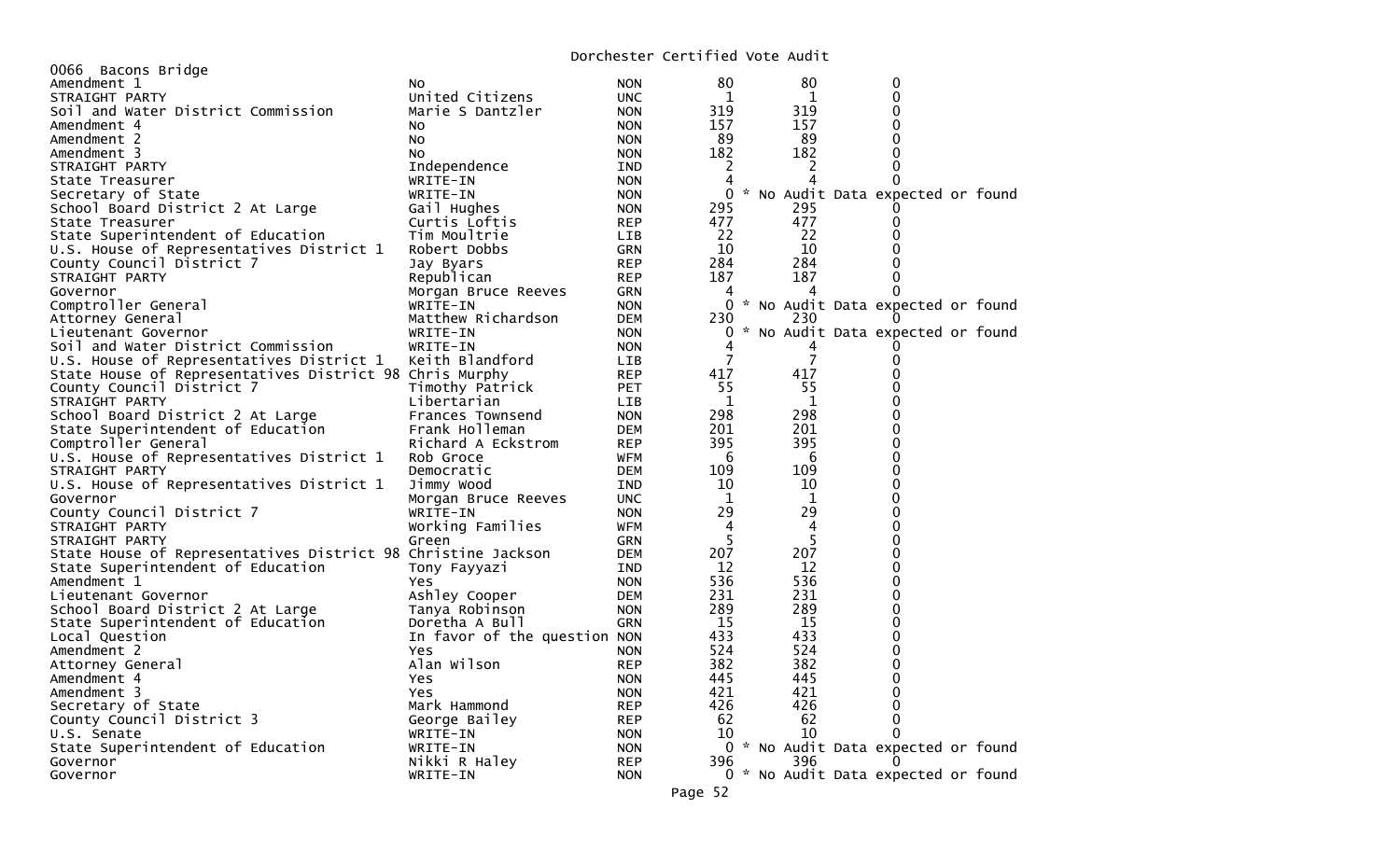|                                                     |                                |                          | Dorchester Certified Vote Audit |                         |                                        |  |
|-----------------------------------------------------|--------------------------------|--------------------------|---------------------------------|-------------------------|----------------------------------------|--|
| Soil and Water District Commission                  | James E Jimmy Fender           | <b>NON</b>               | 276                             | 276                     | 0                                      |  |
| State House of Representatives District 98 WRITE-IN |                                | <b>NON</b>               | 1                               | 1                       | 0                                      |  |
| School Board District 2 At Large                    | Harry Blake                    | <b>NON</b>               | 283                             | 283                     | 0                                      |  |
| Lieutenant Governor                                 | Ken Ard                        | REP                      | 396                             | 396                     | 0                                      |  |
| U.S. Senate                                         | Alvin M Greene                 | DEM                      | 121                             | 121                     | 0                                      |  |
| School Board District 2 At Large                    | WRITE-IN                       | <b>NON</b>               | $\overline{\mathbf{3}}$         | $\overline{\mathbf{3}}$ | 0                                      |  |
| Adjutant General                                    | Bob Livingston                 | <b>REP</b>               | 478                             | 478                     | 0                                      |  |
| U.S. House of Representatives District 1            | Tim Scott                      | <b>REP</b>               | 425                             | 425                     | 0                                      |  |
| Governor                                            | Vincent A Sheheen              | DEM                      | 230                             | 230                     | 0                                      |  |
| Comptroller General                                 | Robert Barber                  | DEM                      | 227                             | 227                     | 0                                      |  |
| U.S. Senate                                         | Jim DeMint                     | <b>REP</b>               | 429                             | 429                     | 0                                      |  |
| County Council District 3                           | Kenny Waggoner                 | DEM                      | 39                              | 39                      | 0                                      |  |
| Adjutant General                                    | WRITE-IN                       | <b>NON</b>               | -1                              | -1                      | 0                                      |  |
| U.S. House of Representatives District 1            | Ben Frasier                    | DEM                      | 170                             | 170                     | 0                                      |  |
| Attorney General                                    | WRITE-IN                       | <b>NON</b>               |                                 |                         | 0 * No Audit Data expected or found    |  |
| U.S. Senate                                         | Tom Clements                   | GRN                      | 58                              | 58                      |                                        |  |
| U.S. House of Representatives District 1            | M E Mac McCullough             | <b>UNC</b>               | 0                               |                         | * No Audit Data expected or found      |  |
| U.S. House of Representatives District 1            | WRITE-IN                       | <b>NON</b>               | 1                               | 1                       |                                        |  |
| Commissioner of Agriculture                         | Hugh Weathers                  | <b>REP</b>               | 421                             | 421                     | 0                                      |  |
| School Board District 2 At Large                    | Charlie Stoudenmire            | <b>NON</b>               | 280                             | 280                     | 0                                      |  |
| Commissioner of Agriculture                         | WRITE-IN                       | <b>NON</b>               | 1                               | $\mathbf{1}$            | 0                                      |  |
| Commissioner of Agriculture                         | Tom E Elliott                  | DEM                      | 201                             | 201                     | 0                                      |  |
| State Superintendent of Education                   | Mick Zais                      | <b>REP</b>               | 378                             | 378                     | 0                                      |  |
| Attorney General                                    | Leslie Minerd                  | GRN                      | 11                              | 11                      | 0                                      |  |
| Secretary of State                                  | Marjorie L Johnson<br>WRITE-IN | DEM                      | 198<br>$\mathbf{0}$             | 198                     | 0<br>* No Audit Data expected or found |  |
| County Council District 3<br>Local Question         | Opposed to the question        | <b>NON</b><br><b>NON</b> | 162                             | 162                     |                                        |  |
|                                                     |                                |                          |                                 |                         |                                        |  |
| 0067 Brandymill                                     |                                |                          |                                 |                         |                                        |  |
| Governor                                            | Nikki R Haley                  | <b>REP</b>               | 229                             | 229                     | 0                                      |  |
| Soil and Water District Commission                  | James E Jimmy Fender           | <b>NON</b>               | 179                             | 179                     | 0                                      |  |
| Lieutenant Governor                                 | WRITE-IN                       | <b>NON</b>               | 0                               |                         | * No Audit Data expected or found      |  |
| School Board District 2 At Large                    | Tanya Robinson                 | <b>NON</b>               | 149                             | 149                     |                                        |  |
| Attorney General                                    | Leslie Minerd                  | <b>GRN</b>               | 12                              | 12                      | 0                                      |  |
| State Superintendent of Education                   | Doretha A Bull                 | <b>GRN</b>               |                                 |                         |                                        |  |
| Secretary of State                                  | WRITE-IN                       | <b>NON</b>               | 0                               |                         | * No Audit Data expected or found      |  |
| U.S. House of Representatives District 1            | Robert Dobbs                   | <b>GRN</b>               |                                 |                         |                                        |  |
| STRAIGHT PARTY                                      | Green                          | GRN                      | 1                               | 1                       |                                        |  |
| School Board District 2 At Large                    | Harry Blake                    | <b>NON</b>               | 162                             | 162                     |                                        |  |
| State Superintendent of Education                   | Tony Fayyazi                   | IND                      |                                 | 9                       |                                        |  |
| Attorney General                                    | WRITE-IN                       | <b>NON</b>               | 0                               |                         | * No Audit Data expected or found      |  |
| Amendment 1                                         | Yes                            | <b>NON</b>               | 287                             | 287                     |                                        |  |
| State Treasurer                                     | WRITE-IN                       | <b>NON</b>               | 4                               | 4                       |                                        |  |
| Comptroller General                                 | Robert Barber                  | <b>DEM</b>               | 100                             | 100                     | 0                                      |  |
| State Treasurer                                     | Curtis Loftis                  | <b>REP</b>               | 273                             | 273                     | 0                                      |  |
| Governor                                            | Vincent A Sheheen              | <b>DEM</b>               | 95                              | 95                      | 0                                      |  |
| U.S. House of Representatives District 1            | Keith Blandford                | LIB                      | 6                               | 6                       | 0                                      |  |
| State Superintendent of Education                   | WRITE-IN                       | <b>NON</b>               | 0                               |                         | * No Audit Data expected or found      |  |
| STRAIGHT PARTY                                      | Working Families               | WFM                      |                                 |                         |                                        |  |
| Governor                                            | WRITE-IN                       | <b>NON</b>               | 0                               |                         | * No Audit Data expected or found      |  |
| Amendment 2                                         | Yes                            | <b>NON</b>               | 283                             | 283                     |                                        |  |
| State Superintendent of Education                   | Mick Zais                      | <b>REP</b>               | 198                             | 198                     | 0                                      |  |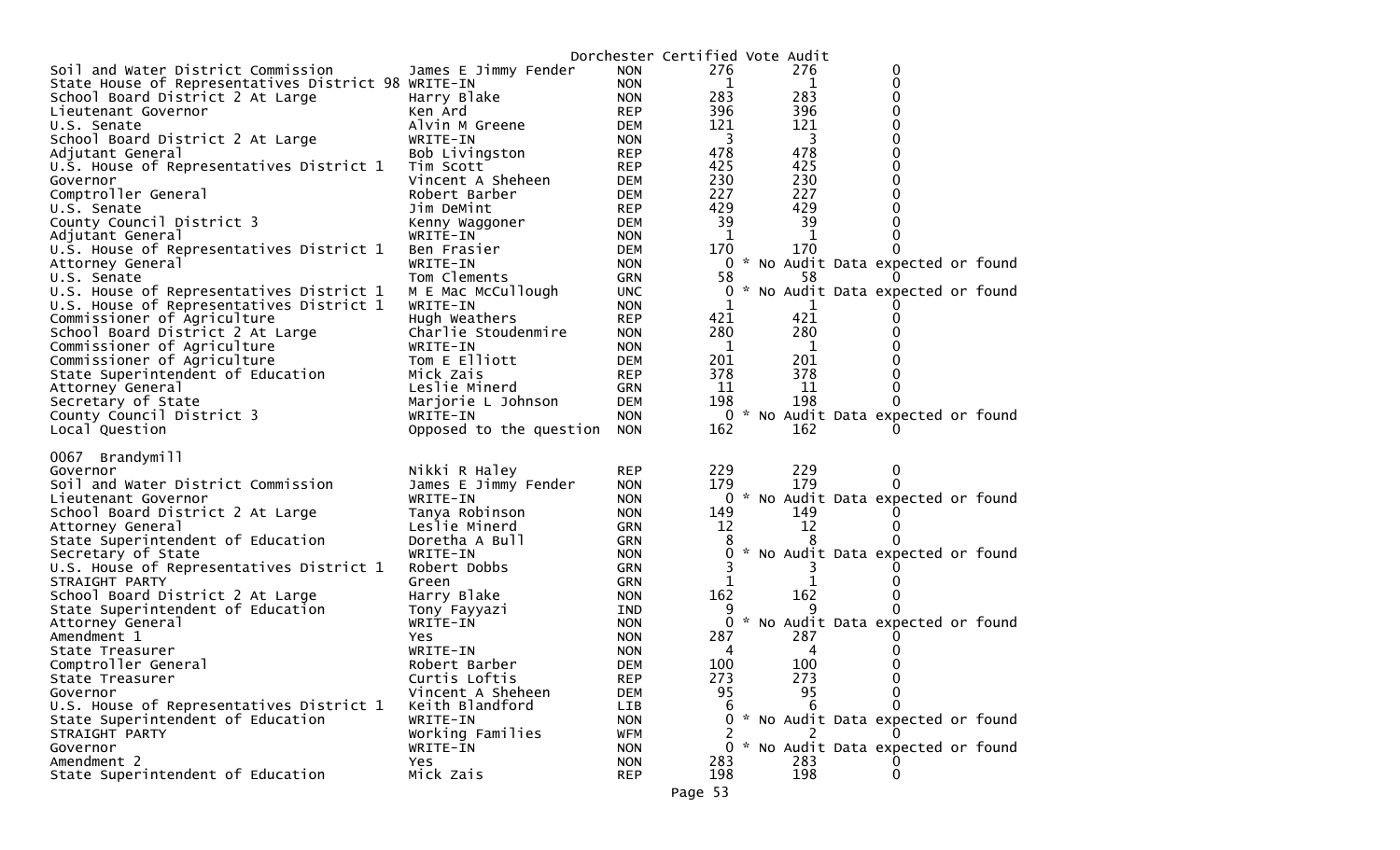|                                                              |                              |                          | Dorchester Certified Vote Audit |     |                                     |  |
|--------------------------------------------------------------|------------------------------|--------------------------|---------------------------------|-----|-------------------------------------|--|
| Lieutenant Governor                                          | Ashley Cooper                | <b>DEM</b>               | 102                             | 102 | 0                                   |  |
| U.S. House of Representatives District 1                     | Rob Groce                    | <b>WFM</b>               | 7                               | 7   | 0                                   |  |
| School Board District 2 At Large                             | WRITE-IN                     | <b>NON</b>               | 2                               | 2   | 0                                   |  |
| Soil and Water District Commission                           | Marie S Dantzler             | <b>NON</b>               | 208                             | 208 | 0                                   |  |
| County Council District 7                                    | Jay Byars                    | <b>REP</b>               | 226                             | 226 | 0                                   |  |
| Amendment 3                                                  | Yes                          | <b>NON</b>               | 220                             | 220 | 0                                   |  |
| State House of Representatives District 98 Chris Murphy      |                              | <b>REP</b>               | 225                             | 225 | 0                                   |  |
| Adjutant General                                             | Bob Livingston               | REP                      | 265                             | 265 | 0                                   |  |
| Governor                                                     | Morgan Bruce Reeves          | GRN                      | $\overline{2}$                  | 2   | 0                                   |  |
| Lieutenant Governor                                          | Ken Ard                      | <b>REP</b>               | 219                             | 219 | 0                                   |  |
| Amendment 4                                                  | Yes                          | <b>NON</b>               | 230                             | 230 | 0                                   |  |
| U.S. House of Representatives District 1                     | Jimmy Wood                   | IND                      | 9                               | 9   | 0                                   |  |
| Attorney General                                             | Matthew Richardson           | <b>DEM</b>               | 97                              | 97  | 0                                   |  |
| Local Question                                               | In favor of the question NON |                          | 235                             | 235 | 0                                   |  |
| School Board District 2 At Large                             | Charlie Stoudenmire          | <b>NON</b>               | 177                             | 177 | 0                                   |  |
| U.S. Senate                                                  | WRITE-IN                     | <b>NON</b>               | 6                               | 6   | 0                                   |  |
| Adjutant General                                             | WRITE-IN                     | <b>NON</b>               | 3                               | 3   | 0                                   |  |
| County Council District 7                                    | Timothy Patrick              | <b>PET</b>               | 59                              | 59  | 0                                   |  |
| Secretary of State                                           | Mark Hammond                 | REP                      | 228                             | 228 | 0                                   |  |
| STRAIGHT PARTY                                               | Libertarian                  | LIB                      | 1                               | 1   | 0                                   |  |
| U.S. Senate                                                  | Alvin M Greene               | DEM                      | 44                              | 44  | 0                                   |  |
| School Board District 2 At Large                             | Gail Hughes                  | <b>NON</b>               | 187                             | 187 | 0                                   |  |
| State House of Representatives District 98 Christine Jackson |                              | DEM                      | 96                              | 96  | 0                                   |  |
| Commissioner of Agriculture                                  | Hugh Weathers                | REP                      | 231                             | 231 | 0                                   |  |
| STRAIGHT PARTY                                               | Republican                   | <b>REP</b>               | 103                             | 103 | 0                                   |  |
| U.S. Senate                                                  | Jim DeMint                   | <b>REP</b>               | 238                             | 238 | 0                                   |  |
| Soil and Water District Commission                           | WRITE-IN                     | <b>NON</b>               | -5                              | -5  | 0                                   |  |
| Commissioner of Agriculture                                  | Tom E Elliott                | DEM                      | 85                              | 85  | 0                                   |  |
| County Council District 7                                    | WRITE-IN                     | <b>NON</b>               | 10                              | 10  | 0                                   |  |
| U.S. House of Representatives District 1                     | Tim Scott                    | <b>REP</b>               | 228                             | 228 | 0                                   |  |
| U.S. Senate                                                  | Tom Clements                 | GRN                      | 35                              | 35  | 0                                   |  |
| Amendment 1                                                  | NO.                          | <b>NON</b>               | 33                              | 33  | 0                                   |  |
| Commissioner of Agriculture                                  | WRITE-IN                     | <b>NON</b>               | 0                               |     | * No Audit Data expected or found   |  |
| Comptroller General                                          | WRITE-IN                     | <b>NON</b>               | 0                               |     | * No Audit Data expected or found   |  |
| State Superintendent of Education                            | Tim Moultrie                 | LIB                      | 13                              | 13  | $\Omega$                            |  |
| STRAIGHT PARTY                                               | United Citizens              | <b>UNC</b>               |                                 |     | 0 * No Audit Data expected or found |  |
| State House of Representatives District 98 WRITE-IN          |                              | <b>NON</b>               | 0                               |     | * No Audit Data expected or found   |  |
| Comptroller General                                          | Richard A Eckstrom           | <b>REP</b>               | 216                             | 216 | 0                                   |  |
| U.S. House of Representatives District 1                     | Ben Frasier                  | DEM                      | 72                              | 72  | 0                                   |  |
| Amendment 2                                                  | NO.                          | <b>NON</b>               | 35                              | 35  | 0                                   |  |
| STRAIGHT PARTY                                               | Democratic                   | DEM                      | 39                              | 39  |                                     |  |
| STRAIGHT PARTY                                               | Independence                 | IND                      | -5                              | 5   | 0                                   |  |
| Attorney General                                             | Alan Wilson                  | <b>REP</b>               | 211                             | 211 | 0                                   |  |
| Secretary of State                                           | Marjorie L Johnson           | <b>DEM</b>               | 90                              | 90  | $\mathbf 0$                         |  |
| School Board District 2 At Large                             | Frances Townsend             | <b>NON</b>               | 175                             | 175 | 0                                   |  |
| Amendment 3<br>U.S. House of Representatives District 1      | No.<br>M E Mac McCullough    | <b>NON</b>               | 99                              | 99  | 0<br>0                              |  |
|                                                              |                              | <b>UNC</b>               | 1                               | 1   |                                     |  |
| Governor<br>State Superintendent of Education                | Morgan Bruce Reeves          | <b>UNC</b>               | 1<br>95                         | 95  | 0                                   |  |
| Amendment 4                                                  | Frank Holleman               | <b>DEM</b>               | 86                              | 86  | 0                                   |  |
| U.S. House of Representatives District 1                     | NO.<br>WRITE-IN              | <b>NON</b>               | 0                               |     | * No Audit Data expected or found   |  |
| Local Question                                               |                              | <b>NON</b><br><b>NON</b> | 81                              | 81  |                                     |  |
|                                                              | Opposed to the question      |                          |                                 |     |                                     |  |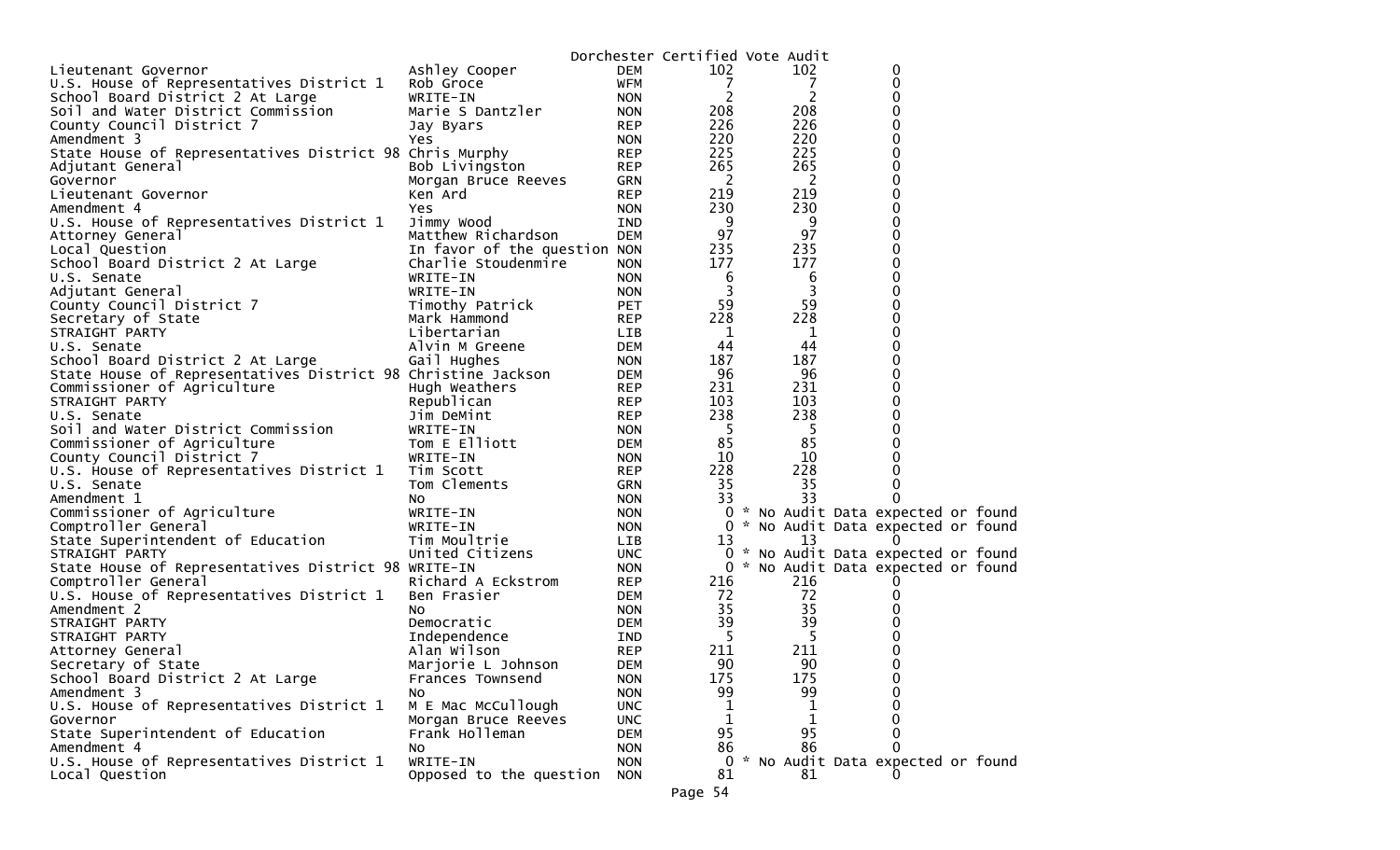| 0068 Briarwood                                               |                                  |            |                                |                                |                                     |  |
|--------------------------------------------------------------|----------------------------------|------------|--------------------------------|--------------------------------|-------------------------------------|--|
| Lieutenant Governor                                          | Ken Ard                          | <b>REP</b> | 189                            | 189                            | 0                                   |  |
| State Superintendent of Education                            | Tim Moultrie                     | LIB        | 13                             | 13                             | $\mathbf 0$                         |  |
|                                                              |                                  | <b>NON</b> | 129                            | 129                            | 0                                   |  |
| School Board District 2 At Large                             | Harry Blake                      |            | 2                              | 2                              | 0                                   |  |
| Adjutant General<br>U.S. House of Representatives District 1 | WRITE-IN                         | <b>NON</b> | 7                              | 7                              | 0                                   |  |
|                                                              | Keith Blandford<br>Leslie Minerd | LIB        | 16                             | 16                             | 0                                   |  |
| Attorney General                                             |                                  | <b>GRN</b> |                                |                                | 0                                   |  |
| State Treasurer                                              | Curtis Loftis                    | <b>REP</b> | 240                            | 240                            |                                     |  |
| State Treasurer                                              | WRITE-IN                         | <b>NON</b> | 3                              | 3                              | 0                                   |  |
| Amendment 1                                                  | Yes                              | <b>NON</b> | 291                            | 291                            | 0                                   |  |
| Commissioner of Agriculture                                  | Hugh Weathers                    | <b>REP</b> | 201                            | 201                            | 0                                   |  |
| STRAIGHT PARTY                                               | Democratic                       | DEM        | 74                             | -74                            | 0                                   |  |
| State House of Representatives District 94 Jenny Horne       |                                  | <b>REP</b> | 64                             | 64                             | 0                                   |  |
| Governor                                                     | Nikki R Haley                    | REP        | 201                            | 201                            | 0                                   |  |
| U.S. Senate                                                  | WRITE-IN                         | <b>NON</b> | 5                              | 5                              | 0                                   |  |
| U.S. House of Representatives District 1                     | Rob Groce                        | WFM        | 4                              | 4                              | 0                                   |  |
| Commissioner of Agriculture                                  | Tom E Elliott                    | DEM        | 131                            | 131                            | 0                                   |  |
| Soil and Water District Commission                           | Marie S Dantzler                 | <b>NON</b> | 195                            | 195                            | 0                                   |  |
| STRAIGHT PARTY                                               | Libertarian                      | LIB.       | <sup>2</sup>                   | 2                              | 0                                   |  |
| Amendment 2                                                  | Yes                              | <b>NON</b> | 293                            | 293                            | 0                                   |  |
| U.S. Senate                                                  | Alvin M Greene                   | DEM        | 80                             | -80                            | $\Omega$                            |  |
| State House of Representatives District 98 Chris Murphy      |                                  | <b>REP</b> | 155                            | 155                            | 0                                   |  |
| School Board District 2 At Large                             | WRITE-IN                         | <b>NON</b> |                                |                                | 0 * No Audit Data expected or found |  |
| County Council District 2                                    | David Chinnis                    | <b>REP</b> | 242                            | 242                            |                                     |  |
| Commissioner of Agriculture                                  | WRITE-IN                         | <b>NON</b> | 1                              | 1                              | 0                                   |  |
| U.S. Senate                                                  | Jim DeMint                       | <b>REP</b> | 219                            | 219                            | 0                                   |  |
| U.S. House of Representatives District 1                     | Jimmy Wood                       | IND        | 6                              | 6                              | 0                                   |  |
| Amendment 3                                                  | Yes                              | <b>NON</b> | 235                            | 235                            | 0                                   |  |
| U.S. Senate                                                  | Tom Clements                     | <b>GRN</b> | 27                             | 27                             | 0                                   |  |
| Attorney General                                             | WRITE-IN                         | <b>NON</b> | 0                              |                                | * No Audit Data expected or found   |  |
| County Council District 2                                    | WRITE-IN                         | <b>NON</b> | $\overline{2}$                 | 2                              |                                     |  |
| School Board District 2 At Large                             | Charlie Stoudenmire              | <b>NON</b> | 147                            | 147                            | 0                                   |  |
| Secretary of State                                           | Mark Hammond                     | <b>REP</b> | 204                            | 204                            | 0                                   |  |
| Amendment 4                                                  | Yes                              | <b>NON</b> | 226                            | 226                            | 0                                   |  |
| State House of Representatives District 94 WRITE-IN          |                                  | <b>NON</b> | $\mathbf{1}$                   | $\mathbf{1}$                   | 0                                   |  |
| State Superintendent of Education                            | Frank Holleman                   | DEM        | 124                            | 124                            | 0                                   |  |
| State Superintendent of Education                            | Doretha A Bull                   | <b>GRN</b> | 9                              | 9                              | 0                                   |  |
| Local Question                                               | In favor of the question NON     |            | 235                            | 235                            | 0                                   |  |
| U.S. House of Representatives District 1                     | Tim Scott                        | <b>REP</b> | 200                            | 200                            | 0                                   |  |
| School Board District 2 At Large                             | Gail Hughes                      | <b>NON</b> | 148                            | 148                            | 0                                   |  |
| Governor                                                     | Morgan Bruce Reeves              | <b>UNC</b> | $\overline{2}$                 | $\overline{2}$                 | $\Omega$                            |  |
| State House of Representatives District 98 Christine Jackson |                                  | <b>DEM</b> | 79                             | 79                             | 0                                   |  |
| Governor                                                     | Morgan Bruce Reeves              | GRN        | $\overline{4}$                 | 4                              | 0                                   |  |
| Soil and Water District Commission                           | WRITE-IN                         | <b>NON</b> | $\mathbf{1}$                   | $\mathbf 1$                    | 0                                   |  |
| Comptroller General                                          | Robert Barber                    | DEM        | 138                            | 138                            | 0                                   |  |
| Governor                                                     | Vincent A Sheheen                | DEM        | 132                            | 132                            | 0                                   |  |
| STRAIGHT PARTY                                               | United Citizens                  | <b>UNC</b> |                                |                                | 0                                   |  |
| STRAIGHT PARTY                                               | Green                            | <b>GRN</b> | $\mathbf{1}$<br>$\overline{2}$ | $\mathbf{1}$<br>$\overline{c}$ | 0                                   |  |
| State Superintendent of Education                            |                                  | IND        | 7                              | $\overline{7}$                 | 0                                   |  |
|                                                              | Tony Fayyazi                     |            | $\overline{7}$                 | $\overline{7}$                 | 0                                   |  |
| STRAIGHT PARTY                                               | Working Families                 | WFM        |                                | 117                            | $\Omega$                            |  |
| U.S. House of Representatives District 1                     | Ben Frasier                      | <b>DEM</b> | 117                            |                                |                                     |  |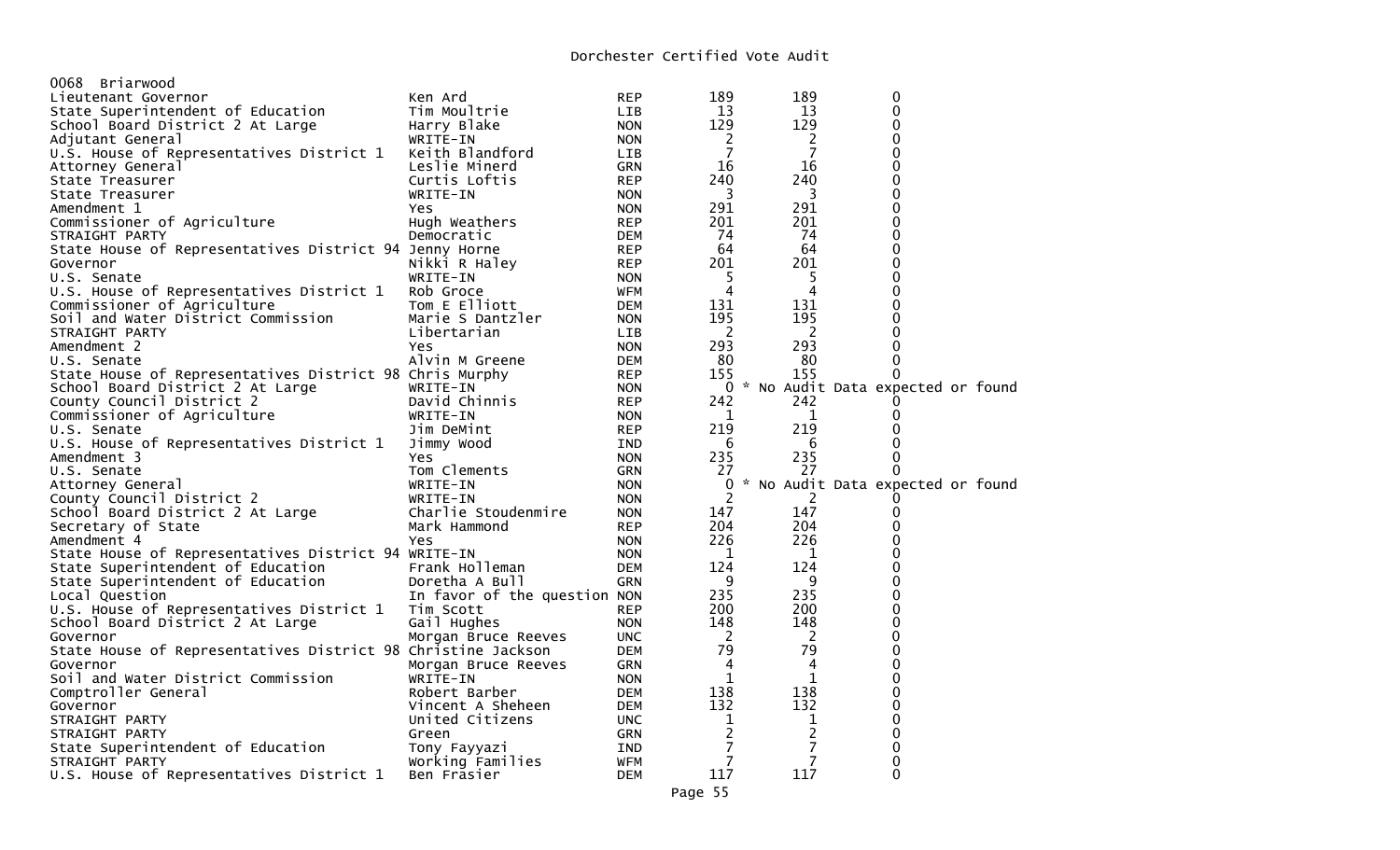|                                                     |                         |                          | Dorchester Certified Vote Audit |        |                                     |  |
|-----------------------------------------------------|-------------------------|--------------------------|---------------------------------|--------|-------------------------------------|--|
| Attorney General                                    | Matthew Richardson      | <b>DEM</b>               | 139                             | 139    | 0                                   |  |
| Amendment 1                                         | NO.                     | <b>NON</b>               | 37                              | 37     | 0                                   |  |
| Secretary of State                                  | Marjorie L Johnson      | <b>DEM</b>               | 130                             | 130    | $\Omega$                            |  |
| Lieutenant Governor                                 | WRITE-IN                | <b>NON</b>               |                                 |        | 0 * No Audit Data expected or found |  |
| State House of Representatives District 98 WRITE-IN |                         | <b>NON</b>               | 0                               |        | * No Audit Data expected or found   |  |
| State Superintendent of Education                   | Mick Zais               | <b>REP</b>               | 181                             | 181    |                                     |  |
| Governor                                            | WRITE-IN                | <b>NON</b>               |                                 |        | 0 * No Audit Data expected or found |  |
| State Superintendent of Education                   | WRITE-IN                | <b>NON</b>               | 0                               |        | * No Audit Data expected or found   |  |
| U.S. House of Representatives District 1            | M E Mac McCullough      | UNC.                     | 2<br>3                          | 2<br>3 |                                     |  |
| STRAIGHT PARTY<br>Amendment 2                       | Independence            | IND<br><b>NON</b>        | 40                              | 40     | 0<br>0                              |  |
| STRAIGHT PARTY                                      | NO.<br>Republican       | <b>REP</b>               | 95                              | 95     |                                     |  |
| U.S. House of Representatives District 1            | Robert Dobbs            | GRN                      | 2                               | 2      |                                     |  |
| School Board District 2 At Large                    | Frances Townsend        | <b>NON</b>               | 145                             | 145    | 0                                   |  |
| Attorney General                                    | Alan Wilson             | <b>REP</b>               | 180                             | 180    | 0                                   |  |
| U.S. House of Representatives District 1            | WRITE-IN                | <b>NON</b>               |                                 |        | 0 * No Audit Data expected or found |  |
| Soil and Water District Commission                  | James E Jimmy Fender    | <b>NON</b>               | 144                             | 144    |                                     |  |
| Amendment 3                                         | No.                     | <b>NON</b>               | 96                              | 96     | 0                                   |  |
| Comptroller General                                 | Richard A Eckstrom      | <b>REP</b>               | 194                             | 194    |                                     |  |
| Comptroller General                                 | WRITE-IN                | <b>NON</b>               |                                 |        | 0 * No Audit Data expected or found |  |
| Adjutant General                                    | Bob Livingston          | <b>REP</b>               | 235                             | 235    |                                     |  |
| School Board District 2 At Large                    | Tanya Robinson          | <b>NON</b>               | 173                             | 173    | 0                                   |  |
| Amendment 4                                         | NO.                     | <b>NON</b>               | 101                             | 101    | 0                                   |  |
| Secretary of State                                  | WRITE-IN                | <b>NON</b>               | $\mathbf 1$                     | 1      | 0                                   |  |
| Lieutenant Governor                                 | Ashley Cooper           | <b>DEM</b>               | 148                             | 148    | 0                                   |  |
| Local Question                                      | Opposed to the question | <b>NON</b>               | 90                              | 90     | $\Omega$                            |  |
|                                                     |                         |                          |                                 |        |                                     |  |
| 0069 Butternut                                      |                         |                          |                                 |        |                                     |  |
| Governor                                            | Morgan Bruce Reeves     | <b>GRN</b>               | 11<br>0                         | 11     | $\Omega$                            |  |
| Lieutenant Governor<br>STRAIGHT PARTY               | WRITE-IN<br>Democratic  | <b>NON</b><br><b>DEM</b> | 121                             | 121    | * No Audit Data expected or found   |  |
| State Superintendent of Education                   | Tim Moultrie            | LIB                      | 27                              | 27     | 0                                   |  |
| Adjutant General                                    | Bob Livingston          | <b>REP</b>               | 466                             | 466    | 0                                   |  |
| U.S. House of Representatives District 1            | Ben Frasier             | DEM                      | 205                             | 205    | $\Omega$                            |  |
| Amendment 3                                         | Yes.                    | <b>NON</b>               | 428                             | 428    | 0                                   |  |
| Attorney General                                    | WRITE-IN                | <b>NON</b>               | 1                               | 1      | 0                                   |  |
| Soil and Water District Commission                  | Marie S Dantzler        | <b>NON</b>               | 347                             | 347    | 0                                   |  |
| School Board District 2 At Large                    | Harry Blake             | <b>NON</b>               | 310                             | 310    | 0                                   |  |
| Secretary of State                                  | Marjorie L Johnson      | <b>DEM</b>               | 232                             | 232    | 0                                   |  |
| Lieutenant Governor                                 | Ken Ard                 | <b>REP</b>               | 377                             | 377    | 0                                   |  |
| School Board District 2 At Large                    | Tanya Robinson          | <b>NON</b>               | 340                             | 340    | 0                                   |  |
| School Board District 2 At Large                    | Frances Townsend        | <b>NON</b>               | 332                             | 332    | 0                                   |  |
| Lieutenant Governor                                 | Ashley Cooper           | DEM                      | 276                             | 276    | 0                                   |  |
| STRAIGHT PARTY                                      | Republican              | <b>REP</b>               | 144                             | 144    | $\Omega$                            |  |
| Amendment 1                                         | NO.                     | <b>NON</b>               | 58                              | 58     | 0                                   |  |
| U.S. House of Representatives District 1            | Robert Dobbs            | GRN                      | 8                               | 8      | $\Omega$                            |  |
| Adjutant General                                    | WRITE-IN                | <b>NON</b>               | 7                               |        | 0                                   |  |
| Amendment 4                                         | Yes                     | <b>NON</b>               | 451                             | 451    | 0                                   |  |
| Governor                                            | Morgan Bruce Reeves     | <b>UNC</b>               | 4                               | 4      | 0                                   |  |
| U.S. House of Representatives District 1            | M E Mac McCullough      | <b>UNC</b>               | 2                               | 2      | 0                                   |  |
| State Superintendent of Education                   | Doretha A Bull          | <b>GRN</b>               | 10                              | 10     | 0                                   |  |
| Comptroller General                                 | Robert Barber           | <b>DEM</b>               | 254                             | 254    | 0                                   |  |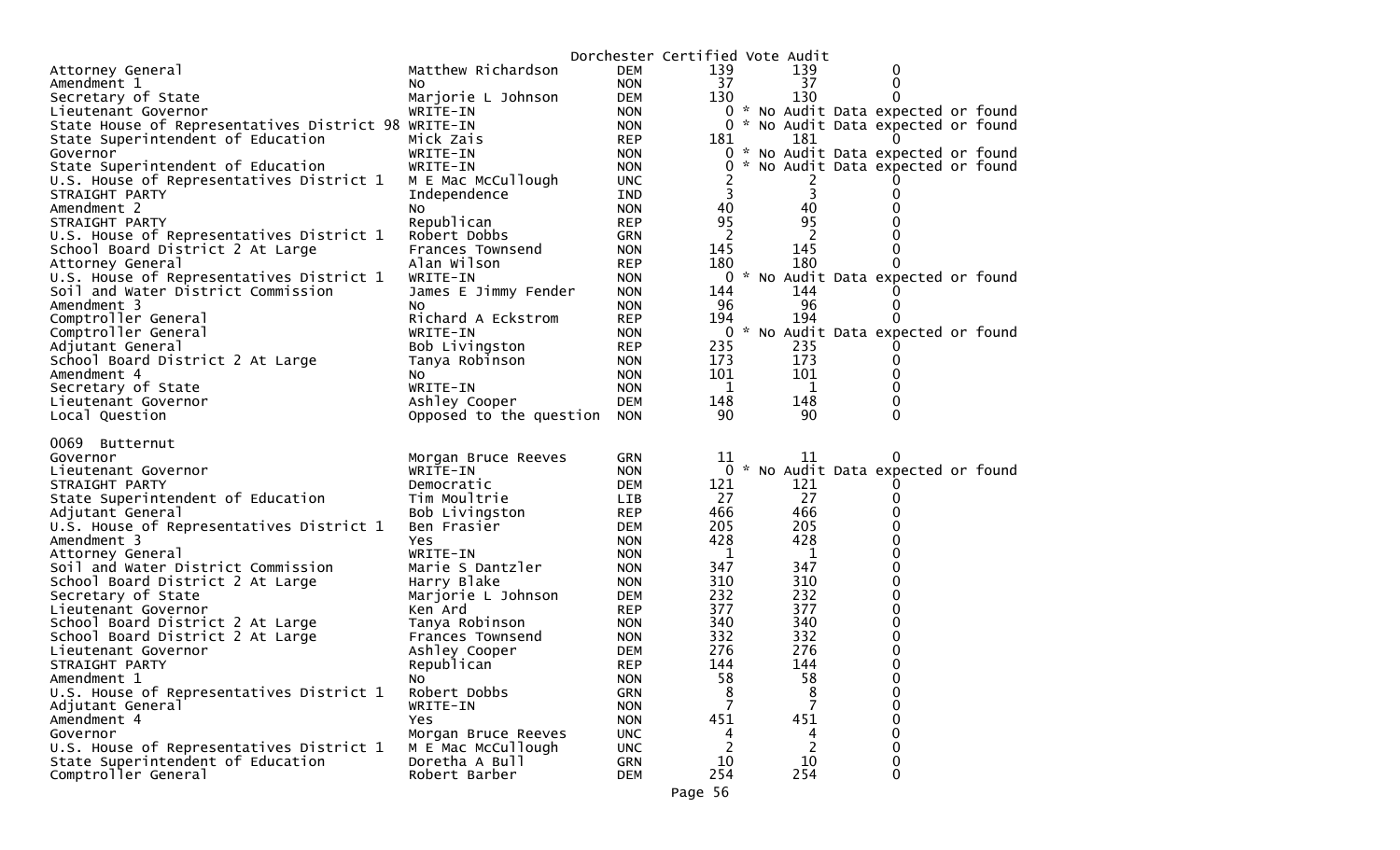|                                                           |                              |            | Dorchester Certified Vote Audit |     |                                     |  |
|-----------------------------------------------------------|------------------------------|------------|---------------------------------|-----|-------------------------------------|--|
| State House of Representatives District 97 Patsy G Knight |                              | <b>DEM</b> | 491                             | 491 | 0                                   |  |
| Governor                                                  | Vincent A Sheheen            | <b>DEM</b> | 264                             | 264 | 0                                   |  |
| Commissioner of Agriculture                               | Hugh Weathers                | <b>REP</b> | 408                             | 408 | 0                                   |  |
| State Superintendent of Education                         | Frank Holleman               | DEM        | 234                             | 234 |                                     |  |
| Attorney General                                          | Matthew Richardson           | DEM        | 260                             | 260 |                                     |  |
| U.S. House of Representatives District 1                  | WRITE-IN                     | <b>NON</b> |                                 |     | 0 * No Audit Data expected or found |  |
| Local Question                                            | In favor of the question NON |            | 477                             | 477 |                                     |  |
| Secretary of State                                        | WRITE-IN                     | <b>NON</b> | 1                               | 1   |                                     |  |
| Commissioner of Agriculture                               | Tom E Elliott                | <b>DEM</b> | 238                             | 238 |                                     |  |
| STRAIGHT PARTY                                            | Independence                 | IND        | 8                               | 8   |                                     |  |
| Amendment 2                                               | NO.                          | <b>NON</b> | 79                              | 79  |                                     |  |
| U.S. House of Representatives District 1                  | Keith Blandford              | LIB        | 11                              | 11  |                                     |  |
| STRAIGHT PARTY                                            | Green                        | GRN        | 4                               | 4   |                                     |  |
| Commissioner of Agriculture                               | WRITE-IN                     | <b>NON</b> | 0                               |     | * No Audit Data expected or found   |  |
| STRAIGHT PARTY                                            | Libertarian                  | LIB        |                                 |     |                                     |  |
| U.S. Senate                                               | WRITE-IN                     | <b>NON</b> | 15                              | 15  |                                     |  |
| U.S. Senate                                               | Tom Clements                 | GRN        | 62                              | 62  |                                     |  |
| Soil and Water District Commission                        | WRITE-IN                     | <b>NON</b> | 5                               | 5   |                                     |  |
| Amendment 1                                               | Yes                          | <b>NON</b> | 578                             | 578 |                                     |  |
| U.S. Senate                                               | Alvin M Greene               | DEM        | 134                             | 134 |                                     |  |
| U.S. Senate                                               | Jim DeMint                   | <b>REP</b> | 429                             | 429 |                                     |  |
| Attorney General                                          | Alan Wilson                  | <b>REP</b> | 371                             | 371 |                                     |  |
| School Board District 2 At Large                          | Gail Hughes                  | <b>NON</b> | 299                             | 299 |                                     |  |
| State House of Representatives District 97 WRITE-IN       |                              | <b>NON</b> | 11                              | 11  |                                     |  |
| Amendment 3                                               | NO.                          | <b>NON</b> | 197                             | 197 |                                     |  |
| School Board District 2 At Large                          | WRITE-IN                     | <b>NON</b> | -5                              | -5  |                                     |  |
| School Board District 2 At Large                          | Charlie Stoudenmire          | <b>NON</b> | 312                             | 312 |                                     |  |
| State Treasurer                                           | Curtis Loftis                | <b>REP</b> | 467                             | 467 |                                     |  |
| U.S. House of Representatives District 1                  | Rob Groce                    | WFM        | 4                               | 4   | 0                                   |  |
| Secretary of State                                        | Mark Hammond                 | <b>REP</b> | 412                             | 412 |                                     |  |
| State Superintendent of Education                         | Tony Fayyazi                 | IND        | 13                              | 13  | 0                                   |  |
| Attorney General                                          | Leslie Minerd                | GRN        | 19                              | 19  |                                     |  |
| State Superintendent of Education                         | Mick Zais                    | <b>REP</b> | 364                             | 364 |                                     |  |
| Comptroller General                                       | Richard A Eckstrom           | <b>REP</b> | 387                             | 387 |                                     |  |
| State Treasurer                                           | WRITE-IN                     | <b>NON</b> | -7                              | 7   |                                     |  |
| STRAIGHT PARTY                                            | United Citizens              | <b>UNC</b> | 1                               | 1   |                                     |  |
| Amendment 4                                               | NO.                          | <b>NON</b> | 173                             | 173 |                                     |  |
| Amendment 2                                               | Yes                          | <b>NON</b> | 553                             | 553 |                                     |  |
| U.S. House of Representatives District 1                  | Jimmy Wood                   | IND        | 8                               | 8   |                                     |  |
| Soil and Water District Commission                        | James E Jimmy Fender         | <b>NON</b> | 309                             | 309 |                                     |  |
| U.S. House of Representatives District 1                  | Tim Scott                    | <b>REP</b> | 417                             | 417 |                                     |  |
| Comptroller General                                       | WRITE-IN                     | <b>NON</b> | $\mathbf 0$                     |     | * No Audit Data expected or found   |  |
| STRAIGHT PARTY                                            | Working Families             | WFM        | 2                               | 2   |                                     |  |
| State Superintendent of Education                         | WRITE-IN                     | <b>NON</b> | 0                               |     | * No Audit Data expected or found   |  |
| Governor                                                  | WRITE-IN                     | <b>NON</b> | 3                               | 3   | 0                                   |  |
| Governor                                                  | Nikki R Haley                | <b>REP</b> | 372                             | 372 | 0                                   |  |
| Local Question                                            | Opposed to the question      | <b>NON</b> | 143                             | 143 | 0                                   |  |
|                                                           |                              |            |                                 |     |                                     |  |
| 0070 Central                                              |                              |            |                                 |     |                                     |  |
| U.S. House of Representatives District 1                  | Jimmy Wood                   | IND        | 8                               | 8   | 0                                   |  |
| Attorney General                                          | Leslie Minerd                | <b>GRN</b> | 13                              | 13  | $\Omega$                            |  |
| Lieutenant Governor                                       | WRITE-IN                     | <b>NON</b> |                                 |     | 0 * No Audit Data expected or found |  |
|                                                           |                              |            | Page 57                         |     |                                     |  |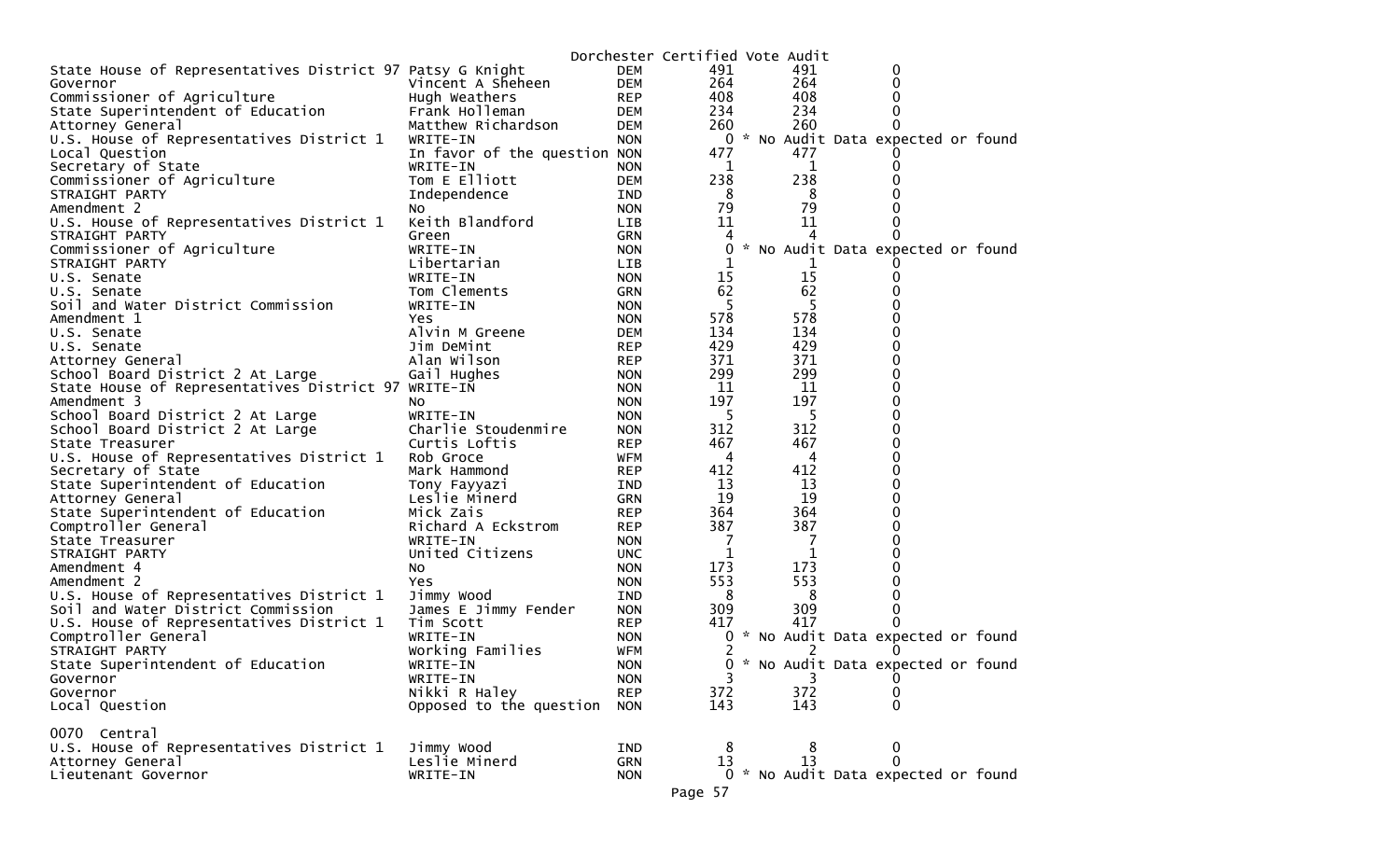|                                                           |                              |                          | Dorchester Certified Vote Audit |         |                                     |  |
|-----------------------------------------------------------|------------------------------|--------------------------|---------------------------------|---------|-------------------------------------|--|
| Adjutant General                                          | WRITE-IN                     | <b>NON</b>               | 3                               |         | 0                                   |  |
| State Superintendent of Education                         | Frank Holleman               | <b>DEM</b>               | 160                             | 160     | 0                                   |  |
| STRAIGHT PARTY                                            | Republican                   | <b>REP</b>               | 206                             | 206     | 0                                   |  |
| Lieutenant Governor                                       | Ashley Cooper                | DEM                      | 184                             | 184     | 0                                   |  |
| Amendment 3                                               | Yes                          | <b>NON</b>               | 362                             | 362     | 0                                   |  |
| STRAIGHT PARTY                                            | Libertarian                  | <b>LIB</b>               | 0                               |         | * No Audit Data expected or found   |  |
| State House of Representatives District 94 WRITE-IN       |                              | <b>NON</b>               |                                 | 1       |                                     |  |
| Comptroller General                                       | Richard A Eckstrom           | <b>REP</b>               | 381                             | 381     |                                     |  |
| U.S. House of Representatives District 1                  | Ben Frasier                  | DEM                      | 107                             | 107     |                                     |  |
| School Board District 2 At Large                          | Harry Blake                  | <b>NON</b>               | 252                             | 252     | o                                   |  |
| Soil and Water District Commission                        | Marie S Dantzler             | <b>NON</b>               | 317                             | 317     | 0                                   |  |
| Commissioner of Agriculture                               | Hugh Weathers                | <b>REP</b>               | 426                             | 426     |                                     |  |
| School Board District 2 At Large                          | Tanya Robinson               | <b>NON</b>               | 241                             | 241     | 0                                   |  |
| School Board District 2 At Large                          | Frances Townsend             | <b>NON</b>               | 296                             | 296     | 0                                   |  |
| Secretary of State                                        | Marjorie L Johnson           | DEM                      | 140                             | 140     | 0                                   |  |
| Amendment 1                                               | NO.                          | <b>NON</b>               | 64                              | 64      | o                                   |  |
| U.S. House of Representatives District 1                  | Robert Dobbs                 | <b>GRN</b>               | 5                               | 5       | 0                                   |  |
| Amendment 4                                               | Yes                          | <b>NON</b>               | 378                             | 378     |                                     |  |
| STRAIGHT PARTY                                            | Green                        | GRN                      | 1                               | 1       |                                     |  |
| Governor                                                  | Morgan Bruce Reeves          | GRN                      | -6                              | 6       |                                     |  |
| State Superintendent of Education                         | Mick Zais                    | <b>REP</b>               | 362                             | 362     |                                     |  |
| Commissioner of Agriculture                               | Tom E Elliott                | DEM                      | 141                             | 141     | o                                   |  |
| Governor                                                  | Nikki R Haley                | <b>REP</b>               | 376                             | 376     | 0                                   |  |
| State Superintendent of Education                         | Tony Fayyazi                 | IND                      | 12                              | 12      |                                     |  |
| Comptroller General                                       | WRITE-IN                     | <b>NON</b>               | 0                               |         | * No Audit Data expected or found   |  |
| U.S. House of Representatives District 1                  | M E Mac McCullough           | <b>UNC</b>               | 1                               |         |                                     |  |
| Commissioner of Agriculture                               | WRITE-IN                     | <b>NON</b>               | 0                               |         | * No Audit Data expected or found   |  |
| STRAIGHT PARTY                                            | Democratic                   | <b>DEM</b>               | 60                              | 60      |                                     |  |
| Local Question                                            | In favor of the question NON |                          | 401                             | 401     |                                     |  |
| STRAIGHT PARTY                                            | Independence                 | IND                      | 4<br>52                         | 4<br>52 |                                     |  |
| U.S. Senate                                               | Tom Clements<br>WRITE-IN     | GRN                      | $\mathbf{0}$                    |         |                                     |  |
| Governor                                                  |                              | <b>NON</b><br>DEM        | 257                             | 257     | * No Audit Data expected or found   |  |
| State House of Representatives District 97 Patsy G Knight |                              |                          | 76                              | 76      |                                     |  |
| Amendment 2                                               | NO.<br>Jim DeMint            | <b>NON</b>               | 425                             | 425     |                                     |  |
| U.S. Senate<br>U.S. House of Representatives District 1   | Keith Blandford              | <b>REP</b><br><b>LIB</b> | 9                               | 9       |                                     |  |
| U.S. Senate                                               | WRITE-IN                     | <b>NON</b>               |                                 |         |                                     |  |
| U.S. House of Representatives District 1                  | WRITE-IN                     | <b>NON</b>               |                                 |         | 0 * No Audit Data expected or found |  |
| U.S. Senate                                               | Alvin M Greene               | DEM                      | 76                              | 76      |                                     |  |
| Attorney General                                          | WRITE-IN                     | <b>NON</b>               | 0                               |         | * No Audit Data expected or found   |  |
| Secretary of State                                        | WRITE-IN                     | <b>NON</b>               | 0                               |         | * No Audit Data expected or found   |  |
| STRAIGHT PARTY                                            | Working Families             | WFM                      |                                 |         |                                     |  |
| Amendment 1                                               | Yes                          | <b>NON</b>               | 494                             | 494     |                                     |  |
| Soil and Water District Commission                        | WRITE-IN                     | <b>NON</b>               |                                 |         | 0 * No Audit Data expected or found |  |
| Secretary of State                                        | Mark Hammond                 | <b>REP</b>               | 426                             | 426     | 0                                   |  |
| State Superintendent of Education                         | WRITE-IN                     | <b>NON</b>               | $\mathbf{0}$                    |         | * No Audit Data expected or found   |  |
| STRAIGHT PARTY                                            | United Citizens              | <b>UNC</b>               | 2                               | 2       |                                     |  |
| Amendment 3                                               | No                           | <b>NON</b>               | 191                             | 191     | 0                                   |  |
| School Board District 2 At Large                          | Gail Hughes                  | <b>NON</b>               | 281                             | 281     | 0                                   |  |
| Governor                                                  | Vincent A Sheheen            | <b>DEM</b>               | 186                             | 186     | 0                                   |  |
| School Board District 2 At Large                          | WRITE-IN                     | <b>NON</b>               | 2                               | 2       | 0                                   |  |
| School Board District 2 At Large                          | Charlie Stoudenmire          | <b>NON</b>               | 278                             | 278     | 0                                   |  |
|                                                           |                              |                          |                                 |         |                                     |  |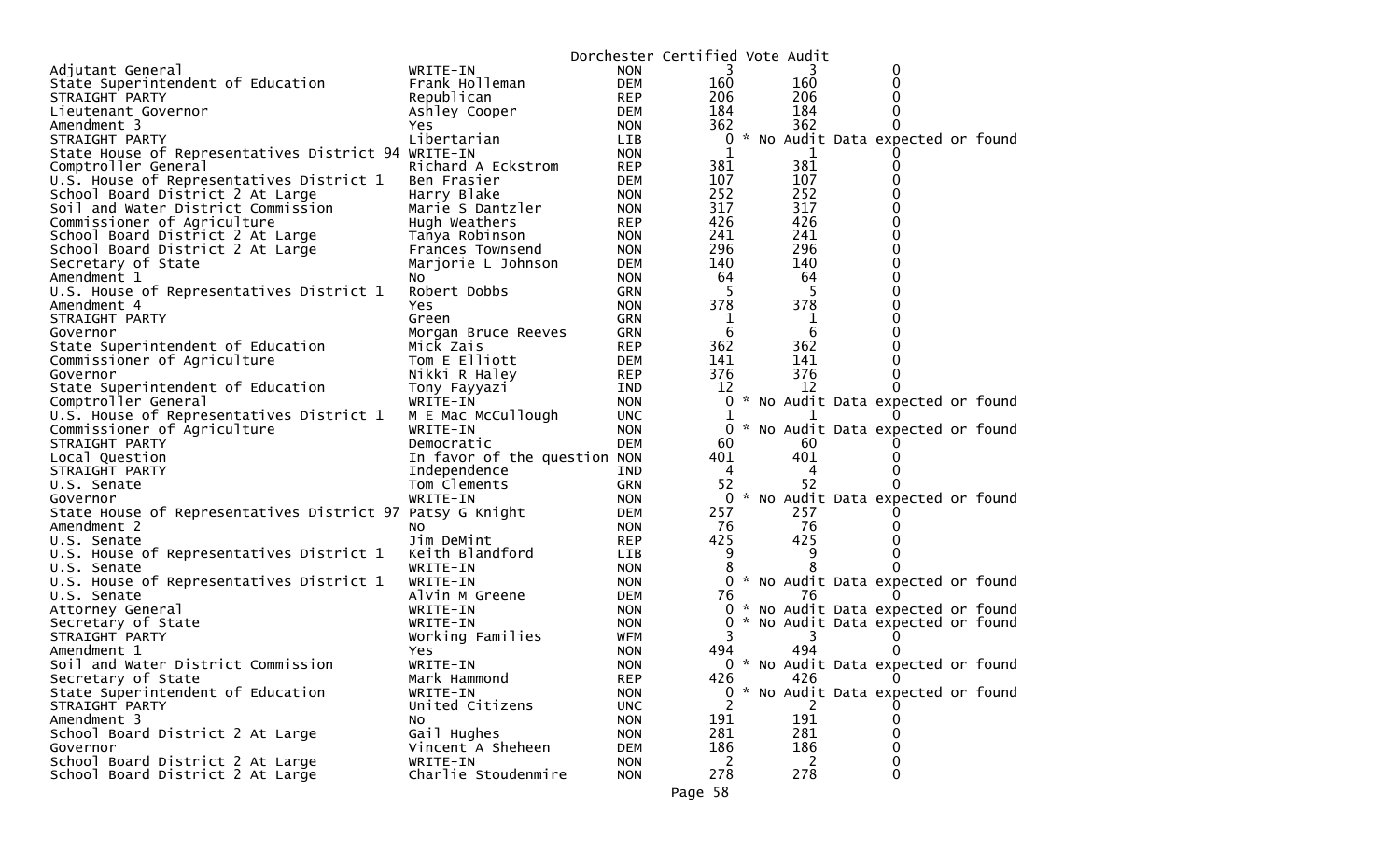|                                                              |                         |            | Dorchester Certified Vote Audit |     |                                     |  |
|--------------------------------------------------------------|-------------------------|------------|---------------------------------|-----|-------------------------------------|--|
| State Superintendent of Education                            | Tim Moultrie            | <b>LIB</b> | 22                              | 22  | 0                                   |  |
| Attorney General                                             | Matthew Richardson      | <b>DEM</b> | 179                             | 179 | 0                                   |  |
| U.S. House of Representatives District 1                     | Rob Groce               | <b>WFM</b> | 12                              | 12  | 0                                   |  |
| State Treasurer                                              | Curtis Loftis           | <b>REP</b> | 468                             | 468 | 0                                   |  |
| Comptroller General                                          | Robert Barber           | <b>DEM</b> | 185                             | 185 | 0                                   |  |
| Governor                                                     | Morgan Bruce Reeves     | <b>UNC</b> | -4                              | 4   | 0                                   |  |
| State House of Representatives District 97 WRITE-IN          |                         | <b>NON</b> | 10                              | 10  | 0                                   |  |
| Amendment 4                                                  | NO.                     | <b>NON</b> | 168                             | 168 | 0                                   |  |
| Adjutant General                                             | Bob Livingston          | <b>REP</b> | 473                             | 473 | 0                                   |  |
| Amendment 2                                                  | Yes                     | <b>NON</b> | 479                             | 479 | 0                                   |  |
| State House of Representatives District 94 Jenny Horne       |                         | <b>REP</b> | 121                             | 121 | 0                                   |  |
| U.S. House of Representatives District 1                     | Tim Scott               | <b>REP</b> | 427                             | 427 | 0                                   |  |
| State Superintendent of Education                            | Doretha A Bull          | GRN        | 8                               | 8   | 0                                   |  |
| Soil and Water District Commission                           | James E Jimmy Fender    | <b>NON</b> | 255                             | 255 | 0                                   |  |
| Lieutenant Governor                                          | Ken Ard                 | <b>REP</b> | 385                             | 385 | 0                                   |  |
| Attorney General                                             | Alan Wilson             | <b>REP</b> | 376                             | 376 | 0                                   |  |
| State Treasurer                                              | WRITE-IN                | <b>NON</b> | 6                               | 6   | 0                                   |  |
| Local Question                                               | Opposed to the question | <b>NON</b> | 142                             | 142 | 0                                   |  |
|                                                              |                         |            |                                 |     |                                     |  |
| 0071 Coosaw                                                  |                         |            |                                 |     |                                     |  |
| Commissioner of Agriculture                                  | WRITE-IN                | <b>NON</b> |                                 |     | 0 * No Audit Data expected or found |  |
| Secretary of State                                           | Marjorie L Johnson      | <b>DEM</b> | 140                             | 140 |                                     |  |
| State House of Representatives District 98 Chris Murphy      |                         | <b>REP</b> | 340                             | 340 | 0                                   |  |
| State Superintendent of Education                            | Tim Moultrie            | <b>LIB</b> | 20                              | 20  |                                     |  |
| State Superintendent of Education                            | WRITE-IN                | <b>NON</b> | 0                               |     | * No Audit Data expected or found   |  |
| U.S. Senate                                                  | Tom Clements            | GRN        | 54                              | 54  |                                     |  |
| Governor                                                     | WRITE-IN                | <b>NON</b> | $\overline{3}$                  | 3   | 0                                   |  |
| Governor                                                     | Vincent A Sheheen       | <b>DEM</b> | 155                             | 155 | 0                                   |  |
| Amendment 3                                                  | Yes                     | <b>NON</b> | 338                             | 338 | 0                                   |  |
| U.S. Senate                                                  | Jim DeMint              | <b>REP</b> | 354                             | 354 | 0                                   |  |
| County Council District 7                                    | Jay Byars               | <b>REP</b> | 36                              | 36  | 0                                   |  |
| State Superintendent of Education                            | Doretha A Bull          | GRN        | 9                               | 9   | 0                                   |  |
| U.S. Senate                                                  | Alvin M Greene          | <b>DEM</b> | 61                              | 61  | 0                                   |  |
| U.S. House of Representatives District 1                     | M E Mac McCullough      | <b>UNC</b> | 1                               | 1   | 0                                   |  |
| U.S. Senate                                                  | WRITE-IN                | <b>NON</b> | 17                              | 17  | 0                                   |  |
| School Board District 2 At Large                             | Harry Blake             | <b>NON</b> | 202                             | 202 | 0                                   |  |
| STRAIGHT PARTY                                               | Republican              | <b>REP</b> | 170                             | 170 | 0                                   |  |
| Soil and Water District Commission                           | Marie S Dantzler        | <b>NON</b> | 257                             | 257 | 0                                   |  |
| School Board District 2 At Large                             | Tanya Robinson          | <b>NON</b> | 228                             | 228 | 0                                   |  |
| School Board District 2 At Large                             | Frances Townsend        | <b>NON</b> | 242                             | 242 | 0                                   |  |
| Amendment 1                                                  | NO.                     | <b>NON</b> | 58                              | 58  | 0                                   |  |
| Amendment 4                                                  | Yes                     | <b>NON</b> | 335                             | 335 | 0                                   |  |
| Governor                                                     | Morgan Bruce Reeves     | <b>UNC</b> | 3                               | 3   | 0                                   |  |
| State House of Representatives District 98 Christine Jackson |                         | <b>DEM</b> | 148                             | 148 | 0                                   |  |
| U.S. House of Representatives District 1                     | Keith Blandford         | LIB        | 6                               | 6   | 0                                   |  |
| Governor                                                     | Morgan Bruce Reeves     | <b>GRN</b> | $\overline{3}$                  | 3   | 0                                   |  |
| County Council District 7                                    | Timothy Patrick         | PET        | 28                              | 28  | 0                                   |  |
| STRAIGHT PARTY                                               | Independence            | IND        | 4                               | 4   | 0                                   |  |
| Secretary of State                                           | Mark Hammond            | <b>REP</b> | 345                             | 345 | <sup>0</sup>                        |  |
| Adjutant General                                             | Bob Livingston          | <b>REP</b> | 393                             | 393 | 0                                   |  |
| Comptroller General                                          | Richard A Eckstrom      | <b>REP</b> | 318                             | 318 |                                     |  |
| Secretary of State                                           | WRITE-IN                | <b>NON</b> |                                 |     | 0 * No Audit Data expected or found |  |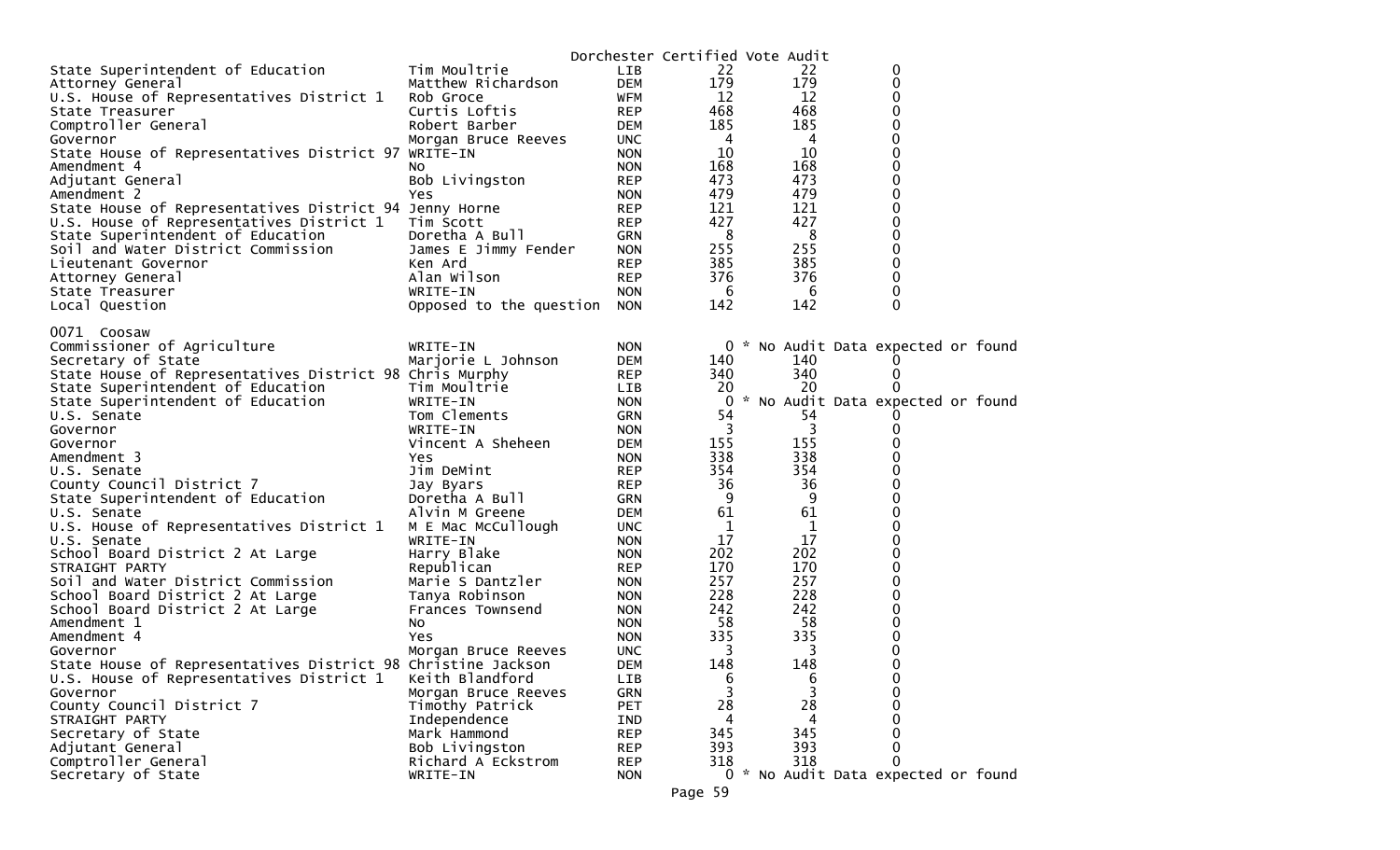|                                                     |                              |            | Dorchester Certified Vote Audit |                  |                                     |  |
|-----------------------------------------------------|------------------------------|------------|---------------------------------|------------------|-------------------------------------|--|
| Local Question                                      | In favor of the question NON |            | 344                             | 344              |                                     |  |
| U.S. House of Representatives District 1            | WRITE-IN                     | <b>NON</b> |                                 |                  | 0 * No Audit Data expected or found |  |
| Lieutenant Governor                                 | Ken Ard                      | <b>REP</b> | 325                             | 325              |                                     |  |
| State Superintendent of Education                   | Frank Holleman               | <b>DEM</b> | 150                             | 150              | 0                                   |  |
| Governor                                            | Nikki R Haley                | <b>REP</b> | 330                             | 330              | 0                                   |  |
| County Council District 7                           | WRITE-IN                     | <b>NON</b> | 1                               | $\mathbf 1$      |                                     |  |
| Amendment 2                                         | NO.                          | <b>NON</b> | 60                              | 60               |                                     |  |
| STRAIGHT PARTY                                      | United Citizens              | <b>UNC</b> |                                 |                  | 0 * No Audit Data expected or found |  |
| State House of Representatives District 98 WRITE-IN |                              | <b>NON</b> |                                 |                  | 0 * No Audit Data expected or found |  |
| Lieutenant Governor                                 | WRITE-IN                     | <b>NON</b> |                                 |                  | 0 * No Audit Data expected or found |  |
| Adjutant General                                    | WRITE-IN                     | <b>NON</b> | 4                               | 4                |                                     |  |
| Lieutenant Governor                                 | Ashley Cooper                | <b>DEM</b> | 165                             | 165              | 0                                   |  |
| U.S. House of Representatives District 1            | Rob Groce                    | <b>WFM</b> | $\prime$                        |                  |                                     |  |
| Comptroller General                                 | WRITE-IN                     | <b>NON</b> |                                 |                  | 0 * No Audit Data expected or found |  |
| U.S. House of Representatives District 1            | Tim Scott                    | <b>REP</b> | 368                             | 368              |                                     |  |
|                                                     | Mick Zais                    | <b>REP</b> | 301                             | 301              | O                                   |  |
| State Superintendent of Education                   |                              |            | 413                             | 413              | 0                                   |  |
| Amendment 1                                         | Yes                          | <b>NON</b> |                                 |                  | 0                                   |  |
| Attorney General                                    | WRITE-IN                     | <b>NON</b> | 1                               | $\mathbf{1}$     | 0                                   |  |
| Soil and Water District Commission                  | WRITE-IN                     | <b>NON</b> | 3                               | 3                |                                     |  |
| State Treasurer                                     | Curtis Loftis                | <b>REP</b> | 397                             | 397              | 0                                   |  |
| Amendment 3                                         | NO.                          | <b>NON</b> | 134                             | 134              | 0                                   |  |
| STRAIGHT PARTY                                      | Green                        | <b>GRN</b> | 2                               | 2                | 0                                   |  |
| Commissioner of Agriculture                         | Hugh Weathers                | <b>REP</b> | 343                             | 343              | 0                                   |  |
| School Board District 2 At Large                    | Gail Hughes                  | <b>NON</b> | 237                             | 237              | 0                                   |  |
| STRAIGHT PARTY                                      | Democratic                   | <b>DEM</b> | 51                              | 51               | 0                                   |  |
| School Board District 2 At Large                    | WRITE-IN                     | <b>NON</b> | 1                               | 1                | 0                                   |  |
| School Board District 2 At Large                    | Charlie Stoudenmire          | <b>NON</b> | 213                             | 213              | 0                                   |  |
| State Superintendent of Education                   | Tony Fayyazi                 | IND        | 8                               |                  |                                     |  |
| STRAIGHT PARTY                                      | Libertarian                  | <b>LIB</b> | $\mathbf{0}$                    |                  | * No Audit Data expected or found   |  |
| Attorney General                                    | Matthew Richardson           | <b>DEM</b> | 162                             | 162              |                                     |  |
| U.S. House of Representatives District 1            | Jimmy Wood                   | IND        | 5                               | 5                | O                                   |  |
| State Treasurer                                     | WRITE-IN                     | <b>NON</b> | 3                               | 3                |                                     |  |
| Amendment 4                                         | No                           | <b>NON</b> | 126                             | 126              | 0                                   |  |
| Commissioner of Agriculture                         | Tom E Elliott                | <b>DEM</b> | 133                             | 133              | 0                                   |  |
| STRAIGHT PARTY                                      | Working Families             | WFM        | -2                              | 2                | 0                                   |  |
| Amendment 2                                         | Yes                          | <b>NON</b> | 413                             | 413              | 0                                   |  |
| Attorney General                                    | Alan Wilson                  | <b>REP</b> | 316                             | 316              | 0                                   |  |
| U.S. House of Representatives District 1            | Robert Dobbs                 | <b>GRN</b> | 7                               | 7                | $\mathbf 0$                         |  |
| U.S. House of Representatives District 1            | Ben Frasier                  | <b>DEM</b> | 99                              | 99               | 0                                   |  |
| Attorney General                                    | Leslie Minerd                | <b>GRN</b> | 12                              | 12               | $\Omega$                            |  |
| Comptroller General                                 | Robert Barber                | <b>DEM</b> | 161                             | 161              | 0                                   |  |
| Soil and Water District Commission                  | James E Jimmy Fender         | <b>NON</b> | 235                             | 235              | 0                                   |  |
| Local Question                                      | Opposed to the question      | <b>NON</b> | 120                             | 120              | $\Omega$                            |  |
|                                                     |                              |            |                                 |                  |                                     |  |
| 0072 Cypress                                        |                              |            |                                 |                  |                                     |  |
| STRAIGHT PARTY                                      | Working Families             | WFM        | $rac{2}{6}$                     | 2                | 0                                   |  |
| U.S. House of Representatives District 1            | Robert Dobbs                 | <b>GRN</b> |                                 | $\boldsymbol{6}$ | $\pmb{0}$                           |  |
| Amendment 1                                         | No                           | <b>NON</b> | 68                              | 68               | 0                                   |  |
| Secretary of State                                  | Marjorie L Johnson           | <b>DEM</b> | 200                             | 200              | 0                                   |  |
| State House of Representatives District 97 WRITE-IN |                              | <b>NON</b> | 20                              | 20               | 0                                   |  |
| U.S. House of Representatives District 1            | Jimmy Wood                   | IND        | 13                              | 13               | 0                                   |  |
| STRAIGHT PARTY                                      | Libertarian                  | LIB        | 3                               | 3                | $\mathbf{0}$                        |  |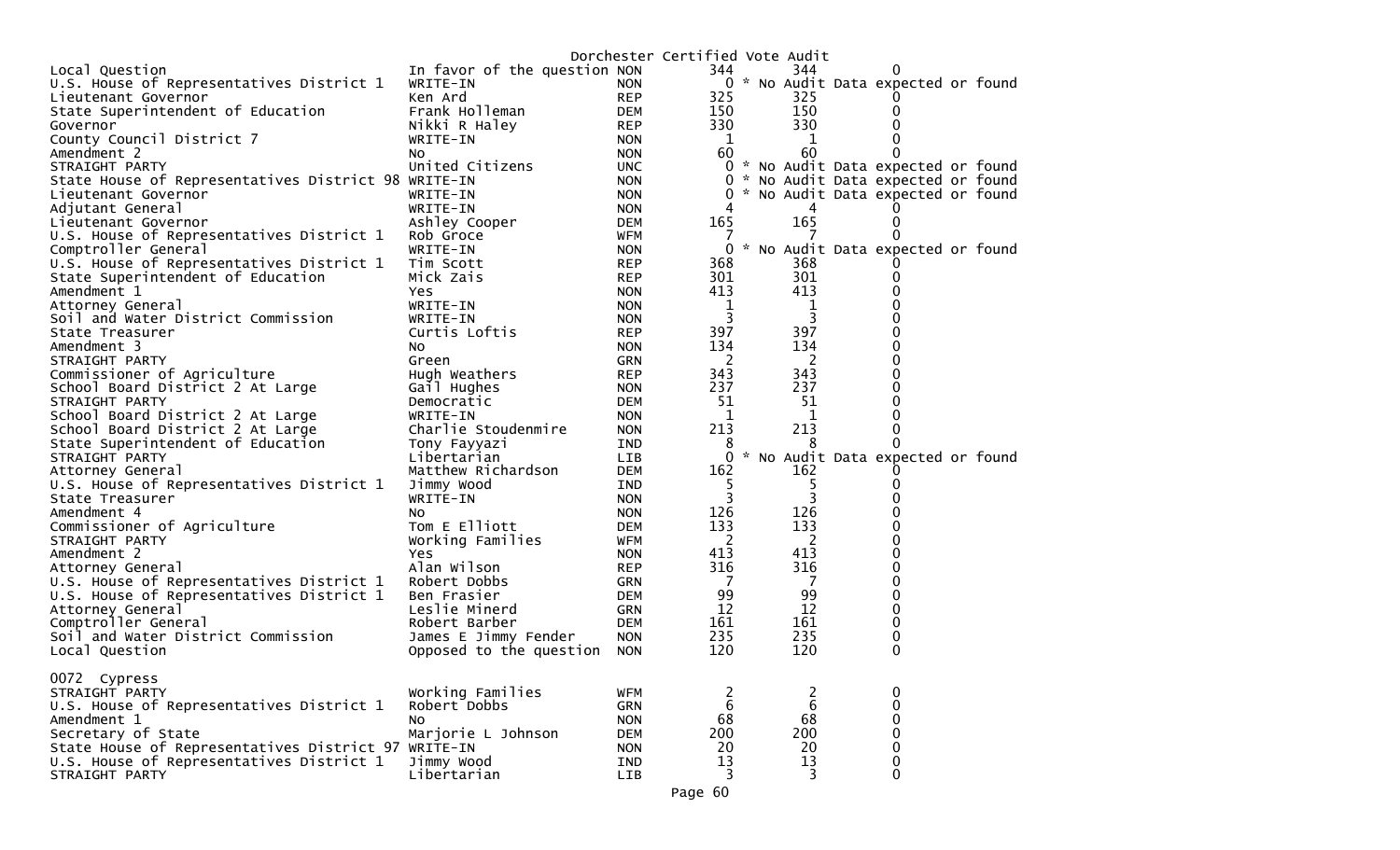|                                                           |                              |            | Dorchester Certified Vote Audit |               |     |                                     |  |
|-----------------------------------------------------------|------------------------------|------------|---------------------------------|---------------|-----|-------------------------------------|--|
| U.S. Senate                                               | Tom Clements                 | GRN        | 61                              |               | 61  | 0                                   |  |
| County Council District 1                                 | Willie R Davis               | <b>DEM</b> | 51                              |               | 51  | 0                                   |  |
| U.S. House of Representatives District 1                  | Ben Frasier                  | <b>DEM</b> | 164                             |               | 164 |                                     |  |
| Soil and Water District Commission                        | WRITE-IN                     | <b>NON</b> |                                 |               |     |                                     |  |
| Attorney General                                          | WRITE-IN                     | <b>NON</b> | 0                               |               |     | * No Audit Data expected or found   |  |
| State Treasurer                                           | WRITE-IN                     | <b>NON</b> |                                 |               |     |                                     |  |
| STRAIGHT PARTY                                            | Democratic                   | <b>DEM</b> | 107                             |               | 107 |                                     |  |
| Amendment 4                                               | Yes.                         | <b>NON</b> | 526                             |               | 526 |                                     |  |
| U.S. Senate                                               | Jim DeMint                   | <b>REP</b> | 552                             |               | 552 |                                     |  |
| Adjutant General                                          | Bob Livingston               | <b>REP</b> | 602                             |               | 602 |                                     |  |
| State Superintendent of Education                         | Frank Holleman               | DEM        | 206                             |               | 206 |                                     |  |
| U.S. Senate                                               | Alvin M Greene               | <b>DEM</b> | 117                             |               | 117 |                                     |  |
| School Board District 2 At Large                          | Gail Hughes                  | <b>NON</b> | 361                             |               | 361 |                                     |  |
| Comptroller General                                       | WRITE-IN                     | <b>NON</b> |                                 |               |     | 0 * No Audit Data expected or found |  |
| U.S. Senate                                               | WRITE-IN                     | <b>NON</b> | 11                              |               | 11  |                                     |  |
| County Council District 1                                 | WRITE-IN                     | <b>NON</b> | 0                               |               |     | * No Audit Data expected or found   |  |
| Amendment 2                                               | NO.                          | <b>NON</b> | 116                             |               | 116 |                                     |  |
| Lieutenant Governor                                       | Ken Ard                      | <b>REP</b> | 512                             |               | 512 | 0                                   |  |
| Attorney General                                          | Matthew Richardson           | <b>DEM</b> | 222                             |               | 222 |                                     |  |
| Amendment 1                                               | Yes.                         | <b>NON</b> | 654                             |               | 654 |                                     |  |
| School Board District 2 At Large                          | Charlie Stoudenmire          | <b>NON</b> | 342                             |               | 342 |                                     |  |
| State Superintendent of Education                         | Mick Zais                    | <b>REP</b> | 482                             |               | 482 |                                     |  |
| Local Question                                            | In favor of the question NON |            | 493                             |               | 493 |                                     |  |
| Soil and Water District Commission                        | James E Jimmy Fender         | <b>NON</b> | 319                             |               | 319 |                                     |  |
| Attorney General                                          | Leslie Minerd                | GRN        | 16                              |               | 16  |                                     |  |
| School Board District 2 At Large                          | WRITE-IN                     | <b>NON</b> | 2                               |               | 2   | 0                                   |  |
| Attorney General                                          | Alan Wilson                  | <b>REP</b> | 507                             |               | 507 | 0                                   |  |
| U.S. House of Representatives District 1                  | M E Mac McCullough           | <b>UNC</b> | 0                               | $\mathcal{H}$ |     | No Audit Data expected or found     |  |
| U.S. House of Representatives District 1                  | Keith Blandford              | LIB        |                                 |               |     |                                     |  |
| STRAIGHT PARTY                                            | United Citizens              | <b>UNC</b> |                                 |               | 1   |                                     |  |
| Adjutant General                                          | WRITE-IN                     | <b>NON</b> |                                 |               | 3   |                                     |  |
| STRAIGHT PARTY                                            | Independence                 | IND        | 7                               |               | 7   |                                     |  |
| Secretary of State                                        | Mark Hammond                 | <b>REP</b> | 545                             |               | 545 |                                     |  |
| Governor                                                  | Morgan Bruce Reeves          | <b>GRN</b> | 9                               |               | 9   |                                     |  |
| Lieutenant Governor                                       | Ashley Cooper                | <b>DEM</b> | 233                             |               | 233 |                                     |  |
| Amendment 3                                               | NO.                          | <b>NON</b> | 230                             |               | 230 |                                     |  |
| State Superintendent of Education                         | Tony Fayyazi                 | IND.       | 17                              |               | 17  |                                     |  |
| Comptroller General                                       | Robert Barber                | DEM        | 228                             |               | 228 |                                     |  |
| Soil and Water District Commission                        | Marie S Dantzler             | <b>NON</b> | 384                             |               | 384 |                                     |  |
| Secretary of State                                        | WRITE-IN                     | <b>NON</b> |                                 |               |     | 0 * No Audit Data expected or found |  |
| Commissioner of Agriculture                               | Hugh Weathers                | <b>REP</b> | 548                             |               | 548 |                                     |  |
| Lieutenant Governor                                       | WRITE-IN                     | <b>NON</b> | 0                               |               |     | * No Audit Data expected or found   |  |
| Amendment 2                                               | Yes                          | <b>NON</b> | 616                             |               | 616 |                                     |  |
| State House of Representatives District 97 Patsy G Knight |                              | <b>DEM</b> | 481                             |               | 481 | 0                                   |  |
| U.S. House of Representatives District 1                  | WRITE-IN                     | <b>NON</b> | 0                               | $\mathcal{H}$ |     | No Audit Data expected or found     |  |
| School Board District 2 At Large                          | Harry Blake                  | <b>NON</b> | 312                             |               | 312 |                                     |  |
| Governor                                                  | Vincent A Sheheen            | <b>DEM</b> | 224                             |               | 224 |                                     |  |
| STRAIGHT PARTY                                            | Green                        | <b>GRN</b> |                                 |               |     |                                     |  |
| U.S. House of Representatives District 1                  | Tim Scott                    | <b>REP</b> | 552                             |               | 552 | 0                                   |  |
| Governor                                                  | WRITE-IN                     | <b>NON</b> | 1                               |               | 1   | 0                                   |  |
| U.S. House of Representatives District 1                  | Rob Groce                    | <b>WFM</b> | 9                               |               | 9   | 0                                   |  |
| Amendment 4                                               | No                           | <b>NON</b> | 197                             |               | 197 | $\mathbf{0}$                        |  |
|                                                           |                              |            |                                 |               |     |                                     |  |
|                                                           |                              |            | Page 61                         |               |     |                                     |  |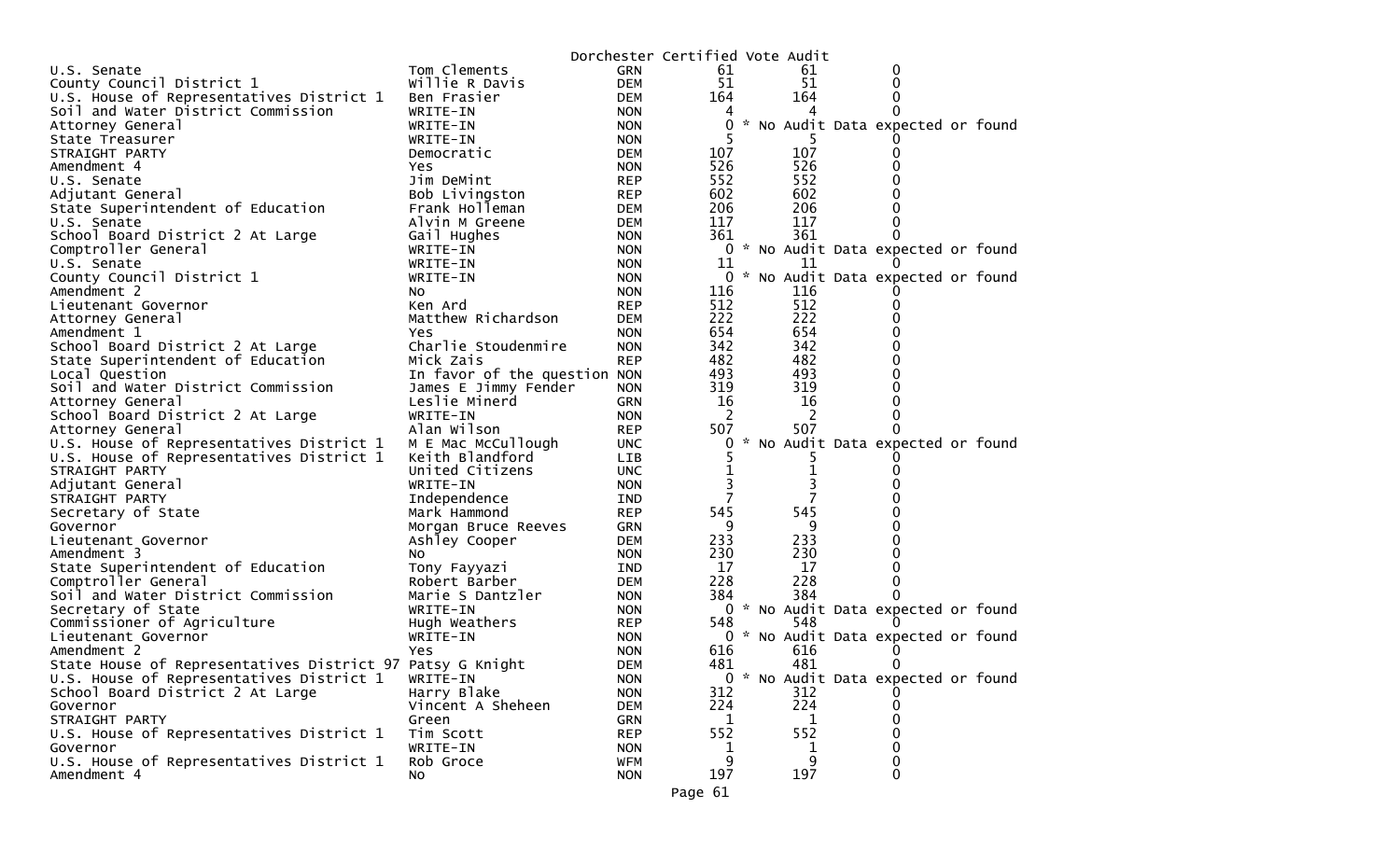|                                                         |                              |            | Dorchester Certified Vote Audit |     |                                     |  |
|---------------------------------------------------------|------------------------------|------------|---------------------------------|-----|-------------------------------------|--|
| State Superintendent of Education                       | Tim Moultrie                 | LIB        | 26                              | 26  | 0                                   |  |
| School Board District 2 At Large                        | Tanya Robinson               | <b>NON</b> | 365                             | 365 | 0                                   |  |
| State Superintendent of Education                       | Doretha A Bull               | GRN        | 9                               | 9   |                                     |  |
| Commissioner of Agriculture                             | Tom E Elliott                | <b>DEM</b> | 194                             | 194 |                                     |  |
| STRAIGHT PARTY                                          | Republican                   | <b>REP</b> | 266                             | 266 |                                     |  |
| Governor                                                | Morgan Bruce Reeves          | <b>UNC</b> | 3                               | 3   |                                     |  |
| School Board District 2 At Large                        | Frances Townsend             | <b>NON</b> | 358                             | 358 | $\Omega$                            |  |
| State Superintendent of Education                       | WRITE-IN                     | <b>NON</b> | 0                               |     | * No Audit Data expected or found   |  |
| Comptroller General                                     | Richard A Eckstrom           | <b>REP</b> | 515                             | 515 |                                     |  |
| State Treasurer                                         | Curtis Loftis                | <b>REP</b> | 603                             | 603 | $\Omega$<br>0                       |  |
| Amendment 3                                             | Yes                          | <b>NON</b> | 496                             | 496 |                                     |  |
| Commissioner of Agriculture                             | WRITE-IN<br>Nikki R Haley    | <b>NON</b> | 0                               | 518 | * No Audit Data expected or found   |  |
| Governor                                                |                              | <b>REP</b> | 518<br>218                      | 218 | 0                                   |  |
| Local Question                                          | Opposed to the question      | <b>NON</b> |                                 |     |                                     |  |
| 0073 Kings Grant                                        |                              |            |                                 |     |                                     |  |
| State Treasurer                                         | Curtis Loftis                | <b>REP</b> | 514                             | 514 | 0                                   |  |
| Secretary of State                                      | Marjorie L Johnson           | DEM        | 256                             | 256 | 0                                   |  |
| U.S. House of Representatives District 1                | Ben Frasier                  | <b>DEM</b> | 214                             | 214 | 0                                   |  |
| U.S. House of Representatives District 1                | Jimmy Wood                   | IND        | - 7                             | -7  | 0                                   |  |
| Amendment 1                                             | NO.                          | <b>NON</b> | 93                              | 93  |                                     |  |
| STRAIGHT PARTY                                          | Libertarian                  | LIB.       | 1                               | 1   |                                     |  |
| U.S. Senate                                             | Alvin M Greene               | <b>DEM</b> | 146                             | 146 |                                     |  |
| Governor                                                | Nikki R Haley                | REP        | 405                             | 405 |                                     |  |
| Adjutant General                                        | WRITE-IN                     | <b>NON</b> | 5                               | -5  |                                     |  |
| County Council District 3                               | Kenny Waggoner               | DEM        | 6                               | 6   | 0                                   |  |
| U.S. Senate                                             | WRITE-IN                     | <b>NON</b> | 11                              | 11  |                                     |  |
| STRAIGHT PARTY                                          | United Citizens              | UNC.       | 0                               |     | * No Audit Data expected or found   |  |
| State Superintendent of Education                       | Tony Fayyazi                 | IND        | 9                               | 9   |                                     |  |
| Lieutenant Governor                                     | Ashley Cooper                | <b>DEM</b> | 302                             | 302 |                                     |  |
| Soil and Water District Commission                      | WRITE-IN                     | <b>NON</b> | 3                               | 3   |                                     |  |
| Amendment 4                                             | Yes                          | <b>NON</b> | 472                             | 472 |                                     |  |
| Comptroller General                                     | Richard A Eckstrom           | <b>REP</b> | 415                             | 415 |                                     |  |
| State Superintendent of Education                       | Doretha A Bull               | GRN        | 12                              | 12  |                                     |  |
| State Treasurer                                         | WRITE-IN                     | <b>NON</b> | 5                               | 5   |                                     |  |
| State Superintendent of Education                       | Tim Moultrie                 | <b>LIB</b> | 32                              | 32  |                                     |  |
| Secretary of State                                      | Mark Hammond                 | <b>REP</b> | 441                             | 441 |                                     |  |
| U.S. House of Representatives District 1                | Keith Blandford              | LIB        | 8                               | 8   |                                     |  |
| Commissioner of Agriculture                             | Hugh Weathers                | <b>REP</b> | 433                             | 433 |                                     |  |
| School Board District 2 At Large                        | Gail Hughes                  | <b>NON</b> | 375                             | 375 |                                     |  |
| State House of Representatives District 98 Chris Murphy |                              | <b>REP</b> | 411                             | 411 |                                     |  |
| Amendment 2                                             | No.                          | <b>NON</b> | 93                              | 93  |                                     |  |
| Governor                                                | WRITE-IN                     | <b>NON</b> |                                 | 3   |                                     |  |
| County Council District 3                               | WRITE-IN                     | <b>NON</b> | 0                               |     | * No Audit Data expected or found   |  |
| U.S. House of Representatives District 1                | M E Mac McCullough           | <b>UNC</b> | 5.                              | 5   | 0                                   |  |
| Amendment 1                                             | Yes                          | <b>NON</b> | 590                             | 590 | 0                                   |  |
| Local Question                                          | In favor of the question NON |            | 501                             | 501 | 0                                   |  |
| Lieutenant Governor                                     | WRITE-IN                     | <b>NON</b> |                                 |     | 0 * No Audit Data expected or found |  |
| School Board District 2 At Large                        | Charlie Stoudenmire          | <b>NON</b> | 346                             | 346 |                                     |  |
| Attorney General                                        | WRITE-IN<br>Leslie Minerd    | <b>NON</b> | 29                              | 29  | 0 * No Audit Data expected or found |  |
| Attorney General                                        |                              | GRN        | 333                             | 333 | 0                                   |  |
| Soil and Water District Commission                      | James E Jimmy Fender         | <b>NON</b> |                                 |     |                                     |  |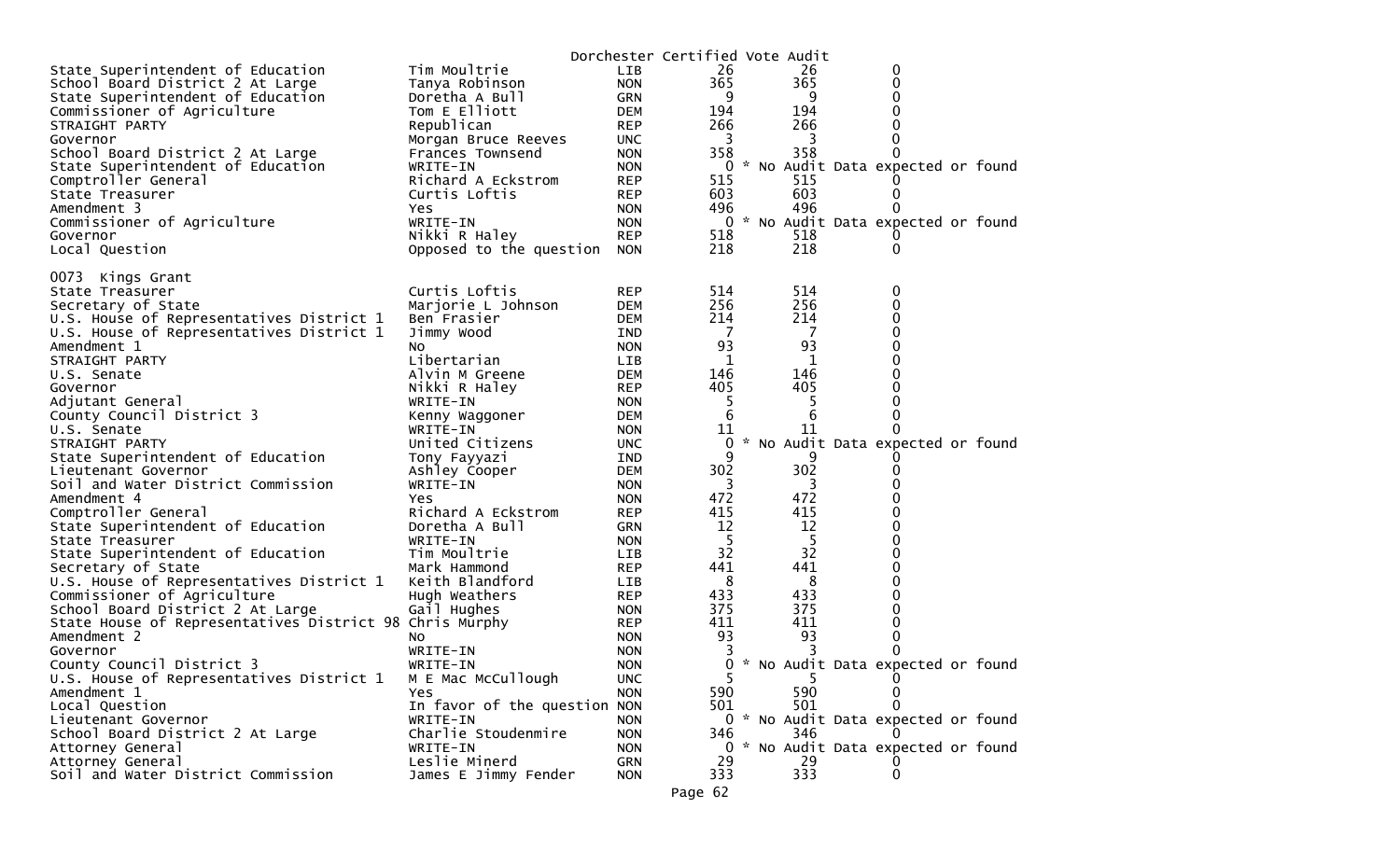|                                                              |                             | Dorchester Certified Vote Audit |           |            |                                                    |  |
|--------------------------------------------------------------|-----------------------------|---------------------------------|-----------|------------|----------------------------------------------------|--|
| School Board District 2 At Large                             | WRITE-IN                    | <b>NON</b>                      | 11        | 11         | 0                                                  |  |
| Governor                                                     | Morgan Bruce Reeves         | <b>UNC</b>                      | 1         | 1          | 0                                                  |  |
| State Superintendent of Education                            | WRITE-IN                    | <b>NON</b>                      | 1         | 1          | 0                                                  |  |
| Attorney General                                             | Matthew Richardson          | DEM                             | 270       | 270        | 0                                                  |  |
| Commissioner of Agriculture                                  | Tom E Elliott               | DEM                             | 254       | 254        | 0                                                  |  |
| Attorney General                                             | Alan Wilson                 | <b>REP</b>                      | 397       | 397        | 0                                                  |  |
| STRAIGHT PARTY                                               | Republican                  | <b>REP</b>                      | 200       | 200        | 0                                                  |  |
| Comptroller General                                          | WRITE-IN                    | <b>NON</b>                      |           |            | 0 * No Audit Data expected or found                |  |
| Amendment 3                                                  | NO.                         | <b>NON</b>                      | 227       | 227        | $\Omega$                                           |  |
| U.S. House of Representatives District 1                     | Tim Scott                   | <b>REP</b>                      | 450       | 450        | 0                                                  |  |
| State House of Representatives District 98 Christine Jackson |                             | DEM                             | 281       | 281        | 0                                                  |  |
| Secretary of State                                           | WRITE-IN                    | <b>NON</b>                      | 0         |            | * No Audit Data expected or found                  |  |
| STRAIGHT PARTY                                               | Independence                | IND                             | b         | 6          |                                                    |  |
| STRAIGHT PARTY                                               | Working Families            | <b>WFM</b>                      | 0         |            | * No Audit Data expected or found                  |  |
| U.S. House of Representatives District 1                     | WRITE-IN                    | <b>NON</b>                      |           |            |                                                    |  |
| Soil and Water District Commission                           | Marie S Dantzler            | <b>NON</b>                      | 405       | 405        | 0                                                  |  |
| Amendment 2                                                  | Yes                         | <b>NON</b>                      | 590       | 590        | 0                                                  |  |
| Commissioner of Agriculture                                  | WRITE-IN                    | <b>NON</b>                      | 0         |            | * No Audit Data expected or found                  |  |
| U.S. House of Representatives District 1                     | Rob Groce                   | WFM                             | 9         | 9          |                                                    |  |
| State Superintendent of Education                            | Frank Holleman              | <b>DEM</b>                      | 258       | 258        | 0                                                  |  |
| Governor                                                     | Morgan Bruce Reeves         | <b>GRN</b>                      | 13        | 13         | 0                                                  |  |
| School Board District 2 At Large                             | Harry Blake                 | <b>NON</b>                      | 286       | 286        | 0                                                  |  |
| State Superintendent of Education                            | Mick Zais                   | <b>REP</b>                      | 379       | 379        | 0                                                  |  |
| Adjutant General                                             | Bob Livingston              | <b>REP</b>                      | 504       | 504        | 0                                                  |  |
| Amendment 4                                                  | NO.                         | <b>NON</b>                      | 200       | 200        | 0                                                  |  |
| STRAIGHT PARTY                                               | Democratic                  | <b>DEM</b>                      | 131       | 131        | 0                                                  |  |
| U.S. Senate                                                  | Tom Clements                | GRN                             | 85        | 85         | 0                                                  |  |
| STRAIGHT PARTY                                               | Green                       | GRN                             |           |            | $\Omega$                                           |  |
| State House of Representatives District 98 WRITE-IN          |                             | <b>NON</b>                      | 0         |            | * No Audit Data expected or found                  |  |
| School Board District 2 At Large                             | Tanya Robinson              | <b>NON</b>                      | 359       | 359        | O                                                  |  |
| County Council District 3                                    | George Bailey               | <b>REP</b>                      | 20        | 20         | 0                                                  |  |
| U.S. House of Representatives District 1                     | Robert Dobbs                | GRN                             | 8         | 8          | 0                                                  |  |
| Lieutenant Governor                                          | Ken Ard                     | <b>REP</b>                      | 396       | 396        | 0                                                  |  |
| Governor                                                     | Vincent A Sheheen           | <b>DEM</b>                      | 280       | 280        | 0                                                  |  |
| School Board District 2 At Large                             | Frances Townsend            | <b>NON</b>                      | 336       | 336        | 0                                                  |  |
| Comptroller General                                          | Robert Barber               | DEM                             | 276       | 276        | 0                                                  |  |
| Amendment 3                                                  | Yes                         | <b>NON</b>                      | 452       | 452        | 0                                                  |  |
| U.S. Senate                                                  | Jim DeMint                  | <b>REP</b>                      | 437       | 437        | 0                                                  |  |
| Local Question                                               | Opposed to the question NON |                                 | 162       | 162        | 0                                                  |  |
|                                                              |                             |                                 |           |            |                                                    |  |
| 0074 Lincoln                                                 |                             |                                 | 352       |            |                                                    |  |
| Amendment 1                                                  | <b>Yes</b>                  | <b>NON</b>                      | 203       | 300<br>173 | 52 Aud Data                                        |  |
| Commissioner of Agriculture                                  | Hugh Weathers               | <b>REP</b>                      |           |            | 30 Aud Data                                        |  |
| School Board District 2 At Large                             | WRITE-IN                    | <b>NON</b>                      | 1<br>264  | 1          | 0                                                  |  |
| State Treasurer                                              | Curtis Loftis               | <b>REP</b>                      |           | 223        | 41 Aud Data                                        |  |
| STRAIGHT PARTY                                               | Democratic                  | <b>DEM</b>                      | 132       | 117        | 15 Aud Data<br>0 * No Audit Data expected or found |  |
| State Superintendent of Education                            | WRITE-IN                    | <b>NON</b>                      |           |            |                                                    |  |
| Amendment 4<br>Amendment 2                                   | Yes<br>No                   | <b>NON</b>                      | 294<br>53 | 253<br>45  | 41 Aud Data                                        |  |
| STRAIGHT PARTY                                               | United Citizens             | <b>NON</b><br><b>UNC</b>        | 3         | 3          | 8 Aud Data<br>$\mathbf{0}$                         |  |
| School Board District 2 At Large                             | Harry Blake                 | <b>NON</b>                      | 154       | 134        | 20 Aud Data                                        |  |
| Secretary of State                                           | Mark Hammond                | <b>REP</b>                      | 207       | 179        | 28 Aud Data                                        |  |
|                                                              |                             |                                 |           |            |                                                    |  |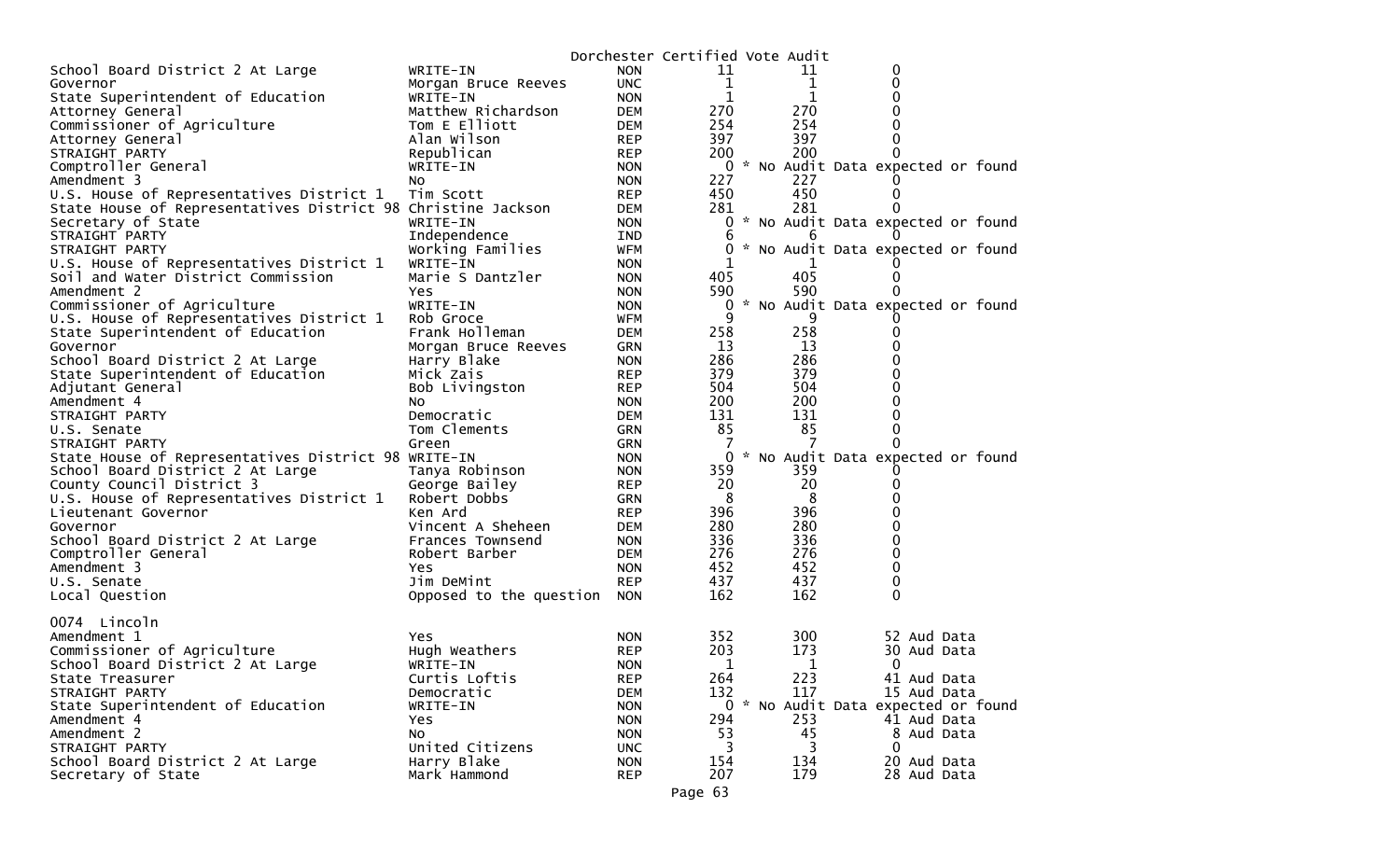|                                                              |                              |            | Dorchester Certified Vote Audit |                |                                     |
|--------------------------------------------------------------|------------------------------|------------|---------------------------------|----------------|-------------------------------------|
| Lieutenant Governor                                          | WRITE-IN                     | <b>NON</b> |                                 |                | 0 * No Audit Data expected or found |
| STRAIGHT PARTY                                               | Working Families             | <b>WFM</b> | 5                               | 4              | 1 Aud Data                          |
| State Superintendent of Education                            | Mick Zais                    | <b>REP</b> | 180                             | 155            | 25 Aud Data                         |
| U.S. House of Representatives District 1                     | Keith Blandford              | LIB        | $\overline{7}$                  | 5              | 2 Aud Data                          |
| Commissioner of Agriculture                                  | Tom E Elliott                | <b>DEM</b> | 194                             | 170            | 24 Aud Data                         |
| State Superintendent of Education                            | Frank Holleman               | <b>DEM</b> | 193                             | 166            | 27 Aud Data                         |
| STRAIGHT PARTY                                               | Libertarian                  | LIB        | 4                               | 4              | $\bf{0}$                            |
| Comptroller General                                          | Robert Barber                | <b>DEM</b> | 206                             | 178            | 28 Aud Data                         |
| State Treasurer                                              | WRITE-IN                     | <b>NON</b> | 3                               | 3              | 0                                   |
| U.S. House of Representatives District 1                     | M E Mac McCullough           | <b>UNC</b> | 3                               | 3              | $\Omega$                            |
| School Board District 2 At Large                             | Tanya Robinson               | <b>NON</b> | 191                             | 163            | 28 Aud Data                         |
| Governor                                                     | Vincent A Sheheen            | <b>DEM</b> | 201                             | 171            | 30 Aud Data                         |
| State House of Representatives District 98 Chris Murphy      |                              | <b>REP</b> | 203                             | 173            | 30 Aud Data                         |
| Governor                                                     | Nikki R Haley                | <b>REP</b> | 191                             | 165            | 26 Aud Data                         |
| Adjutant General                                             | Bob Livingston               | <b>REP</b> | 257                             | 219            | 38 Aud Data                         |
| Local Question                                               | In favor of the question NON |            | 282                             | 243            | 39 Aud Data                         |
| Commissioner of Agriculture                                  | WRITE-IN                     | <b>NON</b> | 0                               |                | * No Audit Data expected or found   |
| STRAIGHT PARTY                                               | Independence                 | IND        | 7                               | 6              | 1 Aud Data                          |
|                                                              |                              |            | 335                             | 286            |                                     |
| Amendment 2                                                  | <b>Yes</b>                   | <b>NON</b> |                                 |                | 49 Aud Data                         |
| Secretary of State                                           | WRITE-IN                     | <b>NON</b> | $\mathbf{1}$                    | 1              | $\mathbf{0}$                        |
| Amendment 3                                                  | NO.                          | <b>NON</b> | 111                             | 93             | 18 Aud Data                         |
| U.S. House of Representatives District 1                     | Tim Scott                    | <b>REP</b> | 213                             | 184            | 29 Aud Data                         |
| Comptroller General                                          | Richard A Eckstrom           | <b>REP</b> | 192                             | 166            | 26 Aud Data                         |
| School Board District 2 At Large                             | Frances Townsend             | <b>NON</b> | 185                             | 155            | 30 Aud Data                         |
| Attorney General                                             | Leslie Minerd                | GRN        | 14                              | 11             | 3 Aud Data                          |
| Soil and Water District Commission                           | WRITE-IN                     | <b>NON</b> | $\mathbf{0}$                    |                | * No Audit Data expected or found   |
| Lieutenant Governor                                          | Ken Ard                      | <b>REP</b> | 183                             | 156            | 27 Aud Data                         |
| STRAIGHT PARTY                                               | Green                        | <b>GRN</b> | 5                               | 5              | 0                                   |
| U.S. Senate                                                  | Tom Clements                 | <b>GRN</b> | 52                              | 44             | 8<br>Aud Data                       |
| State Superintendent of Education                            | Doretha A Bull               | GRN        | 6                               | 6              | 0                                   |
| Attorney General                                             | WRITE-IN                     | <b>NON</b> | $\mathbf 1$                     | $\mathbf{1}$   | 0                                   |
| U.S. House of Representatives District 1                     | Rob Groce                    | WFM        | 11                              | 8              | 3 Aud Data                          |
| State House of Representatives District 98 Christine Jackson |                              | <b>DEM</b> | 198                             | 172            | 26 Aud Data                         |
| State Superintendent of Education                            | Tony Fayyazi                 | IND        | 10                              | 9              | 1 Aud Data                          |
| U.S. House of Representatives District 1                     | WRITE-IN                     | <b>NON</b> |                                 |                | 1 * No Audit Data found             |
| Attorney General                                             | Alan Wilson                  | <b>REP</b> | 181                             | 157            | 24 Aud Data                         |
| Soil and Water District Commission                           | James E Jimmy Fender         | <b>NON</b> | 167                             | 145            | 22 Aud Data                         |
| Adjutant General                                             | WRITE-IN                     | <b>NON</b> | -2                              | $\overline{2}$ | $\Omega$                            |
| School Board District 2 At Large                             | Gail Hughes                  | <b>NON</b> | 201                             | 172            | 29 Aud Data                         |
| Amendment 1                                                  | NO.                          | <b>NON</b> | 31                              | 26             | 5 Aud Data                          |
| U.S. House of Representatives District 1                     | Robert Dobbs                 | GRN        | $\overline{3}$                  | $\overline{3}$ | $\Omega$                            |
| Amendment 4                                                  | NO.                          | <b>NON</b> | 86                              | 73             | 13 Aud Data                         |
| U.S. Senate                                                  | Jim DeMint                   | <b>REP</b> | 209                             | 173            | 36 Aud Data                         |
| Attorney General                                             | Matthew Richardson           | <b>DEM</b> | 209                             | 180            | 29 Aud Data                         |
| Amendment 3                                                  | Yes                          | <b>NON</b> | 274                             | 236            | 38 Aud Data                         |
| State Superintendent of Education                            | Tim Moultrie                 | LIB        | 14                              | 13             | 1 Aud Data                          |
| STRAIGHT PARTY                                               | Republican                   | <b>REP</b> | 106                             | 96             | 10 Aud Data                         |
| Governor                                                     | Morgan Bruce Reeves          | <b>UNC</b> | 6                               | 6              | $\Omega$                            |
| U.S. Senate                                                  | Alvin M Greene               | <b>DEM</b> | 130                             | 117            | 13 Aud Data                         |
| Governor                                                     | WRITE-IN                     | <b>NON</b> |                                 |                | 0 * No Audit Data expected or found |
| Soil and Water District Commission                           | Marie S Dantzler             | <b>NON</b> | 201                             | 172            | 29 Aud Data                         |
| Governor                                                     |                              | <b>GRN</b> | 10                              | 8              | 2 Aud Data                          |
|                                                              | Morgan Bruce Reeves          |            |                                 |                |                                     |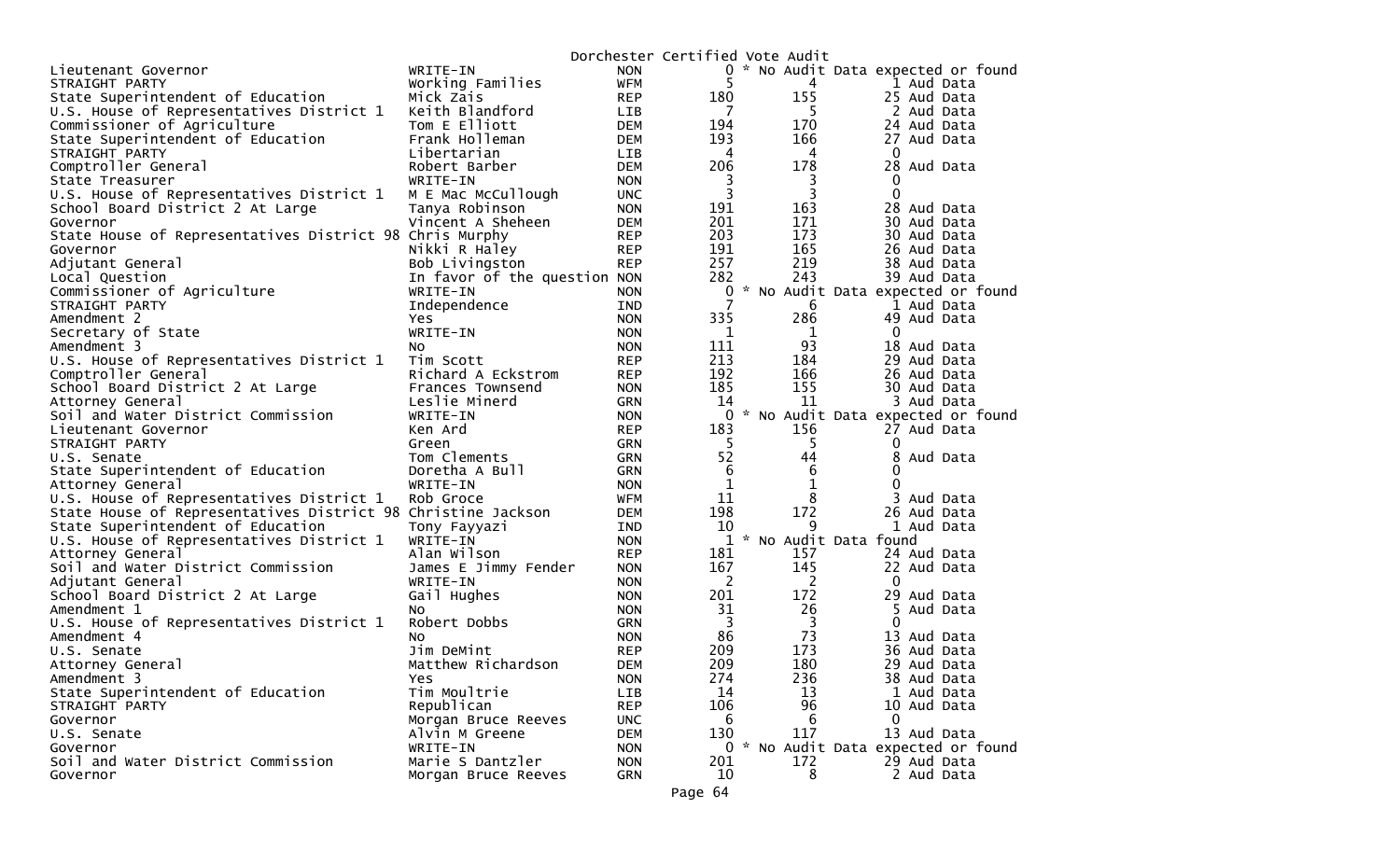|                                                     |                              |            | Dorchester Certified Vote Audit               |
|-----------------------------------------------------|------------------------------|------------|-----------------------------------------------|
| School Board District 2 At Large                    | Charlie Stoudenmire          | <b>NON</b> | 163<br>138<br>25 Aud Data                     |
| Secretary of State                                  | Marjorie L Johnson           | DEM        | 192<br>164<br>28 Aud Data                     |
| State House of Representatives District 98 WRITE-IN |                              | <b>NON</b> | 1 * No Audit Data found                       |
| U.S. House of Representatives District 1            | Ben Frasier                  | DEM        | 147<br>169<br>22 Aud Data                     |
| U.S. Senate                                         | WRITE-IN                     | <b>NON</b> | 10<br>9<br>1 Aud Data                         |
| Lieutenant Governor                                 | Ashley Cooper                | DEM        | 222<br>191<br>31 Aud Data                     |
| Comptroller General                                 | WRITE-IN                     | <b>NON</b> | * No Audit Data expected or found<br>0        |
| U.S. House of Representatives District 1            | Jimmy Wood                   | IND        | 4<br>3<br>1 Aud Data                          |
| Local Question                                      | Opposed to the question      | <b>NON</b> | 79<br>95<br>16 Aud Data                       |
|                                                     |                              |            |                                               |
| 0075 Miles/Jamison                                  |                              |            |                                               |
| U.S. House of Representatives District 1            | Keith Blandford              | <b>LIB</b> | 12<br>12<br>0                                 |
| STRAIGHT PARTY                                      |                              |            | 3<br>3<br>0                                   |
|                                                     | Green                        | <b>GRN</b> |                                               |
| School Board District 2 At Large                    | Harry Blake                  | <b>NON</b> | 250<br>250<br>0                               |
| Commissioner of Agriculture                         | WRITE-IN                     | <b>NON</b> | * No Audit Data expected or found<br>0        |
| Amendment 2                                         | NO.                          | <b>NON</b> | 94<br>94                                      |
| Amendment 4                                         | Yes                          | <b>NON</b> | 501<br>501<br>0                               |
| STRAIGHT PARTY                                      | Libertarian                  | <b>LIB</b> | $\overline{3}$<br>0<br>3                      |
| Lieutenant Governor                                 | Ken Ard                      | <b>REP</b> | 419<br>419<br>0                               |
| State Superintendent of Education                   | Tony Fayyazi                 | IND        | 9<br>9<br>0                                   |
| State Superintendent of Education                   | Tim Moultrie                 | <b>LIB</b> | 38<br>38<br>0                                 |
| Governor                                            | Morgan Bruce Reeves          | <b>UNC</b> | 4<br>0<br>4                                   |
| STRAIGHT PARTY                                      | Democratic                   | <b>DEM</b> | 111<br>111<br>0                               |
| State House of Representatives District 94 WRITE-IN |                              | <b>NON</b> | 0                                             |
| U.S. House of Representatives District 1            | M E Mac McCullough           | <b>UNC</b> | 0                                             |
| Governor                                            | WRITE-IN                     | <b>NON</b> | * No Audit Data expected or found<br>0        |
| U.S. Senate                                         | Tom Clements                 | <b>GRN</b> | 90<br>90<br>O                                 |
| U.S. House of Representatives District 1            | Tim Scott                    | <b>REP</b> | 457<br>457<br>0                               |
| School Board District 2 At Large                    | Tanya Robinson               | <b>NON</b> | 317<br>317<br>0                               |
| Adjutant General                                    | WRITE-IN                     | <b>NON</b> | 5<br>5<br>0                                   |
| Comptroller General                                 | WRITE-IN                     | <b>NON</b> | 1<br>0                                        |
|                                                     |                              |            | 9                                             |
| State Treasurer                                     | WRITE-IN                     | <b>NON</b> | 9<br>0                                        |
| STRAIGHT PARTY                                      | Independence                 | IND        | 0                                             |
| Secretary of State                                  | WRITE-IN                     | <b>NON</b> | $\Omega$<br>* No Audit Data expected or found |
| STRAIGHT PARTY                                      | Republican                   | <b>REP</b> | 211<br>211<br>O                               |
| U.S. Senate                                         | Jim DeMint                   | <b>REP</b> | 479<br>479<br>0                               |
| Governor                                            | Nikki R Haley                | <b>REP</b> | 445<br>445<br>0                               |
| Local Question                                      | In favor of the question NON |            | 532<br>532<br>0                               |
| Amendment 2                                         | Yes                          | <b>NON</b> | 618<br>618<br>0                               |
| Lieutenant Governor                                 | Ashley Cooper                | DEM        | 294<br>294<br>0                               |
| Soil and Water District Commission                  | WRITE-IN                     | <b>NON</b> | 3<br>3<br>0                                   |
| Amendment 3                                         | NO.                          | <b>NON</b> | 211<br>211<br>0                               |
| School Board District 2 At Large                    | Frances Townsend             | <b>NON</b> | 337<br>337<br>0                               |
| U.S. House of Representatives District 1            | Robert Dobbs                 | <b>GRN</b> | 13<br>$\Omega$<br>13                          |
| U.S. House of Representatives District 1            | Rob Groce                    | <b>WFM</b> | 12<br>12<br>0                                 |
| County Council District 2                           | David Chinnis                | <b>REP</b> | 531<br>531<br>0                               |
| Comptroller General                                 | Robert Barber                | <b>DEM</b> | 263<br>263<br>0                               |
| Attorney General                                    | Leslie Minerd                | <b>GRN</b> | 21<br>21<br>0                                 |
| State Superintendent of Education                   | WRITE-IN                     | <b>NON</b> | 0 * No Audit Data expected or found           |
|                                                     | Alvin M Greene               |            | 135                                           |
| U.S. Senate                                         |                              | <b>DEM</b> | 135<br>$\Omega$                               |
| U.S. House of Representatives District 1            | WRITE-IN                     | <b>NON</b> | 0 * No Audit Data expected or found           |
| Commissioner of Agriculture                         | Hugh Weathers                | <b>REP</b> | 464<br>464<br>$\Omega$                        |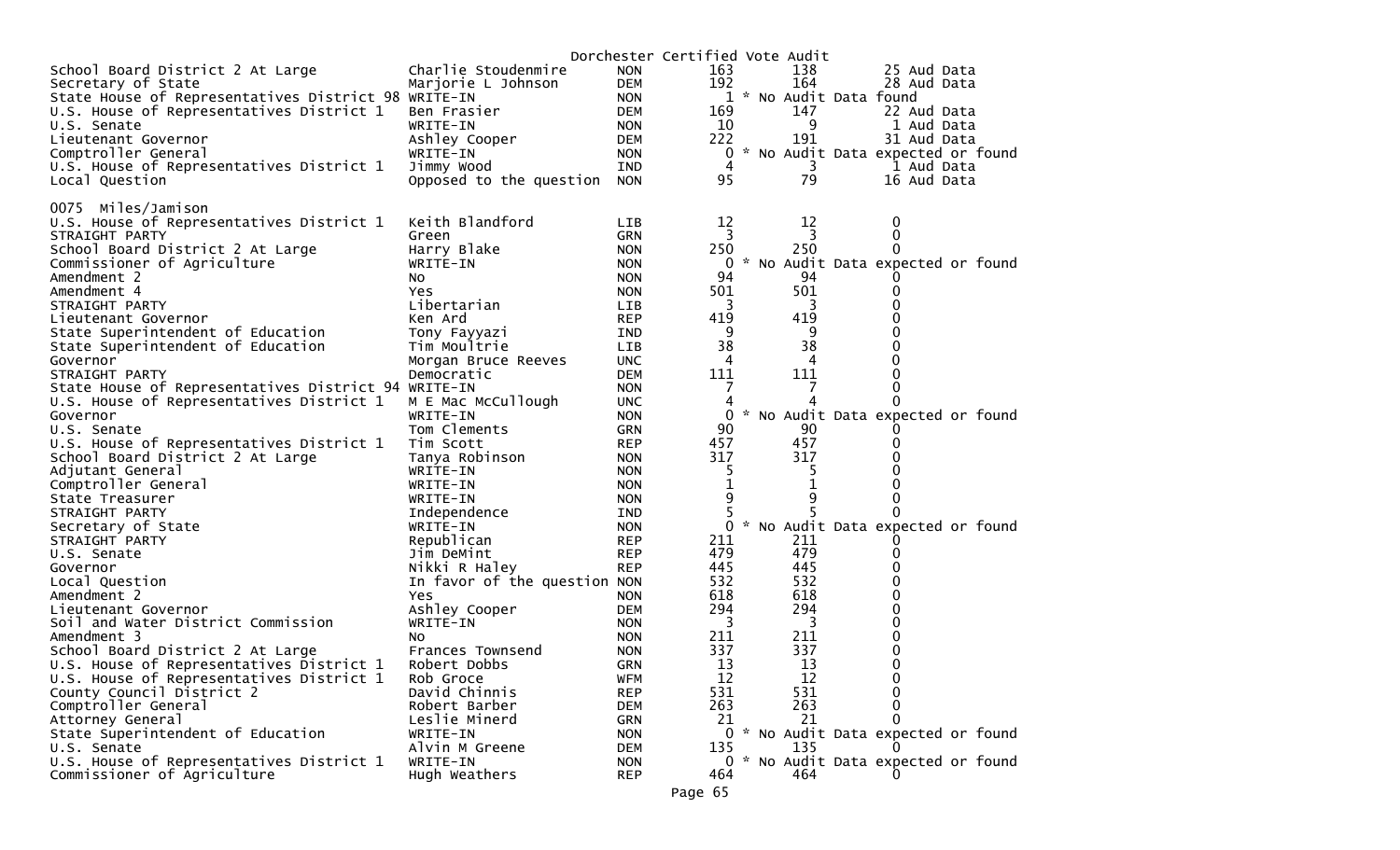|                                                        |                         |            |     | Dorchester Certified Vote Audit |                                     |  |
|--------------------------------------------------------|-------------------------|------------|-----|---------------------------------|-------------------------------------|--|
| County Council District 2                              | WRITE-IN                | <b>NON</b> | 9   | 9                               | 0                                   |  |
| Soil and Water District Commission                     | James E Jimmy Fender    | <b>NON</b> | 313 | 313                             | 0                                   |  |
| State Superintendent of Education                      | Mick Zais               | <b>REP</b> | 384 | 384                             | 0                                   |  |
| Governor                                               | Vincent A Sheheen       | <b>DEM</b> | 262 | 262                             | 0                                   |  |
| School Board District 2 At Large                       | Gail Hughes             | <b>NON</b> | 357 | 357                             | 0                                   |  |
| STRAIGHT PARTY                                         | Working Families        | WFM        | 2   | 2                               | 0                                   |  |
| U.S. Senate                                            | WRITE-IN                | <b>NON</b> | 5   | 5                               | 0                                   |  |
| Amendment 1                                            | NO.                     | <b>NON</b> | 75  | 75                              | 0                                   |  |
| State Superintendent of Education                      | Frank Holleman          | <b>DEM</b> | 247 | 247                             | 0                                   |  |
| Secretary of State                                     | Marjorie L Johnson      | <b>DEM</b> | 240 | 240                             | 0                                   |  |
| Comptroller General                                    | Richard A Eckstrom      | <b>REP</b> | 440 | 440                             | 0                                   |  |
| Amendment 4                                            | NO.                     | <b>NON</b> | 191 | 191                             | 0                                   |  |
| U.S. House of Representatives District 1               | Ben Frasier             | <b>DEM</b> | 201 | 201                             | $\mathbf 0$                         |  |
| Amendment 3                                            | Yes                     | <b>NON</b> | 494 | 494                             | 0                                   |  |
| Attorney General                                       | Alan Wilson             | <b>REP</b> | 420 | 420                             | 0                                   |  |
| Soil and Water District Commission                     | Marie S Dantzler        | <b>NON</b> | 386 | 386                             | 0                                   |  |
| STRAIGHT PARTY                                         | United Citizens         | <b>UNC</b> | 1   | 1                               | 0                                   |  |
| Attorney General                                       | WRITE-IN                | <b>NON</b> | 1   | 1                               | 0                                   |  |
| Commissioner of Agriculture                            | Tom E Elliott           | <b>DEM</b> | 234 | 234                             | 0                                   |  |
| School Board District 2 At Large                       | Charlie Stoudenmire     | <b>NON</b> | 339 | 339                             | 0                                   |  |
| Attorney General                                       | Matthew Richardson      | <b>DEM</b> | 266 | 266                             | 0                                   |  |
| Lieutenant Governor                                    | WRITE-IN                | <b>NON</b> | 1   | 1                               | 0                                   |  |
| U.S. House of Representatives District 1               | Jimmy Wood              | IND        | 18  | 18                              | 0                                   |  |
| State House of Representatives District 94 Jenny Horne |                         | <b>REP</b> | 542 | 542                             | $\mathbf 0$                         |  |
| Secretary of State                                     | Mark Hammond            | <b>REP</b> | 468 | 468                             | $\overline{0}$                      |  |
| Adjutant General                                       | Bob Livingston          | <b>REP</b> | 526 | 526                             | 0                                   |  |
| State Superintendent of Education                      | Doretha A Bull          | <b>GRN</b> | 22  | 22                              | 0                                   |  |
| State Treasurer                                        | Curtis Loftis           | <b>REP</b> | 536 | 536                             | 0                                   |  |
| Amendment 1                                            | <b>Yes</b>              | <b>NON</b> | 631 | 631                             | $\mathbf 0$                         |  |
| Governor                                               | Morgan Bruce Reeves     | <b>GRN</b> | 7   | 7                               | 0                                   |  |
| School Board District 2 At Large                       | WRITE-IN                | <b>NON</b> | 2   | 2                               | 0                                   |  |
| Local Question                                         | Opposed to the question | <b>NON</b> | 156 | 156                             | $\mathbf 0$                         |  |
|                                                        |                         |            |     |                                 |                                     |  |
| 0076 Oakbrook                                          |                         |            |     |                                 |                                     |  |
| Amendment 1                                            | <b>Yes</b>              | <b>NON</b> | 689 | 689                             | 0                                   |  |
| Governor                                               | Vincent A Sheheen       | <b>DEM</b> | 339 | 339                             | 0                                   |  |
| County Council District 7                              | WRITE-IN                | <b>NON</b> | 17  | 17                              | 0                                   |  |
| School Board District 2 At Large                       | WRITE-IN                | <b>NON</b> | 2   | 2                               | 0                                   |  |
| State Superintendent of Education                      | WRITE-IN                | <b>NON</b> | 0   |                                 | * No Audit Data expected or found   |  |
| U.S. House of Representatives District 1               | Tim Scott               | <b>REP</b> | 498 | 498                             |                                     |  |
| Amendment 4                                            | Yes                     | <b>NON</b> | 534 | 534                             |                                     |  |
| Amendment 2                                            | NO.                     | <b>NON</b> | 103 | 103                             |                                     |  |
| Governor                                               | Morgan Bruce Reeves     | <b>GRN</b> | 6   | 6                               | 0                                   |  |
| School Board District 2 At Large                       | Harry Blake             | <b>NON</b> | 322 | 322                             | 0                                   |  |
| U.S. House of Representatives District 1               | M E Mac McCullough      | <b>UNC</b> | 6   | 6                               | 0                                   |  |
| State Superintendent of Education                      | Frank Holleman          | DEM        | 295 | 295                             | 0                                   |  |
| U.S. Senate                                            | Jim DeMint              | <b>REP</b> | 488 | 488                             | 0                                   |  |
| STRAIGHT PARTY                                         | Libertarian             | <b>LIB</b> |     |                                 | 0 * No Audit Data expected or found |  |
| Commissioner of Agriculture                            | Hugh Weathers           | <b>REP</b> | 491 | 491                             |                                     |  |
| STRAIGHT PARTY                                         | Working Families        | <b>WFM</b> | 1   | 1                               | 0                                   |  |
| Lieutenant Governor                                    | Ashley Cooper           | <b>DEM</b> | 341 | 341                             | 0                                   |  |
| STRAIGHT PARTY                                         | Independence            | IND        | 8   | 8                               | 0                                   |  |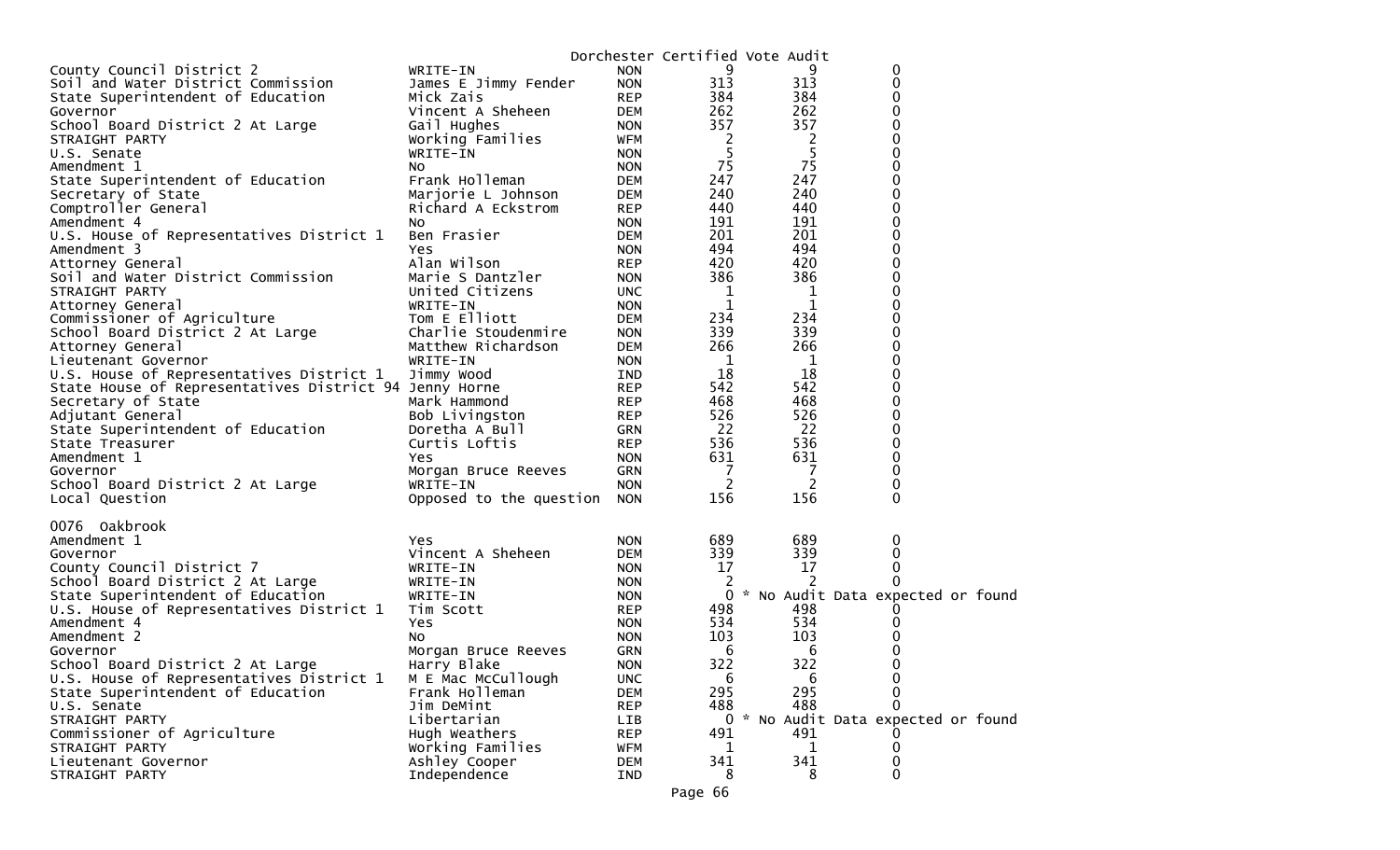|                                                              |                              |            | Dorchester Certified Vote Audit |     |                                     |  |
|--------------------------------------------------------------|------------------------------|------------|---------------------------------|-----|-------------------------------------|--|
| U.S. House of Representatives District 1                     | Robert Dobbs                 | <b>GRN</b> | 3                               |     | 0                                   |  |
| State House of Representatives District 98 Chris Murphy      |                              | <b>REP</b> | 479                             | 479 | $\Omega$                            |  |
| Secretary of State                                           | WRITE-IN                     | <b>NON</b> |                                 |     | 0 * No Audit Data expected or found |  |
| U.S. Senate                                                  | Alvin M Greene               | <b>DEM</b> | 195                             | 195 |                                     |  |
| School Board District 2 At Large                             | Tanya Robinson               | <b>NON</b> | 371                             | 371 | 0                                   |  |
| State Superintendent of Education                            | Doretha A Bull               | <b>GRN</b> | 16                              | 16  | 0                                   |  |
| State Treasurer                                              | WRITE-IN                     | <b>NON</b> | 10                              | 10  | 0                                   |  |
| U.S. House of Representatives District 1                     | Rob Groce                    | <b>WFM</b> | 11                              | 11  | $\Omega$                            |  |
| STRAIGHT PARTY                                               | Green                        | <b>GRN</b> | 3                               | 3   | 0                                   |  |
| Local Question                                               | In favor of the question NON |            | 583                             | 583 | 0                                   |  |
| STRAIGHT PARTY                                               | United Citizens              | <b>UNC</b> | 1                               | 1   | 0                                   |  |
| Governor                                                     | Morgan Bruce Reeves          | <b>UNC</b> | 2                               | 2   |                                     |  |
| Amendment 2                                                  | Yes.                         | <b>NON</b> | 688                             | 688 | 0                                   |  |
| U.S. Senate                                                  | WRITE-IN                     | <b>NON</b> | 10                              | 10  | 0                                   |  |
| Amendment 3                                                  | NO.                          | <b>NON</b> | 270                             | 270 |                                     |  |
| Lieutenant Governor                                          | WRITE-IN                     | <b>NON</b> | 0                               |     | * No Audit Data expected or found   |  |
| Commissioner of Agriculture                                  | Tom E Elliott                | <b>DEM</b> | 294                             | 294 |                                     |  |
| Adjutant General                                             | Bob Livingston               | <b>REP</b> | 581                             | 581 | 0                                   |  |
| School Board District 2 At Large                             | Frances Townsend             | <b>NON</b> | 367                             | 367 | 0                                   |  |
| Soil and Water District Commission                           | WRITE-IN                     | <b>NON</b> | 2                               | 2   |                                     |  |
| U.S. House of Representatives District 1                     | WRITE-IN                     | <b>NON</b> | 0                               |     | * No Audit Data expected or found   |  |
| Secretary of State                                           | Marjorie L Johnson           | <b>DEM</b> | 296                             | 296 |                                     |  |
| STRAIGHT PARTY                                               | Democratic                   | <b>DEM</b> | 178                             | 178 | 0                                   |  |
| State House of Representatives District 98 Christine Jackson |                              | <b>DEM</b> | 308                             | 308 |                                     |  |
| State Superintendent of Education                            | Tim Moultrie                 | <b>LIB</b> | 32                              | 32  |                                     |  |
| Comptroller General                                          | WRITE-IN                     | <b>NON</b> | 0                               |     | * No Audit Data expected or found   |  |
| U.S. House of Representatives District 1                     | Ben Frasier                  | <b>DEM</b> | 259                             | 259 |                                     |  |
| State Superintendent of Education                            | Tony Fayyazi                 | <b>IND</b> | 15                              | 15  | $\Omega$                            |  |
| County Council District 7                                    | Jay Byars                    | <b>REP</b> | 470                             | 470 | 0                                   |  |
| Attorney General                                             | Leslie Minerd                | <b>GRN</b> | 18                              | 18  |                                     |  |
| Secretary of State                                           | Mark Hammond                 | <b>REP</b> | 496                             | 496 | 0                                   |  |
| Soil and Water District Commission                           | James E Jimmy Fender         | <b>NON</b> | 385                             | 385 | 0                                   |  |
| Lieutenant Governor                                          | Ken Ard                      | <b>REP</b> | 459                             | 459 | 0                                   |  |
| School Board District 2 At Large                             | Gail Hughes                  | <b>NON</b> | 413                             | 413 | 0                                   |  |
| Amendment 1                                                  | NO.                          | <b>NON</b> | 95                              | 95  | <sup>0</sup>                        |  |
| Commissioner of Agriculture                                  | WRITE-IN                     | <b>NON</b> | 0                               |     | * No Audit Data expected or found   |  |
| Amendment 4                                                  | NO.                          | <b>NON</b> | 235                             | 235 |                                     |  |
| Governor                                                     | Nikki R Haley                | <b>REP</b> | 456                             | 456 | $\Omega$                            |  |
| Governor                                                     | WRITE-IN                     | <b>NON</b> | 0                               |     | * No Audit Data expected or found   |  |
| Amendment 3                                                  | Yes.                         | <b>NON</b> | 510                             | 510 |                                     |  |
| Comptroller General                                          | Robert Barber                | <b>DEM</b> | 317                             | 317 | 0                                   |  |
| Attorney General                                             | Alan Wilson                  | <b>REP</b> | 465                             | 465 | O                                   |  |
| U.S. House of Representatives District 1                     | Jimmy Wood                   | <b>IND</b> | 19                              | 19  | 0                                   |  |
| Adjutant General                                             | WRITE-IN                     | <b>NON</b> | 7                               | 7   | $\Omega$                            |  |
| County Council District 7                                    | Timothy Patrick              | <b>PET</b> | 192                             | 192 | 0                                   |  |
| U.S. House of Representatives District 1                     | Keith Blandford              | LIB        | 6                               | 6   | 0                                   |  |
| Soil and Water District Commission                           | Marie S Dantzler             | <b>NON</b> | 436                             | 436 | 0                                   |  |
| State House of Representatives District 98 WRITE-IN          |                              | <b>NON</b> |                                 |     | 0 * No Audit Data expected or found |  |
| School Board District 2 At Large                             | Charlie Stoudenmire          | <b>NON</b> | 354                             | 354 |                                     |  |
| State Treasurer                                              | Curtis Loftis                | <b>REP</b> | 578                             | 578 | 0                                   |  |
| STRAIGHT PARTY                                               | Republican                   | <b>REP</b> | 238                             | 238 | 0                                   |  |
| Comptroller General                                          | Richard A Eckstrom           | <b>REP</b> | 469                             | 469 | 0                                   |  |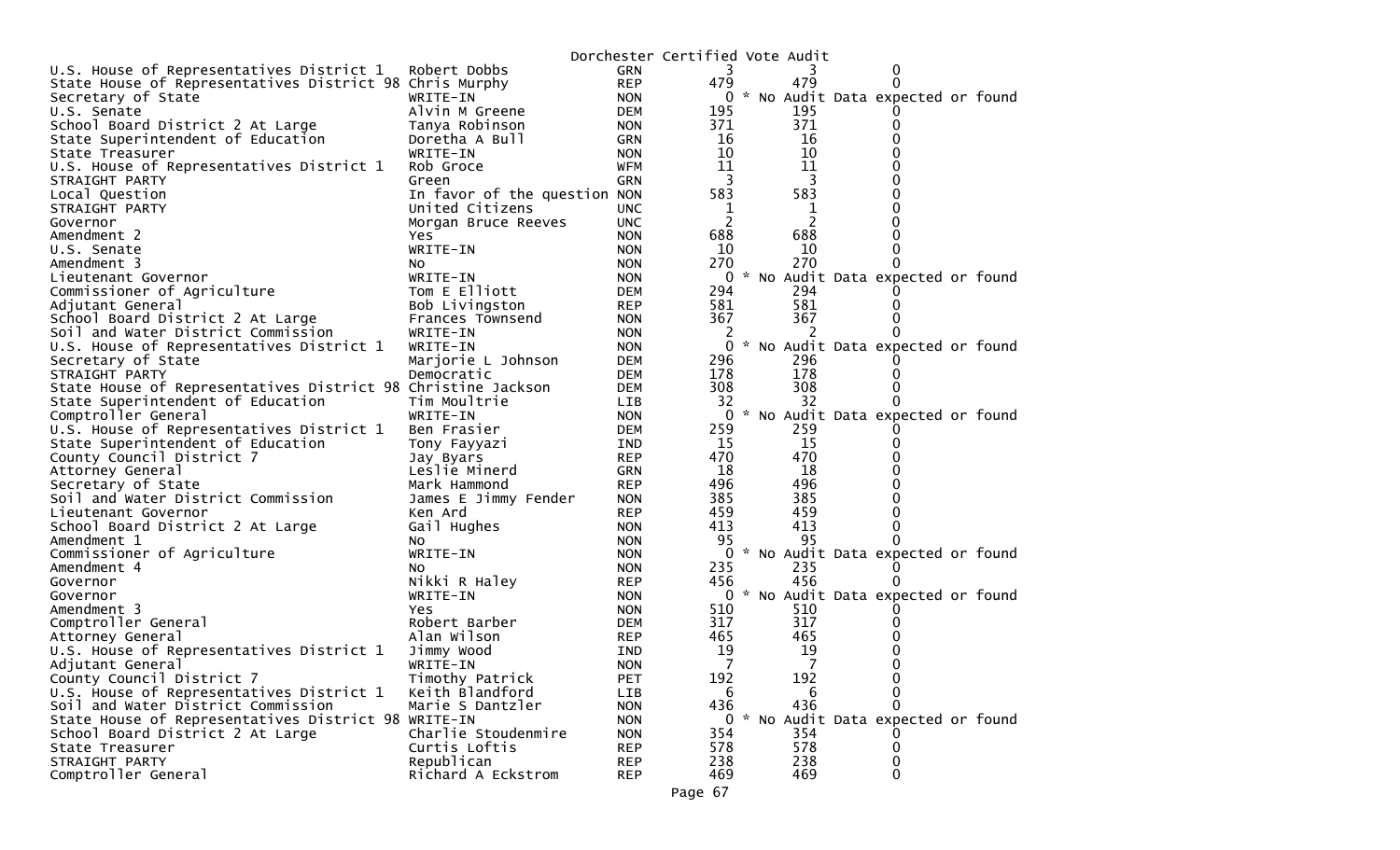|                                                              |                              |                          | Dorchester Certified Vote Audit |              |                                     |  |
|--------------------------------------------------------------|------------------------------|--------------------------|---------------------------------|--------------|-------------------------------------|--|
| U.S. Senate                                                  | Tom Clements                 | GRN                      | 105                             | 105          | 0                                   |  |
| State Superintendent of Education                            | Mick Zais                    | <b>REP</b>               | 438                             | 438          | 0                                   |  |
| Attorney General                                             | Matthew Richardson           | DEM                      | 312                             | 312          | 0                                   |  |
| Attorney General                                             | WRITE-IN                     | <b>NON</b>               |                                 |              | 0 * No Audit Data expected or found |  |
| Local Question                                               | Opposed to the question      | <b>NON</b>               | 180                             | 180          |                                     |  |
|                                                              |                              |                          |                                 |              |                                     |  |
| 0077 Patriot                                                 |                              |                          |                                 |              |                                     |  |
| Soil and Water District Commission                           | Marie S Dantzler             | <b>NON</b>               | 211                             | 211          | $\Omega$                            |  |
| STRAIGHT PARTY                                               | Libertarian                  | LIB                      | 0                               |              | * No Audit Data expected or found   |  |
| U.S. House of Representatives District 1                     | M E Mac McCullough           | <b>UNC</b>               | 1                               | 1            |                                     |  |
| Adjutant General                                             | Bob Livingston               | <b>REP</b>               | 181                             | 181          | 0                                   |  |
| School Board District 2 At Large                             | Gail Hughes                  | <b>NON</b>               | 179                             | 179          | 0                                   |  |
| U.S. Senate                                                  | Alvin M Greene               | <b>DEM</b>               | 214                             | 214          | 0                                   |  |
| U.S. House of Representatives District 1                     | Robert Dobbs                 | GRN                      | 4                               | 4            | 0                                   |  |
| Amendment 2                                                  | Yes                          | <b>NON</b>               | 353                             | 353          | 0                                   |  |
| Governor                                                     | Vincent A Sheheen            | DEM                      | 305<br>302                      | 305<br>302   | 0                                   |  |
| Comptroller General                                          | Robert Barber                | <b>DEM</b>               |                                 |              | 0                                   |  |
| Commissioner of Agriculture                                  | Tom E Elliott                | DEM                      | 299                             | 299          | 0<br>0                              |  |
| State Superintendent of Education                            | Tony Fayyazi                 | IND                      | 8<br>300                        | 8<br>300     |                                     |  |
| Attorney General                                             | Matthew Richardson           | DEM                      | 114                             |              | 0<br>0                              |  |
| Lieutenant Governor<br>U.S. Senate                           | Ken Ard<br>WRITE-IN          | <b>REP</b><br><b>NON</b> | 4                               | 114<br>4     | 0                                   |  |
| Comptroller General                                          | Richard A Eckstrom           | <b>REP</b>               | 119                             | 119          | 0                                   |  |
| State House of Representatives District 98 Chris Murphy      |                              | <b>REP</b>               | 120                             | 120          | 0                                   |  |
| U.S. House of Representatives District 1                     | Rob Groce                    | WFM                      | 7                               | 7            | 0                                   |  |
| Amendment 3                                                  | NO.                          | <b>NON</b>               | 135                             | 135          | 0                                   |  |
| Attorney General                                             | WRITE-IN                     | <b>NON</b>               | 0                               |              | * No Audit Data expected or found   |  |
| Secretary of State                                           | WRITE-IN                     | <b>NON</b>               | 1                               |              |                                     |  |
| Lieutenant Governor                                          | WRITE-IN                     | <b>NON</b>               |                                 | $\mathbf{1}$ | 0                                   |  |
| Governor                                                     | WRITE-IN                     | <b>NON</b>               | 0                               |              | * No Audit Data expected or found   |  |
| Local Question                                               | In favor of the question NON |                          | 294                             | 294          |                                     |  |
| School Board District 2 At Large                             | Charlie Stoudenmire          | <b>NON</b>               | 127                             | 127          |                                     |  |
| State Superintendent of Education                            | Mick Zais                    | <b>REP</b>               | 101                             | 101          | 0                                   |  |
| Amendment 1                                                  | NO.                          | <b>NON</b>               | 61                              | 61           | 0                                   |  |
| State Treasurer                                              | WRITE-IN                     | <b>NON</b>               |                                 |              | 0                                   |  |
| Commissioner of Agriculture                                  | WRITE-IN                     | <b>NON</b>               | 0                               |              | * No Audit Data expected or found   |  |
| School Board District 2 At Large                             | Harry Blake                  | <b>NON</b>               | 130                             | 130          |                                     |  |
| STRAIGHT PARTY                                               | Independence                 | IND                      | 3                               | 3            |                                     |  |
| Adjutant General                                             | WRITE-IN                     | <b>NON</b>               | 4                               |              | $\Omega$                            |  |
| Secretary of State                                           | Marjorie L Johnson           | DEM                      | 297                             | 297          | 0                                   |  |
| U.S. House of Representatives District 1                     | WRITE-IN                     | <b>NON</b>               |                                 |              | 0 * No Audit Data expected or found |  |
| U.S. House of Representatives District 1                     | Ben Frasier                  | DEM                      | 271                             | 271          |                                     |  |
| Secretary of State                                           | Mark Hammond                 | <b>REP</b>               | 123                             | 123          |                                     |  |
| STRAIGHT PARTY                                               | United Citizens              | <b>UNC</b>               | 3                               | 3            | 0                                   |  |
| STRAIGHT PARTY                                               | Republican                   | <b>REP</b>               | 65                              | 65           | 0                                   |  |
| State House of Representatives District 98 Christine Jackson |                              | <b>DEM</b>               | 306                             | 306          | 0                                   |  |
| Amendment 3                                                  | Yes                          | <b>NON</b>               | 271                             | 271          | 0                                   |  |
| State Superintendent of Education                            | Frank Holleman               | <b>DEM</b>               | 293                             | 293          | 0                                   |  |
| School Board District 2 At Large                             | WRITE-IN                     | <b>NON</b>               | 4                               | 4            | 0                                   |  |
| State Superintendent of Education                            | WRITE-IN                     | <b>NON</b>               | $\Omega$                        |              | * No Audit Data expected or found   |  |
| Amendment 1                                                  | Yes                          | <b>NON</b>               | 349                             | 349          |                                     |  |
| STRAIGHT PARTY                                               | Green                        | <b>GRN</b>               | 6                               | 6            | 0                                   |  |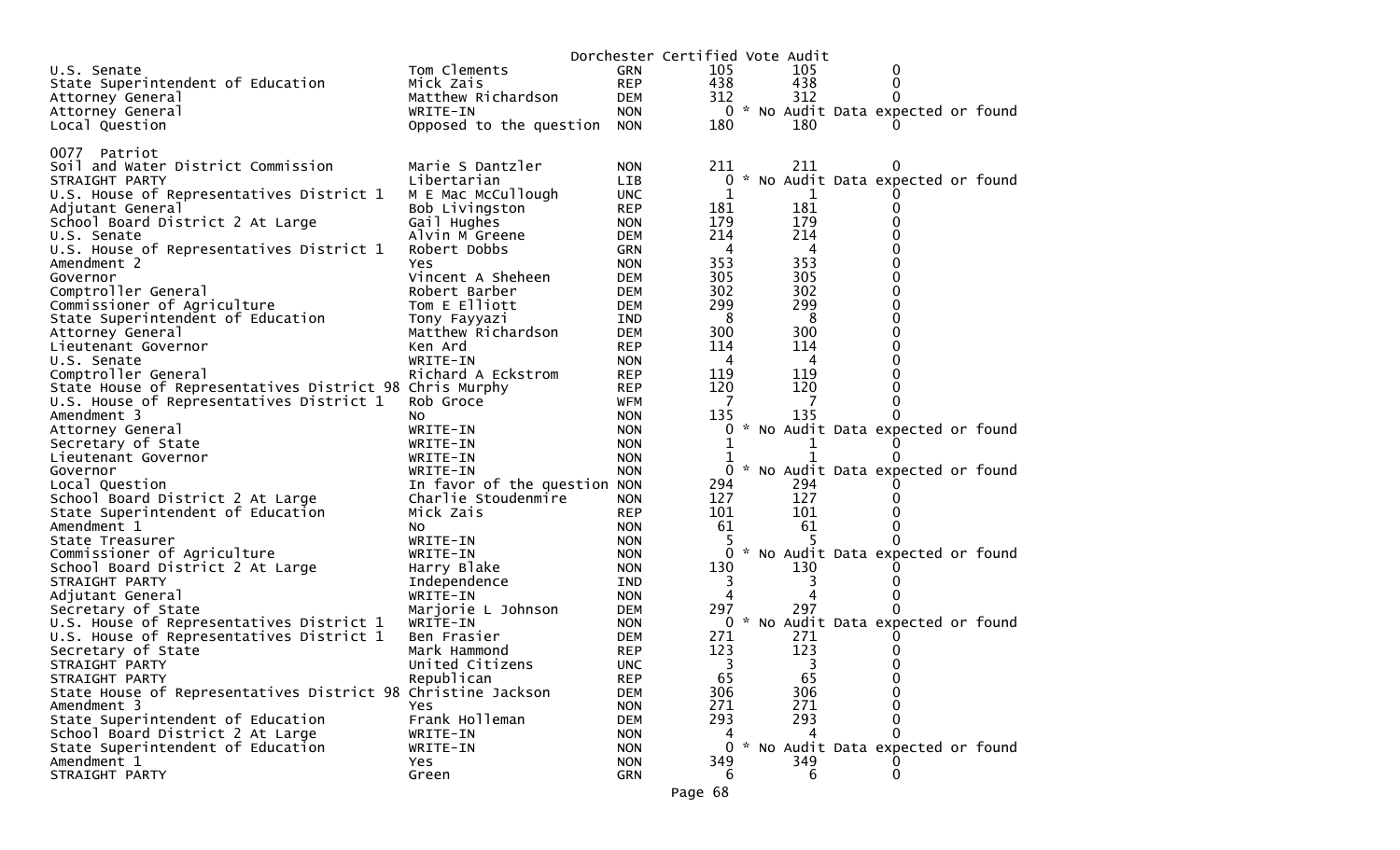|                                                        |                              |            |     | Dorchester Certified Vote Audit |                                     |  |
|--------------------------------------------------------|------------------------------|------------|-----|---------------------------------|-------------------------------------|--|
| U.S. Senate                                            | Tom Clements                 | GRN        | 66  | 66                              | 0                                   |  |
| Amendment 4                                            | NO.                          | <b>NON</b> | 125 | 125                             | 0                                   |  |
| STRAIGHT PARTY                                         | Working Families             | <b>WFM</b> | 4   | 4                               | 0                                   |  |
| State Superintendent of Education                      | Doretha A Bull               | GRN        | 9   | 9                               | 0                                   |  |
| U.S. House of Representatives District 1               | Keith Blandford              | LIB        | 3   | 3                               | 0                                   |  |
| Attorney General                                       | Leslie Minerd                | GRN        | 12  | 12                              | 0                                   |  |
| School Board District 2 At Large                       | Tanya Robinson               | <b>NON</b> | 242 | 242                             | 0                                   |  |
| STRAIGHT PARTY                                         | Democratic                   | <b>DEM</b> | 195 | 195                             | 0                                   |  |
| Soil and Water District Commission                     | WRITE-IN                     | <b>NON</b> | 3   | 3                               | 0                                   |  |
| U.S. House of Representatives District 1               | Jimmy Wood                   | <b>IND</b> | 2   | 2                               | $\overline{0}$                      |  |
| Governor                                               | Nikki R Haley                | <b>REP</b> | 118 | 118                             | 0                                   |  |
| Commissioner of Agriculture                            | Hugh Weathers                | <b>REP</b> | 125 | 125                             | $\mathbf 0$                         |  |
| State Treasurer                                        | Curtis Loftis                | <b>REP</b> | 192 | 192                             | 0                                   |  |
| Lieutenant Governor                                    | Ashley Cooper                | DEM        | 315 | 315                             | 0                                   |  |
| Amendment 2                                            | NO.                          | <b>NON</b> | 55  | 55                              | $\mathbf 0$                         |  |
| U.S. Senate                                            | Jim DeMint                   | <b>REP</b> | 137 | 137                             | 0                                   |  |
| Governor                                               | Morgan Bruce Reeves          | <b>UNC</b> | 3   | 3                               | 0                                   |  |
| Soil and Water District Commission                     | James E Jimmy Fender         | <b>NON</b> | 143 | 143                             | 0                                   |  |
| State House of Representatives District 98 WRITE-IN    |                              | <b>NON</b> |     |                                 | 0 * No Audit Data expected or found |  |
| U.S. House of Representatives District 1               | Tim Scott                    | <b>REP</b> | 140 | 140                             |                                     |  |
| Comptroller General                                    | WRITE-IN                     | <b>NON</b> |     |                                 | 0 * No Audit Data expected or found |  |
| Attorney General                                       | Alan Wilson                  | <b>REP</b> | 116 | 116                             |                                     |  |
| Governor                                               | Morgan Bruce Reeves          | <b>GRN</b> | 7   | 7                               | O                                   |  |
| Amendment 4                                            | <b>Yes</b>                   | <b>NON</b> | 276 | 276                             | 0                                   |  |
| School Board District 2 At Large                       | Frances Townsend             | <b>NON</b> | 168 | 168                             | 0                                   |  |
| State Superintendent of Education                      | Tim Moultrie                 | LIB        | 13  | 13                              | 0                                   |  |
| Local Question                                         | Opposed to the question      | <b>NON</b> | 97  | 97                              | 0                                   |  |
|                                                        |                              |            |     |                                 |                                     |  |
| 0078<br>Sawmill Branch                                 |                              |            |     |                                 |                                     |  |
| U.S. House of Representatives District 1               | Keith Blandford              | <b>LIB</b> | 6   | 6                               | 0                                   |  |
| School Board District 2 At Large                       | Charlie Stoudenmire          | <b>NON</b> | 271 | 271                             | 0                                   |  |
| Lieutenant Governor                                    | Ashley Cooper                | <b>DEM</b> | 166 | 166                             | 0                                   |  |
| U.S. Senate                                            | Jim DeMint                   | <b>REP</b> | 438 | 438                             | 0                                   |  |
| Adjutant General                                       | Bob Livingston               | <b>REP</b> | 476 | 476                             | 0                                   |  |
| State Superintendent of Education                      | Tony Fayyazi                 | <b>IND</b> | 13  | 13                              | 0                                   |  |
| STRAIGHT PARTY                                         | Green                        | GRN        | 3   | 3                               | 0                                   |  |
| STRAIGHT PARTY                                         | Republican                   | <b>REP</b> | 184 | 184                             | 0                                   |  |
| U.S. House of Representatives District 1               | Jimmy Wood                   | IND        |     | 7                               | 0                                   |  |
| Governor                                               | WRITE-IN                     | <b>NON</b> | 2   | $\overline{2}$                  | 0                                   |  |
| Amendment 1                                            | No                           | <b>NON</b> | 52  | 52                              | 0                                   |  |
| Amendment 3                                            | No                           | <b>NON</b> | 148 | 148                             | 0                                   |  |
| U.S. House of Representatives District 1               | Tim Scott                    | <b>REP</b> | 458 | 458                             | 0                                   |  |
| Lieutenant Governor                                    | Ken Ard                      | <b>REP</b> | 403 | 403                             | 0                                   |  |
| Commissioner of Agriculture                            | Tom E Elliott                | <b>DEM</b> | 109 | 109                             | $\mathbf 0$                         |  |
| State House of Representatives District 94 Jenny Horne |                              | <b>REP</b> | 488 | 488                             | 0                                   |  |
| State Superintendent of Education                      | Mick Zais                    | <b>REP</b> | 384 | 384                             | 0                                   |  |
| U.S. Senate                                            | Alvin M Greene               | DEM        | 62  | 62                              | 0                                   |  |
| Attorney General                                       | Leslie Minerd                | <b>GRN</b> | 12  | 12                              | 0                                   |  |
| Soil and Water District Commission                     | WRITE-IN                     | <b>NON</b> | 3   | 3                               | 0                                   |  |
| State Treasurer                                        | Curtis Loftis                | <b>REP</b> | 466 | 466                             | 0                                   |  |
| Local Question                                         | In favor of the question NON |            | 393 | 393                             | 0                                   |  |
| School Board District 2 At Large                       | WRITE-IN                     | <b>NON</b> | 4   | 4                               | 0                                   |  |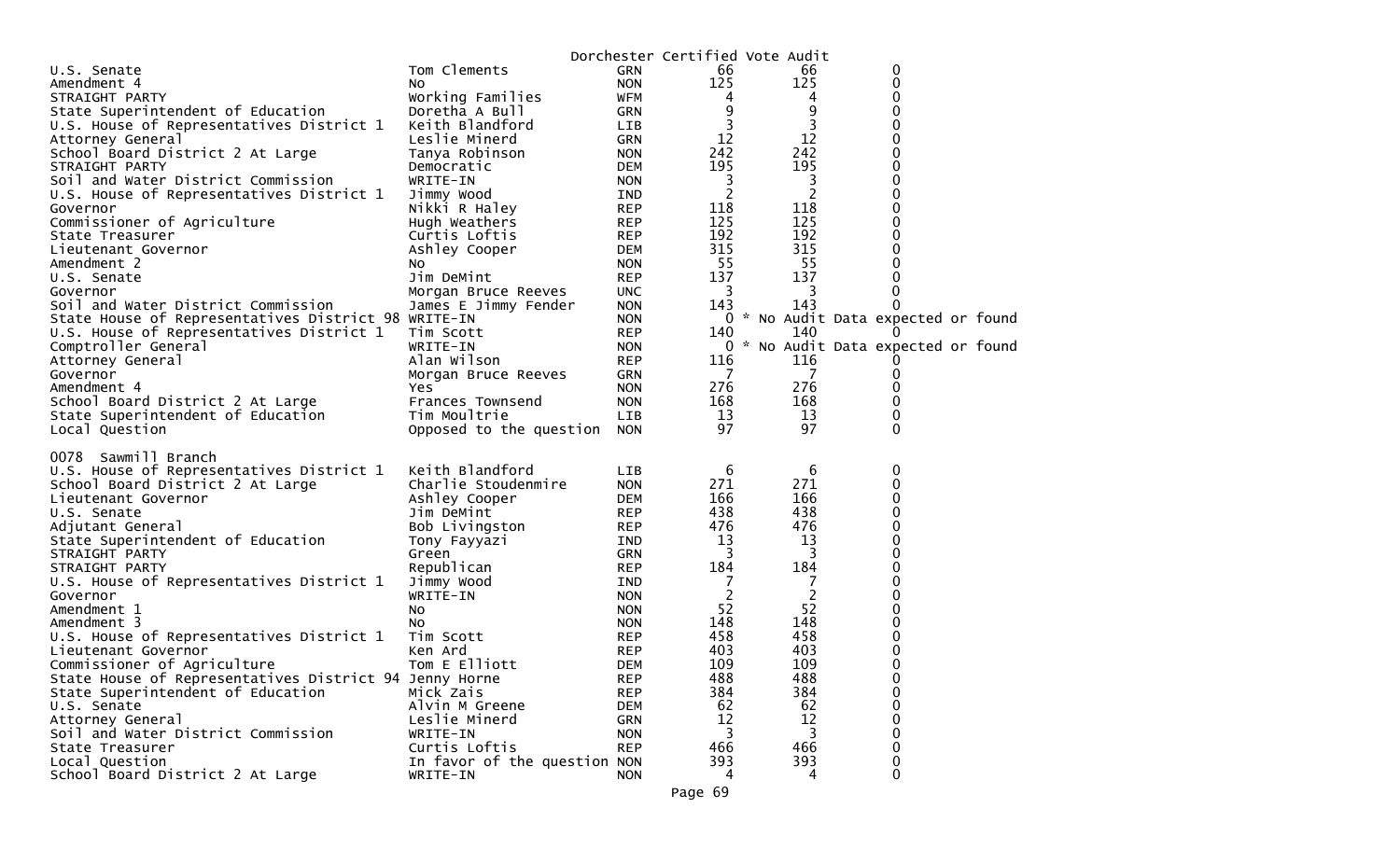|                                                     |                                         |                          | Dorchester Certified Vote Audit |                                |                                     |  |
|-----------------------------------------------------|-----------------------------------------|--------------------------|---------------------------------|--------------------------------|-------------------------------------|--|
| U.S. House of Representatives District 1            | Robert Dobbs                            | <b>GRN</b>               | ୪                               |                                |                                     |  |
| STRAIGHT PARTY                                      | Libertarian                             | LIB                      |                                 |                                | 0 * No Audit Data expected or found |  |
| School Board District 2 At Large                    | Tanya Robinson                          | <b>NON</b>               | 325                             | 325                            |                                     |  |
| Amendment 1                                         | Yes                                     | <b>NON</b>               | 503                             | 503                            |                                     |  |
| STRAIGHT PARTY                                      | United Citizens                         | <b>UNC</b>               | 0                               |                                | * No Audit Data expected or found   |  |
| U.S. House of Representatives District 1            | M E Mac McCullough                      | <b>UNC</b>               | 2                               |                                |                                     |  |
| Soil and Water District Commission                  | James E Jimmy Fender                    | <b>NON</b>               | 295                             | 295                            |                                     |  |
| Amendment 3                                         | Yes                                     | <b>NON</b>               | 408                             | 408                            |                                     |  |
| Lieutenant Governor                                 | WRITE-IN                                | <b>NON</b>               | 1<br>3                          | 1<br>3                         |                                     |  |
| Governor<br>Governor                                | Morgan Bruce Reeves<br>Nikki R Haley    | <b>GRN</b><br><b>REP</b> | 398                             | 398                            |                                     |  |
| U.S. Senate                                         | WRITE-IN                                | <b>NON</b>               | 12                              | 12                             |                                     |  |
| Soil and Water District Commission                  | Marie S Dantzler                        | <b>NON</b>               | 348                             | 348                            | O                                   |  |
| State Superintendent of Education                   | Doretha A Bull                          | <b>GRN</b>               | 11                              | 11                             |                                     |  |
| Adjutant General                                    | WRITE-IN                                | <b>NON</b>               | 4                               | 4                              |                                     |  |
| State Superintendent of Education                   | Frank Holleman                          | <b>DEM</b>               | 134                             | 134                            |                                     |  |
| State House of Representatives District 94 WRITE-IN |                                         | <b>NON</b>               | Ь                               | -5                             |                                     |  |
| Commissioner of Agriculture                         | WRITE-IN                                | <b>NON</b>               | 0                               |                                | * No Audit Data expected or found   |  |
| Attorney General                                    | Alan Wilson                             | <b>REP</b>               | 385                             | 385                            |                                     |  |
| Amendment 4                                         | NO.                                     | <b>NON</b>               | 145                             | 145                            |                                     |  |
| Secretary of State                                  | WRITE-IN                                | <b>NON</b>               | 0                               |                                | * No Audit Data expected or found   |  |
| U.S. House of Representatives District 1            | Rob Groce                               | WFM                      | 8                               | 8                              |                                     |  |
| State Superintendent of Education                   | WRITE-IN                                | <b>NON</b>               | 0                               |                                | * No Audit Data expected or found   |  |
| STRAIGHT PARTY                                      | Independence                            | <b>IND</b>               |                                 |                                |                                     |  |
| School Board District 2 At Large                    | Frances Townsend                        | <b>NON</b>               | 340                             | 340                            |                                     |  |
| Amendment 2                                         | NO.                                     | <b>NON</b>               | 67                              | 67                             |                                     |  |
| School Board District 2 At Large                    | Gail Hughes                             | <b>NON</b>               | 257<br>452                      | 257<br>452                     |                                     |  |
| Secretary of State<br>Secretary of State            | Mark Hammond<br>Marjorie L Johnson      | <b>REP</b><br><b>DEM</b> | 111                             | 111                            |                                     |  |
| Comptroller General                                 | WRITE-IN                                | <b>NON</b>               | $\mathbf{0}$                    |                                | * No Audit Data expected or found   |  |
| Attorney General                                    | Matthew Richardson                      | <b>DEM</b>               | 166                             | 166                            |                                     |  |
| STRAIGHT PARTY                                      | Democratic                              | <b>DEM</b>               | 37                              | 37                             |                                     |  |
| State Treasurer                                     | WRITE-IN                                | <b>NON</b>               | 14                              | 14                             |                                     |  |
| U.S. Senate                                         | Tom Clements                            | <b>GRN</b>               | 51                              | 51                             |                                     |  |
| U.S. House of Representatives District 1            | Ben Frasier                             | <b>DEM</b>               | 81                              | 81                             |                                     |  |
| Comptroller General                                 | Robert Barber                           | <b>DEM</b>               | 147                             | 147                            |                                     |  |
| Attorney General                                    | WRITE-IN                                | <b>NON</b>               | 0                               |                                | * No Audit Data expected or found   |  |
| Commissioner of Agriculture                         | Hugh Weathers                           | <b>REP</b>               | 449                             | 449                            |                                     |  |
| U.S. House of Representatives District 1            | WRITE-IN                                | <b>NON</b>               | 1                               | 1                              |                                     |  |
| Amendment 4                                         | Yes.                                    | <b>NON</b>               | 405                             | 405                            |                                     |  |
| State Superintendent of Education                   | Tim Moultrie                            | <b>LIB</b>               | 20                              | 20                             |                                     |  |
| Comptroller General                                 | Richard A Eckstrom                      | <b>REP</b>               | 414                             | 414                            |                                     |  |
| Amendment 2                                         | Yes.                                    | <b>NON</b>               | 493                             | 493                            | 0                                   |  |
| Governor<br>STRAIGHT PARTY                          | Morgan Bruce Reeves<br>Working Families | <b>UNC</b><br><b>WFM</b> | 6<br>1                          | $6\overline{6}$<br>$\mathbf 1$ | 0                                   |  |
| Governor                                            | Vincent A Sheheen                       | <b>DEM</b>               | 160                             | 160                            | $\mathbf 0$                         |  |
| School Board District 2 At Large                    | Harry Blake                             | <b>NON</b>               | 273                             | 273                            | $\Omega$                            |  |
| Local Question                                      | Opposed to the question                 | <b>NON</b>               | 155                             | 155                            | $\Omega$                            |  |
|                                                     |                                         |                          |                                 |                                |                                     |  |
| 0079 Coastal 2                                      |                                         |                          |                                 |                                |                                     |  |
| U.S. Senate                                         | Alvin M Greene                          | <b>DEM</b>               | 102                             | 102                            | 0                                   |  |
| Comptroller General                                 | WRITE-IN                                | <b>NON</b>               |                                 |                                | 0 * No Audit Data expected or found |  |
|                                                     |                                         |                          | Page 70                         |                                |                                     |  |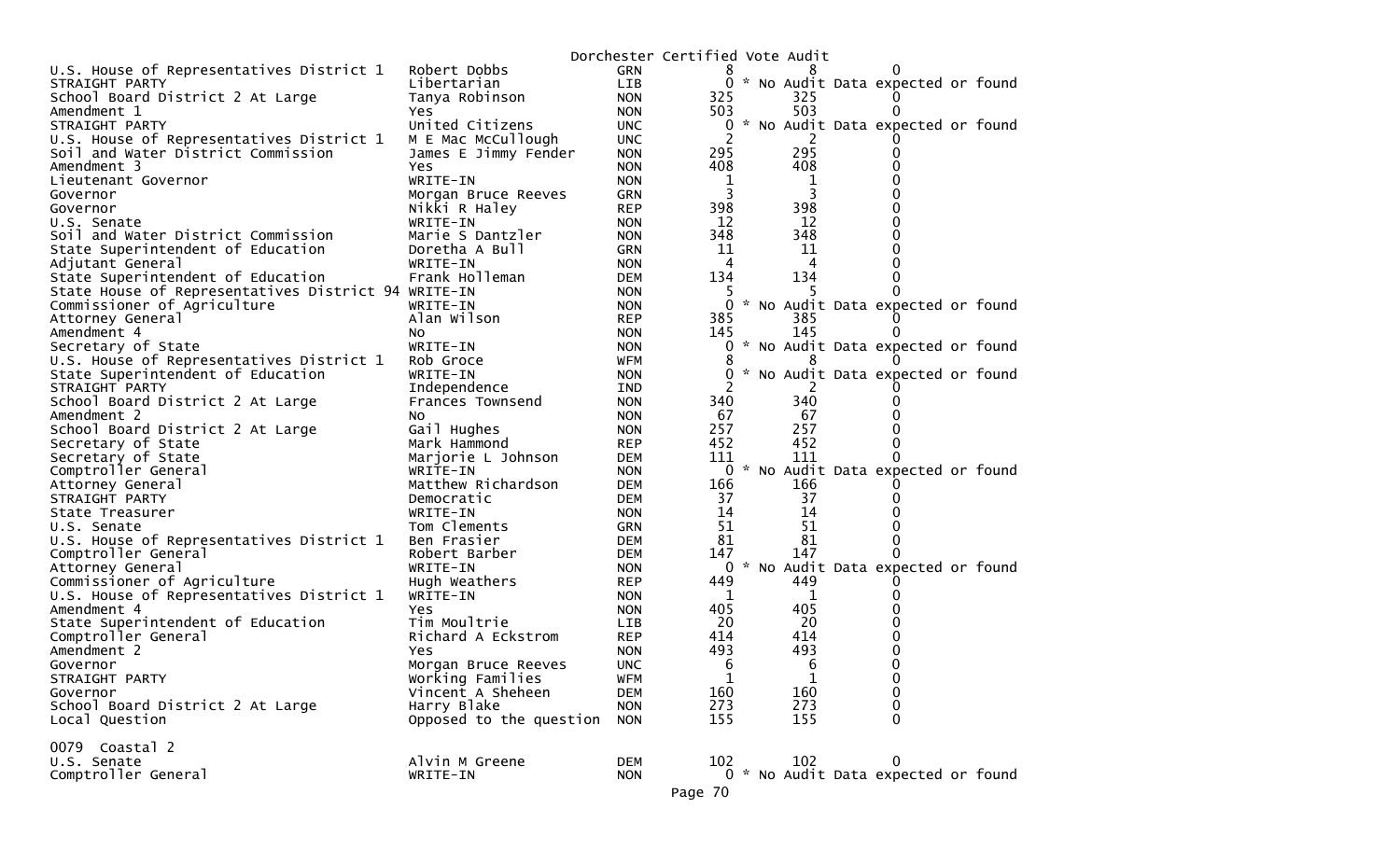|                                                         |                              |                          | Dorchester Certified Vote Audit |          |                                     |  |
|---------------------------------------------------------|------------------------------|--------------------------|---------------------------------|----------|-------------------------------------|--|
| Attorney General                                        | WRITE-IN                     | <b>NON</b>               |                                 |          | 0 * No Audit Data expected or found |  |
| County Council District 2                               | WRITE-IN                     | <b>NON</b>               |                                 |          |                                     |  |
| U.S. House of Representatives District 1                | Jimmy Wood                   | <b>IND</b>               | 8                               | 8        |                                     |  |
| Adjutant General                                        | WRITE-IN                     | <b>NON</b>               | 7                               |          |                                     |  |
| Soil and Water District Commission                      | James E Jimmy Fender         | <b>NON</b>               | 247                             | 247      |                                     |  |
| STRAIGHT PARTY                                          | United Citizens              | <b>UNC</b>               | 1                               | 1        |                                     |  |
| School Board District 2 At Large                        | Frances Townsend             | <b>NON</b>               | 261                             | 261      |                                     |  |
| U.S. House of Representatives District 1                | Robert Dobbs                 | GRN                      | 6                               | 6        |                                     |  |
| State Superintendent of Education                       | WRITE-IN                     | <b>NON</b>               | 0                               |          | * No Audit Data expected or found   |  |
| Comptroller General                                     | Robert Barber                | <b>DEM</b>               | 201                             | 201      |                                     |  |
| Comptroller General                                     | Richard A Eckstrom           | <b>REP</b>               | 329                             | 329      |                                     |  |
| Amendment 2                                             | Yes                          | <b>NON</b>               | 464                             | 464      |                                     |  |
| State House of Representatives District 94 Jenny Horne  |                              | <b>REP</b>               | 256                             | 256      |                                     |  |
| Commissioner of Agriculture                             | WRITE-IN                     | <b>NON</b>               | 0                               |          | * No Audit Data expected or found   |  |
| U.S. Senate                                             | WRITE-IN                     | <b>NON</b>               | 14                              | 14       |                                     |  |
| School Board District 2 At Large                        | Gail Hughes                  | <b>NON</b>               | 286                             | 286      |                                     |  |
| Soil and Water District Commission                      | Marie S Dantzler             | <b>NON</b>               | 296                             | 296      |                                     |  |
| Lieutenant Governor                                     | WRITE-IN                     | <b>NON</b>               | 0                               |          | * No Audit Data expected or found   |  |
| Governor                                                | Morgan Bruce Reeves          | <b>UNC</b>               | 0                               |          | * No Audit Data expected or found   |  |
| State House of Representatives District 98 WRITE-IN     |                              | <b>NON</b>               |                                 |          |                                     |  |
| Amendment 3<br>U.S. House of Representatives District 1 | NO.<br>M E Mac McCullough    | <b>NON</b><br><b>UNC</b> | 184<br>2                        | 184<br>2 |                                     |  |
| State Treasurer                                         | Curtis Loftis                | <b>REP</b>               | 403                             | 403      |                                     |  |
| Local Question                                          | In favor of the question NON |                          | 388                             | 388      |                                     |  |
| Governor                                                | Vincent A Sheheen            | <b>DEM</b>               | 206                             | 206      |                                     |  |
| State Superintendent of Education                       | Tim Moultrie                 | LIB                      | 20                              | 20       |                                     |  |
| Attorney General                                        | Leslie Minerd                | <b>GRN</b>               | 14                              | 14       |                                     |  |
| STRAIGHT PARTY                                          | Working Families             | <b>WFM</b>               | 1                               | 1        |                                     |  |
| STRAIGHT PARTY                                          | Independence                 | <b>IND</b>               | 6                               | 6        |                                     |  |
| Secretary of State                                      | Mark Hammond                 | <b>REP</b>               | 356                             | 356      |                                     |  |
| Secretary of State                                      | WRITE-IN                     | <b>NON</b>               | 0                               |          | * No Audit Data expected or found   |  |
| Commissioner of Agriculture                             | Hugh Weathers                | <b>REP</b>               | 339                             | 339      |                                     |  |
| Amendment 1                                             | NO.                          | <b>NON</b>               | 48                              | 48       |                                     |  |
| U.S. House of Representatives District 1                | Rob Groce                    | WFM                      | 6                               | -6       |                                     |  |
| U.S. Senate                                             | Tom Clements                 | <b>GRN</b>               | 60                              | 60       |                                     |  |
| School Board District 2 At Large                        | Charlie Stoudenmire          | <b>NON</b>               | 257                             | 257      |                                     |  |
| State House of Representatives District 94 WRITE-IN     |                              | <b>NON</b>               | 9                               | 9        |                                     |  |
| Governor                                                | Morgan Bruce Reeves          | GRN                      | 8                               | 8        |                                     |  |
| Secretary of State                                      | Marjorie L Johnson           | <b>DEM</b>               | 183                             | 183      |                                     |  |
| State Superintendent of Education                       | Tony Fayyazi                 | IND                      | 10                              | 10       | n                                   |  |
| STRAIGHT PARTY                                          | Libertarian                  | <b>LIB</b>               | 1                               | 1        |                                     |  |
| School Board District 2 At Large                        | Harry Blake                  | <b>NON</b>               | 249                             | 249      |                                     |  |
| Adjutant General                                        | Bob Livingston               | <b>REP</b>               | 400                             | 400      | 0                                   |  |
| Amendment 3                                             | <b>Yes</b>                   | <b>NON</b>               | 341                             | 341      | 0                                   |  |
| State House of Representatives District 98 Chris Murphy |                              | <b>REP</b>               | 140                             | 140      | 0                                   |  |
| State Superintendent of Education                       | Mick Zais                    | <b>REP</b>               | 309                             | 309      | 0                                   |  |
| Attorney General                                        | Alan Wilson                  | <b>REP</b>               | 322                             | 322      | U                                   |  |
| U.S. House of Representatives District 1                | Ben Frasier                  | <b>DEM</b>               | 150                             | 150      |                                     |  |
| Amendment 4                                             | No.                          | <b>NON</b>               | 161                             | 161      | 0                                   |  |
| Lieutenant Governor                                     | Ashley Cooper                | <b>DEM</b>               | 219                             | 219      | O                                   |  |
| Governor                                                | WRITE-IN                     | <b>NON</b>               |                                 |          | 0 * No Audit Data expected or found |  |
| Governor                                                | Nikki R Haley                | <b>REP</b>               | 330                             | 330      |                                     |  |
|                                                         |                              |                          | Page 71                         |          |                                     |  |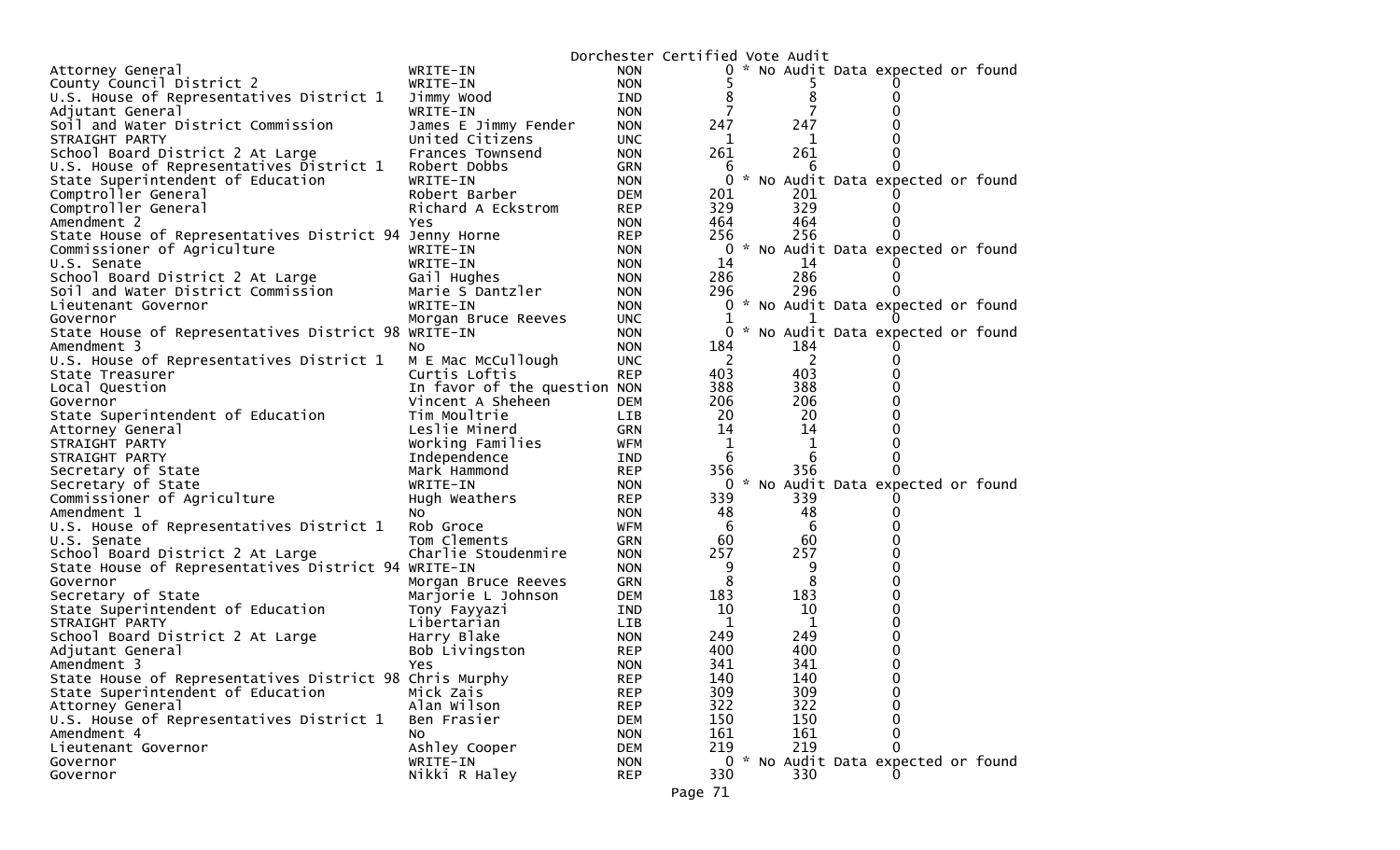|                                                              |                              |            | Dorchester Certified Vote Audit |                |                                     |  |
|--------------------------------------------------------------|------------------------------|------------|---------------------------------|----------------|-------------------------------------|--|
| Amendment 1                                                  | Yes.                         | <b>NON</b> | 480                             | 480            | 0                                   |  |
| School Board District 2 At Large                             | WRITE-IN                     | <b>NON</b> | 2                               |                | 0<br>2                              |  |
| U.S. Senate                                                  | Jim DeMint                   | <b>REP</b> | 359                             | 359            |                                     |  |
| State Treasurer                                              | WRITE-IN                     | <b>NON</b> | -6                              |                | -6                                  |  |
| Lieutenant Governor                                          | Ken Ard                      | <b>REP</b> | 323                             | 323            | 0                                   |  |
| State Superintendent of Education                            | Doretha A Bull               | GRN        | 13                              | 13             | 0                                   |  |
| U.S. House of Representatives District 1                     | WRITE-IN                     | <b>NON</b> | 0                               |                | * No Audit Data expected or found   |  |
| U.S. House of Representatives District 1                     | Keith Blandford              | LIB        | 3                               |                | 3                                   |  |
| Commissioner of Agriculture                                  | Tom E Elliott                | DEM        | 193                             | 193            | 0                                   |  |
| Attorney General                                             | Matthew Richardson           | DEM        | 202                             | 202            |                                     |  |
| STRAIGHT PARTY                                               | Republican                   | <b>REP</b> | 168                             | 168            |                                     |  |
| School Board District 2 At Large                             | Tanya Robinson               | <b>NON</b> | 263                             | 263            |                                     |  |
| STRAIGHT PARTY                                               | Democratic                   | DEM        | 88                              | 88             | <sup>0</sup>                        |  |
| Amendment 2                                                  | NO.                          | <b>NON</b> | 68                              | 68             |                                     |  |
| County Council District 2                                    | David Chinnis                | <b>REP</b> | 402                             | 402            |                                     |  |
| State Superintendent of Education                            | Frank Holleman               | DEM        | 180                             | 180            |                                     |  |
| Soil and Water District Commission                           | WRITE-IN                     | <b>NON</b> | <sup>2</sup>                    | $\overline{2}$ | 0                                   |  |
| State House of Representatives District 98 Christine Jackson |                              | DEM        | 48                              | 48             | 0                                   |  |
| STRAIGHT PARTY                                               | Green                        | GRN        | 1                               |                | 1<br>0                              |  |
| U.S. House of Representatives District 1                     | Tim Scott                    | <b>REP</b> | 366                             | 366            | 0                                   |  |
| Amendment 4                                                  | Yes.                         | <b>NON</b> | 359                             | 359            | 0                                   |  |
| Local Question                                               | Opposed to the question NON  |            | 131                             | 131            | $\Omega$                            |  |
|                                                              |                              |            |                                 |                |                                     |  |
| 0080 Coastal 3                                               |                              |            |                                 |                |                                     |  |
| Comptroller General                                          | Richard A Eckstrom           | <b>REP</b> | 123                             | 123            | 0                                   |  |
| U.S. House of Representatives District 1                     | Rob Groce                    | WFM        | 2                               |                | $\overline{2}$<br>0                 |  |
| School Board District 2 At Large                             | Gail Hughes                  | <b>NON</b> | 105                             | 105            | 0                                   |  |
| Comptroller General                                          | Robert Barber                | DEM        | 83                              | 83             |                                     |  |
| State Superintendent of Education                            | Frank Holleman               | <b>DEM</b> | 73                              | 73             |                                     |  |
| Attorney General                                             | Leslie Minerd                | GRN        | 8                               | 8              |                                     |  |
| Amendment 2                                                  | Yes                          | <b>NON</b> | 186                             | 186            | 0                                   |  |
| Secretary of State                                           | WRITE-IN                     | <b>NON</b> | 1                               |                | 1                                   |  |
| U.S. Senate                                                  | Jim DeMint                   | <b>REP</b> | 134                             | 134            |                                     |  |
| Commissioner of Agriculture                                  | Tom E Elliott                | DEM        | 77                              | 77             |                                     |  |
| State House of Representatives District 94 WRITE-IN          |                              | <b>NON</b> |                                 |                | 0 * No Audit Data expected or found |  |
| Secretary of State                                           |                              | DEM        | 78                              | 78             |                                     |  |
|                                                              | Marjorie L Johnson           |            | 65                              | 65             |                                     |  |
| U.S. House of Representatives District 1                     | Ben Frasier                  | DEM        |                                 | 118            |                                     |  |
| Lieutenant Governor                                          | Ken Ard                      | <b>REP</b> | 118                             |                |                                     |  |
| STRAIGHT PARTY                                               | Libertarian                  | LIB        |                                 |                | 0 * No Audit Data expected or found |  |
| Governor                                                     | Vincent A Sheheen            | DEM        | 94                              | 94             |                                     |  |
| State Superintendent of Education                            | WRITE-IN                     | <b>NON</b> |                                 |                | 0 * No Audit Data expected or found |  |
| State House of Representatives District 98 Chris Murphy      |                              | <b>REP</b> | 54                              | 54             |                                     |  |
| Amendment 3                                                  | NO.                          | <b>NON</b> | 63                              | 63             |                                     |  |
| Adjutant General                                             | WRITE-IN                     | <b>NON</b> | 2                               |                | 2                                   |  |
| Governor                                                     | Morgan Bruce Reeves          | <b>UNC</b> | 0                               | *              | No Audit Data expected or found     |  |
| U.S. House of Representatives District 1                     | Keith Blandford              | LIB        | 4                               |                | 4                                   |  |
| Governor                                                     | Morgan Bruce Reeves          | <b>GRN</b> | 2                               |                | $\overline{c}$<br>0                 |  |
| School Board District 2 At Large                             | Charlie Stoudenmire          | <b>NON</b> | 94                              | 94             |                                     |  |
| Local Question                                               | In favor of the question NON |            | 172                             | 172            |                                     |  |
| STRAIGHT PARTY                                               | Green                        | GRN        | 1                               |                | 1                                   |  |
| Amendment 1                                                  | No                           | <b>NON</b> | 21                              | 21             | 0                                   |  |
| U.S. Senate                                                  | Alvin M Greene               | <b>DEM</b> | 40                              | 40             | 0                                   |  |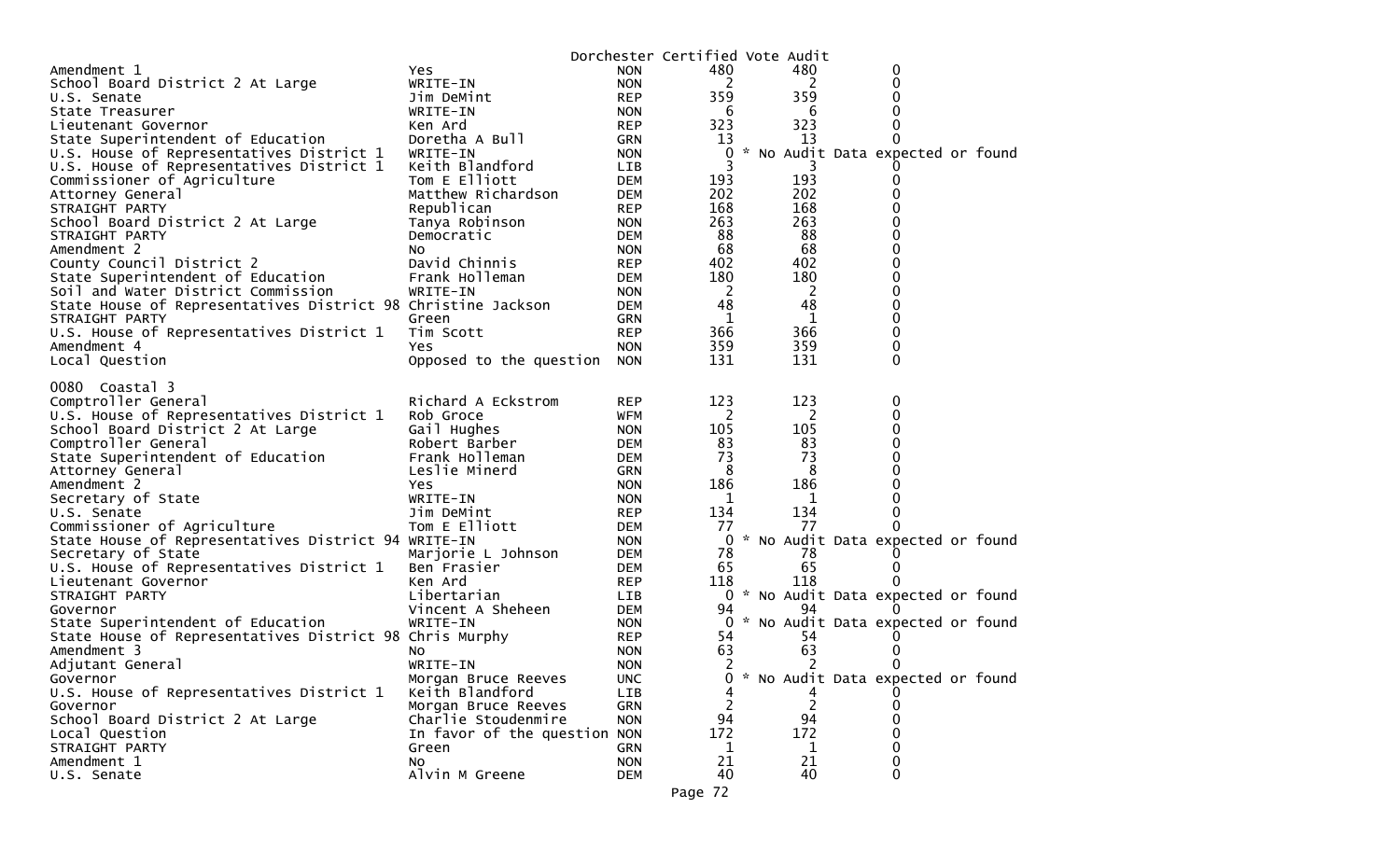|                                                              |                         |                          | Dorchester Certified Vote Audit |                       |                                     |
|--------------------------------------------------------------|-------------------------|--------------------------|---------------------------------|-----------------------|-------------------------------------|
| School Board District 2 At Large                             | Harry Blake             | <b>NON</b>               | 77                              | 77                    |                                     |
| State Superintendent of Education                            | Tim Moultrie            | LIB                      | 11                              | 11                    |                                     |
| U.S. House of Representatives District 1                     | WRITE-IN                | <b>NON</b>               |                                 |                       | 0 * No Audit Data expected or found |
| Attorney General                                             | Alan Wilson             | <b>REP</b>               | 117                             | 117                   |                                     |
| U.S. House of Representatives District 1                     | Tim Scott               | <b>REP</b>               | 136                             | 136                   |                                     |
| STRAIGHT PARTY                                               | Working Families        | WFM                      | 0                               |                       | * No Audit Data expected or found   |
| State Treasurer                                              | WRITE-IN                | <b>NON</b>               | 4                               | 4                     |                                     |
| Commissioner of Agriculture                                  | WRITE-IN                | <b>NON</b>               |                                 |                       | 0 * No Audit Data expected or found |
| Lieutenant Governor                                          | WRITE-IN                | <b>NON</b>               | 0                               |                       | * No Audit Data expected or found   |
| U.S. House of Representatives District 1                     | Robert Dobbs            | GRN                      | 2                               | 2                     |                                     |
| Governor                                                     | Nikki R Haley           | <b>REP</b>               | 115                             | 115                   |                                     |
| STRAIGHT PARTY                                               | United Citizens         | <b>UNC</b>               |                                 |                       | 0 * No Audit Data expected or found |
| Amendment 3                                                  | Yes                     | <b>NON</b>               | 144                             | 144                   |                                     |
| STRAIGHT PARTY                                               | Republican              | <b>REP</b>               | 51                              | 51<br>32              |                                     |
| State House of Representatives District 98 Christine Jackson |                         | <b>DEM</b>               | 32                              |                       |                                     |
| School Board District 2 At Large                             | WRITE-IN                | <b>NON</b>               | 2                               | $\overline{c}$<br>187 |                                     |
| Amendment 1                                                  | Yes.                    | <b>NON</b>               | 187                             |                       | Ω                                   |
| County Council District 2                                    | David Chinnis           | <b>REP</b>               | 156                             | 156                   |                                     |
| U.S. House of Representatives District 1                     | Jimmy Wood<br>WRITE-IN  | IND                      | 2<br>3                          | 2<br>3                |                                     |
| U.S. Senate<br>Amendment 4                                   |                         | <b>NON</b>               | 54                              | 54                    |                                     |
|                                                              | No.<br>Mick Zais        | <b>NON</b><br><b>REP</b> | 111                             | 111                   |                                     |
| State Superintendent of Education<br>Attorney General        | Matthew Richardson      | <b>DEM</b>               | 85                              | 85                    |                                     |
| State Superintendent of Education                            | Tony Fayyazi            | IND                      | 11                              | 11                    |                                     |
| School Board District 2 At Large                             | Tanya Robinson          | <b>NON</b>               | 103                             | 103                   | 0                                   |
| Soil and Water District Commission                           | WRITE-IN                | <b>NON</b>               | 1                               | 1                     |                                     |
| Governor                                                     | WRITE-IN                | <b>NON</b>               | 0                               |                       | * No Audit Data expected or found   |
| Commissioner of Agriculture                                  | Hugh Weathers           | <b>REP</b>               | 128                             | 128                   |                                     |
| STRAIGHT PARTY                                               | Democratic              | <b>DEM</b>               | 38                              | 38                    |                                     |
| County Council District 2                                    | WRITE-IN                | <b>NON</b>               | 3                               | 3                     |                                     |
| State Treasurer                                              | Curtis Loftis           | <b>REP</b>               | 157                             | 157                   |                                     |
| State House of Representatives District 94 Jenny Horne       |                         | <b>REP</b>               | 97                              | 97                    |                                     |
| Adjutant General                                             | Bob Livingston          | <b>REP</b>               | 159                             | 159                   | 0                                   |
| Amendment 2                                                  | No.                     | <b>NON</b>               | 24                              | 24                    | O                                   |
| U.S. House of Representatives District 1                     | M E Mac McCullough      | <b>UNC</b>               |                                 |                       | 0 * No Audit Data expected or found |
| Soil and Water District Commission                           | James E Jimmy Fender    | <b>NON</b>               | 103                             | 103                   |                                     |
| U.S. Senate                                                  | Tom Clements            | GRN                      | 32                              | 32                    |                                     |
| Secretary of State                                           | Mark Hammond            | <b>REP</b>               | 130                             | 130                   |                                     |
| State Superintendent of Education                            | Doretha A Bull          | GRN                      | 4                               | 4                     |                                     |
| Attorney General                                             | WRITE-IN                | <b>NON</b>               | 2                               | 2                     |                                     |
| Lieutenant Governor                                          | Ashley Cooper           | DEM                      | 90                              | 90                    |                                     |
| STRAIGHT PARTY                                               | Independence            | IND                      | 2                               |                       |                                     |
| State House of Representatives District 98 WRITE-IN          |                         | <b>NON</b>               | 0                               |                       | * No Audit Data expected or found   |
| Amendment 4                                                  | Yes.                    | <b>NON</b>               | 151                             | 151                   | $\Omega$                            |
| School Board District 2 At Large                             | Frances Townsend        | <b>NON</b>               | 99                              | 99                    | 0                                   |
| Soil and Water District Commission                           | Marie S Dantzler        | <b>NON</b>               | 129                             | 129                   | 0                                   |
| Comptroller General                                          | WRITE-IN                | <b>NON</b>               |                                 |                       | 0 * No Audit Data expected or found |
| Local Question                                               | Opposed to the question | <b>NON</b>               | 32                              | 32                    |                                     |
|                                                              |                         |                          |                                 |                       |                                     |
| 0081 Archdale 2                                              | Vincent A Sheheen       |                          | 222                             | 222                   |                                     |
| Governor<br>STRAIGHT PARTY                                   | Republican              | <b>DEM</b><br><b>REP</b> | 181                             | 181                   | 0<br>0                              |
|                                                              |                         |                          |                                 |                       |                                     |
|                                                              |                         |                          | Page 73                         |                       |                                     |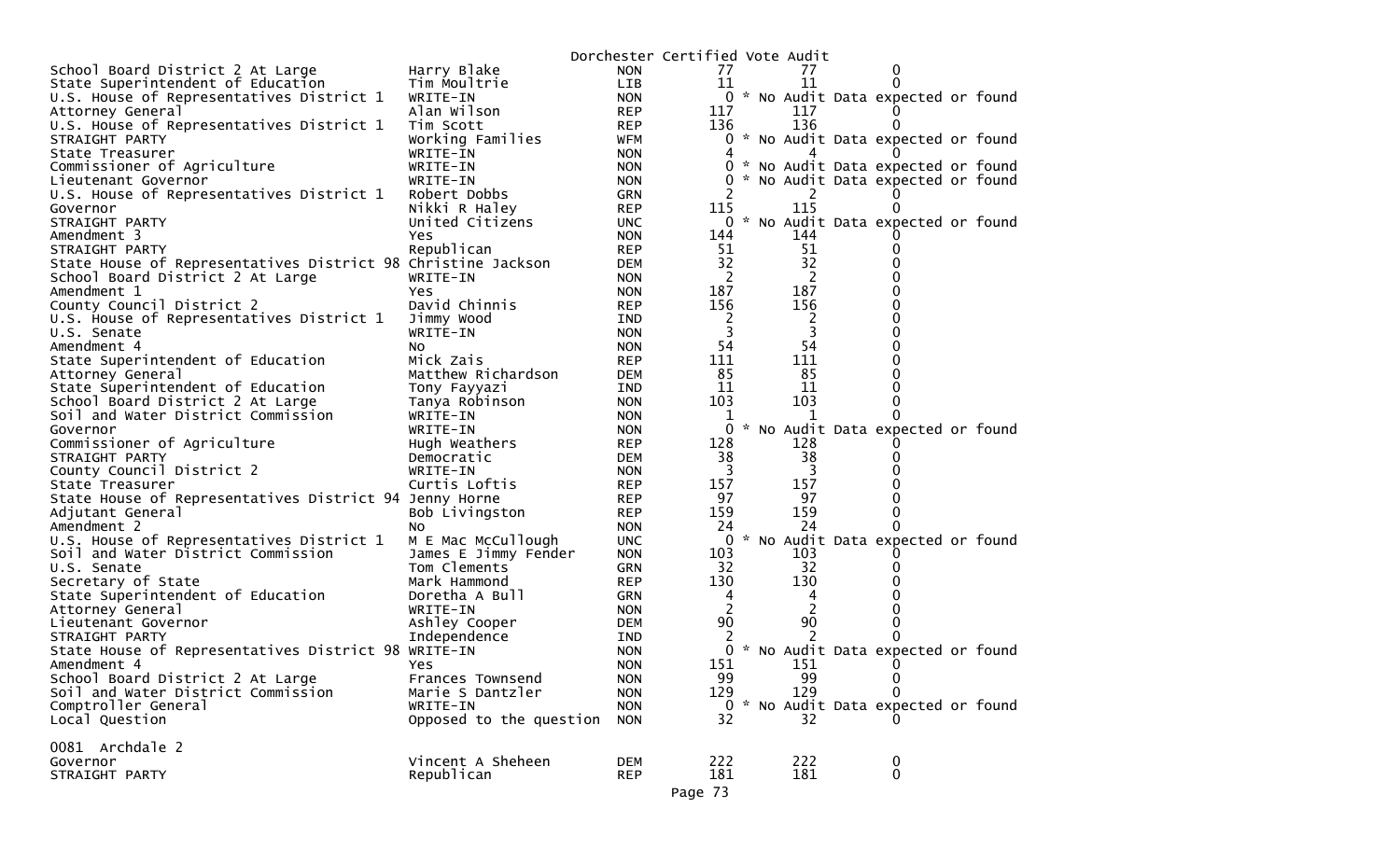|                                                              |                              |            | Dorchester Certified Vote Audit |                |                                   |  |
|--------------------------------------------------------------|------------------------------|------------|---------------------------------|----------------|-----------------------------------|--|
| Amendment 3                                                  | NO.                          | <b>NON</b> | 186                             | 186            | 0                                 |  |
| State Treasurer                                              | WRITE-IN                     | <b>NON</b> | 3                               | 3              | 0                                 |  |
| U.S. Senate                                                  | Tom Clements                 | <b>GRN</b> | 64                              | 64             |                                   |  |
| Amendment 1                                                  | Yes                          | <b>NON</b> | 481                             | 481            |                                   |  |
| U.S. House of Representatives District 1                     | Jimmy Wood                   | IND        | 6                               | 6              |                                   |  |
| State Superintendent of Education                            | Frank Holleman               | <b>DEM</b> | 199                             | 199            |                                   |  |
| Attorney General                                             | Alan Wilson                  | <b>REP</b> | 318                             | 318            |                                   |  |
| Lieutenant Governor                                          | Ashley Cooper                | DEM        | 232                             | 232            |                                   |  |
| Lieutenant Governor                                          | Ken Ard                      | <b>REP</b> | 321                             | 321            |                                   |  |
| Secretary of State                                           | Mark Hammond                 | <b>REP</b> | 348                             | 348            |                                   |  |
| Governor                                                     | Morgan Bruce Reeves          | <b>UNC</b> | $\overline{0}$                  |                | * No Audit Data expected or found |  |
| School Board District 2 At Large                             | Gail Hughes                  | <b>NON</b> | 288                             | 288            |                                   |  |
| State House of Representatives District 98 Christine Jackson |                              | <b>DEM</b> | 213                             | 213            |                                   |  |
| STRAIGHT PARTY                                               | Green                        | <b>GRN</b> | -5                              | 5              |                                   |  |
| State Treasurer                                              | Curtis Loftis                | <b>REP</b> | 401                             | 401            |                                   |  |
| U.S. House of Representatives District 1                     | M E Mac McCullough           | <b>UNC</b> | 6                               | 6              |                                   |  |
| Amendment 3                                                  | Yes                          | <b>NON</b> | 360                             | 360            |                                   |  |
| Local Question                                               | In favor of the question NON |            | 372                             | 372            |                                   |  |
| Governor                                                     | Nikki R Haley                | <b>REP</b> | 325                             | 325            |                                   |  |
| Commissioner of Agriculture                                  | Tom E Elliott                | DEM        | 208                             | 208            |                                   |  |
| School Board District 2 At Large                             | Frances Townsend             | <b>NON</b> | 248                             | 248            |                                   |  |
| State Superintendent of Education                            | WRITE-IN                     | <b>NON</b> | 0                               |                | * No Audit Data expected or found |  |
| State Superintendent of Education                            | Tim Moultrie                 | LIB        | 17                              | 17             |                                   |  |
| U.S. Senate                                                  | Jim DeMint                   | <b>REP</b> | 356                             | 356            |                                   |  |
| Attorney General                                             | Matthew Richardson           | <b>DEM</b> | 221                             | 221            |                                   |  |
| Adjutant General                                             | WRITE-IN                     | <b>NON</b> | 1                               | 1              |                                   |  |
| U.S. House of Representatives District 1                     | Rob Groce                    | <b>WFM</b> | 7                               | 7              |                                   |  |
| Secretary of State                                           | Marjorie L Johnson           | <b>DEM</b> | 206                             | 206            |                                   |  |
| Secretary of State                                           | WRITE-IN                     | <b>NON</b> | 0                               |                | * No Audit Data expected or found |  |
| STRAIGHT PARTY                                               | Libertarian                  | <b>LIB</b> | 1                               | ı              |                                   |  |
| School Board District 2 At Large                             | Harry Blake                  | <b>NON</b> | 217                             | 217            |                                   |  |
| STRAIGHT PARTY                                               | Independence                 | IND        | 4                               | 4              |                                   |  |
| Amendment 2                                                  | NO.                          | <b>NON</b> | 66                              | 66             |                                   |  |
| Attorney General                                             | Leslie Minerd                | GRN        | 14                              | 14             |                                   |  |
| State Superintendent of Education                            | Mick Zais                    | <b>REP</b> | 318                             | 318            |                                   |  |
| U.S. House of Representatives District 1                     | Ben Frasier                  | <b>DEM</b> | 159                             | 159            |                                   |  |
| Amendment 4                                                  | NO.                          | <b>NON</b> | 154                             | 154            | 0                                 |  |
| Attorney General                                             | WRITE-IN                     | <b>NON</b> | 0                               |                | * No Audit Data expected or found |  |
| State House of Representatives District 98 WRITE-IN          |                              | <b>NON</b> | 0                               |                | * No Audit Data expected or found |  |
| STRAIGHT PARTY                                               | Working Families             | WFM        | 2                               | 2              |                                   |  |
| STRAIGHT PARTY                                               | Democratic                   | <b>DEM</b> | 108                             | 108            |                                   |  |
| School Board District 2 At Large                             | Charlie Stoudenmire          | <b>NON</b> | 260                             | 260            |                                   |  |
| U.S. Senate                                                  | Alvin M Greene               | DEM        | 116                             | 116            |                                   |  |
| Governor                                                     | Morgan Bruce Reeves          | GRN        | 7                               | 7              | 0                                 |  |
| U.S. House of Representatives District 1                     | Keith Blandford              | LIB        | 4                               |                | 0                                 |  |
| Commissioner of Agriculture                                  | WRITE-IN                     | <b>NON</b> | 0                               |                | * No Audit Data expected or found |  |
| State Superintendent of Education                            | Tony Fayyazi                 | IND        |                                 |                |                                   |  |
| Amendment 2                                                  | Yes.                         | <b>NON</b> | 480                             | 480            |                                   |  |
| State Superintendent of Education                            | Doretha A Bull               | GRN        | 8                               | 8              | 0                                 |  |
| Soil and Water District Commission                           | WRITE-IN                     | <b>NON</b> | 2                               | $\overline{2}$ |                                   |  |
| Comptroller General                                          | Richard A Eckstrom           | <b>REP</b> | 321                             | 321            | 0                                 |  |
| U.S. House of Representatives District 1                     | Tim Scott                    | <b>REP</b> | 370                             | 370            | 0                                 |  |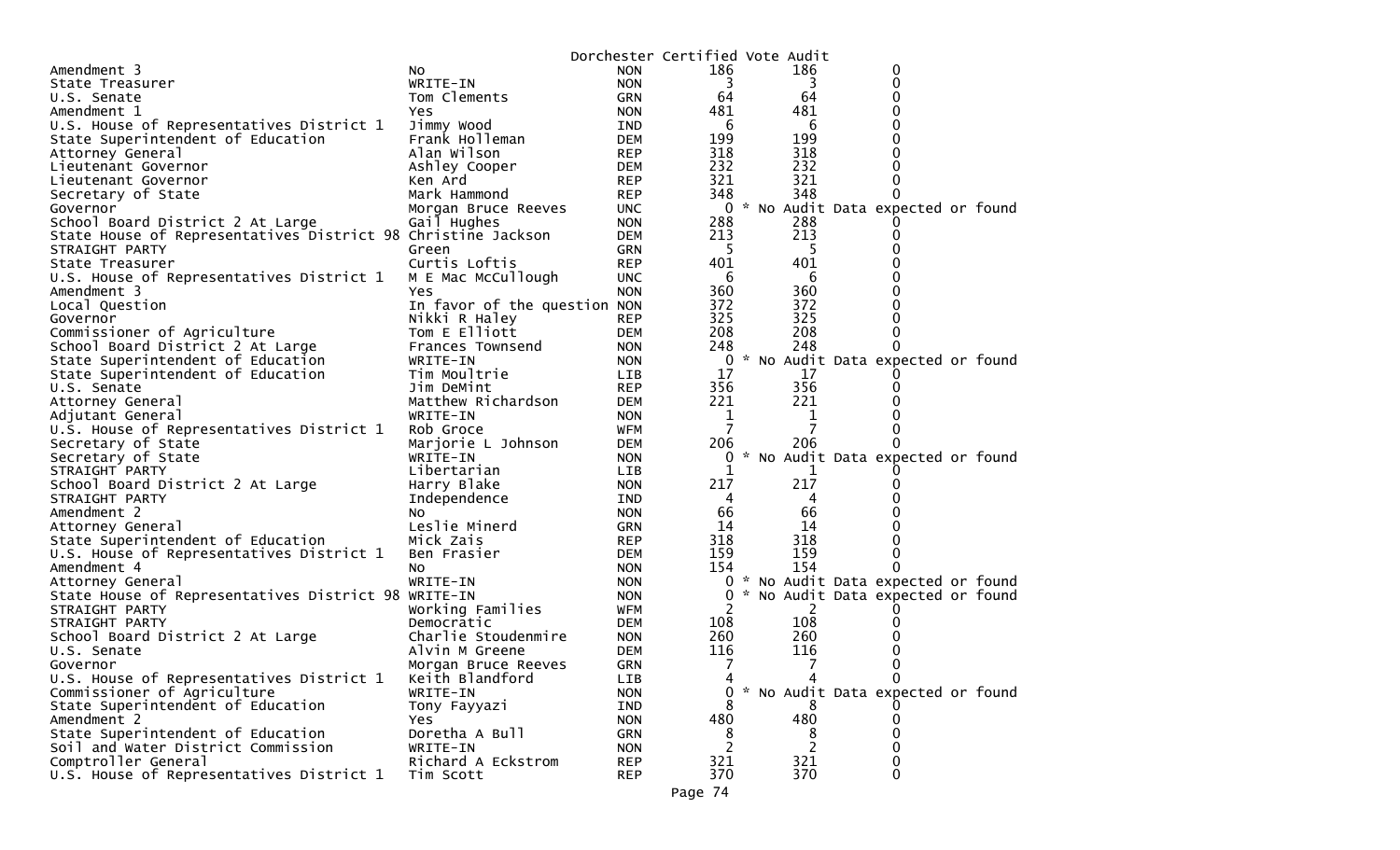|                                                         |                              |                          | Dorchester Certified Vote Audit |                                  |                                     |  |
|---------------------------------------------------------|------------------------------|--------------------------|---------------------------------|----------------------------------|-------------------------------------|--|
| Lieutenant Governor                                     | WRITE-IN                     | <b>NON</b>               |                                 |                                  | 0 * No Audit Data expected or found |  |
| Soil and Water District Commission                      | James E Jimmy Fender         | <b>NON</b>               | 238                             | 238                              |                                     |  |
| Amendment 4                                             | Yes.                         | <b>NON</b>               | 386                             | 386                              |                                     |  |
| Comptroller General                                     | WRITE-IN                     | <b>NON</b>               |                                 |                                  | 0 * No Audit Data expected or found |  |
| State House of Representatives District 98 Chris Murphy |                              | <b>REP</b>               | 341                             | 341                              |                                     |  |
| Soil and Water District Commission                      | Marie S Dantzler             | <b>NON</b>               | 301                             | 301                              | 0                                   |  |
| Comptroller General                                     | Robert Barber                | DEM                      | 231                             | 231                              |                                     |  |
| U.S. House of Representatives District 1                | Robert Dobbs                 | GRN                      | 4                               | 4                                |                                     |  |
| U.S. House of Representatives District 1                | WRITE-IN                     | <b>NON</b>               | 0                               |                                  | * No Audit Data expected or found   |  |
| Amendment 1                                             | NO.                          | <b>NON</b>               | 64                              | 64                               |                                     |  |
| School Board District 2 At Large                        | Tanya Robinson               | <b>NON</b>               | 255                             | 255                              |                                     |  |
| Commissioner of Agriculture                             | Hugh Weathers                | <b>REP</b>               | 338                             | 338                              |                                     |  |
| Adjutant General                                        | Bob Livingston               | <b>REP</b>               | 400                             | 400                              |                                     |  |
| U.S. Senate                                             | WRITE-IN                     | <b>NON</b>               | 14                              | 14                               |                                     |  |
| Governor                                                | WRITE-IN                     | <b>NON</b>               | 0                               |                                  | * No Audit Data expected or found   |  |
| School Board District 2 At Large                        | WRITE-IN                     | <b>NON</b>               | 2                               | $\overline{2}$                   |                                     |  |
| STRAIGHT PARTY                                          | United Citizens              | <b>UNC</b>               | 1                               | 1                                | 0                                   |  |
| Local Question                                          | Opposed to the question NON  |                          | 165                             | 165                              | 0                                   |  |
|                                                         |                              |                          |                                 |                                  |                                     |  |
| 0082 Ashborough E 2                                     |                              |                          |                                 |                                  |                                     |  |
| U.S. House of Representatives District 1                | Robert Dobbs                 | <b>GRN</b>               | 2                               | $\overline{c}$<br>$\overline{2}$ | 0                                   |  |
| Soil and Water District Commission                      | WRITE-IN                     | <b>NON</b>               | 2                               |                                  |                                     |  |
| Amendment 1                                             | NO.                          | <b>NON</b>               | 45<br>51                        | 45<br>51                         | 0                                   |  |
| County Council District 7                               | Timothy Patrick              | <b>PET</b>               | 349                             | 349                              |                                     |  |
| Lieutenant Governor<br>U.S. Senate                      | Ken Ard<br>WRITE-IN          | <b>REP</b><br><b>NON</b> | 14                              | 14                               |                                     |  |
| Lieutenant Governor                                     | Ashley Cooper                | <b>DEM</b>               | 101                             | 101                              |                                     |  |
| Amendment 3                                             | NO.                          | <b>NON</b>               | 104                             | 104                              |                                     |  |
| STRAIGHT PARTY                                          | United Citizens              | <b>UNC</b>               |                                 |                                  | 0 * No Audit Data expected or found |  |
| Soil and Water District Commission                      | James E Jimmy Fender         | <b>NON</b>               | 219                             | 219                              |                                     |  |
| U.S. Senate                                             | Tom Clements                 | <b>GRN</b>               | 31                              | 31                               |                                     |  |
| School Board District 2 At Large                        | Tanya Robinson               | <b>NON</b>               | 204                             | 204                              |                                     |  |
| State Superintendent of Education                       | Tim Moultrie                 | <b>LIB</b>               | 14                              | 14                               |                                     |  |
| School Board District 2 At Large                        | WRITE-IN                     | <b>NON</b>               | 3                               | 3                                |                                     |  |
| State House of Representatives District 98 Chris Murphy |                              | <b>REP</b>               | 351                             | 351                              | $\Omega$                            |  |
| Attorney General                                        | WRITE-IN                     | <b>NON</b>               | 0                               |                                  | * No Audit Data expected or found   |  |
| Soil and Water District Commission                      | Marie S Dantzler             | <b>NON</b>               | 244                             | 244                              |                                     |  |
| Amendment 1                                             | Yes.                         | <b>NON</b>               | 398                             | 398                              | $\Omega$                            |  |
| U.S. House of Representatives District 1                | WRITE-IN                     | <b>NON</b>               |                                 |                                  | 0 * No Audit Data expected or found |  |
| STRAIGHT PARTY                                          | Green                        | <b>GRN</b>               |                                 |                                  |                                     |  |
| State Superintendent of Education                       | WRITE-IN                     | <b>NON</b>               |                                 |                                  | 0 * No Audit Data expected or found |  |
| Local Question                                          | In favor of the question NON |                          | 310                             | 310                              |                                     |  |
| County Council District 7                               | WRITE-IN                     | <b>NON</b>               | 80                              | 80                               |                                     |  |
| Governor                                                | Morgan Bruce Reeves          | <b>GRN</b>               |                                 |                                  | 0 * No Audit Data expected or found |  |
| Secretary of State                                      | Mark Hammond                 | <b>REP</b>               | 382                             | 382                              | 0                                   |  |
| STRAIGHT PARTY                                          | Democratic                   | <b>DEM</b>               | 17                              | 17                               | 0                                   |  |
| Amendment 3                                             | <b>Yes</b>                   | <b>NON</b>               | 342                             | 342                              | 0                                   |  |
| Commissioner of Agriculture                             | Tom E Elliott                | <b>DEM</b>               | 55                              | 55                               | 0                                   |  |
| State Superintendent of Education                       | Mick Zais                    | <b>REP</b>               | 348                             | 348                              | 0                                   |  |
| Adjutant General                                        | WRITE-IN                     | <b>NON</b>               | 1                               | 1                                | 0                                   |  |
| U.S. House of Representatives District 1                | Jimmy Wood                   | IND                      | 3                               | 3                                | 0                                   |  |
| Comptroller General                                     | Richard A Eckstrom           | <b>REP</b>               | 350                             | 350                              | 0                                   |  |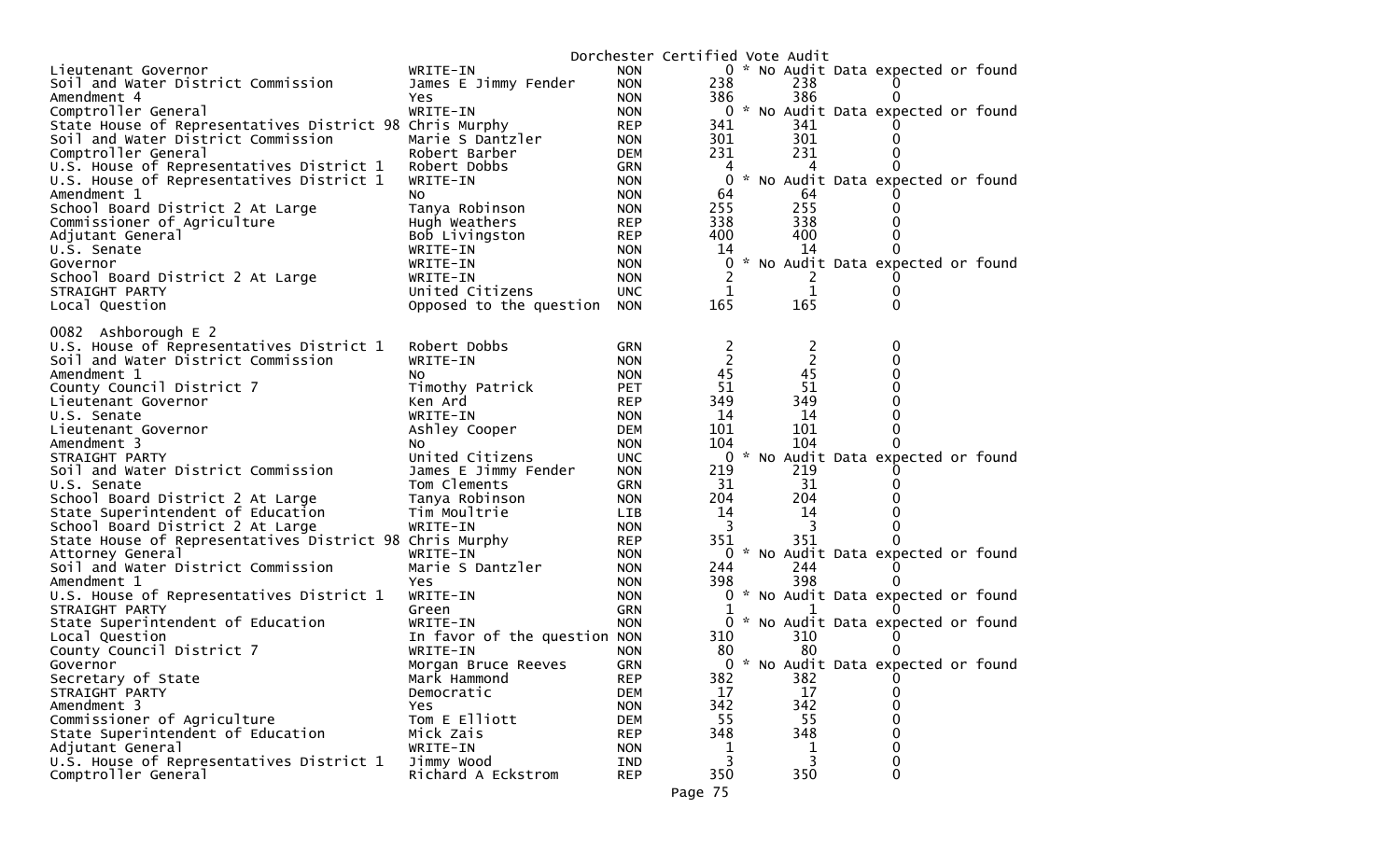|                                                              |                             | Dorchester Certified Vote Audit |                |          |                                     |  |
|--------------------------------------------------------------|-----------------------------|---------------------------------|----------------|----------|-------------------------------------|--|
| State Treasurer                                              | WRITE-IN                    | <b>NON</b>                      | 2              |          |                                     |  |
| STRAIGHT PARTY                                               | Working Families            | <b>WFM</b>                      |                |          | 0 * No Audit Data expected or found |  |
| School Board District 2 At Large                             | Gail Hughes                 | <b>NON</b>                      | 236            | 236      |                                     |  |
| U.S. Senate                                                  | Jim DeMint                  | <b>REP</b>                      | 378            | 378      | 0                                   |  |
| State Superintendent of Education                            | Doretha A Bull              | GRN                             | $\overline{3}$ | 3        |                                     |  |
| Comptroller General                                          | Robert Barber               | DEM                             | 89             | 89       |                                     |  |
| School Board District 2 At Large                             | Frances Townsend            | <b>NON</b>                      | 243            | 243      | 0                                   |  |
| Comptroller General                                          | WRITE-IN                    | <b>NON</b>                      |                |          | 0 * No Audit Data expected or found |  |
| U.S. House of Representatives District 1                     | M E Mac McCullough          | <b>UNC</b>                      | 0              |          | * No Audit Data expected or found   |  |
| STRAIGHT PARTY                                               | Republican                  | <b>REP</b>                      | 146            | 146      |                                     |  |
| Amendment 4                                                  | No.                         | <b>NON</b>                      | 85             | 85       | 0                                   |  |
| State House of Representatives District 98 Christine Jackson |                             | <b>DEM</b>                      | 95             | 95       | 0                                   |  |
| Amendment 2                                                  | NO.                         | <b>NON</b>                      | 50             | 50       | 0                                   |  |
| State Superintendent of Education                            | Tony Fayyazi                | IND                             | -2             | 2        |                                     |  |
| Attorney General                                             | Alan Wilson                 | <b>REP</b>                      | 341            | 341      |                                     |  |
| Governor                                                     | Vincent A Sheheen           | DEM                             | 104            | 104      | 0                                   |  |
| Secretary of State                                           | Marjorie L Johnson          | <b>DEM</b>                      | 62             | 62       | 0                                   |  |
| State Treasurer                                              | Curtis Loftis               | <b>REP</b>                      | 403            | 403      |                                     |  |
| U.S. House of Representatives District 1                     | Rob Groce                   | WFM                             | 5              |          | 0                                   |  |
| Governor                                                     | WRITE-IN                    | <b>NON</b>                      |                |          | 0 * No Audit Data expected or found |  |
| Commissioner of Agriculture                                  | WRITE-IN                    | <b>NON</b>                      | $\mathbf{0}$   |          | * No Audit Data expected or found   |  |
| Secretary of State                                           | WRITE-IN                    | <b>NON</b>                      | $\Omega$       |          | * No Audit Data expected or found   |  |
| U.S. Senate                                                  | Alvin M Greene              | DEM                             | 26             | 26       | 0                                   |  |
| School Board District 2 At Large                             | Harry Blake                 | <b>NON</b>                      | 214            | 214      | 0                                   |  |
| STRAIGHT PARTY                                               | Independence                | <b>IND</b>                      | 0              |          | * No Audit Data expected or found   |  |
| U.S. House of Representatives District 1                     | Ben Frasier                 | DEM                             | 45             | 45       |                                     |  |
| Adjutant General                                             | Bob Livingston              | <b>REP</b>                      | 400            | 400      | 0                                   |  |
| Governor                                                     | Nikki R Haley               | <b>REP</b>                      | 350            | 350      | 0                                   |  |
| Amendment 2                                                  | Yes                         | <b>NON</b>                      | 399            | 399      |                                     |  |
| County Council District 7                                    | Jay Byars                   | <b>REP</b>                      | 304            | 304      |                                     |  |
| Amendment 4                                                  | Yes.                        | <b>NON</b>                      | 355            | 355      | 0                                   |  |
| School Board District 2 At Large                             | Charlie Stoudenmire         | <b>NON</b>                      | 233            | 233      | 0                                   |  |
| Commissioner of Agriculture                                  | Hugh Weathers               | REP                             | 386            | 386      | 0                                   |  |
| Lieutenant Governor                                          | WRITE-IN                    | <b>NON</b>                      | 0              |          | * No Audit Data expected or found   |  |
| U.S. House of Representatives District 1                     | Keith Blandford             | LIB                             | 3              | 3        |                                     |  |
| State Superintendent of Education                            | Frank Holleman              | DEM                             | 78             | 78       | 0                                   |  |
| Attorney General                                             | Matthew Richardson          | DEM                             | 96             | 96       |                                     |  |
| Governor                                                     | Morgan Bruce Reeves         | <b>UNC</b>                      | $\mathbf 1$    | 1        |                                     |  |
| State House of Representatives District 98 WRITE-IN          |                             | <b>NON</b>                      | 1              | 1        |                                     |  |
| U.S. House of Representatives District 1                     | Tim Scott                   | <b>REP</b>                      | 391            | 391      | 0                                   |  |
| STRAIGHT PARTY                                               | Libertarian                 | LIB                             | 2              | 2        | 0                                   |  |
| Attorney General                                             | Leslie Minerd               | GRN                             | 8              | 8        | 0                                   |  |
| Local Question                                               | Opposed to the question NON |                                 | 125            | 125      | $\mathbf 0$                         |  |
|                                                              |                             |                                 |                |          |                                     |  |
| 0083 Ashborough W 2                                          |                             |                                 |                |          |                                     |  |
| State Superintendent of Education                            | Frank Holleman              | <b>DEM</b>                      | 96             | 96       | 0                                   |  |
| Adjutant General                                             | Bob Livingston              | <b>REP</b>                      | 384            | 384      | 0                                   |  |
| School Board District 2 At Large                             | WRITE-IN                    | <b>NON</b>                      | 6              | 6<br>113 | 0<br>$\Omega$                       |  |
| Amendment 3                                                  | No                          | <b>NON</b>                      | 113            |          |                                     |  |
| Attorney General                                             | WRITE-IN                    | <b>NON</b>                      | 0              |          | * No Audit Data expected or found   |  |
| Commissioner of Agriculture                                  | WRITE-IN                    | <b>NON</b>                      |                | 3        |                                     |  |
| State Treasurer                                              | WRITE-IN                    | <b>NON</b>                      | 3              |          | 0                                   |  |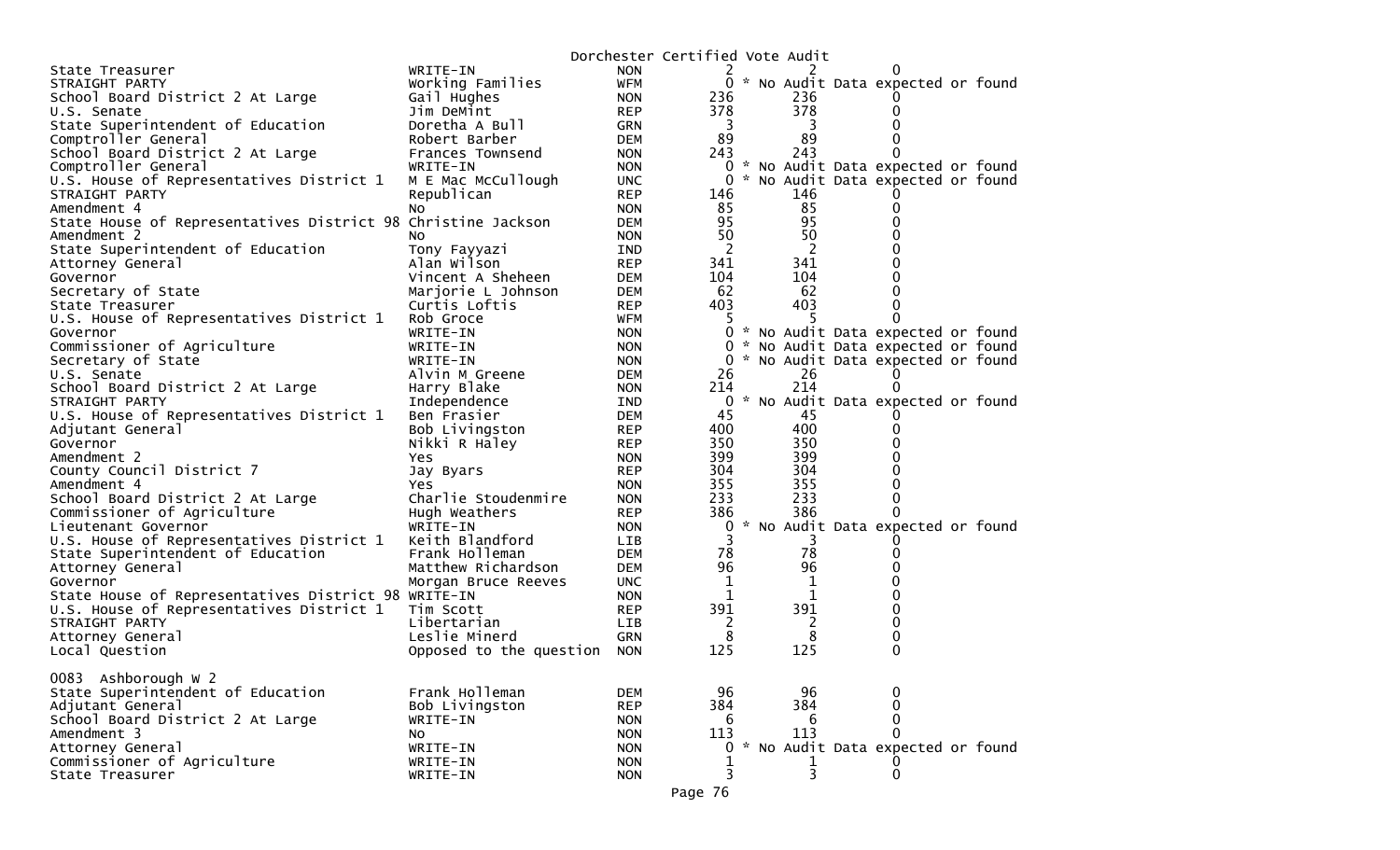|                                                              |                              |                          |             | Dorchester Certified Vote Audit |                                   |  |
|--------------------------------------------------------------|------------------------------|--------------------------|-------------|---------------------------------|-----------------------------------|--|
| Secretary of State                                           | Marjorie L Johnson           | <b>DEM</b>               | 98          | 98                              | 0                                 |  |
| Amendment 1                                                  | Yes                          | <b>NON</b>               | 416         | 416                             | $\mathbf 0$                       |  |
| U.S. House of Representatives District 1                     | M E Mac McCullough           | <b>UNC</b>               | 2           | 2                               | 0                                 |  |
| Commissioner of Agriculture                                  | Hugh Weathers                | <b>REP</b>               | 353         | 353                             | $\Omega$                          |  |
| STRAIGHT PARTY                                               | Democratic                   | <b>DEM</b>               | 43          | 43                              | $\Omega$                          |  |
| U.S. Senate                                                  | Alvin M Greene               | <b>DEM</b>               | 41          | 41                              | 0                                 |  |
| Lieutenant Governor                                          | WRITE-IN                     | <b>NON</b>               | 2           | 2                               | $\Omega$                          |  |
| State Treasurer                                              | Curtis Loftis                | <b>REP</b>               | 389         | 389                             | $\Omega$                          |  |
| State House of Representatives District 98 Christine Jackson |                              | <b>DEM</b>               | 120         | 120                             | $\Omega$                          |  |
| U.S. House of Representatives District 1                     | Rob Groce                    | <b>WFM</b>               | 6           | 6                               | 0                                 |  |
| State Superintendent of Education                            | Tim Moultrie                 | LIB                      | 27          | 27                              | $\Omega$                          |  |
| School Board District 2 At Large                             | Gail Hughes                  | <b>NON</b>               | 238         | 238                             | 0                                 |  |
| Comptroller General                                          | Richard A Eckstrom           | <b>REP</b>               | 335         | 335                             | $\Omega$                          |  |
| Local Question                                               | In favor of the question NON |                          | 342         | 342                             | $\Omega$                          |  |
| Amendment 3                                                  | Yes                          | <b>NON</b>               | 344         | 344                             | U                                 |  |
| Attorney General                                             | Alan Wilson                  | <b>REP</b>               | 322         | 322                             | 0                                 |  |
| Secretary of State                                           | WRITE-IN                     | <b>NON</b>               | -1          | 1                               | 0                                 |  |
| U.S. House of Representatives District 1                     | Ben Frasier                  | <b>DEM</b>               | 75          | 75                              |                                   |  |
| Lieutenant Governor                                          | Ken Ard                      | <b>REP</b>               | 328         | 328                             |                                   |  |
| State Superintendent of Education                            | Mick Zais                    | <b>REP</b>               | 319         | 319                             | 0                                 |  |
| School Board District 2 At Large                             | Frances Townsend             | <b>NON</b>               | 241         | 241                             |                                   |  |
| State Superintendent of Education                            | WRITE-IN                     | <b>NON</b>               | 0           |                                 | * No Audit Data expected or found |  |
| U.S. House of Representatives District 1                     | Keith Blandford              | LIB                      | 8           | 8                               |                                   |  |
| Comptroller General                                          | Robert Barber                | <b>DEM</b>               | 121         | 121                             | 0                                 |  |
| STRAIGHT PARTY                                               | Independence                 | IND                      | 6           | 6                               |                                   |  |
| U.S. House of Representatives District 1                     | Tim Scott                    | <b>REP</b>               | 368         | 368                             |                                   |  |
| U.S. Senate                                                  | Tom Clements                 | <b>GRN</b>               | 43          | 43                              |                                   |  |
| U.S. House of Representatives District 1                     | Robert Dobbs                 | <b>GRN</b>               | 4           | 4                               |                                   |  |
| U.S. Senate                                                  | WRITE-IN                     | <b>NON</b>               | 6           | 6                               | 0                                 |  |
| County Council District 7                                    | Jay Byars                    | <b>REP</b>               | 305         | 305                             |                                   |  |
| Amendment 2                                                  | NO.                          | <b>NON</b>               | 58          | 58                              | $\Omega$                          |  |
| State Superintendent of Education                            | Doretha A Bull               | <b>GRN</b>               | 9           | 9                               | 0                                 |  |
| School Board District 2 At Large                             | Harry Blake                  | <b>NON</b>               | 203         | 203                             |                                   |  |
| Amendment 4                                                  | NO.                          | <b>NON</b>               | 118         | 118                             | 0                                 |  |
| Comptroller General                                          | WRITE-IN                     | <b>NON</b>               | 1           | 1<br>134                        | 0<br>0                            |  |
| Lieutenant Governor                                          | Ashley Cooper                | <b>DEM</b>               | 134         |                                 |                                   |  |
| STRAIGHT PARTY                                               | United Citizens              | <b>UNC</b>               | $\mathbf 0$ |                                 | * No Audit Data expected or found |  |
| Adjutant General                                             | WRITE-IN                     | <b>NON</b>               | 2<br>3      |                                 |                                   |  |
| State House of Representatives District 98 WRITE-IN          | Tom E Elliott                | <b>NON</b><br><b>DEM</b> | 95          | 3<br>95                         |                                   |  |
| Commissioner of Agriculture<br>STRAIGHT PARTY                | Libertarian                  | <b>LIB</b>               | 3           | 3                               |                                   |  |
| Governor                                                     | Vincent A Sheheen            | <b>DEM</b>               | 114         | 114                             |                                   |  |
| School Board District 2 At Large                             | Charlie Stoudenmire          | <b>NON</b>               | 234         | 234                             |                                   |  |
| Governor                                                     | Nikki R Haley                | <b>REP</b>               | 340         | 340                             | $\Omega$                          |  |
| STRAIGHT PARTY                                               | Working Families             | <b>WFM</b>               | 1           | 1                               | 0                                 |  |
| State Superintendent of Education                            | Tony Fayyazi                 | IND                      | 6           | $6\phantom{1}6$                 | 0                                 |  |
| Amendment 2                                                  | <b>Yes</b>                   | <b>NON</b>               | 403         | 403                             | 0                                 |  |
| County Council District 7                                    | Timothy Patrick              | <b>PET</b>               | 45          | 45                              | 0                                 |  |
| Attorney General                                             | Matthew Richardson           | <b>DEM</b>               | 128         | 128                             | $\Omega$                          |  |
| Attorney General                                             | Leslie Minerd                | GRN                      | 13          | 13                              | 0                                 |  |
| State House of Representatives District 98 Chris Murphy      |                              | <b>REP</b>               | 336         | 336                             | 0                                 |  |
| Soil and Water District Commission                           | WRITE-IN                     | <b>NON</b>               | 2           | 2                               | $\mathbf 0$                       |  |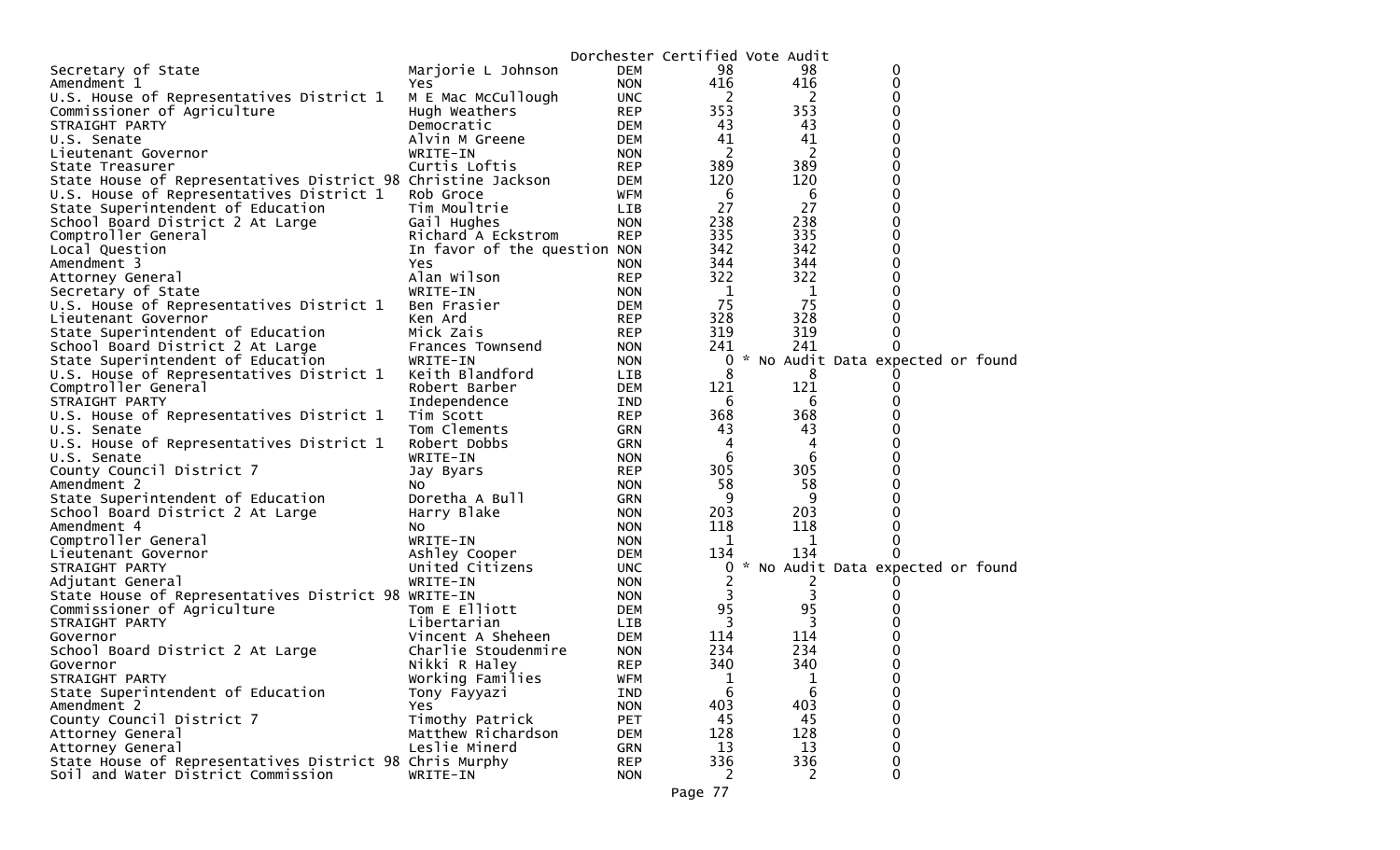|                                          |                              |            | Dorchester Certified Vote Audit |       |                                     |  |
|------------------------------------------|------------------------------|------------|---------------------------------|-------|-------------------------------------|--|
| Amendment 4                              | Yes                          | <b>NON</b> | 334                             | 334   | O                                   |  |
| U.S. House of Representatives District 1 | WRITE-IN                     | <b>NON</b> |                                 |       | 0 * No Audit Data expected or found |  |
| Secretary of State                       | Mark Hammond                 | <b>REP</b> | 359                             | 359   | O                                   |  |
| U.S. Senate                              | Jim DeMint                   | <b>REP</b> | 368                             | 368   | 0                                   |  |
| Governor                                 | WRITE-IN                     | <b>NON</b> | 1                               | 1     | 0                                   |  |
| Soil and Water District Commission       | James E Jimmy Fender         | <b>NON</b> | 217                             | 217   | 0                                   |  |
| STRAIGHT PARTY                           | Republican                   | <b>REP</b> | 160                             | 160   | 0                                   |  |
| Governor                                 | Morgan Bruce Reeves          | <b>UNC</b> | 3                               | 3     | 0                                   |  |
| Governor                                 | Morgan Bruce Reeves          | <b>GRN</b> | 8                               | 8     | 0                                   |  |
| Amendment 1                              | NO.                          | <b>NON</b> | 44                              | 44    | 0                                   |  |
| Soil and Water District Commission       | Marie S Dantzler             | <b>NON</b> | 249                             | 249   | 0                                   |  |
| STRAIGHT PARTY                           | Green                        | <b>GRN</b> | 1                               | 1     | 0                                   |  |
| School Board District 2 At Large         | Tanya Robinson               | <b>NON</b> | 227                             | 227   | 0                                   |  |
| U.S. House of Representatives District 1 | Jimmy Wood                   | <b>IND</b> | -5                              | -5    | 0                                   |  |
| County Council District 7                | WRITE-IN                     | <b>NON</b> | 84                              | 84    | 0                                   |  |
| Local Question                           | Opposed to the question      | <b>NON</b> | 110                             | 110   | 0                                   |  |
|                                          |                              |            |                                 |       |                                     |  |
| 0084 Beech Hill 2                        |                              |            |                                 |       |                                     |  |
| County Council District 7                | WRITE-IN                     | <b>NON</b> | 42                              | 42    |                                     |  |
| Commissioner of Agriculture              | WRITE-IN                     | <b>NON</b> | 0                               |       | * No Audit Data expected or found   |  |
| Commissioner of Agriculture              | Hugh Weathers                | <b>REP</b> | 376                             | 376   | U                                   |  |
| Amendment 2                              | Yes                          | <b>NON</b> | 445                             | 445   | 0                                   |  |
| U.S. House of Representatives District 1 | WRITE-IN                     | <b>NON</b> |                                 |       | 0 * No Audit Data expected or found |  |
| Lieutenant Governor                      | Ken Ard                      | <b>REP</b> | 360                             | 360   |                                     |  |
| County Council District 3                | Kenny Waggoner               | DEM        | 3                               | 3     | 0                                   |  |
| State Superintendent of Education        | Mick Zais                    | <b>REP</b> | 322                             | 322   |                                     |  |
| U.S. House of Representatives District 6 | WRITE-IN                     | <b>NON</b> | 0                               |       | * No Audit Data expected or found   |  |
| Comptroller General                      | WRITE-IN                     | <b>NON</b> |                                 | Z     |                                     |  |
| State Superintendent of Education        | Doretha A Bull               | GRN        | 6                               | $\,6$ | 0                                   |  |
| Attorney General                         | Leslie Minerd                | GRN        | 9                               | 9     | 0                                   |  |
| Governor                                 | Vincent A Sheheen            | DEM        | 155                             | 155   | 0                                   |  |
| U.S. House of Representatives District 1 | Jimmy Wood                   | IND        | 8                               | 8     | 0                                   |  |
| U.S. Senate                              | Alvin M Greene               | DEM        | 51                              | 51    | 0                                   |  |
| State Superintendent of Education        | WRITE-IN                     | <b>NON</b> | $\mathbf{2}^{\prime}$           | 2     | 0                                   |  |
| Attorney General                         | Matthew Richardson           | <b>DEM</b> | 145                             | 145   | 0                                   |  |
| Amendment 3                              | NO.                          | <b>NON</b> | 161                             | 161   | 0                                   |  |
| Lieutenant Governor                      | WRITE-IN                     | <b>NON</b> | 1                               | 1     | 0                                   |  |
| Secretary of State                       | Marjorie L Johnson           | DEM        | 127                             | 127   | 0                                   |  |
| School Board District 2 At Large         | Charlie Stoudenmire          | <b>NON</b> | 243                             | 243   | 0                                   |  |
| School Board District 2 At Large         | Harry Blake                  | <b>NON</b> | 222                             | 222   | 0                                   |  |
| U.S. House of Representatives District 1 | M E Mac McCullough           | <b>UNC</b> | 3                               | 3     | 0                                   |  |
| Amendment 1                              | No.                          | <b>NON</b> | 81                              | 81    | 0                                   |  |
| U.S. House of Representatives District 6 | Nammu Y Muhammad             | <b>GRN</b> |                                 |       | 0 * No Audit Data expected or found |  |
| Local Question                           | In favor of the question NON |            | 379                             | 379   | 0                                   |  |
| County Council District 3                | WRITE-IN                     | <b>NON</b> |                                 |       | 0 * No Audit Data expected or found |  |
| STRAIGHT PARTY                           | Republican                   | <b>REP</b> | 162                             | 162   | $\Omega$                            |  |
| Lieutenant Governor                      | Ashley Cooper                | DEM        | 160                             | 160   | 0                                   |  |
| State Treasurer                          | WRITE-IN                     | <b>NON</b> | 6                               | 6     | 0                                   |  |
| Governor                                 | Morgan Bruce Reeves          | <b>GRN</b> |                                 | 5     | 0                                   |  |
| U.S. House of Representatives District 1 | Rob Groce                    | <b>WFM</b> |                                 |       | 0                                   |  |
| Secretary of State                       | WRITE-IN                     | <b>NON</b> | 1                               | 1     | 0                                   |  |
| U.S. Senate                              | Tom Clements                 | <b>GRN</b> | 44                              | 44    | 0                                   |  |
|                                          |                              |            |                                 |       |                                     |  |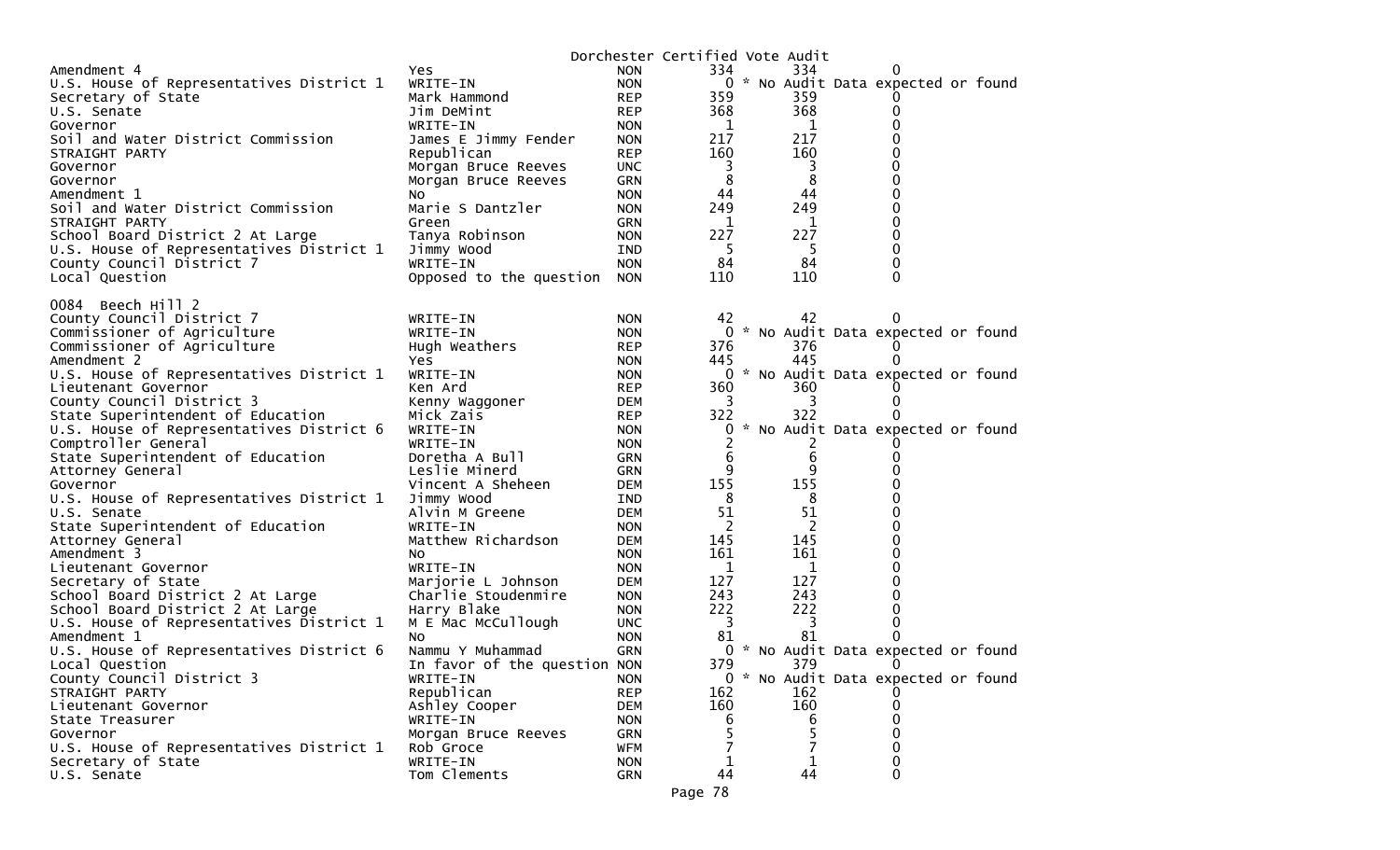|                                                          |                         |            |         | Dorchester Certified Vote Audit |                                     |  |
|----------------------------------------------------------|-------------------------|------------|---------|---------------------------------|-------------------------------------|--|
| Adjutant General                                         | WRITE-IN                | <b>NON</b> | 4       |                                 | 0                                   |  |
| U.S. House of Representatives District 1                 | Ben Frasier             | <b>DEM</b> | 101     | 101                             | 0                                   |  |
| State Treasurer                                          | Curtis Loftis           | <b>REP</b> | 431     | 431                             | 0                                   |  |
| State Superintendent of Education                        | Tony Fayyazi            | IND        | 10      | 10                              | 0                                   |  |
| U.S. House of Representatives District 1                 | Keith Blandford         | <b>LIB</b> | 8       | 8                               | 0                                   |  |
| U.S. Senate                                              | WRITE-IN                | <b>NON</b> | 10      | 10                              | 0                                   |  |
| Amendment 3                                              | Yes                     | <b>NON</b> | 357     | 357                             | 0                                   |  |
| County Council District 7                                |                         | <b>REP</b> | 351     | 351                             | 0                                   |  |
|                                                          | Jay Byars               |            | 3       | 3                               | 0                                   |  |
| U.S. House of Representatives District 6                 | Jim Pratt               | <b>REP</b> |         |                                 |                                     |  |
| Amendment 1                                              | Yes                     | <b>NON</b> | 435     | 435                             | 0                                   |  |
| School Board District 2 At Large                         | WRITE-IN                | <b>NON</b> | 6       | 6                               | 0                                   |  |
| U.S. House of Representatives District 1                 | Tim Scott               | <b>REP</b> | 380     | 380                             | 0                                   |  |
| U.S. House of Representatives District 1                 | Robert Dobbs            | <b>GRN</b> | 10      | 10                              | 0                                   |  |
| Soil and Water District Commission                       | WRITE-IN                | <b>NON</b> | 5       | 5                               | 0                                   |  |
| Commissioner of Agriculture                              | Tom E Elliott           | DEM        | 134     | 134                             |                                     |  |
| School Board District 2 At Large                         | Tanya Robinson          | <b>NON</b> | 237     | 237                             | $\Omega$                            |  |
| Amendment 4                                              | NO.                     | <b>NON</b> | 147     | 147                             | 0                                   |  |
| Attorney General                                         | WRITE-IN                | <b>NON</b> |         |                                 | 0 * No Audit Data expected or found |  |
| STRAIGHT PARTY                                           | United Citizens         | UNC.       | 0       |                                 | * No Audit Data expected or found   |  |
| STRAIGHT PARTY                                           | Independence            | IND        | 5       | 5                               |                                     |  |
| Governor                                                 | WRITE-IN                | <b>NON</b> |         |                                 | 0 * No Audit Data expected or found |  |
| Attorney General                                         | Alan Wilson             | <b>REP</b> | 365     | 365                             |                                     |  |
|                                                          |                         |            | 1       |                                 | 0                                   |  |
| Governor                                                 | Morgan Bruce Reeves     | <b>UNC</b> |         | 1                               |                                     |  |
| STRAIGHT PARTY                                           | Working Families        | WFM        | 2       | 2                               |                                     |  |
| State Superintendent of Education                        | Frank Holleman          | <b>DEM</b> | 145     | 145                             |                                     |  |
| Soil and Water District Commission                       | James E Jimmy Fender    | <b>NON</b> | 246     | 246                             |                                     |  |
| State House of Representatives District 114Bobby Harrell |                         | <b>REP</b> | 423     | 423                             |                                     |  |
| County Council District 7                                | Timothy Patrick         | <b>PET</b> | 81      | 81                              | 0                                   |  |
| Amendment 2                                              | NO.                     | <b>NON</b> | 77      | 77                              | 0                                   |  |
| Comptroller General                                      | Richard A Eckstrom      | <b>REP</b> | 364     | 364                             |                                     |  |
| STRAIGHT PARTY                                           | Libertarian             | LIB.       | 0       |                                 | * No Audit Data expected or found   |  |
| County Council District 3                                | George Bailey           | <b>REP</b> | 3       | 3                               |                                     |  |
| U.S. House of Representatives District 6                 | James E Jim Clyburn     | DEM        | 2       | 2                               | $_{0}$                              |  |
| State House of Representatives District 114WRITE-IN      |                         | <b>NON</b> | 6       | 6                               |                                     |  |
| Secretary of State                                       | Mark Hammond            | <b>REP</b> | 385     | 385                             |                                     |  |
| Soil and Water District Commission                       | Marie S Dantzler        | <b>NON</b> | 288     | 288                             | 0                                   |  |
| U.S. Senate                                              | Jim DeMint              | <b>REP</b> | 403     | 403                             | 0                                   |  |
| Adjutant General                                         | Bob Livingston          | REP        | 426     | 426                             |                                     |  |
|                                                          | Frances Townsend        |            | 266     | 266                             | 0                                   |  |
| School Board District 2 At Large                         |                         | <b>NON</b> | 42      |                                 | 0                                   |  |
| STRAIGHT PARTY                                           | Democratic              | DEM        |         | 42                              |                                     |  |
| Amendment 4                                              | Yes                     | <b>NON</b> | 373     | 373                             |                                     |  |
| STRAIGHT PARTY                                           | Green                   | <b>GRN</b> |         |                                 | 0 * No Audit Data expected or found |  |
| School Board District 2 At Large                         | Gail Hughes             | <b>NON</b> | 245     | 245                             |                                     |  |
| State Superintendent of Education                        | Tim Moultrie            | <b>LIB</b> | 31      | 31                              | 0                                   |  |
| Comptroller General                                      | Robert Barber           | <b>DEM</b> | 142     | 142                             | 0                                   |  |
| Governor                                                 | Nikki R Haley           | <b>REP</b> | 360     | 360                             | 0                                   |  |
| Local Question                                           | Opposed to the question | <b>NON</b> | 133     | 133                             | $\Omega$                            |  |
|                                                          |                         |            |         |                                 |                                     |  |
| 0085 Brandymill 2                                        |                         |            |         |                                 |                                     |  |
| U.S. Senate                                              | Tom Clements            | <b>GRN</b> | 40      | 40                              | $\mathbf{0}$                        |  |
| STRAIGHT PARTY                                           | United Citizens         | <b>UNC</b> |         |                                 | 0 * No Audit Data expected or found |  |
| Commissioner of Agriculture                              | Tom E Elliott           | <b>DEM</b> | 110     | 110                             |                                     |  |
|                                                          |                         |            | Page 79 |                                 |                                     |  |
|                                                          |                         |            |         |                                 |                                     |  |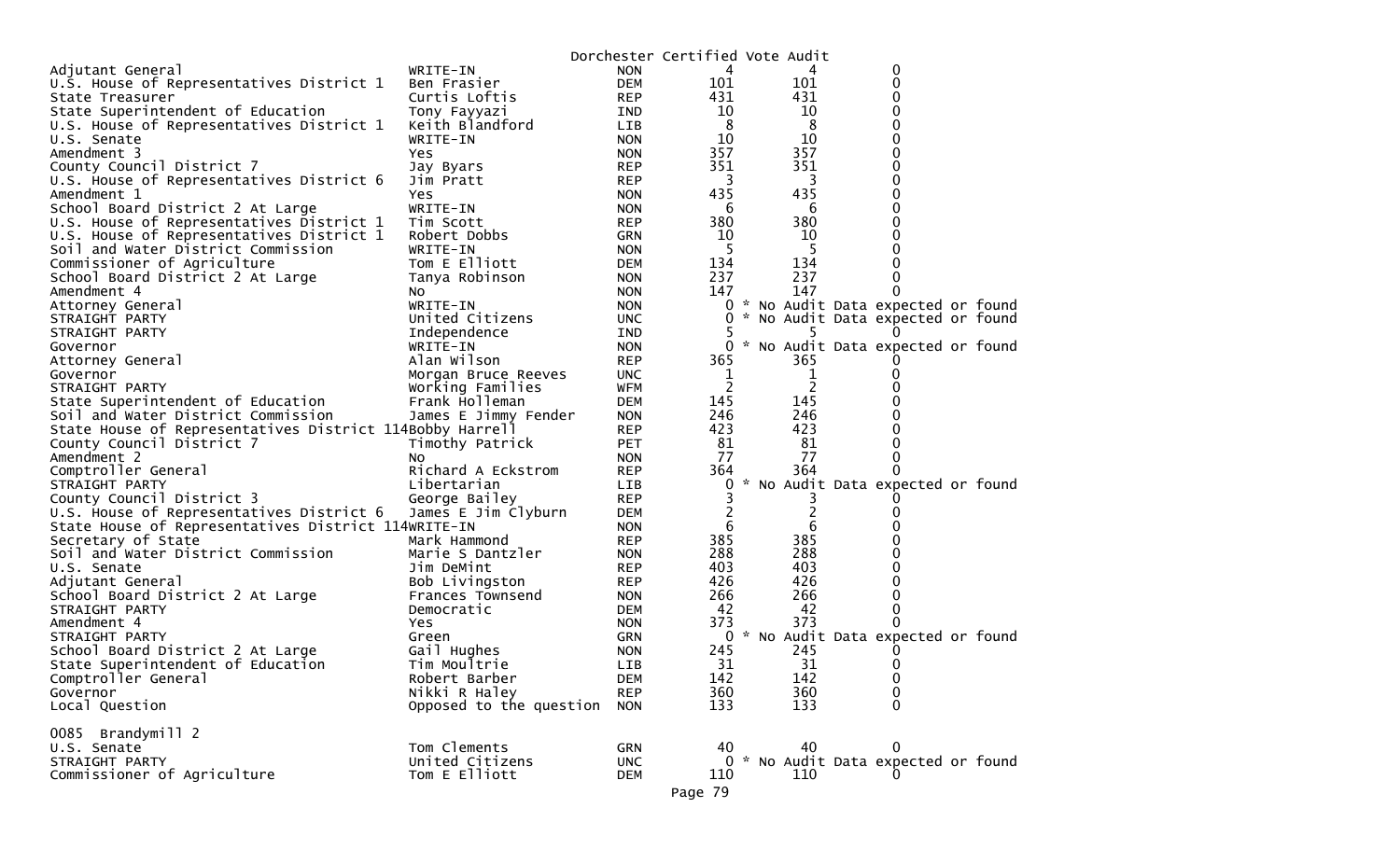|                                                              |                              |            | Dorchester Certified Vote Audit |                |                                     |  |
|--------------------------------------------------------------|------------------------------|------------|---------------------------------|----------------|-------------------------------------|--|
| School Board District 2 At Large                             | Frances Townsend             | <b>NON</b> | 167                             | 167            | 0                                   |  |
| STRAIGHT PARTY                                               | Democratic                   | <b>DEM</b> | 55                              | 55             | 0                                   |  |
| U.S. House of Representatives District 1                     | M E Mac McCullough           | <b>UNC</b> | 1                               | 1              | 0                                   |  |
| School Board District 2 At Large                             | Harry Blake                  | <b>NON</b> | 163                             | 163            | 0                                   |  |
| State Superintendent of Education                            | Frank Holleman               | DEM        | 119                             | 119            | 0                                   |  |
| County Council District 7                                    | Timothy Patrick              | PET        | 46                              | 46             | 0                                   |  |
| Comptroller General                                          | Robert Barber                | DEM        | 129                             | 129            | 0                                   |  |
| Amendment 3                                                  | Yes                          | <b>NON</b> | 270                             | 270            | 0                                   |  |
| Governor                                                     | Nikki R Haley                | <b>REP</b> | 247                             | 247            | 0                                   |  |
| U.S. House of Representatives District 1                     | Rob Groce                    | WFM        | 11                              | 11             | 0                                   |  |
| U.S. Senate                                                  | WRITE-IN                     | <b>NON</b> | 8                               | 8              | 0                                   |  |
| Attorney General                                             | Matthew Richardson           | DEM        | 131                             | 131            |                                     |  |
| U.S. House of Representatives District 1                     | Ben Frasier                  | DEM        | 92                              | 92             | 0                                   |  |
| U.S. House of Representatives District 1                     | Robert Dobbs                 | <b>GRN</b> | 2                               | $\overline{c}$ |                                     |  |
| U.S. House of Representatives District 1                     | Keith Blandford              | <b>LIB</b> | 2                               | $\overline{c}$ |                                     |  |
| Local Question                                               | In favor of the question NON |            | 274                             | 274            |                                     |  |
| U.S. House of Representatives District 1                     | Tim Scott                    | <b>REP</b> | 263                             | 263            |                                     |  |
| Secretary of State                                           | WRITE-IN                     | <b>NON</b> |                                 |                | 0 * No Audit Data expected or found |  |
| State Superintendent of Education                            | Tim Moultrie                 | LIB.       | 17                              | 17             |                                     |  |
| Soil and Water District Commission                           | WRITE-IN                     | <b>NON</b> |                                 |                | 0 * No Audit Data expected or found |  |
| School Board District 2 At Large                             | Charlie Stoudenmire          | <b>NON</b> | 169                             | 169            |                                     |  |
| Comptroller General                                          | WRITE-IN                     | <b>NON</b> | 0                               |                | * No Audit Data expected or found   |  |
| Amendment 2                                                  | NO.                          | <b>NON</b> | 53                              | 53             |                                     |  |
| Adjutant General                                             | Bob Livingston               | <b>REP</b> | 285                             | 285            | 0                                   |  |
| Soil and Water District Commission                           | James E Jimmy Fender         | <b>NON</b> | 172                             | 172            | 0                                   |  |
| State Treasurer                                              | WRITE-IN                     | <b>NON</b> | 1                               | 1              |                                     |  |
| Soil and Water District Commission                           | Marie S Dantzler             | <b>NON</b> | 213                             | 213            | 0                                   |  |
| County Council District 7                                    | WRITE-IN                     | <b>NON</b> | 14                              | 14             | 0                                   |  |
| State House of Representatives District 98 Christine Jackson |                              | DEM        | 113                             | 113            | 0                                   |  |
| State Superintendent of Education                            | Mick Zais                    | <b>REP</b> | 221                             | 221            | 0                                   |  |
| State Superintendent of Education                            | Doretha A Bull               | GRN        | 5                               | 5              | 0                                   |  |
| Governor                                                     | Morgan Bruce Reeves          | <b>GRN</b> | 3                               | 3              |                                     |  |
| State Treasurer                                              | Curtis Loftis                | <b>REP</b> | 289                             | 289            | 0                                   |  |
| Amendment 4                                                  | NO.                          | <b>NON</b> | 94                              | 94             | 0                                   |  |
| U.S. Senate                                                  | Jim DeMint                   | <b>REP</b> | 269                             | 269            |                                     |  |
| Governor                                                     | Vincent A Sheheen            | <b>DEM</b> | 132                             | 132            | 0                                   |  |
| Amendment 2                                                  | Yes                          | <b>NON</b> | 324                             | 324            | 0                                   |  |
| STRAIGHT PARTY                                               | Independence                 | IND        | 5                               | 5              | 0                                   |  |
| Commissioner of Agriculture                                  | Hugh Weathers                | <b>REP</b> | 262                             | 262            |                                     |  |
| STRAIGHT PARTY                                               | Green                        | GRN        |                                 |                | 0 * No Audit Data expected or found |  |
| School Board District 2 At Large                             | Tanya Robinson               | <b>NON</b> | 164                             | 164            |                                     |  |
| Commissioner of Agriculture                                  | WRITE-IN                     | <b>NON</b> |                                 |                | 0 * No Audit Data expected or found |  |
| Secretary of State                                           | Mark Hammond                 | <b>REP</b> | 262                             | 262            |                                     |  |
| Lieutenant Governor                                          | Ken Ard                      | <b>REP</b> | 235                             | 235            | 0                                   |  |
| State Superintendent of Education                            | WRITE-IN                     | <b>NON</b> |                                 |                | 0 * No Audit Data expected or found |  |
| Attorney General                                             | WRITE-IN                     | <b>NON</b> | 0                               |                | * No Audit Data expected or found   |  |
| STRAIGHT PARTY                                               | Libertarian                  | LIB        | 2                               | 2              |                                     |  |
| Attorney General                                             | Alan Wilson                  | <b>REP</b> | 236                             | 236            | 0                                   |  |
| Amendment 1                                                  | NO.                          | <b>NON</b> | 29                              | 29             | 0                                   |  |
| STRAIGHT PARTY                                               | Republican                   | <b>REP</b> | 111                             | 111            |                                     |  |
| Amendment 4                                                  | <b>Yes</b>                   | <b>NON</b> | 275                             | 275            | 0                                   |  |
| STRAIGHT PARTY                                               | Working Families             | <b>WFM</b> | 1                               | 1              | 0                                   |  |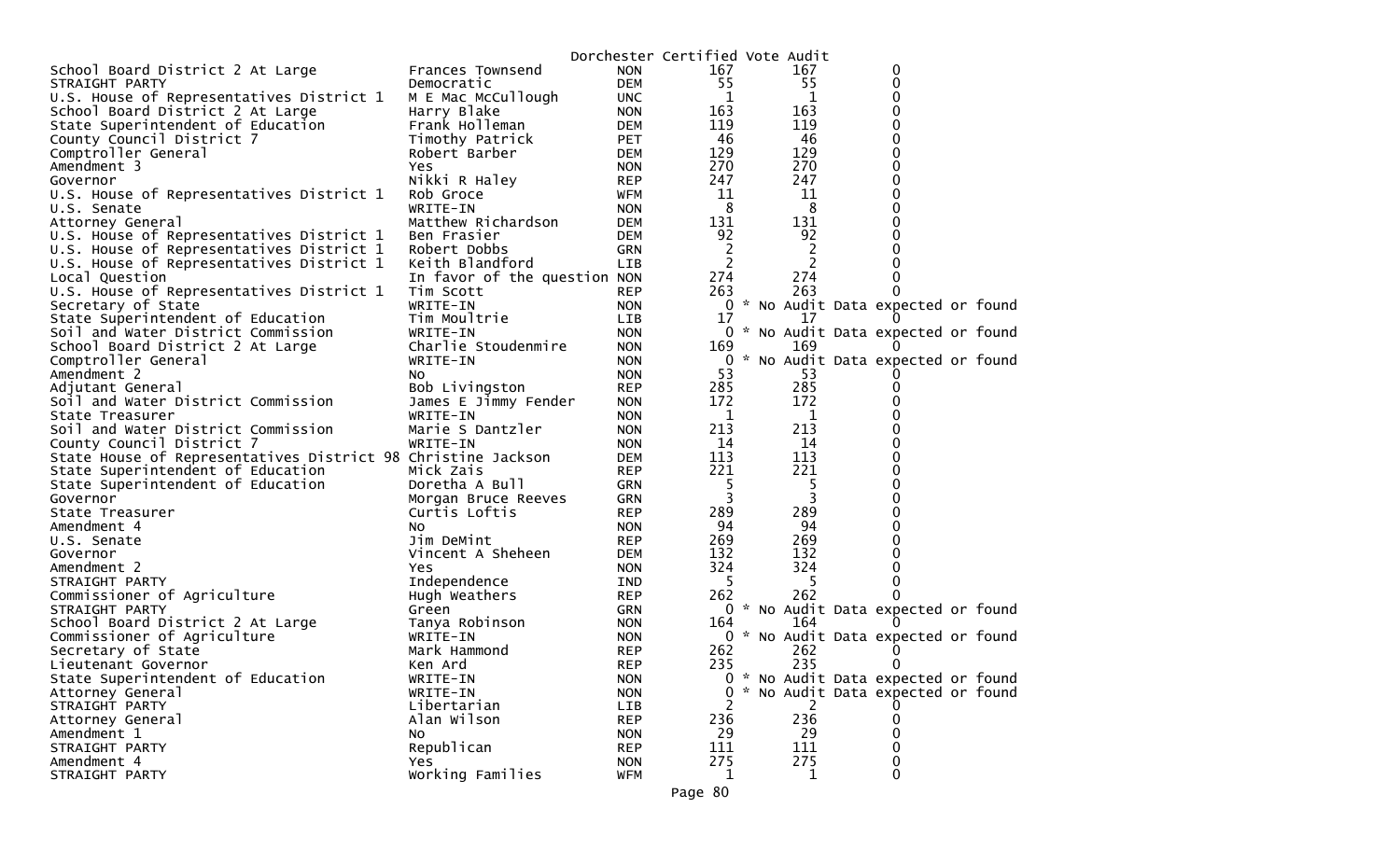|                                                         |                              |            | Dorchester Certified Vote Audit |     |                                     |  |
|---------------------------------------------------------|------------------------------|------------|---------------------------------|-----|-------------------------------------|--|
| Lieutenant Governor                                     | WRITE-IN                     | <b>NON</b> |                                 |     | 0 * No Audit Data expected or found |  |
| School Board District 2 At Large                        | WRITE-IN                     | <b>NON</b> | 1                               | 1   |                                     |  |
| Lieutenant Governor                                     | Ashley Cooper                | <b>DEM</b> | 143                             | 143 |                                     |  |
| U.S. Senate                                             | Alvin M Greene               | <b>DEM</b> | 54                              | 54  |                                     |  |
| Governor                                                | Morgan Bruce Reeves          | <b>UNC</b> |                                 |     |                                     |  |
| State House of Representatives District 98 WRITE-IN     |                              | <b>NON</b> | 0                               |     | * No Audit Data expected or found   |  |
| State Superintendent of Education                       | Tony Fayyazi                 | <b>IND</b> | 11                              | 11  |                                     |  |
| School Board District 2 At Large                        | Gail Hughes                  | <b>NON</b> | 171                             | 171 |                                     |  |
| Amendment 1                                             | Yes                          | <b>NON</b> | 344                             | 344 |                                     |  |
| County Council District 7                               | Jay Byars                    | <b>REP</b> | 262                             | 262 |                                     |  |
| U.S. House of Representatives District 1                | WRITE-IN                     | <b>NON</b> | 0                               |     | * No Audit Data expected or found   |  |
| Comptroller General                                     | Richard A Eckstrom           | <b>REP</b> | 242                             | 242 |                                     |  |
| Adjutant General                                        | WRITE-IN                     | <b>NON</b> | 1                               | 1   |                                     |  |
| Secretary of State                                      | Marjorie L Johnson           | <b>DEM</b> | 105                             | 105 |                                     |  |
| Amendment 3                                             | NO.                          | <b>NON</b> | 108                             | 108 |                                     |  |
| Governor                                                | WRITE-IN                     | <b>NON</b> |                                 |     | 0 * No Audit Data expected or found |  |
| State House of Representatives District 98 Chris Murphy |                              | <b>REP</b> | 252                             | 252 |                                     |  |
| Attorney General                                        | Leslie Minerd                | GRN        | 8                               | 8   | 0                                   |  |
| U.S. House of Representatives District 1                | Jimmy Wood                   | IND        | 7                               | 7   |                                     |  |
| Local Question                                          | Opposed to the question      | <b>NON</b> | 88                              | 88  | 0                                   |  |
|                                                         |                              |            |                                 |     |                                     |  |
| Briarwood 2<br>0086                                     |                              |            |                                 |     |                                     |  |
| STRAIGHT PARTY                                          | United Citizens              | <b>UNC</b> | 1                               | 1   | 0                                   |  |
| School Board District 2 At Large                        | Frances Townsend             | <b>NON</b> | 195                             | 195 | 0                                   |  |
| U.S. House of Representatives District 1                | Jimmy Wood                   | IND        | 4                               | 4   | 0                                   |  |
| School Board District 2 At Large                        | Harry Blake                  | <b>NON</b> | 180                             | 180 | 0                                   |  |
| U.S. Senate                                             | WRITE-IN                     | <b>NON</b> | 3                               | 3   | 0                                   |  |
| STRAIGHT PARTY                                          | Green                        | <b>GRN</b> |                                 |     | 0                                   |  |
| STRAIGHT PARTY                                          | Republican                   | <b>REP</b> | 133                             | 133 | 0                                   |  |
| U.S. House of Representatives District 1                | M E Mac McCullough           | <b>UNC</b> | 3                               | 3   | 0                                   |  |
| U.S. House of Representatives District 1                | Robert Dobbs                 | <b>GRN</b> | 4                               | 4   | 0                                   |  |
| Amendment 3                                             | Yes.                         | <b>NON</b> | 262                             | 262 | 0                                   |  |
| STRAIGHT PARTY                                          | Independence                 | IND        | 3                               | 3   | 0                                   |  |
| U.S. House of Representatives District 1                | Rob Groce                    | <b>WFM</b> | 4                               |     | 0                                   |  |
| U.S. House of Representatives District 1                | Tim Scott                    | <b>REP</b> | 279                             | 279 | 0                                   |  |
| U.S. House of Representatives District 1                | Ben Frasier                  | <b>DEM</b> | 85                              | 85  | 0                                   |  |
| U.S. House of Representatives District 1                | Keith Blandford              | LIB        | 4                               | 4   | 0                                   |  |
| Lieutenant Governor                                     | Ken Ard                      | <b>REP</b> | 255                             | 255 | 0                                   |  |
| Attorney General                                        | Leslie Minerd                | <b>GRN</b> | 6                               | 6   |                                     |  |
| Secretary of State                                      | WRITE-IN                     | <b>NON</b> | 0                               |     | * No Audit Data expected or found   |  |
| Local Question                                          | In favor of the question NON |            | 264                             | 264 |                                     |  |
| Soil and Water District Commission                      | WRITE-IN                     | <b>NON</b> | 2                               | 2   |                                     |  |
| Commissioner of Agriculture                             | Hugh Weathers                | <b>REP</b> | 272                             | 272 |                                     |  |
| School Board District 2 At Large                        | Charlie Stoudenmire          | <b>NON</b> | 185                             | 185 | 0                                   |  |
| State Superintendent of Education                       | WRITE-IN                     | <b>NON</b> |                                 |     | 0 * No Audit Data expected or found |  |
| Soil and Water District Commission                      | James E Jimmy Fender         | <b>NON</b> | 167                             | 167 |                                     |  |
| Amendment 2                                             | NO.                          | <b>NON</b> | 50                              | 50  |                                     |  |
| U.S. Senate                                             | Jim DeMint                   | <b>REP</b> | 288                             | 288 |                                     |  |
| Soil and Water District Commission                      | Marie S Dantzler             | <b>NON</b> | 199                             | 199 |                                     |  |
| Comptroller General                                     | Richard A Eckstrom           | <b>REP</b> | 255                             | 255 |                                     |  |
| Governor                                                | Morgan Bruce Reeves          | GRN        | $\mathcal{L}_{\mathcal{L}}$     |     |                                     |  |
| Commissioner of Agriculture                             | WRITE-IN                     | <b>NON</b> |                                 |     | 0 * No Audit Data expected or found |  |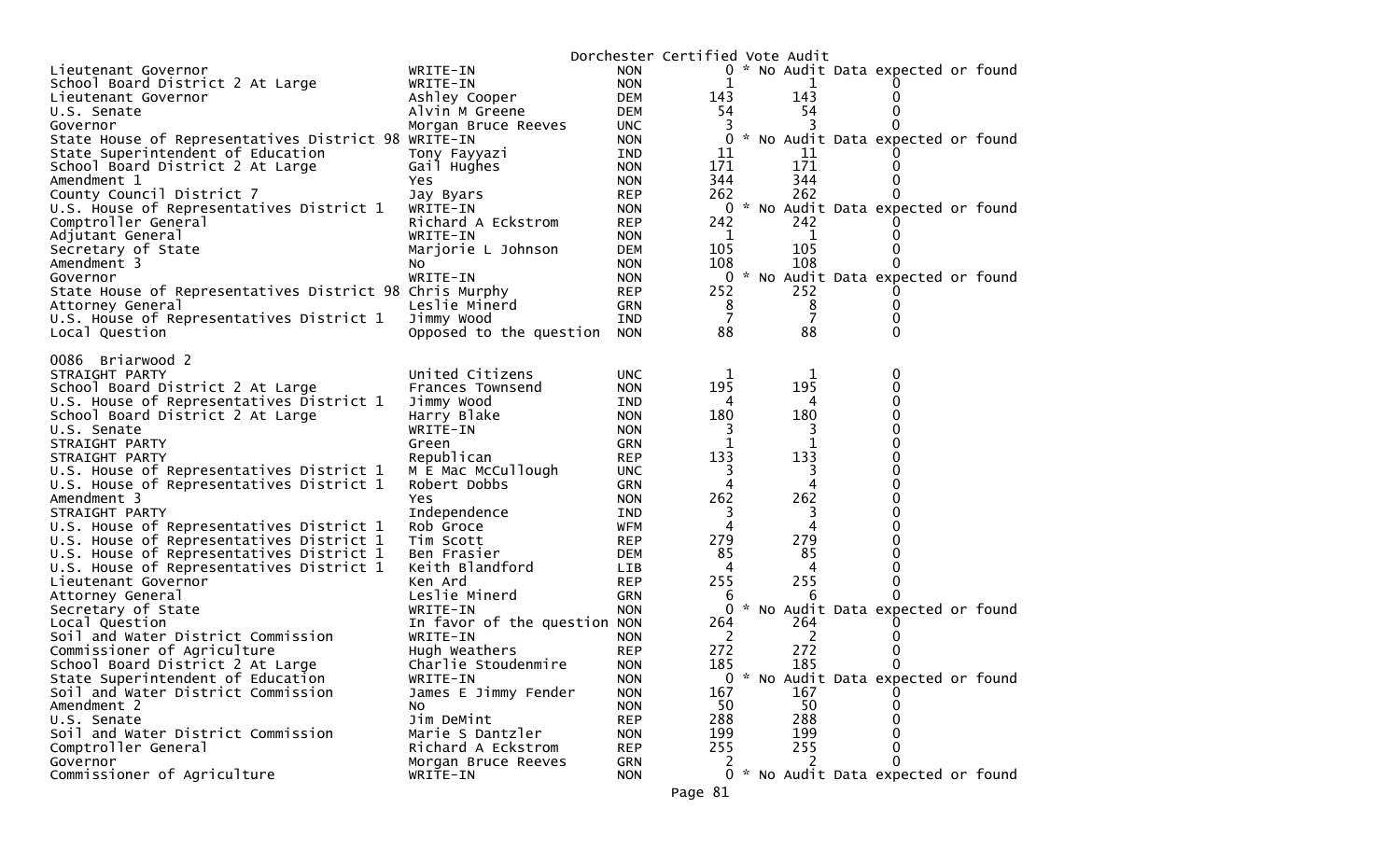|                                                              |                         |            |                | Dorchester Certified Vote Audit |                                     |  |
|--------------------------------------------------------------|-------------------------|------------|----------------|---------------------------------|-------------------------------------|--|
| State House of Representatives District 94 Jenny Horne       |                         | <b>REP</b> | 303            | 303                             | 0                                   |  |
| Governor                                                     | Morgan Bruce Reeves     | <b>UNC</b> | 2              | 2                               | $\Omega$                            |  |
| State House of Representatives District 98 Christine Jackson |                         | <b>DEM</b> | 3              | 3                               | 0                                   |  |
| State Treasurer                                              | WRITE-IN                | <b>NON</b> |                | 1                               | 0                                   |  |
| State Treasurer                                              | Curtis Loftis           | <b>REP</b> | 304            | 304                             | 0                                   |  |
| Attorney General                                             | Matthew Richardson      | DEM        | 115            | 115                             | 0                                   |  |
| Amendment 4                                                  | NO.                     | <b>NON</b> | 88             | 88                              | 0                                   |  |
| Secretary of State                                           | Mark Hammond            | <b>REP</b> | 283            | 283                             | 0                                   |  |
| Amendment 2                                                  | Yes                     | <b>NON</b> | 316            | 316                             |                                     |  |
| State Superintendent of Education                            | Tony Fayyazi            | IND        | 5              | 5                               | 0                                   |  |
| Comptroller General                                          | Robert Barber           | <b>DEM</b> | 121            | 121                             | 0                                   |  |
| School Board District 2 At Large                             | Tanya Robinson          | <b>NON</b> | 168            | 168                             | 0                                   |  |
| Governor                                                     | Nikki R Haley           | <b>REP</b> | 259            | 259                             |                                     |  |
| Governor                                                     | WRITE-IN                | <b>NON</b> |                |                                 | 0 * No Audit Data expected or found |  |
| County Council District 2                                    | David Chinnis           | <b>REP</b> | 305            | 305                             |                                     |  |
| Lieutenant Governor                                          | Ashley Cooper           | DEM        | 128            | 128                             | $\Omega$                            |  |
| Adjutant General                                             | WRITE-IN                | <b>NON</b> | 2              | 2                               |                                     |  |
| Lieutenant Governor                                          | WRITE-IN                | <b>NON</b> | 0              |                                 | * No Audit Data expected or found   |  |
| State Superintendent of Education                            | Frank Holleman          | <b>DEM</b> | 114            | 114                             |                                     |  |
| U.S. Senate                                                  | Alvin M Greene          | DEM        | 59             | 59                              | 0                                   |  |
| Amendment 1                                                  | NO.                     | <b>NON</b> | 29             | 29                              |                                     |  |
| Comptroller General                                          | WRITE-IN                | <b>NON</b> | 1              | 1                               | 0                                   |  |
| STRAIGHT PARTY                                               | Democratic              | DEM        | 60             | 60                              | 0                                   |  |
| Amendment 4                                                  | <b>Yes</b>              | <b>NON</b> | 274            | 274                             | 0                                   |  |
| STRAIGHT PARTY                                               | Working Families        | <b>WFM</b> | 1              | 1                               | 0                                   |  |
| School Board District 2 At Large                             | WRITE-IN                | <b>NON</b> | 3              | 3                               | 0                                   |  |
| State Superintendent of Education                            | Tim Moultrie            | LIB        | 10             | 10                              | 0                                   |  |
| County Council District 2                                    | WRITE-IN                | <b>NON</b> | $\overline{c}$ | 2                               | 0                                   |  |
| State House of Representatives District 94 WRITE-IN          |                         | <b>NON</b> | 2              | $\overline{c}$                  | 0                                   |  |
| Commissioner of Agriculture                                  | Tom E Elliott           | DEM        | 102            | 102                             | 0                                   |  |
| School Board District 2 At Large                             | Gail Hughes             | <b>NON</b> | 177            | 177                             | $\Omega$                            |  |
| U.S. Senate                                                  | Tom Clements            | <b>GRN</b> | 28             | 28                              | 0                                   |  |
| Amendment 1                                                  | Yes                     | <b>NON</b> | 347            | 347                             | 0                                   |  |
| State Superintendent of Education                            | Doretha A Bull          | <b>GRN</b> | 7              | 7                               | 0                                   |  |
| State Superintendent of Education                            | Mick Zais               | <b>REP</b> | 240            | 240                             | 0                                   |  |
| Governor                                                     | Vincent A Sheheen       | DEM        | 120            | 120                             | 0                                   |  |
| State House of Representatives District 98 WRITE-IN          |                         | <b>NON</b> |                |                                 | 0 * No Audit Data expected or found |  |
| STRAIGHT PARTY                                               | Libertarian             | <b>LIB</b> |                |                                 | 0 * No Audit Data expected or found |  |
| Attorney General                                             | Alan Wilson             | <b>REP</b> | 260            | 260                             |                                     |  |
| Amendment 3                                                  | NO.                     | <b>NON</b> | 104            | 104                             |                                     |  |
| U.S. House of Representatives District 1                     | WRITE-IN                | <b>NON</b> |                |                                 | 0 * No Audit Data expected or found |  |
| Adjutant General                                             | Bob Livingston          | <b>REP</b> | 299            | 299                             |                                     |  |
| Attorney General                                             | WRITE-IN                | <b>NON</b> |                |                                 | 0 * No Audit Data expected or found |  |
| Secretary of State                                           | Marjorie L Johnson      | <b>DEM</b> | 97             | 97                              | O                                   |  |
| State House of Representatives District 98 Chris Murphy      |                         | <b>REP</b> | 4              | 4                               | 0                                   |  |
| Local Question                                               | Opposed to the question | <b>NON</b> | 104            | 104                             | 0                                   |  |
|                                                              |                         |            |                |                                 |                                     |  |
| Briarwood 3<br>0087                                          |                         |            |                |                                 |                                     |  |
| State House of Representatives District 98 Chris Murphy      |                         | <b>REP</b> | 249            | 249                             | 0                                   |  |
| U.S. House of Representatives District 1                     | Rob Groce               | <b>WFM</b> | 7              | 7                               | 0                                   |  |
| School Board District 2 At Large                             | Tanya Robinson          | <b>NON</b> | 179            | 179                             | 0                                   |  |
| U.S. House of Representatives District 1                     | Ben Frasier             | <b>DEM</b> | 54             | 54                              | 0                                   |  |
|                                                              |                         |            |                |                                 |                                     |  |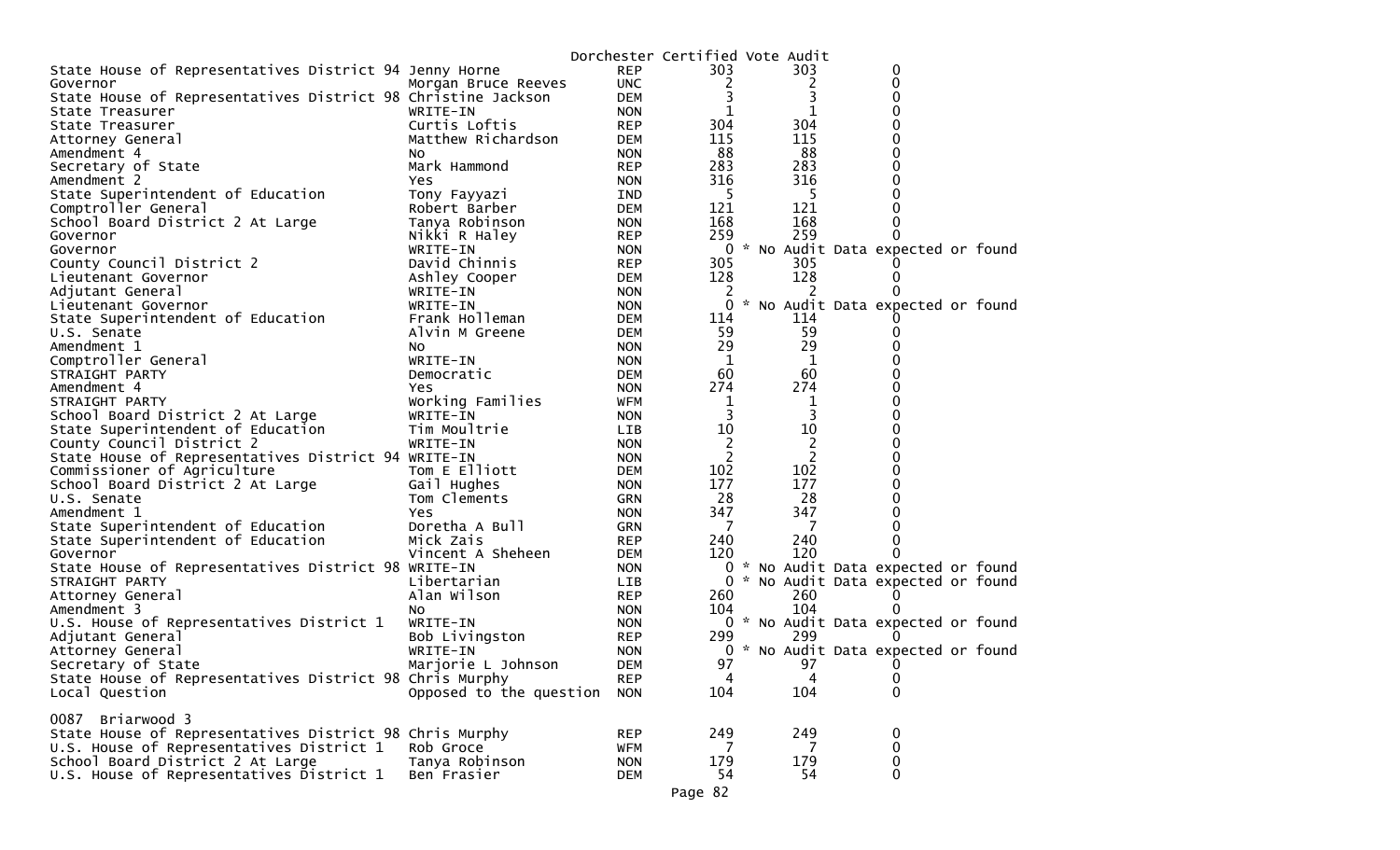|                                                              |                                      |                          | Dorchester Certified Vote Audit |                      |                                     |  |
|--------------------------------------------------------------|--------------------------------------|--------------------------|---------------------------------|----------------------|-------------------------------------|--|
| U.S. Senate                                                  | Jim DeMint                           | <b>REP</b>               | 245                             | 245                  | 0                                   |  |
| Commissioner of Agriculture                                  | WRITE-IN                             | <b>NON</b>               |                                 |                      | 0 * No Audit Data expected or found |  |
| Comptroller General                                          | WRITE-IN                             | <b>NON</b>               | 0                               |                      | * No Audit Data expected or found   |  |
| Amendment 2                                                  | NO.                                  | <b>NON</b>               | 34                              | 34                   |                                     |  |
| Governor                                                     | Vincent A Sheheen                    | DEM                      | 92                              | 92                   | 0                                   |  |
| STRAIGHT PARTY                                               | Working Families                     | WFM                      | T.                              |                      | 0                                   |  |
| Attorney General                                             | WRITE-IN                             | <b>NON</b>               | $\Omega$                        |                      | * No Audit Data expected or found   |  |
| State Superintendent of Education                            | Frank Holleman                       | DEM                      | 78                              | 78                   |                                     |  |
| State Superintendent of Education                            | Doretha A Bull                       | GRN                      | 5                               | 5                    | 0                                   |  |
| Secretary of State                                           | WRITE-IN                             | <b>NON</b>               | $\mathbf{0}$                    |                      | * No Audit Data expected or found   |  |
| Adjutant General                                             | WRITE-IN                             | <b>NON</b>               |                                 |                      | 0 * No Audit Data expected or found |  |
| Local Question                                               | In favor of the question NON         |                          | 236                             | 236                  |                                     |  |
| State Superintendent of Education                            | Tim Moultrie                         | LIB                      | 20                              | 20                   | 0                                   |  |
| School Board District 2 At Large                             | Gail Hughes                          | <b>NON</b>               | 176                             | 176                  | 0                                   |  |
| Amendment 2                                                  | Yes                                  | <b>NON</b>               | 288                             | 288                  | 0                                   |  |
| State Superintendent of Education                            | Mick Zais                            | <b>REP</b>               | 209                             | 209                  | 0                                   |  |
| Secretary of State                                           | Mark Hammond                         | <b>REP</b>               | 252                             | 252                  | 0                                   |  |
| Lieutenant Governor                                          | Ashley Cooper                        | DEM                      | 108                             | 108                  | 0                                   |  |
| Attorney General                                             | Leslie Minerd                        | GRN                      | 13                              | 13                   | 0                                   |  |
| STRAIGHT PARTY                                               | Independence                         | IND                      | 3                               | 3                    | 0                                   |  |
| School Board District 2 At Large                             | WRITE-IN                             | <b>NON</b>               | 1                               | 1                    | 0                                   |  |
| State Treasurer                                              | Curtis Loftis                        | <b>REP</b>               | 280                             | 280                  | 0                                   |  |
| State Treasurer                                              | WRITE-IN                             | <b>NON</b>               | 4                               | 4                    | 0                                   |  |
| Amendment 1                                                  | NO.                                  | <b>NON</b>               | 34                              | 34                   | 0                                   |  |
| U.S. Senate                                                  | Alvin M Greene                       | DEM                      | 32                              | 32                   | 0                                   |  |
| Commissioner of Agriculture                                  | Tom E Elliott                        | DEM                      | 74                              | 74                   | 0                                   |  |
| Amendment 4                                                  | NO.                                  | <b>NON</b>               | 87                              | 87                   | 0                                   |  |
| Lieutenant Governor                                          | WRITE-IN                             | <b>NON</b>               | 1                               | 1                    | 0                                   |  |
| STRAIGHT PARTY                                               | Green                                | GRN                      | 3                               | 3                    | 0                                   |  |
| School Board District 2 At Large                             | Harry Blake                          | <b>NON</b>               | 153                             | 153                  | 0                                   |  |
| State House of Representatives District 98 Christine Jackson |                                      | DEM                      | 70                              | 70                   | 0                                   |  |
| U.S. Senate                                                  | Tom Clements                         | GRN                      | 37                              | 37                   | 0                                   |  |
| Amendment 1                                                  | Yes                                  | <b>NON</b>               | 282                             | 282                  | 0                                   |  |
| Adjutant General                                             | Bob Livingston                       | <b>REP</b>               | 278                             | 278                  | 0                                   |  |
| Comptroller General                                          | Richard A Eckstrom                   | <b>REP</b>               | 223                             | 223                  | 0                                   |  |
| Governor                                                     | Morgan Bruce Reeves                  | GRN                      | 4                               | 4                    | 0                                   |  |
| STRAIGHT PARTY                                               | Libertarian                          | LIB                      | $\overline{c}$<br>95            | $\overline{2}$<br>95 | 0<br>0                              |  |
| Attorney General                                             | Matthew Richardson                   | <b>DEM</b>               | 196                             | 196                  | 0                                   |  |
| Soil and Water District Commission                           | Marie S Dantzler<br>Frances Townsend | <b>NON</b><br><b>NON</b> | 191                             | 191                  | 0                                   |  |
| School Board District 2 At Large<br>Amendment 4              | Yes                                  | <b>NON</b>               | 230                             | 230                  | 0                                   |  |
| Governor                                                     | Nikki R Haley                        | REP                      | 229                             | 229                  | 0                                   |  |
| Soil and Water District Commission                           | James E Jimmy Fender                 | <b>NON</b>               | 167                             | 167                  | 0                                   |  |
| Soil and Water District Commission                           | WRITE-IN                             | <b>NON</b>               |                                 |                      | 0 * No Audit Data expected or found |  |
| STRAIGHT PARTY                                               | United Citizens                      | <b>UNC</b>               | 1                               | 1                    | $\Omega$                            |  |
| Governor                                                     | Morgan Bruce Reeves                  | <b>UNC</b>               | 2                               |                      |                                     |  |
| Secretary of State                                           | Marjorie L Johnson                   | <b>DEM</b>               | 68                              | 68                   |                                     |  |
| State Superintendent of Education                            | WRITE-IN                             | <b>NON</b>               |                                 |                      | 0 * No Audit Data expected or found |  |
| Comptroller General                                          | Robert Barber                        | <b>DEM</b>               | 91                              | 91                   |                                     |  |
| County Council District 2                                    | David Chinnis                        | <b>REP</b>               | 275                             | 275                  | 0                                   |  |
| Lieutenant Governor                                          | Ken Ard                              | <b>REP</b>               | 217                             | 217                  | 0                                   |  |
| U.S. Senate                                                  | WRITE-IN                             | <b>NON</b>               | 9.                              | 9                    | 0                                   |  |
|                                                              |                                      |                          |                                 |                      |                                     |  |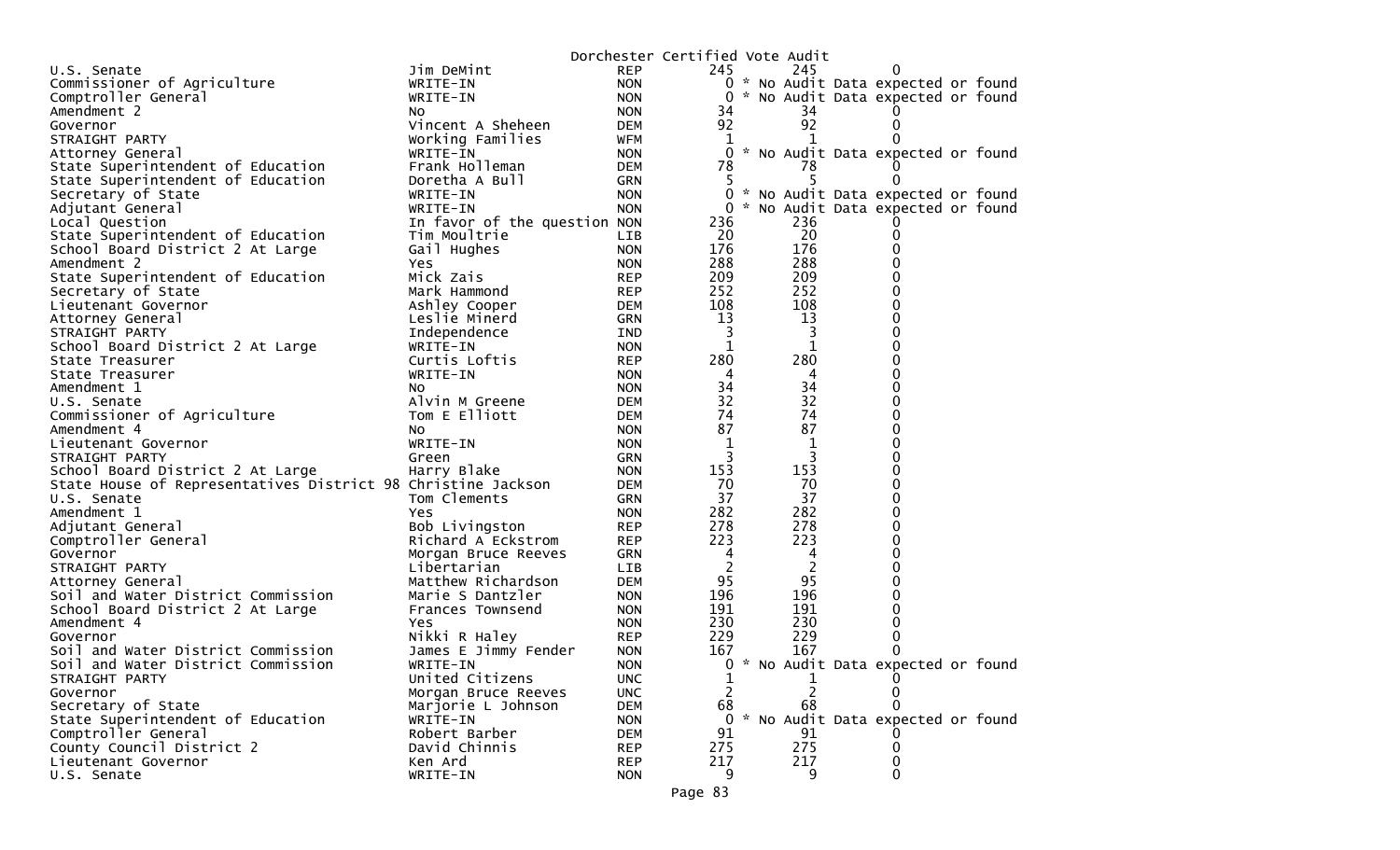|                                                                            |                              |                          | Dorchester Certified Vote Audit |     |                |                                     |  |
|----------------------------------------------------------------------------|------------------------------|--------------------------|---------------------------------|-----|----------------|-------------------------------------|--|
| Commissioner of Agriculture                                                | Hugh Weathers                | <b>REP</b>               | 240                             |     | 240            | 0                                   |  |
| Amendment 3                                                                | NO.                          | <b>NON</b>               | 95                              |     | 95             | 0                                   |  |
| STRAIGHT PARTY                                                             | Democratic                   | <b>DEM</b>               | 29                              |     | 29             | 0                                   |  |
| STRAIGHT PARTY                                                             | Republican                   | <b>REP</b>               | 102                             |     | 102            | 0                                   |  |
| School Board District 2 At Large                                           | Charlie Stoudenmire          | <b>NON</b>               | 177                             |     | 177            | 0                                   |  |
| U.S. House of Representatives District 1                                   | WRITE-IN                     | <b>NON</b>               | 0                               | *   |                | No Audit Data expected or found     |  |
| U.S. House of Representatives District 1                                   | Robert Dobbs                 | <b>GRN</b>               |                                 |     |                |                                     |  |
| Governor                                                                   | WRITE-IN                     | <b>NON</b>               | 1                               |     | 1              | 0                                   |  |
| Attorney General                                                           | Alan Wilson                  | <b>REP</b>               | 214                             |     | 214            | 0                                   |  |
| U.S. House of Representatives District 1                                   | Jimmy Wood                   | IND                      |                                 |     | ל              |                                     |  |
| County Council District 2                                                  | WRITE-IN                     | <b>NON</b>               | 5                               |     | 5              | 0                                   |  |
| U.S. House of Representatives District 1                                   | Tim Scott                    | <b>REP</b>               | 248                             |     | 248            | 0                                   |  |
| State Superintendent of Education                                          | Tony Fayyazi                 | IND                      | 10                              |     | 10             | 0                                   |  |
| Amendment 3                                                                | Yes                          | <b>NON</b>               | 223                             |     | 223            | 0                                   |  |
| State House of Representatives District 98 WRITE-IN                        |                              | <b>NON</b>               | 2                               |     | 2              | 0                                   |  |
| U.S. House of Representatives District 1                                   | M E Mac McCullough           | <b>UNC</b>               | $\mathbf 1$                     |     | $\mathbf 1$    | 0                                   |  |
| U.S. House of Representatives District 1                                   | Keith Blandford              | LIB                      | 5                               |     | 5              | 0                                   |  |
| Local Question                                                             | Opposed to the question      | <b>NON</b>               | 78                              |     | 78             | 0                                   |  |
|                                                                            |                              |                          |                                 |     |                |                                     |  |
| 0088 Central 2                                                             |                              |                          |                                 |     |                |                                     |  |
| Governor                                                                   | Morgan Bruce Reeves          | <b>UNC</b>               | 3                               |     | 3              | 0                                   |  |
| Amendment 1                                                                | Yes                          | <b>NON</b>               | 270                             |     | 270            | 0                                   |  |
| U.S. Senate                                                                | Tom Clements                 | <b>GRN</b>               | 30<br>92                        |     | 30             | 0                                   |  |
| STRAIGHT PARTY                                                             | Republican                   | <b>REP</b>               | 252                             |     | 92<br>252      | 0<br>0                              |  |
| State Treasurer                                                            | Curtis Loftis                | <b>REP</b>               |                                 |     |                | 0 * No Audit Data expected or found |  |
| Attorney General<br>State House of Representatives District 94 Jenny Horne | WRITE-IN                     | <b>NON</b><br><b>REP</b> | 248                             |     | 248            |                                     |  |
| State Superintendent of Education                                          | WRITE-IN                     |                          | 0                               | Ж., |                | No Audit Data expected or found     |  |
| Comptroller General                                                        | WRITE-IN                     | <b>NON</b><br><b>NON</b> | 0                               |     |                | * No Audit Data expected or found   |  |
| Attorney General                                                           | Leslie Minerd                | <b>GRN</b>               | 14                              |     | 14             |                                     |  |
| Governor                                                                   | Vincent A Sheheen            | <b>DEM</b>               | 81                              |     | 81             | 0                                   |  |
| Local Question                                                             | In favor of the question NON |                          | 200                             |     | 200            |                                     |  |
| School Board District 2 At Large                                           | Charlie Stoudenmire          | <b>NON</b>               | 145                             |     | 145            | 0                                   |  |
| State Treasurer                                                            | WRITE-IN                     | <b>NON</b>               | 4                               |     | 4              | 0                                   |  |
| Lieutenant Governor                                                        | Ken Ard                      | <b>REP</b>               | 207                             |     | 207            | 0                                   |  |
| Commissioner of Agriculture                                                | Hugh Weathers                | <b>REP</b>               | 223                             |     | 223            | 0                                   |  |
| State Superintendent of Education                                          | Tony Fayyazi                 | IND.                     | 11                              |     | 11             | 0                                   |  |
| State Superintendent of Education                                          | Doretha A Bull               | <b>GRN</b>               | 6                               |     | 6              | 0                                   |  |
| STRAIGHT PARTY                                                             | United Citizens              | <b>UNC</b>               | 3                               |     | 3              | 0                                   |  |
| Governor                                                                   | WRITE-IN                     | <b>NON</b>               | $\overline{c}$                  |     | $\overline{2}$ | 0                                   |  |
| State Superintendent of Education                                          | Frank Holleman               | <b>DEM</b>               | 73                              |     | 73             | 0                                   |  |
| U.S. Senate                                                                | WRITE-IN                     | <b>NON</b>               | 1                               |     | 1              | 0                                   |  |
| Amendment 4                                                                | NO.                          | <b>NON</b>               | 79                              |     | 79             | 0                                   |  |
| School Board District 2 At Large                                           | Tanya Robinson               | <b>NON</b>               | 164                             |     | 164            | 0                                   |  |
| State Superintendent of Education                                          | Mick Zais                    | <b>REP</b>               | 186                             |     | 186            | 0                                   |  |
| State Superintendent of Education                                          | Tim Moultrie                 | LIB                      | 22                              |     | 22             | 0                                   |  |
| Commissioner of Agriculture                                                | WRITE-IN                     | <b>NON</b>               | $\Omega$                        |     |                | * No Audit Data expected or found   |  |
| Governor                                                                   | Morgan Bruce Reeves          | <b>GRN</b>               |                                 |     |                |                                     |  |
| U.S. House of Representatives District 1                                   | Robert Dobbs                 | <b>GRN</b>               | 3                               |     | 3              | 0                                   |  |
| U.S. Senate                                                                | Jim DeMint                   | <b>REP</b>               | 225                             |     | 225            | 0                                   |  |
| State House of Representatives District 94 WRITE-IN                        |                              | <b>NON</b>               | 2                               |     | 2              | 0                                   |  |
| Secretary of State                                                         | Marjorie L Johnson           | <b>DEM</b>               | 73                              |     | 73             | 0                                   |  |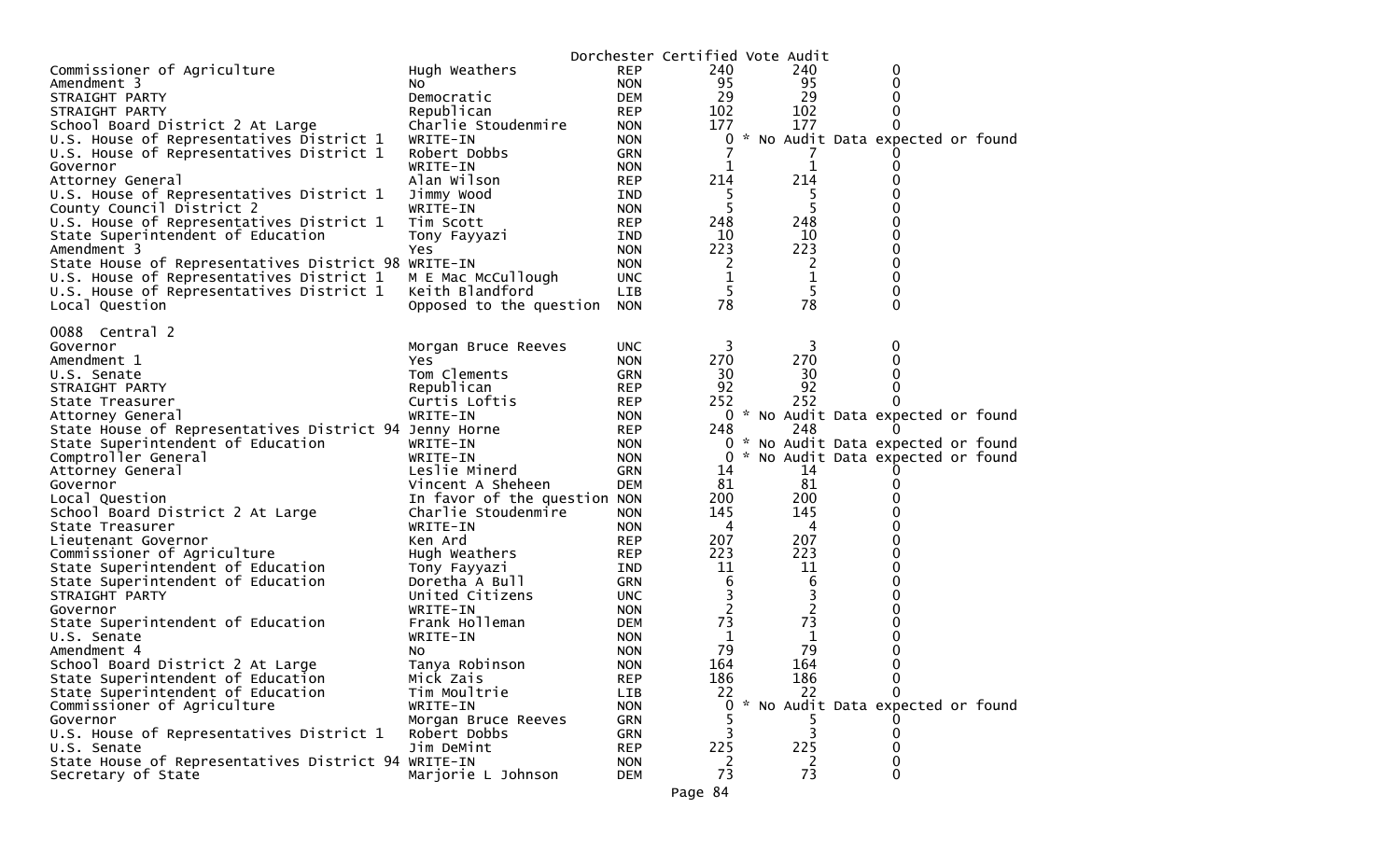| Amendment 4<br><b>NON</b><br>215<br>215<br>0<br>Yes<br>160<br>160<br>Gail Hughes<br><b>NON</b><br>0<br>School Board District 2 At Large<br>2<br>2<br>Libertarian<br>LIB<br>STRAIGHT PARTY<br>U.S. House of Representatives District 1<br>221<br>221<br><b>REP</b><br>Tim Scott<br>164<br>164<br>Soil and Water District Commission<br>Marie S Dantzler<br><b>NON</b><br>Working Families<br>WFM<br>$\mathbf{1}$<br>1<br>STRAIGHT PARTY<br>Adjutant General<br>WRITE-IN<br><b>NON</b><br>$\Omega$<br>* No Audit Data expected or found<br>U.S. House of Representatives District 1<br>WRITE-IN<br>0<br><b>NON</b><br>Keith Blandford<br>9<br>U.S. House of Representatives District 1<br>LIB<br>94<br>94<br>Amendment 3<br><b>NON</b><br>NO.<br>School Board District 2 At Large<br>137<br>137<br>Harry Blake<br><b>NON</b><br>212<br>212<br>Comptroller General<br>Richard A Eckstrom<br><b>REP</b><br>142<br>142<br>Soil and Water District Commission<br>James E Jimmy Fender<br><b>NON</b><br>-5<br>-5<br>U.S. House of Representatives District 1<br>Jimmy Wood<br>IND<br>60<br>60<br>U.S. House of Representatives District 1<br>Ben Frasier<br>DEM<br>M E Mac McCullough<br>U.S. House of Representatives District 1<br>1<br><b>UNC</b><br>1<br>4<br><b>WFM</b><br>4<br>U.S. House of Representatives District 1<br>Rob Groce<br>200<br>200<br>Amendment 3<br>Yes<br><b>NON</b><br>Soil and Water District Commission<br>WRITE-IN<br>- 7<br>-7<br><b>NON</b><br>83<br>83<br>Matthew Richardson<br>DEM<br>0<br>Attorney General<br>214<br>214<br>Nikki R Haley<br>Governor<br>REP<br>93<br>93<br>Ashley Cooper<br>DEM<br>Lieutenant Governor<br>2<br>2<br>School Board District 2 At Large<br>WRITE-IN<br><b>NON</b><br>0<br>* No Audit Data expected or found<br>0<br>GRN<br>STRAIGHT PARTY<br>Green<br>Amendment 2<br>40<br><b>NON</b><br>40<br>NO.<br>227<br>227<br>Secretary of State<br>Mark Hammond<br><b>REP</b><br>$\Omega$<br>38<br>38<br>DEM<br>0<br>STRAIGHT PARTY<br>Democratic<br>Secretary of State<br>0<br>* No Audit Data expected or found<br>WRITE-IN<br><b>NON</b><br>* No Audit Data expected or found<br>Lieutenant Governor<br>WRITE-IN<br><b>NON</b><br>0<br>250<br>250<br>Adjutant General<br><b>REP</b><br>Bob Livingston<br>256<br>256<br>Amendment 2<br>Yes<br><b>NON</b><br>0<br>78<br>78<br>Tom E Elliott<br>Commissioner of Agriculture<br>DEM<br>88<br>88<br>Comptroller General<br>Robert Barber<br>DEM<br>204<br>Alan Wilson<br>204<br>Attorney General<br><b>REP</b><br>2<br>2<br>Independence<br>STRAIGHT PARTY<br>IND<br>21<br>21<br>Amendment 1<br>0<br><b>NON</b><br>NO.<br>44<br>44<br>0<br>U.S. Senate<br>Alvin M Greene<br>DEM<br>169<br>169<br>0<br><b>NON</b><br>School Board District 2 At Large<br>Frances Townsend<br>88<br>88<br>0<br>Local Question<br>Opposed to the question<br><b>NON</b><br>0089 Clemson 2<br>Ashley Cooper<br>161<br>161<br>0<br>Lieutenant Governor<br><b>DEM</b><br>343<br>343<br>Tim Scott<br>U.S. House of Representatives District 1<br><b>REP</b><br>0<br>5<br>5<br>0<br><b>UNC</b><br>Governor<br>Morgan Bruce Reeves<br>390<br>Adjutant General<br>Bob Livingston<br><b>REP</b><br>390<br>0<br>Comptroller General<br>* No Audit Data expected or found<br>WRITE-IN<br><b>NON</b><br>0<br>U.S. House of Representatives District 1<br>Keith Blandford<br>LIB<br>6<br>6<br>138<br>Vincent A Sheheen<br>Governor<br><b>DEM</b><br>138<br>$\Omega$<br>STRAIGHT PARTY<br>0<br>Libertarian<br>LIB<br>1<br>1<br>251<br>School Board District 2 At Large<br>Tanya Robinson<br>251<br><b>NON</b><br>U.S. House of Representatives District 1<br>104<br>104<br>Ben Frasier<br><b>DEM</b><br>0<br>In favor of the question NON |                |  | Dorchester Certified Vote Audit |     |   |  |
|--------------------------------------------------------------------------------------------------------------------------------------------------------------------------------------------------------------------------------------------------------------------------------------------------------------------------------------------------------------------------------------------------------------------------------------------------------------------------------------------------------------------------------------------------------------------------------------------------------------------------------------------------------------------------------------------------------------------------------------------------------------------------------------------------------------------------------------------------------------------------------------------------------------------------------------------------------------------------------------------------------------------------------------------------------------------------------------------------------------------------------------------------------------------------------------------------------------------------------------------------------------------------------------------------------------------------------------------------------------------------------------------------------------------------------------------------------------------------------------------------------------------------------------------------------------------------------------------------------------------------------------------------------------------------------------------------------------------------------------------------------------------------------------------------------------------------------------------------------------------------------------------------------------------------------------------------------------------------------------------------------------------------------------------------------------------------------------------------------------------------------------------------------------------------------------------------------------------------------------------------------------------------------------------------------------------------------------------------------------------------------------------------------------------------------------------------------------------------------------------------------------------------------------------------------------------------------------------------------------------------------------------------------------------------------------------------------------------------------------------------------------------------------------------------------------------------------------------------------------------------------------------------------------------------------------------------------------------------------------------------------------------------------------------------------------------------------------------------------------------------------------------------------------------------------------------------------------------------------------------------------------------------------------------------------------------------------------------------------------------------------------------------------------------------------------------------------------------------------------------------------------------------------------------------------------------------------------------------------------------------------------------------------------------------------------------------------|----------------|--|---------------------------------|-----|---|--|
|                                                                                                                                                                                                                                                                                                                                                                                                                                                                                                                                                                                                                                                                                                                                                                                                                                                                                                                                                                                                                                                                                                                                                                                                                                                                                                                                                                                                                                                                                                                                                                                                                                                                                                                                                                                                                                                                                                                                                                                                                                                                                                                                                                                                                                                                                                                                                                                                                                                                                                                                                                                                                                                                                                                                                                                                                                                                                                                                                                                                                                                                                                                                                                                                                                                                                                                                                                                                                                                                                                                                                                                                                                                                                                        |                |  |                                 |     |   |  |
|                                                                                                                                                                                                                                                                                                                                                                                                                                                                                                                                                                                                                                                                                                                                                                                                                                                                                                                                                                                                                                                                                                                                                                                                                                                                                                                                                                                                                                                                                                                                                                                                                                                                                                                                                                                                                                                                                                                                                                                                                                                                                                                                                                                                                                                                                                                                                                                                                                                                                                                                                                                                                                                                                                                                                                                                                                                                                                                                                                                                                                                                                                                                                                                                                                                                                                                                                                                                                                                                                                                                                                                                                                                                                                        |                |  |                                 |     |   |  |
|                                                                                                                                                                                                                                                                                                                                                                                                                                                                                                                                                                                                                                                                                                                                                                                                                                                                                                                                                                                                                                                                                                                                                                                                                                                                                                                                                                                                                                                                                                                                                                                                                                                                                                                                                                                                                                                                                                                                                                                                                                                                                                                                                                                                                                                                                                                                                                                                                                                                                                                                                                                                                                                                                                                                                                                                                                                                                                                                                                                                                                                                                                                                                                                                                                                                                                                                                                                                                                                                                                                                                                                                                                                                                                        |                |  |                                 |     |   |  |
|                                                                                                                                                                                                                                                                                                                                                                                                                                                                                                                                                                                                                                                                                                                                                                                                                                                                                                                                                                                                                                                                                                                                                                                                                                                                                                                                                                                                                                                                                                                                                                                                                                                                                                                                                                                                                                                                                                                                                                                                                                                                                                                                                                                                                                                                                                                                                                                                                                                                                                                                                                                                                                                                                                                                                                                                                                                                                                                                                                                                                                                                                                                                                                                                                                                                                                                                                                                                                                                                                                                                                                                                                                                                                                        |                |  |                                 |     |   |  |
|                                                                                                                                                                                                                                                                                                                                                                                                                                                                                                                                                                                                                                                                                                                                                                                                                                                                                                                                                                                                                                                                                                                                                                                                                                                                                                                                                                                                                                                                                                                                                                                                                                                                                                                                                                                                                                                                                                                                                                                                                                                                                                                                                                                                                                                                                                                                                                                                                                                                                                                                                                                                                                                                                                                                                                                                                                                                                                                                                                                                                                                                                                                                                                                                                                                                                                                                                                                                                                                                                                                                                                                                                                                                                                        |                |  |                                 |     |   |  |
|                                                                                                                                                                                                                                                                                                                                                                                                                                                                                                                                                                                                                                                                                                                                                                                                                                                                                                                                                                                                                                                                                                                                                                                                                                                                                                                                                                                                                                                                                                                                                                                                                                                                                                                                                                                                                                                                                                                                                                                                                                                                                                                                                                                                                                                                                                                                                                                                                                                                                                                                                                                                                                                                                                                                                                                                                                                                                                                                                                                                                                                                                                                                                                                                                                                                                                                                                                                                                                                                                                                                                                                                                                                                                                        |                |  |                                 |     |   |  |
|                                                                                                                                                                                                                                                                                                                                                                                                                                                                                                                                                                                                                                                                                                                                                                                                                                                                                                                                                                                                                                                                                                                                                                                                                                                                                                                                                                                                                                                                                                                                                                                                                                                                                                                                                                                                                                                                                                                                                                                                                                                                                                                                                                                                                                                                                                                                                                                                                                                                                                                                                                                                                                                                                                                                                                                                                                                                                                                                                                                                                                                                                                                                                                                                                                                                                                                                                                                                                                                                                                                                                                                                                                                                                                        |                |  |                                 |     |   |  |
|                                                                                                                                                                                                                                                                                                                                                                                                                                                                                                                                                                                                                                                                                                                                                                                                                                                                                                                                                                                                                                                                                                                                                                                                                                                                                                                                                                                                                                                                                                                                                                                                                                                                                                                                                                                                                                                                                                                                                                                                                                                                                                                                                                                                                                                                                                                                                                                                                                                                                                                                                                                                                                                                                                                                                                                                                                                                                                                                                                                                                                                                                                                                                                                                                                                                                                                                                                                                                                                                                                                                                                                                                                                                                                        |                |  |                                 |     |   |  |
|                                                                                                                                                                                                                                                                                                                                                                                                                                                                                                                                                                                                                                                                                                                                                                                                                                                                                                                                                                                                                                                                                                                                                                                                                                                                                                                                                                                                                                                                                                                                                                                                                                                                                                                                                                                                                                                                                                                                                                                                                                                                                                                                                                                                                                                                                                                                                                                                                                                                                                                                                                                                                                                                                                                                                                                                                                                                                                                                                                                                                                                                                                                                                                                                                                                                                                                                                                                                                                                                                                                                                                                                                                                                                                        |                |  |                                 |     |   |  |
|                                                                                                                                                                                                                                                                                                                                                                                                                                                                                                                                                                                                                                                                                                                                                                                                                                                                                                                                                                                                                                                                                                                                                                                                                                                                                                                                                                                                                                                                                                                                                                                                                                                                                                                                                                                                                                                                                                                                                                                                                                                                                                                                                                                                                                                                                                                                                                                                                                                                                                                                                                                                                                                                                                                                                                                                                                                                                                                                                                                                                                                                                                                                                                                                                                                                                                                                                                                                                                                                                                                                                                                                                                                                                                        |                |  |                                 |     |   |  |
|                                                                                                                                                                                                                                                                                                                                                                                                                                                                                                                                                                                                                                                                                                                                                                                                                                                                                                                                                                                                                                                                                                                                                                                                                                                                                                                                                                                                                                                                                                                                                                                                                                                                                                                                                                                                                                                                                                                                                                                                                                                                                                                                                                                                                                                                                                                                                                                                                                                                                                                                                                                                                                                                                                                                                                                                                                                                                                                                                                                                                                                                                                                                                                                                                                                                                                                                                                                                                                                                                                                                                                                                                                                                                                        |                |  |                                 |     |   |  |
|                                                                                                                                                                                                                                                                                                                                                                                                                                                                                                                                                                                                                                                                                                                                                                                                                                                                                                                                                                                                                                                                                                                                                                                                                                                                                                                                                                                                                                                                                                                                                                                                                                                                                                                                                                                                                                                                                                                                                                                                                                                                                                                                                                                                                                                                                                                                                                                                                                                                                                                                                                                                                                                                                                                                                                                                                                                                                                                                                                                                                                                                                                                                                                                                                                                                                                                                                                                                                                                                                                                                                                                                                                                                                                        |                |  |                                 |     |   |  |
|                                                                                                                                                                                                                                                                                                                                                                                                                                                                                                                                                                                                                                                                                                                                                                                                                                                                                                                                                                                                                                                                                                                                                                                                                                                                                                                                                                                                                                                                                                                                                                                                                                                                                                                                                                                                                                                                                                                                                                                                                                                                                                                                                                                                                                                                                                                                                                                                                                                                                                                                                                                                                                                                                                                                                                                                                                                                                                                                                                                                                                                                                                                                                                                                                                                                                                                                                                                                                                                                                                                                                                                                                                                                                                        |                |  |                                 |     |   |  |
|                                                                                                                                                                                                                                                                                                                                                                                                                                                                                                                                                                                                                                                                                                                                                                                                                                                                                                                                                                                                                                                                                                                                                                                                                                                                                                                                                                                                                                                                                                                                                                                                                                                                                                                                                                                                                                                                                                                                                                                                                                                                                                                                                                                                                                                                                                                                                                                                                                                                                                                                                                                                                                                                                                                                                                                                                                                                                                                                                                                                                                                                                                                                                                                                                                                                                                                                                                                                                                                                                                                                                                                                                                                                                                        |                |  |                                 |     |   |  |
|                                                                                                                                                                                                                                                                                                                                                                                                                                                                                                                                                                                                                                                                                                                                                                                                                                                                                                                                                                                                                                                                                                                                                                                                                                                                                                                                                                                                                                                                                                                                                                                                                                                                                                                                                                                                                                                                                                                                                                                                                                                                                                                                                                                                                                                                                                                                                                                                                                                                                                                                                                                                                                                                                                                                                                                                                                                                                                                                                                                                                                                                                                                                                                                                                                                                                                                                                                                                                                                                                                                                                                                                                                                                                                        |                |  |                                 |     |   |  |
|                                                                                                                                                                                                                                                                                                                                                                                                                                                                                                                                                                                                                                                                                                                                                                                                                                                                                                                                                                                                                                                                                                                                                                                                                                                                                                                                                                                                                                                                                                                                                                                                                                                                                                                                                                                                                                                                                                                                                                                                                                                                                                                                                                                                                                                                                                                                                                                                                                                                                                                                                                                                                                                                                                                                                                                                                                                                                                                                                                                                                                                                                                                                                                                                                                                                                                                                                                                                                                                                                                                                                                                                                                                                                                        |                |  |                                 |     |   |  |
|                                                                                                                                                                                                                                                                                                                                                                                                                                                                                                                                                                                                                                                                                                                                                                                                                                                                                                                                                                                                                                                                                                                                                                                                                                                                                                                                                                                                                                                                                                                                                                                                                                                                                                                                                                                                                                                                                                                                                                                                                                                                                                                                                                                                                                                                                                                                                                                                                                                                                                                                                                                                                                                                                                                                                                                                                                                                                                                                                                                                                                                                                                                                                                                                                                                                                                                                                                                                                                                                                                                                                                                                                                                                                                        |                |  |                                 |     |   |  |
|                                                                                                                                                                                                                                                                                                                                                                                                                                                                                                                                                                                                                                                                                                                                                                                                                                                                                                                                                                                                                                                                                                                                                                                                                                                                                                                                                                                                                                                                                                                                                                                                                                                                                                                                                                                                                                                                                                                                                                                                                                                                                                                                                                                                                                                                                                                                                                                                                                                                                                                                                                                                                                                                                                                                                                                                                                                                                                                                                                                                                                                                                                                                                                                                                                                                                                                                                                                                                                                                                                                                                                                                                                                                                                        |                |  |                                 |     |   |  |
|                                                                                                                                                                                                                                                                                                                                                                                                                                                                                                                                                                                                                                                                                                                                                                                                                                                                                                                                                                                                                                                                                                                                                                                                                                                                                                                                                                                                                                                                                                                                                                                                                                                                                                                                                                                                                                                                                                                                                                                                                                                                                                                                                                                                                                                                                                                                                                                                                                                                                                                                                                                                                                                                                                                                                                                                                                                                                                                                                                                                                                                                                                                                                                                                                                                                                                                                                                                                                                                                                                                                                                                                                                                                                                        |                |  |                                 |     |   |  |
|                                                                                                                                                                                                                                                                                                                                                                                                                                                                                                                                                                                                                                                                                                                                                                                                                                                                                                                                                                                                                                                                                                                                                                                                                                                                                                                                                                                                                                                                                                                                                                                                                                                                                                                                                                                                                                                                                                                                                                                                                                                                                                                                                                                                                                                                                                                                                                                                                                                                                                                                                                                                                                                                                                                                                                                                                                                                                                                                                                                                                                                                                                                                                                                                                                                                                                                                                                                                                                                                                                                                                                                                                                                                                                        |                |  |                                 |     |   |  |
|                                                                                                                                                                                                                                                                                                                                                                                                                                                                                                                                                                                                                                                                                                                                                                                                                                                                                                                                                                                                                                                                                                                                                                                                                                                                                                                                                                                                                                                                                                                                                                                                                                                                                                                                                                                                                                                                                                                                                                                                                                                                                                                                                                                                                                                                                                                                                                                                                                                                                                                                                                                                                                                                                                                                                                                                                                                                                                                                                                                                                                                                                                                                                                                                                                                                                                                                                                                                                                                                                                                                                                                                                                                                                                        |                |  |                                 |     |   |  |
|                                                                                                                                                                                                                                                                                                                                                                                                                                                                                                                                                                                                                                                                                                                                                                                                                                                                                                                                                                                                                                                                                                                                                                                                                                                                                                                                                                                                                                                                                                                                                                                                                                                                                                                                                                                                                                                                                                                                                                                                                                                                                                                                                                                                                                                                                                                                                                                                                                                                                                                                                                                                                                                                                                                                                                                                                                                                                                                                                                                                                                                                                                                                                                                                                                                                                                                                                                                                                                                                                                                                                                                                                                                                                                        |                |  |                                 |     |   |  |
|                                                                                                                                                                                                                                                                                                                                                                                                                                                                                                                                                                                                                                                                                                                                                                                                                                                                                                                                                                                                                                                                                                                                                                                                                                                                                                                                                                                                                                                                                                                                                                                                                                                                                                                                                                                                                                                                                                                                                                                                                                                                                                                                                                                                                                                                                                                                                                                                                                                                                                                                                                                                                                                                                                                                                                                                                                                                                                                                                                                                                                                                                                                                                                                                                                                                                                                                                                                                                                                                                                                                                                                                                                                                                                        |                |  |                                 |     |   |  |
|                                                                                                                                                                                                                                                                                                                                                                                                                                                                                                                                                                                                                                                                                                                                                                                                                                                                                                                                                                                                                                                                                                                                                                                                                                                                                                                                                                                                                                                                                                                                                                                                                                                                                                                                                                                                                                                                                                                                                                                                                                                                                                                                                                                                                                                                                                                                                                                                                                                                                                                                                                                                                                                                                                                                                                                                                                                                                                                                                                                                                                                                                                                                                                                                                                                                                                                                                                                                                                                                                                                                                                                                                                                                                                        |                |  |                                 |     |   |  |
|                                                                                                                                                                                                                                                                                                                                                                                                                                                                                                                                                                                                                                                                                                                                                                                                                                                                                                                                                                                                                                                                                                                                                                                                                                                                                                                                                                                                                                                                                                                                                                                                                                                                                                                                                                                                                                                                                                                                                                                                                                                                                                                                                                                                                                                                                                                                                                                                                                                                                                                                                                                                                                                                                                                                                                                                                                                                                                                                                                                                                                                                                                                                                                                                                                                                                                                                                                                                                                                                                                                                                                                                                                                                                                        |                |  |                                 |     |   |  |
|                                                                                                                                                                                                                                                                                                                                                                                                                                                                                                                                                                                                                                                                                                                                                                                                                                                                                                                                                                                                                                                                                                                                                                                                                                                                                                                                                                                                                                                                                                                                                                                                                                                                                                                                                                                                                                                                                                                                                                                                                                                                                                                                                                                                                                                                                                                                                                                                                                                                                                                                                                                                                                                                                                                                                                                                                                                                                                                                                                                                                                                                                                                                                                                                                                                                                                                                                                                                                                                                                                                                                                                                                                                                                                        |                |  |                                 |     |   |  |
|                                                                                                                                                                                                                                                                                                                                                                                                                                                                                                                                                                                                                                                                                                                                                                                                                                                                                                                                                                                                                                                                                                                                                                                                                                                                                                                                                                                                                                                                                                                                                                                                                                                                                                                                                                                                                                                                                                                                                                                                                                                                                                                                                                                                                                                                                                                                                                                                                                                                                                                                                                                                                                                                                                                                                                                                                                                                                                                                                                                                                                                                                                                                                                                                                                                                                                                                                                                                                                                                                                                                                                                                                                                                                                        |                |  |                                 |     |   |  |
|                                                                                                                                                                                                                                                                                                                                                                                                                                                                                                                                                                                                                                                                                                                                                                                                                                                                                                                                                                                                                                                                                                                                                                                                                                                                                                                                                                                                                                                                                                                                                                                                                                                                                                                                                                                                                                                                                                                                                                                                                                                                                                                                                                                                                                                                                                                                                                                                                                                                                                                                                                                                                                                                                                                                                                                                                                                                                                                                                                                                                                                                                                                                                                                                                                                                                                                                                                                                                                                                                                                                                                                                                                                                                                        |                |  |                                 |     |   |  |
|                                                                                                                                                                                                                                                                                                                                                                                                                                                                                                                                                                                                                                                                                                                                                                                                                                                                                                                                                                                                                                                                                                                                                                                                                                                                                                                                                                                                                                                                                                                                                                                                                                                                                                                                                                                                                                                                                                                                                                                                                                                                                                                                                                                                                                                                                                                                                                                                                                                                                                                                                                                                                                                                                                                                                                                                                                                                                                                                                                                                                                                                                                                                                                                                                                                                                                                                                                                                                                                                                                                                                                                                                                                                                                        |                |  |                                 |     |   |  |
|                                                                                                                                                                                                                                                                                                                                                                                                                                                                                                                                                                                                                                                                                                                                                                                                                                                                                                                                                                                                                                                                                                                                                                                                                                                                                                                                                                                                                                                                                                                                                                                                                                                                                                                                                                                                                                                                                                                                                                                                                                                                                                                                                                                                                                                                                                                                                                                                                                                                                                                                                                                                                                                                                                                                                                                                                                                                                                                                                                                                                                                                                                                                                                                                                                                                                                                                                                                                                                                                                                                                                                                                                                                                                                        |                |  |                                 |     |   |  |
|                                                                                                                                                                                                                                                                                                                                                                                                                                                                                                                                                                                                                                                                                                                                                                                                                                                                                                                                                                                                                                                                                                                                                                                                                                                                                                                                                                                                                                                                                                                                                                                                                                                                                                                                                                                                                                                                                                                                                                                                                                                                                                                                                                                                                                                                                                                                                                                                                                                                                                                                                                                                                                                                                                                                                                                                                                                                                                                                                                                                                                                                                                                                                                                                                                                                                                                                                                                                                                                                                                                                                                                                                                                                                                        |                |  |                                 |     |   |  |
|                                                                                                                                                                                                                                                                                                                                                                                                                                                                                                                                                                                                                                                                                                                                                                                                                                                                                                                                                                                                                                                                                                                                                                                                                                                                                                                                                                                                                                                                                                                                                                                                                                                                                                                                                                                                                                                                                                                                                                                                                                                                                                                                                                                                                                                                                                                                                                                                                                                                                                                                                                                                                                                                                                                                                                                                                                                                                                                                                                                                                                                                                                                                                                                                                                                                                                                                                                                                                                                                                                                                                                                                                                                                                                        |                |  |                                 |     |   |  |
|                                                                                                                                                                                                                                                                                                                                                                                                                                                                                                                                                                                                                                                                                                                                                                                                                                                                                                                                                                                                                                                                                                                                                                                                                                                                                                                                                                                                                                                                                                                                                                                                                                                                                                                                                                                                                                                                                                                                                                                                                                                                                                                                                                                                                                                                                                                                                                                                                                                                                                                                                                                                                                                                                                                                                                                                                                                                                                                                                                                                                                                                                                                                                                                                                                                                                                                                                                                                                                                                                                                                                                                                                                                                                                        |                |  |                                 |     |   |  |
|                                                                                                                                                                                                                                                                                                                                                                                                                                                                                                                                                                                                                                                                                                                                                                                                                                                                                                                                                                                                                                                                                                                                                                                                                                                                                                                                                                                                                                                                                                                                                                                                                                                                                                                                                                                                                                                                                                                                                                                                                                                                                                                                                                                                                                                                                                                                                                                                                                                                                                                                                                                                                                                                                                                                                                                                                                                                                                                                                                                                                                                                                                                                                                                                                                                                                                                                                                                                                                                                                                                                                                                                                                                                                                        |                |  |                                 |     |   |  |
|                                                                                                                                                                                                                                                                                                                                                                                                                                                                                                                                                                                                                                                                                                                                                                                                                                                                                                                                                                                                                                                                                                                                                                                                                                                                                                                                                                                                                                                                                                                                                                                                                                                                                                                                                                                                                                                                                                                                                                                                                                                                                                                                                                                                                                                                                                                                                                                                                                                                                                                                                                                                                                                                                                                                                                                                                                                                                                                                                                                                                                                                                                                                                                                                                                                                                                                                                                                                                                                                                                                                                                                                                                                                                                        |                |  |                                 |     |   |  |
|                                                                                                                                                                                                                                                                                                                                                                                                                                                                                                                                                                                                                                                                                                                                                                                                                                                                                                                                                                                                                                                                                                                                                                                                                                                                                                                                                                                                                                                                                                                                                                                                                                                                                                                                                                                                                                                                                                                                                                                                                                                                                                                                                                                                                                                                                                                                                                                                                                                                                                                                                                                                                                                                                                                                                                                                                                                                                                                                                                                                                                                                                                                                                                                                                                                                                                                                                                                                                                                                                                                                                                                                                                                                                                        |                |  |                                 |     |   |  |
|                                                                                                                                                                                                                                                                                                                                                                                                                                                                                                                                                                                                                                                                                                                                                                                                                                                                                                                                                                                                                                                                                                                                                                                                                                                                                                                                                                                                                                                                                                                                                                                                                                                                                                                                                                                                                                                                                                                                                                                                                                                                                                                                                                                                                                                                                                                                                                                                                                                                                                                                                                                                                                                                                                                                                                                                                                                                                                                                                                                                                                                                                                                                                                                                                                                                                                                                                                                                                                                                                                                                                                                                                                                                                                        |                |  |                                 |     |   |  |
|                                                                                                                                                                                                                                                                                                                                                                                                                                                                                                                                                                                                                                                                                                                                                                                                                                                                                                                                                                                                                                                                                                                                                                                                                                                                                                                                                                                                                                                                                                                                                                                                                                                                                                                                                                                                                                                                                                                                                                                                                                                                                                                                                                                                                                                                                                                                                                                                                                                                                                                                                                                                                                                                                                                                                                                                                                                                                                                                                                                                                                                                                                                                                                                                                                                                                                                                                                                                                                                                                                                                                                                                                                                                                                        |                |  |                                 |     |   |  |
|                                                                                                                                                                                                                                                                                                                                                                                                                                                                                                                                                                                                                                                                                                                                                                                                                                                                                                                                                                                                                                                                                                                                                                                                                                                                                                                                                                                                                                                                                                                                                                                                                                                                                                                                                                                                                                                                                                                                                                                                                                                                                                                                                                                                                                                                                                                                                                                                                                                                                                                                                                                                                                                                                                                                                                                                                                                                                                                                                                                                                                                                                                                                                                                                                                                                                                                                                                                                                                                                                                                                                                                                                                                                                                        |                |  |                                 |     |   |  |
|                                                                                                                                                                                                                                                                                                                                                                                                                                                                                                                                                                                                                                                                                                                                                                                                                                                                                                                                                                                                                                                                                                                                                                                                                                                                                                                                                                                                                                                                                                                                                                                                                                                                                                                                                                                                                                                                                                                                                                                                                                                                                                                                                                                                                                                                                                                                                                                                                                                                                                                                                                                                                                                                                                                                                                                                                                                                                                                                                                                                                                                                                                                                                                                                                                                                                                                                                                                                                                                                                                                                                                                                                                                                                                        |                |  |                                 |     |   |  |
|                                                                                                                                                                                                                                                                                                                                                                                                                                                                                                                                                                                                                                                                                                                                                                                                                                                                                                                                                                                                                                                                                                                                                                                                                                                                                                                                                                                                                                                                                                                                                                                                                                                                                                                                                                                                                                                                                                                                                                                                                                                                                                                                                                                                                                                                                                                                                                                                                                                                                                                                                                                                                                                                                                                                                                                                                                                                                                                                                                                                                                                                                                                                                                                                                                                                                                                                                                                                                                                                                                                                                                                                                                                                                                        |                |  |                                 |     |   |  |
|                                                                                                                                                                                                                                                                                                                                                                                                                                                                                                                                                                                                                                                                                                                                                                                                                                                                                                                                                                                                                                                                                                                                                                                                                                                                                                                                                                                                                                                                                                                                                                                                                                                                                                                                                                                                                                                                                                                                                                                                                                                                                                                                                                                                                                                                                                                                                                                                                                                                                                                                                                                                                                                                                                                                                                                                                                                                                                                                                                                                                                                                                                                                                                                                                                                                                                                                                                                                                                                                                                                                                                                                                                                                                                        |                |  |                                 |     |   |  |
|                                                                                                                                                                                                                                                                                                                                                                                                                                                                                                                                                                                                                                                                                                                                                                                                                                                                                                                                                                                                                                                                                                                                                                                                                                                                                                                                                                                                                                                                                                                                                                                                                                                                                                                                                                                                                                                                                                                                                                                                                                                                                                                                                                                                                                                                                                                                                                                                                                                                                                                                                                                                                                                                                                                                                                                                                                                                                                                                                                                                                                                                                                                                                                                                                                                                                                                                                                                                                                                                                                                                                                                                                                                                                                        |                |  |                                 |     |   |  |
|                                                                                                                                                                                                                                                                                                                                                                                                                                                                                                                                                                                                                                                                                                                                                                                                                                                                                                                                                                                                                                                                                                                                                                                                                                                                                                                                                                                                                                                                                                                                                                                                                                                                                                                                                                                                                                                                                                                                                                                                                                                                                                                                                                                                                                                                                                                                                                                                                                                                                                                                                                                                                                                                                                                                                                                                                                                                                                                                                                                                                                                                                                                                                                                                                                                                                                                                                                                                                                                                                                                                                                                                                                                                                                        |                |  |                                 |     |   |  |
|                                                                                                                                                                                                                                                                                                                                                                                                                                                                                                                                                                                                                                                                                                                                                                                                                                                                                                                                                                                                                                                                                                                                                                                                                                                                                                                                                                                                                                                                                                                                                                                                                                                                                                                                                                                                                                                                                                                                                                                                                                                                                                                                                                                                                                                                                                                                                                                                                                                                                                                                                                                                                                                                                                                                                                                                                                                                                                                                                                                                                                                                                                                                                                                                                                                                                                                                                                                                                                                                                                                                                                                                                                                                                                        |                |  |                                 |     |   |  |
|                                                                                                                                                                                                                                                                                                                                                                                                                                                                                                                                                                                                                                                                                                                                                                                                                                                                                                                                                                                                                                                                                                                                                                                                                                                                                                                                                                                                                                                                                                                                                                                                                                                                                                                                                                                                                                                                                                                                                                                                                                                                                                                                                                                                                                                                                                                                                                                                                                                                                                                                                                                                                                                                                                                                                                                                                                                                                                                                                                                                                                                                                                                                                                                                                                                                                                                                                                                                                                                                                                                                                                                                                                                                                                        |                |  |                                 |     |   |  |
|                                                                                                                                                                                                                                                                                                                                                                                                                                                                                                                                                                                                                                                                                                                                                                                                                                                                                                                                                                                                                                                                                                                                                                                                                                                                                                                                                                                                                                                                                                                                                                                                                                                                                                                                                                                                                                                                                                                                                                                                                                                                                                                                                                                                                                                                                                                                                                                                                                                                                                                                                                                                                                                                                                                                                                                                                                                                                                                                                                                                                                                                                                                                                                                                                                                                                                                                                                                                                                                                                                                                                                                                                                                                                                        |                |  |                                 |     |   |  |
|                                                                                                                                                                                                                                                                                                                                                                                                                                                                                                                                                                                                                                                                                                                                                                                                                                                                                                                                                                                                                                                                                                                                                                                                                                                                                                                                                                                                                                                                                                                                                                                                                                                                                                                                                                                                                                                                                                                                                                                                                                                                                                                                                                                                                                                                                                                                                                                                                                                                                                                                                                                                                                                                                                                                                                                                                                                                                                                                                                                                                                                                                                                                                                                                                                                                                                                                                                                                                                                                                                                                                                                                                                                                                                        |                |  |                                 |     |   |  |
|                                                                                                                                                                                                                                                                                                                                                                                                                                                                                                                                                                                                                                                                                                                                                                                                                                                                                                                                                                                                                                                                                                                                                                                                                                                                                                                                                                                                                                                                                                                                                                                                                                                                                                                                                                                                                                                                                                                                                                                                                                                                                                                                                                                                                                                                                                                                                                                                                                                                                                                                                                                                                                                                                                                                                                                                                                                                                                                                                                                                                                                                                                                                                                                                                                                                                                                                                                                                                                                                                                                                                                                                                                                                                                        |                |  |                                 |     |   |  |
|                                                                                                                                                                                                                                                                                                                                                                                                                                                                                                                                                                                                                                                                                                                                                                                                                                                                                                                                                                                                                                                                                                                                                                                                                                                                                                                                                                                                                                                                                                                                                                                                                                                                                                                                                                                                                                                                                                                                                                                                                                                                                                                                                                                                                                                                                                                                                                                                                                                                                                                                                                                                                                                                                                                                                                                                                                                                                                                                                                                                                                                                                                                                                                                                                                                                                                                                                                                                                                                                                                                                                                                                                                                                                                        |                |  |                                 |     |   |  |
|                                                                                                                                                                                                                                                                                                                                                                                                                                                                                                                                                                                                                                                                                                                                                                                                                                                                                                                                                                                                                                                                                                                                                                                                                                                                                                                                                                                                                                                                                                                                                                                                                                                                                                                                                                                                                                                                                                                                                                                                                                                                                                                                                                                                                                                                                                                                                                                                                                                                                                                                                                                                                                                                                                                                                                                                                                                                                                                                                                                                                                                                                                                                                                                                                                                                                                                                                                                                                                                                                                                                                                                                                                                                                                        |                |  |                                 |     |   |  |
|                                                                                                                                                                                                                                                                                                                                                                                                                                                                                                                                                                                                                                                                                                                                                                                                                                                                                                                                                                                                                                                                                                                                                                                                                                                                                                                                                                                                                                                                                                                                                                                                                                                                                                                                                                                                                                                                                                                                                                                                                                                                                                                                                                                                                                                                                                                                                                                                                                                                                                                                                                                                                                                                                                                                                                                                                                                                                                                                                                                                                                                                                                                                                                                                                                                                                                                                                                                                                                                                                                                                                                                                                                                                                                        | Local Question |  | 329                             | 329 | 0 |  |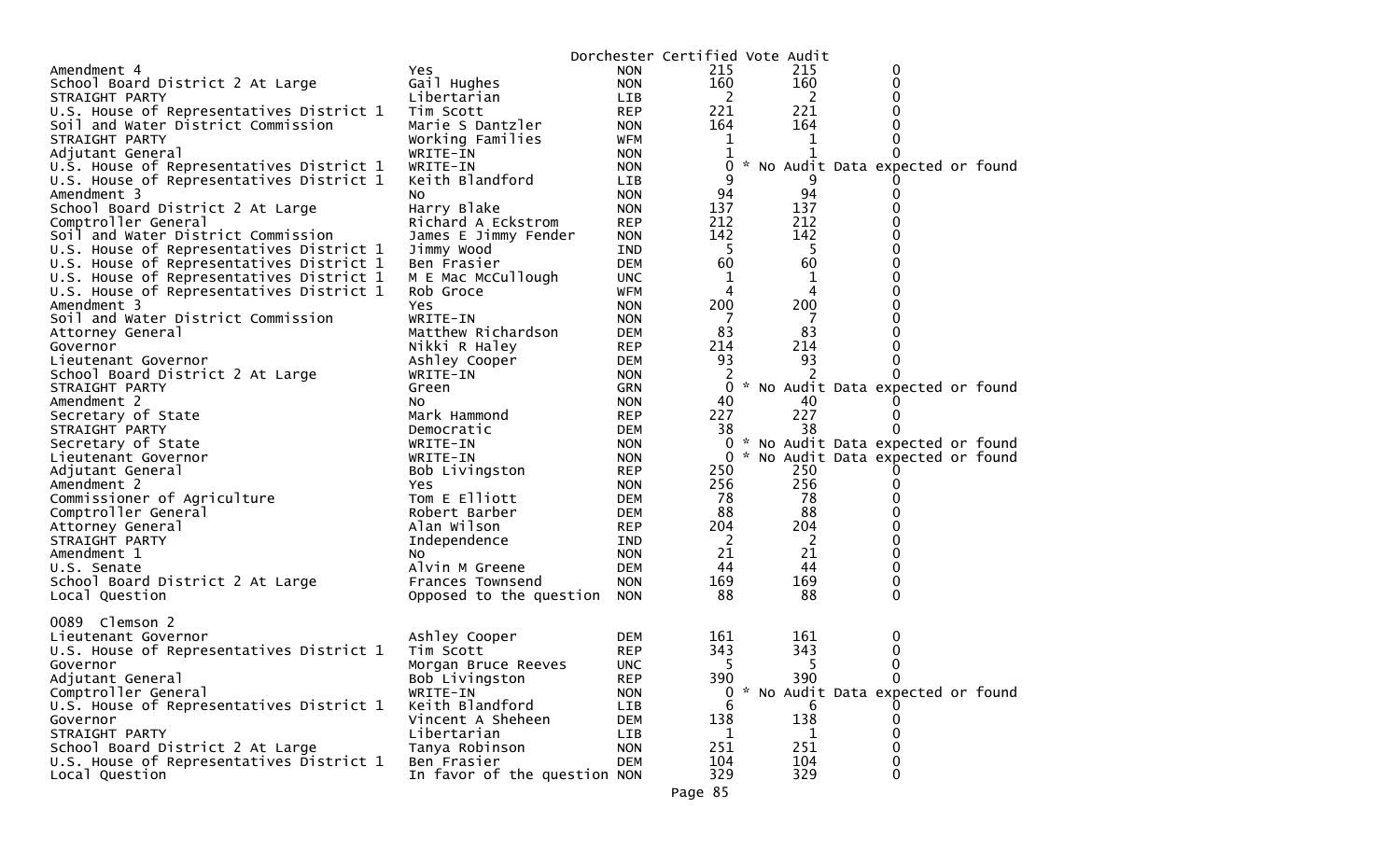|                                                           |                      | Dorchester Certified Vote Audit |     |     |                                     |  |
|-----------------------------------------------------------|----------------------|---------------------------------|-----|-----|-------------------------------------|--|
| Commissioner of Agriculture                               | Tom E Elliott        | <b>DEM</b>                      | 132 | 132 | $\Omega$                            |  |
| U.S. House of Representatives District 1                  | WRITE-IN             | <b>NON</b>                      |     |     | 0 * No Audit Data expected or found |  |
| U.S. House of Representatives District 1                  | Rob Groce            | WFM                             | 15  | 15  | $\Omega$                            |  |
| U.S. House of Representatives District 1                  | Jimmy Wood           | IND.                            |     | 5   | 0                                   |  |
| Soil and Water District Commission                        | Marie S Dantzler     | <b>NON</b>                      | 254 | 254 | 0                                   |  |
| U.S. House of Representatives District 1                  | M E Mac McCullough   | <b>UNC</b>                      | 2   | 2   |                                     |  |
| School Board District 2 At Large                          | Gail Hughes          | <b>NON</b>                      | 225 | 225 | 0                                   |  |
| Secretary of State                                        | Mark Hammond         | <b>REP</b>                      | 353 | 353 | 0                                   |  |
| Lieutenant Governor                                       | WRITE-IN             | <b>NON</b>                      | 0   |     | * No Audit Data expected or found   |  |
| Amendment 4                                               | NO.                  | <b>NON</b>                      | 135 | 135 |                                     |  |
| STRAIGHT PARTY                                            | Republican           | <b>REP</b>                      | 180 | 180 | 0                                   |  |
| State Superintendent of Education                         | WRITE-IN             | <b>NON</b>                      | 0   |     | * No Audit Data expected or found   |  |
| State Superintendent of Education                         | Doretha A Bull       | <b>GRN</b>                      | 12  | 12  |                                     |  |
| Soil and Water District Commission                        | James E Jimmy Fender | <b>NON</b>                      | 208 | 208 | 0                                   |  |
| School Board District 2 At Large                          | Harry Blake          | <b>NON</b>                      | 192 | 192 | 0                                   |  |
| STRAIGHT PARTY                                            | Green                | <b>GRN</b>                      | -6  | 6   | 0                                   |  |
| U.S. Senate                                               | Tom Clements         | <b>GRN</b>                      | 41  | 41  | 0                                   |  |
| U.S. Senate                                               | Alvin M Greene       | <b>DEM</b>                      | 79  | 79  | 0                                   |  |
| Amendment 4                                               | Yes                  | <b>NON</b>                      | 332 | 332 | 0                                   |  |
| Attorney General                                          | Matthew Richardson   | <b>DEM</b>                      | 145 | 145 | 0                                   |  |
| Secretary of State                                        | WRITE-IN             | <b>NON</b>                      | 0   |     | * No Audit Data expected or found   |  |
| Soil and Water District Commission                        | WRITE-IN             | <b>NON</b>                      |     |     |                                     |  |
| State Superintendent of Education                         | Tony Fayyazi         | IND                             | 11  | 11  | 0                                   |  |
| State Superintendent of Education                         | Mick Zais            | <b>REP</b>                      | 305 | 305 | 0                                   |  |
| Comptroller General                                       | Richard A Eckstrom   | <b>REP</b>                      | 329 | 329 | 0                                   |  |
| State House of Representatives District 97 Patsy G Knight |                      | <b>DEM</b>                      | 324 | 324 | 0                                   |  |
| Amendment 3                                               | NO.                  | <b>NON</b>                      | 143 | 143 | 0                                   |  |
| State Superintendent of Education                         | Frank Holleman       | <b>DEM</b>                      | 128 | 128 | 0                                   |  |
| Commissioner of Agriculture                               | Hugh Weathers        | <b>REP</b>                      | 342 | 342 | 0                                   |  |
| State Superintendent of Education                         | Tim Moultrie         | <b>LIB</b>                      | 20  | 20  | 0                                   |  |
| Lieutenant Governor                                       | Ken Ard              | <b>REP</b>                      | 321 | 321 | 0                                   |  |
| Governor                                                  | WRITE-IN             | <b>NON</b>                      | 1   | 1   | 0                                   |  |
| School Board District 2 At Large                          | WRITE-IN             | <b>NON</b>                      | 7   | 7   | 0                                   |  |
| Amendment 3                                               | Yes                  | <b>NON</b>                      | 323 | 323 | 0                                   |  |
| Governor                                                  | Nikki R Haley        | <b>REP</b>                      | 334 | 334 | 0                                   |  |
| STRAIGHT PARTY                                            | Independence         | <b>IND</b>                      | -7  | 7   | 0                                   |  |
| STRAIGHT PARTY                                            | United Citizens      | <b>UNC</b>                      | 1   | 1   | 0                                   |  |
| Attorney General                                          | Alan Wilson          | <b>REP</b>                      | 319 | 319 | 0                                   |  |
| State Treasurer                                           | Curtis Loftis        | <b>REP</b>                      | 390 | 390 | 0                                   |  |
| Amendment 2                                               | NO.                  | <b>NON</b>                      | 74  | 74  | 0                                   |  |
| STRAIGHT PARTY                                            | Working Families     | WFM                             | 4   |     | U                                   |  |
| Commissioner of Agriculture                               | WRITE-IN             | <b>NON</b>                      | 0   |     | * No Audit Data expected or found   |  |
| STRAIGHT PARTY                                            | Democratic           | <b>DEM</b>                      | 70  | 70  |                                     |  |
| U.S. Senate                                               | WRITE-IN             | <b>NON</b>                      | 5   | 5   | 0                                   |  |
| Amendment 2                                               | Yes                  | <b>NON</b>                      | 397 | 397 | 0                                   |  |
| Adjutant General                                          | WRITE-IN             | <b>NON</b>                      | 2   | 2   | 0                                   |  |
| School Board District 2 At Large                          | Frances Townsend     | <b>NON</b>                      | 224 | 224 | 0                                   |  |
| Comptroller General                                       | Robert Barber        | <b>DEM</b>                      | 145 | 145 | 0                                   |  |
| Amendment 1                                               | No                   | <b>NON</b>                      | 48  | 48  | 0                                   |  |
| U.S. Senate                                               | Jim DeMint           | <b>REP</b>                      | 353 | 353 | 0                                   |  |
| Attorney General                                          | Leslie Minerd        | <b>GRN</b>                      | 12  | 12  | $\pmb{0}$                           |  |
| Amendment 1                                               | Yes                  | <b>NON</b>                      | 426 | 426 | $\mathbf 0$                         |  |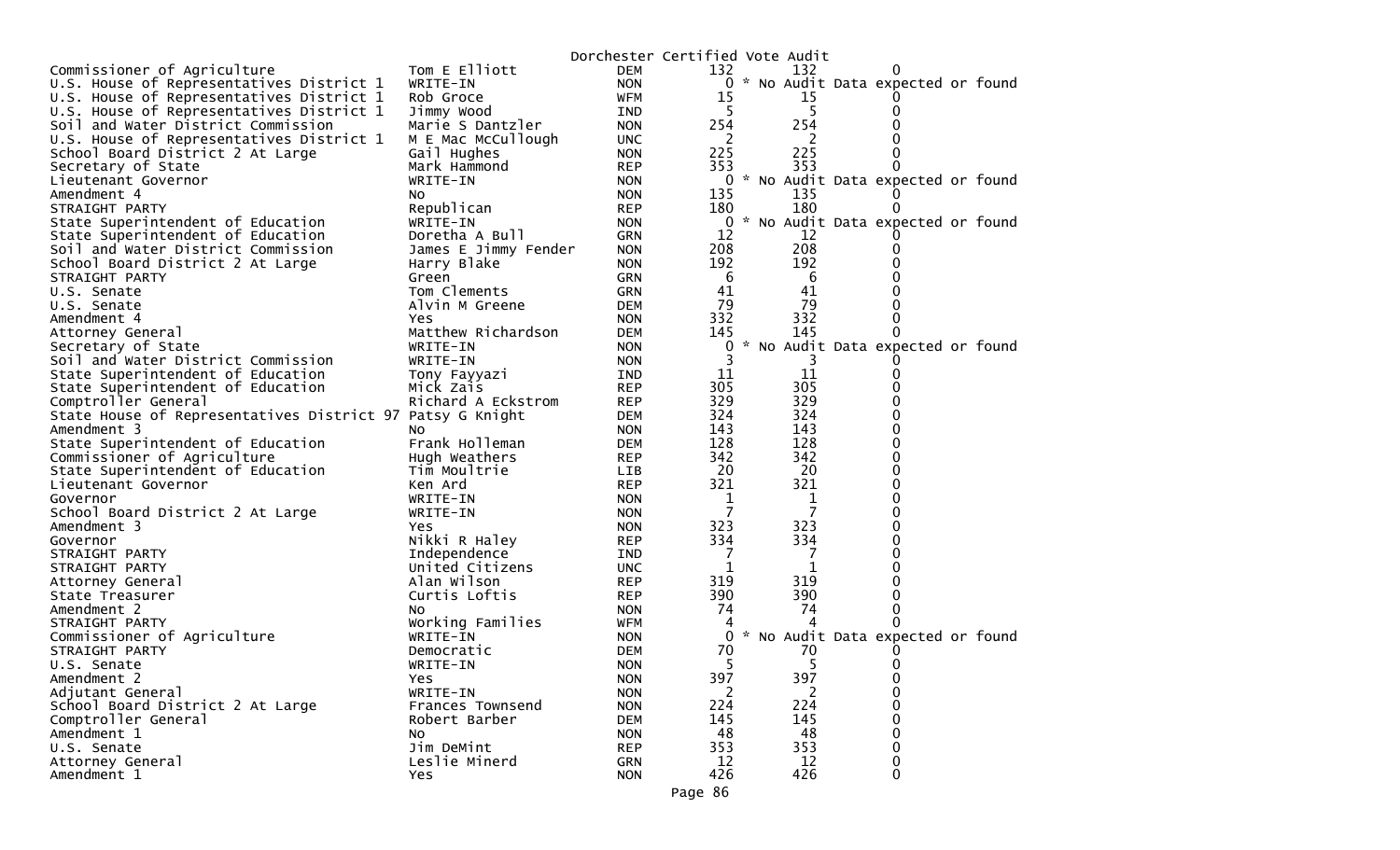|                                                     |                              |            | Dorchester Certified Vote Audit |     |                                   |  |
|-----------------------------------------------------|------------------------------|------------|---------------------------------|-----|-----------------------------------|--|
| State Treasurer                                     | WRITE-IN                     | <b>NON</b> |                                 |     | 0                                 |  |
| U.S. House of Representatives District 1            | Robert Dobbs                 | <b>GRN</b> |                                 | 7   | 0                                 |  |
| State House of Representatives District 97 WRITE-IN |                              | <b>NON</b> | 10                              | 10  | 0                                 |  |
| Governor                                            | Morgan Bruce Reeves          | GRN        | 5                               |     | 0                                 |  |
| Attorney General                                    | WRITE-IN                     | <b>NON</b> | $\overline{0}$                  |     | * No Audit Data expected or found |  |
| Secretary of State                                  | Marjorie L Johnson           | DEM        | 126                             | 126 |                                   |  |
| School Board District 2 At Large                    | Charlie Stoudenmire          | <b>NON</b> | 209                             | 209 | $\bf{0}$                          |  |
| Local Question                                      | Opposed to the question      | <b>NON</b> | 132                             | 132 | 0                                 |  |
|                                                     |                              |            |                                 |     |                                   |  |
| 0090 Clemson 3                                      |                              |            |                                 |     |                                   |  |
| Adjutant General                                    | Bob Livingston               | <b>REP</b> | 292                             | 292 | 0                                 |  |
| State Superintendent of Education                   | Doretha A Bull               | GRN        | 5                               | 5   | 0                                 |  |
| Comptroller General                                 | Richard A Eckstrom           | <b>REP</b> | 247                             | 247 | 0                                 |  |
| STRAIGHT PARTY                                      | Republican                   | <b>REP</b> | 125                             | 125 | 0                                 |  |
| U.S. House of Representatives District 1            | Robert Dobbs                 | GRN        | 4                               | 4   | 0                                 |  |
| County Council District 1                           | Willie R Davis               | DEM        | 190                             | 190 | 0                                 |  |
| Secretary of State                                  | Marjorie L Johnson           | DEM        | 146                             | 146 | 0                                 |  |
| Attorney General                                    | Alan Wilson                  | REP        | 232                             | 232 | 0                                 |  |
| State Superintendent of Education                   | WRITE-IN                     | <b>NON</b> | 0                               |     | * No Audit Data expected or found |  |
| School Board District 2 At Large                    | Charlie Stoudenmire          | <b>NON</b> | 189                             | 189 |                                   |  |
| Commissioner of Agriculture                         | Tom E Elliott                | DEM        | 139                             | 139 | 0                                 |  |
| Local Question                                      | In favor of the question NON |            | 256                             | 256 | 0                                 |  |
| State Superintendent of Education                   | Mick Zais                    | REP        | 214                             | 214 | 0                                 |  |
| U.S. House of Representatives District 1            | Tim Scott                    | REP        | 257                             | 257 | 0                                 |  |
| STRAIGHT PARTY                                      | Libertarian                  | LIB.       | $\mathbf 1$                     | 1   | 0                                 |  |
| State Treasurer                                     | WRITE-IN                     | <b>NON</b> | 4                               | 4   | 0                                 |  |
| State Superintendent of Education                   | Tony Fayyazi                 | IND        | 14                              | 14  | 0                                 |  |
| State House of Representatives District 97 WRITE-IN |                              | <b>NON</b> | 6                               | 6   | 0                                 |  |
| State Superintendent of Education                   | Tim Moultrie                 | LIB        | 19                              | 19  | 0                                 |  |
| County Council District 1                           | WRITE-IN                     | <b>NON</b> | 2                               | 2   | 0                                 |  |
| School Board District 2 At Large                    | Tanya Robinson               | <b>NON</b> | 185                             | 185 | 0                                 |  |
| U.S. House of Representatives District 1            | Keith Blandford              | LIB        | 6                               | 6   | 0                                 |  |
| Amendment 4                                         | NO.                          | <b>NON</b> | 131                             | 131 | 0                                 |  |
| State Superintendent of Education                   | Frank Holleman               | DEM        | 153                             | 153 | 0                                 |  |
| Attorney General                                    | Leslie Minerd                | GRN        | 10                              | 10  | 0                                 |  |
| Governor                                            | WRITE-IN                     | <b>NON</b> | 0                               |     | * No Audit Data expected or found |  |
| U.S. House of Representatives District 1            | Ben Frasier                  | DEM        | 122                             | 122 |                                   |  |
| U.S. Senate                                         | Tom Clements                 | <b>GRN</b> | 33                              | 33  | 0                                 |  |
| Lieutenant Governor                                 | WRITE-IN                     | <b>NON</b> | 0                               |     | * No Audit Data expected or found |  |
| U.S. House of Representatives District 1            | Rob Groce                    | WFM        | 13                              | 13  |                                   |  |
| School Board District 2 At Large                    | Gail Hughes                  | <b>NON</b> | 206                             | 206 | 0                                 |  |
| Secretary of State                                  | Mark Hammond                 | <b>REP</b> | 258                             | 258 | 0                                 |  |
| Amendment 4                                         | Yes                          | <b>NON</b> | 260                             | 260 | 0                                 |  |
| U.S. House of Representatives District 1            | M E Mac McCullough           | <b>UNC</b> | 1                               | 1   | $\Omega$                          |  |
| Soil and Water District Commission                  | Marie S Dantzler             | <b>NON</b> | 216                             | 216 | 0                                 |  |
| U.S. House of Representatives District 1            | WRITE-IN                     | <b>NON</b> | 0                               |     | * No Audit Data expected or found |  |
| U.S. House of Representatives District 1            | Jimmy Wood                   | IND        |                                 |     |                                   |  |
| U.S. Senate                                         | Alvin M Greene               | <b>DEM</b> | 95                              | 95  | 0                                 |  |
| Lieutenant Governor                                 | Ken Ard                      | <b>REP</b> | 229                             | 229 | 0                                 |  |
| School Board District 2 At Large                    | Harry Blake                  | <b>NON</b> | 187                             | 187 | 0                                 |  |
| Commissioner of Agriculture                         | Hugh Weathers                | <b>REP</b> | 264                             | 264 | 0                                 |  |
| Amendment 3                                         | NO.                          | <b>NON</b> | 137                             | 137 | 0                                 |  |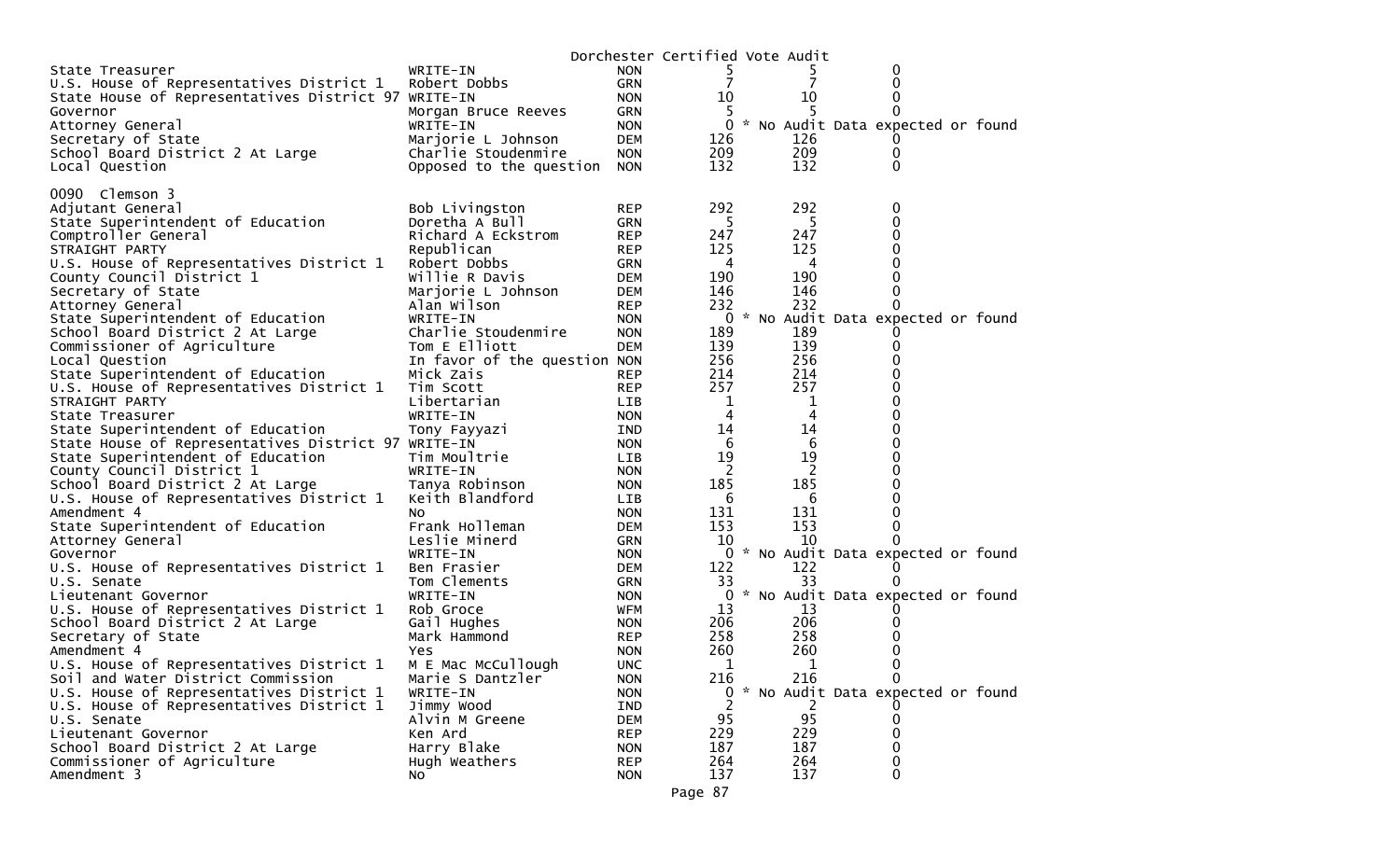|                                                              |                                 |                          | Dorchester Certified Vote Audit |            |                                                 |  |
|--------------------------------------------------------------|---------------------------------|--------------------------|---------------------------------|------------|-------------------------------------------------|--|
| Soil and Water District Commission                           | James E Jimmy Fender            | <b>NON</b>               | 161                             | 161        | 0                                               |  |
| Comptroller General                                          | Robert Barber                   | <b>DEM</b>               | 160                             | 160        | 0                                               |  |
| STRAIGHT PARTY                                               | Democratic                      | <b>DEM</b>               | 92                              | 92         | 0                                               |  |
| Attorney General                                             | WRITE-IN                        | <b>NON</b>               | 0                               |            | * No Audit Data expected or found               |  |
| Governor                                                     | Morgan Bruce Reeves             | <b>GRN</b>               |                                 |            |                                                 |  |
| Soil and Water District Commission                           | WRITE-IN                        | <b>NON</b>               |                                 | 3          | $\Omega$                                        |  |
| STRAIGHT PARTY                                               | Working Families                | <b>WFM</b>               |                                 |            |                                                 |  |
| Amendment 3                                                  | Yes<br>United Citizens          | <b>NON</b>               | 257                             | 257        |                                                 |  |
| STRAIGHT PARTY                                               |                                 | <b>UNC</b>               | 1<br>0                          | 1          | * No Audit Data expected or found               |  |
| Secretary of State<br>Governor                               | WRITE-IN<br>Vincent A Sheheen   | <b>NON</b><br><b>DEM</b> | 150                             | 150        |                                                 |  |
| Governor                                                     | Morgan Bruce Reeves             | <b>UNC</b>               | 3                               |            |                                                 |  |
| School Board District 2 At Large                             | WRITE-IN                        | <b>NON</b>               | 8                               |            |                                                 |  |
| Adjutant General                                             | WRITE-IN                        | <b>NON</b>               | 3                               |            |                                                 |  |
| Amendment 2                                                  | NO.                             | <b>NON</b>               | 65                              | 65         |                                                 |  |
| Comptroller General                                          | WRITE-IN                        | <b>NON</b>               | 0                               |            | * No Audit Data expected or found               |  |
| Commissioner of Agriculture                                  | WRITE-IN                        | <b>NON</b>               | 0                               |            | * No Audit Data expected or found               |  |
| STRAIGHT PARTY                                               | Independence                    | IND                      | 5                               | 5.         |                                                 |  |
| State House of Representatives District 97 Patsy G Knight    |                                 | <b>DEM</b>               | 288                             | 288        | 0                                               |  |
| STRAIGHT PARTY                                               | Green                           | <b>GRN</b>               | 1                               | 1          | 0                                               |  |
| Amendment 2                                                  | Yes                             | <b>NON</b>               | 335                             | 335        |                                                 |  |
| Attorney General                                             | Matthew Richardson              | <b>DEM</b>               | 160                             | 160        | 0                                               |  |
| Lieutenant Governor                                          | Ashley Cooper                   | <b>DEM</b>               | 175                             | 175        | $\Omega$                                        |  |
| Governor                                                     | Nikki R Haley                   | <b>REP</b>               | 245                             | 245        | 0                                               |  |
| U.S. Senate                                                  | WRITE-IN                        | <b>NON</b>               | -5                              | -5         | $\Omega$                                        |  |
| Amendment 1                                                  | NO.                             | <b>NON</b>               | 39                              | 39         | $\Omega$                                        |  |
| U.S. Senate                                                  | Jim DeMint                      | <b>REP</b>               | 267                             | 267        | $\Omega$                                        |  |
| School Board District 2 At Large                             | Frances Townsend                | <b>NON</b>               | 177                             | 177        | $\Omega$                                        |  |
| State Treasurer                                              | Curtis Loftis                   | <b>REP</b>               | 298                             | 298        | 0                                               |  |
| Amendment 1                                                  | Yes                             | <b>NON</b>               | 358                             | 358        | 0                                               |  |
| Local Question                                               | Opposed to the question         | <b>NON</b>               | 123                             | 123        | $\Omega$                                        |  |
| 0091 Coosaw 2                                                |                                 |                          |                                 |            |                                                 |  |
| Comptroller General                                          | Robert Barber                   | <b>DEM</b>               | 379                             | 379        | 0                                               |  |
| Amendment 1                                                  | NO.                             | <b>NON</b>               | 99                              | 99         | 0                                               |  |
| Governor                                                     | WRITE-IN                        | <b>NON</b>               | 0                               |            | * No Audit Data expected or found               |  |
| U.S. House of Representatives District 1                     | Robert Dobbs                    | <b>GRN</b>               | 8                               | 8          |                                                 |  |
| County Council District 7                                    | Jay Byars                       | <b>REP</b>               | 256                             | 256        |                                                 |  |
| STRAIGHT PARTY                                               | Democratic                      | <b>DEM</b>               | 172                             | 172        |                                                 |  |
| Amendment 1                                                  | Yes                             | <b>NON</b>               | 798                             | 798        |                                                 |  |
| School Board District 2 At Large                             | Frances Townsend                | <b>NON</b>               | 439                             | 439        |                                                 |  |
| Lieutenant Governor                                          | Ken Ard                         | <b>REP</b>               | 506                             | 506        |                                                 |  |
| STRAIGHT PARTY                                               | Green                           | <b>GRN</b>               | 3                               | 3          |                                                 |  |
| Secretary of State                                           | Marjorie L Johnson              | <b>DEM</b>               | 339                             | 339        | 0                                               |  |
| State Treasurer                                              | Curtis Loftis                   | <b>REP</b>               | 682                             | 682        | 0                                               |  |
| Local Question                                               | In favor of the question NON    |                          | 658                             | 658        | $\Omega$<br>0 * No Audit Data expected or found |  |
| Lieutenant Governor                                          | WRITE-IN                        | <b>NON</b>               |                                 |            |                                                 |  |
| U.S. House of Representatives District 1<br>Attorney General | Tim Scott<br>Matthew Richardson | <b>REP</b><br><b>DEM</b> | 589<br>396                      | 589<br>396 | 0                                               |  |
| Governor                                                     | Vincent A Sheheen               | <b>DEM</b>               | 381                             | 381        | 0                                               |  |
| U.S. Senate                                                  | Tom Clements                    | <b>GRN</b>               | 116                             | 116        | 0                                               |  |
| Commissioner of Agriculture                                  | Hugh Weathers                   | <b>REP</b>               | 553                             | 553        | 0                                               |  |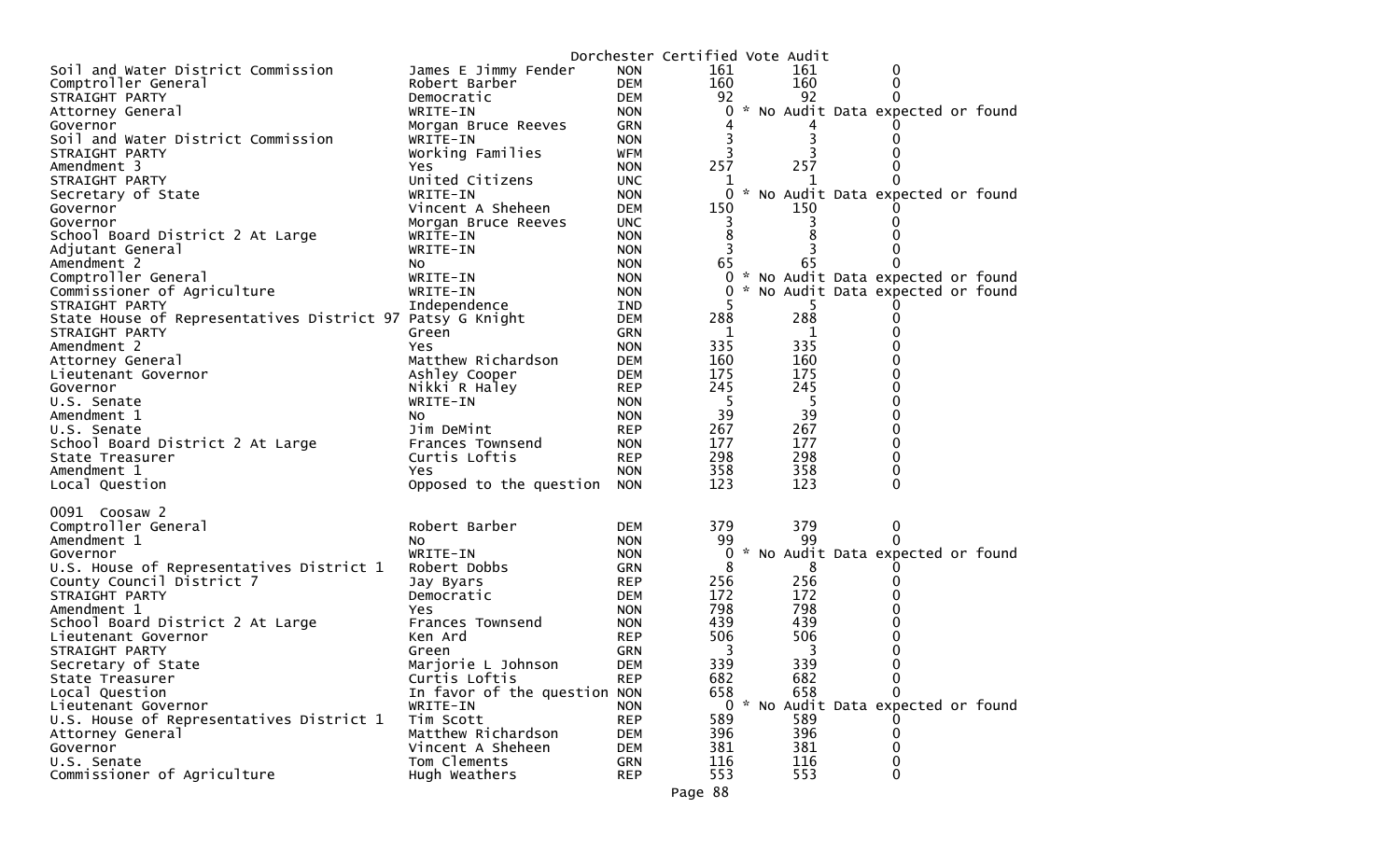|                                                               |                         | Dorchester Certified Vote Audit |             |          |                                     |  |
|---------------------------------------------------------------|-------------------------|---------------------------------|-------------|----------|-------------------------------------|--|
| Comptroller General                                           | WRITE-IN                | <b>NON</b>                      |             |          | 0 * No Audit Data expected or found |  |
| School Board District 2 At Large                              | Charlie Stoudenmire     | <b>NON</b>                      | 363         | 363      |                                     |  |
| U.S. House of Representatives District 1                      | Keith Blandford         | LIB                             | 12          | 12       |                                     |  |
| Secretary of State                                            | Mark Hammond            | <b>REP</b>                      | 568         | 568      |                                     |  |
| STRAIGHT PARTY                                                | Working Families        | WFM                             | 4           | 4        |                                     |  |
| Amendment 4                                                   | <b>NO</b>               | <b>NON</b>                      | 256         | 256      |                                     |  |
| County Council District 7                                     | Timothy Patrick         | <b>PET</b>                      | 79          | 79       |                                     |  |
| U.S. Senate                                                   | Alvin M Greene          | <b>DEM</b>                      | 179         | 179      |                                     |  |
| State Treasurer                                               | WRITE-IN                | <b>NON</b>                      | 8           | 8        |                                     |  |
| U.S. House of Representatives District 1                      | Ben Frasier             | <b>DEM</b>                      | 275         | 275      |                                     |  |
| State House of Representatives District 98 Christine Jackson  |                         | <b>DEM</b>                      | 350         | 350      |                                     |  |
| Attorney General                                              | Alan Wilson             | <b>REP</b>                      | 504         | 504      |                                     |  |
| Comptroller General                                           | Richard A Eckstrom      | <b>REP</b>                      | 520         | 520      |                                     |  |
| School Board District 2 At Large                              | Tanya Robinson          | <b>NON</b>                      | 433         | 433      |                                     |  |
| Governor                                                      | Morgan Bruce Reeves     | <b>UNC</b>                      | 6           | 6        |                                     |  |
| U.S. House of Representatives District 1                      | Rob Groce               | <b>WFM</b>                      | 14          | 14       |                                     |  |
| Amendment 4                                                   | Yes                     | <b>NON</b>                      | 621         | 621      |                                     |  |
| Attorney General                                              | Leslie Minerd           | <b>GRN</b>                      | 17          | 17       |                                     |  |
| Adjutant General                                              | WRITE-IN                | <b>NON</b>                      | 8           | 8        |                                     |  |
| U.S. House of Representatives District 1                      | M E Mac McCullough      | <b>UNC</b>                      | 10          | 10       |                                     |  |
| State Superintendent of Education                             | Doretha A Bull          | <b>GRN</b>                      | 17          | 17<br>14 |                                     |  |
| U.S. House of Representatives District 1                      | Jimmy Wood              | IND                             | 14          |          |                                     |  |
| U.S. House of Representatives District 1                      | WRITE-IN                | <b>NON</b>                      |             | 528      | 0 * No Audit Data expected or found |  |
| Governor                                                      | Nikki R Haley           | <b>REP</b>                      | 528<br>435  | 435      |                                     |  |
| School Board District 2 At Large<br>County Council District 7 | Gail Hughes<br>WRITE-IN | <b>NON</b><br><b>NON</b>        | 4           | 4        |                                     |  |
| Amendment 3                                                   | NO.                     | <b>NON</b>                      | 278         | 278      |                                     |  |
| STRAIGHT PARTY                                                | Libertarian             | <b>LIB</b>                      |             |          |                                     |  |
| STRAIGHT PARTY                                                | United Citizens         | <b>UNC</b>                      | $\mathbf 0$ |          | * No Audit Data expected or found   |  |
| Commissioner of Agriculture                                   | WRITE-IN                | <b>NON</b>                      | 0           |          | * No Audit Data expected or found   |  |
| Governor                                                      | Morgan Bruce Reeves     | <b>GRN</b>                      | 8           | 8        |                                     |  |
| STRAIGHT PARTY                                                | Republican              | <b>REP</b>                      | 250         | 250      |                                     |  |
| Soil and Water District Commission                            | Marie S Dantzler        | <b>NON</b>                      | 496         | 496      |                                     |  |
| Adjutant General                                              | Bob Livingston          | <b>REP</b>                      | 667         | 667      |                                     |  |
| School Board District 2 At Large                              | Harry Blake             | <b>NON</b>                      | 365         | 365      |                                     |  |
| Amendment 3                                                   | Yes                     | <b>NON</b>                      | 612         | 612      |                                     |  |
| State Superintendent of Education                             | Mick Zais               | <b>REP</b>                      | 490         | 490      |                                     |  |
| Secretary of State                                            | WRITE-IN                | <b>NON</b>                      | 0           |          | * No Audit Data expected or found   |  |
| Lieutenant Governor                                           | Ashley Cooper           | <b>DEM</b>                      | 415         | 415      |                                     |  |
| Soil and Water District Commission                            | James E Jimmy Fender    | <b>NON</b>                      | 427         | 427      |                                     |  |
| STRAIGHT PARTY                                                | Independence            | IND                             | 6           | 6        |                                     |  |
| U.S. Senate                                                   | Jim DeMint              | <b>REP</b>                      | 598         | 598      |                                     |  |
| State Superintendent of Education                             | WRITE-IN                | <b>NON</b>                      | 0           |          | * No Audit Data expected or found   |  |
| Amendment 2                                                   | NO.                     | <b>NON</b>                      | 122         | 122      |                                     |  |
| Soil and Water District Commission                            | WRITE-IN                | <b>NON</b>                      | 6           | 6        | 0                                   |  |
| U.S. Senate                                                   | WRITE-IN                | <b>NON</b>                      | 13          | 13       | 0                                   |  |
| School Board District 2 At Large                              | WRITE-IN                | <b>NON</b>                      | 7           |          |                                     |  |
| State Superintendent of Education                             | Tim Moultrie            | LIB                             | 38          | 38       | 0                                   |  |
| State House of Representatives District 98 WRITE-IN           |                         | <b>NON</b>                      |             |          | 0 * No Audit Data expected or found |  |
| State House of Representatives District 98 Chris Murphy       |                         | <b>REP</b>                      | 561         | 561      |                                     |  |
| Amendment 2                                                   | <b>Yes</b>              | <b>NON</b>                      | 779         | 779      | 0                                   |  |
| Attorney General                                              | WRITE-IN                | <b>NON</b>                      |             |          | 0 * No Audit Data expected or found |  |
|                                                               |                         |                                 | Page 89     |          |                                     |  |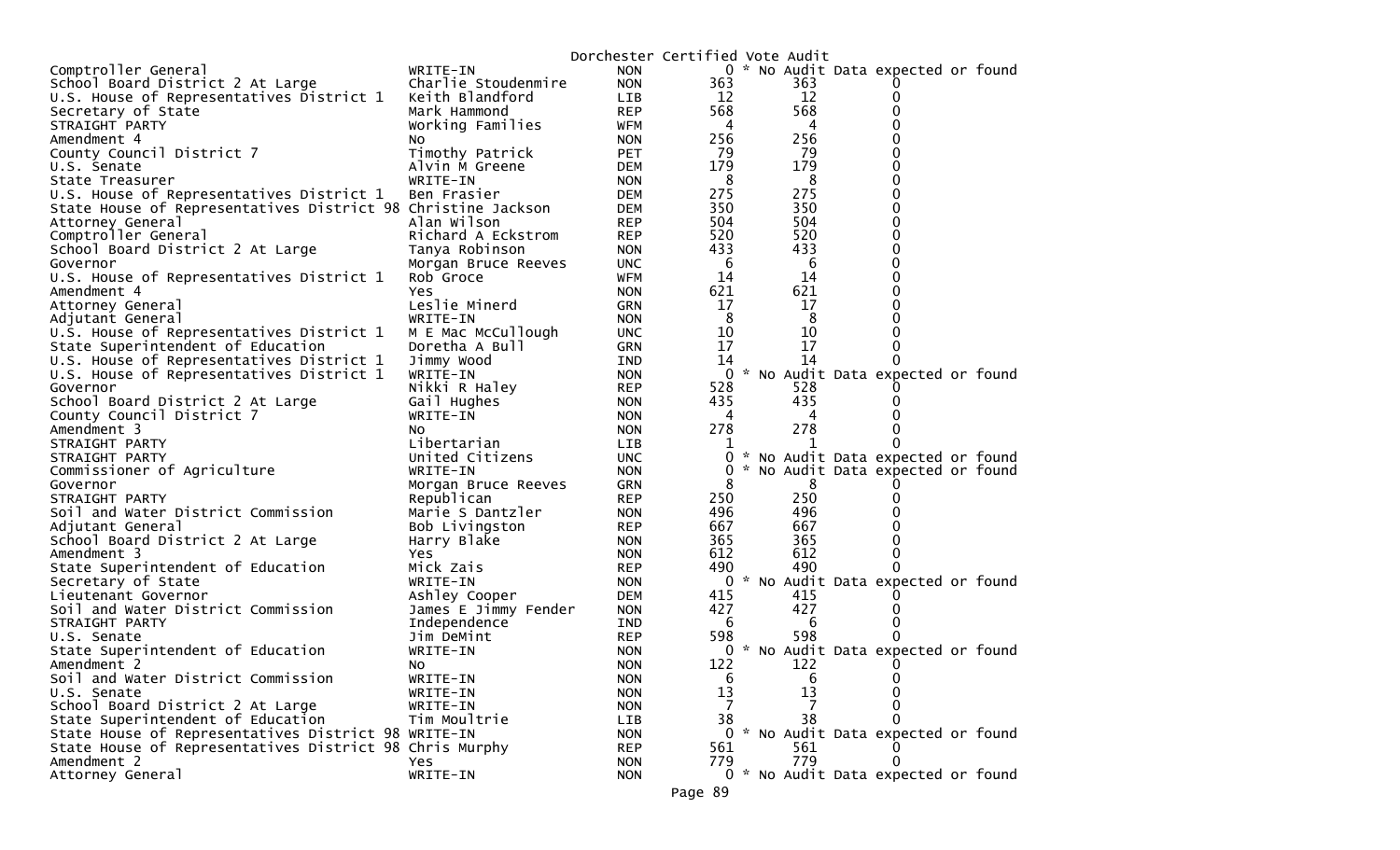|                                                        |                               |                          | Dorchester Certified Vote Audit |                |                                                                          |  |
|--------------------------------------------------------|-------------------------------|--------------------------|---------------------------------|----------------|--------------------------------------------------------------------------|--|
| State Superintendent of Education                      | Tony Fayyazi                  | <b>IND</b>               | 25                              | 25             | 0                                                                        |  |
| State Superintendent of Education                      | Frank Holleman                | <b>DEM</b>               | 340                             | 340            | 0                                                                        |  |
| Commissioner of Agriculture                            | Tom E Elliott                 | <b>DEM</b>               | 344                             | 344            | 0                                                                        |  |
| Local Question                                         | Opposed to the question       | <b>NON</b>               | 209                             | 209            | 0                                                                        |  |
|                                                        |                               |                          |                                 |                |                                                                          |  |
| 0092 Dorchester 2                                      |                               |                          |                                 |                |                                                                          |  |
| Lieutenant Governor                                    | Ashley Cooper                 | <b>DEM</b>               | 189                             | 189            |                                                                          |  |
| U.S. House of Representatives District 1               | WRITE-IN                      | <b>NON</b>               |                                 |                | 0 * No Audit Data expected or found                                      |  |
| Governor                                               | Vincent A Sheheen             | DEM                      | 171                             | 171            |                                                                          |  |
| U.S. Senate                                            | Jim DeMint                    | <b>REP</b>               | 372                             | 372            | 0                                                                        |  |
| Attorney General                                       | Alan Wilson                   | <b>REP</b>               | 317                             | 317            | 0                                                                        |  |
| Attorney General                                       | Leslie Minerd                 | GRN                      | 15                              | 15             | 0                                                                        |  |
| Commissioner of Agriculture                            | Tom E Elliott                 | <b>DEM</b>               | 95                              | 95             | 0                                                                        |  |
| Local Question                                         | In favor of the question NON  |                          | 348                             | 348            | 0                                                                        |  |
| U.S. Senate                                            | WRITE-IN                      | <b>NON</b>               | 34                              | 34             | 0                                                                        |  |
| Comptroller General                                    | WRITE-IN                      | <b>NON</b>               | 0                               |                | * No Audit Data expected or found                                        |  |
| School Board District 2 At Large                       | WRITE-IN                      | <b>NON</b>               | 5                               |                |                                                                          |  |
| Governor                                               | Nikki R Haley                 | <b>REP</b>               | 326                             | 326            | 0                                                                        |  |
| Lieutenant Governor                                    | Ken Ard<br>Richard A Eckstrom | <b>REP</b>               | 310<br>330                      | 310<br>330     | 0<br>0                                                                   |  |
| Comptroller General                                    |                               | <b>REP</b>               | 117                             | 117            | 0                                                                        |  |
| Amendment 4<br>Secretary of State                      | NO.<br>WRITE-IN               | <b>NON</b><br><b>NON</b> |                                 |                |                                                                          |  |
| STRAIGHT PARTY                                         | Green                         | <b>GRN</b>               | $\overline{0}$                  |                | 0 * No Audit Data expected or found<br>* No Audit Data expected or found |  |
| Governor                                               | Morgan Bruce Reeves           | <b>UNC</b>               |                                 |                | 0 * No Audit Data expected or found                                      |  |
| Governor                                               | Morgan Bruce Reeves           | <b>GRN</b>               | 2                               | $\overline{2}$ |                                                                          |  |
| School Board District 2 At Large                       | Frances Townsend              | <b>NON</b>               | 376                             | 376            | 0                                                                        |  |
| Amendment 4                                            | Yes                           | <b>NON</b>               | 366                             | 366            | 0                                                                        |  |
| U.S. House of Representatives District 1               | Robert Dobbs                  | <b>GRN</b>               | 8                               | 8              | 0                                                                        |  |
| Soil and Water District Commission                     | Marie S Dantzler              | <b>NON</b>               | 281                             | 281            | $\Omega$                                                                 |  |
| Lieutenant Governor                                    | WRITE-IN                      | <b>NON</b>               | 0                               |                | * No Audit Data expected or found                                        |  |
| Commissioner of Agriculture                            | Hugh Weathers                 | <b>REP</b>               | 391                             | 391            |                                                                          |  |
| Amendment 3                                            | No.                           | <b>NON</b>               | 116                             | 116            | 0                                                                        |  |
| State Superintendent of Education                      | Doretha A Bull                | <b>GRN</b>               | 7                               | 7              | 0                                                                        |  |
| STRAIGHT PARTY                                         | Independence                  | IND                      | 3                               | 3              | 0                                                                        |  |
| School Board District 2 At Large                       | Charlie Stoudenmire           | <b>NON</b>               | 257                             | 257            | 0                                                                        |  |
| Amendment 3                                            | Yes                           | <b>NON</b>               | 369                             | 369            | 0                                                                        |  |
| U.S. Senate                                            | Tom Clements                  | <b>GRN</b>               | 58                              | 58             | 0                                                                        |  |
| Secretary of State                                     | Marjorie L Johnson            | DEM                      | 111                             | 111            | 0                                                                        |  |
| Amendment 2                                            | No                            | <b>NON</b>               | 53                              | 53             | 0                                                                        |  |
| Amendment 1                                            | Yes                           | <b>NON</b>               | 440                             | 440            | $\mathbf 0$                                                              |  |
| Amendment 2                                            | Yes                           | <b>NON</b>               | 439                             | 439            | 0                                                                        |  |
| Amendment 1                                            | NO.                           | <b>NON</b>               | 49                              | 49             | 0                                                                        |  |
| STRAIGHT PARTY                                         | Working Families              | <b>WFM</b>               | 0                               |                | * No Audit Data expected or found                                        |  |
| U.S. House of Representatives District 1               | Tim Scott                     | <b>REP</b>               | 398                             | 398            | $\Omega$                                                                 |  |
| Secretary of State                                     | Mark Hammond                  | <b>REP</b>               | 374                             | 374            | 0                                                                        |  |
| School Board District 2 At Large                       | Tanya Robinson                | <b>NON</b>               | 232                             | 232            | 0                                                                        |  |
| Soil and Water District Commission                     | James E Jimmy Fender          | <b>NON</b>               | 248                             | 248            | 0                                                                        |  |
| Attorney General                                       | WRITE-IN                      | <b>NON</b>               |                                 |                | 0 * No Audit Data expected or found                                      |  |
| State Treasurer                                        | Curtis Loftis                 | <b>REP</b>               | 395                             | 395            |                                                                          |  |
| State House of Representatives District 94 Jenny Horne |                               | <b>REP</b>               | 426                             | 426            | 0                                                                        |  |
| School Board District 2 At Large                       | Gail Hughes                   | <b>NON</b>               | 213                             | 213            | 0                                                                        |  |
| Adjutant General                                       | WRITE-IN                      | <b>NON</b>               | 1                               | 1              | 0                                                                        |  |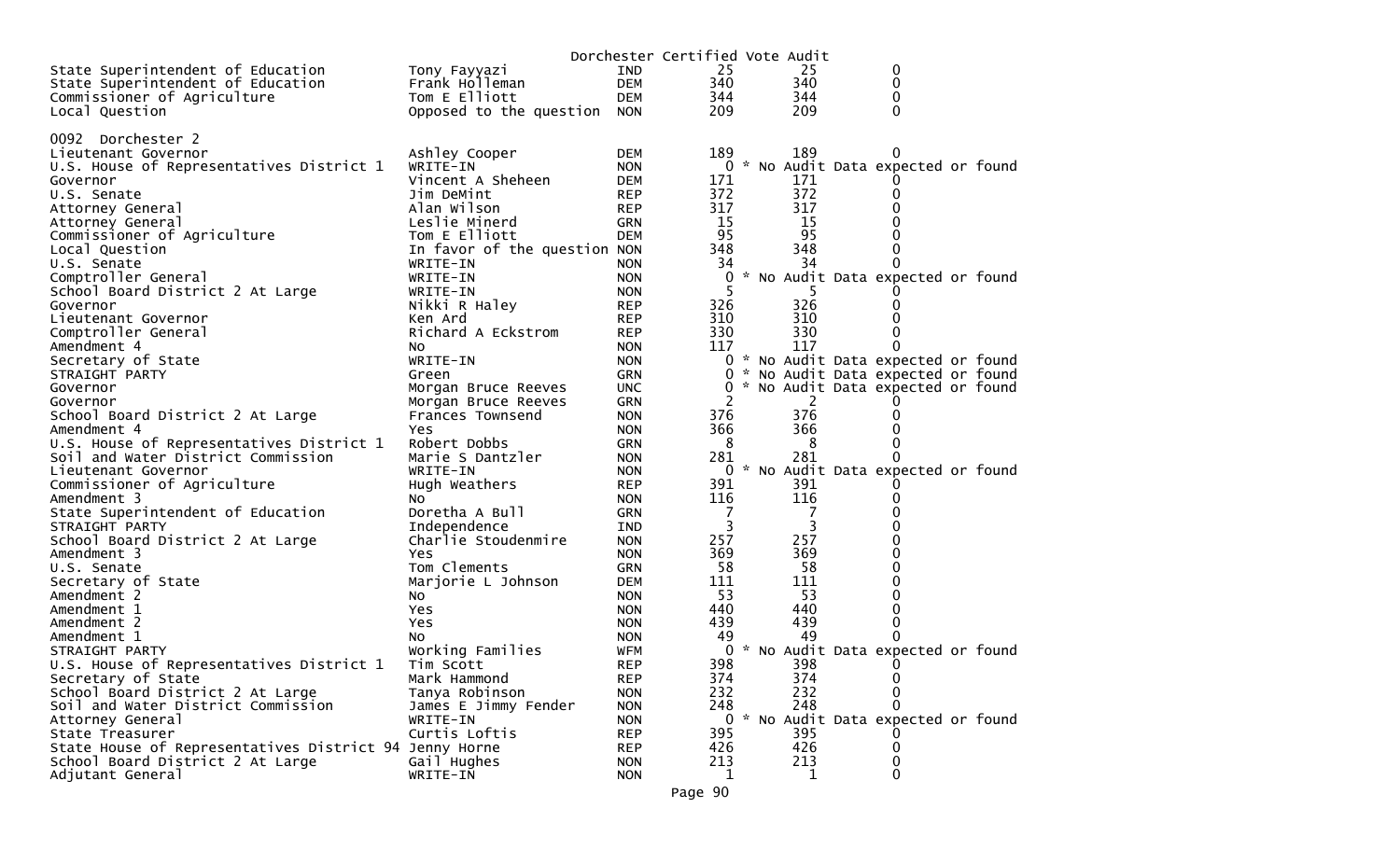|                                                             |                                          |                          | Dorchester Certified Vote Audit |          |                                                 |
|-------------------------------------------------------------|------------------------------------------|--------------------------|---------------------------------|----------|-------------------------------------------------|
| U.S. Senate                                                 | Alvin M Greene                           | <b>DEM</b>               | 29                              | 29       | 0                                               |
| State Superintendent of Education                           | Mick Zais                                | <b>REP</b>               | 323                             | 323      | 0                                               |
| School Board District 2 At Large                            | Harry Blake                              | <b>NON</b>               | 267                             | 267      | 0                                               |
| U.S. House of Representatives District 1                    | Keith Blandford                          | LIB.                     | 6                               | 6        | 0                                               |
| STRAIGHT PARTY                                              | Republican                               | REP                      | 136                             | 136      | 0                                               |
| Soil and Water District Commission                          | WRITE-IN                                 | <b>NON</b>               | 3                               | 3        | 0                                               |
| Comptroller General                                         | Robert Barber                            | <b>DEM</b>               | 160                             | 160      | 0                                               |
| STRAIGHT PARTY                                              | Democratic                               | <b>DEM</b>               | 25                              | 25       | 0                                               |
| STRAIGHT PARTY                                              | United Citizens                          | UNC.                     | 0                               |          | * No Audit Data expected or found               |
| Adjutant General                                            | Bob Livingston                           | <b>REP</b>               | 403                             | 403      |                                                 |
| U.S. House of Representatives District 1                    | Ben Frasier                              | DEM                      | 70                              | 70       | 0                                               |
| State Superintendent of Education                           | Tim Moultrie                             | LIB                      | 20                              | 20       |                                                 |
| Commissioner of Agriculture                                 | WRITE-IN                                 | <b>NON</b>               | 1                               | 1        |                                                 |
| STRAIGHT PARTY                                              | Libertarian                              | <b>LIB</b>               | 3                               | 3        |                                                 |
| Governor                                                    | WRITE-IN                                 | <b>NON</b>               | 1                               |          | 0                                               |
| U.S. House of Representatives District 1                    | Rob Groce                                | <b>WFM</b>               | 10                              | 10       |                                                 |
| State Superintendent of Education                           | WRITE-IN                                 | <b>NON</b>               | $\overline{0}$                  |          | * No Audit Data expected or found               |
| State Superintendent of Education                           | Frank Holleman                           | <b>DEM</b>               | 127                             | 127      |                                                 |
| State Superintendent of Education                           | Tony Fayyazi                             | IND                      | 8<br>$\mathbf{1}$               | 8        | 0                                               |
| U.S. House of Representatives District 1                    | M E Mac McCullough                       | <b>UNC</b>               |                                 | 1<br>157 | 0                                               |
| Attorney General                                            | Matthew Richardson                       | <b>DEM</b>               | 157<br>4                        |          | 0<br>0                                          |
| State House of Representatives District 94 WRITE-IN         | WRITE-IN                                 | <b>NON</b>               | 5                               | 4<br>5   |                                                 |
| State Treasurer<br>U.S. House of Representatives District 1 | Jimmy Wood                               | <b>NON</b><br><b>IND</b> | 7                               |          | 0<br>0                                          |
| Local Question                                              | Opposed to the question                  | <b>NON</b>               | 128                             | 128      | $\Omega$                                        |
|                                                             |                                          |                          |                                 |          |                                                 |
|                                                             |                                          |                          |                                 |          |                                                 |
|                                                             |                                          |                          |                                 |          |                                                 |
| 0093<br>Flowertown 2                                        |                                          |                          |                                 |          |                                                 |
| Secretary of State                                          | Marjorie L Johnson                       | <b>DEM</b>               | 164                             | 158      | 6 Aud Data                                      |
| State House of Representatives District 97 Patsy G Knight   |                                          | <b>DEM</b>               | 300                             | 286      | 14 Aud Data                                     |
| Soil and Water District Commission                          | James E Jimmy Fender                     | <b>NON</b>               | 173                             | 161      | 12 Aud Data                                     |
| State Superintendent of Education                           | WRITE-IN                                 | <b>NON</b>               | 0<br>4                          |          | * No Audit Data expected or found<br>0          |
| State Superintendent of Education                           | Tony Fayyazi                             | IND.                     |                                 | 4        |                                                 |
| School Board District 2 At Large                            | Harry Blake                              | <b>NON</b>               | 201                             | 190      | 11 Aud Data                                     |
| Secretary of State                                          | Mark Hammond                             | <b>REP</b>               | 233<br>0                        | 212      | 21 Aud Data                                     |
| Commissioner of Agriculture                                 | WRITE-IN                                 | <b>NON</b><br><b>LIB</b> | 5                               | 4        | * No Audit Data expected or found<br>1 Aud Data |
| U.S. House of Representatives District 1                    | Keith Blandford                          |                          | 262                             | 246      | 16 Aud Data                                     |
| Local Question<br>Comptroller General                       | In favor of the question NON<br>WRITE-IN | <b>NON</b>               | 0                               |          |                                                 |
| Soil and Water District Commission                          | WRITE-IN                                 | <b>NON</b>               | 2                               | 2        | * No Audit Data expected or found<br>$\Omega$   |
| Comptroller General                                         | Richard A Eckstrom                       | <b>REP</b>               | 221                             | 201      | 20 Aud Data                                     |
| Governor                                                    | WRITE-IN                                 | <b>NON</b>               |                                 |          | 0 * No Audit Data expected or found             |
| STRAIGHT PARTY                                              | Republican                               | <b>REP</b>               | 96                              | 88       | 8 Aud Data                                      |
| STRAIGHT PARTY                                              | Green                                    | <b>GRN</b>               | 1                               | 1        | 0                                               |
| State Treasurer                                             | Curtis Loftis                            | <b>REP</b>               | 279                             | 256      | 23 Aud Data                                     |
| U.S. House of Representatives District 1                    | Ben Frasier                              | <b>DEM</b>               | 136                             | 129      | 7 Aud Data                                      |
| Amendment 4                                                 | NO.                                      | <b>NON</b>               | 107                             | 102      | 5 Aud Data                                      |
| Lieutenant Governor                                         | Ashley Cooper                            | <b>DEM</b>               | 195                             | 187      | 8<br>Aud Data                                   |
| Governor                                                    | Morgan Bruce Reeves                      | <b>UNC</b>               | 3                               | 3        | 0                                               |
| County Council District 3                                   | George Bailey                            | <b>REP</b>               | 212                             | 192      | 20 Aud Data                                     |
| Lieutenant Governor                                         | Ken Ard                                  | <b>REP</b>               | 203                             | 184      | 19 Aud Data                                     |
| STRAIGHT PARTY<br>Commissioner of Agriculture               | United Citizens<br>Tom E Elliott         | <b>UNC</b><br><b>DEM</b> | 1<br>160                        | 1<br>153 | 0<br>7 Aud Data                                 |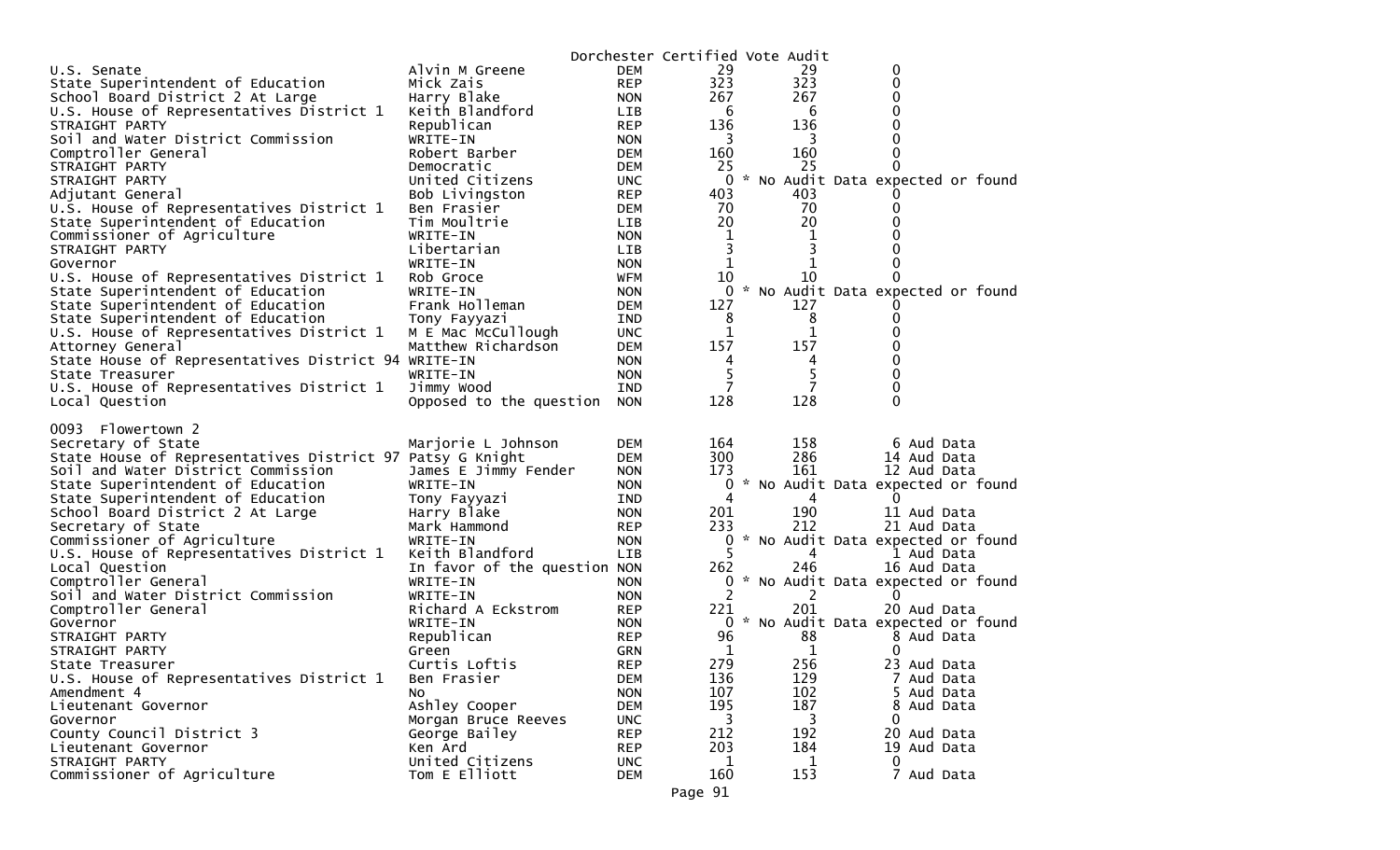|                                                              |                             |                          |              | Dorchester Certified Vote Audit |                                   |
|--------------------------------------------------------------|-----------------------------|--------------------------|--------------|---------------------------------|-----------------------------------|
| U.S. House of Representatives District 1                     | Rob Groce                   | WFM                      | 6            | 6                               | 0                                 |
| Amendment 4                                                  | Yes                         | <b>NON</b>               | 281          | 260                             | 21 Aud Data                       |
| U.S. Senate                                                  | Jim DeMint                  | <b>REP</b>               | 246          | 225                             | 21 Aud Data                       |
| State Superintendent of Education                            | Doretha A Bull              | <b>GRN</b>               | 12           | 12                              | $\Omega$                          |
| Attorney General                                             | WRITE-IN                    | <b>NON</b>               | 0            |                                 | * No Audit Data expected or found |
| STRAIGHT PARTY                                               | Libertarian                 | <b>LIB</b>               | 3            |                                 | 2 Aud Data                        |
| State House of Representatives District 97 WRITE-IN          |                             | <b>NON</b>               | 6            | 6                               | 0                                 |
| School Board District 2 At Large                             | WRITE-IN                    | <b>NON</b>               | 4            |                                 | 0                                 |
| Amendment 3                                                  | NO.                         | <b>NON</b>               | 130          | 124                             | 6 Aud Data                        |
| U.S. House of Representatives District 1                     | M E Mac McCullough          | <b>UNC</b>               | 1            | *                               | No Audit Data found               |
| STRAIGHT PARTY                                               | Working Families            | <b>WFM</b>               | 1            |                                 | 0                                 |
| State Treasurer                                              | WRITE-IN                    | <b>NON</b>               | 4            | 4                               | $\mathbf{0}$                      |
| U.S. Senate                                                  | WRITE-IN                    | <b>NON</b>               | 4            | 4                               | 0                                 |
| U.S. House of Representatives District 1                     | Jimmy Wood                  | <b>IND</b>               | 10           | 9                               | 1 Aud Data                        |
| Amendment 3                                                  | Yes.                        | <b>NON</b>               | 260          | 240                             | 20 Aud Data                       |
| STRAIGHT PARTY                                               | Democratic                  | <b>DEM</b>               | 94           | 91                              | 3 Aud Data                        |
| County Council District 3                                    | Kenny Waggoner              | <b>DEM</b>               | 182          | 175                             | 7 Aud Data                        |
| Comptroller General                                          | Robert Barber               | <b>DEM</b>               | 170          | 163                             | 7 Aud Data                        |
| U.S. House of Representatives District 1                     | WRITE-IN                    | <b>NON</b>               | 0            |                                 | No Audit Data expected or found   |
| Amendment 2                                                  | No                          | <b>NON</b>               | 55           | 50                              | 5 Aud Data                        |
| School Board District 2 At Large                             | Frances Townsend            | <b>NON</b>               | 183          | 171                             | 12 Aud Data                       |
| STRAIGHT PARTY                                               | Independence                | <b>IND</b>               | $\mathbf 1$  | 1                               | $\mathbf{0}$                      |
| Commissioner of Agriculture                                  | Hugh Weathers               | <b>REP</b>               | 232          | 213                             | 19 Aud Data                       |
| Amendment 2                                                  | <b>Yes</b>                  | <b>NON</b>               | 343          | 321                             | 22 Aud Data                       |
| State Superintendent of Education                            | Mick Zais                   | <b>REP</b>               | 188          | 169                             | 19 Aud Data                       |
| Attorney General                                             | Matthew Richardson          | <b>DEM</b>               | 173          | 165                             | 8 Aud Data                        |
| Amendment 1                                                  | NO.                         | <b>NON</b>               | 41           | 40                              | 1 Aud Data                        |
| Secretary of State                                           | WRITE-IN                    | <b>NON</b>               | $\mathbf{0}$ |                                 | * No Audit Data expected or found |
| Amendment 1                                                  | Yes                         | <b>NON</b>               | 347          | 321                             | 26 Aud Data                       |
| Attorney General                                             | Leslie Minerd               | <b>GRN</b>               | 10           | 10                              | $\Omega$                          |
| Attorney General                                             | Alan Wilson                 | <b>REP</b>               | 211          | 193                             | 18 Aud Data                       |
| U.S. House of Representatives District 1                     | Robert Dobbs                | <b>GRN</b>               | 6            | 6                               | 0                                 |
| School Board District 2 At Large                             | Charlie Stoudenmire         | <b>NON</b>               | 184          | 170                             | 14 Aud Data                       |
| U.S. Senate                                                  | Tom Clements                | <b>GRN</b>               | 42           | 40                              | 2 Aud Data                        |
| Lieutenant Governor                                          | WRITE-IN                    | <b>NON</b>               | 0            |                                 | * No Audit Data expected or found |
|                                                              | WRITE-IN                    | <b>NON</b>               | 3            | 3                               |                                   |
| Adjutant General<br>State Superintendent of Education        | Tim Moultrie                | <b>LIB</b>               | 12           | 11                              | 1 Aud Data                        |
| Governor                                                     | Nikki R Haley               | <b>REP</b>               | 222          | 205                             | 17 Aud Data                       |
| County Council District 3                                    | WRITE-IN                    | <b>NON</b>               | $\mathbf 1$  | $\mathbf{1}$                    | 0                                 |
| Governor                                                     | Vincent A Sheheen           | <b>DEM</b>               | 171          | 161                             | 10 Aud Data                       |
| School Board District 2 At Large                             | Tanya Robinson              | <b>NON</b>               | 219          | 204                             | 15 Aud Data                       |
| Soil and Water District Commission                           | Marie S Dantzler            | <b>NON</b>               | 227          | 216                             | 11 Aud Data                       |
| Governor                                                     |                             | <b>GRN</b>               | 5            | 5.                              | 0                                 |
|                                                              | Morgan Bruce Reeves         | <b>REP</b>               | 277          | 254                             | 23 Aud Data                       |
| Adjutant General<br>U.S. House of Representatives District 1 | Bob Livingston              |                          | 236          | 219                             | 17 Aud Data                       |
| State Superintendent of Education                            | Tim Scott<br>Frank Holleman | <b>REP</b>               | 178          | 171                             |                                   |
| U.S. Senate                                                  | Alvin M Greene              | <b>DEM</b><br><b>DEM</b> | 99           | 96                              | 7 Aud Data<br>3 Aud Data          |
| School Board District 2 At Large                             | Gail Hughes                 | <b>NON</b>               | 191          | 180                             | 11 Aud Data                       |
|                                                              |                             |                          | 123          | 114                             | 9 Aud Data                        |
| Local Question                                               | Opposed to the question     | <b>NON</b>               |              |                                 |                                   |
| 0094 Givhans 2                                               |                             |                          |              |                                 |                                   |
| STRAIGHT PARTY                                               | Green                       | <b>GRN</b>               | 4            | 4                               | $\mathbf 0$                       |
|                                                              |                             |                          |              |                                 |                                   |
|                                                              |                             |                          | Page 92      |                                 |                                   |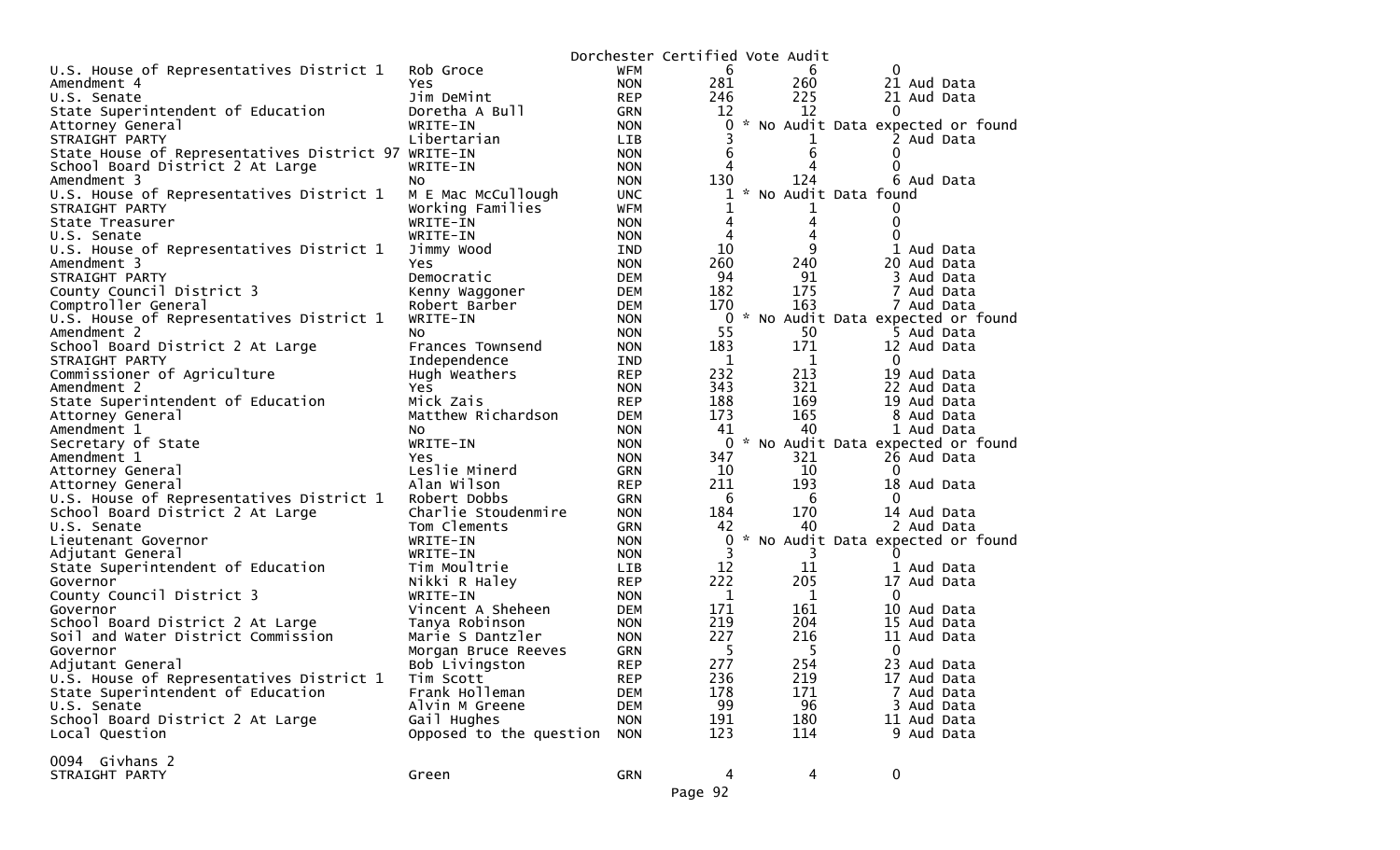|                                                           |                               |                          | Dorchester Certified Vote Audit |  |            |                                     |  |
|-----------------------------------------------------------|-------------------------------|--------------------------|---------------------------------|--|------------|-------------------------------------|--|
| State Treasurer                                           | WRITE-IN                      | <b>NON</b>               |                                 |  |            | 0                                   |  |
| Secretary of State                                        | WRITE-IN                      | <b>NON</b>               |                                 |  |            | 0 * No Audit Data expected or found |  |
| Soil and Water District Commission                        | James E Jimmy Fender          | <b>NON</b>               | 125                             |  | 125        |                                     |  |
| Attorney General                                          | WRITE-IN                      | <b>NON</b>               | 0                               |  |            | * No Audit Data expected or found   |  |
| Governor                                                  | Morgan Bruce Reeves           | <b>UNC</b>               |                                 |  | C.         |                                     |  |
| School Board District 2 At Large                          | WRITE-IN                      | <b>NON</b>               |                                 |  | 1          | $\Omega$                            |  |
| Local Question                                            | In favor of the question NON  |                          | 175                             |  | 175        |                                     |  |
| STRAIGHT PARTY                                            | Independence                  | IND.                     | 0                               |  |            | * No Audit Data expected or found   |  |
| U.S. Senate                                               | Alvin M Greene                | <b>DEM</b>               | 126                             |  | 126        |                                     |  |
| Secretary of State                                        | Mark Hammond                  | <b>REP</b>               | 159                             |  | 159        |                                     |  |
| Commissioner of Agriculture                               | WRITE-IN                      | <b>NON</b>               |                                 |  |            | 0 * No Audit Data expected or found |  |
| School Board District 2 At Large                          | Frances Townsend              | <b>NON</b>               | 148                             |  | 148        |                                     |  |
| State Superintendent of Education                         | Doretha A Bull                | GRN                      | 5<br>99                         |  | 5<br>99    | 0                                   |  |
| Amendment 4                                               | NO.<br>Leslie Minerd          | <b>NON</b><br>GRN        | 8                               |  | 8          | o                                   |  |
| Attorney General<br>Attorney General                      | Matthew Richardson            | <b>DEM</b>               | 159                             |  | 159        | 0                                   |  |
| School Board District 4 Seat 5                            | Shirley Smith Goodwine        | <b>NON</b>               | 1                               |  | 1          | 0                                   |  |
| School Board District 2 At Large                          | Charlie Stoudenmire           | <b>NON</b>               | 133                             |  | 133        | 0                                   |  |
| Secretary of State                                        | Marjorie L Johnson            | <b>DEM</b>               | 155                             |  | 155        | 0                                   |  |
| Amendment 4                                               | Yes                           | <b>NON</b>               | 185                             |  | 185        | 0                                   |  |
| U.S. House of Representatives District 6                  | Jim Pratt                     | <b>REP</b>               | 159                             |  | 159        | 0                                   |  |
| School Board District 2 At Large                          | Tanya Robinson                | <b>NON</b>               | 133                             |  | 133        | 0                                   |  |
| School Board District 4 Seat 5                            | Cheryl Mushrush               | <b>NON</b>               | 0                               |  |            | * No Audit Data expected or found   |  |
| Soil and Water District Commission                        | WRITE-IN                      | <b>NON</b>               | -5                              |  |            |                                     |  |
| Amendment 3                                               | NO.                           | <b>NON</b>               | 104                             |  | 104        | 0                                   |  |
| School Board District 2 At Large                          | Gail Hughes                   | <b>NON</b>               | 148                             |  | 148        |                                     |  |
| School Board District 2 At Large                          | Harry Blake                   | <b>NON</b>               | 170                             |  | 170        | 0                                   |  |
| County Council District 3                                 | Kenny Waggoner                | DEM                      | 157                             |  | 157        | 0                                   |  |
| Amendment 3                                               | Yes                           | <b>NON</b>               | 186                             |  | 186        | 0                                   |  |
| School Board District 4 Seat 5                            | WRITE-IN                      | <b>NON</b>               | $\mathbf{0}$                    |  |            | * No Audit Data expected or found   |  |
| Comptroller General                                       | Robert Barber                 | DEM                      | 162                             |  | 162        |                                     |  |
| Amendment 2                                               | No                            | <b>NON</b>               | 59                              |  | 59         | 0                                   |  |
| Amendment 1                                               | Yes                           | <b>NON</b>               | 249                             |  | 249        | 0                                   |  |
| Amendment 2                                               | Yes                           | <b>NON</b>               | 233                             |  | 233        | 0                                   |  |
| Amendment 1                                               | NO.                           | <b>NON</b>               | 42                              |  | 42         | 0                                   |  |
| Attorney General                                          | Alan Wilson                   | REP                      | 148                             |  | 148        | 0                                   |  |
| STRAIGHT PARTY                                            | Democratic                    | DEM                      | 119                             |  | 119        | 0                                   |  |
| State House of Representatives District 97 Patsy G Knight |                               | DEM                      | 236                             |  | 236        | 0                                   |  |
| Lieutenant Governor                                       | Ashley Cooper                 | DEM                      | 162                             |  | 162        | 0                                   |  |
| Lieutenant Governor                                       | Ken Ard                       | <b>REP</b>               | 152                             |  | 152        | 0                                   |  |
| Commissioner of Agriculture                               | Tom E Elliott                 | DEM                      | 154                             |  | 154        | 0                                   |  |
| State Superintendent of Education                         | Mick Zais                     | REP                      | 152                             |  | 152        | 0                                   |  |
| Governor                                                  | Morgan Bruce Reeves           | <b>GRN</b>               | 2                               |  | 2          | 0<br>∩                              |  |
| Governor                                                  | Nikki R Haley                 | <b>REP</b>               | 149<br>160                      |  | 149<br>160 | 0                                   |  |
| U.S. Senate<br>STRAIGHT PARTY                             | Jim DeMint<br>United Citizens | <b>REP</b><br><b>UNC</b> | 2                               |  | 2          | 0                                   |  |
| State Treasurer                                           | Curtis Loftis                 | <b>REP</b>               | 190                             |  | 190        | 0                                   |  |
| Governor                                                  | Vincent A Sheheen             | <b>DEM</b>               | 157                             |  | 157        | $\Omega$                            |  |
| STRAIGHT PARTY                                            | Working Families              | <b>WFM</b>               |                                 |  |            | 0 * No Audit Data expected or found |  |
| U.S. House of Representatives District 6                  | James E Jim Clyburn           | <b>DEM</b>               | 154                             |  | 154        |                                     |  |
| County Council District 3                                 | WRITE-IN                      | <b>NON</b>               |                                 |  |            | 0 * No Audit Data expected or found |  |
| Commissioner of Agriculture                               | Hugh Weathers                 | <b>REP</b>               | 160                             |  | 160        |                                     |  |
|                                                           |                               |                          |                                 |  |            |                                     |  |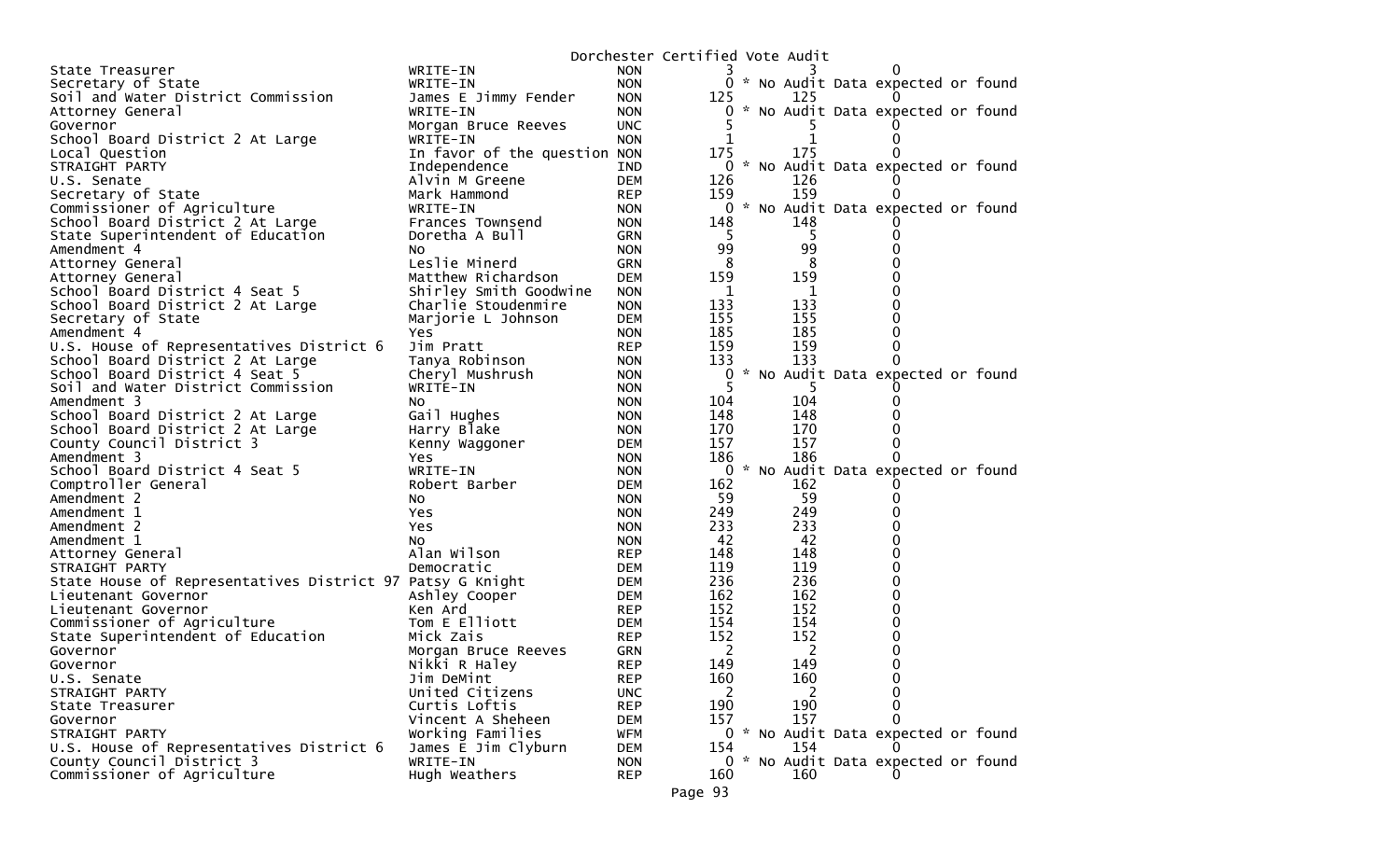|                                                           |                         |            | Dorchester Certified Vote Audit |     |                                     |  |
|-----------------------------------------------------------|-------------------------|------------|---------------------------------|-----|-------------------------------------|--|
| State Superintendent of Education                         | Tim Moultrie            | LIB        | 2                               | 2   | 0                                   |  |
| Comptroller General                                       | Richard A Eckstrom      | <b>REP</b> | 150                             | 150 | 0                                   |  |
| U.S. Senate                                               | WRITE-IN                | <b>NON</b> | 6                               | 6   | 0                                   |  |
| STRAIGHT PARTY                                            | Republican              | <b>REP</b> | 75                              | 75  | $\Omega$                            |  |
| Comptroller General                                       | WRITE-IN                | <b>NON</b> |                                 |     | 0 * No Audit Data expected or found |  |
| STRAIGHT PARTY                                            | Libertarian             | <b>LIB</b> | $\mathbf{0}$                    |     | * No Audit Data expected or found   |  |
| Adjutant General                                          | WRITE-IN                | <b>NON</b> | 1                               | 1   |                                     |  |
| State Superintendent of Education                         | Frank Holleman          | <b>DEM</b> | 150                             | 150 |                                     |  |
| Lieutenant Governor                                       | WRITE-IN                | <b>NON</b> |                                 |     | 0 * No Audit Data expected or found |  |
| Soil and Water District Commission                        | Marie S Dantzler        | <b>NON</b> | 148                             | 148 |                                     |  |
| U.S. Senate                                               | Tom Clements            | <b>GRN</b> | 20                              | 20  | $\Omega$                            |  |
| State House of Representatives District 97 WRITE-IN       |                         | <b>NON</b> | 5                               |     |                                     |  |
| Governor                                                  | WRITE-IN                | <b>NON</b> | 0                               |     | * No Audit Data expected or found   |  |
| Adjutant General                                          | Bob Livingston          | <b>REP</b> | 183                             | 183 |                                     |  |
| State Superintendent of Education                         | Tony Fayyazi            | <b>IND</b> | 3                               |     |                                     |  |
| U.S. House of Representatives District 6                  | WRITE-IN                | <b>NON</b> | 0                               |     | * No Audit Data expected or found   |  |
| County Council District 3                                 | George Bailey           | <b>REP</b> | 157                             | 157 |                                     |  |
| U.S. House of Representatives District 6                  | Nammu Y Muhammad        | <b>GRN</b> | 3                               | 3   | 0                                   |  |
| State Superintendent of Education                         | WRITE-IN                | <b>NON</b> | 1                               |     | $\Omega$                            |  |
| Local Question                                            | Opposed to the question | <b>NON</b> | 103                             | 103 | $\Omega$                            |  |
|                                                           |                         |            |                                 |     |                                     |  |
| 0095 Indian Field 2                                       |                         |            |                                 |     |                                     |  |
| STRAIGHT PARTY                                            | Working Families        | <b>WFM</b> |                                 |     | 0 * No Audit Data expected or found |  |
| STRAIGHT PARTY                                            | Independence            | IND        | 1                               |     |                                     |  |
| STRAIGHT PARTY                                            | United Citizens         | <b>UNC</b> | 0                               |     | * No Audit Data expected or found   |  |
| Attorney General                                          | WRITE-IN                | <b>NON</b> | 1                               |     |                                     |  |
| County Council District 3                                 | Kenny Waggoner          | <b>DEM</b> | 59                              | 59  | 0                                   |  |
| Attorney General                                          | Leslie Minerd           | <b>GRN</b> | 4                               | 4   | 0                                   |  |
| U.S. Senate                                               | Jim DeMint              | <b>REP</b> | 157                             | 157 | 0                                   |  |
| State House of Representatives District 97 Patsy G Knight |                         | DEM        | 326                             | 326 | 0                                   |  |
| Commissioner of Agriculture                               | Hugh Weathers           | <b>REP</b> | 166                             | 166 | $\Omega$                            |  |
| State Superintendent of Education                         | Frank Holleman          | <b>DEM</b> | 238                             | 238 | 0                                   |  |
| STRAIGHT PARTY                                            | Republican              | <b>REP</b> | 57                              | 57  | 0                                   |  |
| Governor                                                  | Morgan Bruce Reeves     | <b>GRN</b> | 4                               | 4   | $\Omega$                            |  |
| Attorney General                                          | Matthew Richardson      | <b>DEM</b> | 244                             | 244 | 0                                   |  |
| Adjutant General                                          | WRITE-IN                | <b>NON</b> | 1                               | 1   | 0                                   |  |
| State Superintendent of Education                         | Tony Fayyazi            | <b>IND</b> | 3                               | 3   | $\Omega$                            |  |
| Attorney General                                          | Alan Wilson             | <b>REP</b> | 134                             | 134 | 0                                   |  |
| Adjutant General                                          | Bob Livingston          | <b>REP</b> | 172                             | 172 | 0                                   |  |
| U.S. House of Representatives District 6                  | James E Jim Clyburn     | <b>DEM</b> | 234                             | 234 | 0                                   |  |
| U.S. Senate                                               | WRITE-IN                | <b>NON</b> | 3                               | 3   | 0                                   |  |
| State Superintendent of Education                         | WRITE-IN                | <b>NON</b> | 1                               | 1   | 0                                   |  |
| Amendment 1                                               | Yes                     | <b>NON</b> | 284                             | 284 | 0                                   |  |
|                                                           | WRITE-IN                | <b>NON</b> | 1                               | 1   | $\mathbf{0}$                        |  |
| Governor                                                  |                         |            |                                 |     |                                     |  |
| Governor                                                  | Morgan Bruce Reeves     | <b>UNC</b> | ı<br>$\mathbf 1$                | T.  | 0<br>0                              |  |
| County Council District 3                                 | WRITE-IN                | <b>NON</b> |                                 | 14  |                                     |  |
| U.S. Senate                                               | Tom Clements            | GRN        | 14                              |     | 0                                   |  |
| State Superintendent of Education                         | Doretha A Bull          | GRN        | 2                               | 2   | 0                                   |  |
| STRAIGHT PARTY                                            | Green                   | <b>GRN</b> | 1                               | 1   | $\Omega$                            |  |
| Comptroller General                                       | Robert Barber           | <b>DEM</b> | 238                             | 238 | $\Omega$                            |  |
| State Treasurer                                           | Curtis Loftis           | <b>REP</b> | 171                             | 171 | 0                                   |  |
| Amendment 1                                               | NO.                     | <b>NON</b> | 39                              | 39  | $\Omega$                            |  |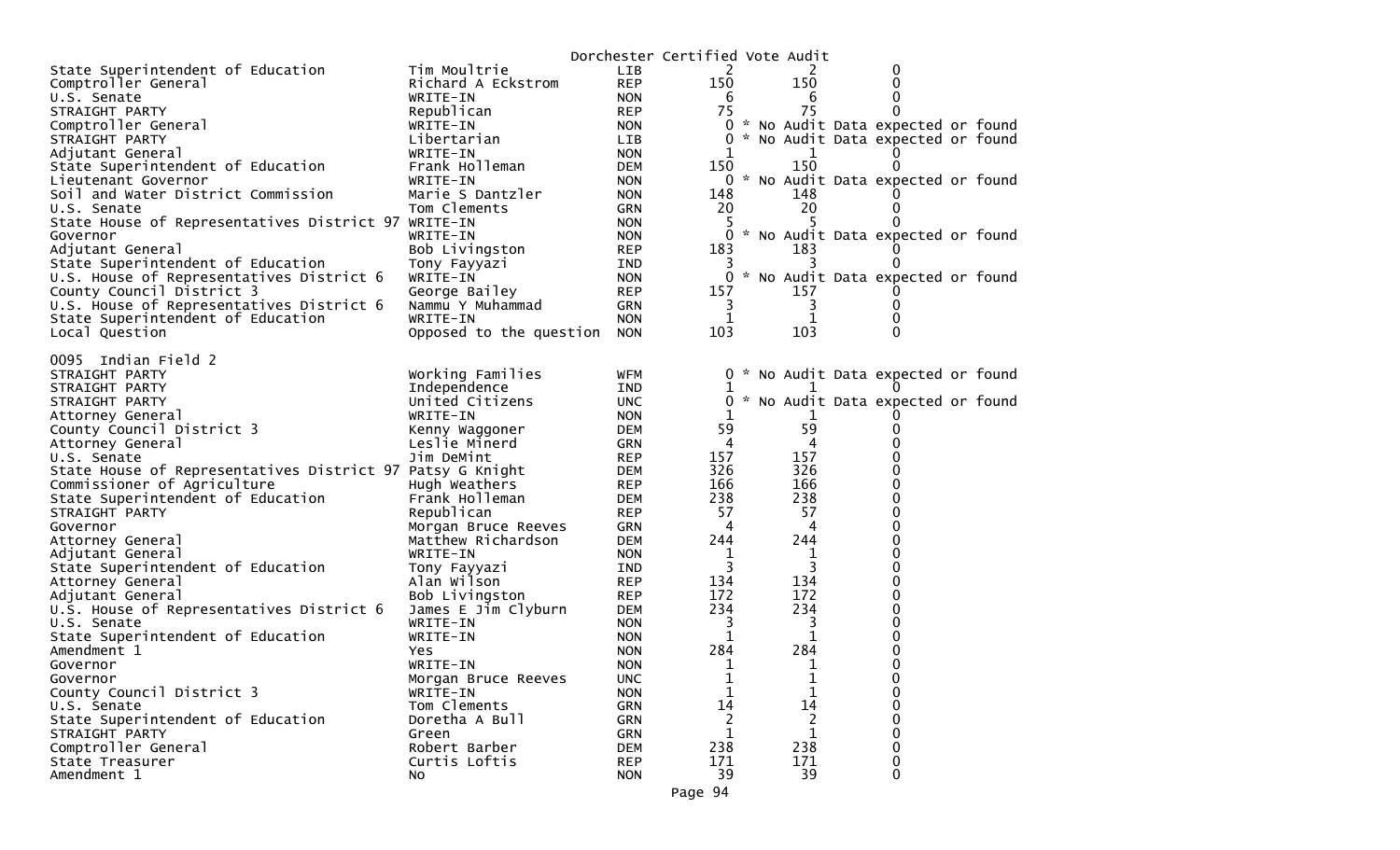|                                                                       |                                                             |                          | Dorchester Certified Vote Audit |            |                                   |  |
|-----------------------------------------------------------------------|-------------------------------------------------------------|--------------------------|---------------------------------|------------|-----------------------------------|--|
| Lieutenant Governor                                                   | WRITE-IN                                                    | <b>NON</b>               | 1                               | 1          | 0                                 |  |
| Governor                                                              | Nikki R Haley                                               | <b>REP</b>               | 135                             | 135        | 0                                 |  |
| Soil and Water District Commission                                    | Marie S Dantzler                                            | <b>NON</b>               | 115                             | 115        | 0                                 |  |
| STRAIGHT PARTY                                                        | Democratic                                                  | <b>DEM</b>               | 207                             | 207        |                                   |  |
| U.S. House of Representatives District 6                              | Nammu Y Muhammad                                            | <b>GRN</b>               | 3                               | 3          | 0                                 |  |
| STRAIGHT PARTY                                                        | Libertarian                                                 | LIB                      | 1                               | 1          | 0                                 |  |
| State House of Representatives District 97 WRITE-IN                   |                                                             | <b>NON</b>               | 4                               | 4          |                                   |  |
| Amendment 2                                                           | Yes                                                         | <b>NON</b>               | 265                             | 265        | 0                                 |  |
| Lieutenant Governor                                                   | Ken Ard                                                     | <b>REP</b>               | 135                             | 135        | 0<br>0                            |  |
| U.S. House of Representatives District 6<br>County Council District 1 | WRITE-IN<br>Willie R Davis                                  | <b>NON</b><br><b>DEM</b> | 1<br>223                        | 1<br>223   | 0                                 |  |
| Lieutenant Governor                                                   | Ashley Cooper                                               | <b>DEM</b>               | 249                             | 249        | 0                                 |  |
| Commissioner of Agriculture                                           | WRITE-IN                                                    | <b>NON</b>               | 1                               | 1          | 0                                 |  |
| County Council District 3                                             | George Bailey                                               | <b>REP</b>               | 47                              | 47         | 0                                 |  |
| Amendment 2                                                           | No.                                                         | <b>NON</b>               | 54                              | 54         | 0                                 |  |
| State Superintendent of Education                                     | Mick Zais                                                   | <b>REP</b>               | 135                             | 135        | 0                                 |  |
| Soil and Water District Commission                                    | James E Jimmy Fender                                        | <b>NON</b>               | 122                             | 122        | 0                                 |  |
| U.S. Senate                                                           | Alvin M Greene                                              | <b>DEM</b>               | 201                             | 201        | 0                                 |  |
| Secretary of State                                                    | WRITE-IN                                                    | <b>NON</b>               | 1                               | 1          | 0                                 |  |
| Secretary of State                                                    | Mark Hammond                                                | <b>REP</b>               | 158                             | 158        | 0                                 |  |
| Amendment 3                                                           | Yes                                                         | <b>NON</b>               | 195                             | 195        |                                   |  |
| Comptroller General                                                   | Richard A Eckstrom                                          | <b>REP</b>               | 146                             | 146        | 0                                 |  |
| State Treasurer                                                       | WRITE-IN                                                    | <b>NON</b>               | 3                               | 3          | 0                                 |  |
| Governor                                                              | Vincent A Sheheen                                           | <b>DEM</b>               | 247                             | 247        | 0                                 |  |
| Secretary of State                                                    | Marjorie L Johnson                                          | <b>DEM</b>               | 225                             | 225        | 0                                 |  |
| Amendment 3                                                           | No.                                                         | <b>NON</b>               | 121                             | 121        | 0                                 |  |
| Comptroller General                                                   | WRITE-IN                                                    | <b>NON</b>               | 1                               | 1          |                                   |  |
| Commissioner of Agriculture                                           | Tom E Elliott                                               | <b>DEM</b>               | 220                             | 220        | 0                                 |  |
| County Council District 1                                             | WRITE-IN                                                    | <b>NON</b>               | 5.                              | 5          | 0                                 |  |
| Amendment 4                                                           | Yes                                                         | <b>NON</b>               | 205                             | 205        |                                   |  |
| Soil and Water District Commission                                    | WRITE-IN                                                    | <b>NON</b>               | 4                               | 4          | 0                                 |  |
| State Superintendent of Education                                     | Tim Moultrie                                                | <b>LIB</b>               | 6                               | 6          | 0                                 |  |
| Amendment 4                                                           | NO.                                                         | <b>NON</b>               | 107                             | 107        | 0                                 |  |
| U.S. House of Representatives District 6                              | Jim Pratt                                                   | <b>REP</b>               | 150<br>166                      | 150        | 0                                 |  |
| Local Question                                                        | In favor of the question NON<br>Opposed to the question NON |                          | 140                             | 166<br>140 | 0<br>0                            |  |
| Local Question                                                        |                                                             |                          |                                 |            |                                   |  |
| 0096 Irongate 2                                                       |                                                             |                          |                                 |            |                                   |  |
| State House of Representatives District 94 Jenny Horne                |                                                             | <b>REP</b>               | 19                              | 19         | 0                                 |  |
| STRAIGHT PARTY                                                        | Green                                                       | <b>GRN</b>               | $\bf{0}$                        |            | * No Audit Data expected or found |  |
| Soil and Water District Commission                                    | James E Jimmy Fender                                        | <b>NON</b>               | 95                              | 95         |                                   |  |
| U.S. Senate                                                           | WRITE-IN                                                    | <b>NON</b>               | 2                               | 2          |                                   |  |
| School Board District 2 At Large                                      | Harry Blake                                                 | <b>NON</b>               | 84<br>26                        | 84<br>26   |                                   |  |
| U.S. Senate<br>State Superintendent of Education                      | Tom Clements<br>Mick Zais                                   | <b>GRN</b><br><b>REP</b> | 102                             | 102        | 0                                 |  |
| Lieutenant Governor                                                   | WRITE-IN                                                    | <b>NON</b>               |                                 |            | 0<br>$\Omega$                     |  |
| U.S. House of Representatives District 1                              | M E Mac McCullough                                          | <b>UNC</b>               | 1                               | 1          | 0                                 |  |
| Local Question                                                        | In favor of the question NON                                |                          | 142                             | 142        |                                   |  |
| Attorney General                                                      | Leslie Minerd                                               | <b>GRN</b>               | 13                              | 13         | 0                                 |  |
| Soil and Water District Commission                                    | WRITE-IN                                                    | <b>NON</b>               | 2                               | 2          | 0                                 |  |
| STRAIGHT PARTY                                                        | Republican                                                  | <b>REP</b>               | 58                              | 58         | 0                                 |  |
| Lieutenant Governor                                                   | Ken Ard                                                     | <b>REP</b>               | 113                             | 113        | 0                                 |  |
|                                                                       |                                                             |                          |                                 |            |                                   |  |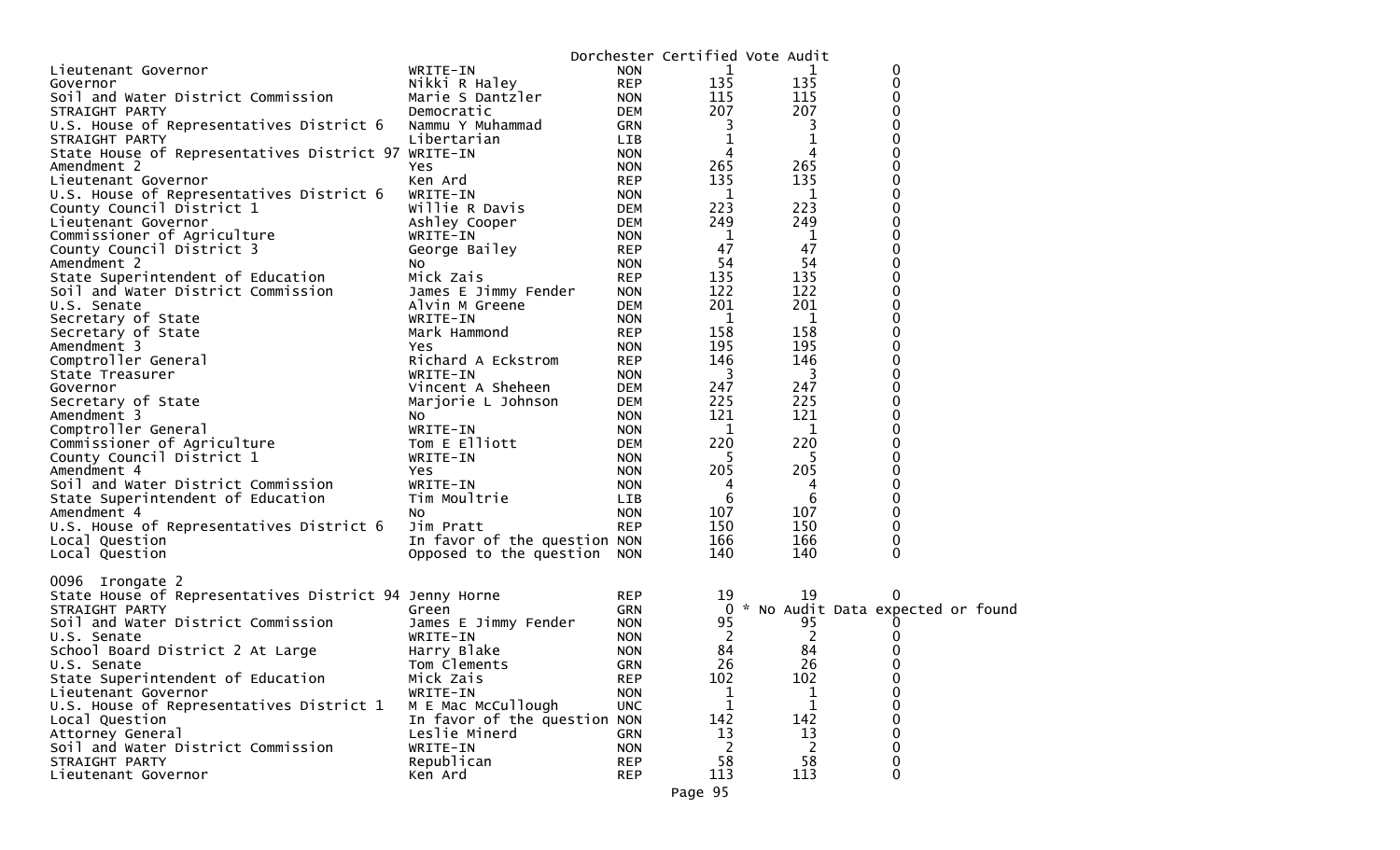|                                                              |                      | Dorchester Certified Vote Audit |              |             |                                     |  |
|--------------------------------------------------------------|----------------------|---------------------------------|--------------|-------------|-------------------------------------|--|
| County Council District 7                                    | Jay Byars            | <b>REP</b>                      | 134          | 134         | 0                                   |  |
| Comptroller General                                          | WRITE-IN             | <b>NON</b>                      | T            | T           | 0                                   |  |
| U.S. House of Representatives District 1                     | Jimmy Wood           | <b>IND</b>                      |              |             |                                     |  |
| Attorney General                                             | WRITE-IN             | <b>NON</b>                      | 0            |             | * No Audit Data expected or found   |  |
| Amendment 4                                                  | NO.                  | <b>NON</b>                      | 50           | 50          |                                     |  |
| Governor                                                     | Morgan Bruce Reeves  | <b>GRN</b>                      | 3            | 3           |                                     |  |
| Attorney General                                             | Alan Wilson          | <b>REP</b>                      | 112          | 112         |                                     |  |
| U.S. House of Representatives District 1                     | WRITE-IN             | <b>NON</b>                      | 0            |             | * No Audit Data expected or found   |  |
| U.S. House of Representatives District 1                     | Robert Dobbs         | <b>GRN</b>                      |              |             |                                     |  |
| Commissioner of Agriculture                                  | WRITE-IN             | <b>NON</b>                      |              | 1           |                                     |  |
| State Superintendent of Education                            | Tim Moultrie         | LIB                             | 14           | 14          |                                     |  |
| Attorney General                                             | Matthew Richardson   | <b>DEM</b>                      | 73           | 73          |                                     |  |
| Amendment 4                                                  | Yes                  | <b>NON</b>                      | 145          | 145         |                                     |  |
| State Treasurer                                              | Curtis Loftis        | <b>REP</b>                      | 148          | 148         |                                     |  |
| State House of Representatives District 98 Christine Jackson |                      | DEM                             | 76           | 76          |                                     |  |
| School Board District 2 At Large                             | WRITE-IN             | <b>NON</b>                      | 1            | 1           |                                     |  |
| Lieutenant Governor                                          | Ashley Cooper        | DEM                             | 85           | 85          |                                     |  |
| State House of Representatives District 94 WRITE-IN          |                      | <b>NON</b>                      | 0            |             | * No Audit Data expected or found   |  |
| U.S. Senate                                                  | Alvin M Greene       | <b>DEM</b>                      | 46           | 46          |                                     |  |
| Amendment 3                                                  | NO.                  | <b>NON</b>                      | 62           | 62          |                                     |  |
| STRAIGHT PARTY                                               | Working Families     | WFM                             | $\mathbf{1}$ | 1           |                                     |  |
| County Council District 7                                    | Timothy Patrick      | <b>PET</b>                      | 36           | 36          |                                     |  |
| STRAIGHT PARTY                                               | Libertarian          | LIB                             | $\mathbf{0}$ |             | * No Audit Data expected or found   |  |
| Secretary of State                                           | Mark Hammond         | <b>REP</b>                      | 125          | 125         |                                     |  |
| U.S. House of Representatives District 1                     |                      | <b>REP</b>                      | 129          | 129         |                                     |  |
| Amendment 3                                                  | Tim Scott            | <b>NON</b>                      | 134          | 134         |                                     |  |
|                                                              | Yes<br>Tom E Elliott |                                 | 74           | 74          |                                     |  |
| Commissioner of Agriculture                                  |                      | DEM                             |              | 72          |                                     |  |
| State Superintendent of Education                            | Frank Holleman       | <b>DEM</b>                      | 72<br>93     | 93          |                                     |  |
| School Board District 2 At Large                             | Frances Townsend     | <b>NON</b>                      |              |             |                                     |  |
| Governor                                                     | Nikki R Haley        | <b>REP</b>                      | 113          | 113<br>28   |                                     |  |
| Amendment 2                                                  | No                   | <b>NON</b>                      | 28           |             |                                     |  |
| Secretary of State                                           | WRITE-IN             | <b>NON</b>                      | 1            | 1           |                                     |  |
| Comptroller General                                          | Robert Barber        | <b>DEM</b>                      | 80           | 80          |                                     |  |
| State Superintendent of Education                            | Doretha A Bull       | <b>GRN</b>                      | 6            | 6           |                                     |  |
| Amendment 2                                                  | Yes                  | <b>NON</b>                      | 170          | 170         |                                     |  |
| Commissioner of Agriculture                                  | Hugh Weathers        | <b>REP</b>                      | 124          | 124         |                                     |  |
| State Superintendent of Education                            | Tony Fayyazi         | IND                             | 4            | 4           |                                     |  |
| Amendment 1                                                  | NO.                  | <b>NON</b>                      | 27           | 27          |                                     |  |
| U.S. House of Representatives District 1                     | Keith Blandford      | LIB                             | 4            | 4           |                                     |  |
| Amendment 1                                                  | Yes                  | <b>NON</b>                      | 169          | 169         |                                     |  |
| Governor                                                     | Morgan Bruce Reeves  | <b>UNC</b>                      | 3            | 3           |                                     |  |
| Secretary of State                                           | Marjorie L Johnson   | <b>DEM</b>                      | 73           | 73          |                                     |  |
| School Board District 2 At Large                             | Charlie Stoudenmire  | <b>NON</b>                      | 86           | 86          |                                     |  |
| U.S. Senate                                                  | Jim DeMint           | <b>REP</b>                      | 121          | 121         | 0                                   |  |
| Adjutant General                                             | WRITE-IN             | <b>NON</b>                      | 2            |             | 0                                   |  |
| County Council District 7                                    | WRITE-IN             | <b>NON</b>                      |              |             | 0 * No Audit Data expected or found |  |
| State Superintendent of Education                            | WRITE-IN             | <b>NON</b>                      |              |             | 0 * No Audit Data expected or found |  |
| Adjutant General                                             | Bob Livingston       | <b>REP</b>                      | 148          | 148         |                                     |  |
| Governor                                                     | WRITE-IN             | <b>NON</b>                      | 1            | $\mathbf 1$ | 0                                   |  |
| U.S. House of Representatives District 1                     | Ben Frasier          | <b>DEM</b>                      | 52           | 52          | 0                                   |  |
| State Treasurer                                              | WRITE-IN             | <b>NON</b>                      | 1            | 1           | 0                                   |  |
| School Board District 2 At Large                             | Tanya Robinson       | <b>NON</b>                      | 101          | 101         | 0                                   |  |
|                                                              |                      |                                 | Page 96      |             |                                     |  |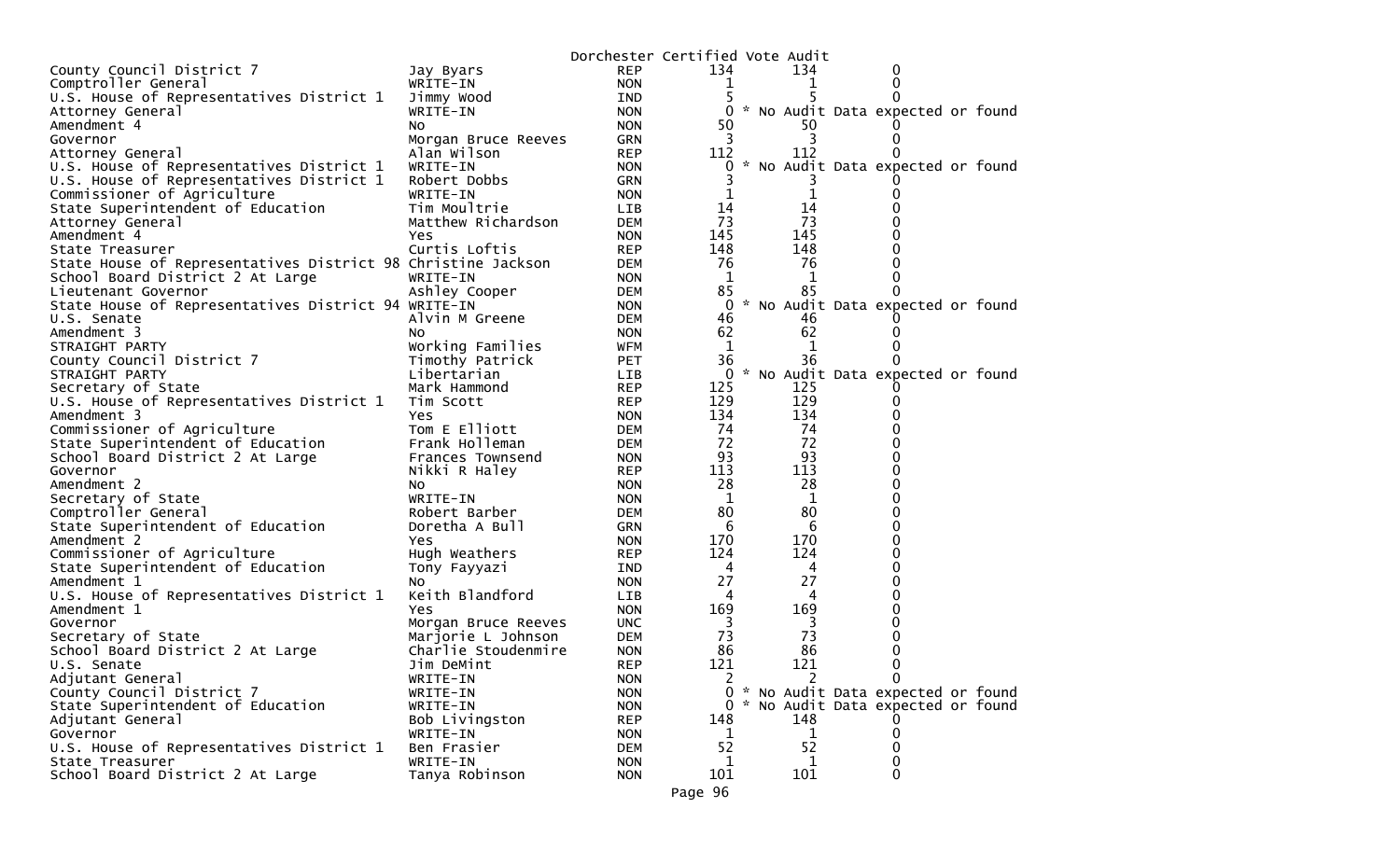|                                                              |                              |            | Dorchester Certified Vote Audit |                |                                     |  |
|--------------------------------------------------------------|------------------------------|------------|---------------------------------|----------------|-------------------------------------|--|
| STRAIGHT PARTY                                               | United Citizens              | <b>UNC</b> | 1                               |                | 0                                   |  |
| State House of Representatives District 98 WRITE-IN          |                              | <b>NON</b> | 1                               | 1              | 0                                   |  |
| State House of Representatives District 98 Chris Murphy      |                              | <b>REP</b> | 104                             | 104            | 0                                   |  |
| Soil and Water District Commission                           | Marie S Dantzler             | <b>NON</b> | 105                             | 105            | 0                                   |  |
| STRAIGHT PARTY                                               | Independence                 | IND        | $\mathbf{1}$                    | 1              | $\Omega$                            |  |
| STRAIGHT PARTY                                               | Democratic                   | <b>DEM</b> | 42                              | 42             | 0                                   |  |
| Governor                                                     | Vincent A Sheheen            | <b>DEM</b> | 80                              | 80             | 0                                   |  |
| School Board District 2 At Large                             | Gail Hughes                  | <b>NON</b> | 90                              | 90             | 0                                   |  |
| Comptroller General                                          | Richard A Eckstrom           | <b>REP</b> | 117                             | 117            | 0                                   |  |
| U.S. House of Representatives District 1                     | Rob Groce                    | WFM        | 6                               | 6              | 0                                   |  |
| Local Question                                               | Opposed to the question      | <b>NON</b> | 54                              | 54             | 0                                   |  |
|                                                              |                              |            |                                 |                |                                     |  |
| 0097 Irongate 3                                              |                              |            |                                 |                |                                     |  |
| Adjutant General                                             | Bob Livingston               | <b>REP</b> | 215                             | 215            |                                     |  |
| State House of Representatives District 94 WRITE-IN          |                              | <b>NON</b> |                                 |                | 0 * No Audit Data expected or found |  |
| State House of Representatives District 98 Christine Jackson |                              | <b>DEM</b> | 46                              | 46             | O                                   |  |
| Governor                                                     | Vincent A Sheheen            | <b>DEM</b> | 71                              | 71             | 0                                   |  |
| Attorney General                                             | Alan Wilson                  | REP        | 173                             | 173            | O                                   |  |
| Attorney General                                             | WRITE-IN                     | <b>NON</b> |                                 |                | 0 * No Audit Data expected or found |  |
| U.S. Senate                                                  | Jim DeMint                   | <b>REP</b> | 187                             | 187            |                                     |  |
| State Superintendent of Education                            | Mick Zais                    | <b>REP</b> | 168                             | 168            | O                                   |  |
| Local Question                                               | In favor of the question NON |            | 167                             | 167            | 0                                   |  |
| Governor                                                     | Morgan Bruce Reeves          | GRN        | 5                               | 5              | 0                                   |  |
| U.S. House of Representatives District 1                     | Keith Blandford              | LIB        | 5                               | 5              | 0                                   |  |
| County Council District 7                                    | Timothy Patrick              | <b>PET</b> | 27                              | 27             | 0                                   |  |
| Attorney General                                             | Matthew Richardson           | <b>DEM</b> | 60                              | 60             | 0                                   |  |
| Comptroller General                                          | WRITE-IN                     | <b>NON</b> |                                 |                | 0 * No Audit Data expected or found |  |
| STRAIGHT PARTY                                               | United Citizens              | <b>UNC</b> |                                 |                | 0 * No Audit Data expected or found |  |
| Secretary of State                                           | WRITE-IN                     | <b>NON</b> |                                 |                | 0 * No Audit Data expected or found |  |
| Amendment 4                                                  | NO.                          | <b>NON</b> | 75                              | 75             | 0                                   |  |
| Secretary of State                                           | Marjorie L Johnson           | <b>DEM</b> | 46                              | 46             | 0                                   |  |
| School Board District 2 At Large                             | WRITE-IN                     | NON.       | 1                               | 1              |                                     |  |
| STRAIGHT PARTY                                               | Libertarian                  | LIB        | 0                               |                | * No Audit Data expected or found   |  |
| STRAIGHT PARTY                                               | Independence                 | IND        | 4                               | 4              |                                     |  |
| Governor                                                     | Nikki R Haley                | <b>REP</b> | 169                             | 169            | 0                                   |  |
| U.S. House of Representatives District 1                     | Ben Frasier                  | <b>DEM</b> | 28                              | 28             | 0                                   |  |
| Amendment 4                                                  | <b>Yes</b>                   | <b>NON</b> | 165                             | 165            | 0                                   |  |
| U.S. Senate                                                  | Tom Clements                 | <b>GRN</b> | 23                              | 23             | 0                                   |  |
| State Superintendent of Education                            | Tim Moultrie                 | LIB        | 19                              | 19             | 0                                   |  |
| Lieutenant Governor                                          | Ken Ard                      | <b>REP</b> | 174                             | 174            | 0                                   |  |
| U.S. Senate                                                  | WRITE-IN                     | <b>NON</b> | 7                               | 7              | 0                                   |  |
| State Treasurer                                              | WRITE-IN                     | <b>NON</b> | 2                               | $\overline{2}$ | 0                                   |  |
| Amendment 3                                                  | No                           | <b>NON</b> | 86                              | 86             | 0                                   |  |
| School Board District 2 At Large                             | Frances Townsend             | <b>NON</b> | 115                             | 115            | $\Omega$                            |  |
| Lieutenant Governor                                          | WRITE-IN                     | <b>NON</b> |                                 |                | 0 * No Audit Data expected or found |  |
| STRAIGHT PARTY                                               | Republican                   | <b>REP</b> | 67                              | 67             |                                     |  |
| U.S. House of Representatives District 1                     | Rob Groce                    | <b>WFM</b> | 4                               | 4              |                                     |  |
| Amendment 3                                                  | Yes                          | <b>NON</b> | 156                             | 156            |                                     |  |
| County Council District 7                                    | WRITE-IN                     | <b>NON</b> | 6                               | 6              |                                     |  |
| Comptroller General                                          | Robert Barber                | <b>DEM</b> | 66                              | 66             |                                     |  |
| State House of Representatives District 98 Chris Murphy      |                              | <b>REP</b> | 168                             | 168            | 0                                   |  |
| Amendment 2                                                  | NO.                          | <b>NON</b> | 25                              | 25             | 0                                   |  |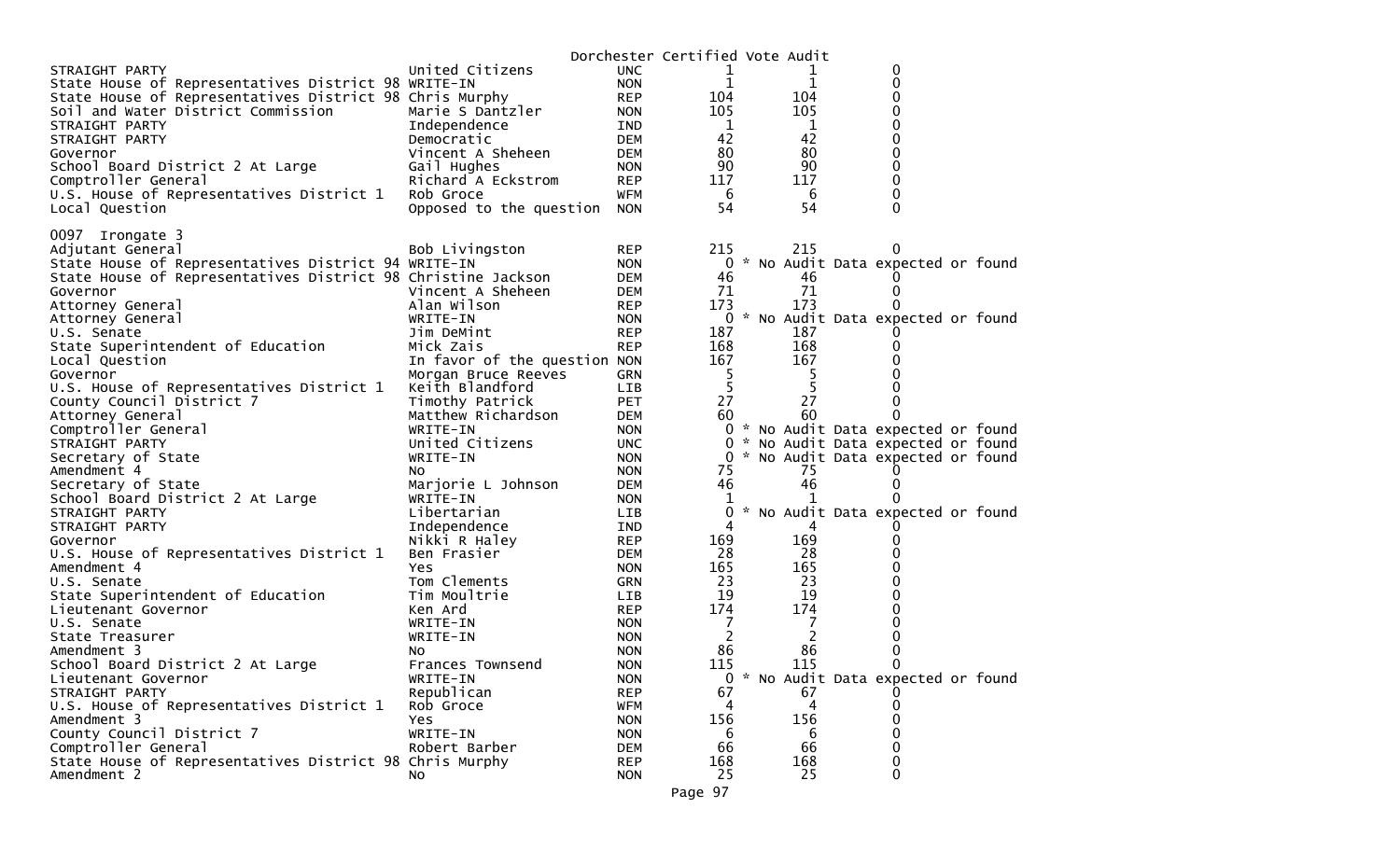|                                                              |                              |            |                | Dorchester Certified Vote Audit |                                     |  |
|--------------------------------------------------------------|------------------------------|------------|----------------|---------------------------------|-------------------------------------|--|
| STRAIGHT PARTY                                               | Working Families             | <b>WFM</b> | 1              | T                               | 0                                   |  |
| State House of Representatives District 98 WRITE-IN          |                              | <b>NON</b> | 1              | $\mathbf{1}$                    | 0                                   |  |
| Amendment 2                                                  | Yes.                         | <b>NON</b> | 217            | 217                             | 0                                   |  |
| School Board District 2 At Large                             | Charlie Stoudenmire          | <b>NON</b> | 142            | 142                             |                                     |  |
| Amendment 1                                                  | NO.                          | <b>NON</b> | 22             | 22                              |                                     |  |
| Amendment 1                                                  | Yes.                         | <b>NON</b> | 221            | 221                             | 0                                   |  |
| Lieutenant Governor                                          | Ashley Cooper                | <b>DEM</b> | 72             | 72                              | 0                                   |  |
| Commissioner of Agriculture                                  | WRITE-IN                     | <b>NON</b> | $\mathbf{0}$   |                                 | * No Audit Data expected or found   |  |
| State House of Representatives District 94 Jenny Horne       |                              | <b>REP</b> | 21             | 21                              |                                     |  |
| State Superintendent of Education                            | Frank Holleman               | DEM        | 46             | 46                              | $_{0}$                              |  |
| State Superintendent of Education                            | Doretha A Bull               | <b>GRN</b> | 3              | 3                               |                                     |  |
| Soil and Water District Commission                           | Marie S Dantzler             | <b>NON</b> | 145            | 145                             |                                     |  |
| U.S. House of Representatives District 1                     | M E Mac McCullough           | <b>UNC</b> | 1              | 1                               |                                     |  |
| School Board District 2 At Large                             | Tanya Robinson               | <b>NON</b> | 143            | 143                             |                                     |  |
| Governor                                                     | Morgan Bruce Reeves          | <b>UNC</b> | 2              | 2                               |                                     |  |
| STRAIGHT PARTY                                               | Democratic                   | <b>DEM</b> | 18             | 18                              |                                     |  |
| U.S. House of Representatives District 1                     | Robert Dobbs                 | <b>GRN</b> | 2              | 2                               |                                     |  |
| Governor                                                     | WRITE-IN                     | <b>NON</b> | 0              |                                 | * No Audit Data expected or found   |  |
| Attorney General                                             | Leslie Minerd                | <b>GRN</b> | 10             | 10                              |                                     |  |
| U.S. House of Representatives District 1                     | Jimmy Wood                   | IND.       | 7              | 7                               |                                     |  |
| School Board District 2 At Large                             | Gail Hughes                  | <b>NON</b> | 132            | 132                             |                                     |  |
| Commissioner of Agriculture                                  | Tom E Elliott                | DEM        | 43             | 43                              |                                     |  |
| Soil and Water District Commission                           | James E Jimmy Fender         | <b>NON</b> | 136            | 136                             |                                     |  |
| U.S. Senate                                                  | Alvin M Greene               | DEM        | 25             | 25                              |                                     |  |
| State Superintendent of Education                            | Tony Fayyazi                 | IND        | 6              | 6                               |                                     |  |
| STRAIGHT PARTY                                               | Green                        | <b>GRN</b> | 1              | 1                               | 0                                   |  |
| School Board District 2 At Large                             | Harry Blake                  | <b>NON</b> | 130            | 130                             | 0                                   |  |
| U.S. House of Representatives District 1                     | WRITE-IN                     | <b>NON</b> | 0              |                                 | * No Audit Data expected or found   |  |
| County Council District 7                                    | Jay Byars                    | <b>REP</b> | 192            | 192                             |                                     |  |
| Comptroller General                                          | Richard A Eckstrom           | <b>REP</b> | 179            | 179                             |                                     |  |
| State Treasurer                                              | Curtis Loftis                | <b>REP</b> | 216            | 216                             |                                     |  |
| Soil and Water District Commission                           | WRITE-IN                     | <b>NON</b> | 1              | 1                               | 0                                   |  |
| Commissioner of Agriculture                                  | Hugh Weathers                | <b>REP</b> | 196            | 196                             | 0                                   |  |
| State Superintendent of Education                            | WRITE-IN                     | <b>NON</b> | 0              |                                 | * No Audit Data expected or found   |  |
| U.S. House of Representatives District 1                     | Tim Scott                    | <b>REP</b> | 197            | 197                             |                                     |  |
|                                                              | Mark Hammond                 |            | 197            | 197                             | 0                                   |  |
| Secretary of State                                           | WRITE-IN                     | <b>REP</b> | $\overline{2}$ |                                 | 0                                   |  |
| Adjutant General                                             |                              | <b>NON</b> | 70             | 2<br>70                         | 0                                   |  |
| Local Question                                               | Opposed to the question NON  |            |                |                                 |                                     |  |
|                                                              |                              |            |                |                                 |                                     |  |
| 0098 Kings Grant 2                                           |                              |            |                |                                 |                                     |  |
| Amendment 3                                                  | Yes                          | <b>NON</b> | 303            | 303                             | 0                                   |  |
| State House of Representatives District 98 Christine Jackson |                              | <b>DEM</b> | 149            | 149                             | 0                                   |  |
| Local Question                                               | In favor of the question NON |            | 303            | 303                             |                                     |  |
| Amendment 3                                                  | No.                          | <b>NON</b> | 129            | 129                             | 0                                   |  |
| Amendment 4                                                  | No.                          | <b>NON</b> | 110            | 110                             | 0                                   |  |
| Amendment 4                                                  | Yes                          | <b>NON</b> | 314            | 314                             | 0                                   |  |
| STRAIGHT PARTY                                               | Working Families             | <b>WFM</b> |                |                                 | 0 * No Audit Data expected or found |  |
| Lieutenant Governor                                          | WRITE-IN                     | <b>NON</b> | 1              | 1                               |                                     |  |
| U.S. Senate                                                  | WRITE-IN                     | <b>NON</b> | 10             | 10                              | 0                                   |  |
| U.S. House of Representatives District 1                     | Ben Frasier                  | <b>DEM</b> | 126            | 126                             |                                     |  |
| Attorney General                                             | WRITE-IN                     | <b>NON</b> |                |                                 | 0 * No Audit Data expected or found |  |
| Attorney General                                             | Matthew Richardson           | DEM        | 163            | 163                             |                                     |  |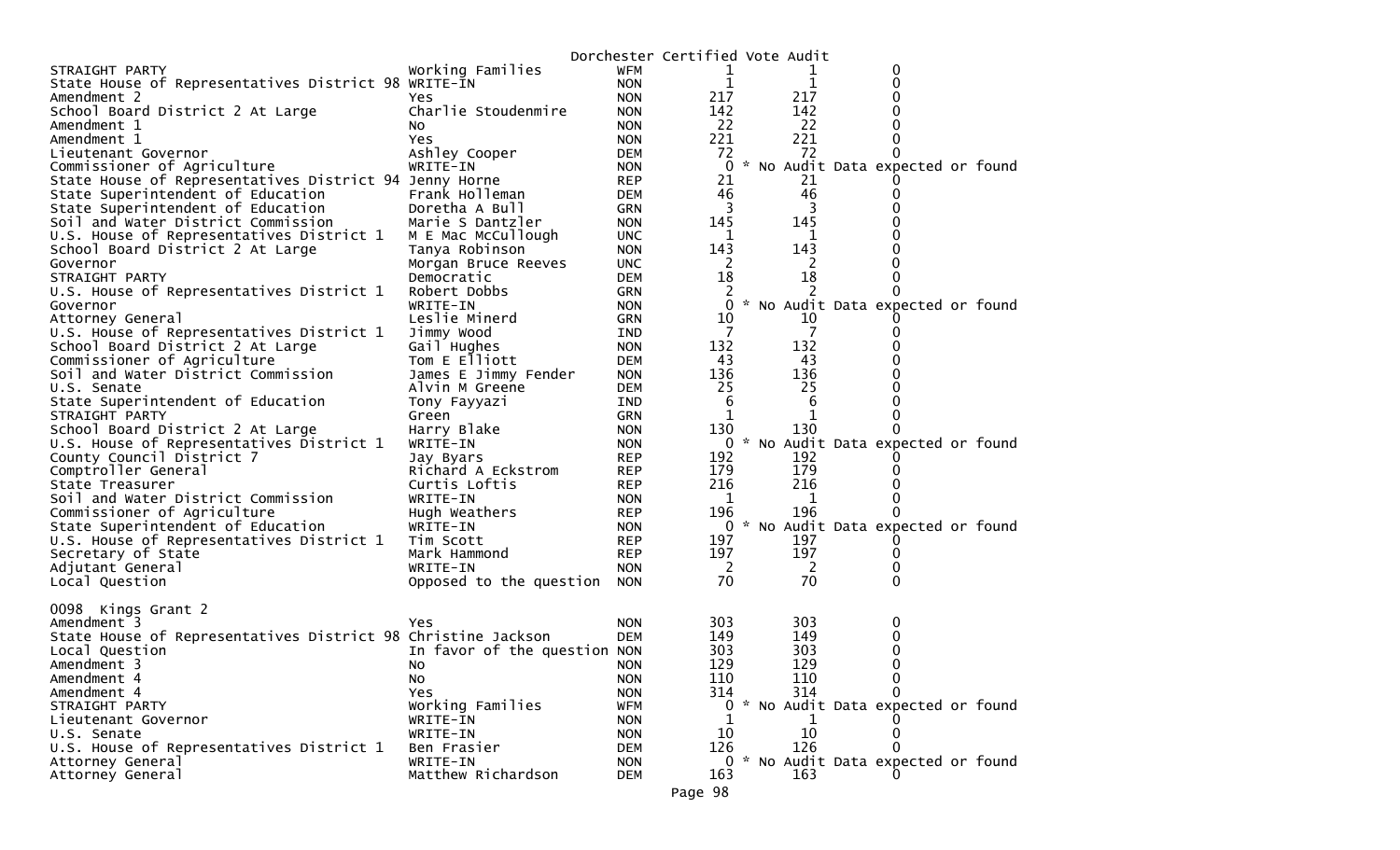|                                                         |                       | Dorchester Certified Vote Audit |          |                |                                     |  |
|---------------------------------------------------------|-----------------------|---------------------------------|----------|----------------|-------------------------------------|--|
| Commissioner of Agriculture                             | WRITE-IN              | <b>NON</b>                      | 1        |                | 0                                   |  |
| State Superintendent of Education                       | Tony Fayyazi          | IND                             | 9        | 9              | 0                                   |  |
| Governor                                                | Vincent A Sheheen     | <b>DEM</b>                      | 168      | 168            |                                     |  |
| Lieutenant Governor                                     | Ashley Cooper         | DEM                             | 182      | 182            |                                     |  |
| Soil and Water District Commission                      | James E Jimmy Fender  | <b>NON</b>                      | 185      | 185            | 0                                   |  |
| Governor                                                | WRITE-IN              | <b>NON</b>                      | 0        |                | * No Audit Data expected or found   |  |
| STRAIGHT PARTY                                          | Independence          | IND                             |          |                |                                     |  |
| U.S. House of Representatives District 1                | Rob Groce             | <b>WFM</b>                      | 3        |                |                                     |  |
| Commissioner of Agriculture                             | Tom E Elliott         | <b>DEM</b>                      | 145      | 145            |                                     |  |
| State Superintendent of Education                       | WRITE-IN              | <b>NON</b>                      |          |                | 0 * No Audit Data expected or found |  |
| State Superintendent of Education                       | Mick Zais             | <b>REP</b>                      | 240      | 240            |                                     |  |
| Comptroller General                                     | WRITE-IN              | <b>NON</b>                      | 0        |                | * No Audit Data expected or found   |  |
| U.S. House of Representatives District 1                | Robert Dobbs          | GRN                             |          |                |                                     |  |
| Commissioner of Agriculture                             | Hugh Weathers         | <b>REP</b>                      | 285      | 285            |                                     |  |
| U.S. Senate                                             | Alvin M Greene        | <b>DEM</b>                      | 84       | 84             |                                     |  |
| School Board District 2 At Large                        | WRITE-IN              | <b>NON</b>                      | -5       | 5              |                                     |  |
| U.S. House of Representatives District 1                | M E Mac McCullough    | <b>UNC</b>                      | 8        | 8              | 0                                   |  |
| Adjutant General                                        | Bob Livingston        | <b>REP</b>                      | 317      | 317            |                                     |  |
| State House of Representatives District 98 Chris Murphy |                       | <b>REP</b>                      | 278      | 278            | 0                                   |  |
| School Board District 2 At Large                        | Frances Townsend      | <b>NON</b>                      | 219      | 219            | 0                                   |  |
| Soil and Water District Commission                      | WRITE-IN              | <b>NON</b>                      | 3        | 3              |                                     |  |
| Adjutant General                                        | WRITE-IN              | <b>NON</b>                      | 3        | $\overline{3}$ | O                                   |  |
| School Board District 2 At Large                        | Charlie Stoudenmire   | <b>NON</b>                      | 222      | 222            | 0                                   |  |
| School Board District 2 At Large                        | Harry Blake           | <b>NON</b>                      | 183      | 183            | $\Omega$                            |  |
| School Board District 2 At Large                        | Tanya Robinson        | <b>NON</b>                      | 212      | 212            | $\Omega$                            |  |
| School Board District 2 At Large                        | Gail Hughes           | <b>NON</b>                      | 230      | 230            | 0                                   |  |
| State Treasurer                                         | WRITE-IN              | <b>NON</b>                      | 7        | 7              |                                     |  |
| STRAIGHT PARTY                                          | Libertarian           | LIB                             |          | $\overline{c}$ |                                     |  |
| STRAIGHT PARTY                                          | Green                 | GRN                             | 2        | 2              |                                     |  |
| Governor                                                | Nikki R Haley         | <b>REP</b>                      | 262      | 262            |                                     |  |
| State House of Representatives District 98 WRITE-IN     |                       | <b>NON</b>                      | 1        | 1              | O                                   |  |
| U.S. House of Representatives District 1                | Jimmy Wood            | IND                             | 3        | 3              |                                     |  |
| STRAIGHT PARTY                                          | Republican            | <b>REP</b>                      | 124      | 124            | 0                                   |  |
| Secretary of State                                      | Mark Hammond          | <b>REP</b>                      | 284      | 284            |                                     |  |
| STRAIGHT PARTY                                          | United Citizens       | <b>UNC</b>                      |          |                | 0 * No Audit Data expected or found |  |
| U.S. House of Representatives District 1                | Tim Scott             | <b>REP</b>                      | 294      | 294            |                                     |  |
| STRAIGHT PARTY                                          | Democratic            | <b>DEM</b>                      | 76       | 76             |                                     |  |
| U.S. House of Representatives District 1                | WRITE-IN              | <b>NON</b>                      | 0        |                | * No Audit Data expected or found   |  |
| State Treasurer                                         | Curtis Loftis         | <b>REP</b>                      | 314      | 314            |                                     |  |
| U.S. Senate                                             | Jim DeMint            | <b>REP</b>                      | 278      | 278            |                                     |  |
| State Superintendent of Education                       | Tim Moultrie          | LIB                             | 17       | 17             |                                     |  |
| Amendment 1                                             | <b>Yes</b>            | <b>NON</b>                      | 386      | 386            |                                     |  |
| Comptroller General                                     | Robert Barber         | <b>DEM</b>                      | 166      | 166            | 0                                   |  |
| Attorney General                                        | Leslie Minerd         | <b>GRN</b>                      | 11       | 11             | 0                                   |  |
| Governor                                                | Morgan Bruce Reeves   | <b>GRN</b>                      | 8<br>254 | 8<br>254       | 0<br>$\Omega$                       |  |
| Lieutenant Governor                                     | Ken Ard               | <b>REP</b>                      | 143      | 143            | $\Omega$                            |  |
| Secretary of State                                      | Marjorie L Johnson    | <b>DEM</b>                      |          |                | 0                                   |  |
| Amendment 1<br>State Superintendent of Education        | No.<br>Doretha A Bull | <b>NON</b>                      | 49       | 49<br>9        | $\Omega$                            |  |
|                                                         | Keith Blandford       | <b>GRN</b>                      |          |                | 0                                   |  |
| U.S. House of Representatives District 1                | WRITE-IN              | LIB                             |          |                | * No Audit Data expected or found   |  |
| Secretary of State                                      |                       | <b>NON</b>                      | 0        |                |                                     |  |
| Governor                                                | Morgan Bruce Reeves   | <b>UNC</b>                      |          |                |                                     |  |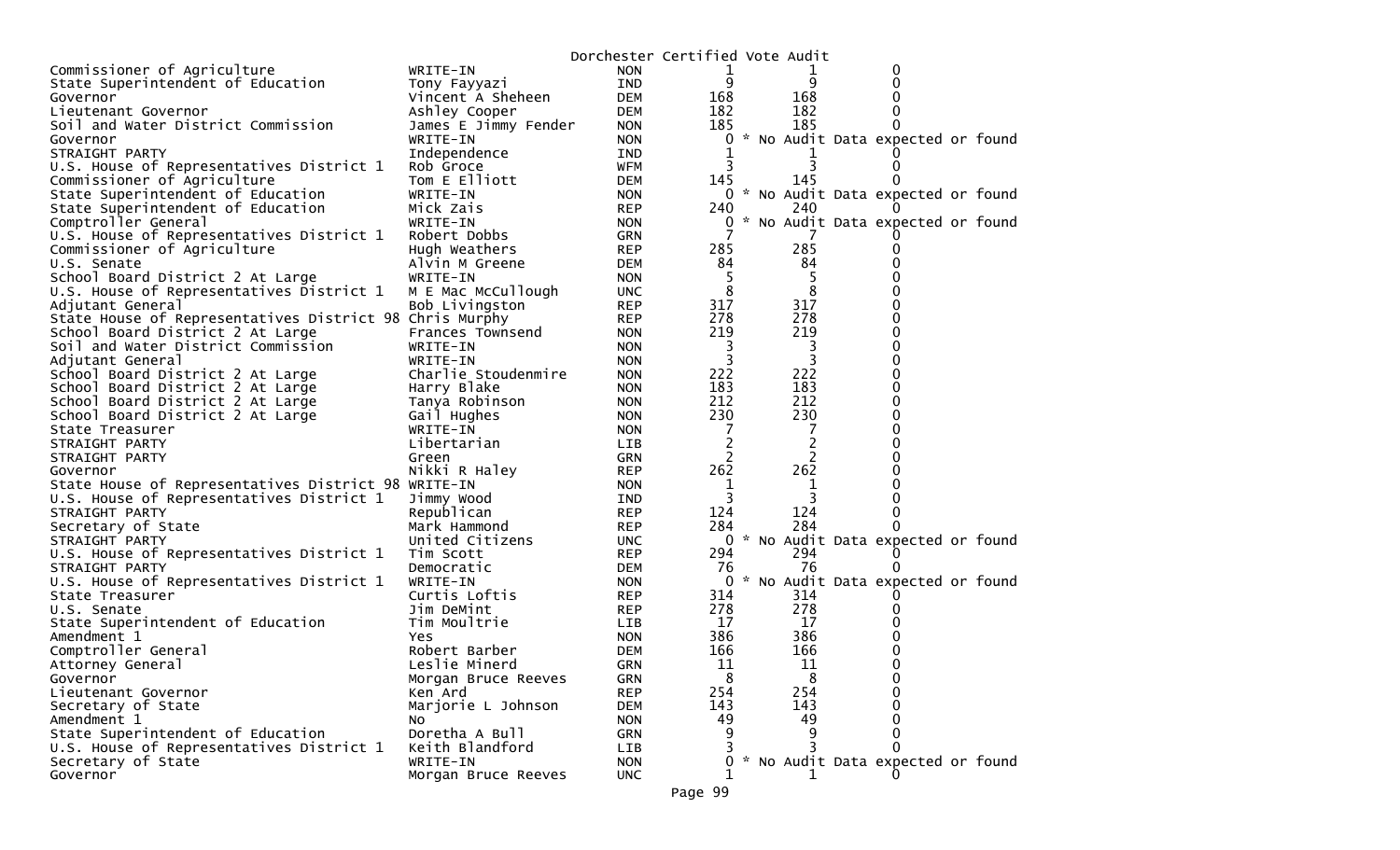|                                                     |                              |            | Dorchester Certified Vote Audit |          |                                   |  |
|-----------------------------------------------------|------------------------------|------------|---------------------------------|----------|-----------------------------------|--|
| Amendment 2                                         | Yes.                         | <b>NON</b> | 372                             | 372      | 0                                 |  |
| U.S. Senate                                         | Tom Clements                 | <b>GRN</b> | 60                              | 60       | 0                                 |  |
| Soil and Water District Commission                  | Marie S Dantzler             | <b>NON</b> | 221                             | 221      | 0                                 |  |
| State Superintendent of Education                   | Frank Holleman               | DEM        | 155                             | 155      | 0                                 |  |
| Amendment 2                                         | NO.                          | <b>NON</b> | 60                              | 60       | 0                                 |  |
| Comptroller General                                 | Richard A Eckstrom           | <b>REP</b> | 264                             | 264      | 0                                 |  |
| Attorney General                                    | Alan Wilson                  | <b>REP</b> | 262                             | 262      | $\Omega$                          |  |
| Local Question                                      | Opposed to the question      | <b>NON</b> | 116                             | 116      | 0                                 |  |
|                                                     |                              |            |                                 |          |                                   |  |
| 0099<br>Newington 2                                 |                              |            |                                 |          |                                   |  |
| Local Question                                      | In favor of the question NON |            | 211                             | 211      | 0                                 |  |
| School Board District 2 At Large                    | Harry Blake                  | <b>NON</b> | 140                             | 140      | 0                                 |  |
| U.S. House of Representatives District 1            | WRITE-IN                     | <b>NON</b> | 0                               |          | * No Audit Data expected or found |  |
| U.S. Senate                                         | Tom Clements                 | <b>GRN</b> | 44                              | 44       |                                   |  |
| School Board District 2 At Large                    | Gail Hughes                  | <b>NON</b> | 155                             | 155      | 0                                 |  |
| State Superintendent of Education                   | Tony Fayyazi                 | <b>IND</b> | 4                               | 4        | 0                                 |  |
| School Board District 2 At Large                    | WRITE-IN                     | <b>NON</b> | 1                               | 1        | 0                                 |  |
| School Board District 2 At Large                    | Tanya Robinson               | <b>NON</b> | 172                             | 172      | 0                                 |  |
| School Board District 2 At Large                    | Frances Townsend             | <b>NON</b> | 160                             | 160      | 0                                 |  |
| School Board District 2 At Large                    | Charlie Stoudenmire          | <b>NON</b> | 164                             | 164      | 0                                 |  |
| State Treasurer                                     | Curtis Loftis                | <b>REP</b> | 261                             | 261      | 0                                 |  |
| State Superintendent of Education                   | Mick Zais                    | <b>REP</b> | 189                             | 189      | $\Omega$                          |  |
| U.S. House of Representatives District 1            | Keith Blandford              | <b>LIB</b> | 8                               | 8        | 0                                 |  |
| Secretary of State                                  | Marjorie L Johnson           | <b>DEM</b> | 54                              | 54       | 0                                 |  |
| Lieutenant Governor                                 | WRITE-IN                     | <b>NON</b> | 0                               |          | * No Audit Data expected or found |  |
| Attorney General                                    | Leslie Minerd                | <b>GRN</b> | 11                              | 11       | $\theta$                          |  |
| Commissioner of Agriculture                         | WRITE-IN                     | <b>NON</b> | 0                               |          | * No Audit Data expected or found |  |
| State Superintendent of Education                   | WRITE-IN                     | <b>NON</b> | 0                               |          | * No Audit Data expected or found |  |
| State House of Representatives District 94 WRITE-IN |                              | <b>NON</b> | 1                               |          |                                   |  |
| U.S. Senate                                         | WRITE-IN                     | <b>NON</b> | 6                               | 6        |                                   |  |
| Secretary of State                                  | WRITE-IN                     | <b>NON</b> | 0                               |          | No Audit Data expected or found   |  |
| Lieutenant Governor                                 | Ashley Cooper                | <b>DEM</b> | 89                              | 89       |                                   |  |
| STRAIGHT PARTY                                      | Green                        | <b>GRN</b> | 2                               | 2        | 0                                 |  |
| Commissioner of Agriculture                         | Tom E Elliott                | <b>DEM</b> | 56                              | 56       | 0                                 |  |
| U.S. House of Representatives District 1            | Ben Frasier                  | <b>DEM</b> | 37                              | 37       | 0                                 |  |
| Soil and Water District Commission                  | Marie S Dantzler             | <b>NON</b> | 193                             | 193      | 0                                 |  |
| Adjutant General                                    | Bob Livingston               | <b>REP</b> | 261                             | 261      | 0                                 |  |
| STRAIGHT PARTY                                      | Libertarian                  | <b>LIB</b> | 2                               | 2        | 0                                 |  |
| Commissioner of Agriculture                         | Hugh Weathers                | <b>REP</b> | 235                             | 235      | $\Omega$                          |  |
| Adjutant General                                    | WRITE-IN                     | <b>NON</b> | 0                               |          | * No Audit Data expected or found |  |
| Comptroller General                                 | Robert Barber                | DEM        | 71                              | 71       |                                   |  |
| Governor                                            | Morgan Bruce Reeves          | GRN        | 4                               | 4        | $\Omega$                          |  |
| STRAIGHT PARTY                                      | Independence                 | IND        | 1                               | 1        | O                                 |  |
| Attorney General                                    | Alan Wilson                  | <b>REP</b> | 212                             | 212      | 0                                 |  |
| Amendment 1                                         | <b>Yes</b>                   | <b>NON</b> | 271                             | 271      | 0                                 |  |
| U.S. Senate                                         | Alvin M Greene               | <b>DEM</b> | 18                              | 18       | 0                                 |  |
| U.S. House of Representatives District 1            | Rob Groce                    | <b>WFM</b> | 4                               | 4        | 0                                 |  |
| U.S. House of Representatives District 1            | Robert Dobbs                 | <b>GRN</b> | 5<br>19                         | 19       | 0<br>0                            |  |
| State Superintendent of Education                   | Tim Moultrie                 | LIB        | 15                              |          | 0                                 |  |
| STRAIGHT PARTY<br>STRAIGHT PARTY                    | Democratic<br>Republican     | <b>DEM</b> | 87                              | 15<br>87 |                                   |  |
| Comptroller General                                 | Richard A Eckstrom           | <b>REP</b> | 220                             | 220      | 0<br>$\mathbf{0}$                 |  |
|                                                     |                              | <b>REP</b> |                                 |          |                                   |  |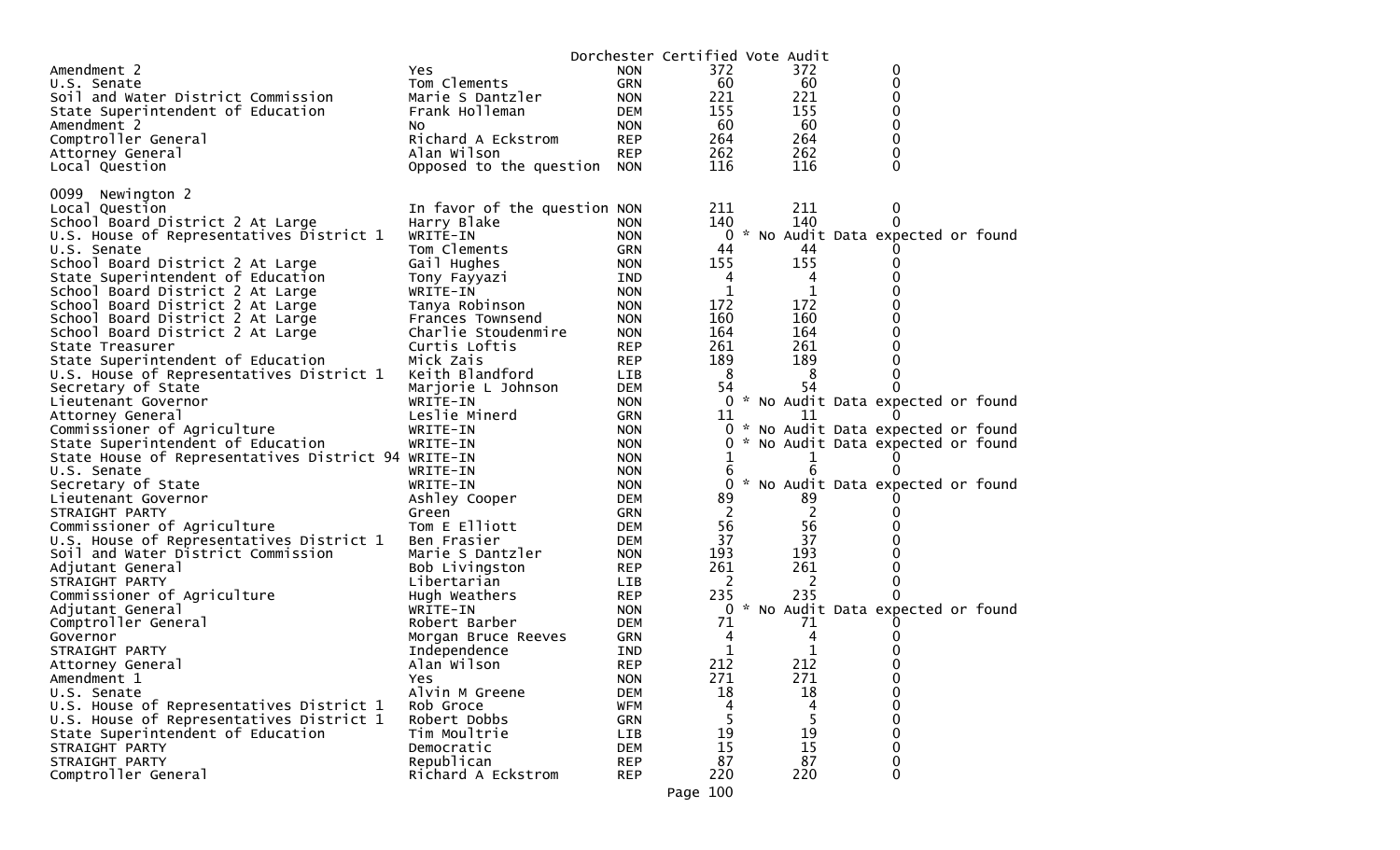|                                                        |                              |            | Dorchester Certified Vote Audit |  |          |                                     |  |
|--------------------------------------------------------|------------------------------|------------|---------------------------------|--|----------|-------------------------------------|--|
| Amendment 1                                            | NO.                          | <b>NON</b> | 26                              |  | 26       | 0                                   |  |
| State Superintendent of Education                      | Doretha A Bull               | <b>GRN</b> | 13                              |  | 13       | 0                                   |  |
| Soil and Water District Commission                     | James E Jimmy Fender         | <b>NON</b> | 161                             |  | 161      | 0                                   |  |
| Governor                                               | Morgan Bruce Reeves          | <b>UNC</b> | $\overline{2}$                  |  | 2        | 0                                   |  |
| Attorney General                                       | Matthew Richardson           | <b>DEM</b> | 70                              |  | 70       | $\Omega$                            |  |
| U.S. House of Representatives District 1               | M E Mac McCullough           | <b>UNC</b> | 0                               |  |          | * No Audit Data expected or found   |  |
| Attorney General                                       | WRITE-IN                     | <b>NON</b> | 0                               |  |          | * No Audit Data expected or found   |  |
| Amendment 2                                            | Yes                          | <b>NON</b> | 258                             |  | 258      |                                     |  |
| Governor                                               | Vincent A Sheheen            | <b>DEM</b> | 86                              |  | 86       | 0                                   |  |
| State House of Representatives District 94 Jenny Horne |                              | <b>REP</b> | 265                             |  | 265      | 0                                   |  |
| State Treasurer                                        | WRITE-IN                     | <b>NON</b> | 1                               |  | 1        | 0                                   |  |
| U.S. Senate                                            | Jim DeMint                   | <b>REP</b> | 223                             |  | 223      | 0                                   |  |
| State Superintendent of Education                      | Frank Holleman               | <b>DEM</b> | 67                              |  | 67       | 0                                   |  |
| Amendment 2                                            | NO.                          | <b>NON</b> | 37                              |  | 37       | 0                                   |  |
| U.S. House of Representatives District 1               | Tim Scott                    | <b>REP</b> | 236                             |  | 236      | 0                                   |  |
| Secretary of State                                     | Mark Hammond                 | <b>REP</b> | 232                             |  | 232      | 0                                   |  |
| U.S. House of Representatives District 1               | Jimmy Wood                   | IND        | 6                               |  | 6        | 0                                   |  |
| Lieutenant Governor                                    | Ken Ard                      | <b>REP</b> | 206                             |  | 206      | 0                                   |  |
| Amendment 3                                            | Yes                          | <b>NON</b> | 188                             |  | 188      | 0                                   |  |
| STRAIGHT PARTY                                         | United Citizens              | <b>UNC</b> |                                 |  |          | 0 * No Audit Data expected or found |  |
| STRAIGHT PARTY                                         | Working Families             | WFM        | 0                               |  |          | * No Audit Data expected or found   |  |
| Soil and Water District Commission                     | WRITE-IN                     | <b>NON</b> |                                 |  |          | 0 * No Audit Data expected or found |  |
| Amendment 3                                            | NO.                          | <b>NON</b> | 105                             |  | 105      |                                     |  |
| Governor                                               | WRITE-IN                     | <b>NON</b> |                                 |  |          | 0 * No Audit Data expected or found |  |
| Governor                                               | Nikki R Haley                | <b>REP</b> | 204                             |  | 204      | $\Omega$                            |  |
| Amendment 4                                            | Yes                          | <b>NON</b> | 204                             |  | 204      | 0                                   |  |
| Comptroller General                                    | WRITE-IN                     | <b>NON</b> | $\bf{0}$                        |  |          | * No Audit Data expected or found   |  |
| Amendment 4                                            | NO.                          | <b>NON</b> | 85                              |  | 85<br>78 | 0                                   |  |
| Local Question                                         | Opposed to the question      | <b>NON</b> | 78                              |  |          | $\mathbf{0}$                        |  |
| 0100 North Summerville 2                               |                              |            |                                 |  |          |                                     |  |
| Amendment 2                                            | Yes                          | <b>NON</b> | 393                             |  | 393      | 0                                   |  |
| State Superintendent of Education                      | WRITE-IN                     | <b>NON</b> | 1                               |  | 1        | 0                                   |  |
| Lieutenant Governor                                    | Ashley Cooper                | <b>DEM</b> | 375                             |  | 375      | 0                                   |  |
| Local Question                                         | In favor of the question NON |            | 298                             |  | 298      | 0                                   |  |
| Amendment 2                                            | NO.                          | <b>NON</b> | 82                              |  | 82       | 0                                   |  |
| Attorney General                                       | Matthew Richardson           | <b>DEM</b> | 356                             |  | 356      | 0                                   |  |
| Amendment 4                                            | No                           | <b>NON</b> | 146                             |  | 146      | 0                                   |  |
| Amendment 3                                            | Yes                          | <b>NON</b> | 294                             |  | 294      | 0                                   |  |
| Amendment 4                                            | Yes                          | <b>NON</b> | 306                             |  | 306      | 0                                   |  |
| Amendment 3                                            | No                           | <b>NON</b> | 174                             |  | 174      | 0                                   |  |
| U.S. House of Representatives District 1               | Jimmy Wood                   | IND.       | 4                               |  | 4        | 0                                   |  |
| Comptroller General                                    | Richard A Eckstrom           | <b>REP</b> | 132                             |  | 132      | 0                                   |  |
| Lieutenant Governor                                    | WRITE-IN                     | <b>NON</b> | 0                               |  |          | * No Audit Data expected or found   |  |
| Commissioner of Agriculture                            | WRITE-IN                     | <b>NON</b> |                                 |  |          | * No Audit Data expected or found   |  |
| Adjutant General                                       | Bob Livingston               | <b>REP</b> | 202                             |  | 202      |                                     |  |
| Attorney General                                       | WRITE-IN                     | <b>NON</b> | T.                              |  |          |                                     |  |
| State Superintendent of Education                      | Tim Moultrie                 | <b>LIB</b> | 6                               |  | 6        |                                     |  |
| U.S. House of Representatives District 1               | Keith Blandford              | LIB        | 3.                              |  |          | 0                                   |  |
| U.S. House of Representatives District 1               | WRITE-IN                     | <b>NON</b> | $\Omega$                        |  |          | * No Audit Data expected or found   |  |
| Commissioner of Agriculture                            | Tom E Elliott                | <b>DEM</b> | 345                             |  | 345      |                                     |  |
| Adjutant General                                       | WRITE-IN                     | <b>NON</b> |                                 |  | 3        | 0                                   |  |
|                                                        |                              |            |                                 |  |          |                                     |  |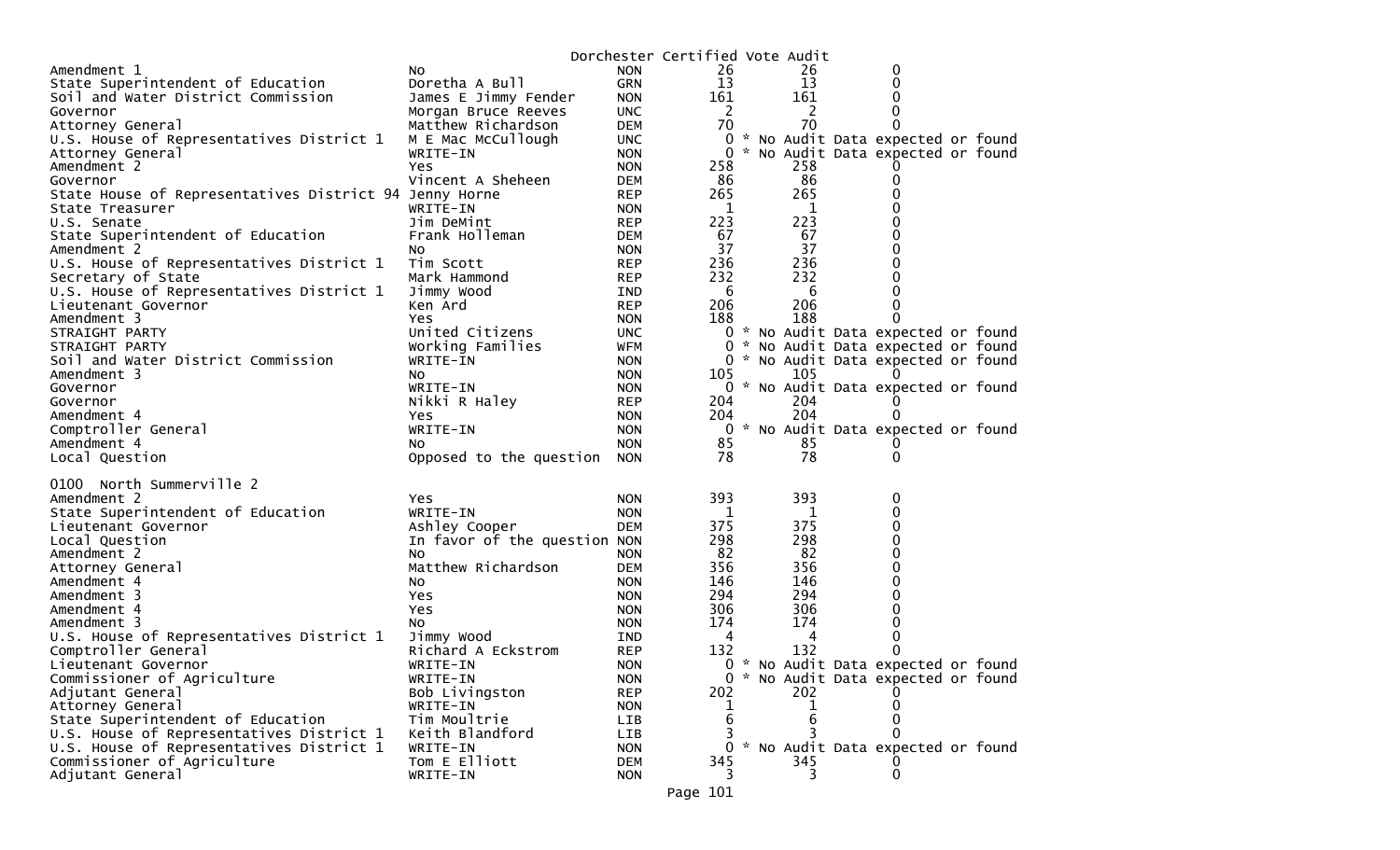| WRITE-IN<br>U.S. Senate                                        | <b>NON</b> |     |                             |                                   |  |
|----------------------------------------------------------------|------------|-----|-----------------------------|-----------------------------------|--|
|                                                                |            |     | 3                           | 0                                 |  |
| Soil and Water District Commission<br>Marie S Dantzler         | <b>NON</b> | 193 | 193                         | 0                                 |  |
| Commissioner of Agriculture<br>Hugh Weathers                   | <b>REP</b> | 143 | 143                         | $\Omega$                          |  |
| STRAIGHT PARTY<br>Democratic                                   | DEM        | 270 | 270                         | 0                                 |  |
| State Superintendent of Education<br>Doretha A Bull            | GRN        | 11  | 11                          | 0                                 |  |
| Secretary of State<br>Marjorie L Johnson                       | DEM        | 344 | 344                         |                                   |  |
| Republican<br>STRAIGHT PARTY                                   | <b>REP</b> | 74  | 74                          | 0                                 |  |
| Curtis Loftis<br>State Treasurer                               | <b>REP</b> | 206 | 206                         | 0                                 |  |
| Vincent A Sheheen<br>Governor                                  | DEM        | 367 | 367                         | 0                                 |  |
| Secretary of State<br>WRITE-IN                                 | <b>NON</b> | 0   |                             | * No Audit Data expected or found |  |
| State House of Representatives District 97 WRITE-IN            | <b>NON</b> | 3   |                             |                                   |  |
| County Council District 1<br>Willie R Davis                    | <b>DEM</b> | 300 | 300                         | 0                                 |  |
| U.S. House of Representatives District 1<br>Ben Frasier        | <b>DEM</b> | 323 | 323                         |                                   |  |
| State House of Representatives District 94 WRITE-IN            | <b>NON</b> | 0   |                             | * No Audit Data expected or found |  |
| Morgan Bruce Reeves<br>Governor                                | <b>UNC</b> | 2   | $\mathcal{L}_{\mathcal{L}}$ |                                   |  |
| Soil and Water District Commission<br>James E Jimmy Fender     | <b>NON</b> | 147 | 147                         |                                   |  |
| Libertarian<br>STRAIGHT PARTY                                  | LIB        | 1   | 1                           | 0                                 |  |
| Leslie Minerd<br>Attorney General                              | <b>GRN</b> | 11  | 11                          |                                   |  |
| Alvin M Greene<br>U.S. Senate                                  | <b>DEM</b> | 284 | 284                         | 0                                 |  |
| School Board District 2 At Large<br>WRITE-IN                   | <b>NON</b> | 4   | 4                           | 0                                 |  |
| Frank Holleman<br>State Superintendent of Education            | <b>DEM</b> | 348 | 348                         | 0                                 |  |
| Governor<br>Nikki R Haley                                      | <b>REP</b> | 123 | 123                         | $\Omega$                          |  |
| U.S. House of Representatives District 1<br>Robert Dobbs       | <b>GRN</b> | 8   | 8                           | 0                                 |  |
| STRAIGHT PARTY<br>Independence                                 | IND        | 3   | 3                           | $\Omega$                          |  |
| School Board District 2 At Large<br>Frances Townsend           | <b>NON</b> | 239 | 239                         | $\Omega$                          |  |
| Comptroller General<br>WRITE-IN                                | <b>NON</b> | 1   | 1                           | 0                                 |  |
| Lieutenant Governor<br>Ken Ard                                 | <b>REP</b> | 116 | 116                         | $\Omega$                          |  |
| U.S. House of Representatives District 1<br>Rob Groce          | WFM        | 12  | 12                          | $\Omega$                          |  |
| School Board District 2 At Large<br>Charlie Stoudenmire        | <b>NON</b> | 168 | 168                         | 0                                 |  |
| County Council District 1<br>WRITE-IN                          | <b>NON</b> | 3   | 3                           | $\Omega$                          |  |
| Governor<br>Morgan Bruce Reeves                                | <b>GRN</b> | 8   | 8                           | $\Omega$                          |  |
| School Board District 2 At Large<br>Tanya Robinson             | <b>NON</b> | 210 | 210                         | 0                                 |  |
| Soil and Water District Commission<br>WRITE-IN                 | <b>NON</b> | 1   | 1                           | 0                                 |  |
| Gail Hughes<br>School Board District 2 At Large                | <b>NON</b> | 184 | 184                         | $\Omega$                          |  |
| Harry Blake<br>School Board District 2 At Large                | <b>NON</b> | 291 | 291                         | $\Omega$                          |  |
| Governor<br>WRITE-IN                                           | <b>NON</b> | 1   | 1                           | $\Omega$                          |  |
| State Superintendent of Education<br>Mick Zais                 | <b>REP</b> | 123 | 123                         | $\Omega$                          |  |
| Secretary of State<br>Mark Hammond                             | REP        | 137 | 137                         | $\Omega$                          |  |
| Jim DeMint<br>U.S. Senate                                      | <b>REP</b> | 157 | 157                         | 0                                 |  |
| State Superintendent of Education<br>Tony Fayyazi              | IND        | 6   | 6                           | 0                                 |  |
| Working Families<br>STRAIGHT PARTY                             | WFM        | 6   | 6                           | 0                                 |  |
| Alan Wilson<br>Attorney General                                | <b>REP</b> | 127 | 127                         | 0                                 |  |
| United Citizens<br>STRAIGHT PARTY                              | <b>UNC</b> | 0   |                             | * No Audit Data expected or found |  |
| U.S. House of Representatives District 1<br>M E Mac McCullough | <b>UNC</b> | 3   | 3                           | $\Omega$                          |  |
| Amendment 1<br>Yes                                             | <b>NON</b> | 384 | 384                         | 0                                 |  |
| Comptroller General<br>Robert Barber                           | <b>DEM</b> | 361 | 361                         | $\mathbf 0$                       |  |
| U.S. House of Representatives District 1<br>Tim Scott          | <b>REP</b> | 151 | 151                         | $\Omega$                          |  |
| STRAIGHT PARTY<br>Green                                        | <b>GRN</b> |     | 9                           | $\Omega$                          |  |
| WRITE-IN<br>State Treasurer                                    | <b>NON</b> | 5   | 5                           | 0                                 |  |
| Amendment 1<br>NO.                                             | <b>NON</b> | 80  | 80                          | $\mathbf 0$                       |  |
| State House of Representatives District 97 Patsy G Knight      | <b>DEM</b> | 281 | 281                         | $\mathbf 0$                       |  |
| Tom Clements<br>U.S. Senate                                    | GRN        | 40  | 40                          | 0                                 |  |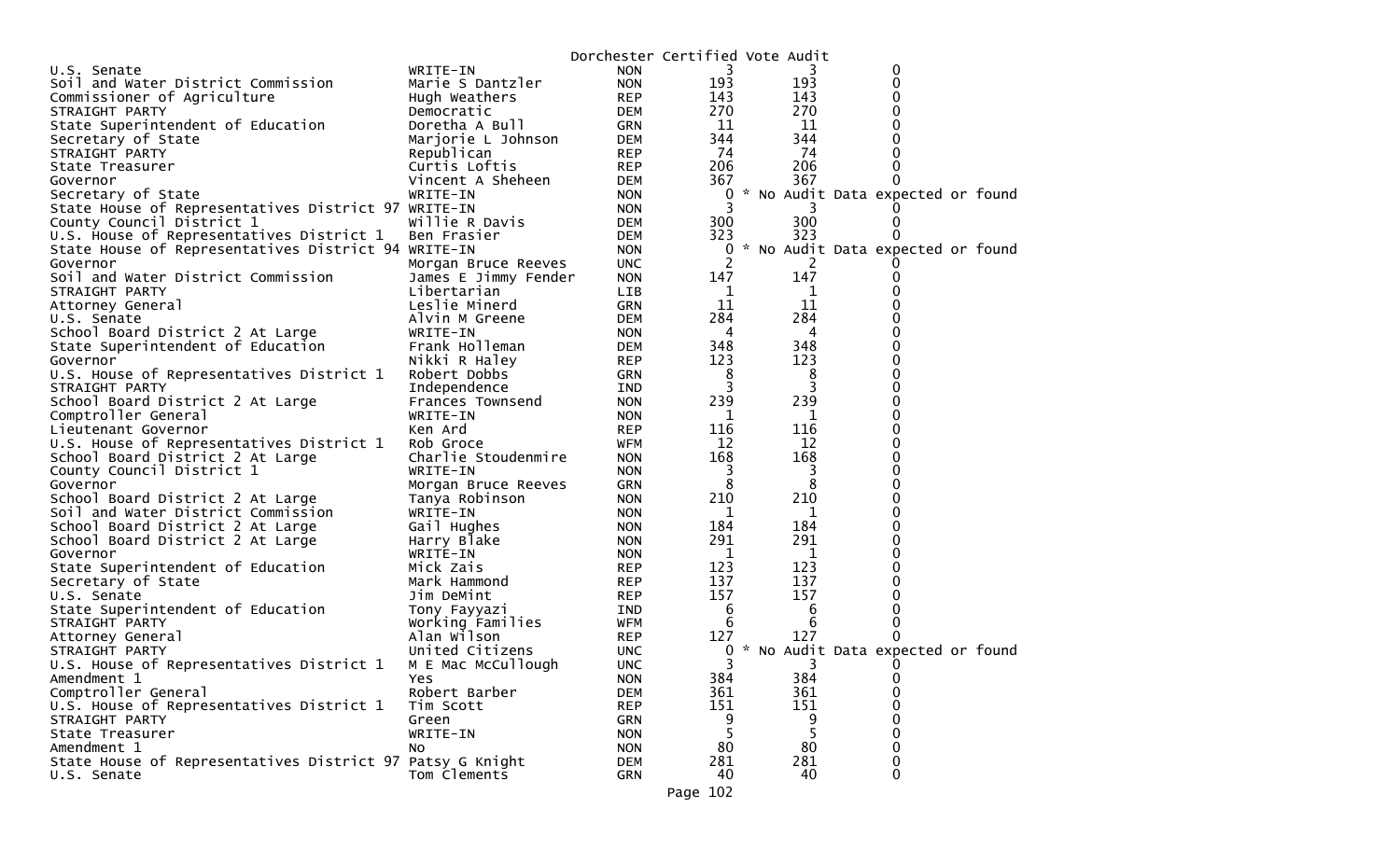|                                                        |                              | Dorchester Certified Vote Audit |     |     |                                     |
|--------------------------------------------------------|------------------------------|---------------------------------|-----|-----|-------------------------------------|
| State House of Representatives District 94 Jenny Horne |                              | <b>REP</b>                      | 130 | 130 | 0                                   |
| Local Question                                         | Opposed to the question NON  |                                 | 144 | 144 | 0                                   |
|                                                        |                              |                                 |     |     |                                     |
| 0101 Ridgeville 2                                      |                              |                                 |     |     |                                     |
| STRAIGHT PARTY                                         | Republican                   | <b>REP</b>                      | 68  | 68  | 0                                   |
| Comptroller General                                    | WRITE-IN                     | <b>NON</b>                      | 0   |     | * No Audit Data expected or found   |
| U.S. House of Representatives District 1               | Jimmy Wood                   | <b>IND</b>                      |     |     | 0 * No Audit Data expected or found |
| School Board District 4 Seat 5                         | Shirley Smith Goodwine       | <b>NON</b>                      | 14  | 14  |                                     |
| Attorney General                                       | Alan Wilson                  | <b>REP</b>                      | 109 | 109 | 0                                   |
| U.S. Senate                                            | WRITE-IN                     | <b>NON</b>                      | 3   | 3   | 0                                   |
| Local Question                                         | In favor of the question NON |                                 | 171 | 171 | 0                                   |
| U.S. House of Representatives District 1               | Keith Blandford              | <b>LIB</b>                      | 1   | 1   |                                     |
| State Superintendent of Education                      | Frank Holleman               | <b>DEM</b>                      | 174 | 174 | 0                                   |
| State Treasurer                                        | WRITE-IN                     | <b>NON</b>                      | 2   | 2   | 0                                   |
| School Board District 4 Seat 5                         | Cheryl Mushrush              | <b>NON</b>                      | 28  | 28  | 0                                   |
| Soil and Water District Commission                     | James E Jimmy Fender         | <b>NON</b>                      | 54  | 54  | 0                                   |
| Amendment 4                                            | NO.                          | <b>NON</b>                      | 77  | 77  | 0                                   |
| Secretary of State                                     | Marjorie L Johnson           | DEM                             | 173 | 173 |                                     |
| STRAIGHT PARTY                                         | Green                        | <b>GRN</b>                      | 5   | 5   | 0                                   |
| U.S. House of Representatives District 6               | James E Jim Clyburn          | <b>DEM</b>                      | 145 | 145 | 0                                   |
| STRAIGHT PARTY                                         | Working Families             | <b>WFM</b>                      | 1   | 1   | 0                                   |
| Amendment 4                                            | Yes                          | <b>NON</b>                      | 194 | 194 |                                     |
| School Board District 4 Seat 5                         | WRITE-IN                     | <b>NON</b>                      |     |     | 0 * No Audit Data expected or found |
| U.S. House of Representatives District 1               | WRITE-IN                     | <b>NON</b>                      |     |     | 0 * No Audit Data expected or found |
| State Superintendent of Education                      | Mick Zais                    | <b>REP</b>                      | 113 | 113 |                                     |
| Amendment 3                                            | NO.                          | <b>NON</b>                      | 98  | 98  | 0                                   |
| Amendment 1                                            | Yes                          | <b>NON</b>                      | 237 | 237 | 0                                   |
| Lieutenant Governor                                    | Ken Ard                      | <b>REP</b>                      | 112 | 112 | 0                                   |
| Amendment 3                                            | Yes                          | <b>NON</b>                      | 175 | 175 | 0                                   |
| Amendment 1                                            | No                           | <b>NON</b>                      | 43  | 43  | 0                                   |
| Amendment 2                                            | NO.                          | <b>NON</b>                      | 49  | 49  | 0                                   |
| Amendment 2                                            | Yes                          | <b>NON</b>                      | 224 | 224 | 0                                   |
| Comptroller General                                    | Robert Barber                | DEM                             | 183 | 183 |                                     |
| Soil and Water District Commission                     | WRITE-IN                     | <b>NON</b>                      |     |     | 0 * No Audit Data expected or found |
| Attorney General                                       | Matthew Richardson           | DEM                             | 184 | 184 |                                     |
| State Treasurer                                        | Curtis Loftis                | <b>REP</b>                      | 146 | 146 | 0                                   |
| County Council District 3                              | George Bailey                | <b>REP</b>                      | 2   | 2   |                                     |
| U.S. Senate                                            | Alvin M Greene               | DEM                             | 157 | 157 |                                     |
| State Superintendent of Education                      | Tony Fayyazi                 | IND                             | 2   | 2   | 0                                   |
| County Council District 1                              | Willie R Davis               | DEM                             | 197 | 197 | 0                                   |
| U.S. House of Representatives District 1               | Ben Frasier                  | DEM                             | 36  | 36  | 0                                   |
| Secretary of State                                     | WRITE-IN                     | <b>NON</b>                      | 0   |     | * No Audit Data expected or found   |
| State House of Representatives District 97 WRITE-IN    |                              | <b>NON</b>                      | 3   | 3   |                                     |
| Comptroller General                                    | Richard A Eckstrom           | <b>REP</b>                      | 114 | 114 | 0                                   |
| Attorney General                                       | WRITE-IN                     | <b>NON</b>                      |     |     | 0 * No Audit Data expected or found |
| U.S. House of Representatives District 1               | Robert Dobbs                 | <b>GRN</b>                      |     |     |                                     |
| Governor                                               | WRITE-IN                     | <b>NON</b>                      |     |     | 0 * No Audit Data expected or found |
| STRAIGHT PARTY                                         | Democratic                   | DEM                             | 147 | 147 |                                     |
| U.S. House of Representatives District 6               | WRITE-IN                     | <b>NON</b>                      | 0.  |     | * No Audit Data expected or found   |
| STRAIGHT PARTY                                         | Independence                 | IND                             |     |     |                                     |
| STRAIGHT PARTY                                         | United Citizens              | <b>UNC</b>                      |     | 2   |                                     |
| U.S. House of Representatives District 6               | Nammu Y Muhammad             |                                 | 4   | 4   | 0                                   |
|                                                        |                              | <b>GRN</b>                      |     |     |                                     |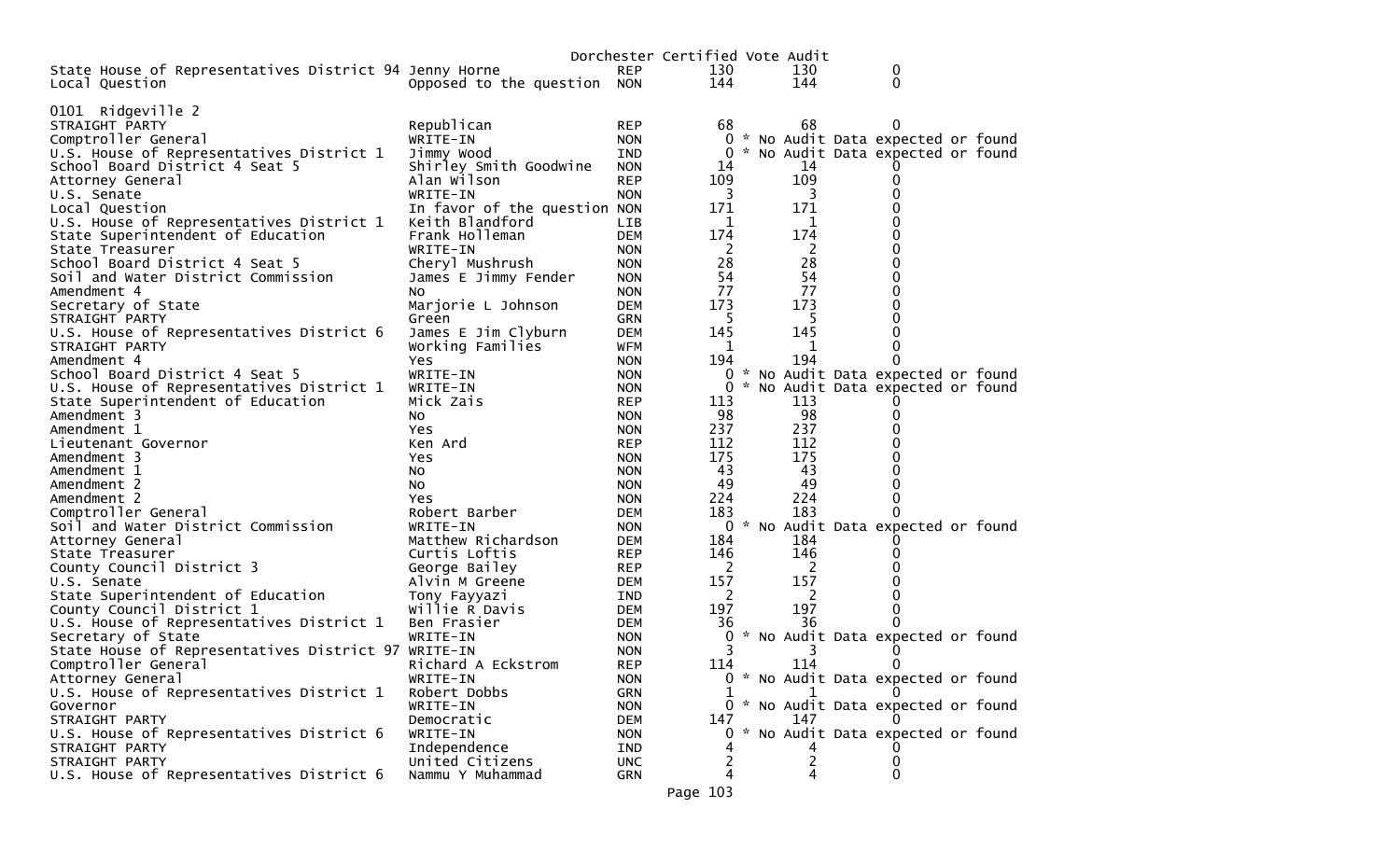|                                                              |                              |                          | Dorchester Certified Vote Audit |            |                                                                          |  |
|--------------------------------------------------------------|------------------------------|--------------------------|---------------------------------|------------|--------------------------------------------------------------------------|--|
| U.S. Senate                                                  | Jim DeMint                   | <b>REP</b>               | 120                             | 120        | 0                                                                        |  |
| State Superintendent of Education                            | WRITE-IN                     | <b>NON</b>               |                                 |            | 0 * No Audit Data expected or found                                      |  |
| County Council District 1                                    | WRITE-IN                     | <b>NON</b>               | 0                               |            | * No Audit Data expected or found                                        |  |
| County Council District 3                                    | Kenny Waggoner               | DEM                      | 22                              | 22         |                                                                          |  |
| Governor                                                     | Vincent A Sheheen            | DEM                      | 176                             | 176        | 0                                                                        |  |
| U.S. House of Representatives District 1                     | Rob Groce                    | WFM                      | 1                               | 1          | 0                                                                        |  |
| State Superintendent of Education                            | Doretha A Bull               | GRN                      | 6                               | 6          | 0                                                                        |  |
| State Superintendent of Education                            | Tim Moultrie                 | LIB                      | 9                               | 9          | 0                                                                        |  |
| Attorney General                                             | Leslie Minerd                | <b>GRN</b>               | 10                              | 10         | 0                                                                        |  |
| Secretary of State                                           | Mark Hammond                 | <b>REP</b>               | 123                             | 123        | 0                                                                        |  |
| U.S. Senate                                                  | Tom Clements                 | GRN                      | 22                              | 22         | 0                                                                        |  |
| Adjutant General                                             | Bob Livingston               | <b>REP</b>               | 148                             | 148        | 0                                                                        |  |
| Governor                                                     | Nikki R Haley                | <b>REP</b>               | 114                             | 114        | 0                                                                        |  |
| U.S. House of Representatives District 1                     | Tim Scott                    | <b>REP</b>               | 17                              | 17         | 0                                                                        |  |
| Lieutenant Governor                                          | Ashley Cooper                | <b>DEM</b>               | 187                             | 187        | 0                                                                        |  |
| Governor                                                     | Morgan Bruce Reeves          | <b>UNC</b>               | 4                               | 4          | 0                                                                        |  |
| U.S. House of Representatives District 1                     | M E Mac McCullough           | <b>UNC</b>               | 0                               |            | * No Audit Data expected or found                                        |  |
| Commissioner of Agriculture                                  | WRITE-IN                     | <b>NON</b>               |                                 | 101        |                                                                          |  |
| U.S. House of Representatives District 6<br>Adjutant General | Jim Pratt                    | <b>REP</b>               | 101                             |            | 0                                                                        |  |
| Lieutenant Governor                                          | WRITE-IN<br>WRITE-IN         | <b>NON</b><br><b>NON</b> | 0                               |            | 0 * No Audit Data expected or found<br>* No Audit Data expected or found |  |
| State House of Representatives District 97 Patsy G Knight    |                              | DEM                      | 234                             | 234        | $\Omega$                                                                 |  |
| County Council District 3                                    | WRITE-IN                     | <b>NON</b>               |                                 |            | 0 * No Audit Data expected or found                                      |  |
| Commissioner of Agriculture                                  | Tom E Elliott                | <b>DEM</b>               | 178                             | 178        |                                                                          |  |
| School Board District 4 Seat 4                               | Angie L Crum                 | <b>NON</b>               | 141                             | 141        | 0                                                                        |  |
| Commissioner of Agriculture                                  | Hugh Weathers                | <b>REP</b>               | 122                             | 122        | 0                                                                        |  |
| Governor                                                     | Morgan Bruce Reeves          | GRN                      | 9                               | 9          | 0                                                                        |  |
| School Board District 4 Seat 4                               | WRITE-IN                     | <b>NON</b>               | 1                               | 1          | 0                                                                        |  |
| Soil and Water District Commission                           | Marie S Dantzler             | <b>NON</b>               | 109                             | 109        | 0                                                                        |  |
| STRAIGHT PARTY                                               | Libertarian                  | <b>LIB</b>               | 1                               | 1          | 0                                                                        |  |
| Local Question                                               | Opposed to the question      | <b>NON</b>               | 92                              | 92         | 0                                                                        |  |
|                                                              |                              |                          |                                 |            |                                                                          |  |
| 0102 Tranquil 2                                              |                              |                          |                                 |            |                                                                          |  |
| Amendment 2                                                  | Yes.                         | <b>NON</b>               | 463                             | 463        | 0                                                                        |  |
| Secretary of State                                           | Mark Hammond                 | <b>REP</b>               | 308                             | 308        | 0                                                                        |  |
| County Council District 2                                    | WRITE-IN                     | <b>NON</b>               | -5                              | 5          | 0                                                                        |  |
| Local Question                                               | In favor of the question NON |                          | 415                             | 415        | 0                                                                        |  |
| Amendment 2                                                  | NO.                          | <b>NON</b>               | 93                              | 93         | 0                                                                        |  |
| STRAIGHT PARTY                                               | Independence                 | <b>IND</b>               | 6                               | 6          | 0                                                                        |  |
| Amendment 4                                                  | NO.                          | <b>NON</b>               | 184                             | 184        | 0                                                                        |  |
| Amendment 3                                                  | Yes                          | <b>NON</b>               | 344<br>360                      | 344<br>360 | 0<br>0                                                                   |  |
| Amendment 4<br>Amendment 3                                   | <b>Yes</b>                   | <b>NON</b><br><b>NON</b> | 201                             | 201        | 0                                                                        |  |
| County Council District 7                                    | NO.<br>WRITE-IN              | <b>NON</b>               | 5                               | -5         | U                                                                        |  |
| U.S. House of Representatives District 1                     | Rob Groce                    | <b>WFM</b>               | 13                              | 13         | 0                                                                        |  |
| Commissioner of Agriculture                                  | WRITE-IN                     | <b>NON</b>               |                                 |            | 0 * No Audit Data expected or found                                      |  |
| Commissioner of Agriculture                                  | Hugh Weathers                | <b>REP</b>               | 298                             | 298        |                                                                          |  |
| Commissioner of Agriculture                                  | Tom E Elliott                | DEM                      | 260                             | 260        |                                                                          |  |
| State Superintendent of Education                            | Frank Holleman               | DEM                      | 255                             | 255        |                                                                          |  |
| U.S. House of Representatives District 1                     | Tim Scott                    | <b>REP</b>               | 310                             | 310        |                                                                          |  |
| Comptroller General                                          | Robert Barber                | DEM                      | 277                             | 277        | 0                                                                        |  |
| STRAIGHT PARTY                                               | Libertarian                  | LIB                      |                                 |            | 0 * No Audit Data expected or found                                      |  |
|                                                              |                              |                          | Page 104                        |            |                                                                          |  |
|                                                              |                              |                          |                                 |            |                                                                          |  |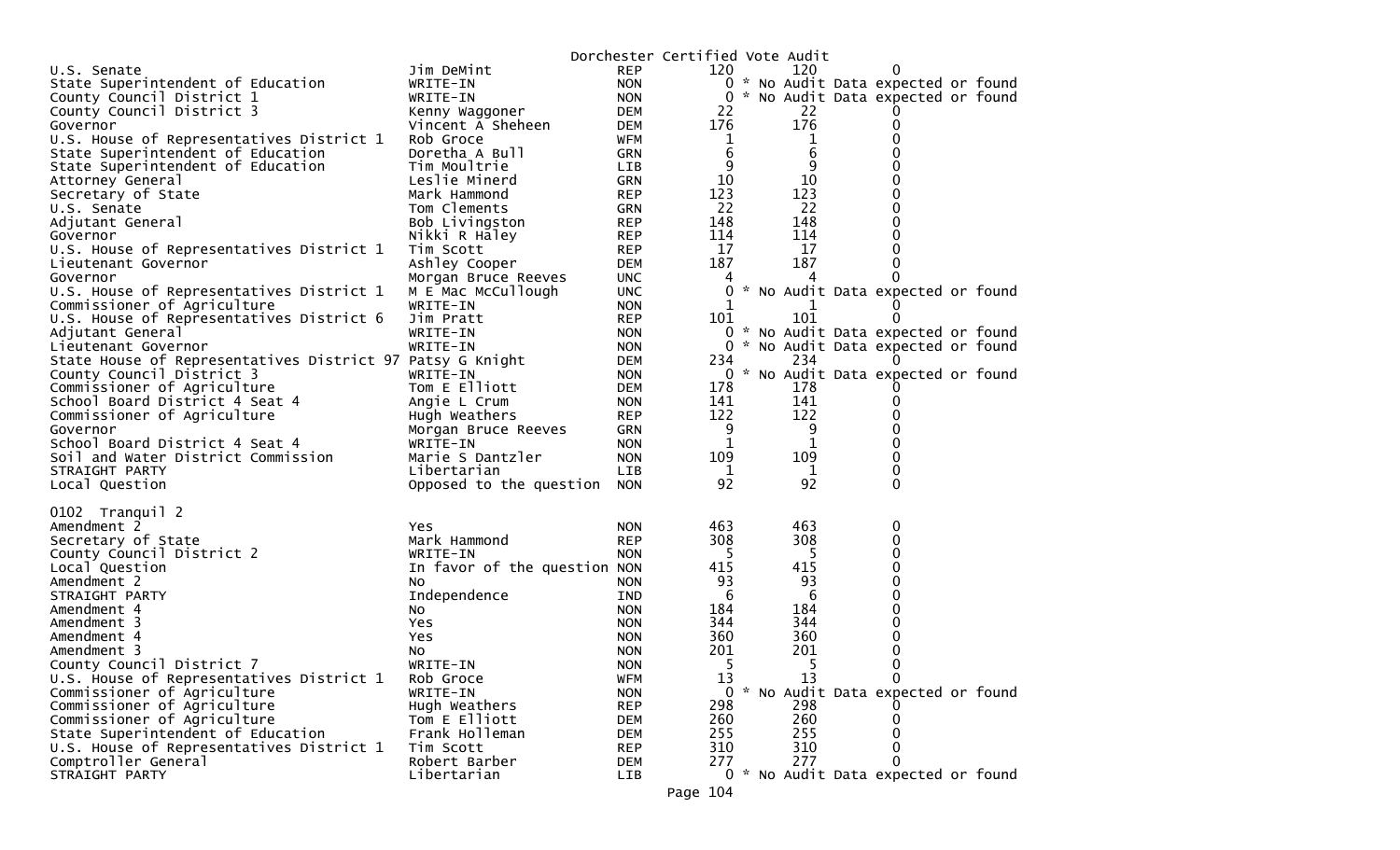|                                                                            |                           | Dorchester Certified Vote Audit |                   |            |                                     |  |
|----------------------------------------------------------------------------|---------------------------|---------------------------------|-------------------|------------|-------------------------------------|--|
| State Superintendent of Education                                          | Mick Zais                 | <b>REP</b>                      | 258               | 258        |                                     |  |
| Attorney General                                                           | WRITE-IN                  | <b>NON</b>                      |                   |            | 0 * No Audit Data expected or found |  |
| Comptroller General                                                        | Richard A Eckstrom        | <b>REP</b>                      | 283               | 283        |                                     |  |
| Lieutenant Governor                                                        | WRITE-IN                  | <b>NON</b>                      | 0                 |            | * No Audit Data expected or found   |  |
| U.S. House of Representatives District 1                                   | M E Mac McCullough        | <b>UNC</b>                      | 1                 |            |                                     |  |
| STRAIGHT PARTY                                                             | Democratic                | <b>DEM</b>                      | 131               | 131        |                                     |  |
| Soil and Water District Commission                                         | Marie S Dantzler          | <b>NON</b>                      | 297               | 297        |                                     |  |
| State House of Representatives District 98 Christine Jackson               |                           | <b>DEM</b>                      | 269               | 269        |                                     |  |
| Attorney General                                                           | Leslie Minerd             | <b>GRN</b>                      | 27                | 27         |                                     |  |
| Governor                                                                   | Morgan Bruce Reeves       | <b>GRN</b>                      | 10                | 10         |                                     |  |
| Governor                                                                   | WRITE-IN                  | <b>NON</b>                      | 0                 |            | * No Audit Data expected or found   |  |
| U.S. Senate                                                                | WRITE-IN                  | <b>NON</b>                      | 12                | 12         |                                     |  |
| County Council District 7                                                  | Jay Byars                 | <b>REP</b>                      | 175               | 175        |                                     |  |
| State Superintendent of Education                                          | Tony Fayyazi              | IND                             | 15                | 15         |                                     |  |
| Lieutenant Governor                                                        | Ken Ard                   | <b>REP</b>                      | 276               | 276        |                                     |  |
| Governor                                                                   | Nikki R Haley             | <b>REP</b>                      | 294               | 294        |                                     |  |
| U.S. House of Representatives District 1                                   | Keith Blandford           | LIB                             | 11                | 11         |                                     |  |
| Secretary of State                                                         | Marjorie L Johnson        | <b>DEM</b>                      | 257               | 257        |                                     |  |
| School Board District 2 At Large                                           | WRITE-IN                  | <b>NON</b>                      | 9                 | 9          | 0                                   |  |
| U.S. House of Representatives District 1                                   | Jimmy Wood                | IND                             | 9                 | 9          | 0                                   |  |
| Governor                                                                   | Vincent A Sheheen         | <b>DEM</b>                      | 261               | 261        |                                     |  |
| Soil and Water District Commission                                         | James E Jimmy Fender      | <b>NON</b>                      | 266               | 266        | 0                                   |  |
| State Superintendent of Education                                          | Doretha A Bull            | <b>GRN</b>                      | 10                | 10         |                                     |  |
| STRAIGHT PARTY                                                             | Working Families          | WFM                             | 1                 | 1          |                                     |  |
| School Board District 2 At Large                                           | Frances Townsend          | <b>NON</b>                      | 255               | 255        |                                     |  |
| State Treasurer                                                            | WRITE-IN                  | <b>NON</b>                      | 10                | 10         |                                     |  |
| State Superintendent of Education                                          | Tim Moultrie              | <b>LIB</b>                      | 24                | 24         |                                     |  |
| U.S. Senate                                                                | Alvin M Greene            | <b>DEM</b>                      | 145               | 145        |                                     |  |
| State Superintendent of Education                                          | WRITE-IN                  | <b>NON</b>                      | 0                 |            | * No Audit Data expected or found   |  |
| School Board District 2 At Large                                           | Charlie Stoudenmire       | <b>NON</b>                      | 238               | 238        |                                     |  |
| STRAIGHT PARTY                                                             | Green                     | <b>GRN</b>                      | 3                 | 3          |                                     |  |
| Attorney General                                                           | Alan Wilson               | <b>REP</b>                      | 279               | 279        |                                     |  |
| U.S. House of Representatives District 1                                   | WRITE-IN                  | <b>NON</b>                      | 0                 |            | * No Audit Data expected or found   |  |
| School Board District 2 At Large                                           | Tanya Robinson            | <b>NON</b>                      | 263               | 263        |                                     |  |
| Governor                                                                   | Morgan Bruce Reeves       | <b>UNC</b>                      | -5                | 5          |                                     |  |
| State House of Representatives District 98 Chris Murphy                    |                           | <b>REP</b>                      | 295               | 295        |                                     |  |
| School Board District 2 At Large                                           | Gail Hughes               | <b>NON</b>                      | 266               | 266        |                                     |  |
| County Council District 7                                                  | Timothy Patrick           | <b>PET</b>                      | 60                | 60         |                                     |  |
| School Board District 2 At Large                                           | Harry Blake               | <b>NON</b>                      | 212               | 212        |                                     |  |
| Soil and Water District Commission                                         | WRITE-IN                  | <b>NON</b>                      | 3<br>$\mathbf{0}$ |            |                                     |  |
| Secretary of State<br>State Treasurer                                      | WRITE-IN<br>Curtis Loftis | <b>NON</b><br><b>REP</b>        | 387               | 387        | * No Audit Data expected or found   |  |
|                                                                            | Ben Frasier               |                                 | 220               | 220        |                                     |  |
| U.S. House of Representatives District 1                                   |                           | <b>DEM</b>                      |                   |            |                                     |  |
| U.S. House of Representatives District 1                                   | Robert Dobbs              | <b>GRN</b>                      | 6                 | 6          |                                     |  |
| County Council District 2                                                  | David Chinnis             | <b>REP</b>                      | 186<br>157        | 186<br>157 | 0                                   |  |
| STRAIGHT PARTY                                                             | Republican<br>Jim DeMint  | <b>REP</b>                      | 322               | 322        | 0                                   |  |
| U.S. Senate                                                                |                           | <b>REP</b>                      |                   |            | 0                                   |  |
| Adjutant General                                                           | Bob Livingston            | <b>REP</b>                      | 378<br>507        | 378<br>507 | O                                   |  |
| Amendment 1                                                                | Yes                       | <b>NON</b>                      |                   |            | 0 * No Audit Data expected or found |  |
| State House of Representatives District 98 WRITE-IN<br>Comptroller General |                           | <b>NON</b>                      | 0                 |            | * No Audit Data expected or found   |  |
| STRAIGHT PARTY                                                             | WRITE-IN                  | <b>NON</b>                      |                   |            |                                     |  |
|                                                                            | United Citizens           | <b>UNC</b>                      |                   | 2          |                                     |  |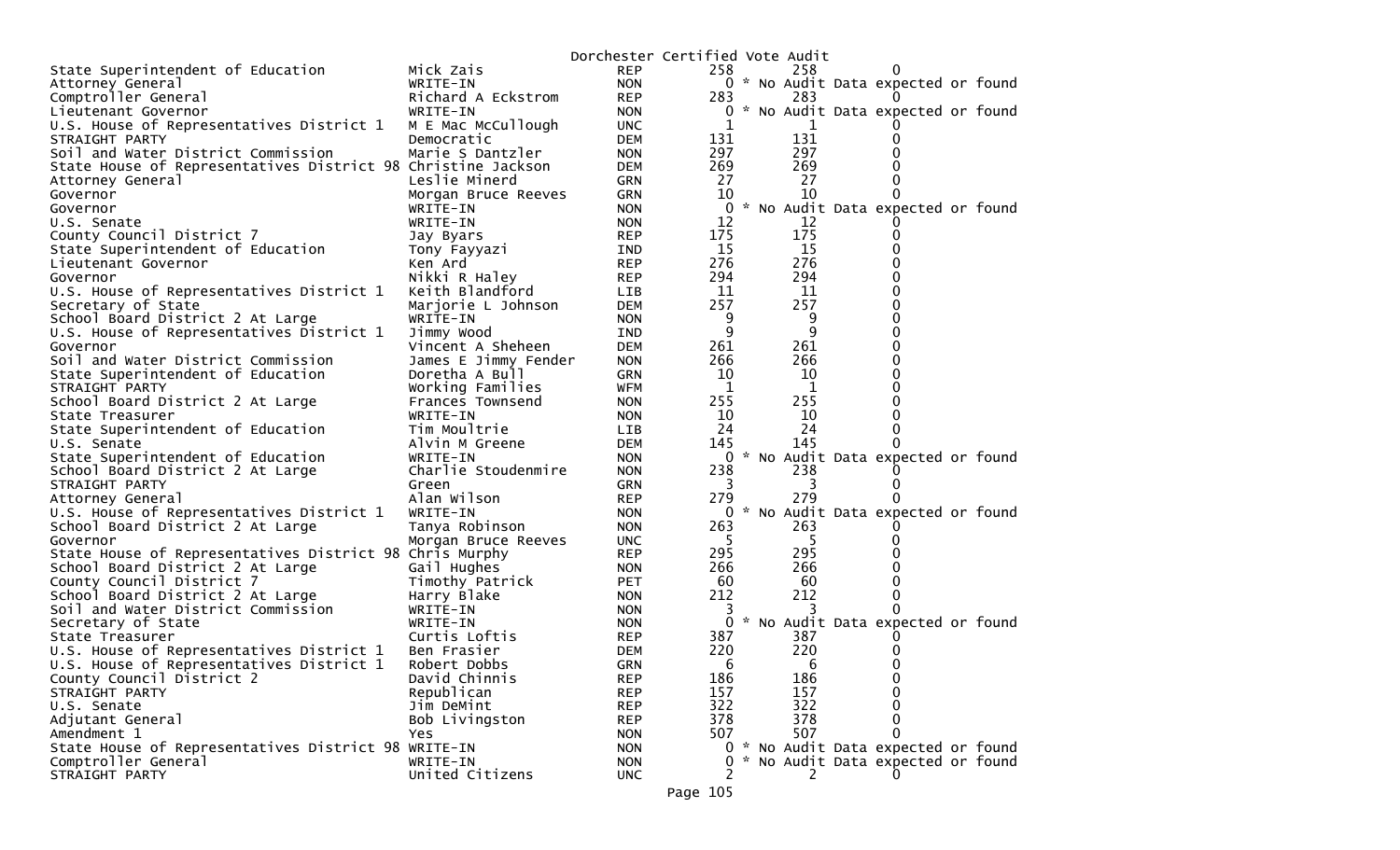|                                                        |                           |                          |            | Dorchester Certified Vote Audit |              |                                     |
|--------------------------------------------------------|---------------------------|--------------------------|------------|---------------------------------|--------------|-------------------------------------|
| Lieutenant Governor                                    | Ashley Cooper             | <b>DEM</b>               | 292        | 292                             | 0            |                                     |
| Amendment 1                                            | NO.                       | <b>NON</b>               | 51         | 51                              | 0            |                                     |
| Attorney General                                       | Matthew Richardson        | <b>DEM</b>               | 259        | 259                             | 0            |                                     |
| U.S. Senate                                            | Tom Clements              | GRN                      | 73         | 73                              | 0            |                                     |
| Adjutant General                                       | WRITE-IN                  | <b>NON</b>               | 7          | 7                               | $\mathbf{0}$ |                                     |
| Local Question                                         | Opposed to the question   | <b>NON</b>               | 133        | 133                             | 0            |                                     |
| 0103 Tupperway 2                                       |                           |                          |            |                                 |              |                                     |
| Comptroller General                                    | Richard A Eckstrom        | <b>REP</b>               | 167        | 149                             |              | 18 Aud Data                         |
| U.S. House of Representatives District 1               | Jimmy Wood                | <b>IND</b>               | 2          | 2                               | 0            |                                     |
| Governor                                               | Morgan Bruce Reeves       | <b>GRN</b>               | 4          | 2                               |              | 2 Aud Data                          |
| School Board District 2 At Large                       | Harry Blake               | <b>NON</b>               | 132        | 121                             |              | 11 Aud Data                         |
| STRAIGHT PARTY                                         | Democratic                | <b>DEM</b>               | 69         | 63                              |              | 6 Aud Data                          |
| State Superintendent of Education                      | Frank Holleman            | <b>DEM</b>               | 113        | 101                             |              | 12 Aud Data                         |
| State Superintendent of Education                      | Mick Zais                 | <b>REP</b>               | 159        | 143                             |              | 16 Aud Data                         |
| State House of Representatives District 94 Jenny Horne |                           | <b>REP</b>               | 204        | 181                             |              | 23 Aud Data                         |
| U.S. Senate                                            | Jim DeMint                | <b>REP</b>               | 180        | 159                             |              | 21 Aud Data                         |
| School Board District 2 At Large                       | Gail Hughes               | <b>NON</b>               | 135        | 120                             |              | 15 Aud Data                         |
| Amendment 1                                            | No                        | <b>NON</b>               | 26         | 22                              |              | 4 Aud Data                          |
| Adjutant General                                       | WRITE-IN                  | <b>NON</b>               | 2          | 2                               | 0            |                                     |
| U.S. House of Representatives District 1               | Robert Dobbs              | <b>GRN</b>               | 4          | $\overline{2}$                  |              | 2 Aud Data                          |
| Soil and Water District Commission                     | Marie S Dantzler          | <b>NON</b>               | 153        | 134                             |              | 19 Aud Data                         |
| Governor                                               | Nikki R Haley             | <b>REP</b>               | 164        | 144                             |              | 20 Aud Data                         |
| School Board District 2 At Large                       | Tanya Robinson            | <b>NON</b>               | 142        | 130                             |              | 12 Aud Data                         |
| Lieutenant Governor                                    | Ashley Cooper             | <b>DEM</b>               | 138        | 123                             |              | 15 Aud Data                         |
| U.S. House of Representatives District 1               | Ben Frasier               | <b>DEM</b>               | 102        | 93                              |              | 9 Aud Data                          |
| U.S. House of Representatives District 1               | WRITE-IN                  | <b>NON</b>               |            |                                 |              | 0 * No Audit Data expected or found |
| School Board District 2 At Large                       | Charlie Stoudenmire       | <b>NON</b>               | 132        | 118                             |              | 14 Aud Data                         |
| STRAIGHT PARTY                                         | United Citizens           | <b>UNC</b>               |            |                                 |              | 0 * No Audit Data expected or found |
| Amendment 2                                            | Yes                       | <b>NON</b>               | 249        | 226                             |              | 23 Aud Data                         |
| U.S. Senate                                            | Tom Clements              | <b>GRN</b>               | 25         | 21                              |              | 4 Aud Data                          |
| School Board District 2 At Large                       | Frances Townsend          | <b>NON</b>               | 127        | 118                             |              | 9 Aud Data                          |
| Commissioner of Agriculture                            | Hugh Weathers             | <b>REP</b>               | 167        | 148                             |              | 19 Aud Data                         |
| School Board District 2 At Large                       | WRITE-IN                  | <b>NON</b>               | 2          | 2                               | 0            |                                     |
| State Treasurer                                        | WRITE-IN                  | <b>NON</b>               | 2          | 2                               | $\Omega$     |                                     |
| Commissioner of Agriculture                            | WRITE-IN                  | <b>NON</b>               | 0          |                                 |              | * No Audit Data expected or found   |
| Commissioner of Agriculture                            | Tom E Elliott             | <b>DEM</b>               | 122        | 109                             |              | 13 Aud Data                         |
| Secretary of State                                     | WRITE-IN                  | <b>NON</b>               |            |                                 |              | 0 * No Audit Data expected or found |
| Governor                                               | Vincent A Sheheen         | <b>DEM</b>               | 126        | 115                             |              | 11 Aud Data                         |
| Amendment 2                                            | NO.                       | <b>NON</b>               | 42         | 32                              |              | 10 Aud Data                         |
| State Treasurer                                        | Curtis Loftis             | <b>REP</b>               | 209<br>157 | 188<br>137                      |              | 21 Aud Data                         |
| Attorney General                                       | Alan Wilson               | <b>REP</b>               | 172        | 153                             |              | 20 Aud Data                         |
| Secretary of State                                     | Mark Hammond              | <b>REP</b><br><b>NON</b> |            |                                 |              | 19 Aud Data                         |
| Governor<br>State Superintendent of Education          | WRITE-IN                  |                          | 8          | 7                               |              | 0 * No Audit Data expected or found |
| U.S. House of Representatives District 1               | Tony Fayyazi<br>Rob Groce | IND<br><b>WFM</b>        | 8          |                                 |              | 1 Aud Data<br>1 Aud Data            |
| State Superintendent of Education                      | Doretha A Bull            | <b>GRN</b>               | 4          | 3                               |              | 1 Aud Data                          |
| U.S. House of Representatives District 1               | Tim Scott                 | <b>REP</b>               | 173        | 153                             |              | 20 Aud Data                         |
| Amendment 3                                            | Yes                       | <b>NON</b>               | 186        | 171                             |              | 15 Aud Data                         |
| Soil and Water District Commission                     | James E Jimmy Fender      | <b>NON</b>               | 110        | 104                             |              | 6 Aud Data                          |
| Lieutenant Governor                                    | WRITE-IN                  | <b>NON</b>               | 0          |                                 |              | * No Audit Data expected or found   |
| STRAIGHT PARTY                                         | Green                     | GRN                      | 4          | 2                               |              | 2 Aud Data                          |
|                                                        |                           |                          |            |                                 |              |                                     |

Page 106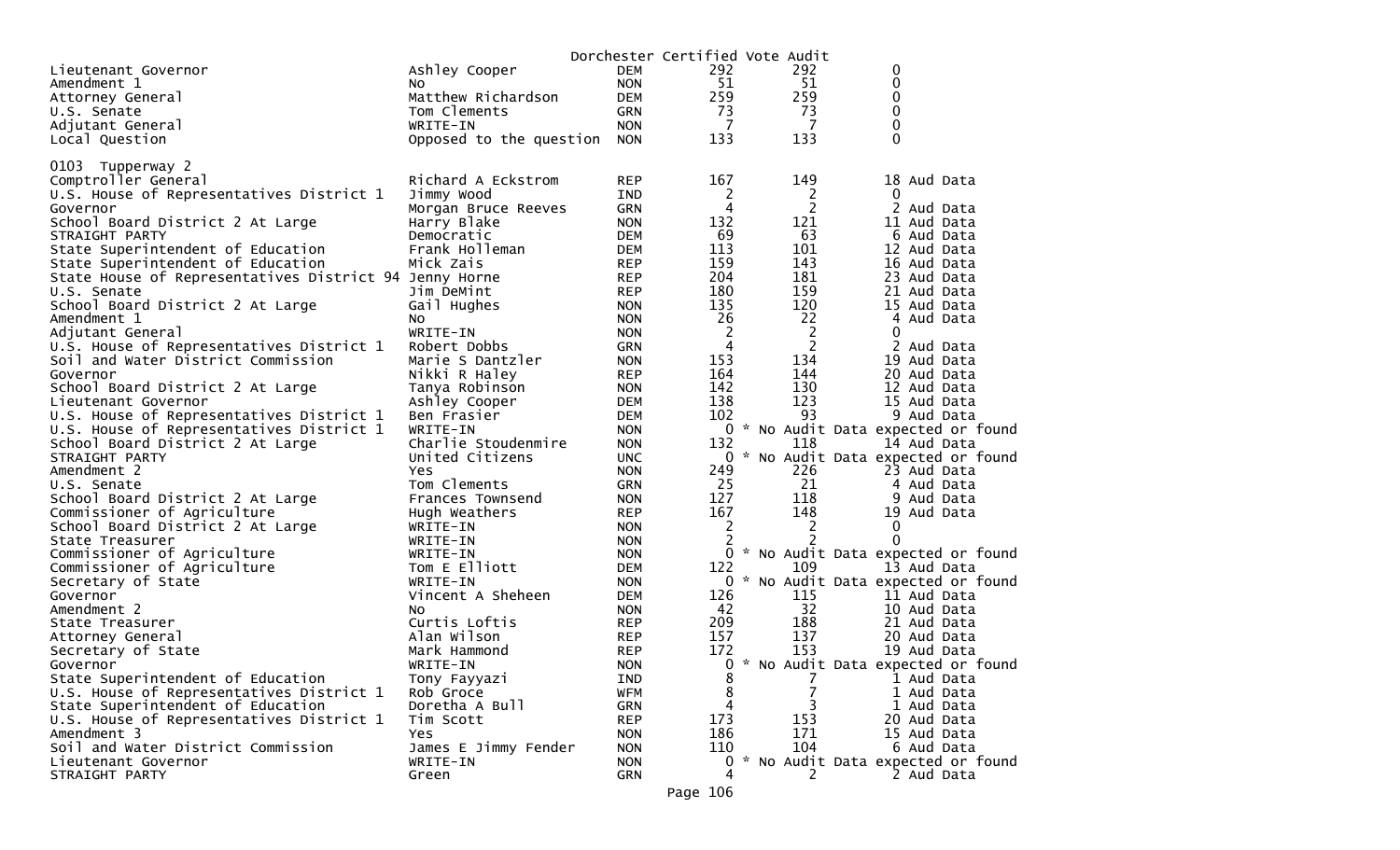|                                                     |                          |            |     | Dorchester Certified Vote Audit |                                   |
|-----------------------------------------------------|--------------------------|------------|-----|---------------------------------|-----------------------------------|
| State House of Representatives District 94 WRITE-IN |                          | <b>NON</b> | 2   |                                 |                                   |
| Lieutenant Governor                                 | Ken Ard                  | <b>REP</b> | 158 | 140                             | 18 Aud Data                       |
| STRAIGHT PARTY                                      | Independence             | <b>IND</b> |     |                                 |                                   |
| State Superintendent of Education                   | Tim Moultrie             | <b>LIB</b> |     |                                 | Aud Data                          |
| Amendment 3                                         | NO.                      | <b>NON</b> | 102 | 85                              | 17 Aud Data                       |
| STRAIGHT PARTY                                      | Working Families         | <b>WFM</b> | 4   |                                 | 2 Aud Data                        |
| Attorney General                                    | Matthew Richardson       | <b>DEM</b> | 131 | 121                             | 10<br>Aud Data                    |
| Governor                                            | Morgan Bruce Reeves      | <b>UNC</b> |     |                                 |                                   |
| U.S. Senate                                         | WRITE-IN                 | <b>NON</b> |     |                                 | 2 Aud Data                        |
| State Superintendent of Education                   | WRITE-IN                 | <b>NON</b> |     |                                 | No Audit Data expected or found   |
| U.S. House of Representatives District 1            | M E Mac McCullough       | <b>UNC</b> |     |                                 | * No Audit Data expected or found |
| Amendment 4                                         | Yes                      | <b>NON</b> | 193 | 175                             | 18 Aud Data                       |
| Comptroller General                                 | WRITE-IN                 | <b>NON</b> |     |                                 | * No Audit Data expected or found |
| STRAIGHT PARTY                                      | Libertarian              | <b>LIB</b> |     |                                 | No Audit Data expected or found   |
| STRAIGHT PARTY                                      | Republican               | <b>REP</b> | 91  | 81                              | 10 Aud Data                       |
| Attorney General                                    | Leslie Minerd            | <b>GRN</b> |     |                                 | 2 Aud Data                        |
| Attorney General                                    | WRITE-IN                 | <b>NON</b> |     |                                 | * No Audit Data expected or found |
| Amendment 4                                         | NO.                      | <b>NON</b> | 88  | 76                              | 12 Aud Data                       |
| U.S. House of Representatives District 1            | Keith Blandford          | <b>LIB</b> |     |                                 | 0                                 |
| Comptroller General                                 | Robert Barber            | <b>DEM</b> | 124 | 110                             | 14 Aud Data                       |
| Soil and Water District Commission                  | WRITE-IN                 | <b>NON</b> |     | NO                              | Audit Data expected or found      |
| Secretary of State                                  | Marjorie L Johnson       | <b>DEM</b> | 120 | 106                             | 14 Aud Data                       |
| Local Question                                      | In favor of the question | <b>NON</b> | 199 | 180                             | 19 Aud Data                       |
| U.S. Senate                                         | Alvin M Greene           | <b>DEM</b> | 76  | 70                              | 6 Aud Data                        |
| Amendment 1                                         | Yes                      | <b>NON</b> | 262 | 234                             | 28 Aud Data                       |
| Adjutant General                                    | Bob Livingston           | <b>REP</b> | 206 | 184                             | 22 Aud Data                       |
| Local Question                                      | Opposed to the question  | <b>NON</b> | 84  | 72                              | 12 Aud Data                       |

Note: There is no Audit data available for the Virtual Precicnts in this election. This report shows Certified Totals only. \*

| 0750 Absentee<br>State House of Representatives District 97 Patsy G Knight<br>State House of Representatives District 98 Chris Murphy<br>Attorney General<br>Amendment 3<br>State House of Representatives District 98 WRITE-IN<br>State House of Representatives District 94 Jenny Horne<br>County Council District 2<br>State Superintendent of Education<br>Governor<br>U.S. House of Representatives District 1<br>State House of Representatives District 114Bobby Harrell<br>Lieutenant Governor | Leslie Minerd<br>Yes.<br>WRITE-IN<br>Tony Fayyazi<br>Morgan Bruce Reeves<br>Ben Frasier<br>Ken Ard | DEM<br><b>REP</b><br><b>GRN</b><br><b>NON</b><br><b>NON</b><br><b>REP</b><br><b>NON</b><br><b>IND</b><br><b>GRN</b><br><b>DEM</b><br><b>REP</b><br><b>REP</b> | $835 *$<br>$823 *$<br>57<br>$2315$ *<br>4<br>765 *<br>2<br>$47 *$<br>$32 *$<br>638 *<br>$80 *$<br>2058 * | $\boldsymbol{\mathcal{R}}$<br>$\mathcal{R}$<br>$\sim$ |
|--------------------------------------------------------------------------------------------------------------------------------------------------------------------------------------------------------------------------------------------------------------------------------------------------------------------------------------------------------------------------------------------------------------------------------------------------------------------------------------------------------|----------------------------------------------------------------------------------------------------|---------------------------------------------------------------------------------------------------------------------------------------------------------------|----------------------------------------------------------------------------------------------------------|-------------------------------------------------------|
| Secretary of State                                                                                                                                                                                                                                                                                                                                                                                                                                                                                     | Mark Hammond                                                                                       | <b>REP</b>                                                                                                                                                    | $2270$ *                                                                                                 |                                                       |
| State Superintendent of Education                                                                                                                                                                                                                                                                                                                                                                                                                                                                      | Tim Moultrie                                                                                       | LIB                                                                                                                                                           | $93 *$                                                                                                   |                                                       |
| Comptroller General                                                                                                                                                                                                                                                                                                                                                                                                                                                                                    | WRITE-IN                                                                                           | <b>NON</b>                                                                                                                                                    | $4 *$                                                                                                    |                                                       |
| State House of Representatives District 114WRITE-IN                                                                                                                                                                                                                                                                                                                                                                                                                                                    |                                                                                                    | <b>NON</b>                                                                                                                                                    | $\overline{4}$                                                                                           | $\mathbf{z}$                                          |
| County Council District 7                                                                                                                                                                                                                                                                                                                                                                                                                                                                              | Jay Byars                                                                                          | <b>REP</b>                                                                                                                                                    | 440 *                                                                                                    |                                                       |
| School Board District 2 At Large                                                                                                                                                                                                                                                                                                                                                                                                                                                                       | Tanya Robinson                                                                                     | <b>NON</b>                                                                                                                                                    | $1243$ *                                                                                                 |                                                       |
| U.S. House of Representatives District 1                                                                                                                                                                                                                                                                                                                                                                                                                                                               | WRITE-IN                                                                                           | <b>NON</b>                                                                                                                                                    | 3                                                                                                        | $\boldsymbol{\pi}$                                    |
| Attorney General                                                                                                                                                                                                                                                                                                                                                                                                                                                                                       | WRITE-IN                                                                                           | <b>NON</b>                                                                                                                                                    |                                                                                                          | $\star$                                               |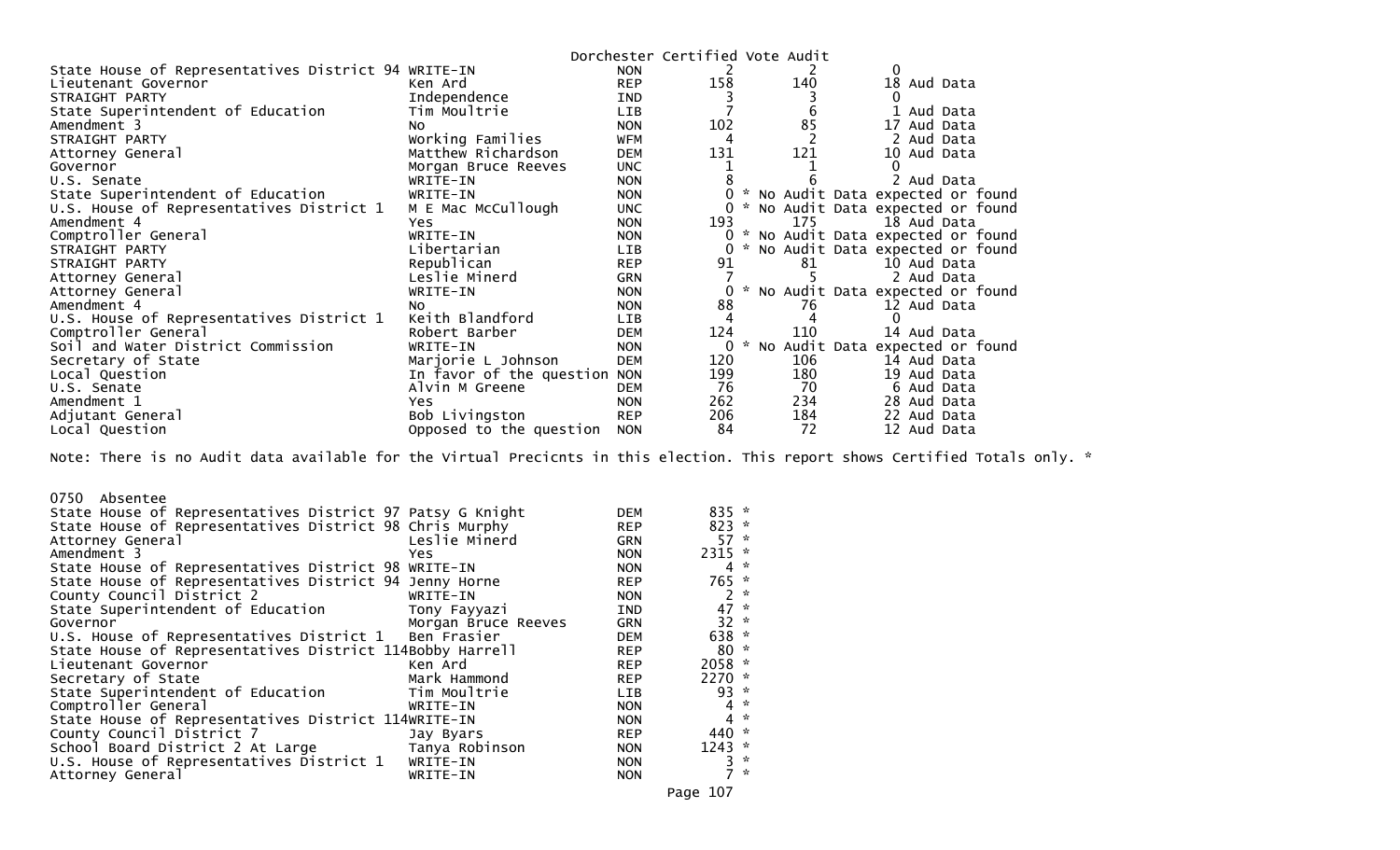|                                                              |                              |            | Dorchester Certified Vote Audit |  |
|--------------------------------------------------------------|------------------------------|------------|---------------------------------|--|
| Amendment 2                                                  | NO.                          | <b>NON</b> | $346 *$                         |  |
| Local Question                                               | In favor of the question NON |            | 2206 *                          |  |
| U.S. House of Representatives District 6                     | James E Jim Clyburn          | DEM        | 394 *                           |  |
| Secretary of State                                           | WRITE-IN                     | <b>NON</b> | $\mathcal{R}$<br>4              |  |
| Lieutenant Governor                                          | WRITE-IN                     | <b>NON</b> | $\sim$<br>3                     |  |
| Comptroller General                                          | Robert Barber                | DEM        | 1293 *                          |  |
| Comptroller General                                          | Richard A Eckstrom           | <b>REP</b> | $\boldsymbol{\pi}$<br>2118      |  |
| State Superintendent of Education                            | WRITE-IN                     | <b>NON</b> | $\boldsymbol{\pi}$<br>3         |  |
| State Treasurer                                              | WRITE-IN                     | <b>NON</b> | 45<br>$\mathcal{R}$             |  |
| Governor                                                     | Morgan Bruce Reeves          | <b>UNC</b> | $20 *$                          |  |
| County Council District 3                                    | George Bailey                | <b>REP</b> | $217 *$                         |  |
| U.S. House of Representatives District 1                     | Tim Scott                    | REP        | $2041$ *                        |  |
| State Treasurer                                              | Curtis Loftis                | <b>REP</b> | $2412$ *                        |  |
| U.S. House of Representatives District 1                     | Rob Groce                    | WFM        | $\sim$<br>40                    |  |
| STRAIGHT PARTY                                               | Working Families             | WFM        | $\sim$<br>3                     |  |
| School Board District 2 At Large                             | Gail Hughes                  | <b>NON</b> | 1385 *                          |  |
| STRAIGHT PARTY                                               | Republican                   | <b>REP</b> | $1046 *$                        |  |
| Amendment 2                                                  | Yes                          | <b>NON</b> | 2872 *                          |  |
| County Council District 1                                    | Willie R Davis               | DEM        | 385 *                           |  |
| Governor                                                     | Nikki R Haley                | <b>REP</b> | $2037 *$                        |  |
| State Superintendent of Education                            | Mick Zais                    | REP        | 2030 $*$                        |  |
| County Council District 7                                    | Timothy Patrick              | <b>PET</b> | $95 *$                          |  |
| Amendment 4                                                  | No                           | <b>NON</b> | $713 *$                         |  |
| Attorney General                                             | Alan Wilson                  | <b>REP</b> | 2085 *                          |  |
| State House of Representatives District 97 WRITE-IN          |                              | <b>NON</b> | $21 *$                          |  |
| U.S. Senate                                                  | WRITE-IN                     | <b>NON</b> | 68<br>*                         |  |
| State House of Representatives District 94 WRITE-IN          |                              | <b>NON</b> | $\mathcal{R}$<br>7              |  |
| State House of Representatives District 98 Christine Jackson |                              | DEM        | 408<br>$\mathcal{R}$            |  |
| U.S. House of Representatives District 6                     | Nammu Y Muhammad             | GRN        | $\sim$<br>4                     |  |
| School Board District 2 At Large                             | WRITE-IN                     | <b>NON</b> | 29<br>$\sim$                    |  |
| U.S. House of Representatives District 6                     | WRITE-IN                     | <b>NON</b> | $1 *$                           |  |
| Adjutant General                                             | Bob Livingston               | <b>REP</b> | 2430 $*$                        |  |
| State Superintendent of Education                            | Frank Holleman               | DEM        | $\mathcal{R}$<br>1198           |  |
| Amendment 1                                                  | NO.                          | <b>NON</b> | $320 *$                         |  |
| School Board District 4 Seat 4                               | Angie L Crum                 | <b>NON</b> | $45 *$                          |  |
| School Board District 2 At Large                             | Harry Blake                  | <b>NON</b> | 1407 *                          |  |
| STRAIGHT PARTY                                               | Independence                 | IND        | $\mathcal{H}$<br>8              |  |
| STRAIGHT PARTY                                               | Democratic                   | DEM        | 676<br>$\sim$                   |  |
| School Board District 4 Seat 4                               | WRITE-IN                     | <b>NON</b> | $\boldsymbol{\pi}$<br>1         |  |
| County Council District 3                                    | Kenny Waggoner               | DEM        | $\mathcal{H}$<br>172            |  |
| Governor                                                     | Vincent A Sheheen            | DEM        | 1365<br>$\sim$                  |  |
| STRAIGHT PARTY                                               | Libertarian                  | LIB        | $\boldsymbol{\pi}$<br>2         |  |
| Amendment 4                                                  | Yes                          | <b>NON</b> | $2402$ *                        |  |
| County Council District 1                                    | WRITE-IN                     | <b>NON</b> | $14 *$                          |  |
| STRAIGHT PARTY                                               | Green                        | GRN        | $14 *$                          |  |
| U.S. House of Representatives District 1                     | M E Mac McCullough           | <b>UNC</b> | $16 *$                          |  |
| School Board District 4 Seat 5                               | Shirley Smith Goodwine       | <b>NON</b> | $22 *$                          |  |
| U.S. Senate                                                  | Alvin M Greene               | <b>DEM</b> | $726 *$                         |  |
| Amendment 1                                                  | Yes                          | <b>NON</b> | 2899 *                          |  |
| Adjutant General                                             | WRITE-IN                     | <b>NON</b> | $16 *$                          |  |
| County Council District 7                                    | WRITE-IN                     | <b>NON</b> | $44 *$                          |  |
| U.S. House of Representatives District 1                     | Keith Blandford              | <b>LIB</b> | $25 *$                          |  |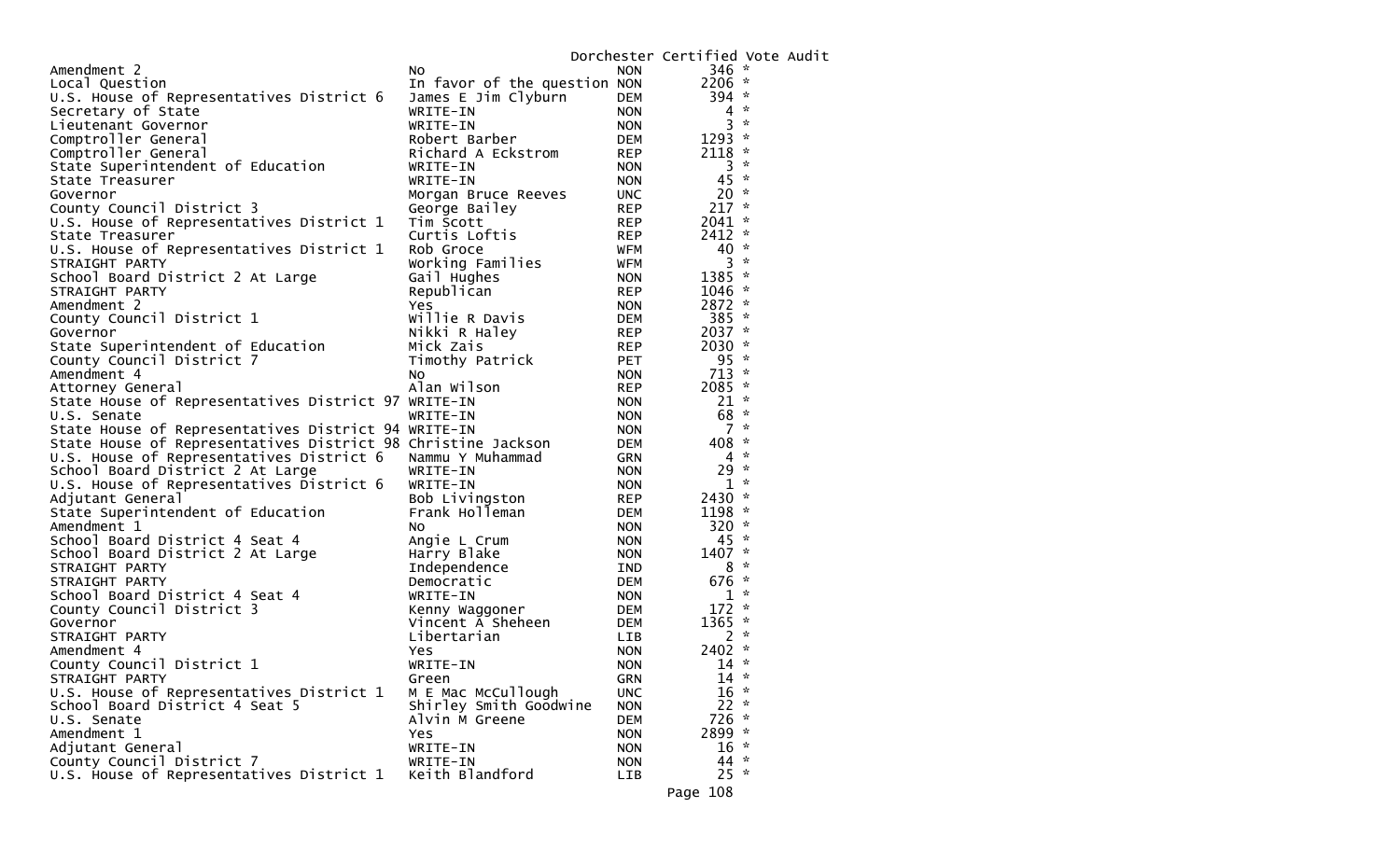| Soil and Water District Commission<br>Marie S Dantzler<br>$1729 *$<br><b>NON</b><br><b>NON</b><br>$31 *$<br>Soil and Water District Commission<br>WRITE-IN<br>$29 *$<br>School Board District 4 Seat 5<br>Cheryl Mushrush<br><b>NON</b><br>$1526$ *<br>School Board District 2 At Large<br>Frances Townsend<br><b>NON</b><br>$1575 *$<br>Soil and Water District Commission<br>James E Jimmy Fender<br><b>NON</b><br>$1130 *$<br>Secretary of State<br>Marjorie L Johnson<br><b>DEM</b><br>Ashley Cooper<br>$1390 *$<br>Lieutenant Governor<br><b>DEM</b><br>$10 *$<br><b>NON</b><br>WRITE-IN<br>Governor<br>$46 *$<br>State Superintendent of Education<br>Doretha A Bull<br><b>GRN</b><br>$833 *$<br>Amendment 3<br><b>NON</b><br>NO.<br>School Board District 4 Seat 5<br><b>NON</b><br>0 * No Audit Data expected or found<br>WRITE-IN<br>$2297$ *<br>Jim DeMint<br><b>REP</b><br>U.S. Senate<br>Commissioner of Agriculture<br>$2223$ *<br><b>REP</b><br>Hugh Weathers<br>$227$ *<br>U.S. House of Representatives District 6<br><b>REP</b><br>Jim Pratt<br>County Council District 2<br>$341 *$<br>David Chinnis<br><b>REP</b><br>$1291 *$<br>Attorney General<br>Matthew Richardson<br><b>DEM</b><br>$7 *$<br>United Citizens<br><b>UNC</b><br>STRAIGHT PARTY<br>292 *<br>Tom Clements<br>U.S. Senate<br><b>GRN</b><br>$1 *$<br>County Council District 3<br>WRITE-IN<br><b>NON</b><br>$38 *$<br>U.S. House of Representatives District 1<br>Jimmy Wood<br>IND<br>$39 *$<br>U.S. House of Representatives District 1<br>Robert Dobbs<br><b>GRN</b><br>$1166 *$<br>Commissioner of Agriculture<br>Tom E Elliott<br><b>DEM</b><br>$2 *$<br>Commissioner of Agriculture<br><b>NON</b><br>WRITE-IN<br>$1408 *$<br>Charlie Stoudenmire<br><b>NON</b><br>School Board District 2 At Large<br>$921 *$<br>Local Question<br>Opposed to the question<br><b>NON</b><br>0800 Emergency<br>U.S. House of Representatives District 1<br>M E Mac McCullough<br><b>UNC</b><br>0 * No Audit Data expected or found<br>$2 *$<br>Willie R Davis<br>County Council District 1<br><b>DEM</b><br>Commissioner of Agriculture<br>Tom E Elliott<br>$22 *$<br><b>DEM</b><br>$36 *$<br>Ashley Cooper<br>Lieutenant Governor<br>DEM<br>State House of Representatives District 98 Christine Jackson<br>0 * No Audit Data expected or found<br><b>DEM</b><br>$7 *$<br>Tom Clements<br><b>GRN</b><br>U.S. Senate<br>Commissioner of Agriculture<br>WRITE-IN<br><b>NON</b><br>0 * No Audit Data expected or found<br>0 * No Audit Data expected or found<br><b>UNC</b><br>Governor<br>Morgan Bruce Reeves<br>$42 *$<br>Nikki R Haley<br><b>REP</b><br>Governor<br>$37 *$<br>Alan Wilson<br><b>REP</b><br>Attorney General<br>U.S. House of Representatives District 1<br>0 * No Audit Data expected or found<br>Robert Dobbs<br><b>GRN</b><br>Secretary of State<br>$25 *$<br><b>DEM</b><br>Marjorie L Johnson<br>County Council District 7<br><b>PET</b><br>0 * No Audit Data expected or found<br>Timothy Patrick<br>$36 *$<br>Ken Ard<br><b>REP</b><br>Lieutenant Governor<br>$6*$<br>Amendment 2<br><b>NON</b><br>NO.<br>Gail Hughes<br>School Board District 2 At Large<br><b>NON</b><br>0 * No Audit Data expected or found<br><b>WFM</b><br>0 * No Audit Data expected or found<br>STRAIGHT PARTY<br>Working Families<br>STRAIGHT PARTY<br>United Citizens<br><b>UNC</b><br>0 * No Audit Data expected or found<br>0 * No Audit Data expected or found<br>State Superintendent of Education<br>WRITE-IN<br><b>NON</b><br><b>REP</b><br>42 *<br>U.S. House of Representatives District 6<br>Jim Pratt<br>$32 *$<br>In favor of the question NON<br>Local Question<br>U.S. House of Representatives District 1<br>IND<br>0 * No Audit Data expected or found<br>Jimmy Wood<br>County Council District 1<br>WRITE-IN<br><b>NON</b><br>0 * No Audit Data expected or found<br>Lieutenant Governor<br>WRITE-IN<br>0 * No Audit Data expected or found<br><b>NON</b><br>$27 *$ |                           |                |            | Dorchester Certified Vote Audit |  |  |  |  |
|-----------------------------------------------------------------------------------------------------------------------------------------------------------------------------------------------------------------------------------------------------------------------------------------------------------------------------------------------------------------------------------------------------------------------------------------------------------------------------------------------------------------------------------------------------------------------------------------------------------------------------------------------------------------------------------------------------------------------------------------------------------------------------------------------------------------------------------------------------------------------------------------------------------------------------------------------------------------------------------------------------------------------------------------------------------------------------------------------------------------------------------------------------------------------------------------------------------------------------------------------------------------------------------------------------------------------------------------------------------------------------------------------------------------------------------------------------------------------------------------------------------------------------------------------------------------------------------------------------------------------------------------------------------------------------------------------------------------------------------------------------------------------------------------------------------------------------------------------------------------------------------------------------------------------------------------------------------------------------------------------------------------------------------------------------------------------------------------------------------------------------------------------------------------------------------------------------------------------------------------------------------------------------------------------------------------------------------------------------------------------------------------------------------------------------------------------------------------------------------------------------------------------------------------------------------------------------------------------------------------------------------------------------------------------------------------------------------------------------------------------------------------------------------------------------------------------------------------------------------------------------------------------------------------------------------------------------------------------------------------------------------------------------------------------------------------------------------------------------------------------------------------------------------------------------------------------------------------------------------------------------------------------------------------------------------------------------------------------------------------------------------------------------------------------------------------------------------------------------------------------------------------------------------------------------------------------------------------------------------------------------------------------------------------------------------------------------------------------------------------------------------------------------------------------------------------------------------------------------------------------------------------------------------------------------------------------------------|---------------------------|----------------|------------|---------------------------------|--|--|--|--|
|                                                                                                                                                                                                                                                                                                                                                                                                                                                                                                                                                                                                                                                                                                                                                                                                                                                                                                                                                                                                                                                                                                                                                                                                                                                                                                                                                                                                                                                                                                                                                                                                                                                                                                                                                                                                                                                                                                                                                                                                                                                                                                                                                                                                                                                                                                                                                                                                                                                                                                                                                                                                                                                                                                                                                                                                                                                                                                                                                                                                                                                                                                                                                                                                                                                                                                                                                                                                                                                                                                                                                                                                                                                                                                                                                                                                                                                                                                                                                           |                           |                |            |                                 |  |  |  |  |
|                                                                                                                                                                                                                                                                                                                                                                                                                                                                                                                                                                                                                                                                                                                                                                                                                                                                                                                                                                                                                                                                                                                                                                                                                                                                                                                                                                                                                                                                                                                                                                                                                                                                                                                                                                                                                                                                                                                                                                                                                                                                                                                                                                                                                                                                                                                                                                                                                                                                                                                                                                                                                                                                                                                                                                                                                                                                                                                                                                                                                                                                                                                                                                                                                                                                                                                                                                                                                                                                                                                                                                                                                                                                                                                                                                                                                                                                                                                                                           |                           |                |            |                                 |  |  |  |  |
|                                                                                                                                                                                                                                                                                                                                                                                                                                                                                                                                                                                                                                                                                                                                                                                                                                                                                                                                                                                                                                                                                                                                                                                                                                                                                                                                                                                                                                                                                                                                                                                                                                                                                                                                                                                                                                                                                                                                                                                                                                                                                                                                                                                                                                                                                                                                                                                                                                                                                                                                                                                                                                                                                                                                                                                                                                                                                                                                                                                                                                                                                                                                                                                                                                                                                                                                                                                                                                                                                                                                                                                                                                                                                                                                                                                                                                                                                                                                                           |                           |                |            |                                 |  |  |  |  |
|                                                                                                                                                                                                                                                                                                                                                                                                                                                                                                                                                                                                                                                                                                                                                                                                                                                                                                                                                                                                                                                                                                                                                                                                                                                                                                                                                                                                                                                                                                                                                                                                                                                                                                                                                                                                                                                                                                                                                                                                                                                                                                                                                                                                                                                                                                                                                                                                                                                                                                                                                                                                                                                                                                                                                                                                                                                                                                                                                                                                                                                                                                                                                                                                                                                                                                                                                                                                                                                                                                                                                                                                                                                                                                                                                                                                                                                                                                                                                           |                           |                |            |                                 |  |  |  |  |
|                                                                                                                                                                                                                                                                                                                                                                                                                                                                                                                                                                                                                                                                                                                                                                                                                                                                                                                                                                                                                                                                                                                                                                                                                                                                                                                                                                                                                                                                                                                                                                                                                                                                                                                                                                                                                                                                                                                                                                                                                                                                                                                                                                                                                                                                                                                                                                                                                                                                                                                                                                                                                                                                                                                                                                                                                                                                                                                                                                                                                                                                                                                                                                                                                                                                                                                                                                                                                                                                                                                                                                                                                                                                                                                                                                                                                                                                                                                                                           |                           |                |            |                                 |  |  |  |  |
|                                                                                                                                                                                                                                                                                                                                                                                                                                                                                                                                                                                                                                                                                                                                                                                                                                                                                                                                                                                                                                                                                                                                                                                                                                                                                                                                                                                                                                                                                                                                                                                                                                                                                                                                                                                                                                                                                                                                                                                                                                                                                                                                                                                                                                                                                                                                                                                                                                                                                                                                                                                                                                                                                                                                                                                                                                                                                                                                                                                                                                                                                                                                                                                                                                                                                                                                                                                                                                                                                                                                                                                                                                                                                                                                                                                                                                                                                                                                                           |                           |                |            |                                 |  |  |  |  |
|                                                                                                                                                                                                                                                                                                                                                                                                                                                                                                                                                                                                                                                                                                                                                                                                                                                                                                                                                                                                                                                                                                                                                                                                                                                                                                                                                                                                                                                                                                                                                                                                                                                                                                                                                                                                                                                                                                                                                                                                                                                                                                                                                                                                                                                                                                                                                                                                                                                                                                                                                                                                                                                                                                                                                                                                                                                                                                                                                                                                                                                                                                                                                                                                                                                                                                                                                                                                                                                                                                                                                                                                                                                                                                                                                                                                                                                                                                                                                           |                           |                |            |                                 |  |  |  |  |
|                                                                                                                                                                                                                                                                                                                                                                                                                                                                                                                                                                                                                                                                                                                                                                                                                                                                                                                                                                                                                                                                                                                                                                                                                                                                                                                                                                                                                                                                                                                                                                                                                                                                                                                                                                                                                                                                                                                                                                                                                                                                                                                                                                                                                                                                                                                                                                                                                                                                                                                                                                                                                                                                                                                                                                                                                                                                                                                                                                                                                                                                                                                                                                                                                                                                                                                                                                                                                                                                                                                                                                                                                                                                                                                                                                                                                                                                                                                                                           |                           |                |            |                                 |  |  |  |  |
|                                                                                                                                                                                                                                                                                                                                                                                                                                                                                                                                                                                                                                                                                                                                                                                                                                                                                                                                                                                                                                                                                                                                                                                                                                                                                                                                                                                                                                                                                                                                                                                                                                                                                                                                                                                                                                                                                                                                                                                                                                                                                                                                                                                                                                                                                                                                                                                                                                                                                                                                                                                                                                                                                                                                                                                                                                                                                                                                                                                                                                                                                                                                                                                                                                                                                                                                                                                                                                                                                                                                                                                                                                                                                                                                                                                                                                                                                                                                                           |                           |                |            |                                 |  |  |  |  |
|                                                                                                                                                                                                                                                                                                                                                                                                                                                                                                                                                                                                                                                                                                                                                                                                                                                                                                                                                                                                                                                                                                                                                                                                                                                                                                                                                                                                                                                                                                                                                                                                                                                                                                                                                                                                                                                                                                                                                                                                                                                                                                                                                                                                                                                                                                                                                                                                                                                                                                                                                                                                                                                                                                                                                                                                                                                                                                                                                                                                                                                                                                                                                                                                                                                                                                                                                                                                                                                                                                                                                                                                                                                                                                                                                                                                                                                                                                                                                           |                           |                |            |                                 |  |  |  |  |
|                                                                                                                                                                                                                                                                                                                                                                                                                                                                                                                                                                                                                                                                                                                                                                                                                                                                                                                                                                                                                                                                                                                                                                                                                                                                                                                                                                                                                                                                                                                                                                                                                                                                                                                                                                                                                                                                                                                                                                                                                                                                                                                                                                                                                                                                                                                                                                                                                                                                                                                                                                                                                                                                                                                                                                                                                                                                                                                                                                                                                                                                                                                                                                                                                                                                                                                                                                                                                                                                                                                                                                                                                                                                                                                                                                                                                                                                                                                                                           |                           |                |            |                                 |  |  |  |  |
|                                                                                                                                                                                                                                                                                                                                                                                                                                                                                                                                                                                                                                                                                                                                                                                                                                                                                                                                                                                                                                                                                                                                                                                                                                                                                                                                                                                                                                                                                                                                                                                                                                                                                                                                                                                                                                                                                                                                                                                                                                                                                                                                                                                                                                                                                                                                                                                                                                                                                                                                                                                                                                                                                                                                                                                                                                                                                                                                                                                                                                                                                                                                                                                                                                                                                                                                                                                                                                                                                                                                                                                                                                                                                                                                                                                                                                                                                                                                                           |                           |                |            |                                 |  |  |  |  |
|                                                                                                                                                                                                                                                                                                                                                                                                                                                                                                                                                                                                                                                                                                                                                                                                                                                                                                                                                                                                                                                                                                                                                                                                                                                                                                                                                                                                                                                                                                                                                                                                                                                                                                                                                                                                                                                                                                                                                                                                                                                                                                                                                                                                                                                                                                                                                                                                                                                                                                                                                                                                                                                                                                                                                                                                                                                                                                                                                                                                                                                                                                                                                                                                                                                                                                                                                                                                                                                                                                                                                                                                                                                                                                                                                                                                                                                                                                                                                           |                           |                |            |                                 |  |  |  |  |
|                                                                                                                                                                                                                                                                                                                                                                                                                                                                                                                                                                                                                                                                                                                                                                                                                                                                                                                                                                                                                                                                                                                                                                                                                                                                                                                                                                                                                                                                                                                                                                                                                                                                                                                                                                                                                                                                                                                                                                                                                                                                                                                                                                                                                                                                                                                                                                                                                                                                                                                                                                                                                                                                                                                                                                                                                                                                                                                                                                                                                                                                                                                                                                                                                                                                                                                                                                                                                                                                                                                                                                                                                                                                                                                                                                                                                                                                                                                                                           |                           |                |            |                                 |  |  |  |  |
|                                                                                                                                                                                                                                                                                                                                                                                                                                                                                                                                                                                                                                                                                                                                                                                                                                                                                                                                                                                                                                                                                                                                                                                                                                                                                                                                                                                                                                                                                                                                                                                                                                                                                                                                                                                                                                                                                                                                                                                                                                                                                                                                                                                                                                                                                                                                                                                                                                                                                                                                                                                                                                                                                                                                                                                                                                                                                                                                                                                                                                                                                                                                                                                                                                                                                                                                                                                                                                                                                                                                                                                                                                                                                                                                                                                                                                                                                                                                                           |                           |                |            |                                 |  |  |  |  |
|                                                                                                                                                                                                                                                                                                                                                                                                                                                                                                                                                                                                                                                                                                                                                                                                                                                                                                                                                                                                                                                                                                                                                                                                                                                                                                                                                                                                                                                                                                                                                                                                                                                                                                                                                                                                                                                                                                                                                                                                                                                                                                                                                                                                                                                                                                                                                                                                                                                                                                                                                                                                                                                                                                                                                                                                                                                                                                                                                                                                                                                                                                                                                                                                                                                                                                                                                                                                                                                                                                                                                                                                                                                                                                                                                                                                                                                                                                                                                           |                           |                |            |                                 |  |  |  |  |
|                                                                                                                                                                                                                                                                                                                                                                                                                                                                                                                                                                                                                                                                                                                                                                                                                                                                                                                                                                                                                                                                                                                                                                                                                                                                                                                                                                                                                                                                                                                                                                                                                                                                                                                                                                                                                                                                                                                                                                                                                                                                                                                                                                                                                                                                                                                                                                                                                                                                                                                                                                                                                                                                                                                                                                                                                                                                                                                                                                                                                                                                                                                                                                                                                                                                                                                                                                                                                                                                                                                                                                                                                                                                                                                                                                                                                                                                                                                                                           |                           |                |            |                                 |  |  |  |  |
|                                                                                                                                                                                                                                                                                                                                                                                                                                                                                                                                                                                                                                                                                                                                                                                                                                                                                                                                                                                                                                                                                                                                                                                                                                                                                                                                                                                                                                                                                                                                                                                                                                                                                                                                                                                                                                                                                                                                                                                                                                                                                                                                                                                                                                                                                                                                                                                                                                                                                                                                                                                                                                                                                                                                                                                                                                                                                                                                                                                                                                                                                                                                                                                                                                                                                                                                                                                                                                                                                                                                                                                                                                                                                                                                                                                                                                                                                                                                                           |                           |                |            |                                 |  |  |  |  |
|                                                                                                                                                                                                                                                                                                                                                                                                                                                                                                                                                                                                                                                                                                                                                                                                                                                                                                                                                                                                                                                                                                                                                                                                                                                                                                                                                                                                                                                                                                                                                                                                                                                                                                                                                                                                                                                                                                                                                                                                                                                                                                                                                                                                                                                                                                                                                                                                                                                                                                                                                                                                                                                                                                                                                                                                                                                                                                                                                                                                                                                                                                                                                                                                                                                                                                                                                                                                                                                                                                                                                                                                                                                                                                                                                                                                                                                                                                                                                           |                           |                |            |                                 |  |  |  |  |
|                                                                                                                                                                                                                                                                                                                                                                                                                                                                                                                                                                                                                                                                                                                                                                                                                                                                                                                                                                                                                                                                                                                                                                                                                                                                                                                                                                                                                                                                                                                                                                                                                                                                                                                                                                                                                                                                                                                                                                                                                                                                                                                                                                                                                                                                                                                                                                                                                                                                                                                                                                                                                                                                                                                                                                                                                                                                                                                                                                                                                                                                                                                                                                                                                                                                                                                                                                                                                                                                                                                                                                                                                                                                                                                                                                                                                                                                                                                                                           |                           |                |            |                                 |  |  |  |  |
|                                                                                                                                                                                                                                                                                                                                                                                                                                                                                                                                                                                                                                                                                                                                                                                                                                                                                                                                                                                                                                                                                                                                                                                                                                                                                                                                                                                                                                                                                                                                                                                                                                                                                                                                                                                                                                                                                                                                                                                                                                                                                                                                                                                                                                                                                                                                                                                                                                                                                                                                                                                                                                                                                                                                                                                                                                                                                                                                                                                                                                                                                                                                                                                                                                                                                                                                                                                                                                                                                                                                                                                                                                                                                                                                                                                                                                                                                                                                                           |                           |                |            |                                 |  |  |  |  |
|                                                                                                                                                                                                                                                                                                                                                                                                                                                                                                                                                                                                                                                                                                                                                                                                                                                                                                                                                                                                                                                                                                                                                                                                                                                                                                                                                                                                                                                                                                                                                                                                                                                                                                                                                                                                                                                                                                                                                                                                                                                                                                                                                                                                                                                                                                                                                                                                                                                                                                                                                                                                                                                                                                                                                                                                                                                                                                                                                                                                                                                                                                                                                                                                                                                                                                                                                                                                                                                                                                                                                                                                                                                                                                                                                                                                                                                                                                                                                           |                           |                |            |                                 |  |  |  |  |
|                                                                                                                                                                                                                                                                                                                                                                                                                                                                                                                                                                                                                                                                                                                                                                                                                                                                                                                                                                                                                                                                                                                                                                                                                                                                                                                                                                                                                                                                                                                                                                                                                                                                                                                                                                                                                                                                                                                                                                                                                                                                                                                                                                                                                                                                                                                                                                                                                                                                                                                                                                                                                                                                                                                                                                                                                                                                                                                                                                                                                                                                                                                                                                                                                                                                                                                                                                                                                                                                                                                                                                                                                                                                                                                                                                                                                                                                                                                                                           |                           |                |            |                                 |  |  |  |  |
|                                                                                                                                                                                                                                                                                                                                                                                                                                                                                                                                                                                                                                                                                                                                                                                                                                                                                                                                                                                                                                                                                                                                                                                                                                                                                                                                                                                                                                                                                                                                                                                                                                                                                                                                                                                                                                                                                                                                                                                                                                                                                                                                                                                                                                                                                                                                                                                                                                                                                                                                                                                                                                                                                                                                                                                                                                                                                                                                                                                                                                                                                                                                                                                                                                                                                                                                                                                                                                                                                                                                                                                                                                                                                                                                                                                                                                                                                                                                                           |                           |                |            |                                 |  |  |  |  |
|                                                                                                                                                                                                                                                                                                                                                                                                                                                                                                                                                                                                                                                                                                                                                                                                                                                                                                                                                                                                                                                                                                                                                                                                                                                                                                                                                                                                                                                                                                                                                                                                                                                                                                                                                                                                                                                                                                                                                                                                                                                                                                                                                                                                                                                                                                                                                                                                                                                                                                                                                                                                                                                                                                                                                                                                                                                                                                                                                                                                                                                                                                                                                                                                                                                                                                                                                                                                                                                                                                                                                                                                                                                                                                                                                                                                                                                                                                                                                           |                           |                |            |                                 |  |  |  |  |
|                                                                                                                                                                                                                                                                                                                                                                                                                                                                                                                                                                                                                                                                                                                                                                                                                                                                                                                                                                                                                                                                                                                                                                                                                                                                                                                                                                                                                                                                                                                                                                                                                                                                                                                                                                                                                                                                                                                                                                                                                                                                                                                                                                                                                                                                                                                                                                                                                                                                                                                                                                                                                                                                                                                                                                                                                                                                                                                                                                                                                                                                                                                                                                                                                                                                                                                                                                                                                                                                                                                                                                                                                                                                                                                                                                                                                                                                                                                                                           |                           |                |            |                                 |  |  |  |  |
|                                                                                                                                                                                                                                                                                                                                                                                                                                                                                                                                                                                                                                                                                                                                                                                                                                                                                                                                                                                                                                                                                                                                                                                                                                                                                                                                                                                                                                                                                                                                                                                                                                                                                                                                                                                                                                                                                                                                                                                                                                                                                                                                                                                                                                                                                                                                                                                                                                                                                                                                                                                                                                                                                                                                                                                                                                                                                                                                                                                                                                                                                                                                                                                                                                                                                                                                                                                                                                                                                                                                                                                                                                                                                                                                                                                                                                                                                                                                                           |                           |                |            |                                 |  |  |  |  |
|                                                                                                                                                                                                                                                                                                                                                                                                                                                                                                                                                                                                                                                                                                                                                                                                                                                                                                                                                                                                                                                                                                                                                                                                                                                                                                                                                                                                                                                                                                                                                                                                                                                                                                                                                                                                                                                                                                                                                                                                                                                                                                                                                                                                                                                                                                                                                                                                                                                                                                                                                                                                                                                                                                                                                                                                                                                                                                                                                                                                                                                                                                                                                                                                                                                                                                                                                                                                                                                                                                                                                                                                                                                                                                                                                                                                                                                                                                                                                           |                           |                |            |                                 |  |  |  |  |
|                                                                                                                                                                                                                                                                                                                                                                                                                                                                                                                                                                                                                                                                                                                                                                                                                                                                                                                                                                                                                                                                                                                                                                                                                                                                                                                                                                                                                                                                                                                                                                                                                                                                                                                                                                                                                                                                                                                                                                                                                                                                                                                                                                                                                                                                                                                                                                                                                                                                                                                                                                                                                                                                                                                                                                                                                                                                                                                                                                                                                                                                                                                                                                                                                                                                                                                                                                                                                                                                                                                                                                                                                                                                                                                                                                                                                                                                                                                                                           |                           |                |            |                                 |  |  |  |  |
|                                                                                                                                                                                                                                                                                                                                                                                                                                                                                                                                                                                                                                                                                                                                                                                                                                                                                                                                                                                                                                                                                                                                                                                                                                                                                                                                                                                                                                                                                                                                                                                                                                                                                                                                                                                                                                                                                                                                                                                                                                                                                                                                                                                                                                                                                                                                                                                                                                                                                                                                                                                                                                                                                                                                                                                                                                                                                                                                                                                                                                                                                                                                                                                                                                                                                                                                                                                                                                                                                                                                                                                                                                                                                                                                                                                                                                                                                                                                                           |                           |                |            |                                 |  |  |  |  |
|                                                                                                                                                                                                                                                                                                                                                                                                                                                                                                                                                                                                                                                                                                                                                                                                                                                                                                                                                                                                                                                                                                                                                                                                                                                                                                                                                                                                                                                                                                                                                                                                                                                                                                                                                                                                                                                                                                                                                                                                                                                                                                                                                                                                                                                                                                                                                                                                                                                                                                                                                                                                                                                                                                                                                                                                                                                                                                                                                                                                                                                                                                                                                                                                                                                                                                                                                                                                                                                                                                                                                                                                                                                                                                                                                                                                                                                                                                                                                           |                           |                |            |                                 |  |  |  |  |
|                                                                                                                                                                                                                                                                                                                                                                                                                                                                                                                                                                                                                                                                                                                                                                                                                                                                                                                                                                                                                                                                                                                                                                                                                                                                                                                                                                                                                                                                                                                                                                                                                                                                                                                                                                                                                                                                                                                                                                                                                                                                                                                                                                                                                                                                                                                                                                                                                                                                                                                                                                                                                                                                                                                                                                                                                                                                                                                                                                                                                                                                                                                                                                                                                                                                                                                                                                                                                                                                                                                                                                                                                                                                                                                                                                                                                                                                                                                                                           |                           |                |            |                                 |  |  |  |  |
|                                                                                                                                                                                                                                                                                                                                                                                                                                                                                                                                                                                                                                                                                                                                                                                                                                                                                                                                                                                                                                                                                                                                                                                                                                                                                                                                                                                                                                                                                                                                                                                                                                                                                                                                                                                                                                                                                                                                                                                                                                                                                                                                                                                                                                                                                                                                                                                                                                                                                                                                                                                                                                                                                                                                                                                                                                                                                                                                                                                                                                                                                                                                                                                                                                                                                                                                                                                                                                                                                                                                                                                                                                                                                                                                                                                                                                                                                                                                                           |                           |                |            |                                 |  |  |  |  |
|                                                                                                                                                                                                                                                                                                                                                                                                                                                                                                                                                                                                                                                                                                                                                                                                                                                                                                                                                                                                                                                                                                                                                                                                                                                                                                                                                                                                                                                                                                                                                                                                                                                                                                                                                                                                                                                                                                                                                                                                                                                                                                                                                                                                                                                                                                                                                                                                                                                                                                                                                                                                                                                                                                                                                                                                                                                                                                                                                                                                                                                                                                                                                                                                                                                                                                                                                                                                                                                                                                                                                                                                                                                                                                                                                                                                                                                                                                                                                           |                           |                |            |                                 |  |  |  |  |
|                                                                                                                                                                                                                                                                                                                                                                                                                                                                                                                                                                                                                                                                                                                                                                                                                                                                                                                                                                                                                                                                                                                                                                                                                                                                                                                                                                                                                                                                                                                                                                                                                                                                                                                                                                                                                                                                                                                                                                                                                                                                                                                                                                                                                                                                                                                                                                                                                                                                                                                                                                                                                                                                                                                                                                                                                                                                                                                                                                                                                                                                                                                                                                                                                                                                                                                                                                                                                                                                                                                                                                                                                                                                                                                                                                                                                                                                                                                                                           |                           |                |            |                                 |  |  |  |  |
|                                                                                                                                                                                                                                                                                                                                                                                                                                                                                                                                                                                                                                                                                                                                                                                                                                                                                                                                                                                                                                                                                                                                                                                                                                                                                                                                                                                                                                                                                                                                                                                                                                                                                                                                                                                                                                                                                                                                                                                                                                                                                                                                                                                                                                                                                                                                                                                                                                                                                                                                                                                                                                                                                                                                                                                                                                                                                                                                                                                                                                                                                                                                                                                                                                                                                                                                                                                                                                                                                                                                                                                                                                                                                                                                                                                                                                                                                                                                                           |                           |                |            |                                 |  |  |  |  |
|                                                                                                                                                                                                                                                                                                                                                                                                                                                                                                                                                                                                                                                                                                                                                                                                                                                                                                                                                                                                                                                                                                                                                                                                                                                                                                                                                                                                                                                                                                                                                                                                                                                                                                                                                                                                                                                                                                                                                                                                                                                                                                                                                                                                                                                                                                                                                                                                                                                                                                                                                                                                                                                                                                                                                                                                                                                                                                                                                                                                                                                                                                                                                                                                                                                                                                                                                                                                                                                                                                                                                                                                                                                                                                                                                                                                                                                                                                                                                           |                           |                |            |                                 |  |  |  |  |
|                                                                                                                                                                                                                                                                                                                                                                                                                                                                                                                                                                                                                                                                                                                                                                                                                                                                                                                                                                                                                                                                                                                                                                                                                                                                                                                                                                                                                                                                                                                                                                                                                                                                                                                                                                                                                                                                                                                                                                                                                                                                                                                                                                                                                                                                                                                                                                                                                                                                                                                                                                                                                                                                                                                                                                                                                                                                                                                                                                                                                                                                                                                                                                                                                                                                                                                                                                                                                                                                                                                                                                                                                                                                                                                                                                                                                                                                                                                                                           |                           |                |            |                                 |  |  |  |  |
|                                                                                                                                                                                                                                                                                                                                                                                                                                                                                                                                                                                                                                                                                                                                                                                                                                                                                                                                                                                                                                                                                                                                                                                                                                                                                                                                                                                                                                                                                                                                                                                                                                                                                                                                                                                                                                                                                                                                                                                                                                                                                                                                                                                                                                                                                                                                                                                                                                                                                                                                                                                                                                                                                                                                                                                                                                                                                                                                                                                                                                                                                                                                                                                                                                                                                                                                                                                                                                                                                                                                                                                                                                                                                                                                                                                                                                                                                                                                                           |                           |                |            |                                 |  |  |  |  |
|                                                                                                                                                                                                                                                                                                                                                                                                                                                                                                                                                                                                                                                                                                                                                                                                                                                                                                                                                                                                                                                                                                                                                                                                                                                                                                                                                                                                                                                                                                                                                                                                                                                                                                                                                                                                                                                                                                                                                                                                                                                                                                                                                                                                                                                                                                                                                                                                                                                                                                                                                                                                                                                                                                                                                                                                                                                                                                                                                                                                                                                                                                                                                                                                                                                                                                                                                                                                                                                                                                                                                                                                                                                                                                                                                                                                                                                                                                                                                           |                           |                |            |                                 |  |  |  |  |
|                                                                                                                                                                                                                                                                                                                                                                                                                                                                                                                                                                                                                                                                                                                                                                                                                                                                                                                                                                                                                                                                                                                                                                                                                                                                                                                                                                                                                                                                                                                                                                                                                                                                                                                                                                                                                                                                                                                                                                                                                                                                                                                                                                                                                                                                                                                                                                                                                                                                                                                                                                                                                                                                                                                                                                                                                                                                                                                                                                                                                                                                                                                                                                                                                                                                                                                                                                                                                                                                                                                                                                                                                                                                                                                                                                                                                                                                                                                                                           |                           |                |            |                                 |  |  |  |  |
|                                                                                                                                                                                                                                                                                                                                                                                                                                                                                                                                                                                                                                                                                                                                                                                                                                                                                                                                                                                                                                                                                                                                                                                                                                                                                                                                                                                                                                                                                                                                                                                                                                                                                                                                                                                                                                                                                                                                                                                                                                                                                                                                                                                                                                                                                                                                                                                                                                                                                                                                                                                                                                                                                                                                                                                                                                                                                                                                                                                                                                                                                                                                                                                                                                                                                                                                                                                                                                                                                                                                                                                                                                                                                                                                                                                                                                                                                                                                                           |                           |                |            |                                 |  |  |  |  |
|                                                                                                                                                                                                                                                                                                                                                                                                                                                                                                                                                                                                                                                                                                                                                                                                                                                                                                                                                                                                                                                                                                                                                                                                                                                                                                                                                                                                                                                                                                                                                                                                                                                                                                                                                                                                                                                                                                                                                                                                                                                                                                                                                                                                                                                                                                                                                                                                                                                                                                                                                                                                                                                                                                                                                                                                                                                                                                                                                                                                                                                                                                                                                                                                                                                                                                                                                                                                                                                                                                                                                                                                                                                                                                                                                                                                                                                                                                                                                           |                           |                |            |                                 |  |  |  |  |
|                                                                                                                                                                                                                                                                                                                                                                                                                                                                                                                                                                                                                                                                                                                                                                                                                                                                                                                                                                                                                                                                                                                                                                                                                                                                                                                                                                                                                                                                                                                                                                                                                                                                                                                                                                                                                                                                                                                                                                                                                                                                                                                                                                                                                                                                                                                                                                                                                                                                                                                                                                                                                                                                                                                                                                                                                                                                                                                                                                                                                                                                                                                                                                                                                                                                                                                                                                                                                                                                                                                                                                                                                                                                                                                                                                                                                                                                                                                                                           |                           |                |            |                                 |  |  |  |  |
|                                                                                                                                                                                                                                                                                                                                                                                                                                                                                                                                                                                                                                                                                                                                                                                                                                                                                                                                                                                                                                                                                                                                                                                                                                                                                                                                                                                                                                                                                                                                                                                                                                                                                                                                                                                                                                                                                                                                                                                                                                                                                                                                                                                                                                                                                                                                                                                                                                                                                                                                                                                                                                                                                                                                                                                                                                                                                                                                                                                                                                                                                                                                                                                                                                                                                                                                                                                                                                                                                                                                                                                                                                                                                                                                                                                                                                                                                                                                                           |                           |                |            |                                 |  |  |  |  |
|                                                                                                                                                                                                                                                                                                                                                                                                                                                                                                                                                                                                                                                                                                                                                                                                                                                                                                                                                                                                                                                                                                                                                                                                                                                                                                                                                                                                                                                                                                                                                                                                                                                                                                                                                                                                                                                                                                                                                                                                                                                                                                                                                                                                                                                                                                                                                                                                                                                                                                                                                                                                                                                                                                                                                                                                                                                                                                                                                                                                                                                                                                                                                                                                                                                                                                                                                                                                                                                                                                                                                                                                                                                                                                                                                                                                                                                                                                                                                           |                           |                |            |                                 |  |  |  |  |
|                                                                                                                                                                                                                                                                                                                                                                                                                                                                                                                                                                                                                                                                                                                                                                                                                                                                                                                                                                                                                                                                                                                                                                                                                                                                                                                                                                                                                                                                                                                                                                                                                                                                                                                                                                                                                                                                                                                                                                                                                                                                                                                                                                                                                                                                                                                                                                                                                                                                                                                                                                                                                                                                                                                                                                                                                                                                                                                                                                                                                                                                                                                                                                                                                                                                                                                                                                                                                                                                                                                                                                                                                                                                                                                                                                                                                                                                                                                                                           |                           |                |            |                                 |  |  |  |  |
|                                                                                                                                                                                                                                                                                                                                                                                                                                                                                                                                                                                                                                                                                                                                                                                                                                                                                                                                                                                                                                                                                                                                                                                                                                                                                                                                                                                                                                                                                                                                                                                                                                                                                                                                                                                                                                                                                                                                                                                                                                                                                                                                                                                                                                                                                                                                                                                                                                                                                                                                                                                                                                                                                                                                                                                                                                                                                                                                                                                                                                                                                                                                                                                                                                                                                                                                                                                                                                                                                                                                                                                                                                                                                                                                                                                                                                                                                                                                                           |                           |                |            |                                 |  |  |  |  |
|                                                                                                                                                                                                                                                                                                                                                                                                                                                                                                                                                                                                                                                                                                                                                                                                                                                                                                                                                                                                                                                                                                                                                                                                                                                                                                                                                                                                                                                                                                                                                                                                                                                                                                                                                                                                                                                                                                                                                                                                                                                                                                                                                                                                                                                                                                                                                                                                                                                                                                                                                                                                                                                                                                                                                                                                                                                                                                                                                                                                                                                                                                                                                                                                                                                                                                                                                                                                                                                                                                                                                                                                                                                                                                                                                                                                                                                                                                                                                           | County Council District 3 | Kenny Waggoner | <b>DEM</b> |                                 |  |  |  |  |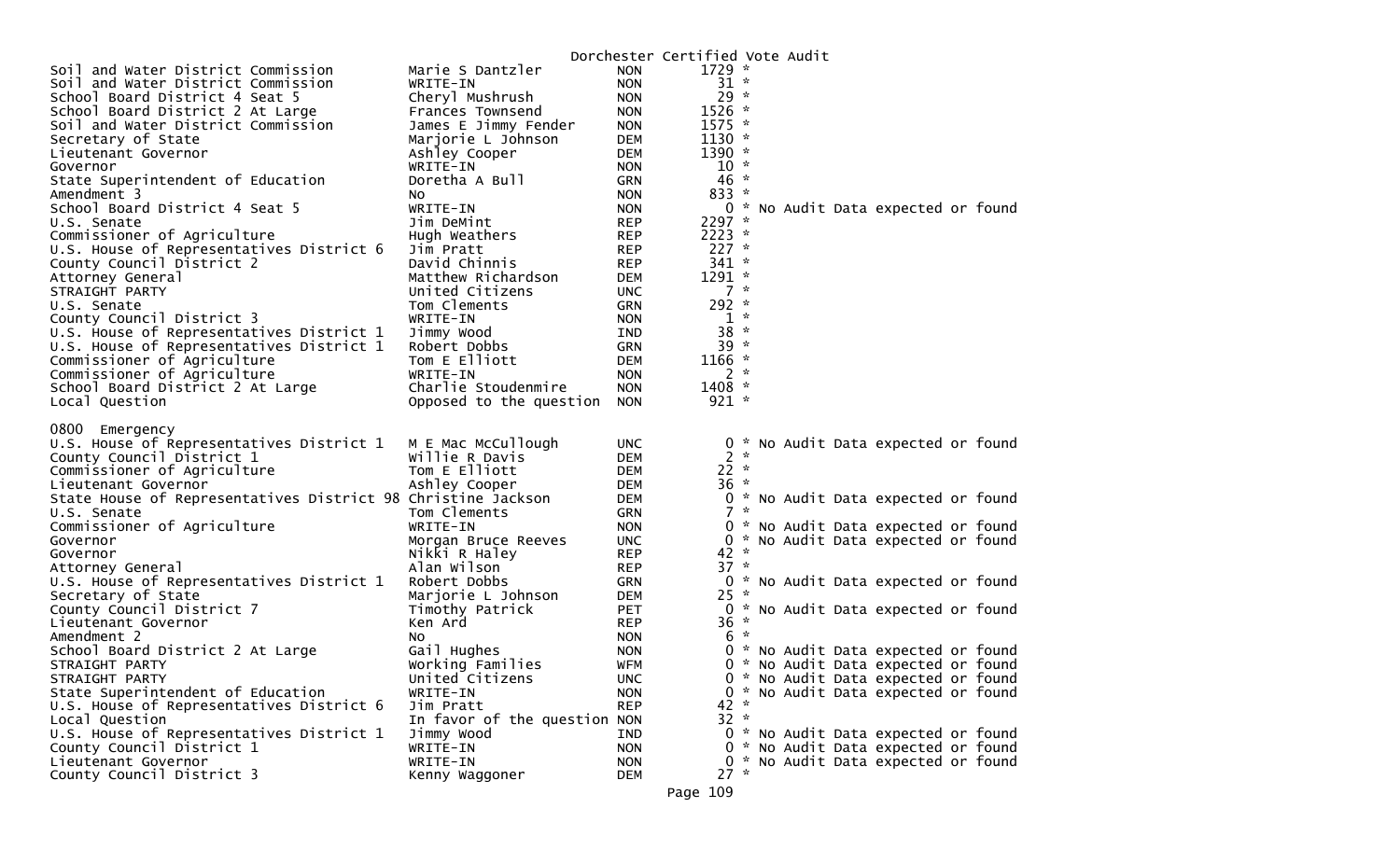|                                                                             |                             | Dorchester Certified Vote Audit |                       |                             |  |                                     |  |
|-----------------------------------------------------------------------------|-----------------------------|---------------------------------|-----------------------|-----------------------------|--|-------------------------------------|--|
| Secretary of State                                                          | Mark Hammond                | <b>REP</b>                      | $46 *$                |                             |  |                                     |  |
| State Superintendent of Education                                           | Mick Zais                   | <b>REP</b>                      | $37 *$                |                             |  |                                     |  |
| U.S. House of Representatives District 1                                    | Ben Frasier                 | DEM                             |                       |                             |  | 0 * No Audit Data expected or found |  |
| STRAIGHT PARTY                                                              | Democratic                  | DEM                             | $19 *$                |                             |  |                                     |  |
| Governor                                                                    | Vincent A Sheheen           | DEM                             | $29 *$                |                             |  |                                     |  |
| Amendment 2                                                                 | Yes                         | <b>NON</b>                      | $54 *$                |                             |  |                                     |  |
| School Board District 2 At Large                                            | Harry Blake                 | <b>NON</b>                      |                       |                             |  | 0 * No Audit Data expected or found |  |
| Attorney General                                                            | Leslie Minerd               | <b>GRN</b>                      | $5 *$                 |                             |  |                                     |  |
| School Board District 2 At Large                                            | WRITE-IN                    | <b>NON</b>                      |                       |                             |  | 0 * No Audit Data expected or found |  |
| State Superintendent of Education                                           | Frank Holleman              | DEM                             | $29 *$                |                             |  |                                     |  |
| Attorney General                                                            | Matthew Richardson          | DEM                             | $31 *$                |                             |  |                                     |  |
| Secretary of State                                                          | WRITE-IN                    | <b>NON</b>                      |                       |                             |  | 0 * No Audit Data expected or found |  |
| State House of Representatives District 94 Jenny Horne                      |                             | <b>REP</b>                      |                       |                             |  | 0 * No Audit Data expected or found |  |
| School Board District 4 Seat 4                                              | Angie L Crum                | <b>NON</b>                      | 0                     |                             |  | * No Audit Data expected or found   |  |
| State House of Representatives District 97 Patsy G Knight                   |                             | <b>DEM</b>                      | $47 *$                |                             |  |                                     |  |
| Amendment 4                                                                 | NO.                         | <b>NON</b>                      | $16 *$                |                             |  |                                     |  |
| County Council District 7                                                   | WRITE-IN                    | <b>NON</b>                      |                       |                             |  | 0 * No Audit Data expected or found |  |
| Adjutant General                                                            | Bob Livingston              | <b>REP</b>                      | $50 *$                |                             |  |                                     |  |
| County Council District 2                                                   | David Chinnis               | <b>REP</b>                      |                       |                             |  | 0 * No Audit Data expected or found |  |
| School Board District 4 Seat 4                                              | WRITE-IN                    | <b>NON</b>                      | 0                     |                             |  | * No Audit Data expected or found   |  |
| Amendment 1                                                                 | NO.                         | <b>NON</b>                      | 5.                    | $\sim$                      |  |                                     |  |
| Soil and Water District Commission                                          | Marie S Dantzler            | <b>NON</b>                      | $28 *$                |                             |  |                                     |  |
| STRAIGHT PARTY                                                              | Republican                  | <b>REP</b>                      | $14$ *                |                             |  |                                     |  |
| Soil and Water District Commission                                          | James E Jimmy Fender        | <b>NON</b>                      | $30 *$                |                             |  |                                     |  |
| Soil and Water District Commission                                          | WRITE-IN                    | <b>NON</b>                      | $1 *$                 |                             |  |                                     |  |
| State House of Representatives District 98 Chris Murphy                     |                             | <b>REP</b>                      | 0                     |                             |  | * No Audit Data expected or found   |  |
| U.S. House of Representatives District 1                                    | WRITE-IN                    | <b>NON</b>                      | 0                     |                             |  | * No Audit Data expected or found   |  |
| Governor                                                                    | Morgan Bruce Reeves         | <b>GRN</b>                      | $2 *$                 |                             |  |                                     |  |
| School Board District 4 Seat 5                                              | Shirley Smith Goodwine      | <b>NON</b>                      |                       |                             |  | 0 * No Audit Data expected or found |  |
| STRAIGHT PARTY                                                              | Green                       | <b>GRN</b>                      | $1 *$                 |                             |  |                                     |  |
| State House of Representatives District 98 WRITE-IN                         |                             | <b>NON</b>                      |                       |                             |  | 0 * No Audit Data expected or found |  |
| School Board District 2 At Large                                            | Frances Townsend            | <b>NON</b>                      | 0                     |                             |  | * No Audit Data expected or found   |  |
| U.S. House of Representatives District 1                                    | Tim Scott                   | <b>REP</b>                      | 0                     | $\mathcal{R}_{\mathcal{A}}$ |  | No Audit Data expected or found     |  |
| Amendment 1                                                                 | Yes                         | <b>NON</b>                      | $58 *$                |                             |  |                                     |  |
| Amendment 4                                                                 | Yes                         | <b>NON</b>                      | $43 *$                |                             |  |                                     |  |
| County Council District 3                                                   | WRITE-IN                    | <b>NON</b>                      |                       |                             |  | 0 * No Audit Data expected or found |  |
| State Superintendent of Education                                           | Doretha A Bull              | GRN                             | $2 *$                 |                             |  |                                     |  |
| U.S. House of Representatives District 6                                    | James E Jim Clyburn         | DEM                             | $31 *$                |                             |  |                                     |  |
|                                                                             |                             | <b>NON</b>                      |                       |                             |  | 0 * No Audit Data expected or found |  |
| School Board District 4 Seat 5                                              | Cheryl Mushrush<br>WRITE-IN | <b>NON</b>                      | $1 *$                 |                             |  |                                     |  |
| State Treasurer                                                             | Curtis Loftis               | <b>REP</b>                      | $50*$                 |                             |  |                                     |  |
| State Treasurer<br>State House of Representatives District 114Bobby Harrell |                             | <b>REP</b>                      |                       |                             |  |                                     |  |
|                                                                             |                             |                                 |                       |                             |  | 0 * No Audit Data expected or found |  |
| Attorney General                                                            | WRITE-IN                    | <b>NON</b>                      |                       |                             |  | 0 * No Audit Data expected or found |  |
| County Council District 2                                                   | WRITE-IN                    | <b>NON</b>                      |                       |                             |  | 0 * No Audit Data expected or found |  |
| U.S. House of Representatives District 1                                    | Rob Groce                   | <b>WFM</b>                      |                       |                             |  | 0 * No Audit Data expected or found |  |
| U.S. Senate                                                                 | WRITE-IN                    | <b>NON</b>                      |                       |                             |  | 0 * No Audit Data expected or found |  |
| School Board District 4 Seat 5                                              | WRITE-IN                    | <b>NON</b>                      |                       | $\sim$                      |  | 0 * No Audit Data expected or found |  |
| Adjutant General                                                            | WRITE-IN                    | <b>NON</b>                      | $\mathbf{2}^{\prime}$ |                             |  |                                     |  |
| STRAIGHT PARTY                                                              | Independence                | IND                             | $1 *$                 |                             |  |                                     |  |
| State House of Representatives District 114WRITE-IN                         |                             | <b>NON</b>                      |                       |                             |  | 0 * No Audit Data expected or found |  |
| Governor                                                                    | WRITE-IN                    | <b>NON</b>                      |                       |                             |  | 0 * No Audit Data expected or found |  |
| Comptroller General                                                         | WRITE-IN                    | <b>NON</b>                      |                       |                             |  | 0 * No Audit Data expected or found |  |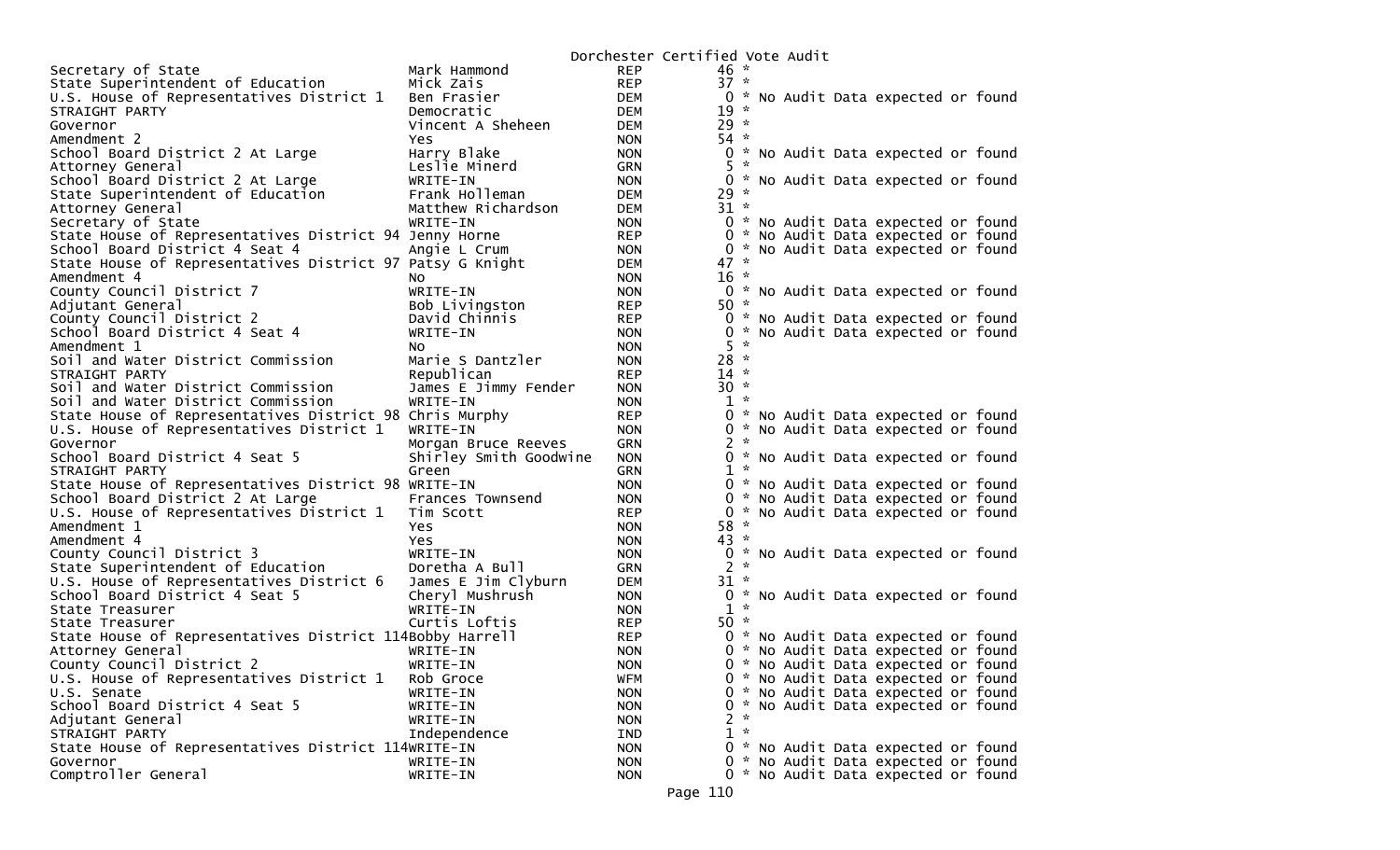|                                                                 |                              |                          | Dorchester Certified Vote Audit |              |  |                                                                            |  |
|-----------------------------------------------------------------|------------------------------|--------------------------|---------------------------------|--------------|--|----------------------------------------------------------------------------|--|
| Amendment 3                                                     | NO.                          | <b>NON</b>               | $22 *$                          |              |  |                                                                            |  |
| School Board District 2 At Large                                | Charlie Stoudenmire          | <b>NON</b>               |                                 |              |  | 0 * No Audit Data expected or found                                        |  |
| STRAIGHT PARTY                                                  | Libertarian                  | LIB                      |                                 |              |  | 0 * No Audit Data expected or found                                        |  |
| State Superintendent of Education                               | Tony Fayyazi                 | IND                      |                                 |              |  | 0 * No Audit Data expected or found                                        |  |
| U.S. Senate                                                     | Alvin M Greene               | DEM                      | $17 *$                          |              |  |                                                                            |  |
| Commissioner of Agriculture                                     | Hugh Weathers                | <b>REP</b>               | $50 *$                          |              |  |                                                                            |  |
| Comptroller General                                             | Richard A Eckstrom           | <b>REP</b>               | $41 *$                          |              |  |                                                                            |  |
| U.S. House of Representatives District 6                        | Nammu Y Muhammad             | <b>GRN</b>               |                                 | $1 *$        |  |                                                                            |  |
| County Council District 7                                       | Jay Byars                    | <b>REP</b>               | 0                               |              |  | * No Audit Data expected or found                                          |  |
| State Superintendent of Education                               | Tim Moultrie                 | <b>LIB</b>               | 6                               | $\sim$       |  |                                                                            |  |
| Comptroller General                                             | Robert Barber                | DEM                      | $32 *$                          |              |  |                                                                            |  |
| U.S. Senate                                                     | Jim DeMint                   | <b>REP</b>               | $50 *$                          |              |  |                                                                            |  |
| U.S. House of Representatives District 6                        | WRITE-IN                     | <b>NON</b>               |                                 |              |  | 0 * No Audit Data expected or found                                        |  |
| State House of Representatives District 94 WRITE-IN             |                              | <b>NON</b>               | 0                               | $\mathbf{r}$ |  | * No Audit Data expected or found                                          |  |
| State House of Representatives District 97 WRITE-IN             |                              | <b>NON</b>               | 6                               |              |  |                                                                            |  |
| U.S. House of Representatives District 1                        | Keith Blandford              | <b>LIB</b>               | $44 *$                          |              |  | 0 * No Audit Data expected or found                                        |  |
| County Council District 3                                       | George Bailey                | <b>REP</b>               |                                 |              |  |                                                                            |  |
| Amendment 3                                                     | Yes                          | <b>NON</b>               | $39 *$                          |              |  |                                                                            |  |
| School Board District 2 At Large                                | Tanya Robinson               | <b>NON</b><br><b>NON</b> | $28 *$                          |              |  | 0 * No Audit Data expected or found                                        |  |
| Local Question                                                  | Opposed to the question      |                          |                                 |              |  |                                                                            |  |
| 0850 Failsafe                                                   |                              |                          |                                 |              |  |                                                                            |  |
| State Treasurer                                                 | Curtis Loftis                | <b>REP</b>               | $22 *$                          |              |  |                                                                            |  |
| State Treasurer                                                 | WRITE-IN                     | <b>NON</b>               | $1 *$                           |              |  |                                                                            |  |
| U.S. Senate                                                     | Jim DeMint                   | <b>REP</b>               | $17 *$                          |              |  |                                                                            |  |
| Commissioner of Agriculture                                     | WRITE-IN                     | <b>NON</b>               |                                 |              |  | 0 * No Audit Data expected or found                                        |  |
| County Council District 2                                       | David Chinnis                | <b>REP</b>               | 5.                              | $\sim$       |  |                                                                            |  |
| State House of Representatives District 98 WRITE-IN             |                              | <b>NON</b>               |                                 |              |  | 0 * No Audit Data expected or found                                        |  |
| U.S. Senate                                                     | Tom Clements                 | <b>GRN</b>               |                                 | $2 *$        |  |                                                                            |  |
| State Superintendent of Education                               | Mick Zais                    | <b>REP</b>               | $16 *$                          |              |  |                                                                            |  |
| Amendment 2                                                     | NO.                          | <b>NON</b>               |                                 | $6 *$        |  |                                                                            |  |
| School Board District 2 At Large                                | Harry Blake                  | <b>NON</b>               | $10 *$                          |              |  |                                                                            |  |
| Lieutenant Governor                                             | Ken Ard                      | <b>REP</b>               | $16 *$                          |              |  |                                                                            |  |
| State Superintendent of Education                               | WRITE-IN                     | <b>NON</b>               |                                 |              |  | 0 * No Audit Data expected or found                                        |  |
| County Council District 7                                       | WRITE-IN                     | <b>NON</b>               |                                 | $1 *$        |  |                                                                            |  |
| U.S. House of Representatives District 1                        | Keith Blandford              | LIB.                     | $\mathbf{0}$                    |              |  | * No Audit Data expected or found                                          |  |
| Governor                                                        | Vincent A Sheheen            | <b>DEM</b>               | $23 *$                          |              |  |                                                                            |  |
| State House of Representatives District 114Bobby Harrell        |                              | <b>REP</b>               |                                 | $1 *$        |  |                                                                            |  |
| School Board District 2 At Large                                | WRITE-IN                     | <b>NON</b>               |                                 | $1 *$        |  |                                                                            |  |
| Soil and Water District Commission                              | Marie S Dantzler             | <b>NON</b>               | $21 *$                          |              |  |                                                                            |  |
| STRAIGHT PARTY                                                  | Independence                 | <b>IND</b>               |                                 |              |  | 0 * No Audit Data expected or found                                        |  |
| Local Question                                                  | In favor of the question NON |                          | $22 *$                          |              |  |                                                                            |  |
| U.S. House of Representatives District 6                        | Nammu Y Muhammad             | <b>GRN</b>               |                                 |              |  | 0 * No Audit Data expected or found                                        |  |
| Soil and Water District Commission                              | James E Jimmy Fender         | <b>NON</b>               | $12 *$                          |              |  |                                                                            |  |
| STRAIGHT PARTY                                                  | Republican                   | <b>REP</b>               |                                 | $8 *$        |  |                                                                            |  |
| Amendment 2<br>School Board District 4 Seat 4                   | Yes                          | <b>NON</b>               | $29 *$                          | $1 *$        |  |                                                                            |  |
|                                                                 | Angie L Crum                 | <b>NON</b>               |                                 |              |  |                                                                            |  |
| Soil and Water District Commission<br>County Council District 3 | WRITE-IN<br>WRITE-IN         | <b>NON</b>               |                                 |              |  | 0 * No Audit Data expected or found<br>0 * No Audit Data expected or found |  |
| U.S. House of Representatives District 1                        | M E Mac McCullough           | <b>NON</b><br><b>UNC</b> |                                 |              |  | 0 * No Audit Data expected or found                                        |  |
| Secretary of State                                              | Marjorie L Johnson           | <b>DEM</b>               | $21 *$                          |              |  |                                                                            |  |
| State Superintendent of Education                               | Frank Holleman               | <b>DEM</b>               | $21 *$                          |              |  |                                                                            |  |
|                                                                 |                              |                          |                                 |              |  |                                                                            |  |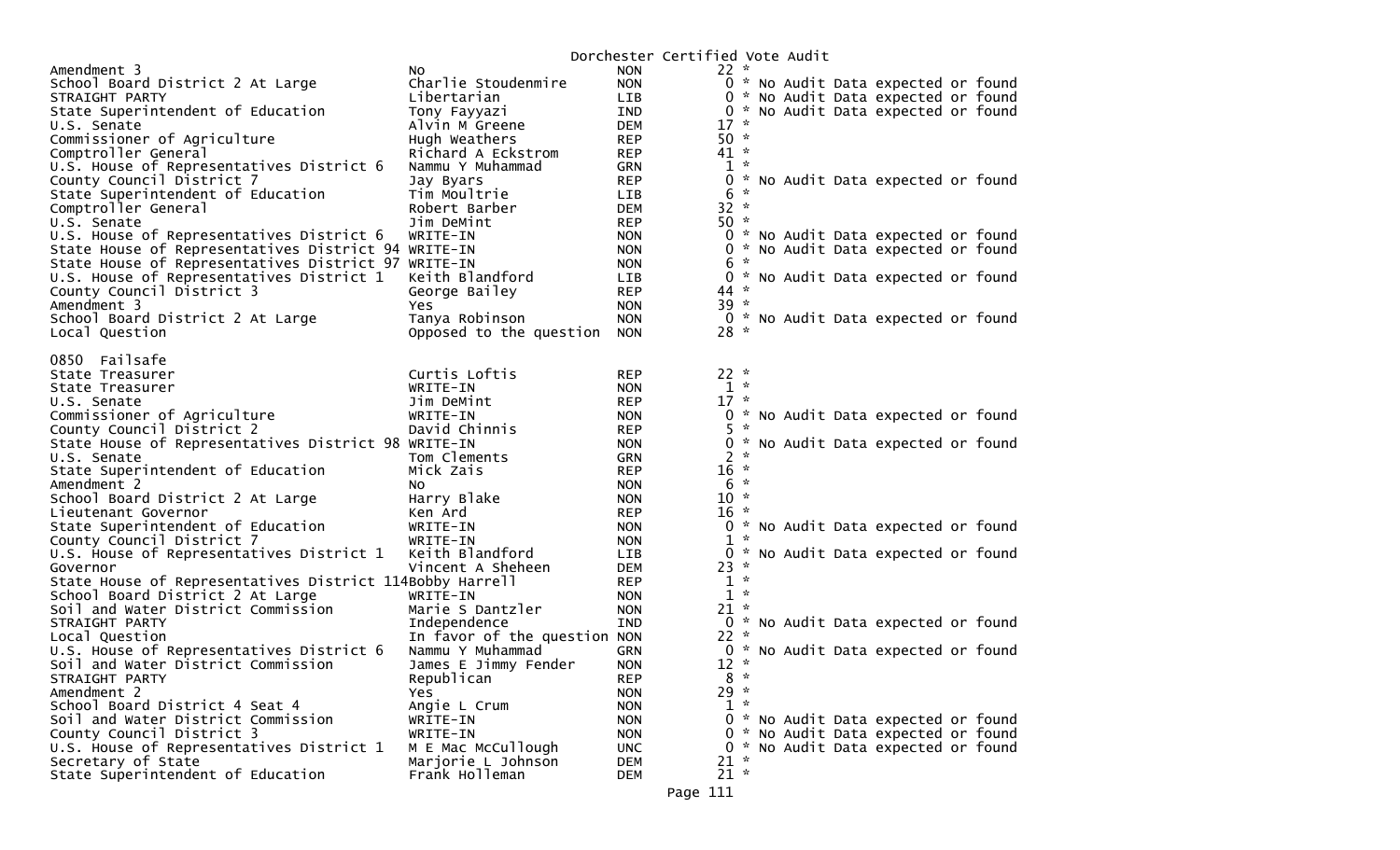|                                                              |                                 | Dorchester Certified Vote Audit |                          |                  |  |                                     |  |
|--------------------------------------------------------------|---------------------------------|---------------------------------|--------------------------|------------------|--|-------------------------------------|--|
| School Board District 4 Seat 4                               | WRITE-IN                        | <b>NON</b>                      |                          |                  |  | 0 * No Audit Data expected or found |  |
| County Council District 2                                    | WRITE-IN                        | <b>NON</b>                      |                          |                  |  | 0 * No Audit Data expected or found |  |
| State House of Representatives District 114WRITE-IN          |                                 | <b>NON</b>                      |                          |                  |  | 0 * No Audit Data expected or found |  |
| U.S. House of Representatives District 1                     | Robert Dobbs                    | GRN                             |                          |                  |  | 0 * No Audit Data expected or found |  |
| Attorney General                                             | WRITE-IN                        | <b>NON</b>                      |                          |                  |  | 0 * No Audit Data expected or found |  |
| U.S. House of Representatives District 6                     | WRITE-IN                        | <b>NON</b>                      |                          |                  |  | 0 * No Audit Data expected or found |  |
| Amendment 1                                                  | NO.                             | <b>NON</b>                      | $5 *$                    |                  |  |                                     |  |
| STRAIGHT PARTY                                               | United Citizens                 | <b>UNC</b>                      |                          |                  |  | 0 * No Audit Data expected or found |  |
| Amendment 4                                                  | No.                             | <b>NON</b>                      | $12 *$                   |                  |  |                                     |  |
| School Board District 2 At Large                             | Frances Townsend                | <b>NON</b>                      | $10 *$                   |                  |  |                                     |  |
| State Superintendent of Education                            | Doretha A Bull                  | GRN                             | 0                        |                  |  | * No Audit Data expected or found   |  |
| School Board District 4 Seat 5                               | Shirley Smith Goodwine          | <b>NON</b>                      | 1                        | $\kappa$         |  |                                     |  |
| State House of Representatives District 94 WRITE-IN          |                                 | <b>NON</b>                      | $\mathbf{1}$             | $\sim$           |  |                                     |  |
| Lieutenant Governor                                          | WRITE-IN                        | <b>NON</b>                      | 0                        |                  |  | * No Audit Data expected or found   |  |
| STRAIGHT PARTY                                               | Libertarian                     | LIB                             | 0                        |                  |  | * No Audit Data expected or found   |  |
| State House of Representatives District 97 WRITE-IN          |                                 | <b>NON</b>                      | 0                        |                  |  | * No Audit Data expected or found   |  |
| Adjutant General                                             | Bob Livingston                  | <b>REP</b>                      | $21 *$                   |                  |  |                                     |  |
| Secretary of State                                           | Mark Hammond                    | <b>REP</b>                      | $17 *$                   |                  |  |                                     |  |
| Comptroller General                                          | Richard A Eckstrom              | <b>REP</b>                      | $17 *$                   |                  |  |                                     |  |
| Amendment 1                                                  | Yes.                            | <b>NON</b>                      | $30 *$                   |                  |  |                                     |  |
| Comptroller General                                          | WRITE-IN                        | <b>NON</b>                      |                          |                  |  | 0 * No Audit Data expected or found |  |
| School Board District 4 Seat 5                               | Cheryl Mushrush                 | <b>NON</b>                      | 0                        |                  |  | * No Audit Data expected or found   |  |
| Attorney General                                             | Alan Wilson                     | <b>REP</b>                      | $17 *$                   |                  |  |                                     |  |
| Comptroller General                                          | Robert Barber                   | <b>DEM</b>                      | $21 *$                   |                  |  |                                     |  |
| State House of Representatives District 98 Christine Jackson |                                 | <b>DEM</b>                      | $11 *$                   |                  |  |                                     |  |
| County Council District 7                                    | Jay Byars                       | <b>REP</b>                      | $4 *$                    |                  |  |                                     |  |
| Amendment 4                                                  | Yes.                            | <b>NON</b>                      | $23 *$                   |                  |  |                                     |  |
| U.S. House of Representatives District 1                     | Jimmy Wood                      | IND                             | $\mathbf{1}$             | $\sim$<br>$\sim$ |  |                                     |  |
| County Council District 1                                    | Willie R Davis                  | <b>DEM</b>                      | 3                        | $\sim$           |  |                                     |  |
| School Board District 2 At Large                             | Charlie Stoudenmire             | <b>NON</b>                      | 8                        |                  |  |                                     |  |
| U.S. House of Representatives District 1                     | Ben Frasier                     | <b>DEM</b>                      | $14 *$                   |                  |  |                                     |  |
| School Board District 4 Seat 5                               | WRITE-IN                        | <b>NON</b>                      |                          |                  |  | 0 * No Audit Data expected or found |  |
| Governor                                                     | Nikki R Haley                   | <b>REP</b>                      | $15 *$                   |                  |  |                                     |  |
| County Council District 3                                    | George Bailey                   | <b>REP</b>                      |                          |                  |  | 0 * No Audit Data expected or found |  |
| U.S. House of Representatives District 6                     | Jim Pratt                       | <b>REP</b>                      | $2 *$                    |                  |  |                                     |  |
| STRAIGHT PARTY                                               | Green                           | GRN                             | 0                        |                  |  | * No Audit Data expected or found   |  |
| Governor                                                     | WRITE-IN                        | <b>NON</b>                      |                          |                  |  | 0 * No Audit Data expected or found |  |
| Adjutant General                                             | WRITE-IN                        | <b>NON</b>                      |                          |                  |  | 0 * No Audit Data expected or found |  |
| State Superintendent of Education                            | Tim Moultrie                    | LIB                             |                          |                  |  | 0 * No Audit Data expected or found |  |
| State Superintendent of Education                            | Tony Fayyazi                    | IND                             |                          |                  |  | 0 * No Audit Data expected or found |  |
| Governor                                                     | Morgan Bruce Reeves<br>WRITE-IN | <b>UNC</b>                      | 0                        |                  |  | * No Audit Data expected or found   |  |
| Secretary of State                                           |                                 | <b>NON</b>                      | $\overline{0}$<br>$14$ * |                  |  | * No Audit Data expected or found   |  |
| U.S. House of Representatives District 1<br>Amendment 3      | Tim Scott                       | <b>REP</b>                      |                          |                  |  |                                     |  |
|                                                              | No.<br>Democratic               | <b>NON</b>                      | $12 *$                   | - 20             |  |                                     |  |
| STRAIGHT PARTY                                               | Working Families                | <b>DEM</b>                      | 13                       |                  |  | 0 * No Audit Data expected or found |  |
| STRAIGHT PARTY                                               | Tanya Robinson                  | <b>WFM</b><br><b>NON</b>        |                          | $9 *$            |  |                                     |  |
| School Board District 2 At Large                             |                                 |                                 | 1                        | $\mathbf{x}$     |  |                                     |  |
| U.S. Senate<br>U.S. House of Representatives District 1      | WRITE-IN<br>WRITE-IN            | <b>NON</b><br><b>NON</b>        | 0                        |                  |  | * No Audit Data expected or found   |  |
| Commissioner of Agriculture                                  | Hugh Weathers                   | <b>REP</b>                      | $17 *$                   |                  |  |                                     |  |
| Attorney General                                             | Leslie Minerd                   | <b>GRN</b>                      | $1 *$                    |                  |  |                                     |  |
| County Council District 1                                    | WRITE-IN                        | <b>NON</b>                      |                          |                  |  | 0 * No Audit Data expected or found |  |
|                                                              |                                 |                                 |                          |                  |  |                                     |  |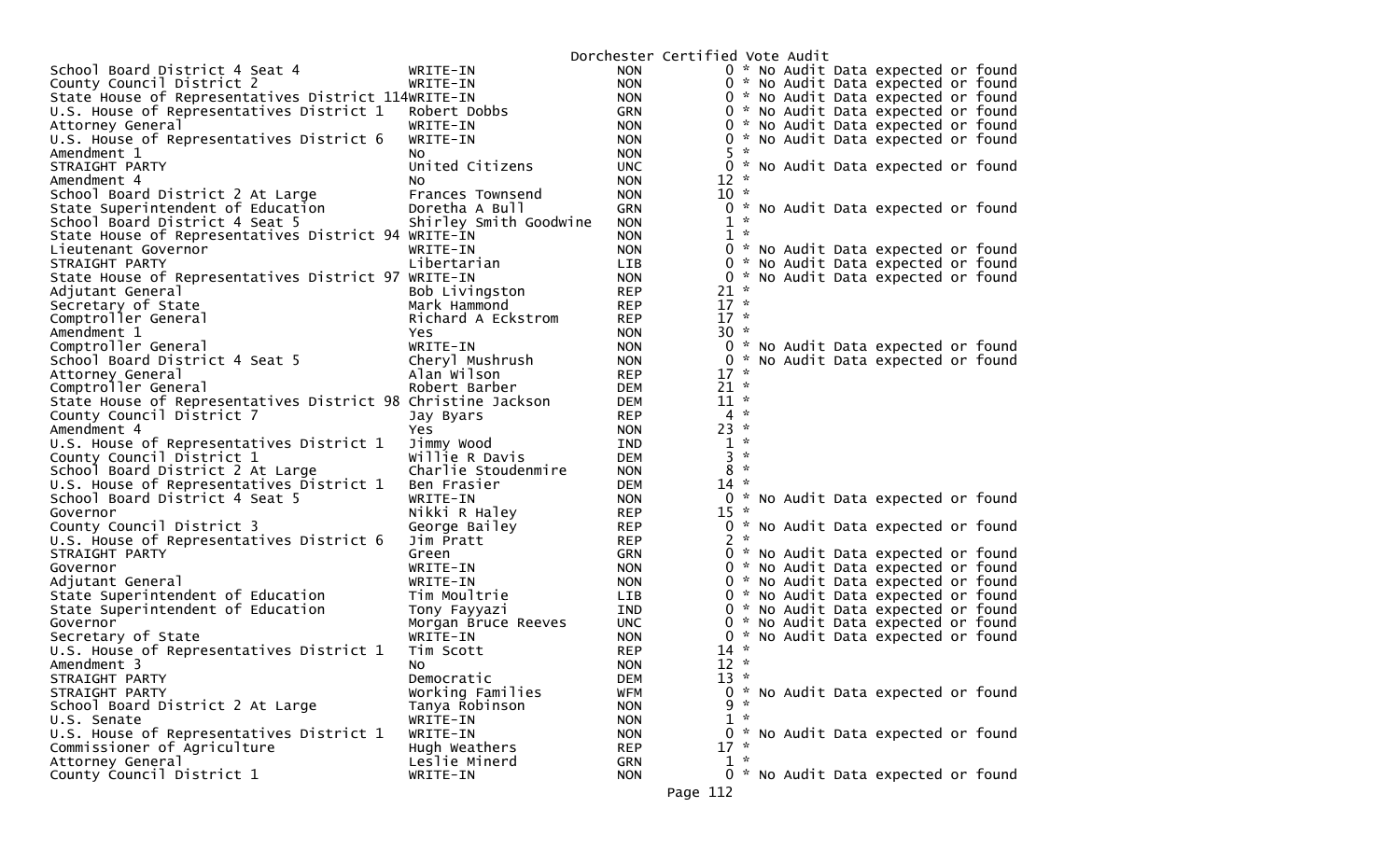|                                                              |                              |                          | Dorchester Certified Vote Audit |               |  |                                                                            |  |
|--------------------------------------------------------------|------------------------------|--------------------------|---------------------------------|---------------|--|----------------------------------------------------------------------------|--|
| County Council District 7                                    | Timothy Patrick              | <b>PET</b>               |                                 | $3 *$         |  |                                                                            |  |
| State House of Representatives District 94 Jenny Horne       |                              | <b>REP</b>               |                                 | $5 *$         |  |                                                                            |  |
| Lieutenant Governor                                          | Ashley Cooper                | <b>DEM</b>               | $22 *$                          |               |  |                                                                            |  |
| Governor                                                     | Morgan Bruce Reeves          | <b>GRN</b>               |                                 |               |  | 0 * No Audit Data expected or found                                        |  |
| State House of Representatives District 97 Patsy G Knight    |                              | <b>DEM</b>               | 7                               | $\mathcal{R}$ |  |                                                                            |  |
| U.S. House of Representatives District 1                     | Rob Groce                    | <b>WFM</b>               | $1 *$                           |               |  |                                                                            |  |
| County Council District 3                                    | Kenny Waggoner               | <b>DEM</b>               | $3 *$                           |               |  |                                                                            |  |
| Amendment 3                                                  | Yes.                         | <b>NON</b>               | $23 *$                          |               |  |                                                                            |  |
| Attorney General                                             | Matthew Richardson           | DEM                      | $20 *$                          |               |  |                                                                            |  |
| School Board District 2 At Large                             | Gail Hughes                  | <b>NON</b>               | $8 *$                           |               |  |                                                                            |  |
| U.S. Senate                                                  | Alvin M Greene               | <b>DEM</b>               | $17 *$                          |               |  |                                                                            |  |
| U.S. House of Representatives District 6                     | James E Jim Clyburn          | DEM                      | $6 *$                           |               |  |                                                                            |  |
| State House of Representatives District 98 Chris Murphy      |                              | <b>REP</b>               | $7 *$                           |               |  |                                                                            |  |
| Commissioner of Agriculture                                  | Tom E Elliott                | <b>DEM</b>               | $21 *$                          |               |  |                                                                            |  |
| Local Question                                               | Opposed to the question NON  |                          | $13 *$                          |               |  |                                                                            |  |
|                                                              |                              |                          |                                 |               |  |                                                                            |  |
| 0900 Provisional                                             |                              |                          |                                 |               |  |                                                                            |  |
| School Board District 2 At Large                             | WRITE-IN                     | <b>NON</b><br><b>REP</b> |                                 |               |  | 0 * No Audit Data expected or found                                        |  |
| U.S. House of Representatives District 6<br>Amendment 2      | Jim Pratt                    | <b>NON</b>               |                                 |               |  | 0 * No Audit Data expected or found<br>0 * No Audit Data expected or found |  |
|                                                              | NO.<br>WRITE-IN              | <b>NON</b>               |                                 |               |  | 0 * No Audit Data expected or found                                        |  |
| U.S. Senate<br>Commissioner of Agriculture                   | Tom E Elliott                | <b>DEM</b>               |                                 |               |  | 0 * No Audit Data expected or found                                        |  |
| State Superintendent of Education                            | WRITE-IN                     | <b>NON</b>               |                                 |               |  | 0 * No Audit Data expected or found                                        |  |
| STRAIGHT PARTY                                               | Republican                   | <b>REP</b>               |                                 |               |  | 0 * No Audit Data expected or found                                        |  |
| State House of Representatives District 98 Christine Jackson |                              | <b>DEM</b>               |                                 |               |  | 0 * No Audit Data expected or found                                        |  |
| School Board District 4 Seat 4                               | Angie L Crum                 | <b>NON</b>               |                                 |               |  | 0 * No Audit Data expected or found                                        |  |
| State Superintendent of Education                            | Doretha A Bull               | <b>GRN</b>               |                                 |               |  | 0 * No Audit Data expected or found                                        |  |
| U.S. Senate                                                  | Alvin M Greene               | <b>DEM</b>               |                                 |               |  | 0 * No Audit Data expected or found                                        |  |
| Commissioner of Agriculture                                  | WRITE-IN                     | <b>NON</b>               |                                 |               |  | 0 * No Audit Data expected or found                                        |  |
| State Superintendent of Education                            | Frank Holleman               | <b>DEM</b>               |                                 |               |  | 0 * No Audit Data expected or found                                        |  |
| U.S. Senate                                                  | Jim DeMint                   | <b>REP</b>               |                                 |               |  | 0 * No Audit Data expected or found                                        |  |
| County Council District 1                                    | Willie R Davis               | <b>DEM</b>               |                                 |               |  | 0 * No Audit Data expected or found                                        |  |
| Amendment 2                                                  | Yes                          | <b>NON</b>               |                                 |               |  | 0 * No Audit Data expected or found                                        |  |
| School Board District 4 Seat 4                               | WRITE-IN                     | <b>NON</b>               |                                 |               |  | 0 * No Audit Data expected or found                                        |  |
| U.S. House of Representatives District 1                     | WRITE-IN                     | <b>NON</b>               |                                 |               |  | 0 * No Audit Data expected or found                                        |  |
| Local Question                                               | In favor of the question NON |                          |                                 |               |  | 0 * No Audit Data expected or found                                        |  |
| U.S. Senate                                                  | Tom Clements                 | GRN                      |                                 |               |  | 0 * No Audit Data expected or found                                        |  |
| U.S. House of Representatives District 1                     | Rob Groce                    | <b>WFM</b>               |                                 |               |  | 0 * No Audit Data expected or found                                        |  |
| School Board District 2 At Large                             | Frances Townsend             | <b>NON</b>               |                                 |               |  | 0 * No Audit Data expected or found                                        |  |
| Comptroller General                                          | Richard A Eckstrom           | <b>REP</b>               |                                 |               |  | 0 * No Audit Data expected or found                                        |  |
| Governor                                                     | Nikki R Haley                | <b>REP</b>               |                                 |               |  | 0 * No Audit Data expected or found                                        |  |
| County Council District 7                                    | Jay Byars                    | <b>REP</b>               |                                 |               |  | 0 * No Audit Data expected or found                                        |  |
| STRAIGHT PARTY                                               | Green                        | <b>GRN</b>               |                                 |               |  | 0 * No Audit Data expected or found                                        |  |
| County Council District 3                                    | George Bailey                | <b>REP</b>               |                                 |               |  | 0 * No Audit Data expected or found                                        |  |
| School Board District 4 Seat 5                               | Shirley Smith Goodwine       | <b>NON</b>               |                                 |               |  | 0 * No Audit Data expected or found                                        |  |
| Amendment 1                                                  | NO.                          | <b>NON</b>               |                                 |               |  | 0 * No Audit Data expected or found                                        |  |
| Comptroller General                                          | WRITE-IN                     | <b>NON</b>               |                                 |               |  | 0 * No Audit Data expected or found                                        |  |
| Comptroller General                                          | Robert Barber                | <b>DEM</b>               |                                 |               |  | 0 * No Audit Data expected or found                                        |  |
| State House of Representatives District 94 Jenny Horne       |                              | <b>REP</b>               |                                 |               |  | 0 * No Audit Data expected or found                                        |  |
| STRAIGHT PARTY                                               | Independence                 | IND                      |                                 |               |  | 0 * No Audit Data expected or found                                        |  |
| Governor                                                     | Morgan Bruce Reeves          | <b>GRN</b>               |                                 |               |  | 0 * No Audit Data expected or found                                        |  |
| Attorney General                                             | Leslie Minerd                | <b>GRN</b>               |                                 |               |  | 0 * No Audit Data expected or found                                        |  |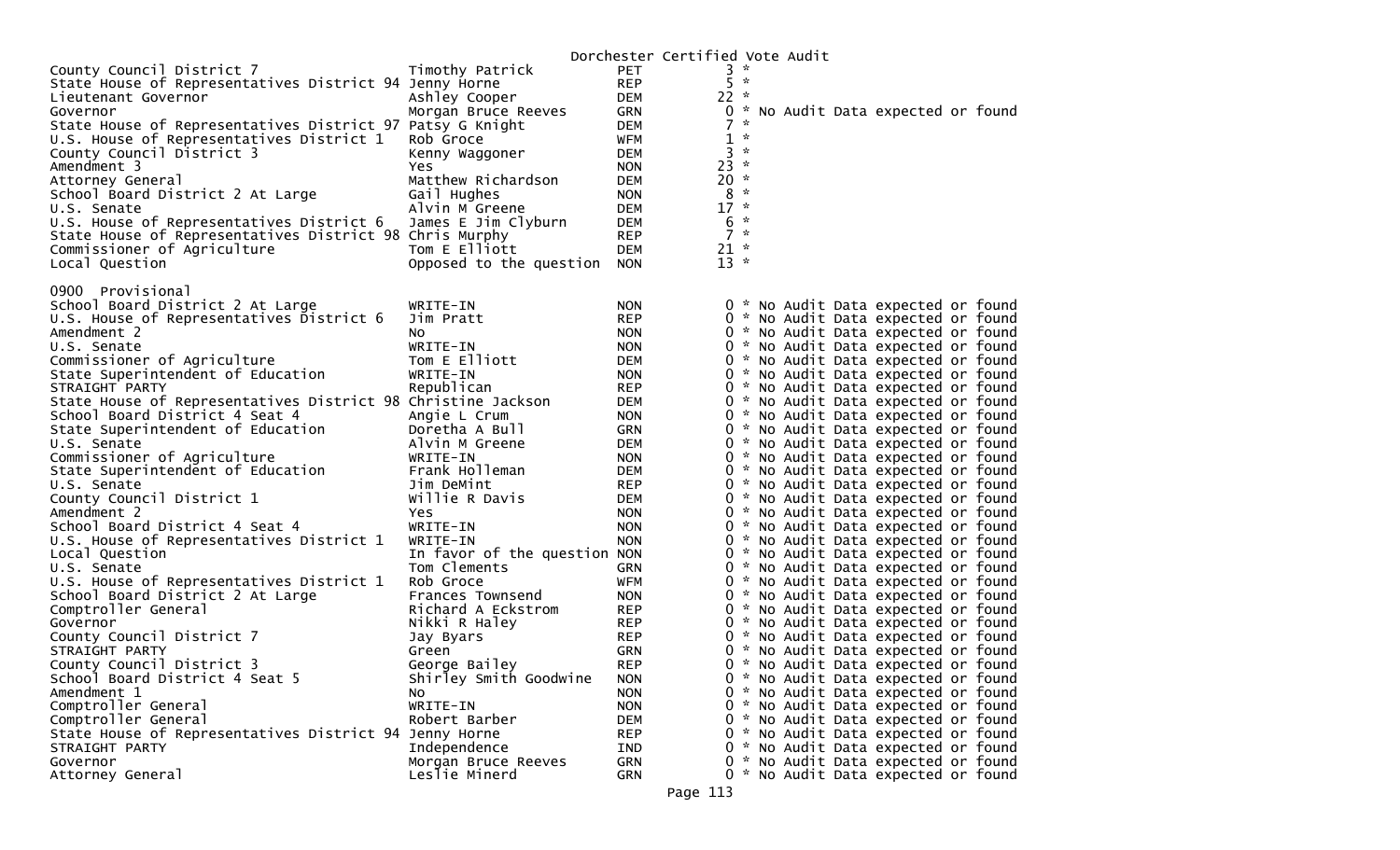| U.S. House of Representatives District 6                  | James E Jim Clyburn | <b>DEM</b> | 0 * No Audit Data expected or found    |
|-----------------------------------------------------------|---------------------|------------|----------------------------------------|
| Amendment 4                                               | No                  | <b>NON</b> | 0<br>* No Audit Data expected or found |
| State House of Representatives District 97 Patsy G Knight |                     | <b>DEM</b> | 0<br>* No Audit Data expected or found |
| Adjutant General                                          | Bob Livingston      | <b>REP</b> | 0 * No Audit Data expected or found    |
| School Board District 4 Seat 5                            | Cheryl Mushrush     | <b>NON</b> | 0<br>* No Audit Data expected or found |
| Amendment 1                                               | Yes                 | <b>NON</b> | 0<br>* No Audit Data expected or found |
| School Board District 2 At Large                          | Charlie Stoudenmire | <b>NON</b> | 0<br>* No Audit Data expected or found |
| U.S. House of Representatives District 1                  | Keith Blandford     | <b>LIB</b> | 0<br>* No Audit Data expected or found |
| State Treasurer                                           | Curtis Loftis       | <b>REP</b> | 0<br>* No Audit Data expected or found |
| Governor                                                  | Morgan Bruce Reeves | <b>UNC</b> | 0<br>* No Audit Data expected or found |
| County Council District 1                                 | WRITE-IN            | <b>NON</b> | 0 * No Audit Data expected or found    |
| State Treasurer                                           | WRITE-IN            | <b>NON</b> | 0 * No Audit Data expected or found    |
| U.S. House of Representatives District 1                  | Robert Dobbs        | <b>GRN</b> | 0 * No Audit Data expected or found    |
| State House of Representatives District 98 Chris Murphy   |                     | <b>REP</b> | 0<br>* No Audit Data expected or found |
| Lieutenant Governor                                       | WRITE-IN            | <b>NON</b> | 0 * No Audit Data expected or found    |
| School Board District 4 Seat 5                            | WRITE-IN            | <b>NON</b> | 0<br>* No Audit Data expected or found |
| State Superintendent of Education                         | Tim Moultrie        | <b>LIB</b> | 0<br>* No Audit Data expected or found |
| U.S. House of Representatives District 1                  | M E Mac McCullough  | <b>UNC</b> | 0 * No Audit Data expected or found    |
| Amendment 4                                               | <b>Yes</b>          | <b>NON</b> | 0 * No Audit Data expected or found    |
| Attorney General                                          | Matthew Richardson  | <b>DEM</b> | 0 * No Audit Data expected or found    |
| County Council District 7                                 | Timothy Patrick     | <b>PET</b> | 0<br>* No Audit Data expected or found |
| U.S. House of Representatives District 6                  | Nammu Y Muhammad    | <b>GRN</b> | 0 * No Audit Data expected or found    |
| School Board District 2 At Large                          | Tanya Robinson      | <b>NON</b> | 0<br>* No Audit Data expected or found |
| Secretary of State                                        | Marjorie L Johnson  | DEM        | 0<br>* No Audit Data expected or found |
| County Council District 3                                 | Kenny Waggoner      | <b>DEM</b> | 0 * No Audit Data expected or found    |
| State Superintendent of Education                         | Tony Fayyazı        | IND        | 0 * No Audit Data expected or found    |
| State House of Representatives District 98 WRITE-IN       |                     | <b>NON</b> | 0 * No Audit Data expected or found    |
| Governor                                                  | WRITE-IN            | <b>NON</b> | 0 * No Audit Data expected or found    |
| Adjutant General                                          | WRITE-IN            | <b>NON</b> | 0 * No Audit Data expected or found    |
| STRAIGHT PARTY                                            | United Citizens     | <b>UNC</b> | 0<br>* No Audit Data expected or found |
| Secretary of State                                        | Mark Hammond        | <b>REP</b> | 0<br>* No Audit Data expected or found |
| County Council District 2                                 | David Chinnis       | <b>REP</b> | 0 * No Audit Data expected or found    |
| STRAIGHT PARTY                                            | Democratic          | <b>DEM</b> | 0 * No Audit Data expected or found    |
| Governor                                                  | Vincent A Sheheen   | <b>DEM</b> | 0 * No Audit Data expected or found    |
| Amendment 3                                               | N <sub>O</sub>      | <b>NON</b> | 0 * No Audit Data expected or found    |
| STRAIGHT PARTY                                            | Libertarian         | <b>LIB</b> | 0 * No Audit Data expected or found    |
| School Board District 2 At Large                          | Gail Hughes         | <b>NON</b> | 0<br>* No Audit Data expected or found |
| State House of Representatives District 114Bobby Harrell  |                     | <b>REP</b> | 0 * No Audit Data expected or found    |
| U.S. House of Representatives District 6                  | WRITE-IN            | <b>NON</b> | 0 * No Audit Data expected or found    |
| STRAIGHT PARTY                                            | Working Families    | WFM        | 0 * No Audit Data expected or found    |
| State Superintendent of Education                         | Mick Zais           | <b>REP</b> | 0 * No Audit Data expected or found    |
| U.S. House of Representatives District 1                  | Ben Frasier         | <b>DEM</b> | 0 * No Audit Data expected or found    |
| Commissioner of Agriculture                               | Hugh Weathers       | <b>REP</b> | 0 * No Audit Data expected or found    |
| State House of Representatives District 94 WRITE-IN       |                     | <b>NON</b> | 0<br>* No Audit Data expected or found |
| Attorney General                                          | WRITE-IN            | <b>NON</b> | 0 * No Audit Data expected or found    |
| State House of Representatives District 114WRITE-IN       |                     | <b>NON</b> | 0 * No Audit Data expected or found    |
| County Council District 7                                 | WRITE-IN            | <b>NON</b> | 0<br>* No Audit Data expected or found |
| U.S. House of Representatives District 1                  | Jimmy Wood          | IND        | 0 * No Audit Data expected or found    |
| School Board District 2 At Large                          | Harry Blake         | <b>NON</b> | 0 * No Audit Data expected or found    |
| Amendment 3                                               | Yes.                | <b>NON</b> | 0 * No Audit Data expected or found    |
| Lieutenant Governor                                       | Ashley Cooper       | DEM        | 0<br>* No Audit Data expected or found |
| Lieutenant Governor                                       | Ken Ard             | <b>REP</b> | 0 * No Audit Data expected or found    |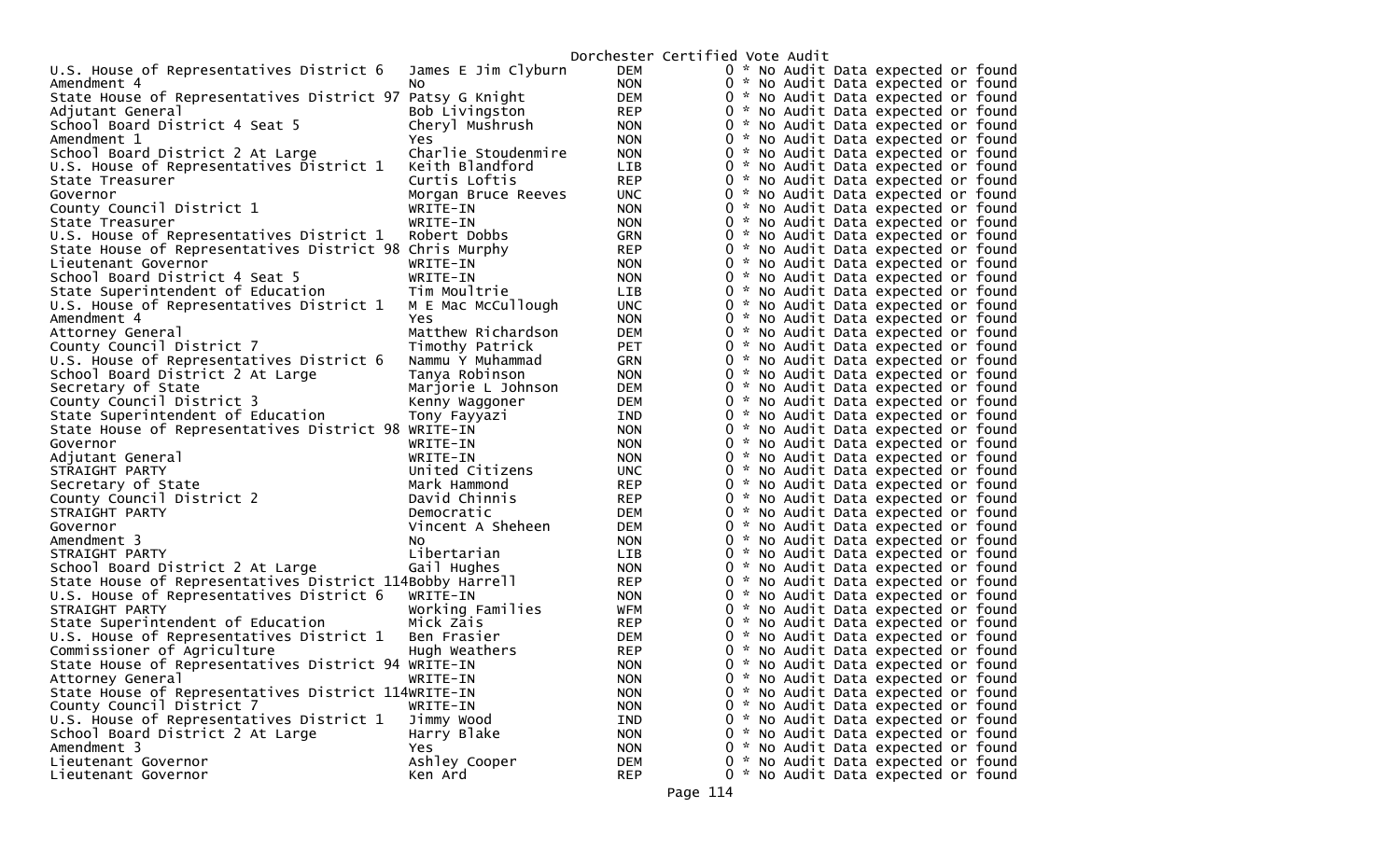|                                                     |                         |            | Dorchester Certified Vote Audit               |
|-----------------------------------------------------|-------------------------|------------|-----------------------------------------------|
| County Council District 3                           | WRITE-IN                | <b>NON</b> | 0 * No Audit Data expected or found           |
| Soil and Water District Commission                  | Marie S Dantzler        | <b>NON</b> | 0 * No Audit Data expected or found           |
| County Council District 2                           | WRITE-IN                | <b>NON</b> | 0 * No Audit Data expected or found           |
| State House of Representatives District 97 WRITE-IN |                         | <b>NON</b> | 0 * No Audit Data expected or found           |
| Attorney General                                    | Alan Wilson             | <b>REP</b> | 0 * No Audit Data expected or found           |
| Soil and Water District Commission                  | James E Jimmy Fender    | <b>NON</b> | 0 * No Audit Data expected or found           |
| Secretary of State                                  | WRITE-IN                | <b>NON</b> | 0 * No Audit Data expected or found           |
| U.S. House of Representatives District 1            | Tim Scott               | <b>REP</b> | 0 * No Audit Data expected or found           |
| Soil and Water District Commission                  | WRITE-IN                | <b>NON</b> | 0 * No Audit Data expected or found           |
| Local Question                                      | Opposed to the question | <b>NON</b> | 0 * No Audit Data expected or found           |
|                                                     |                         |            |                                               |
| 0950 Failsafe/Provisional                           |                         |            |                                               |
| U.S. Senate                                         | Tom Clements            | <b>GRN</b> | $6*$                                          |
| U.S. Senate                                         | Jim DeMint              | <b>REP</b> | $24 *$                                        |
| Governor                                            | Morgan Bruce Reeves     | <b>UNC</b> | 0 * No Audit Data expected or found           |
| STRAIGHT PARTY                                      | Green                   | <b>GRN</b> | 0 * No Audit Data expected or found           |
| Secretary of State                                  | WRITE-IN                | <b>NON</b> | * No Audit Data expected or found<br>0        |
| Soil and Water District Commission                  | James E Jimmy Fender    | <b>NON</b> | 16<br>- 22                                    |
| U.S. House of Representatives District 6            | Jim Pratt               | <b>REP</b> | $1 *$                                         |
| Adjutant General                                    | Bob Livingston          | <b>REP</b> | $33 *$                                        |
| Amendment 3                                         | NO.                     | <b>NON</b> | $9 *$                                         |
| State Superintendent of Education                   | Tim Moultrie            | <b>LIB</b> | $2 *$                                         |
| Governor                                            | WRITE-IN                | <b>NON</b> | * No Audit Data expected or found<br>0        |
| Governor                                            | Vincent A Sheheen       | DEM        | $24 *$                                        |
| STRAIGHT PARTY                                      | United Citizens         | <b>UNC</b> | 0 * No Audit Data expected or found           |
| U.S. House of Representatives District 1            | Rob Groce               | WFM        | $2 *$                                         |
| Attorney General                                    | WRITE-IN                | <b>NON</b> | 0 * No Audit Data expected or found           |
| U.S. House of Representatives District 1            | WRITE-IN                | <b>NON</b> | * No Audit Data expected or found<br>0        |
| State Superintendent of Education                   | Tony Fayyazi            | IND        | * No Audit Data expected or found<br>$\Omega$ |
| Amendment 2                                         | Yes.                    | <b>NON</b> | $41 *$                                        |
| Attorney General                                    | Alan Wilson             | <b>REP</b> | $24 *$                                        |
| Lieutenant Governor                                 | WRITE-IN                | <b>NON</b> | 0 * No Audit Data expected or found           |
| STRAIGHT PARTY                                      | Independence            | IND.       | 0 * No Audit Data expected or found           |
| Governor                                            | Nikki R Haley           | <b>REP</b> | $23 *$                                        |
| Adjutant General                                    | WRITE-IN                | <b>NON</b> | 0 * No Audit Data expected or found           |
| U.S. House of Representatives District 1            | Keith Blandford         | <b>LIB</b> | $2 *$                                         |
| Amendment 4                                         | Yes                     | <b>NON</b> | $34 *$                                        |
| State Superintendent of Education                   | Mick Zais               | <b>REP</b> | $22 *$                                        |
| U.S. House of Representatives District 1            | Robert Dobbs            | GRN        | $1 *$                                         |
| State Treasurer                                     | Curtis Loftis           | REP        | $33 *$                                        |
| Secretary of State                                  | Marjorie L Johnson      | <b>DEM</b> | $19 *$                                        |
| Comptroller General                                 | Richard A Eckstrom      | <b>REP</b> | $28 *$                                        |
| Attorney General                                    | Leslie Minerd           | <b>GRN</b> | $4 *$                                         |
| Soil and Water District Commission                  | WRITE-IN                | <b>NON</b> | 0 * No Audit Data expected or found           |
| U.S. House of Representatives District 6            | James E Jim Clyburn     | <b>DEM</b> | 0 * No Audit Data expected or found           |
| STRAIGHT PARTY                                      | Republican              | <b>REP</b> | $12 *$                                        |
| State Superintendent of Education                   | Doretha A Bull          | <b>GRN</b> | $3 *$                                         |
| State Treasurer                                     | WRITE-IN                | <b>NON</b> | 0 * No Audit Data expected or found           |
| U.S. House of Representatives District 1            | M E Mac McCullough      | <b>UNC</b> | 0 * No Audit Data expected or found<br>$5 *$  |
| Amendment 2                                         | NO.                     | <b>NON</b> |                                               |
| Amendment 1                                         | Yes                     | <b>NON</b> | $44 *$                                        |
| Amendment 4                                         | No                      | <b>NON</b> | $12 *$                                        |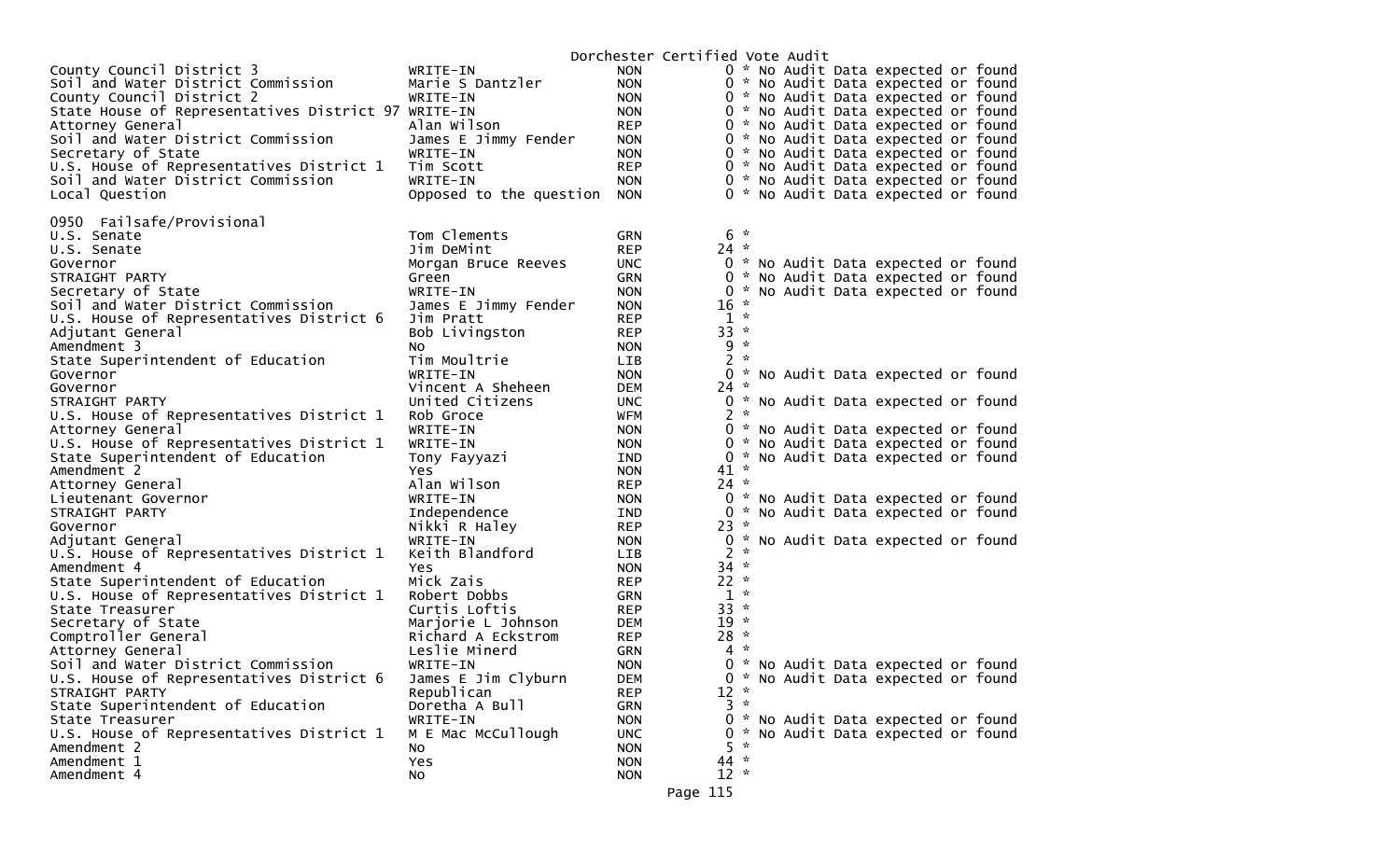|                                          |                              |            | Dorchester Certified Vote Audit   |
|------------------------------------------|------------------------------|------------|-----------------------------------|
| Commissioner of Agriculture              | Hugh Weathers                | <b>REP</b> | $21 *$                            |
| Comptroller General                      | Robert Barber                | <b>DEM</b> | $20 *$                            |
| Comptroller General                      | WRITE-IN                     | <b>NON</b> | * No Audit Data expected or found |
| State Superintendent of Education        | WRITE-IN                     | <b>NON</b> | No Audit Data expected or found   |
| Soil and Water District Commission       | Marie S Dantzler             | <b>NON</b> | $24 *$                            |
| U.S. House of Representatives District 6 | Nammu Y Muhammad             | <b>GRN</b> | No Audit Data expected or found   |
| State Superintendent of Education        | Frank Holleman               | <b>DEM</b> | 20<br>$\mathcal{R}$               |
| Secretary of State                       | Mark Hammond                 | <b>REP</b> | $29 *$                            |
| Governor                                 | Morgan Bruce Reeves          | <b>GRN</b> | $\mathcal{R}$                     |
| Commissioner of Agriculture              | Tom E Elliott                | <b>DEM</b> | 25<br>$\mathcal{R}$               |
| Lieutenant Governor                      | Ken Ard                      | <b>REP</b> | 22<br>$\mathcal{R}$               |
| Lieutenant Governor                      | Ashley Cooper                | <b>DEM</b> | 26<br>$\star$                     |
| U.S. House of Representatives District 1 | Ben Frasier                  | <b>DEM</b> | 19<br>$\mathcal{R}$               |
| Local Question                           | In favor of the question NON |            | $39 *$                            |
| Attorney General                         | Matthew Richardson           | <b>DEM</b> | 19<br>$\star$                     |
| STRAIGHT PARTY                           | Working Families             | WFM        | * No Audit Data expected or found |
| U.S. Senate                              | WRITE-IN                     | <b>NON</b> | No Audit Data expected or found   |
| Amendment 3                              | Yes                          | <b>NON</b> | 36<br>$\sim$                      |
| Commissioner of Agriculture              | WRITE-IN                     | <b>NON</b> | * No Audit Data expected or found |
| U.S. House of Representatives District 1 | Tim Scott                    | <b>REP</b> | 21<br>$\mathbf{x}$                |
| U.S. House of Representatives District 6 | WRITE-IN                     | <b>NON</b> | * No Audit Data expected or found |
| U.S. House of Representatives District 1 | Jimmy Wood                   | <b>IND</b> | $\mathcal{R}$<br>1                |
| Amendment 1                              | NO.                          | <b>NON</b> | $\mathcal{R}$                     |
| STRAIGHT PARTY                           | Libertarian                  | <b>LIB</b> | No Audit Data expected or found   |
| STRAIGHT PARTY                           | Democratic                   | <b>DEM</b> | 11                                |
| U.S. Senate                              | Alvin M Greene               | <b>DEM</b> | $16 *$                            |
| Local Question                           | Opposed to the question      | <b>NON</b> | 6<br>$\mathbf{x}$                 |

There was no unmatched audit Data

NOTE: This report was used because the EL30A data was either not available or did not match the certified totals for this election. The Certified Totals shown above were obtained from the detail.xml file available on the results by county page on the SCVotes.org web site. On the web page: Results & Statistics > Election Results > Primaries & General Elections > 2010 General Elections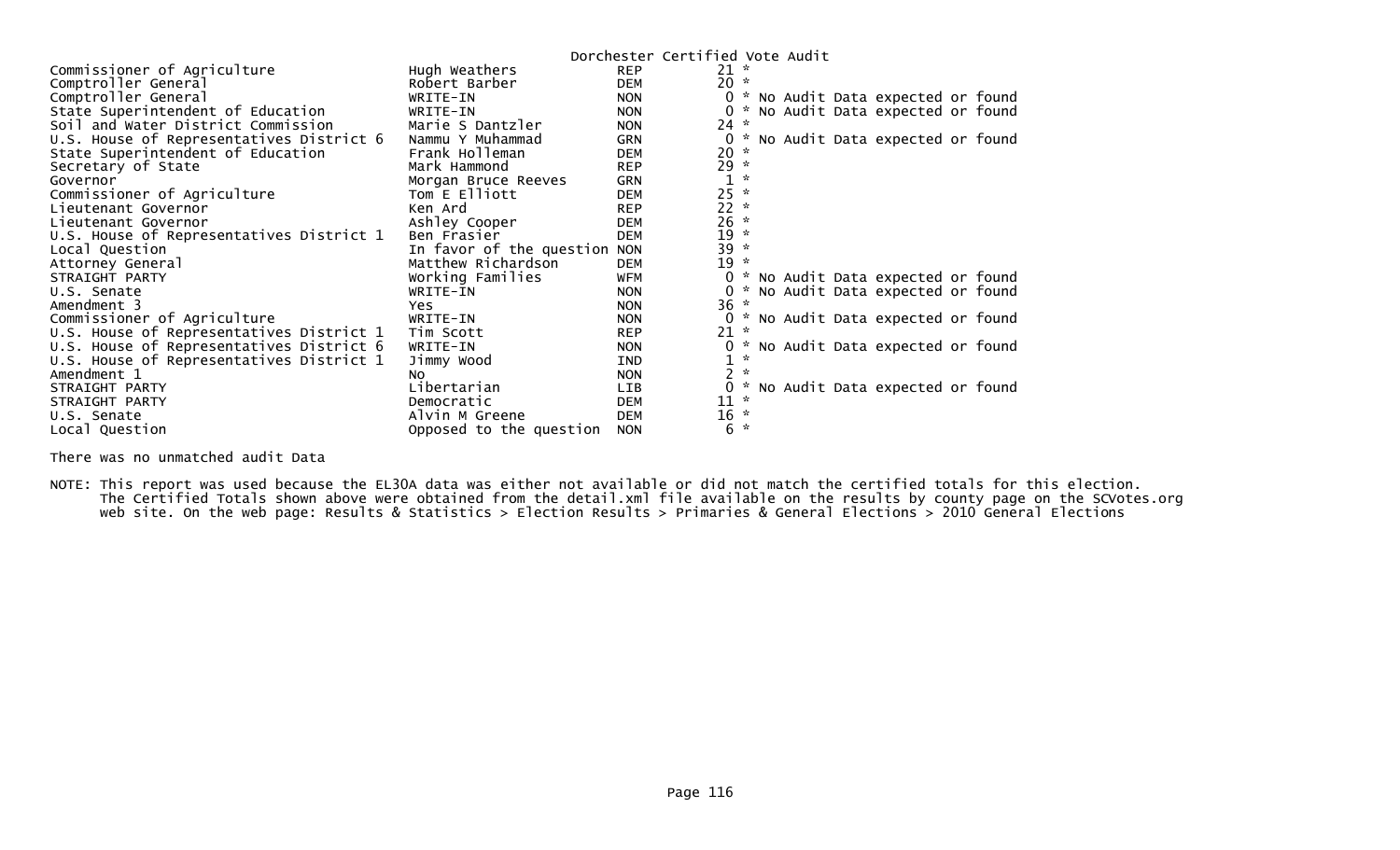Dorchester PEB Use Report

PEBUsed

| Preci nct                                                                                                                                                                                                                                                                                                                                                                                                                                                                                       | PEBs Used                                                                                                                                                                                                                                                                                                                                        |        | Comments |  |        |                                              |  |
|-------------------------------------------------------------------------------------------------------------------------------------------------------------------------------------------------------------------------------------------------------------------------------------------------------------------------------------------------------------------------------------------------------------------------------------------------------------------------------------------------|--------------------------------------------------------------------------------------------------------------------------------------------------------------------------------------------------------------------------------------------------------------------------------------------------------------------------------------------------|--------|----------|--|--------|----------------------------------------------|--|
| Rosinville                                                                                                                                                                                                                                                                                                                                                                                                                                                                                      | 144056                                                                                                                                                                                                                                                                                                                                           | 145154 |          |  |        | WARNING: 2 PEBs used to open/close machines. |  |
| St. George No. 1                                                                                                                                                                                                                                                                                                                                                                                                                                                                                | 142397                                                                                                                                                                                                                                                                                                                                           | 155108 |          |  |        | WARNING: 2 PEBs used to open/close machines. |  |
| St. George No. 2<br>Grover<br>Reevesville<br>Harleyville<br>Four Hole<br>Rosses<br>Ri dgevi I I e<br>Gi vhans<br>Delemars<br>Saul Dam<br>Coastal<br>Trolley<br>Tranqui I<br>Beech Hill<br>Flowertown<br>Knightsville<br>CI emson<br>Germantown<br>Greenwave<br>Newi ngton<br>Carol i na<br>Dorchester<br>Archdale<br><b>Stallsville</b><br>Indian Field<br>North Summerville<br>Tupperway<br>I rongate<br>Greenhurst<br>Ashborough E<br>Ashborough W<br>Wi ndsor<br>Bacons Bridge<br>Brandymill | 155138<br>124924<br>149399<br>137154<br>135205<br>130651<br>118435<br>145289<br>147966<br>137096<br>119314<br>113047<br>150293<br>118441<br>134026<br>117558<br>118941<br>151155<br>134026<br>117407<br>118815<br>118428<br>117588<br>143971<br>158815<br>135724<br>134026<br>154304<br>124936<br>146723<br>135432<br>195544<br>118441<br>123098 | 117268 |          |  |        | WARNING: 2 PEBs used to open/close machines. |  |
| Briarwood<br>Butternut<br>Central                                                                                                                                                                                                                                                                                                                                                                                                                                                               | 150671<br>106148<br>111195                                                                                                                                                                                                                                                                                                                       |        |          |  |        |                                              |  |
| Coosaw<br>Cypress                                                                                                                                                                                                                                                                                                                                                                                                                                                                               | 136853<br>117558                                                                                                                                                                                                                                                                                                                                 |        |          |  |        |                                              |  |
| Kings Grant<br>Li ncol n<br>Miles/Jamison                                                                                                                                                                                                                                                                                                                                                                                                                                                       | 115629<br>195544<br>225537                                                                                                                                                                                                                                                                                                                       |        |          |  |        |                                              |  |
| 0akbrook<br>Patri ot                                                                                                                                                                                                                                                                                                                                                                                                                                                                            | 115629<br>117588                                                                                                                                                                                                                                                                                                                                 |        |          |  |        |                                              |  |
| Sawmill Branch<br>Coastal 2                                                                                                                                                                                                                                                                                                                                                                                                                                                                     | 122984<br>119314                                                                                                                                                                                                                                                                                                                                 |        |          |  |        |                                              |  |
|                                                                                                                                                                                                                                                                                                                                                                                                                                                                                                 |                                                                                                                                                                                                                                                                                                                                                  |        |          |  | Page 1 |                                              |  |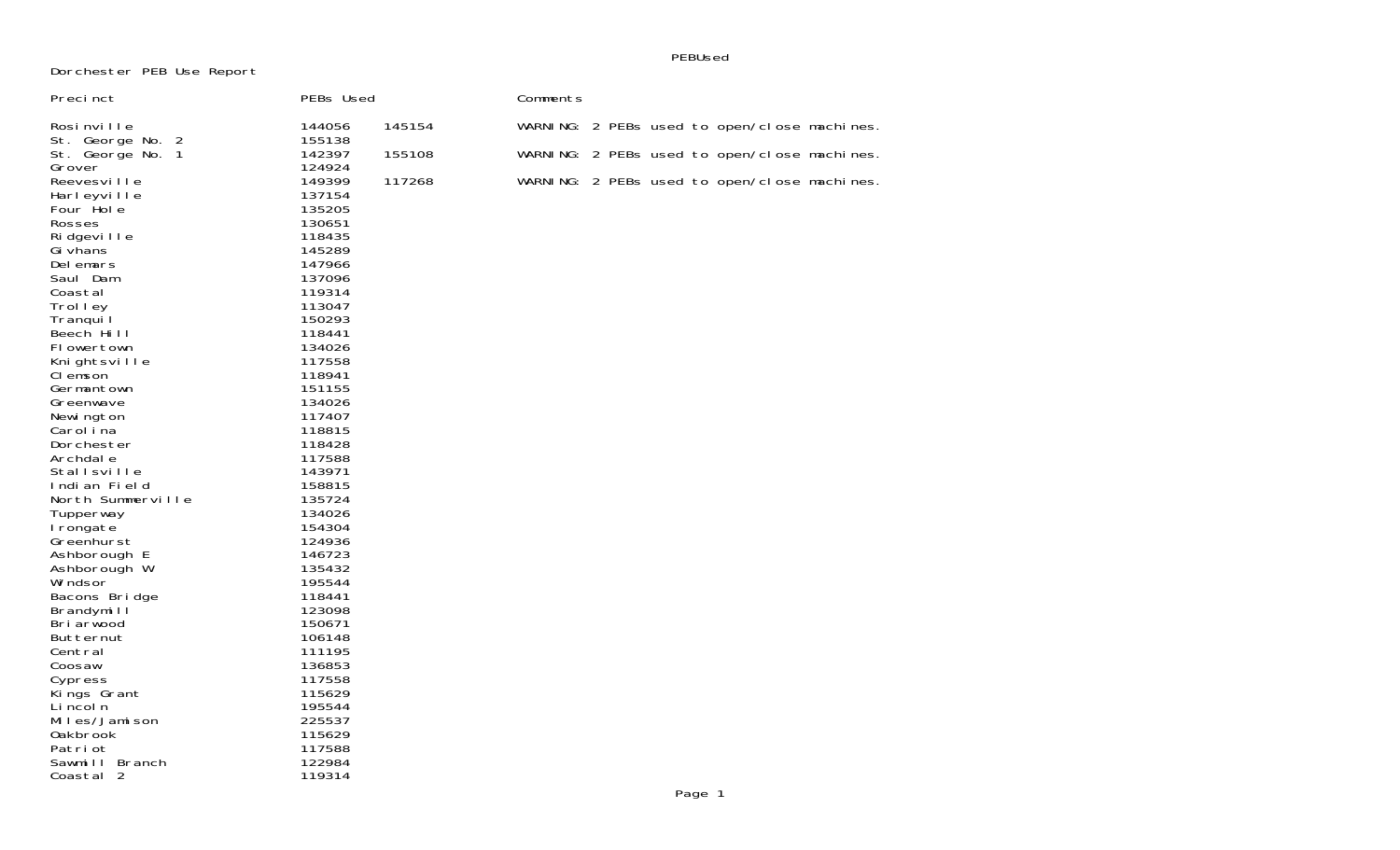| Coastal 3           | 119314           |
|---------------------|------------------|
| Archdale 2          | 117588           |
| Ashborough E 2      | 146723           |
| Ashborouğh W 2      | 135432           |
| Beech Hill 2        | 118441           |
| Brandymill 2        | 123098           |
| Briarwood 2         | 150671           |
| Briarwood 3         | 150671           |
| Central 2           | 111195           |
| Clemson 2           | 118941           |
| Clemson 3           | 118941           |
| Coosaw 2            | 136853           |
| Dorchester 2        | 118428           |
| Flowertown 2        | 134026           |
| Givhans 2           | 145289           |
| Indian Field 2      | 158815           |
| lrongate 2          | 154304           |
| I rongate 3         | 154304           |
| Kings Grant 2       | 115629           |
| Newington 2         | 117407           |
| North Summerville 2 | 135724<br>118435 |
| Ridgeville 2        | 150293           |
| Tranqui   2         | 134026           |
| Tupperway 2         |                  |

PEBUsed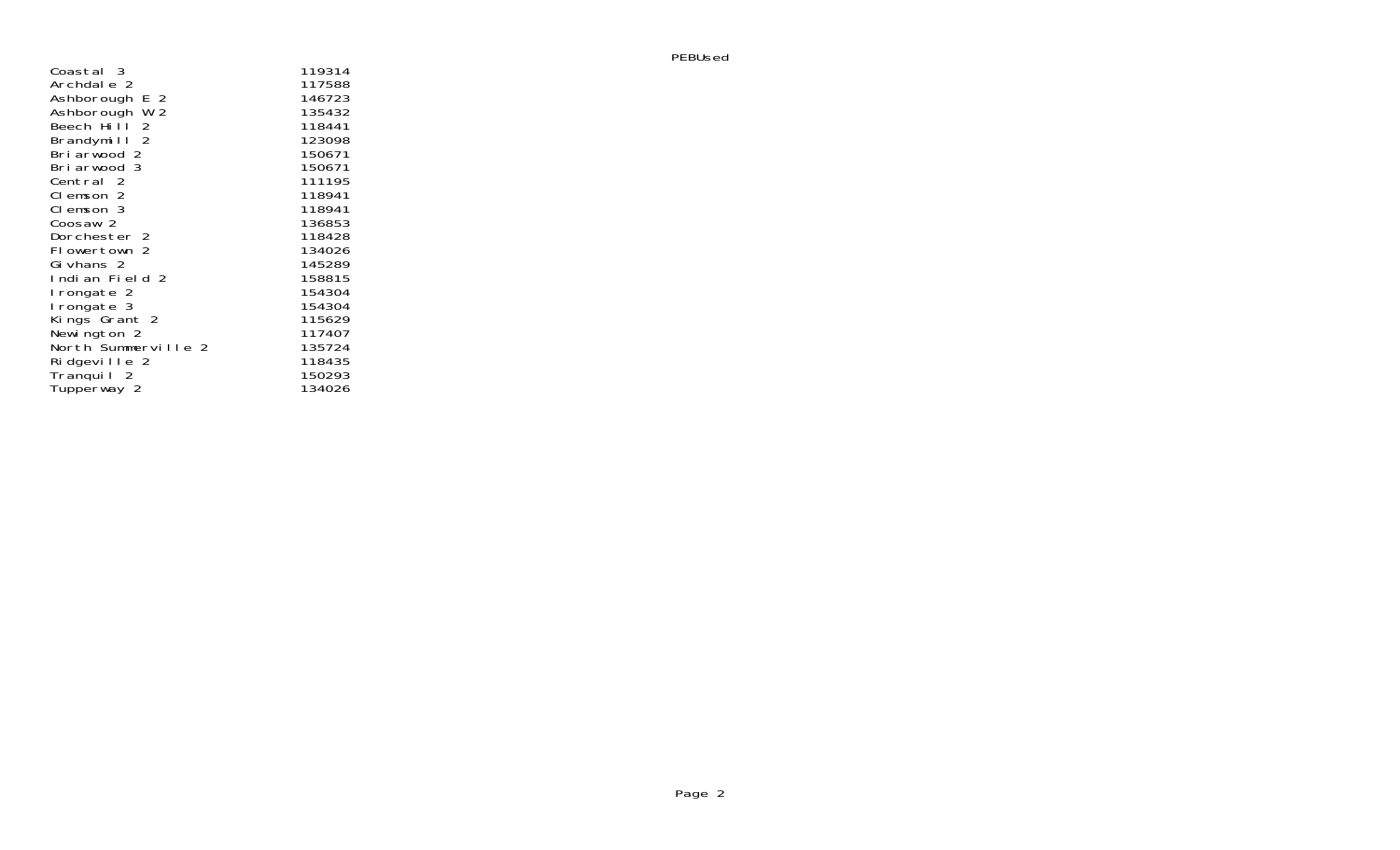PEBExceptionsReport

Dorchester PEB Exceptions Report

| i Vo $#$                         | Op PEB | Open Time                                      | CI PEB           | Close Time                                   | Exception Type                  | Precinct - Ballots Cast                                                                     |
|----------------------------------|--------|------------------------------------------------|------------------|----------------------------------------------|---------------------------------|---------------------------------------------------------------------------------------------|
| 5117917 136853                   |        | 11/02/2010 07:05:09                            | 136853           | 11/02/2010 19:18:56                          | Open Time                       | Coosaw - $55$<br>Coosaw $2 - 83$                                                            |
| 5119338 118435                   |        | 09/11/2039 05:06:59                            | 118435           | 11/02/2010 19: 13: 40                        | >>Open Date<<                   | Ridgeville - $69$<br>Ridgeville $2 - 61$                                                    |
| 5120320 225537<br>5120379 118441 |        | 11/02/2010 05: 27: 29<br>11/02/2010 15:34:05   | 225537<br>118441 | 11/02/2010 18: 22: 32<br>11/02/2010 19:49:56 | Close Time<br>Open Time         | Miles/Jamison - 136<br>Beech Hill - 12<br>Bacons Bridge - 29<br>Beech Hill $\tilde{2}$ - 18 |
| 5121257 119314                   |        | 11/02/2010 07:25:01                            | 119314           | 11/02/2010 19:53:09                          | Open Time                       | Coastal - 7<br>Coastal 2 - 18<br>Coastal $3 - 7$                                            |
| 5121895 142397<br>5124127 119314 |        | 11/02/2010 13:48:06<br>11/02/2010 07:32:42     | 142397<br>119314 | 11/02/2010 19:36:34<br>11/02/2010 19:56:12   | Open Time<br>Open Time          | St. George No. 1 - 54<br>Coastal $-9$<br>Coastal 2 - 18<br>Coastal $3 - 6$                  |
| 5124128 144056                   |        | 11/02/2010 10: 34: 06                          | 144056           | 11/02/2010 19:25:06                          | Open Time                       | Rosinville - 113                                                                            |
| 5124464 124924                   |        | 11/02/2010 07:00:29                            | 124924           | 11/02/2010 19:52:17                          | Open Time                       | Grover - 178                                                                                |
| 5125999 135724                   |        | 11/03/2010 06: 22: 09                          | 135724           | 11/03/2010 19: 32: 36                        | >>Open Date<<                   | North Summerville - 67<br>North Summerville 2 - 81                                          |
| 5125999 135724                   |        | 11/03/2010 06: 22: 09                          | 135724           | 11/03/2010 19: 32: 36                        | >>Close Date<<                  | North Summerville - 67<br>North Summerville 2 - 81                                          |
| 5126054 136853                   |        | 11/02/2010 07:00:41                            | 136853           | 11/02/2010 19:18:16                          | Open Time                       | Coosaw - $48$<br>Coosaw $2 - 98$                                                            |
| 5127217 155108<br>5129340 144056 |        | 11/02/2010 06: 26: 59<br>11/02/2010 06: 11: 19 | 155108<br>145154 | 11/02/2010 13: 31: 52<br>11/02/2010 19:04:34 | Close Time<br>$>>$ >0/C PEBs<<< | St. George No. $1 - 53$<br>Rosinville - $161$                                               |
| 5129559 142397                   |        | 11/02/2010 13: 23: 46                          | 142397           | 11/02/2010 19:26:17                          | Open Time                       | St. George No. $1 - 65$                                                                     |
| 5130869 136853                   |        | 11/02/2010 07:00:13                            | 136853           | 11/02/2010 19: 30: 48                        | Open Time                       | Coosaw $-50$<br>Coosaw $2 - 96$                                                             |
| 5131198 149399                   |        | 11/02/2010 06:12:34                            | 117268           | 11/04/2010 09:50:24                          | $>>$ >0/C PEBs<<<               | Reevesville - 110                                                                           |
| 5131198 149399                   |        | 11/02/2010 06:12:34                            | 117268           | 11/04/2010 09:50:24                          | >>Close Date<<                  | Reevesville - 110                                                                           |
| 5131198 149399                   |        | 11/02/2010 06:12:34                            | 117268           | 11/04/2010 09:50:24                          | Close Time                      | Reevesville - 110                                                                           |
| 5131568 118441                   |        | 11/02/2010 15:24:11                            | 118441           | 11/02/2010 19:40:54                          | Open Time                       | Beech Hill - 19<br>Bacons Bridge - 26                                                       |
| 5131791 118435                   |        | 11/01/2010 18:55:22                            | 118435           | 11/02/2010 19: 17: 09                        | >>Open Date<<                   | Beech Hill $\check{2}$ - 19<br>Ridgeville - $69$<br>Ridgeville $2 - 59$                     |
| 5131791 118435                   |        | 11/01/2010 18:55:22                            | 118435           | 11/02/2010 19: 17: 09                        | Open Time                       | Ridgeville - $69$<br>Ridgeville $2 - 59$                                                    |
| 5133061 118435                   |        | 11/02/2010 07:00:47                            | 118435           | 11/02/2010 19: 11: 27                        | Open Time                       | $Ri$ dgeville - 84<br>Ridgeville $2 - 68$                                                   |
| 5133221 155108                   |        | 11/02/2010 06: 29: 29                          | 155108           | 11/02/2010 13:13:49                          | Close Time                      | St. George No. $1 - 63$                                                                     |
| 5133495 136853                   |        | 11/02/2010 05:54:33                            | 136853           | 11/02/2010 18:40:32                          | Close Time                      | $Coosaw - 57$<br>Coosaw $2 - 94$                                                            |
| 5133704 136853                   |        | 11/02/2010 05:57:18                            | 136853           | 11/02/2010 18:38:06                          | Close Time                      | Coosaw - 51<br>Coosaw $2 - 97$                                                              |
| 5135689 137096                   |        | 11/02/2010 05:52:10                            | 137096           | 11/02/2010 18: 12: 36                        | Close Time                      | Saul Dam - 88                                                                               |
| 5135800 136853                   |        | 11/02/2010 07:02:41                            | 136853           | 11/02/2010 19: 24: 30                        | Open Time                       | Coosaw - $47$<br>Coosaw $2 - 97$                                                            |